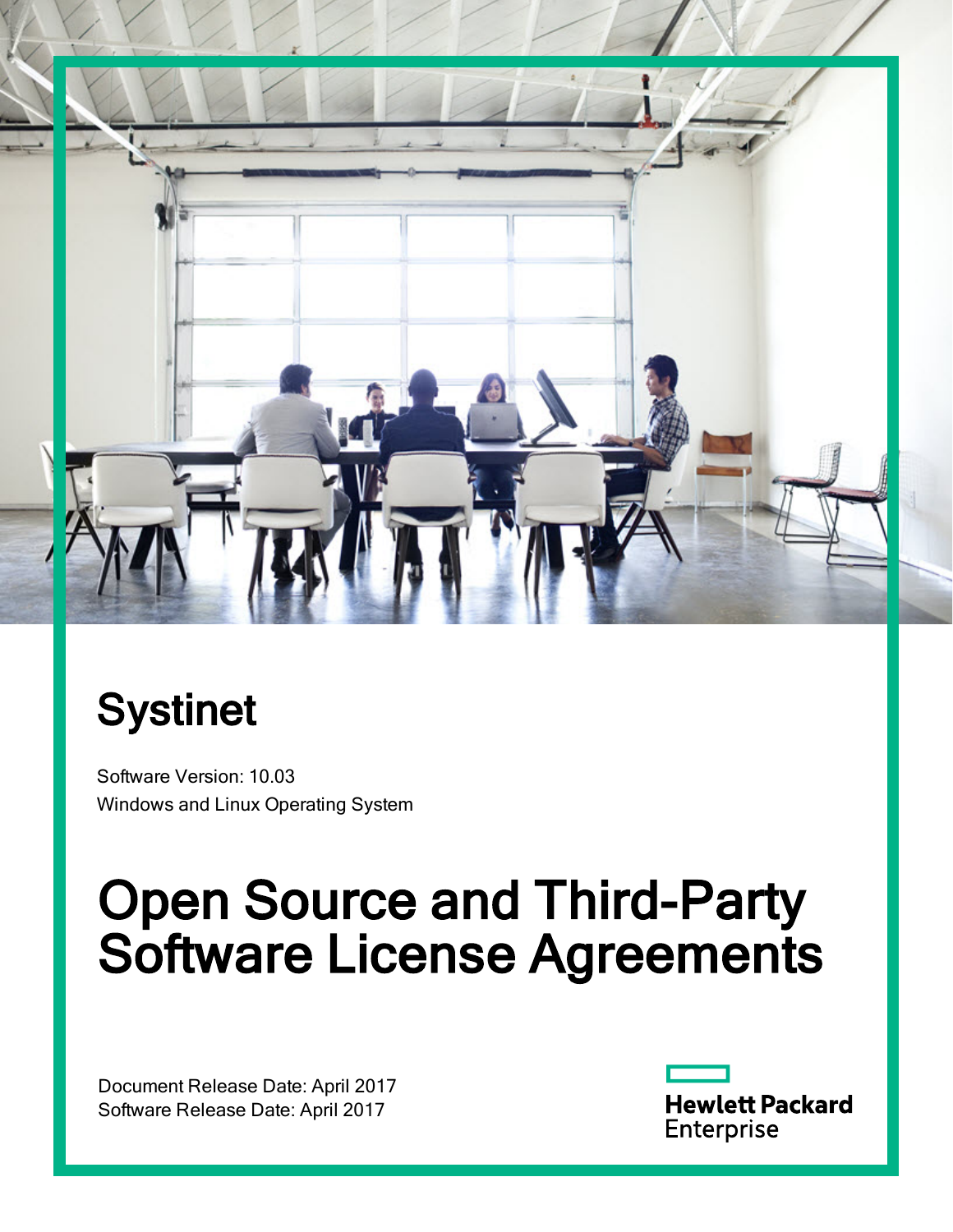### Legal Notices

### **Warranty**

The only warranties for Hewlett Packard Enterprise products and services are set forth in the express warranty statements accompanying such products and services. Nothing herein should be construed as constituting an additional warranty. Hewlett Packard Enterprise shall not be liable for technical or editorial errors or omissions contained herein. The information contained herein is subject to change without notice.

### Restricted Rights Legend

Confidential computer software. Valid license from Hewlett Packard Enterprise required for possession, use or copying. Consistent with FAR 12.211 and 12.212, Commercial Computer Software, Computer Software Documentation, and Technical Data for Commercial Items are licensed to the U.S. Government under vendor's standard commercial license.

### Copyright Notice

© 2003-2017 Hewlett Packard Enterprise Development LP

### Trademark Notices

Adobe™ is a trademark of Adobe Systems Incorporated.

Microsoft® and Windows® are U.S. registered trademarks of Microsoft Corporation.

UNIX® is a registered trademark of The Open Group.

This product includes an interface of the 'zlib' general purpose compression library, which is Copyright © 1995-2002 Jean-loup Gailly and Mark Adler.

### Documentation Updates

The title page of this document contains the following identifying information:

- Software Version number, which indicates the software version.
- Document Release Date, which changes each time the document is updated.
- Software Release Date, which indicates the release date of this version of the software.

To check for recent updates or to verify that you are using the most recent edition of a document, go to: <https://softwaresupport.hp.com/>.

This site requires that you register for an HP Passport and to sign in. To register for an HP Passport ID, click **Register** on the HP Software Support site or click **Create an Account** on the HP Passport login page.

You will also receive updated or new editions if you subscribe to the appropriate product support service. Contact your HPE sales representative for details.

### **Support**

Visit the HP Software Support site at: [https://softwaresupport.hp.com](https://softwaresupport.hp.com/).

This website provides contact information and details about the products, services, and support that HP Software offers.

HP Software online support provides customer self-solve capabilities. It provides a fast and efficient way to access interactive technical support tools needed to manage your business. As a valued support customer, you can benefit by using the support website to:

- Search for knowledge documents of interest
- Submit and track support cases and enhancement requests
- Download software patches
- Manage support contracts
- Look up HP support contacts Review information about available services
- Enter into discussions with other software customers
- Research and register for software training

Most of the support areas require that you register as an HP Passport user and to sign in. Many also require a support contract. To register for an HP Passport ID, click **Register** on the HP Support site or click **Create an Account** on the HP Passport login page.

To find more information about access levels, go to: [https://softwaresupport.hp.com/web/softwaresupport/access-levels.](https://softwaresupport.hp.com/web/softwaresupport/access-levels)

**HP Software Solutions Now** accesses the HPSW Solution and Integration Portal website. This site enables you to explore HP Product Solutions to meet your business needs, includes a full list of Integrations between HP Products, as well as a listing of ITIL Processes. The URL for this website is [http://h20230.www2.hp.com/sc/solutions/index.jsp.](http://h20230.www2.hp.com/sc/solutions/index.jsp)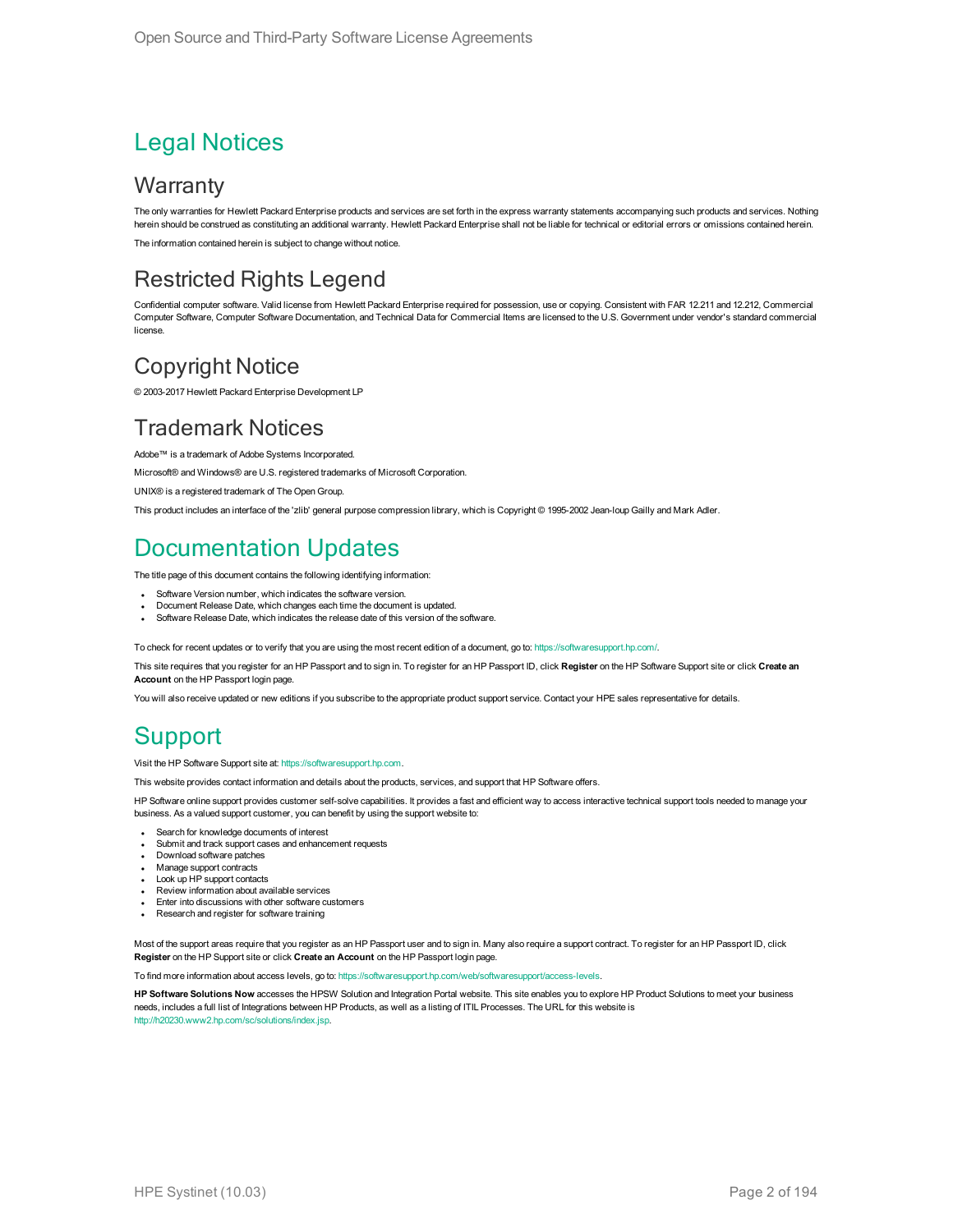# **Contents**

| Commons-dbcp2, version 2.1.1 - Apache License 2.0 13 |     |
|------------------------------------------------------|-----|
| Commons-pool2, version 2.4.2 - Apache License 2.0 13 |     |
|                                                      |     |
|                                                      |     |
|                                                      |     |
|                                                      |     |
|                                                      |     |
|                                                      |     |
|                                                      |     |
|                                                      |     |
|                                                      |     |
|                                                      |     |
|                                                      |     |
|                                                      |     |
|                                                      |     |
|                                                      |     |
|                                                      |     |
|                                                      |     |
|                                                      |     |
|                                                      |     |
|                                                      | .43 |
|                                                      |     |
| COMMON DEVELOPMENT AND DISTRIBUTION LICENSE (CDDL)   |     |
|                                                      | 44  |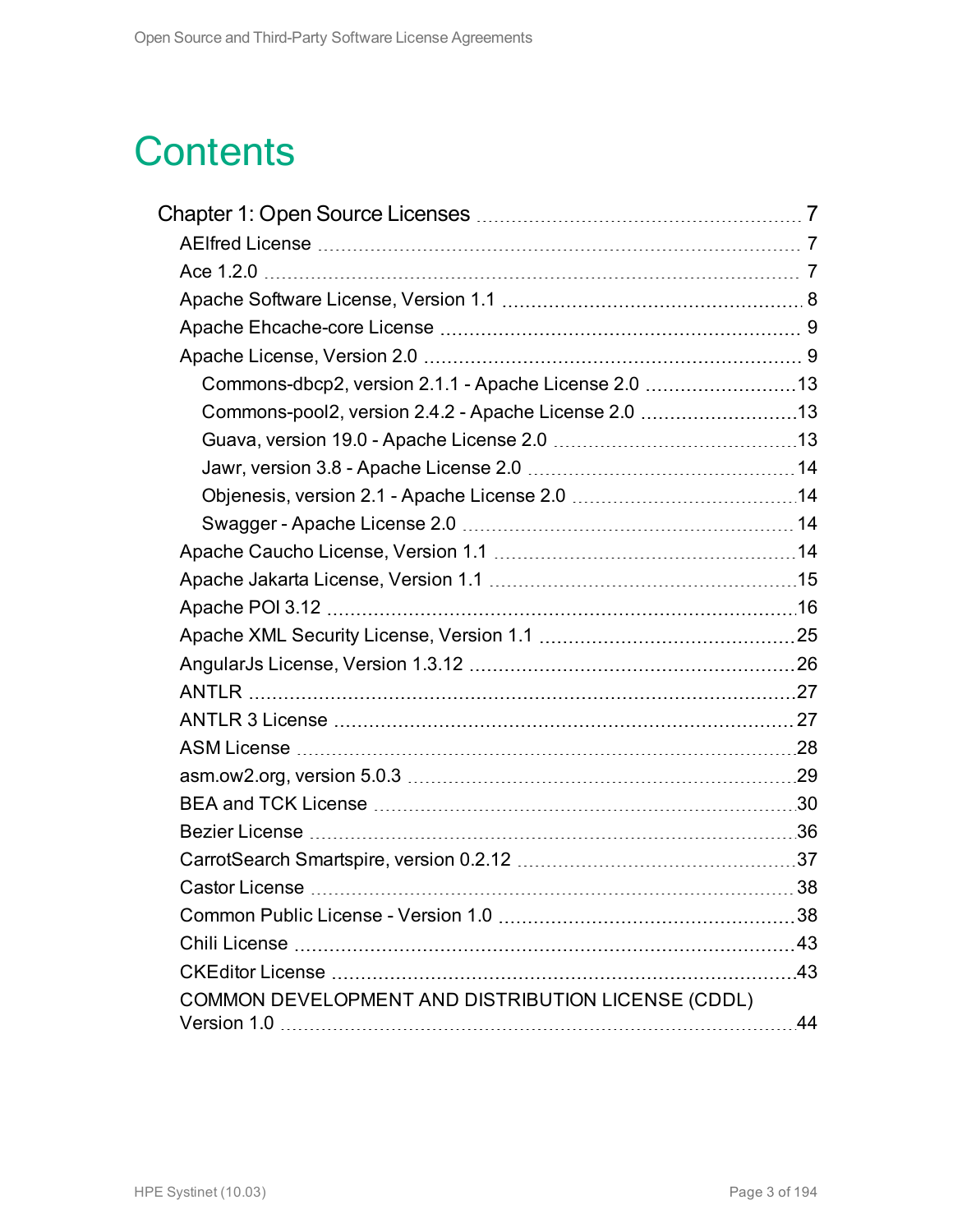| COMMON DEVELOPMENT AND DISTRIBUTION LICENSE (CDDL) |  |
|----------------------------------------------------|--|
|                                                    |  |
|                                                    |  |
|                                                    |  |
|                                                    |  |
|                                                    |  |
|                                                    |  |
|                                                    |  |
|                                                    |  |
|                                                    |  |
|                                                    |  |
|                                                    |  |
|                                                    |  |
|                                                    |  |
|                                                    |  |
|                                                    |  |
|                                                    |  |
|                                                    |  |
|                                                    |  |
|                                                    |  |
|                                                    |  |
|                                                    |  |
|                                                    |  |
|                                                    |  |
|                                                    |  |
|                                                    |  |
|                                                    |  |
|                                                    |  |
|                                                    |  |
|                                                    |  |
|                                                    |  |
|                                                    |  |
|                                                    |  |
|                                                    |  |
|                                                    |  |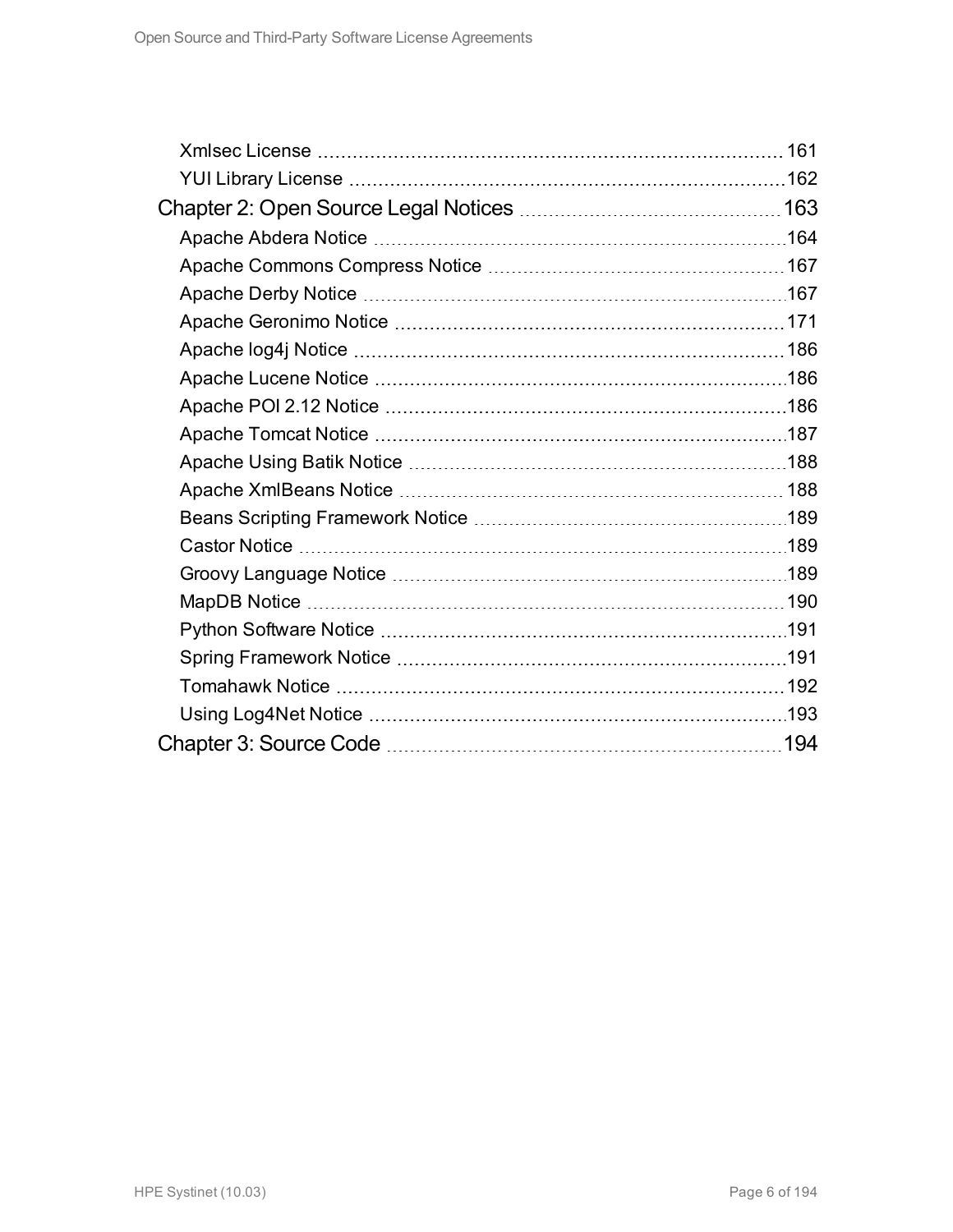# <span id="page-6-0"></span>Chapter 1: Open Source Licenses

HPE Systinet acknowledges the use of the following open source components under the licenses shown below.

## <span id="page-6-1"></span>AElfred License

AElfred, Version 1.2

Microstar's Java-Based XML Parser

Copyright (c) 1997, 1998 by Microstar Software Ltd.

Home Page: http://www.microstar.com/XML/

AElfred is free for both commercial and non-commercial use and redistribution, provided that Microstar's copyright and disclaimer are retained intact. You are free to modify AElfred for your own use and to redistribute AElfred with your modifications, provided that the modifications are clearly documented.

DISCLAIMER

This program is distributed in the hope that it will be useful, but WITHOUT ANY WARRANTY; without even the implied warranty of merchantability or fitness for a particular purpose. Please use it AT YOUR OWN RISK.

# <span id="page-6-2"></span>Ace 1.2.0

Copyright (c) 2010, Ajax.org B.V.

All rights reserved.

Redistribution and use in source and binary forms, with or without modification, are permitted provided that the following conditions are met: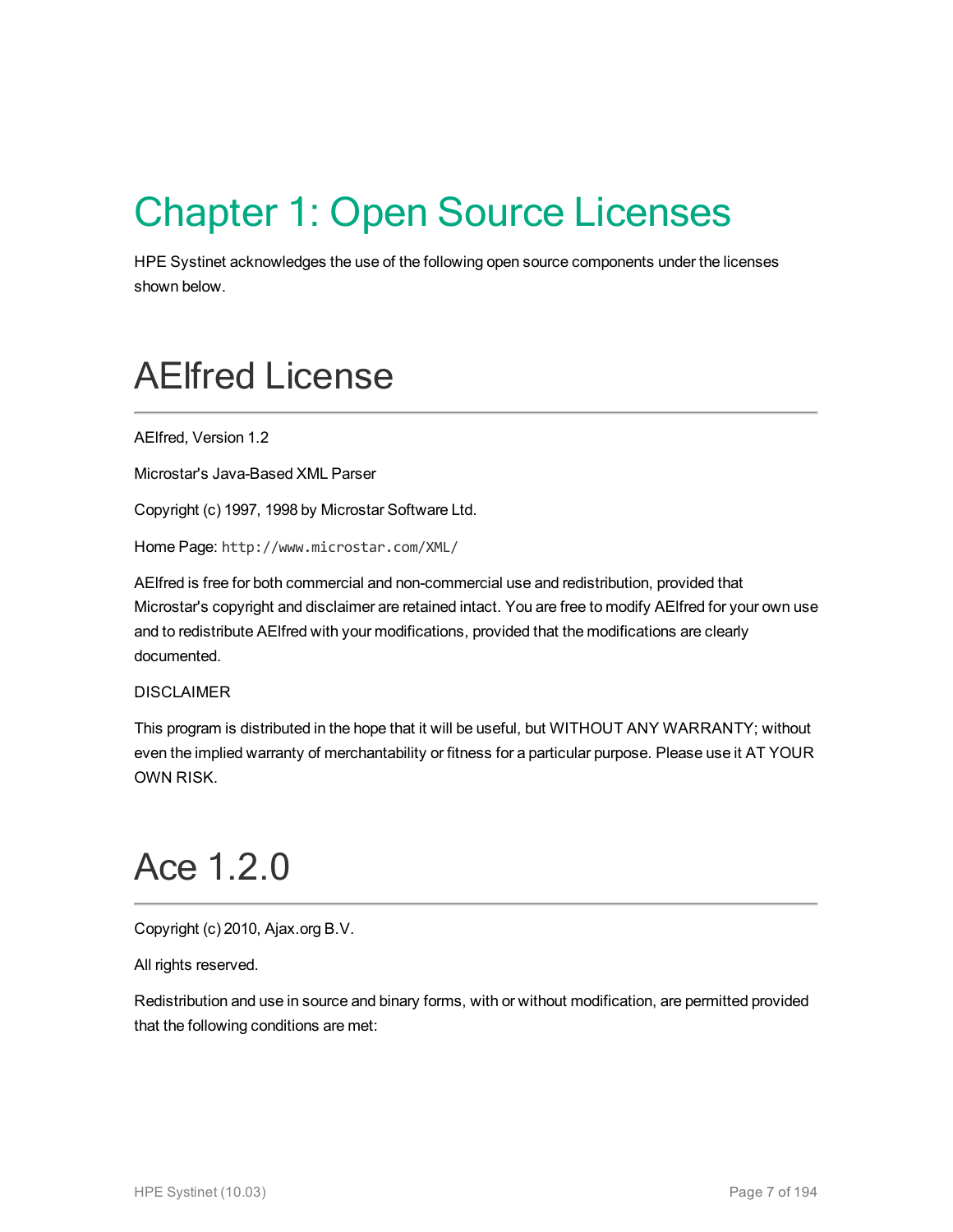- Redistributions of source code must retain the above copyright notice, this list of conditions and the following disclaimer.
- Redistributions in binary form must reproduce the above copyright notice, this list of conditions and the following disclaimer in the documentation and/or other materials provided with the distribution.
- Neither the name of Ajax.org B.V. nor the names of its contributors may be used to endorse or promote products derived from this software without specific prior written permission.

THIS SOFTWARE IS PROVIDED BY THE COPYRIGHT HOLDERS AND CONTRIBUTORS "AS IS" AND ANY EXPRESS OR IMPLIED WARRANTIES, INCLUDING, BUT NOT LIMITED TO, THE IMPLIED WARRANTIES OF MERCHANTABILITY AND FITNESS FOR A PARTICULAR PURPOSE ARE DISCLAIMED. IN NO EVENT SHALL AJAX.ORG B.V. BE LIABLE FOR ANY DIRECT, INDIRECT, INCIDENTAL, SPECIAL, EXEMPLARY, OR CONSEQUENTIAL DAMAGES (INCLUDING, BUT NOT LIMITED TO, PROCUREMENT OF SUBSTITUTE GOODS OR SERVICES; LOSS OF USE, DATA, OR PROFITS; OR BUSINESS INTERRUPTION) HOWEVER CAUSED AND ON ANY THEORY OF LIABILITY, WHETHER IN CONTRACT, STRICT LIABILITY, OR TORT (INCLUDING NEGLIGENCE OR OTHERWISE) ARISING IN ANY WAY OUT OF THE USE OF THIS SOFTWARE, EVEN IF ADVISED OF THE POSSIBILITY OF SUCH DAMAGE.

## <span id="page-7-0"></span>Apache Software License, Version 1.1

==================================================================

The Apache Software License, Version 1.1

===================================================================

Copyright (C) 2000-2003 The Apache Software Foundation. All rights reserved.

Redistribution and use in source and binary forms, with or without modification, are permitted provided that the following conditions are met:

1. Redistributions of source code must retain the above copyright notice, this list of conditions and the following disclaimer.

2. Redistributions in binary form must reproduce the above copyright notice, this list of conditions and the following disclaimer in the documentation and/or other materials provided with the distribution.

3. The end-user documentation included with the redistribution, if any, must include the following acknowledgment: "This product includes software developed by the Apache Software Foundation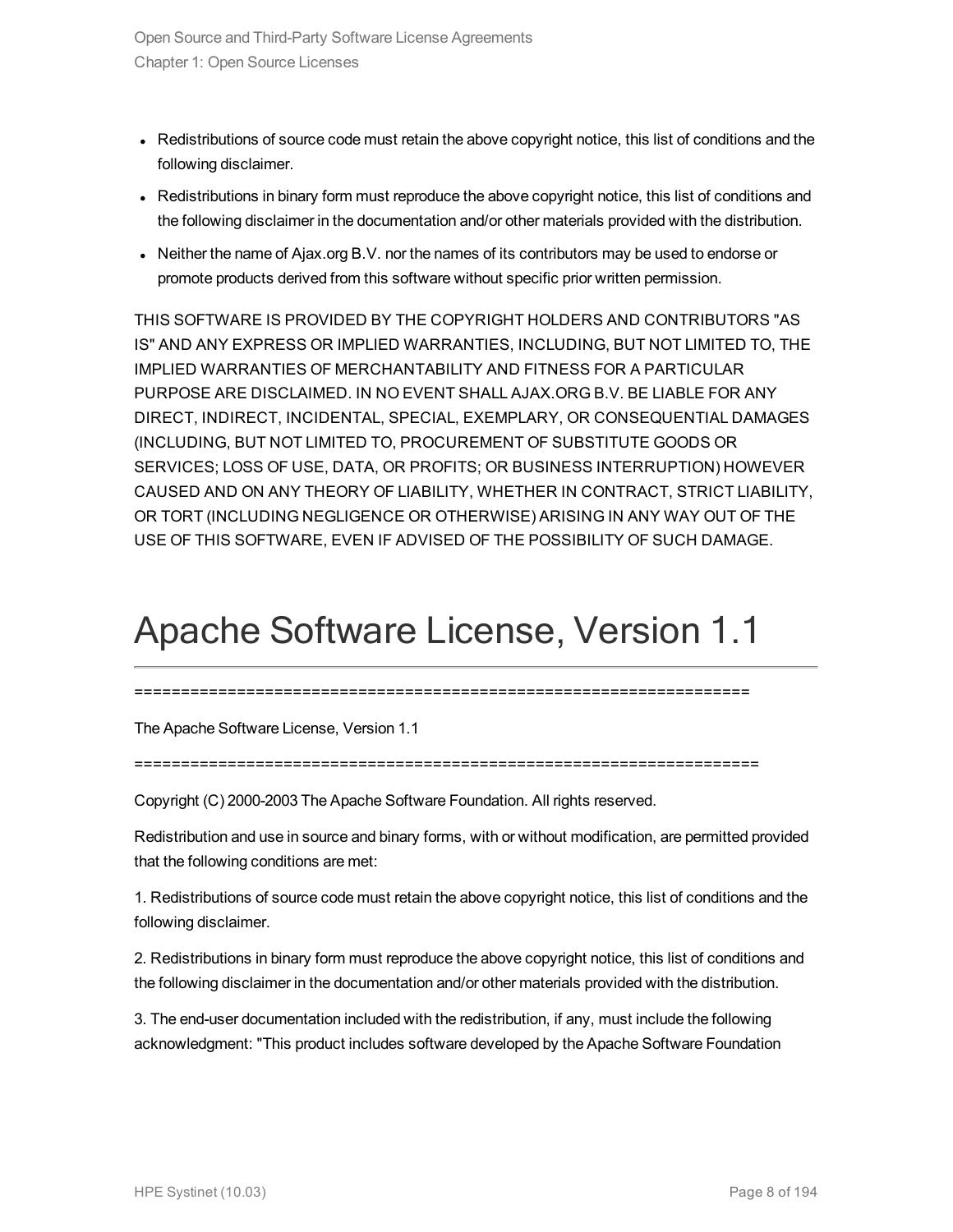(http://www.apache.org/)." Alternately, this acknowledgment may appear in the software itself, if and wherever such third-party acknowledgments normally appear.

4. The names "Ant" and "Apache Software Foundation" must not be used to endorse or promote products derived from this software without prior written permission. For written permission, please contact apache@apache.org.

5. Products derived from this software may not be called "Apache", nor may "Apache" appear in their name, without prior written permission of the Apache Software Foundation.

THIS SOFTWARE IS PROVIDED ``AS IS'' AND ANY EXPRESSED OR IMPLIED WARRANTIES, INCLUDING, BUT NOT LIMITED TO, THE IMPLIED WARRANTIES OF MERCHANTABILITY AND FITNESS FOR A PARTICULAR PURPOSE ARE DISCLAIMED. IN NO EVENT SHALL THE APACHE SOFTWARE FOUNDATION OR ITS CONTRIBUTORS BE LIABLE FOR ANY DIRECT, INDIRECT, INCIDENTAL, SPECIAL, EXEMPLARY, OR CONSEQUENTIAL DAMAGES (INCLU-DING, BUT NOT LIMITED TO, PROCUREMENT OF SUBSTITUTE GOODS OR SERVICES; LOSS OF USE, DATA, OR PROFITS; OR BUSINESS INTERRUPTION) HOWEVER CAUSED AND ON ANY THEORY OF LIABILITY, WHETHER IN CONTRACT, STRICT LIABILITY, OR TORT (INCLUDING NEGLIGENCE OR OTHERWISE) ARISING IN ANY WAY OUT OF THE USE OF THIS SOFTWARE, EVEN IF ADVISED OF THE POSSIBILITY OF SUCH DAMAGE.

This software consists of voluntary contributions made by many individuals on behalf of the Apache Software Foundation. For more information on the Apache Software Foundation, please see <http://www.apache.org/>.

# <span id="page-8-0"></span>Apache Ehcache-core License

Copyright 2003-2009 Terracotta, Inc.

Licensed under the Apache License, Version 2.0 (the "License"); you may not use ehcache-core except in compliance with the License. You may obtain a copy of the License at

#### <http://www.apache.org/licenses/LICENSE-2.0>

Unless required by applicable law or agreed to in writing, software distributed under the License is distributed on an "AS IS" BASIS, WITHOUT WARRANTIES OR CONDITIONS OF ANY KIND, either express or implied. See the License for the specific language governing permissions and limitations under the License.

## <span id="page-8-1"></span>Apache License, Version 2.0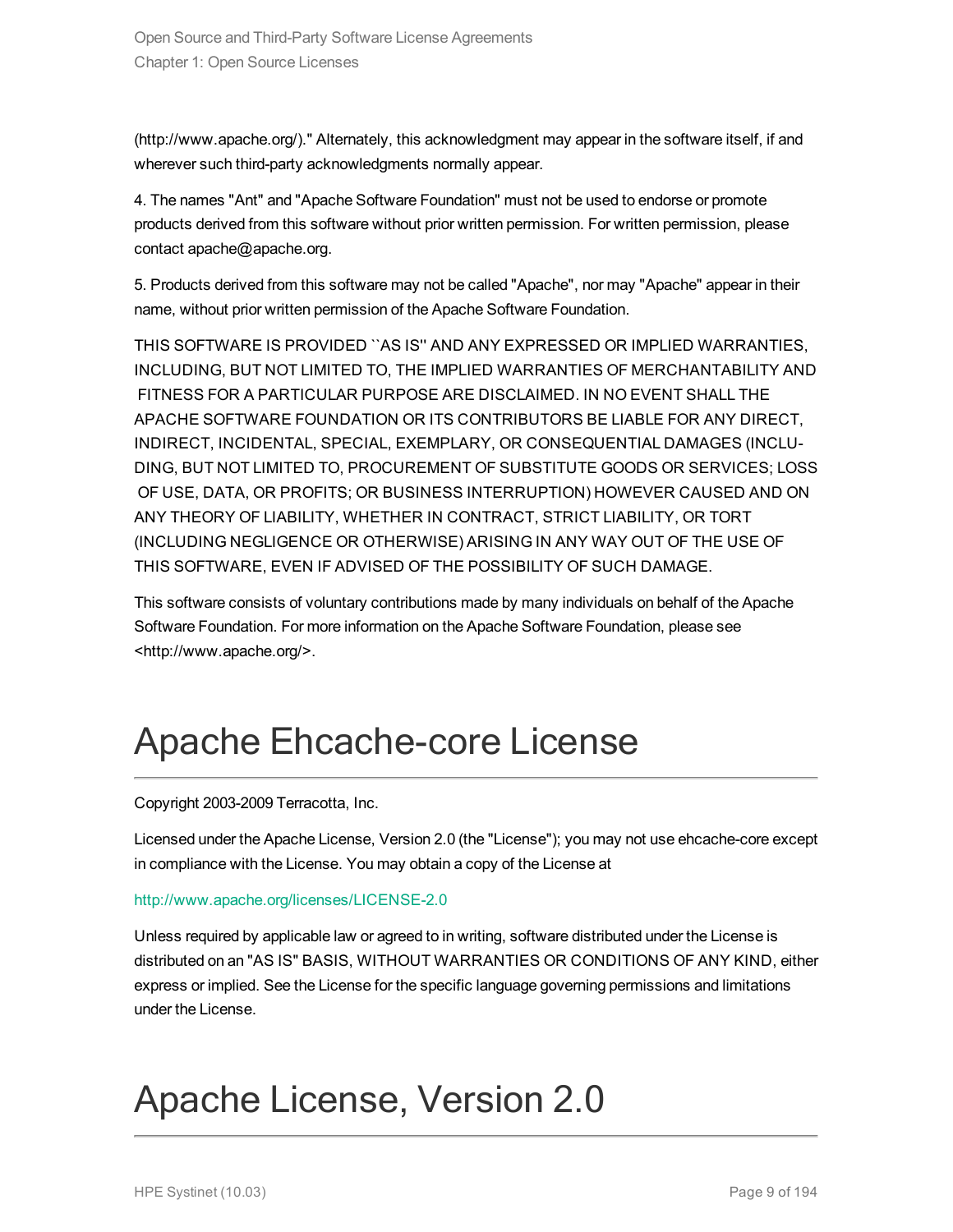#### Apache License Version 2.0, January 2004 http://www.apache.org/licenses/

#### TERMS AND CONDITIONS FOR USE, REPRODUCTION, AND DISTRIBUTION

1. Definitions.

"License" shall mean the terms and conditions for use, reproduction, and distribution as defined by Sections 1 through 9 of this document.

"Licensor" shall mean the copyright owner or entity authorized by the copyright owner that is granting the License.

"Legal Entity" shall mean the union of the acting entity and all other entities that control, are controlled by, or are under common control with that entity. For the purposes of this definition, "control" means (i) the power, direct or indirect, to cause the direction or management of such entity, whether by contract or otherwise, or (ii) ownership of fifty percent (50%) or more of the outstanding shares, or (iii) beneficial ownership of such entity.

"You" (or "Your") shall mean an individual or Legal Entity exercising permissions granted by this License.

"Source" form shall mean the preferred form for making modifications, including but not limited to software source code, documentation source, and configuration files.

"Object" form shall mean any form resulting from mechanical transformation or translation of a Source form, including but not limited to compiled object code, generated documentation, and conversions to other media types.

"Work" shall mean the work of authorship, whether in Source or Object form, made available under the License, as indicated by a copyright notice that is included in or attached to the work (an example is provided in the Appendix below).

"Derivative Works" shall mean any work, whether in Source or Object form, that is based on (or derived from) the Work and for which the editorial revisions, annotations, elaborations, or other modifications represent, as a whole, an original work of authorship. For the purposes of this License, Derivative Works shall not include works that remain separable from, or merely link (or bind by name) to the interfaces of, the Work and Derivative Works thereof.

"Contribution" shall mean any work of authorship, including the original version of the Work and any modifications or additions to that Work or Derivative Works thereof, that is intentionally submitted to Licensor for inclusion in the Work by the copyright owner or by an individual or Legal Entity authorized to submit on behalf of the copyright owner. For the purposes of this definition, "submitted" means any form of electronic, verbal, or written communication sent to the Licensor or its representatives, including but not limited to communication on electronic mailing lists, source code control systems, and issue tracking systems that are managed by, or on behalf of, the Licensor for the purpose of discussing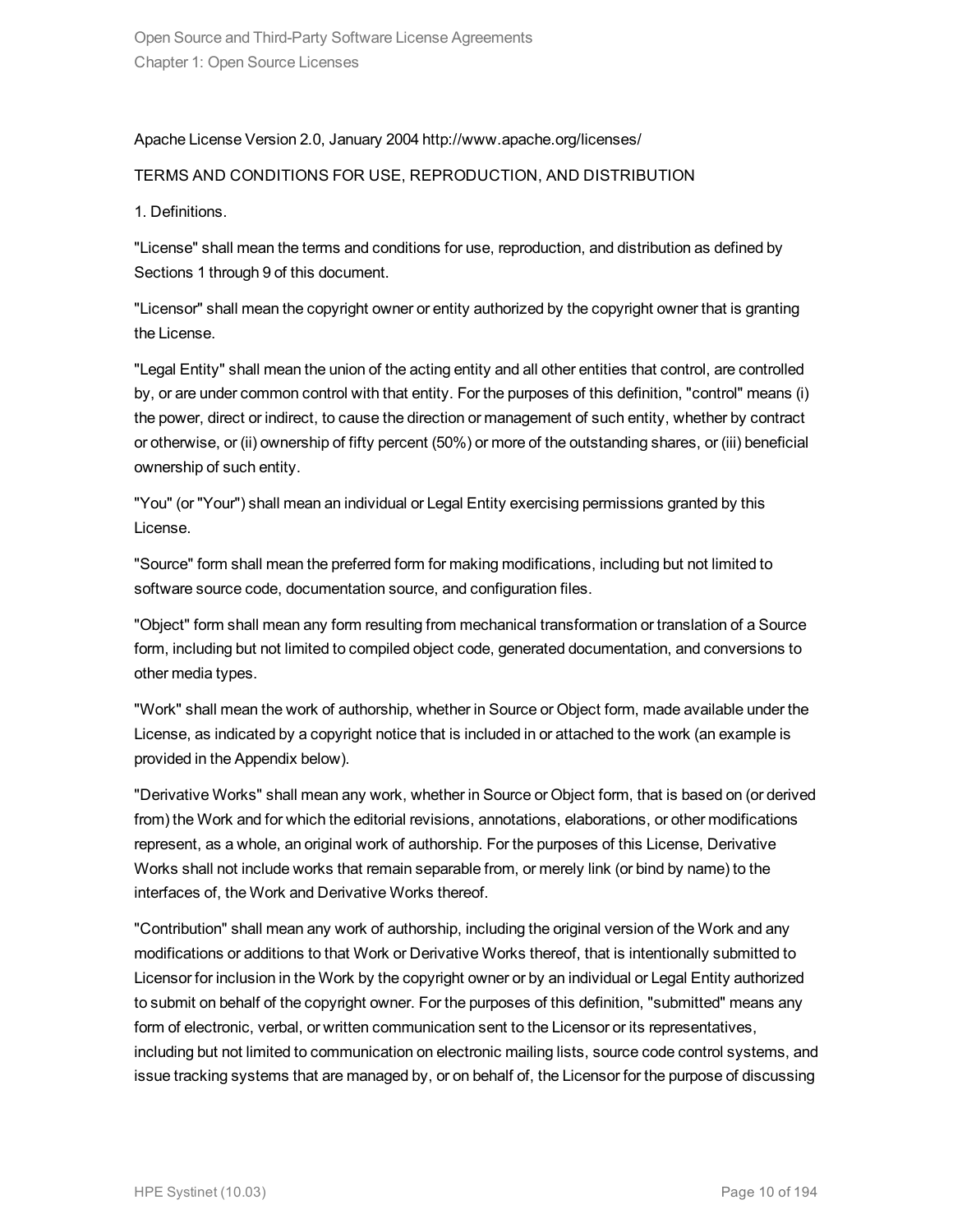and improving the Work, but excluding communication that is conspicuously marked or otherwise designated in writing by the copyright owner as "Not a Contribution."

"Contributor" shall mean Licensor and any individual or Legal Entity on behalf of whom a Contribution has been received by Licensor and subsequently incorporated within the Work.

2. Grant of Copyright License. Subject to the terms and conditions of this License, each Contributor hereby grants to You a perpetual, worldwide, non-exclusive, no-charge, royalty-free, irrevocable copyright license to reproduce, prepare Derivative Works of, publicly display, publicly perform, sublicense, and distribute the Work and such Derivative Works in Source or Object form.

3. Grant of Patent License. Subject to the terms and conditions of this License, each Contributor hereby grants to You a perpetual, worldwide, non-exclusive, no-charge, royalty-free, irrevocable (except as stated in this section) patent license to make, have made, use, offer to sell, sell, import, and otherwise transfer the Work, where such license applies only to those patent claims licensable by such Contributor that are necessarily infringed by their Contribution(s) alone or by combination of their Contribution(s) with the Work to which such Contribution(s) was submitted. If You institute patent litigation against any entity (including a cross-claim or counterclaim in a lawsuit) alleging that the Work or a Contribution incorporated within the Work constitutes direct or contributory patent infringement, then any patent licenses granted to You under this License for that Work shall terminate as of the date such litigation is filed.

4. Redistribution. You may reproduce and distribute copies of the Work or Derivative Works thereof in any medium, with or without modifications, and in Source or Object form, provided that You meet the following conditions:

- (a) You must give any other recipients of the Work or Derivative Works a copy of this License; and
- (b) You must cause any modified files to carry prominent notices stating that You changed the files; and

(c) You must retain, in the Source form of any Derivative Works that You distribute, all copyright, patent, trademark, and attribution notices from the Source form of the Work, excluding those notices that do not pertain to any part of the Derivative Works; and

(d) If the Work includes a "NOTICE" text file as part of its distribution, then any Derivative Works that You distribute must include a readable copy of the attribution notices contained within such NOTICE file, excluding those notices that do not pertain to any part of the Derivative Works, in at least one of the following places: within a NOTICE text file distributed as part of the Derivative Works; within the Source form or documentation, if provided along with the Derivative Works; or, within a display generated by the Derivative Works, if and wherever such third-party notices normally appear. The contents of the NOTICE file are for informational purposes only and do not modify the License. You may add Your own attribution notices within Derivative Works that You distribute, alongside or as an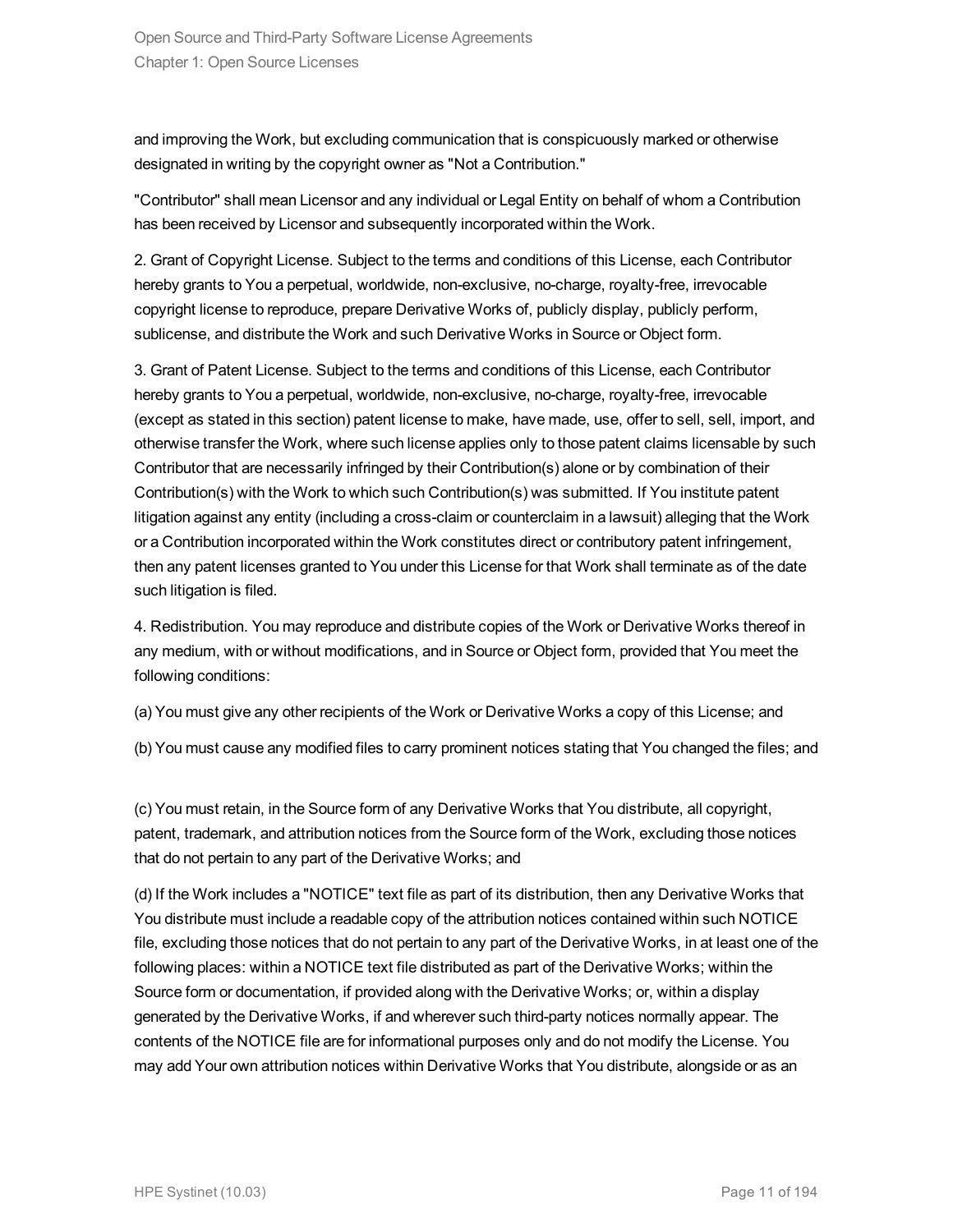addendum to the NOTICE text from the Work, provided that such additional attribution notices cannot be construed as modifying the License.

You may add Your own copyright statement to Your modifications and may provide additional or different license terms and conditions for use, reproduction, or distribution of Your modifications, or for any such Derivative Works as a whole, provided Your use, reproduction, and distribution of the Work otherwise complies with the conditions stated in this License.

5. Submission of Contributions. Unless You explicitly state otherwise, any Contribution intentionally submitted for inclusion in the Work by You to the Licensor shall be under the terms and conditions of this License, without any additional terms or conditions. Notwithstanding the above, nothing herein shall supersede or modify the terms of any separate license agreement you may have executed with Licensor regarding such Contributions.

6. Trademarks. This License does not grant permission to use the trade names, trademarks, service marks, or product names of the Licensor, except as required for reasonable and customary use in describing the origin of the Work and reproducing the content of the NOTICE file.

7. Disclaimer of Warranty. Unless required by applicable law or agreed to in writing, Licensor provides the Work (and each Contributor provides its Contributions) on an "AS IS" BASIS, WITHOUT WARRANTIES OR CONDITIONS OF ANY KIND, either express or implied, including, without limitation, any warranties or conditions of TITLE, NON-INFRINGEMENT, MERCHANTABILITY, or FITNESS FOR A PARTICULAR PURPOSE. You are solely responsible for determining the appropriateness of using or redistributing the Work and assume any risks associated with Your exercise of permissions under this License.

8. Limitation of Liability. In no event and under no legal theory, whether in tort (including negligence), contract, or otherwise, unless required by applicable law (such as deliberate and grossly negligent acts) or agreed to in writing, shall any Contributor be liable to You for damages, including any direct, indirect, special, incidental, or consequential damages of any character arising as a result of this License or out of the use or inability to use the Work (including but not limited to damages for loss of goodwill, work stoppage, computer failure or malfunction, or any and all other commercial damages or losses), even if such Contributor has been advised of the possibility of such damages.

9. Accepting Warranty or Additional Liability. While redistributing the Work or Derivative Works thereof, You may choose to offer, and charge a fee for, acceptance of support, warranty, indemnity, or other liability obligations and/or rights consistent with this License. However, in accepting such obligations, You may act only on Your own behalf and on Your sole responsibility, not on behalf of any other Contributor, and only if You agree to indemnify, defend, and hold each Contributor harmless for any liability incurred by, or claims asserted against, such Contributor by reason of your accepting any such warranty or additional liability.

#### END OF TERMS AND CONDITIONS

APPENDIX: How to apply the Apache License to your work.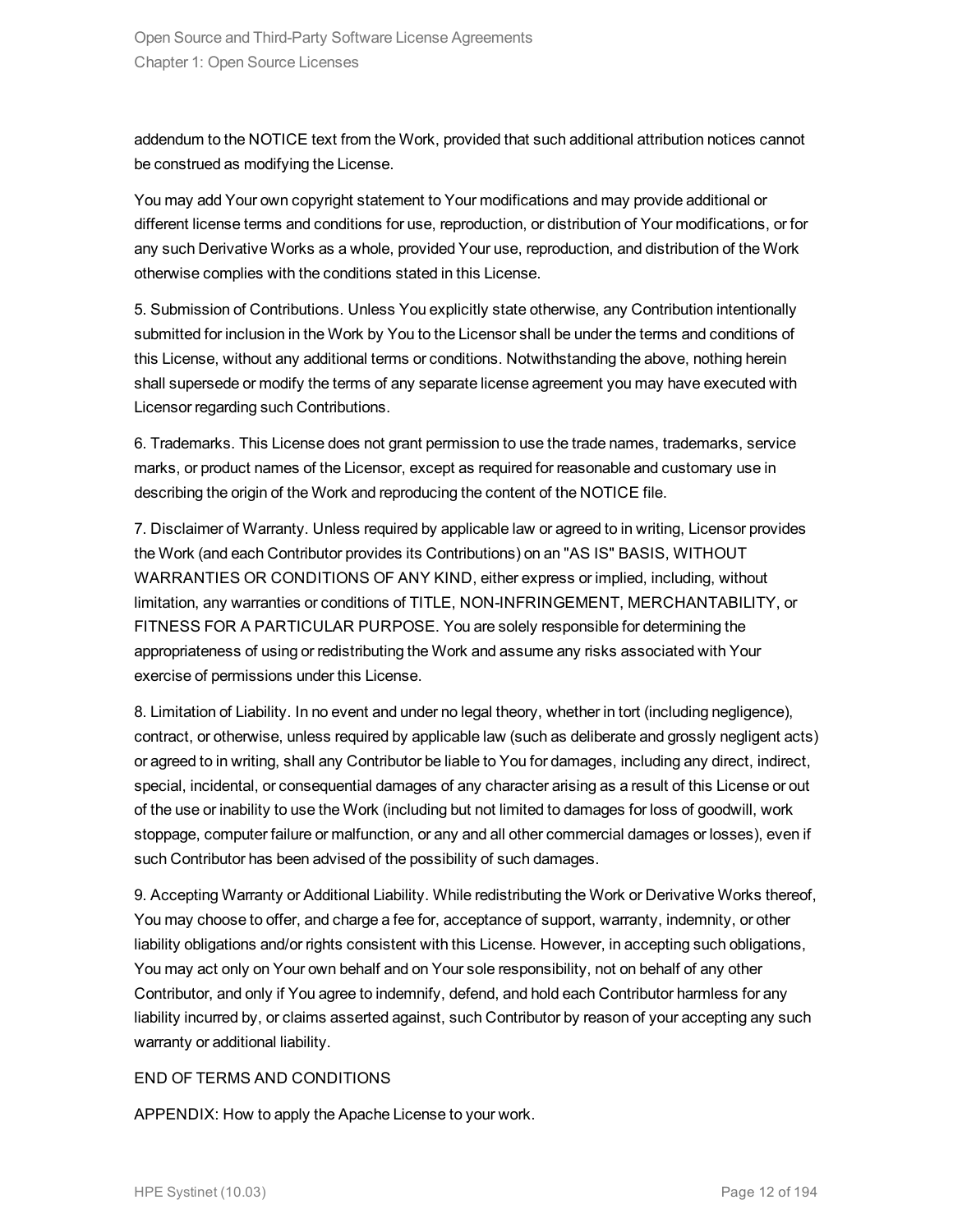To apply the Apache License to your work, attach the following boilerplate notice, with the fields enclosed by brackets "[]" replaced with your own identifying information. (Don't include the brackets!) The text should be enclosed in the appropriate comment syntax for the file format. We also recommend that a file or class name and description of purpose be included on the same "printed page" as the copyright notice for easier identification within third-party archives.

Copyright [yyyy] [name of copyright owner]

Licensed under the Apache License, Version 2.0 (the "License"); you may not use this file except in compliance with the License. You may obtain a copy of the License at

http://www.apache.org/licenses/LICENSE-2.0

Unless required by applicable law or agreed to in writing, software distributed under the License is distributed on an "AS IS" BASIS, WITHOUT WARRANTIES OR CONDITIONS OF ANY KIND, either express or implied. See the License for the specific language governing permissions and limitations under the License.

# <span id="page-12-0"></span>Commons-dbcp2, version 2.1.1 - Apache License 2.0

<http://commons.apache.org/proper/commons-dbcp/>

<span id="page-12-1"></span>Refer ["Apache](#page-8-1) License, Version 2.0" on page 9 or visit [http://www.apache.org/licenses/LICENSE-](http://www.apache.org/licenses/LICENSE-2.0.html)[2.0.html.](http://www.apache.org/licenses/LICENSE-2.0.html)

# Commons-pool2, version 2.4.2 - Apache License 2.0

<http://commons.apache.org/proper/commons-pool/>

<span id="page-12-2"></span>Refer ["Apache](#page-8-1) License, Version 2.0" on page 9 or visit [http://www.apache.org/licenses/LICENSE-](http://www.apache.org/licenses/LICENSE-2.0.html)[2.0.html.](http://www.apache.org/licenses/LICENSE-2.0.html)

### Guava, version 19.0 - Apache License 2.0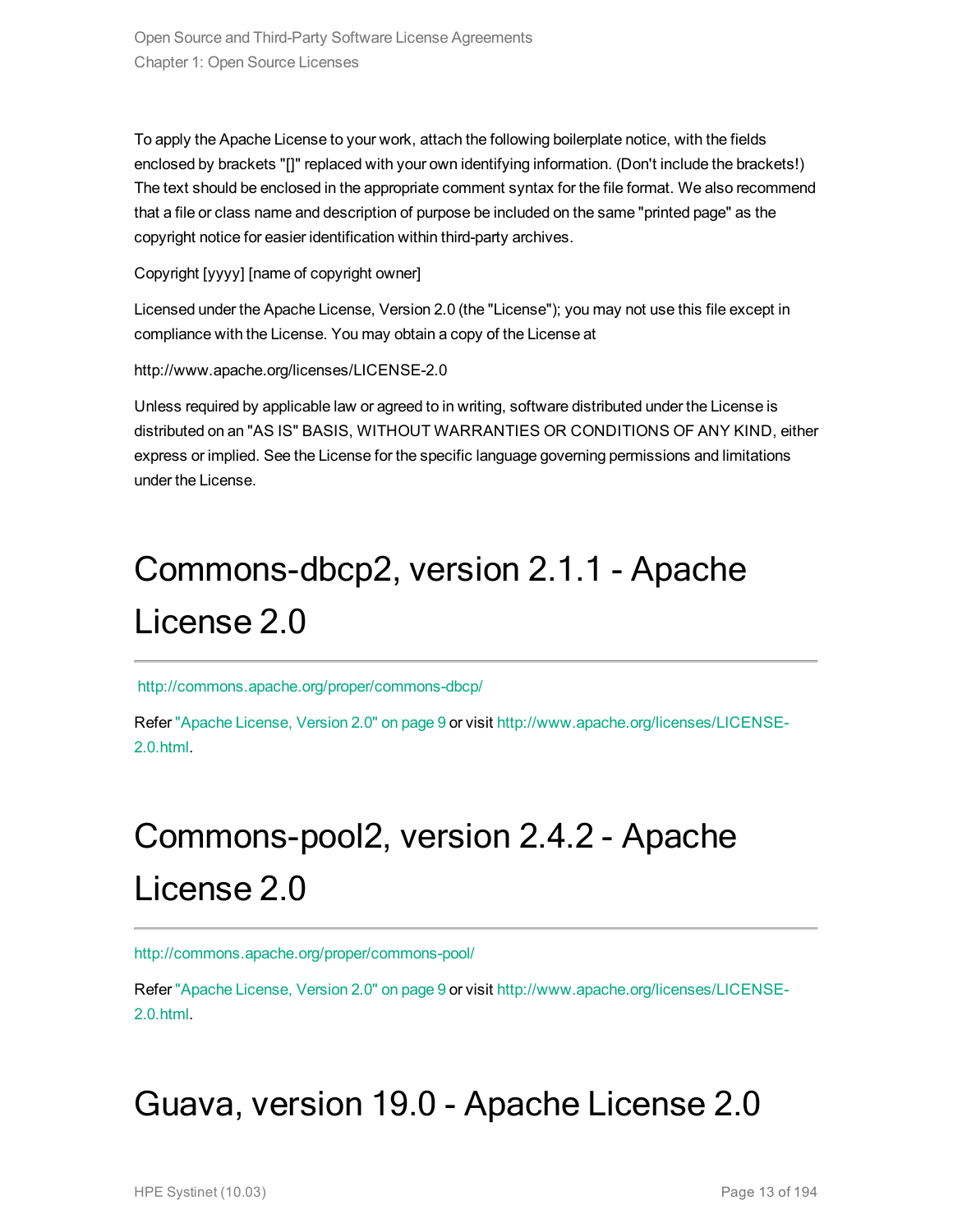<https://github.com/google/guava/wiki>

<span id="page-13-0"></span>Refer ["Apache](#page-8-1) License, Version 2.0" on page 9 or visit [http://www.apache.org/licenses/LICENSE-](http://www.apache.org/licenses/LICENSE-2.0.html)[2.0.html.](http://www.apache.org/licenses/LICENSE-2.0.html)

### Jawr, version 3.8 - Apache License 2.0

<https://jawr.java.net/index.html>

<span id="page-13-1"></span>Refer ["Apache](#page-8-1) License, Version 2.0" on page 9 or visit [http://www.apache.org/licenses/LICENSE-](http://www.apache.org/licenses/LICENSE-2.0.html)[2.0.html.](http://www.apache.org/licenses/LICENSE-2.0.html)

### Objenesis, version 2.1 - Apache License 2.0

<span id="page-13-2"></span>Refer ["Apache](#page-8-1) License, Version 2.0" on page 9 or visit [http://www.apache.org/licenses/LICENSE-](http://www.apache.org/licenses/LICENSE-2.0.html)[2.0.html.](http://www.apache.org/licenses/LICENSE-2.0.html)

### Swagger - Apache License 2.0

#### <http://swagger.io/>

Refer ["Apache](#page-8-1) License, Version 2.0" on page 9 or visit [http://www.apache.org/licenses/LICENSE-](http://www.apache.org/licenses/LICENSE-2.0.html)[2.0.html.](http://www.apache.org/licenses/LICENSE-2.0.html)

## <span id="page-13-3"></span>Apache Caucho License, Version 1.1

The Apache Software License, Version 1.1

Copyright (c) 2001-2004 Caucho Technology, Inc. All rights reserved.

Redistribution and use in source and binary forms, with or without modification, are permitted provided that the following conditions are met: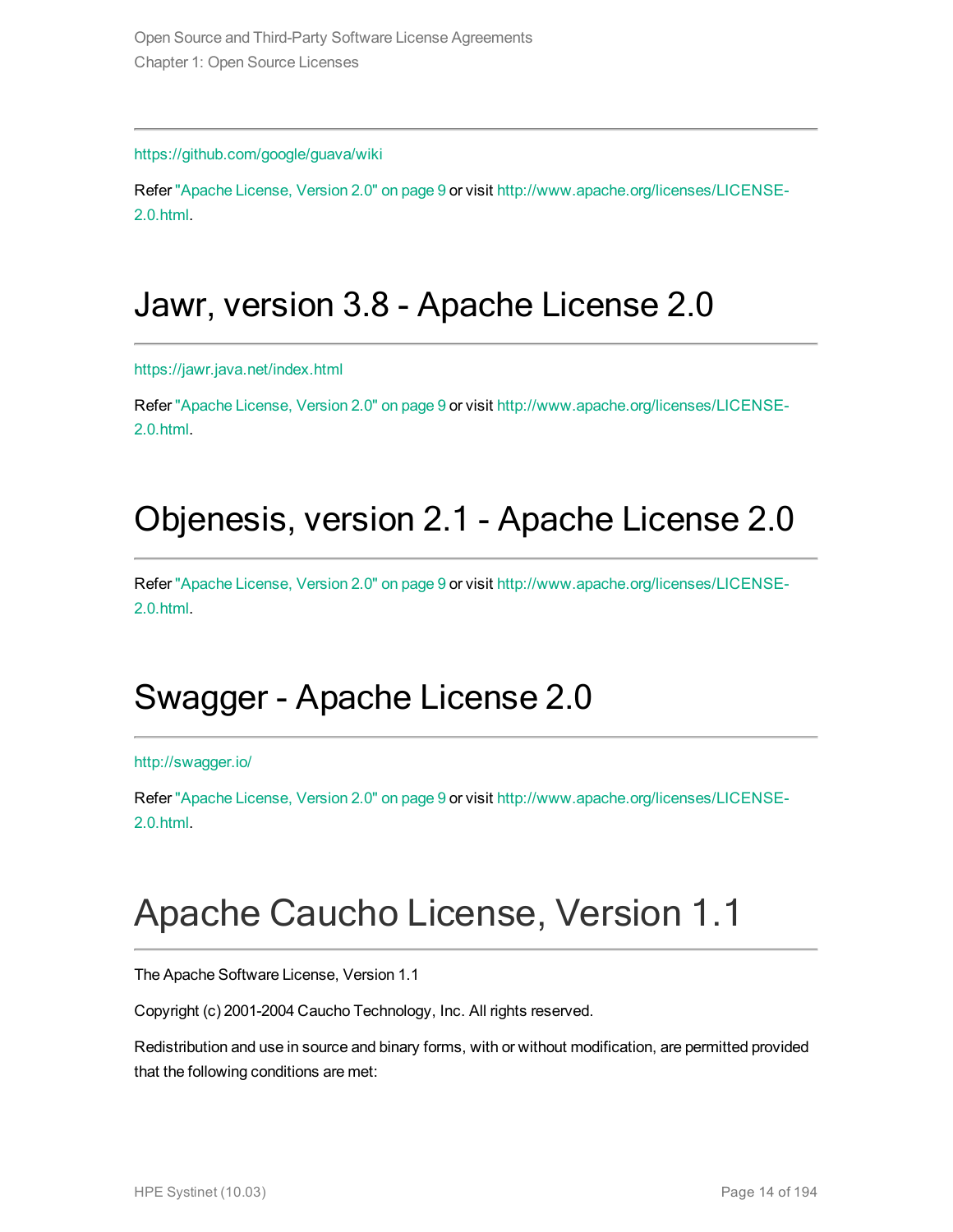1. Redistributions of source code must retain the above copyright notice, this list of conditions and the following disclaimer.

2. Redistributions in binary form must reproduce the above copyright notice, this list of conditions and the following disclaimer in the documentation and/or other materials provided with the distribution.

3. The end-user documentation included with the redistribution, if any, must include the following acknowlegement: "This product includes software developed by the Caucho Technology (http://www.caucho.com/)." Alternately, this acknowlegement may appear in the software itself, if and wherever such third-party acknowlegements normally appear.

4. The names "Hessian", "Resin", and "Caucho" must not be used to endorse or promote products derived from this software without prior written permission. For written permission, please contact info@caucho.com.

5. Products derived from this software may not be called "Resin" nor may "Resin" appear in their names without prior written permission of Caucho Technology.

THIS SOFTWARE IS PROVIDED ``AS IS'' AND ANY EXPRESSED OR IMPLIED WARRANTIES, INCLUDING, BUT NOT LIMITED TO, THE IMPLIED WARRANTIES OF MERCHANTABILITY AND FITNESS FOR A PARTICULAR PURPOSE ARE DISCLAIMED. IN NO EVENT SHALL CAUCHO TECHNOLOGY OR ITS CONTRIBUTORS BE LIABLE FOR ANY DIRECT, INDIRECT, INCIDENTAL, SPECIAL, EXEMPLARY, OR CONSEQUENTIAL DAMAGES (INCLUDING, BUT NOT LIMITED TO, PROCUREMENT OF SUBSTITUTE GOODS OR SERVICES; LOSS OF USE, DATA, OR PROFITS; OR BUSINESS INTERRUPTION) HOWEVER CAUSED AND ON ANY THEORY OF LIABILITY, WHETHER IN CONTRACT, STRICT LIABILITY, OR TORT (INCLUDING NEGLIGENCE OR OTHERWISE) ARISING IN ANY WAY OUT OF THE USE OF THIS SOFTWARE, EVEN IF ADVISED OF THE POSSIBILITY OF SUCH DAMAGE.

## <span id="page-14-0"></span>Apache Jakarta License, Version 1.1

The Apache Software License, Version 1.1

Copyright (c) 1999 The Apache Software Foundation. All rights reserved.

Redistribution and use in source and binary forms, with or without modification, are permitted provided that the following conditions are met:

1. Redistributions of source code must retain the above copyright notice, this list of conditions and the following disclaimer.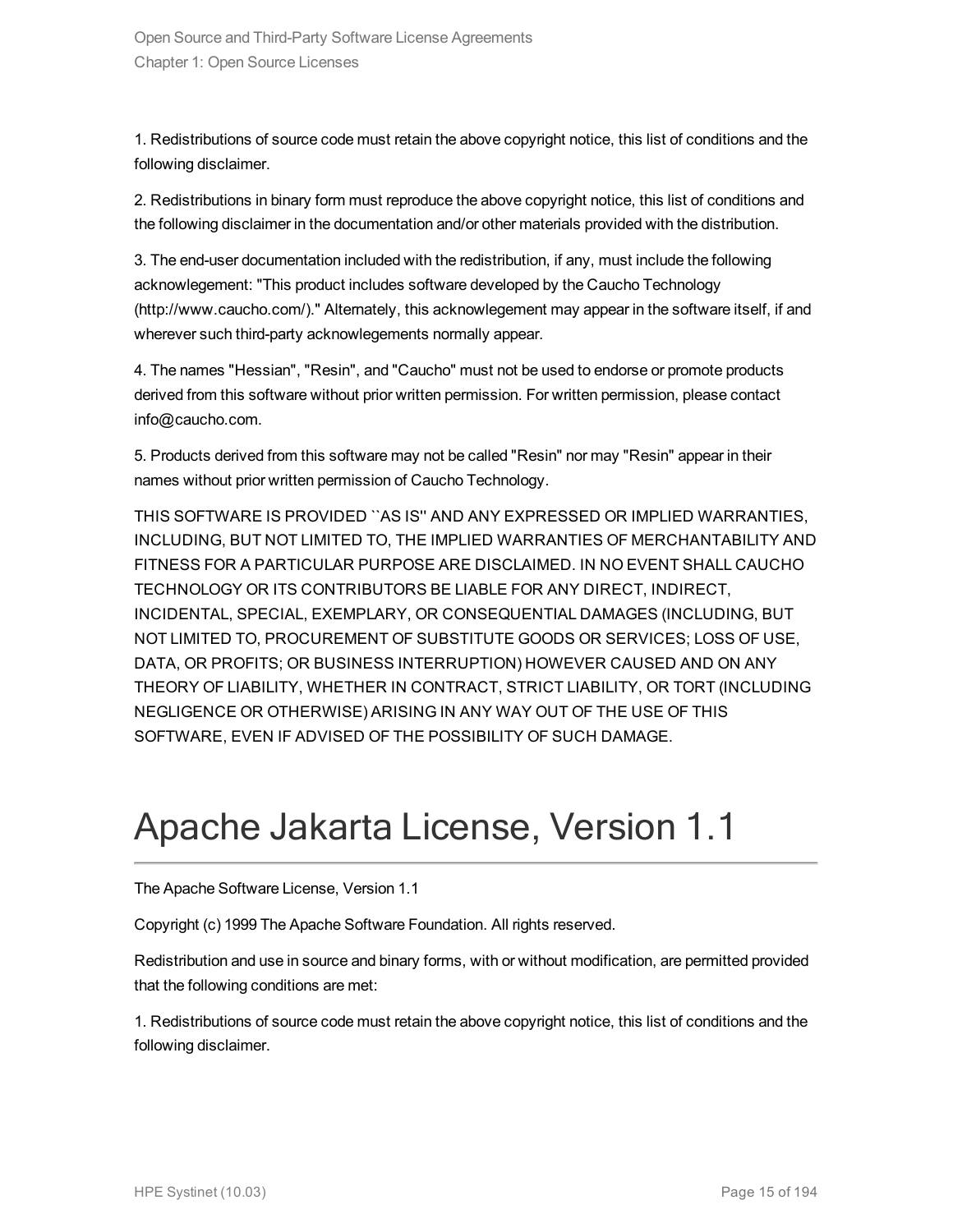2. Redistributions in binary form must reproduce the above copyright notice, this list of conditions and the following disclaimer in the documentation and/or other materials provided with the distribution.

3. The end-user documentation included with the redistribution, if any, must include the following acknowlegement: "This product includes software developed by the Apache Software Foundation (http://www.apache.org/)." Alternately, this acknowlegement may appear in the software itself, if and wherever such third-party acknowlegements normally appear.

4. The names "The Jakarta Project", "Tomcat", and "Apache Software Foundation" must not be used to endorse or promote products derived from this software without prior written permission. For written permission, please contact apache@apache.org.

5. Products derived from this software may not be called "Apache" nor may "Apache" appear in their names without prior written permission of the Apache Group.

THIS SOFTWARE IS PROVIDED ``AS IS'' AND ANY EXPRESSED OR IMPLIED WARRANTIES, INCLUDING, BUT NOT LIMITED TO, THE IMPLIED WARRANTIES OF MERCHANTABILITY AND FITNESS FOR A PARTICULAR PURPOSE ARE DISCLAIMED. IN NO EVENT SHALL THE APACHE SOFTWARE FOUNDATION OR ITS CONTRIBUTORS BE LIABLE FOR ANY DIRECT, INDIRECT, INCIDENTAL, SPECIAL, EXEMPLARY, OR CONSEQUENTIAL DAMAGES (INCLUDING, BUT NOT LIMITED TO, PROCUREMENT OF SUBSTITUTE GOODS OR SERVICES; LOSS OF USE, DATA, OR PROFITS; OR BUSINESS INTERRUPTION) HOWEVER CAUSED AND ON ANY THEORY OF LIABILITY, WHETHER IN CONTRACT, STRICT LIABILITY, OR TORT (INCLUDING NEGLIGENCE OR OTHERWISE) ARISING IN ANY WAY OUT OF THE USE OF THIS SOFTWARE, EVEN IF ADVISED OF THE POSSIBILITY OF SUCH DAMAGE. ====================================================================

This software consists of voluntary contributions made by many individuals on behalf of the Apache Software Foundation. For more information on the Apache Software Foundation, please see <http://www.apache.org/>.

# <span id="page-15-0"></span>Apache POI 3.12

Apache License Version 2.0, January 2004

http://www.apache.org/licenses/

TERMS AND CONDITIONS FOR USE, REPRODUCTION, AND DISTRIBUTION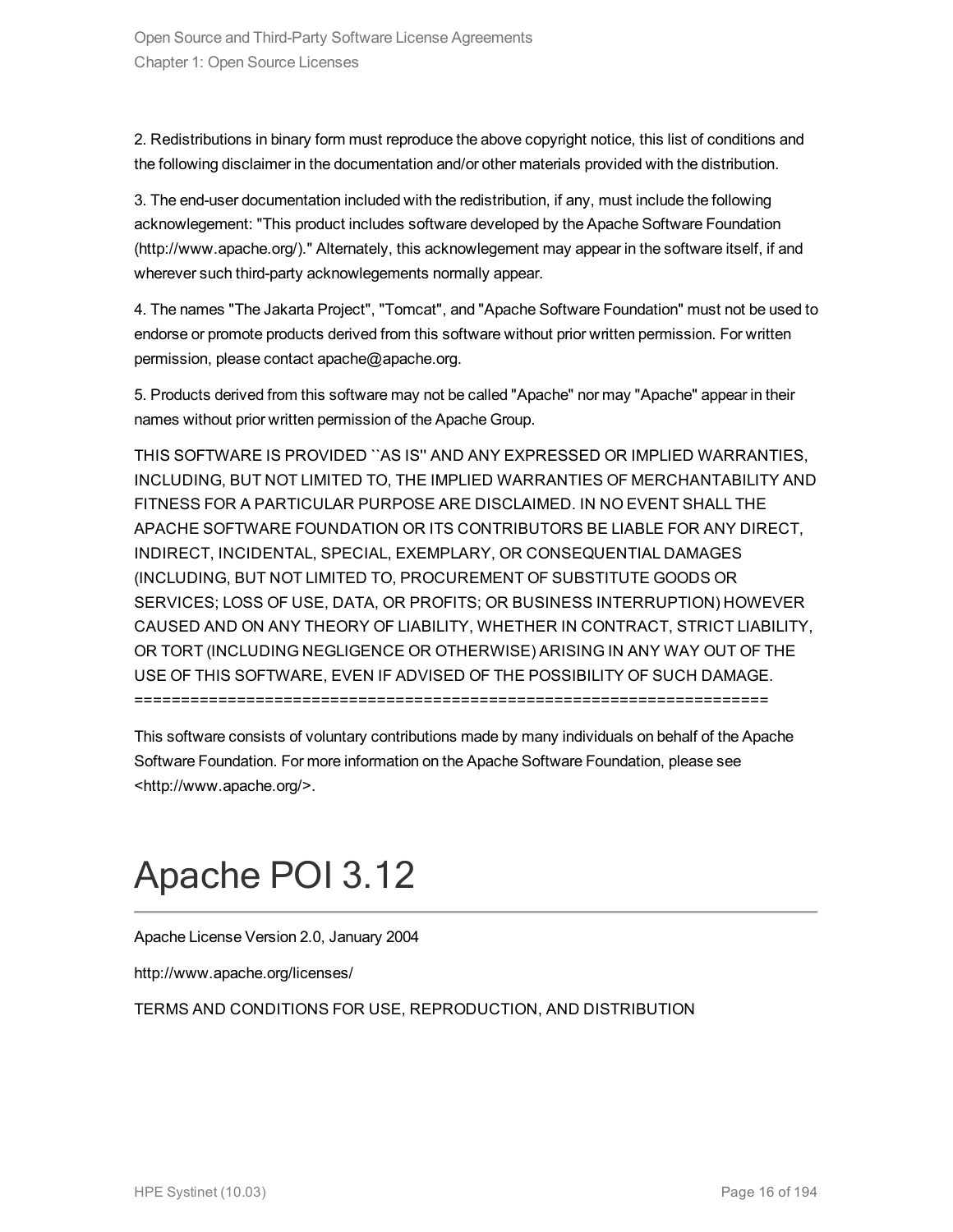1. Definitions.

"License" shall mean the terms and conditions for use, reproduction,and distribution as defined by Sections 1 through 9 of this document.

"Licensor" shall mean the copyright owner or entity authorized by the copyright owner that is granting the License.

"Legal Entity" shall mean the union of the acting entity and all other entities that control, are controlled by, or are under common control with that entity. For the purposes of this definition, "control" means (i) the power, direct or indirect, to cause the direction or management of such entity, whether by contract or otherwise, or (ii) ownership of fifty percent (50%) or more of the outstanding shares, or (iii) beneficial ownership of such entity.

"You" (or "Your") shall mean an individual or Legal Entity exercising permissions granted by this License.

"Source" form shall mean the preferred form for making modifications, including but not limited to software source code, documentation source, and configuration files.

"Object" form shall mean any form resulting from mechanical transformation or translation of a Source form, including but not limited to compiled object code, generated documentation,and conversions to other media types.

"Work" shall mean the work of authorship, whether in Source or Object form, made available under the License, as indicated by a copyright notice that is included in or attached to the work (an example is provided in the Appendix below).

"Derivative Works" shall mean any work, whether in Source or Object form, that is based on (or derived from) the Work and for which the editorial revisions, annotations, elaborations, or other modifications represent, as a whole, an original work of authorship. For the purposes of this License, Derivative Works shall not include works that remain separable from, or merely link (or bind by name) to the interfaces of, the Work and Derivative Works thereof.

"Contribution" shall mean any work of authorship, including the original version of the Work and any modifications or additions to that Work or Derivative Works thereof, that is intentionally submitted to Licensor for inclusion in the Work by the copyright owner or by an individual or Legal Entity authorized to submit on behalf of the copyright owner. For the purposes of this definition, "submitted" means any form of electronic, verbal, or written communication sent to the Licensor or its representatives, including but not limited to communication on electronic mailing lists, source code control systems, and issue tracking systems that are managed by, or on behalf of, the Licensor for the purpose of discussing and improving the Work, but excluding communication that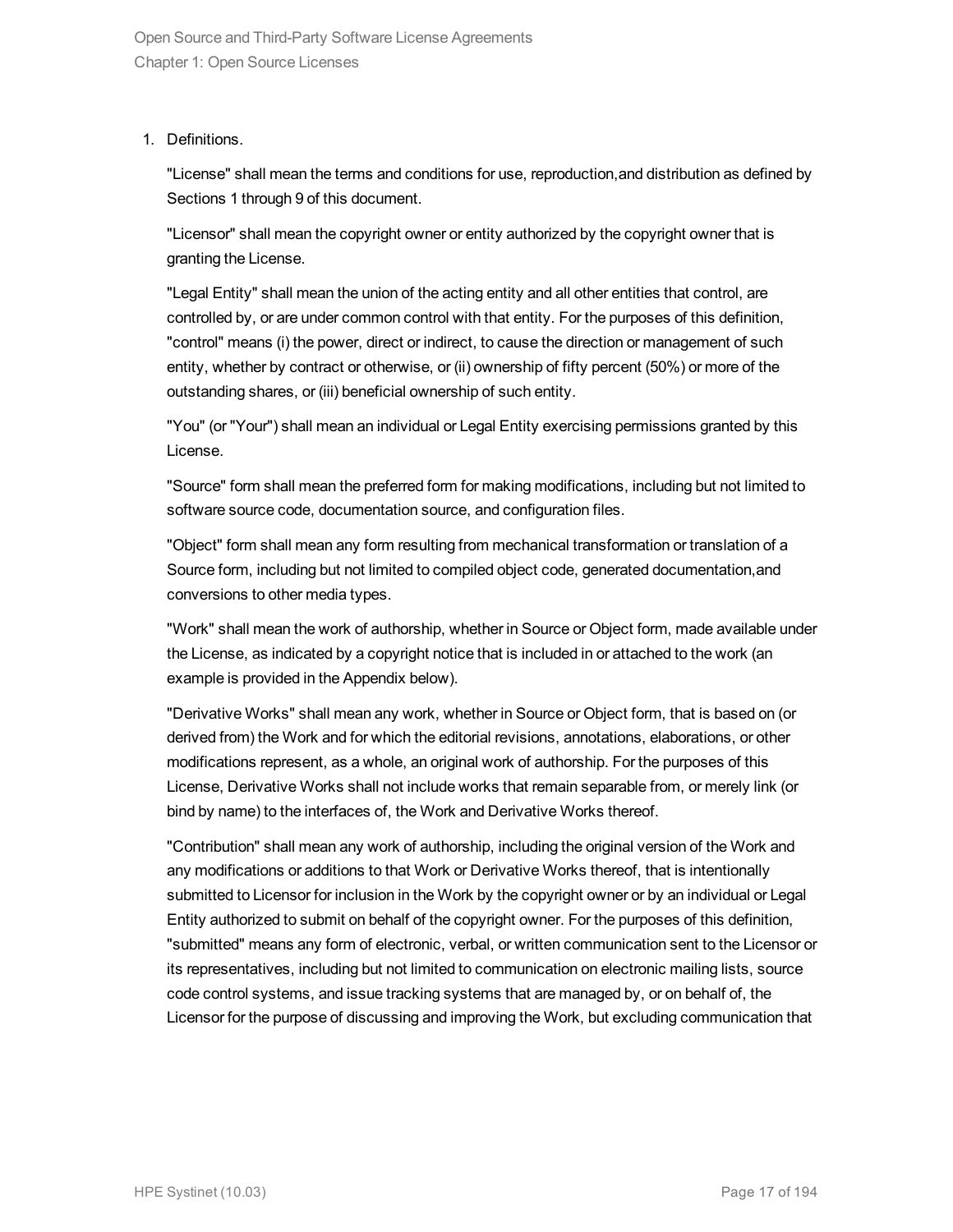is conspicuously marked or otherwise designated in writing by the copyright owner as "Not a Contribution."

"Contributor" shall mean Licensor and any individual or Legal Entity on behalf of whom a Contribution has been received by Licensor and subsequently incorporated within the Work.

- 2. Grant of Copyright License. Subject to the terms and conditions of this License, each Contributor hereby grants to You a perpetual, worldwide, non-exclusive, no-charge, royalty-free, irrevocable copyright license to reproduce, prepare Derivative Works of, publicly display, publicly perform, sublicense, and distribute the Work and such Derivative Works in Source or Object form.
- 3. Grant of Patent License. Subject to the terms and conditions of this License, each Contributor hereby grants to You a perpetual, worldwide, non-exclusive, no-charge, royalty-free, irrevocable (except as stated in this section) patent license to make, have made, use, offer to sell, sell, import, and otherwise transfer the Work, where such license applies only to those patent claims licensable by such Contributor that are necessarily infringed by their Contribution(s) alone or by combination of their Contribution(s) with the Work to which such Contribution(s) was submitted. If You institute patent litigation against any entity (including a cross-claim or counterclaim in a lawsuit) alleging that the Work or a Contribution incorporated within the Work constitutes direct or contributory patent infringement, then any patent licenses granted to You under this License for that Work shall terminate as of the date such litigation is filed.
- 4. Redistribution. You may reproduce and distribute copies of the Work or Derivative Works thereof in any medium, with or without modifications, and in Source or Object form, provided that You meet the following conditions:
	- a. You must give any other recipients of the Work or Derivative Works a copy of this License; and
	- b. You must cause any modified files to carry prominent notices stating that You changed the files; and
	- c. You must retain, in the Source form of any Derivative Works that You distribute, all copyright, patent, trademark, and attribution notices from the Source form of the Work, excluding those notices that do not pertain to any part of the Derivative Works; and
	- d. If the Work includes a "NOTICE" text file as part of its distribution, then any Derivative Works that You distribute must include a readable copy of the attribution notices contained within such NOTICE file, excluding those notices that do not pertain to any part of the Derivative Works, in at least one of the following places: within a NOTICE text file distributed as part of the Derivative Works; within the Source form or documentation, if provided along with the Derivative Works; or, within a display generated by the Derivative Works, if and wherever such third-party notices normally appear. The contents of the NOTICE file are for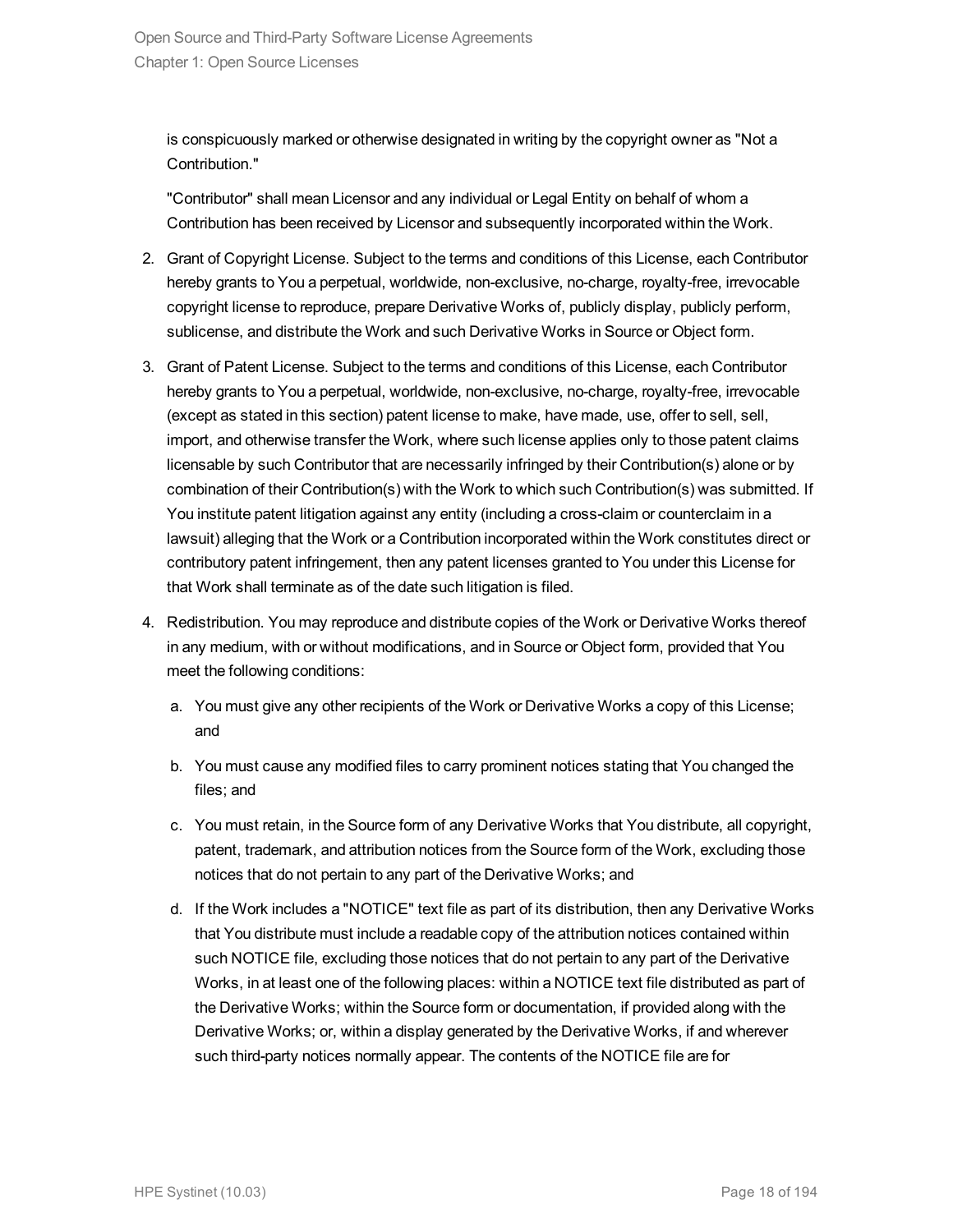informational purposes only and do not modify the License. You may add Your own attribution notices within Derivative Works that You distribute, alongside or as an addendum to the NOTICE text from the Work, provided that such additional attribution notices cannot be construed as modifying the License.

You may add Your own copyright statement to Your modifications and may provide additional or different license terms and conditions for use, reproduction, or distribution of Your modifications, or for any such Derivative the conditions stated in this License.Works as a whole, provided Your use, reproduction, and distribution of the Work otherwise complies with the conditions stated in this License.

- 5. Submission of Contributions. Unless You explicitly state otherwise, any Contribution intentionally submitted for inclusion in the Work by You to the Licensor shall be under the terms and conditions of this License, without any additional terms or conditions. Notwithstanding the above, nothing herein shall supersede or modify the terms of any separate license agreement you may have executed with Licensor regarding such Contributions.
- 6. Trademarks. This License does not grant permission to use the trade names, trademarks, service marks, or product names of the Licensor, except as required for reasonable and customary use in describing the origin of the Work and reproducing the content of the NOTICE file.
- 7. Disclaimer of Warranty. Unless required by applicable law or agreed to in writing, Licensor provides the Work (and each Contributor provides its Contributions) on an "AS IS" BASIS, WITHOUT WARRANTIES OR CONDITIONS OF ANY KIND, either express or implied, including, without limitation, any warranties or conditions of TITLE, NON-INFRINGEMENT, MERCHANTABILITY, or FITNESS FOR A PARTICULAR PURPOSE. You are solely responsible for determining the appropriateness of using or redistributing the Work and assume any risks associated with Your exercise of permissions under this License.
- 8. Limitation of Liability. In no event and under no legal theory, whether in tort (including negligence), contract, or otherwise, unless required by applicable law (such as deliberate and grossly negligent acts) or agreed to in writing, shall any Contributor be liable to You for damages, including any direct, indirect, special, incidental, or consequential damages of any character arising as a result of this License or out of the use or inability to use the Work (including but not limited to damages for loss of goodwill, work stoppage, computer failure or malfunction, or any and all other commercial damages or losses), even if such Contributor has been advised of the possibility of such damages.
- 9. Accepting Warranty or Additional Liability. While redistributing the Work or Derivative Works thereof, You may choose to offer, and charge a fee for, acceptance of support, warranty, indemnity, or other liability obligations and/or rights consistent with this License. However, in accepting such obligations, You may act only on Your own behalf and on Your sole responsibility,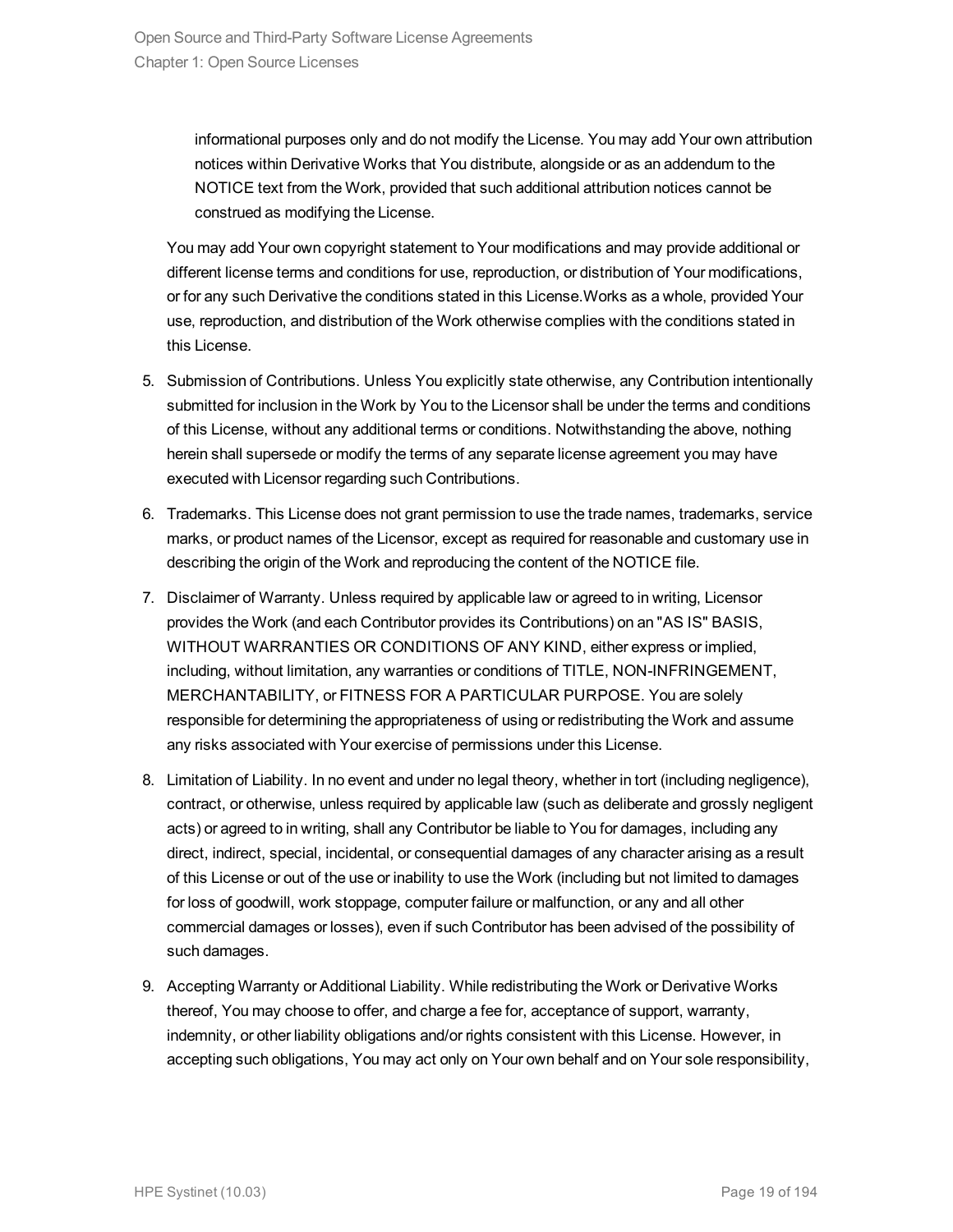not on behalf of any other Contributor, and only if You agree to indemnify, defend, and hold each Contributor harmless for any liability incurred by, or claims asserted against, such Contributor by reason of your accepting any such warranty or additional liability.

#### END OF TERMS AND CONDITIONS

APPENDIX: How to apply the Apache License to your work.

To apply the Apache License to your work, attach the following boilerplate notice, with the fields enclosed by brackets "[]" replaced with your own identifying information. (Don't include the brackets!) The text should be enclosed in the appropriate comment syntax for the file format. We also recommend that a file or class name and description of purpose be included on the same "printed page" as the copyright notice for easier identification within third-party archives.

#### Copyright [yyyy] [name of copyright owner]

Licensed under the Apache License, Version 2.0 (the "License"); you may not use this file except in compliance with the License. You may obtain a copy of the License at

#### <http://www.apache.org/licenses/LICENSE-2.0>

Unless required by applicable law or agreed to in writing, software distributed under the License is distributed on an "AS IS" BASIS, WITHOUT WARRANTIES OR CONDITIONS OF ANY KIND, either express or implied. See the License for the specific language governing permissions and limitations under the License.

#### APACHE POI SUBCOMPONENTS:

Apache POI includes subcomponents with separate copyright notices and license terms. Your use of these subcomponents is subject to the terms and conditions of the following licenses:

Office Open XML schemas (ooxml-schemas-1.1.jar)

The Office Open XML schema definitions used by Apache POI are a part of the Office Open XML ECMA Specification (ECMA-376, [1]). As defined in section 9.4 of the ECMA bylaws [2], this specification is available to all interested parties without restriction:

9.4 All documents when approved shall be made available to all interested parties without restriction.

Furthermore, both Microsoft and Adobe have granted patent licenses to this work [3,4,5].

- 1. http://www.ecma-international.org/publications/standards/Ecma-376.htm
- 2. http://www.ecma-international.org/memento/Ecmabylaws.htm
- 3. http://www.microsoft.com/openspecifications/en/us/programs/osp/default.aspx
- 4. http://www.ecma-international.org/publications/files/ECMA-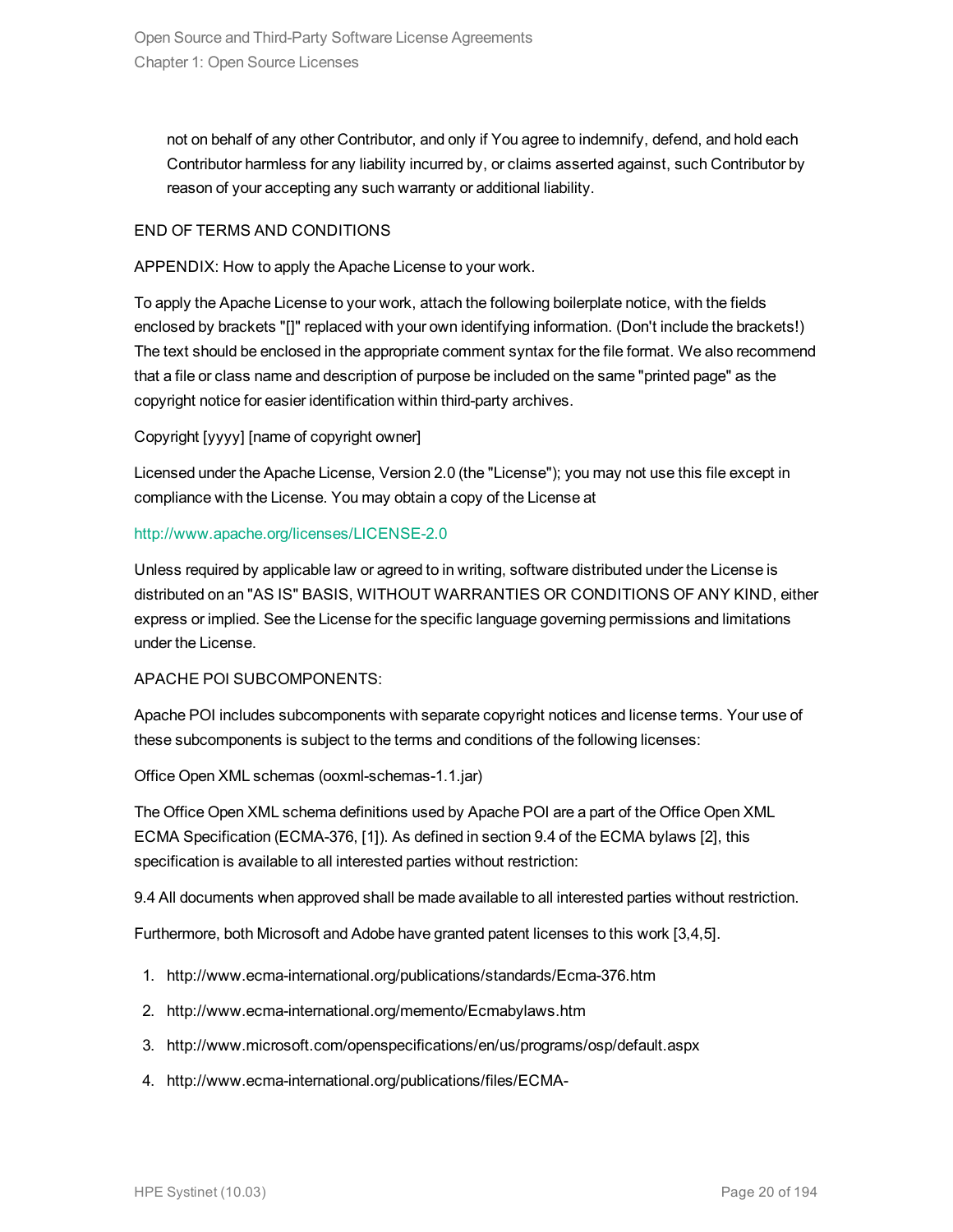Open Source and Third-Party Software License Agreements Chapter 1: Open Source Licenses

ST/Ecma%20PATENT/Patent%20statements%20ok/ECMA-376%20Edition%202%20Microsoft%20Patent%20Declaration.pdf

5. http://www.ecma-international.org/publications/files/ECMA-ST/Ecma%20PATENT/Patent%20statements%20ok/ECMA-376%20Adobe%20Patent%20Declaration.pdf

JUnit test library (junit-4.11.jar)

Common Public License - v 1.0

THE ACCOMPANYING PROGRAM IS PROVIDED UNDER THE TERMS OF THIS COMMON PUBLIC LICENSE ("AGREEMENT"). ANY USE, REPRODUCTION OR DISTRIBUTION OF THE PROGRAM CONSTITUTES RECIPIENT'S ACCEPTANCE OF THIS AGREEMENT.

1. DEFINITIONS

"Contribution" means:

- a. in the case of the initial Contributor, the initial code and documentation distributed under this Agreement, and
- b. in the case of each subsequent Contributor:
	- i. changes to the Program, and
	- ii. additions to the Program;

where such changes and/or additions to the Program originate from and are distributed by that particular Contributor. A Contribution 'originates' from a Contributor if it was added to the Program by such Contributor itself or anyone acting on such Contributor's behalf. Contributions do not include additions to the Program which: (i) are separate modules of software distributed in conjunction with the Program under their own license agreement, and (ii) are not derivative works of the Program.

"Contributor" means any person or entity that distributes the Program.

"Licensed Patents " mean patent claims licensable by a Contributor which are necessarily infringed by the use or sale of its Contribution alone or when combined with the Program.

"Program" means the Contributions distributed in accordance with this Agreement.

"Recipient" means anyone who receives the Program under this Agreement,including all Contributors.

#### 2. GRANT OF RIGHTS

a. Subject to the terms of this Agreement, each Contributor hereby grants Recipient a nonexclusive, worldwide, royalty-free copyright license to reproduce, prepare derivative works of,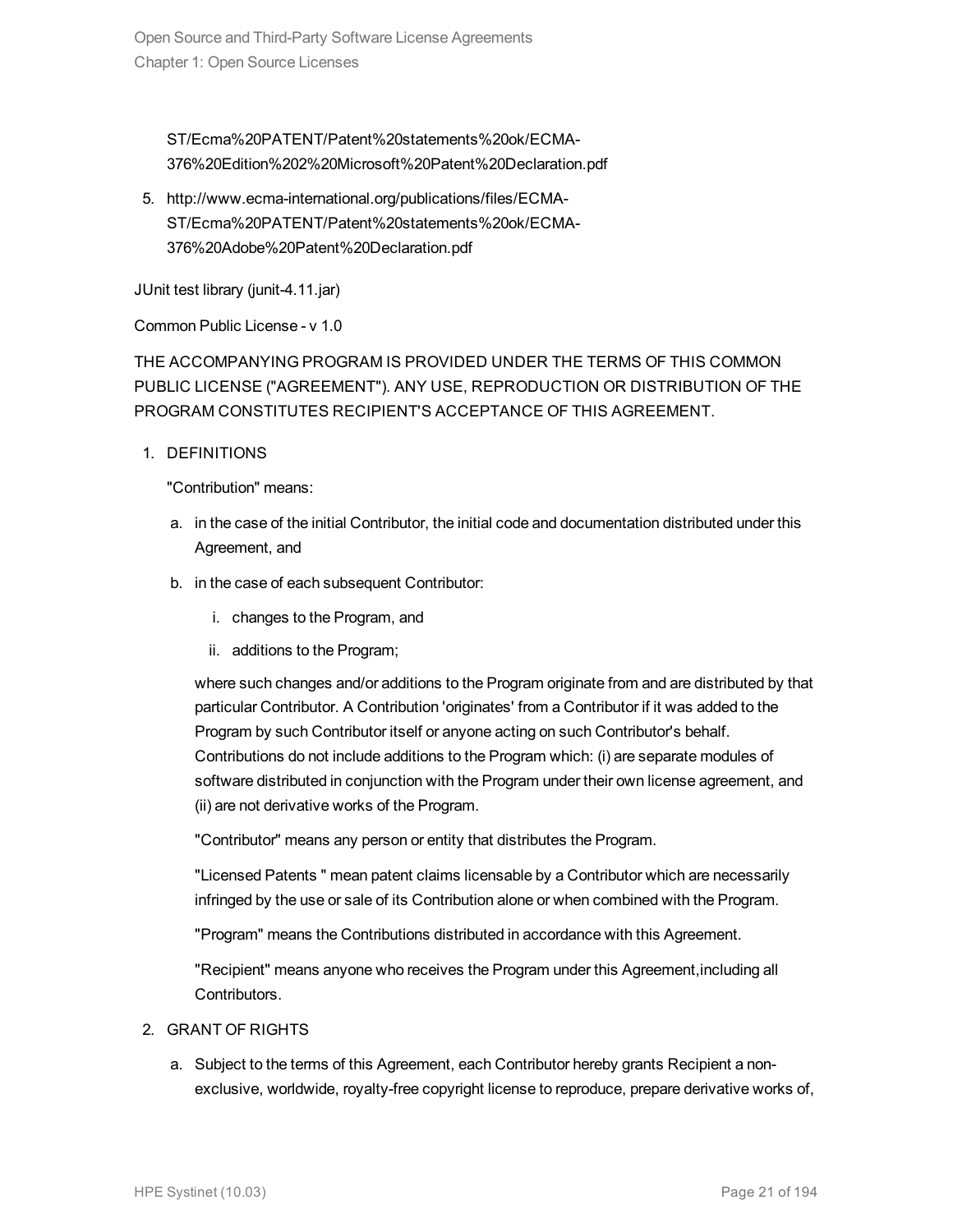publicly display, publicly perform, distribute and sublicense the Contribution of such Contributor, if any, and such derivative works, in source code and object code form.

- b. Subject to the terms of this Agreement, each Contributor hereby grants Recipient a nonexclusive, worldwide, royalty-free patent license under Licensed Patents to make, use, sell, offer to sell, import and otherwise transfer the Contribution of such Contributor, if any, in source code and object code form. This patent license shall apply to the combination of the Contribution and the Program if, at the time the Contribution is added by the Contributor, such addition of the Contribution causes such combination to be covered by the Licensed Patents. The patent license shall not apply to any other combinations which include the Contribution. No hardware per se is licensed hereunder.
- c. Recipient understands that although each Contributor grants the licenses to its Contributions set forth herein, no assurances are provided by any Contributor that the Program does not infringe the patent or other intellectual property rights of any other entity. Each Contributor disclaims any liability to Recipient for claims brought by any other entity based on infringement of intellectual property rights or otherwise. As a condition to exercising the rights and licenses granted hereunder, each Recipient hereby assumes sole responsibility to secure any other intellectual property rights needed, if any. For example, if a third party patent license is required to allow Recipient to distribute the Program, it is Recipient's responsibility to acquire that license before distributing the Program.
- d. Each Contributor represents that to its knowledge it has sufficient copyright rights in its Contribution, if any, to grant the copyright license set forth in this Agreement.

#### 3. REQUIREMENTS

A Contributor may choose to distribute the Program in object code form under its own license agreement, provided that:

- a. it complies with the terms and conditions of this Agreement; and
- b. its license agreement:
	- i. effectively disclaims on behalf of all Contributors all warranties and conditions, express and implied, including warranties or conditions of title and non-infringement, and implied warranties or conditions of merchantability and fitness for a particular purpose;
	- ii. effectively excludes on behalf of all Contributors all liability for damages, including direct, indirect, special, incidental and consequential damages, such as lost profits;
	- iii. states that any provisions which differ from this Agreement are offered by that Contributor alone and not by any other party; and
	- iv. states that source code for the Program is available from such Contributor, and informs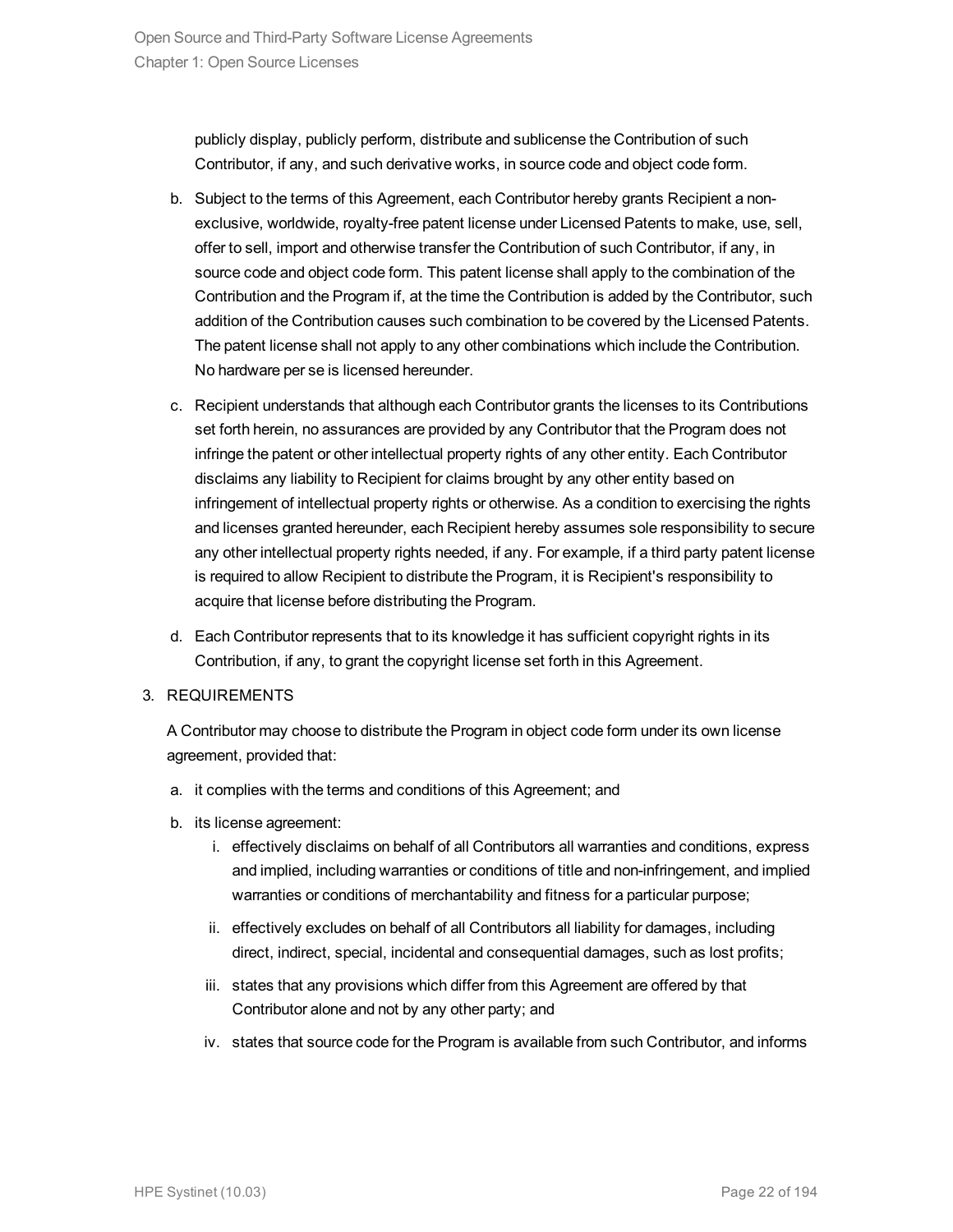licensees how to obtain it in a reasonable manner on or through a medium customarily used for software exchange.

When the Program is made available in source code form:

- a. it must be made available under this Agreement; and
- b. a copy of this Agreement must be included with each copy of the Program.

Contributors may not remove or alter any copyright notices contained within the Program. Each Contributor must identify itself as the originator of its Contribution, if any, in a manner that reasonably allows subsequent Recipients to identify the originator of the Contribution.

4. COMMERCIAL DISTRIBUTION

Commercial distributors of software may accept certain responsibilities with respect to end users, business partners and the like. While this license is intended to facilitate the commercial use of the Program, the Contributor who includes the Program in a commercial product offering should do so in a manner which does not create potential liability for other Contributors. Therefore, if a Contributor includes the Program in a commercial product offering, such Contributor ("Commercial Contributor") hereby agrees to defend and indemnify every other Contributor ("Indemnified Contributor") against any losses, damages and costs (collectively "Losses") arising from claims, lawsuits and other legal actions brought by a third party against the Indemnified Contributor to the extent caused by the acts or omissions of such Commercial Contributor in connection with its distribution of the Program in a commercial product offering. The obligations in this section do not apply to any claims or Losses relating to any actual or alleged intellectual property infringement. In order to qualify, an Indemnified Contributor must: a) promptly notify the Commercial Contributor in writing of such claim, and b) allow the Commercial Contributor to control, and cooperate with the Commercial Contributor in, the defense and any related settlement negotiations. The Indemnified Contributor may participate in any such claim at its own expense.

For example, a Contributor might include the Program in a commercial product offering, Product X. That Contributor is then a Commercial Contributor. If that Commercial Contributor then makes performance claims, or offers warranties related to Product X, those performance claims and warranties are such Commercial Contributor's responsibility alone. Under this section, the Commercial Contributor would have to defend claims against the other Contributors related to those performance claims and warranties, and if a court requires any other Contributor to pay any damages as a result, the Commercial Contributor must pay those damages.

#### 5. NO WARRANTY

EXCEPT AS EXPRESSLY SET FORTH IN THIS AGREEMENT, THE PROGRAM IS PROVIDED ON AN "AS IS" BASIS, WITHOUT WARRANTIES OR CONDITIONS OF ANY KIND, EITHER EXPRESS OR IMPLIED INCLUDING, WITHOUT LIMITATION, ANY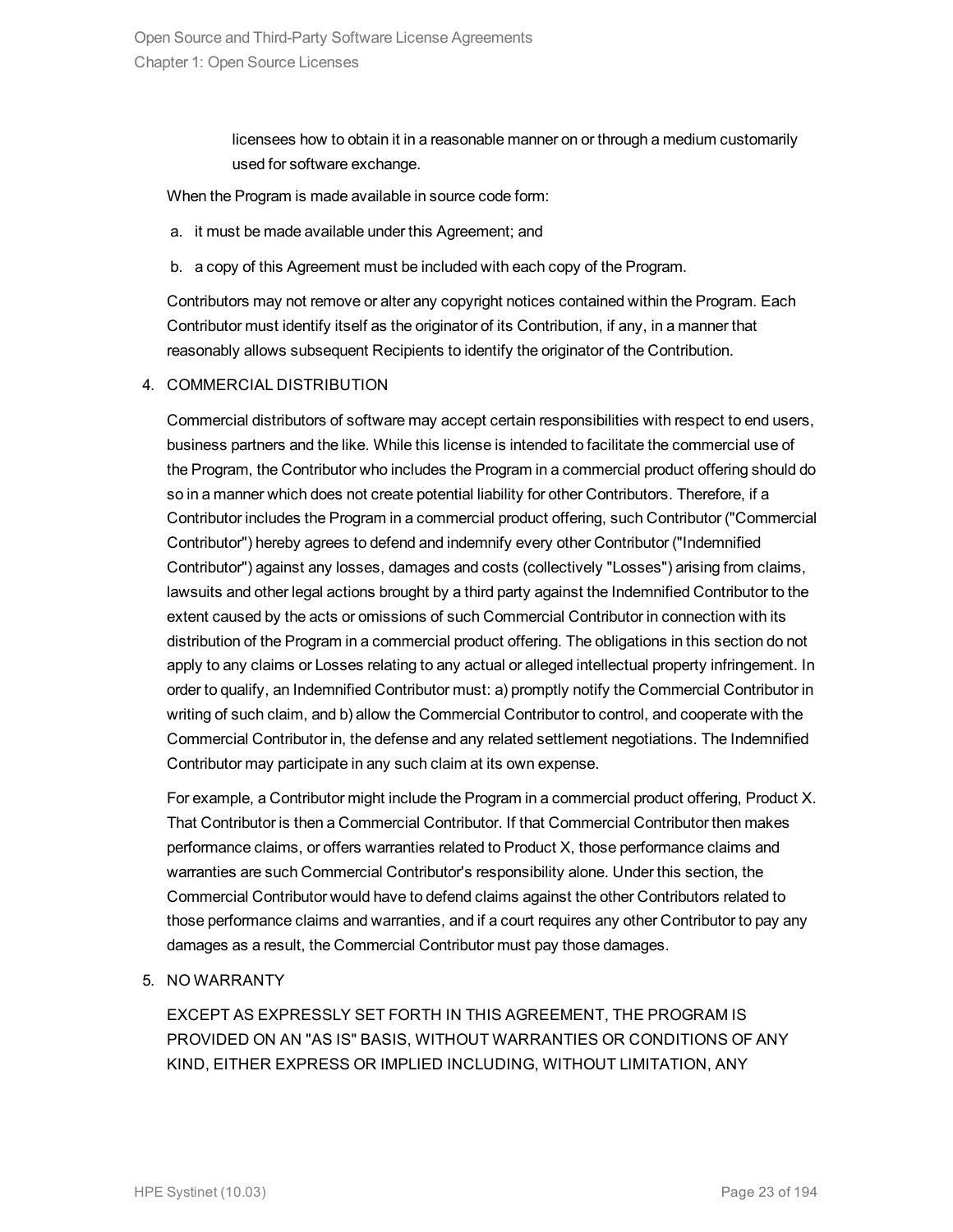WARRANTIES OR CONDITIONS OF TITLE, NON-INFRINGEMENT, MERCHANTABILITY OR FITNESS FOR A PARTICULAR PURPOSE. Each Recipient is solely responsible for determining the appropriateness of using and distributing the Program and assumes all risks associated with its exercise of rights under this Agreement, including but not limited to the risks and costs of program errors, compliance with applicable laws, damage to or loss of data, programs or equipment, and unavailability or interruption of operations.

6. DISCLAIMER OF LIABILITY

EXCEPT AS EXPRESSLY SET FORTH IN THIS AGREEMENT, NEITHER RECIPIENT NOR ANY CONTRIBUTORS SHALL HAVE ANY LIABILITY FOR ANY DIRECT, INDIRECT, INCIDENTAL, SPECIAL, EXEMPLARY, OR CONSEQUENTIAL DAMAGES (INCLUDING WITHOUT LIMITATION LOST PROFITS), HOWEVER CAUSED AND ON ANY THEORY OF LIABILITY, WHETHER IN CONTRACT, STRICT LIABILITY, OR TORT (INCLUDING NEGLIGENCE OR OTHERWISE) ARISING IN ANY WAY OUT OF THE USE OR DISTRIBUTION OF THE PROGRAM OR THE EXERCISE OF ANY RIGHTS GRANTED HEREUNDER, EVEN IF ADVISED OF THE POSSIBILITY OF SUCH DAMAGES.

7. GENERAL

If any provision of this Agreement is invalid or unenforceable under applicable law, it shall not affect the validity or enforceability of the remainder of the terms of this Agreement, and without further action by the parties hereto, such provision shall be reformed to the minimum extent necessary to make such provision valid and enforceable.

If Recipient institutes patent litigation against a Contributor with respect to a patent applicable to software (including a cross-claim or counterclaim in a lawsuit), then any patent licenses granted by that Contributor to such Recipient under this Agreement shall terminate as of the date such litigation is filed. In addition, if Recipient institutes patent litigation against any entity (including a cross-claim or counterclaim in a lawsuit) alleging that the Program itself (excluding combinations of the Program with other software or hardware) infringes such Recipient's patent(s), then such Recipient's rights granted under Section 2(b) shall terminate as of the date such litigation is filed.

All Recipient's rights under this Agreement shall terminate if it fails to comply with any of the material terms or conditions of this Agreement and does not cure such failure in a reasonable period of time after becoming aware of such noncompliance. If all Recipient's rights under this Agreement terminate, Recipient agrees to cease use and distribution of the Program as soon as reasonably practicable. However, Recipient's obligations under this Agreement and any licenses granted by Recipient relating to the Program shall continue and survive.

Everyone is permitted to copy and distribute copies of this Agreement, but in order to avoid inconsistency the Agreement is copyrighted and may only be modified in the following manner. The Agreement Steward reserves the right to publish new versions (including revisions) of this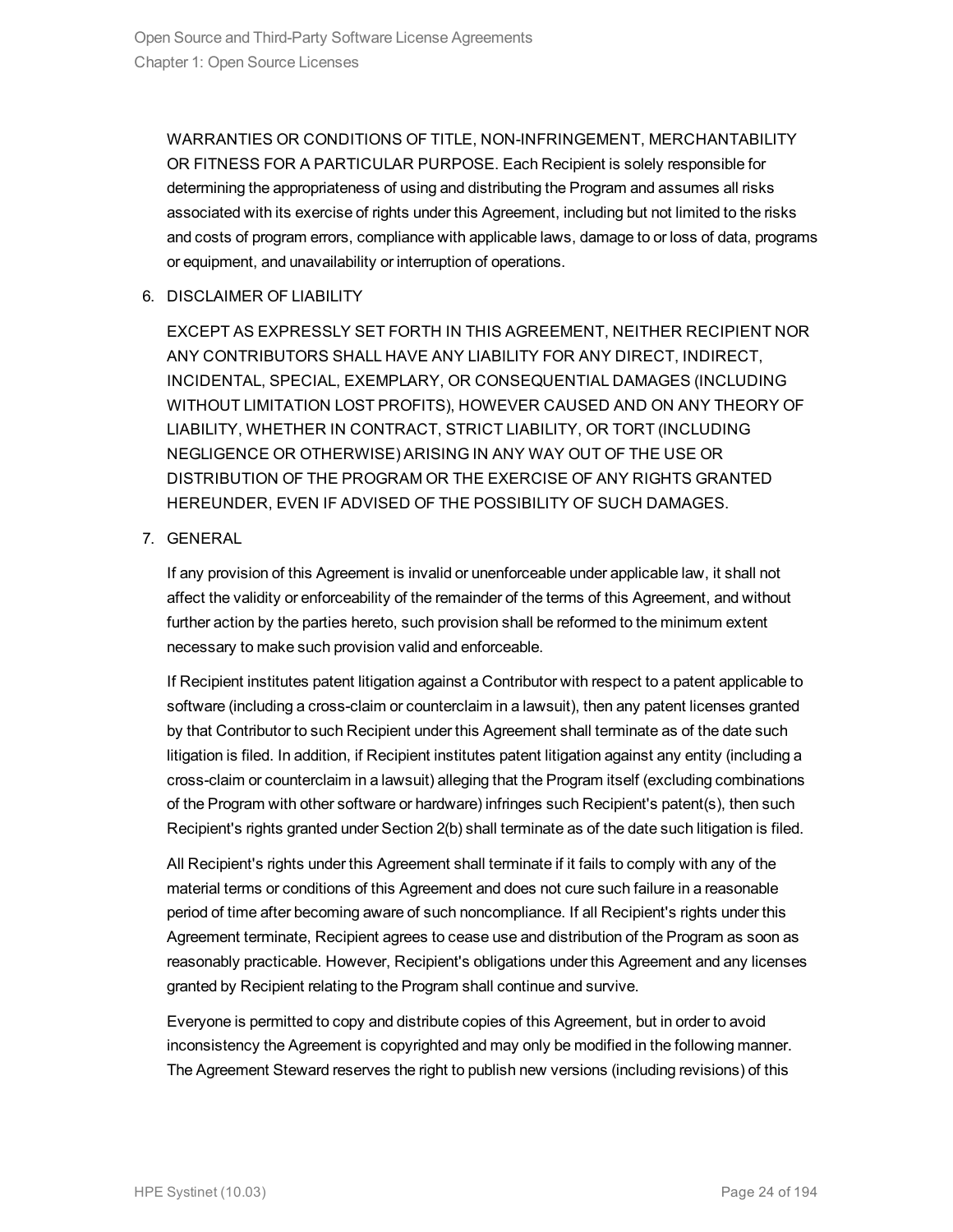Agreement from time to time. No one other than the Agreement Steward has the right to modify this Agreement. IBM is the initial Agreement Steward. IBM may assign the responsibility to serve as the Agreement Steward to a suitable separate entity. Each new version of the Agreement will be given a distinguishing version number. The Program (including Contributions) may always be distributed subject to the version of the Agreement under which it was received. In addition, after a new version of the Agreement is published, Contributor may elect to distribute the Program (including its Contributions) under the new version. Except as expressly stated in Sections 2(a) and 2(b) above, Recipient receives no rights or licenses to the intellectual property of any Contributor under this Agreement, whether expressly, by implication, estoppel or otherwise. All rights in the Program not expressly granted under this Agreement are reserved.

This Agreement is governed by the laws of the State of New York and the intellectual property laws of the United States of America. No party to this Agreement will bring a legal action under this Agreement more than one year after the cause of action arose. Each party waives its rights to a jury trial in any resulting litigation.

# <span id="page-24-0"></span>Apache XML Security License, Version 1.1

The Apache Software License, Version 1.1

Copyright (c) 1999 The Apache Software Foundation. All rights reserved.

Redistribution and use in source and binary forms, with or without modification, are permitted provided that the following conditions are met:

1. Redistributions of source code must retain the above copyright notice, this list of conditions and the following disclaimer.

2. Redistributions in binary form must reproduce the above copyright notice, this list of conditions and the following disclaimer in the documentation and/or other materials provided with the distribution.

3. The end-user documentation included with the redistribution, if any, must include the following acknowledgment: "This product includes software developed by the Apache Software Foundation (http://www.apache.org/)." Alternately, this acknowledgment may appear in the software itself, if and wherever such third-party acknowledgments normally appear.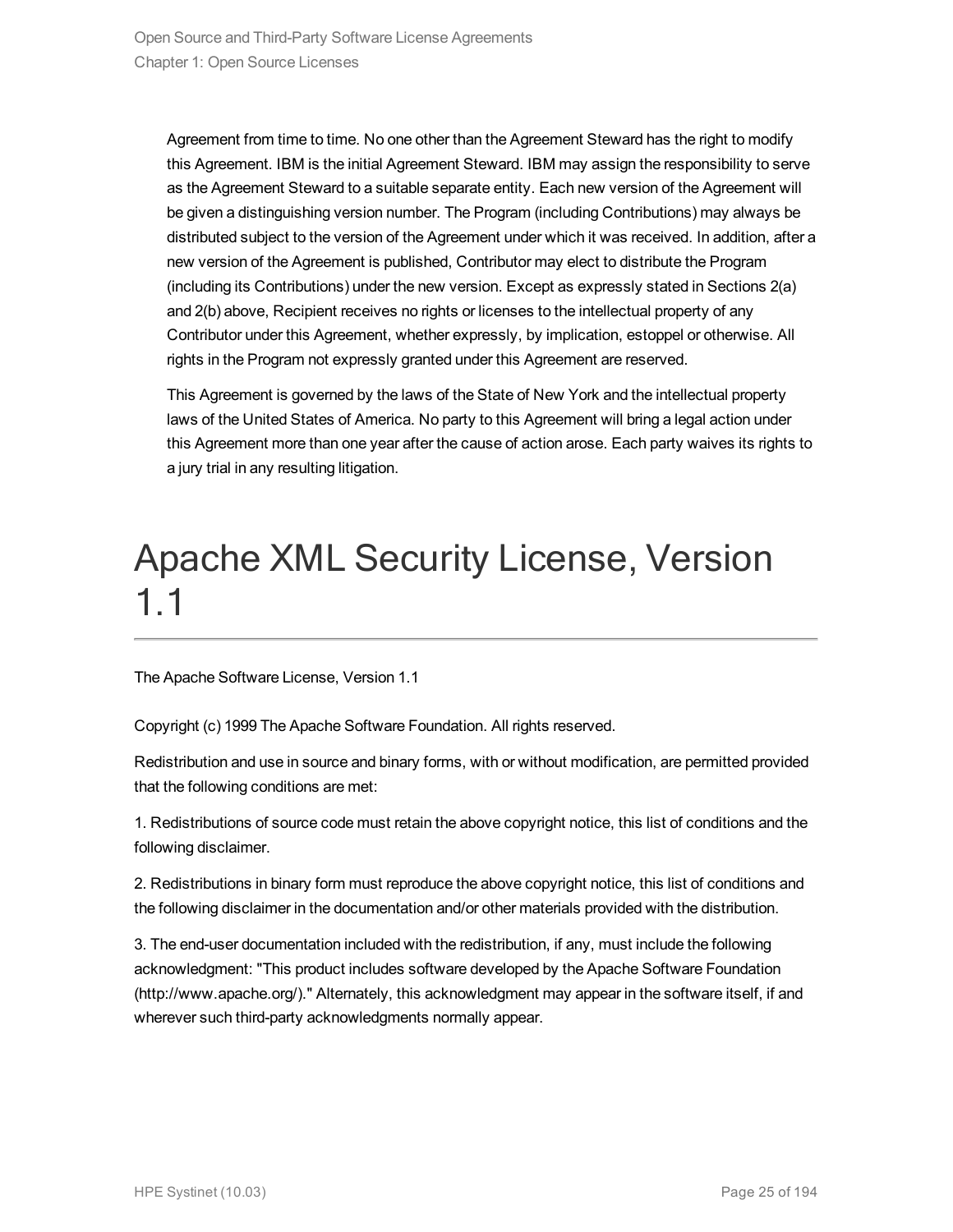4. The names "<WebSig>" and "Apache Software Foundation" must not be used to endorse or promote products derived from this software without prior written permission. For written permission, please contact apache@apache.org.

5. Products derived from this software may not be called "Apache", nor may "Apache" appear in their name, without prior written permission of the Apache Software Foundation.

THIS SOFTWARE IS PROVIDED ``AS IS'' AND ANY EXPRESSED OR IMPLIED WARRANTIES, INCLUDING, BUT NOT LIMITED TO, THE IMPLIED WARRANTIES OF MERCHANTABILITY AND FITNESS FOR A PARTICULAR PURPOSE ARE DISCLAIMED. IN NO EVENT SHALL THE APACHE SOFTWARE FOUNDATION OR ITS CONTRIBUTORS BE LIABLE FOR ANY DIRECT, INDIRECT, INCIDENTAL, SPECIAL, EXEMPLARY, OR CONSEQUENTIAL DAMAGES (INCLUDING, BUT NOT LIMITED TO, PROCUREMENT OF SUBSTITUTE GOODS OR SERVICES; LOSS OF USE, DATA, OR PROFITS; OR BUSINESS INTERRUPTION) HOWEVER CAUSED AND ON ANY THEORY OF LIABILITY, WHETHER IN CONTRACT, STRICT LIABILITY, OR TORT (INCLUDING NEGLIGENCE OR OTHERWISE) ARISING IN ANY WAY OUT OF THE USE OF THIS SOFTWARE, EVEN IF ADVISED OF THE POSSIBILITY OF SUCH DAMAGE. ====================================================================

This software consists of voluntary contributions made by many individuals on behalf of the Apache Software Foundation and was originally based on software copyright (c) 2001, Institute for Data Communications Systems, <http://www.nue.et-inf.uni-siegen.de/>. The development of this software was partly funded by the European Commission in the <WebSig> project in the ISIS Programme. For more information on the Apache Software Foundation, please see <http://www.apache.org/>.

# <span id="page-25-0"></span>AngularJs License, Version 1.3.12

#### The MIT License

#### Copyright (c) 2010-2014 Google, Inc. http://angularjs.org

Permission is hereby granted, free of charge, to any person obtaining a copy of this software and associated documentation files (the "Software"), to deal in the Software without restriction, including without limitation the rights to use, copy, modify, merge, publish, distribute, sublicense, and/or sell copies of the Software, and to permit persons to whom the Software is furnished to do so, subject to the following conditions:

The above copyright notice and this permission notice shall be included in all copies or substantial portions of the Software.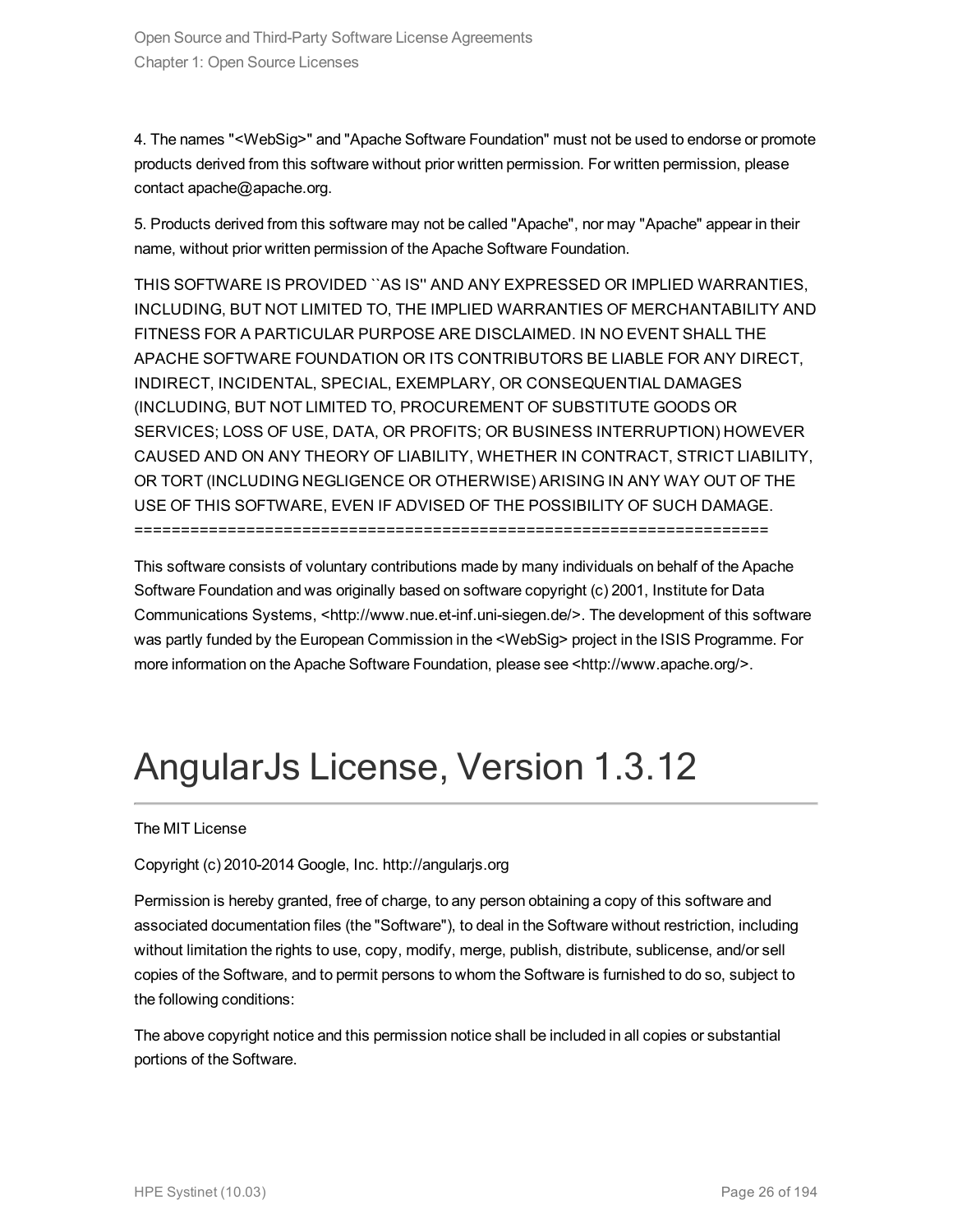THE SOFTWARE IS PROVIDED "AS IS", WITHOUT WARRANTY OF ANY KIND, EXPRESS OR IMPLIED, INCLUDING BUT NOT LIMITED TO THE WARRANTIES OF MERCHANTABILITY, FITNESS FOR A PARTICULAR PURPOSE AND NONINFRINGEMENT. IN NO EVENT SHALL THE AUTHORS OR COPYRIGHT HOLDERS BE LIABLE FOR ANY CLAIM, DAMAGES OR OTHER LIABILITY, WHETHER IN AN ACTION OF CONTRACT, TORT OR OTHERWISE, ARISING FROM, OUT OF OR IN CONNECTION WITH THE SOFTWARE OR THE USE OR OTHER DEALINGS IN THE SOFTWARE.

# <span id="page-26-0"></span>ANTLR

ANTLR Software Rights Brought to you by:

ANTLR Software Rights We reserve no legal rights to the ANTLR--it is fully in the public domain. An individual or company may do whatever they wish with source code distributed with ANTLR or the code generated by ANTLR, including the incorporation of ANTLR, or its output, into commerical software. We encourage users to develop software with ANTLR. However, we do ask that credit is given to us for developing ANTLR. By "credit", we mean that if you use ANTLR or incorporate any source code into one of your programs (commercial product, research project, or otherwise) that you acknowledge this fact somewhere in the documentation, research report, etc... If you like ANTLR and have developed a nice tool with the output, please mention that you developed it using ANTLR. In addition, we ask that the headers remain intact in our source code. As long as these guidelines are kept, we expect to continue enhancing this system and expect to make other tools available as they are completed. Terence Parr, jGuru.com

# <span id="page-26-1"></span>ANTLR 3 License

[The "BSD licence"]

Copyright (c) 2003-2008 Terence Parr

All rights reserved.

Redistribution and use in source and binary forms, with or without modification, are permitted provided that the following conditions are met:

1. Redistributions of source code must retain the above copyright notice, this list of conditions and the following disclaimer.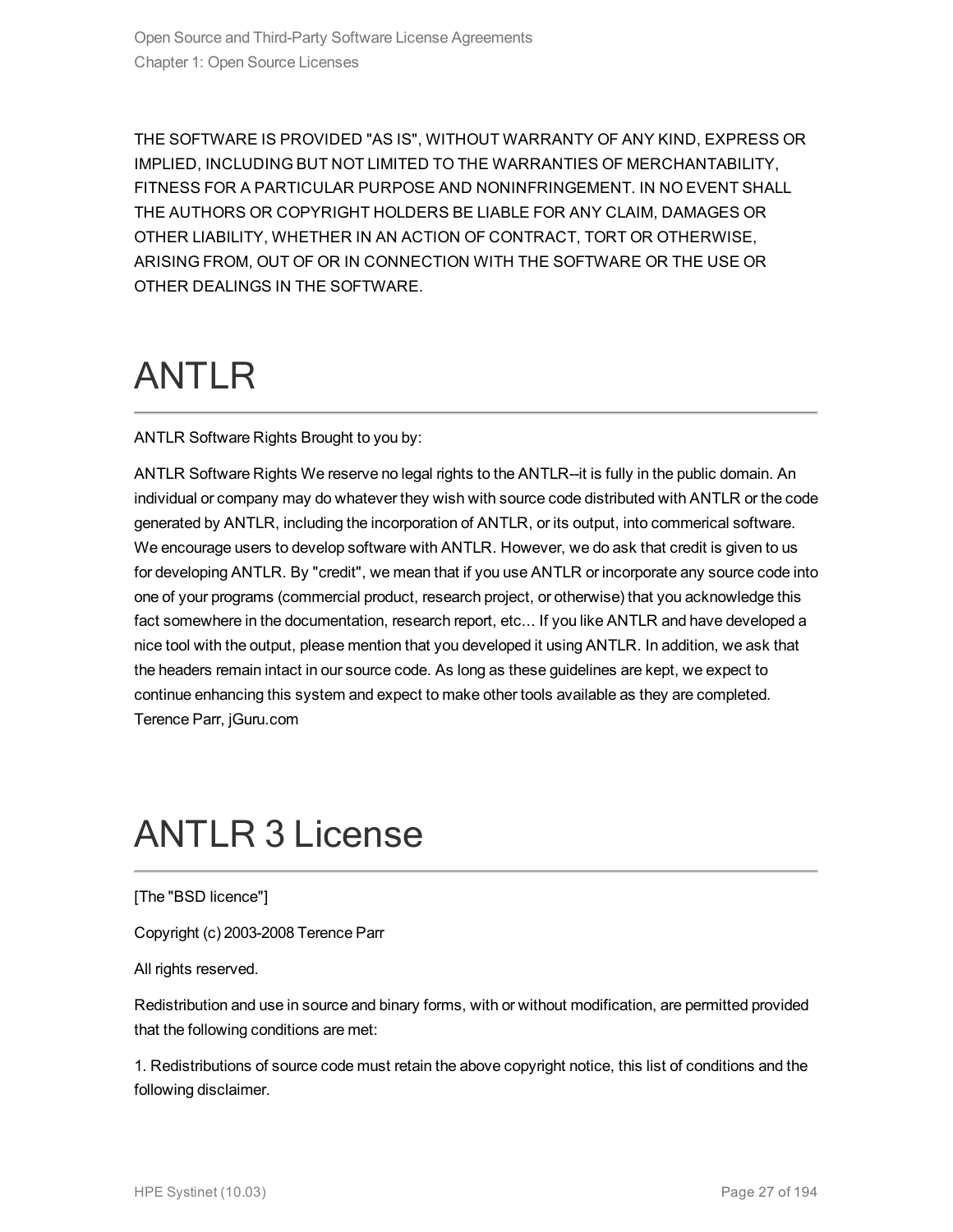2. Redistributions in binary form must reproduce the above copyright notice, this list of conditions and the following disclaimer in the documentation and/or other materials provided with the distribution.

3. The name of the author may not be used to endorse or promote products derived from this software without specific prior written permission.

THIS SOFTWARE IS PROVIDED BY THE AUTHOR ``AS IS'' AND ANY EXPRESS OR IMPLIED WARRANTIES, INCLUDING, BUT NOT LIMITED TO, THE IMPLIED WARRANTIES OF MERCHANTABILITY AND FITNESS FOR A PARTICULAR PURPOSE ARE DISCLAIMED. IN NO EVENT SHALL THE AUTHOR BE LIABLE FOR ANY DIRECT, INDIRECT, INCIDENTAL, SPECIAL, EXEMPLARY, OR CONSEQUENTIAL DAMAGES (INCLUDING, BUT NOT LIMITED TO, PROCUREMENT OF SUBSTITUTE GOODS OR SERVICES; LOSS OF USE, DATA, OR PROFITS; OR BUSINESS INTERRUPTION) HOWEVER CAUSED AND ON ANY THEORY OF LIABILITY, WHETHER IN CONTRACT, STRICT LIABILITY, OR TORT (INCLUDING NEGLIGENCE OR OTHERWISE) ARISING IN ANY WAY OUT OF THE USE OF THIS SOFTWARE, EVEN IF ADVISED OF THE POSSIBILITY OF SUCH DAMAGE.

## <span id="page-27-0"></span>ASM License

ASM Bytecode Manipulation Framework

Copyright (c) 2000-2005 INRIA, France Telecom All rights reserved.

Redistribution and use in source and binary forms, with or without modification, are permitted provided that the following conditions are met:

1. Redistributions of source code must retain the above copyright notice, this list of conditions and the following disclaimer.

2. Redistributions in binary form must reproduce the above copyright notice, this list of conditions and the following disclaimer in the documentation and/or other materials provided with the distribution.

3. Neither the name of the copyright holders nor the names of its contributors may be used to endorse or promote products derived from this software without specific prior written permission.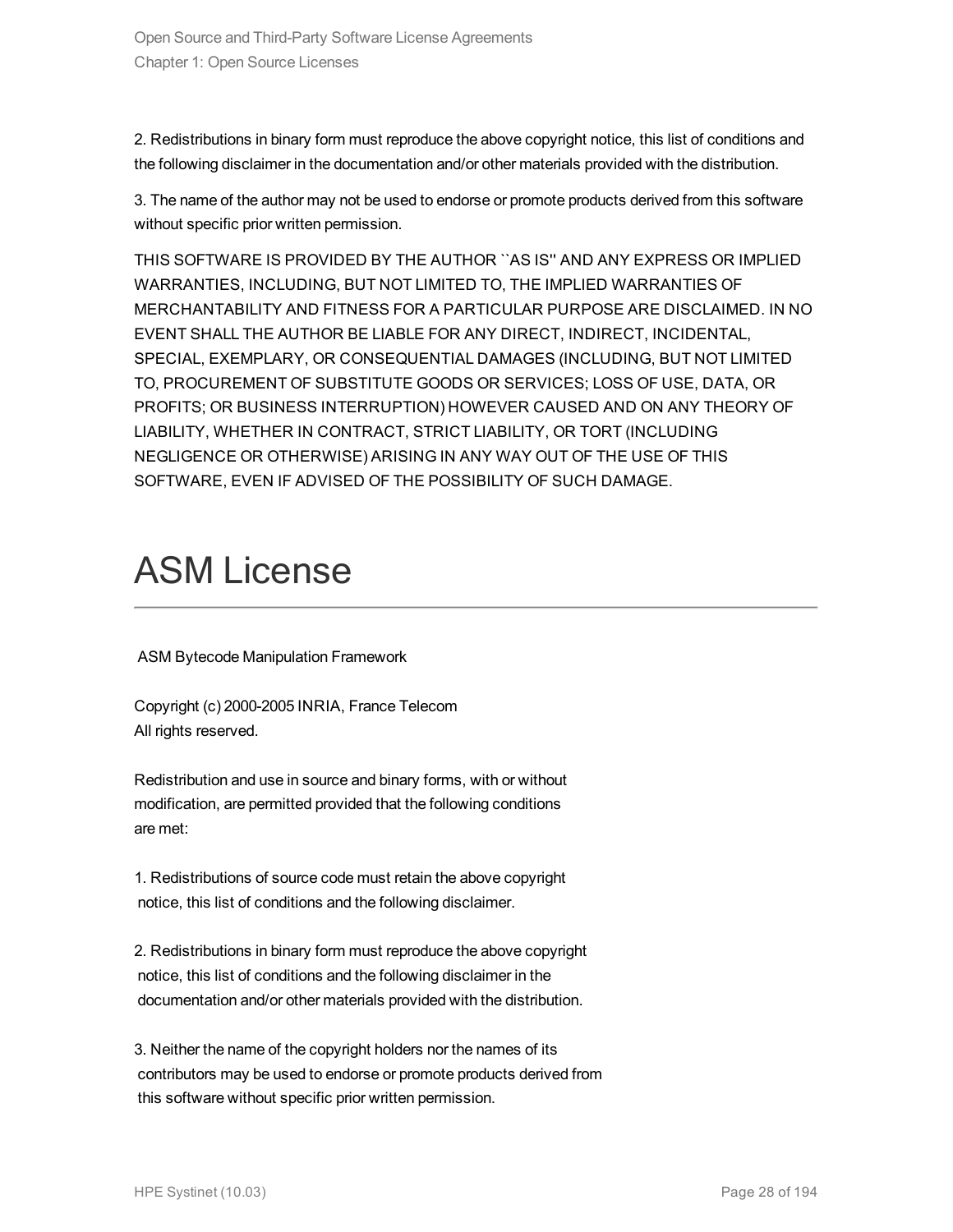THIS SOFTWARE IS PROVIDED BY THE COPYRIGHT HOLDERS AND CONTRIBUTORS "AS IS" AND ANY EXPRESS OR IMPLIED WARRANTIES, INCLUDING, BUT NOT LIMITED TO, THE IMPLIED WARRANTIES OF MERCHANTABILITY AND FITNESS FOR A PARTICULAR PURPOSE

ARE DISCLAIMED. IN NO EVENT SHALL THE COPYRIGHT OWNER OR CONTRIBUTORS BE LIABLE FOR ANY DIRECT, INDIRECT, INCIDENTAL, SPECIAL, EXEMPLARY, OR CONSEQUENTIAL DAMAGES (INCLUDING, BUT NOT LIMITED TO, PROCUREMENT OF SUBSTITUTE GOODS OR SERVICES; LOSS OF USE, DATA, OR PROFITS; OR BUSINESS INTERRUPTION) HOWEVER CAUSED AND ON ANY THEORY OF LIABILITY, WHETHER IN CONTRACT, STRICT LIABILITY, OR TORT (INCLUDING NEGLIGENCE OR OTHERWISE) ARISING IN ANY WAY OUT OF THE USE OF THIS SOFTWARE, EVEN IF ADVISED OF THE POSSIBILITY OF SUCH DAMAGE.

### <span id="page-28-0"></span>asm.ow2.org, version 5.0.3

#### Copyright (c) 2000-2011 INRIA, France Telecom

All rights reserved.

Redistribution and use in source and binary forms, with or without modification, are permitted provided that the following conditions are met:

- 1. Redistributions of source code must retain the above copyright notice, this list of conditions and the following disclaimer.
- 2. Redistributions in binary form must reproduce the above copyright notice, this list of conditions and the following disclaimer in the documentation and/or other materials provided with the distribution.
- 3. Neither the name of Esoteric Software nor the names of its contributors may be used to endorse or promote products derived from this software without specific prior written permission.

THIS SOFTWARE IS PROVIDED BY THE COPYRIGHT HOLDERS AND CONTRIBUTORS "AS IS" AND ANY EXPRESS OR IMPLIED WARRANTIES, INCLUDING, BUT NOT LIMITED TO, THE IMPLIED WARRANTIES OF MERCHANTABILITY AND FITNESS FOR A PARTICULAR PURPOSE ARE DISCLAIMED. IN NO EVENT SHALL THE COPYRIGHT HOLDER OR CONTRIBUTORS BE LIABLE FOR ANY DIRECT, INDIRECT, INCIDENTAL, SPECIAL, EXEMPLARY, OR CONSEQUENTIAL DAMAGES (INCLUDING, BUT NOT LIMITED TO, PROCUREMENT OF SUBSTITUTE GOODS OR SERVICES; LOSS OF USE, DATA, OR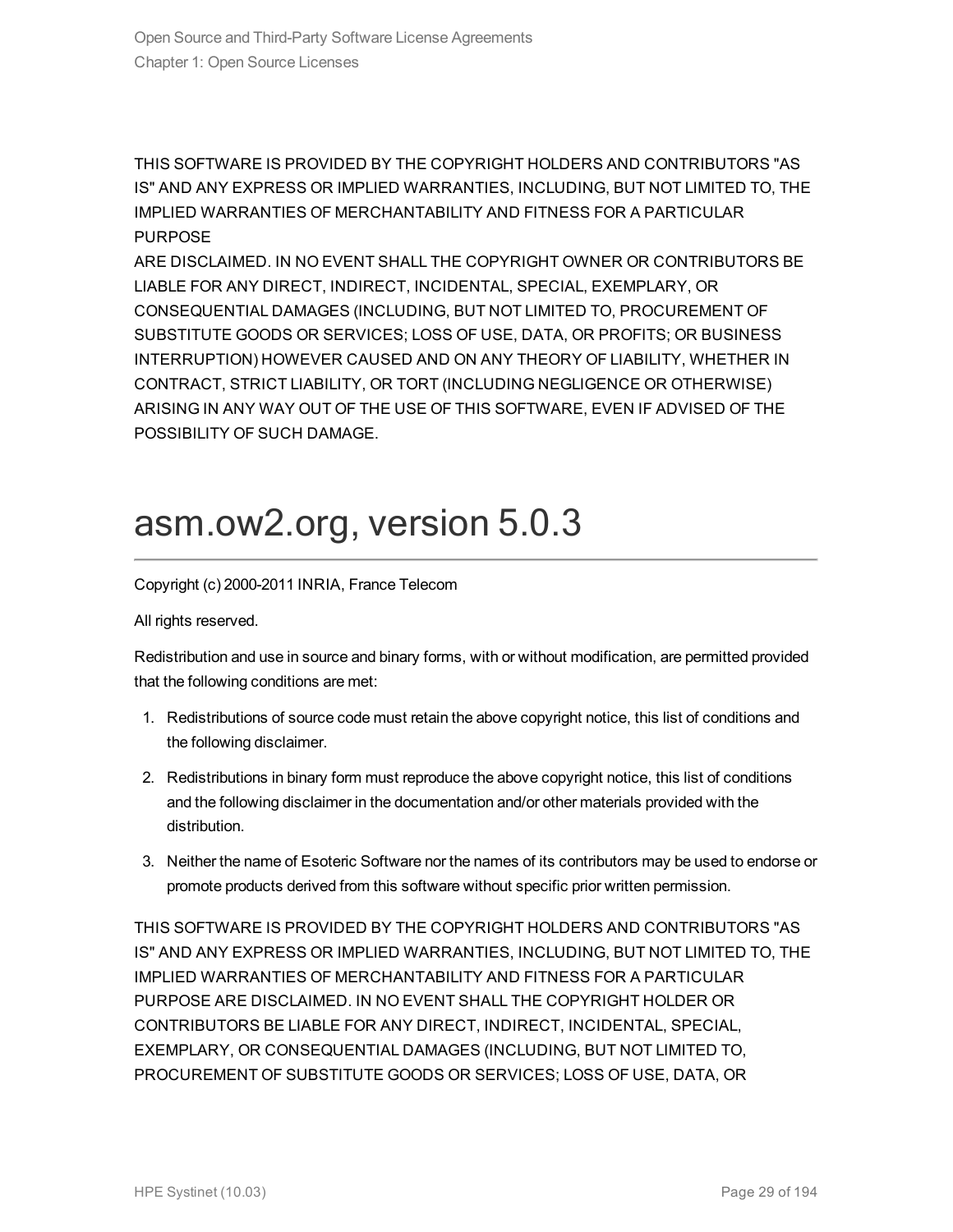PROFITS; OR BUSINESS INTERRUPTION) HOWEVER CAUSED AND ON ANY THEORY OF LIABILITY, WHETHER IN CONTRACT, STRICT LIABILITY, OR TORT (INCLUDING NEGLIGENCE OR OTHERWISE) ARISING IN ANY WAY OUT OF THE USE OF THIS SOFTWARE, EVEN IF ADVISED OF THE POSSIBILITY OF SUCH DAMAGE.

## <span id="page-29-0"></span>BEA and TCK License

#### **BEA License**

Reviewer: According to the Word doc in CR 68358, it appeared that the TCK license was under the BEA license. So, the TCK license appears after the BEA license.

BEA SYSTEMS, INC. ("BEA") IS WILLING TO LICENSE THIS SPECIFICATION TO YOU ONLY UPON THE CONDITION THAT YOU ACCEPT ALL OF THE TERMS CONTAINED IN THIS LICENSE AGREEMENT ("AGREEMENT"). PLEASE READ THE TERMS AND CONDITIONS OF THIS AGREEMENT CAREFULLY. BY DOWNLOADING THIS SPECIFICATION, YOU ACCEPT THE TERMS AND CONDITIONS OF THE AGREEMENT. IF YOU ARE NOT WILL¬ING TO BE BOUND BY IT, SELECT THE "DECLINE" BUTTON AT THE BOTTOM OF THIS PAGE AND THE DOWNLOADING PROCESS WILL NOT CONTINUE.

Streaming API for XML (JSR-173) for JavaTM Specification ("Specification")

Version: 1.0

Status: FCS

Release: [insert date]

Copyright 2002, 2003 BEA Systems, Inc.

2315 North First Street, San Jose CA, 95131

All rights reserved.

#### NOTICE; LIMITED LICENSE GRANTS

1. License for Evaluation Purposes. BEA hereby grants you a fully-paid, non-exclusive, nontransfer¬able, worldwide, limited license (without the right to sublicense), under BEA's applicable intellectual property rights to view, download, use and reproduce the Specification only for the purpose of internal eval¬uation, which shall be understood to include developing applications intended to run on an implementation of the Specification provided that such applications do not themselves implement any portion(s) of the Spec¬ification.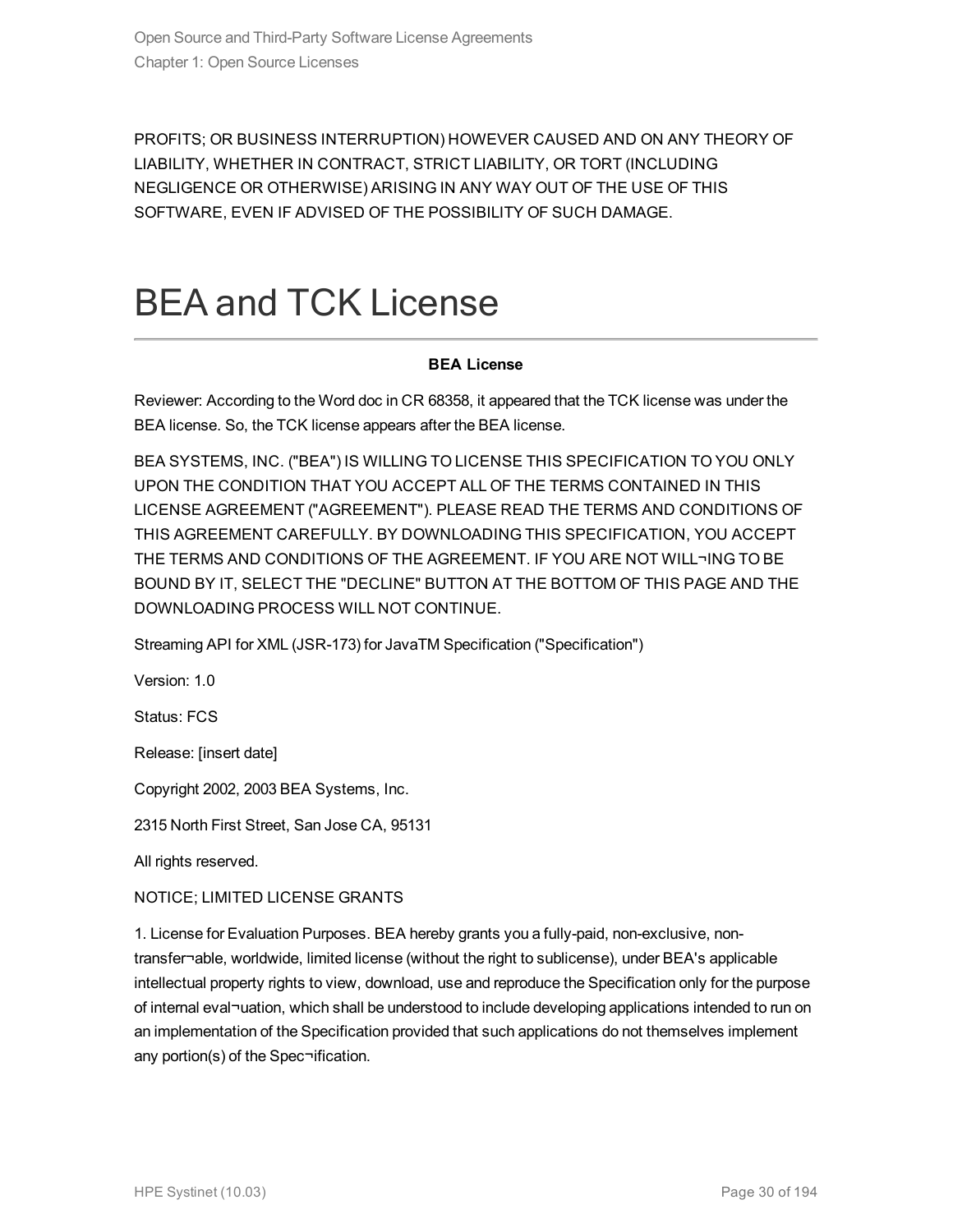2. License for the Distribution of Compliant Implementations. BEA also grants you a perpetual, nonexclusive, non-transferable, worldwide, fully paid-up, royalty free, limited license (without the right to sub¬license) under any applicable copyrights or, subject to the provisions of subsection 3 below, patent rights it may have covering the Specification to create and/or distribute an implementation of the Speci¬fication that: (a) fully implements the Specification including all its required interfaces and functionality, and (b) passes the Tech¬nology Compatibility Kit for such Specification ("Compliant Implementation").

3. Reciprocity Concerning Patent Licenses.

a. With respect to any patent claims covered by the license granted under subparagraph 2 above that would be infringed by all technically feasible implementations of the Specification, such license is condi¬tioned upon your offering on fair, reasonable and non-discriminatory terms, to any party seeking it from You, a perpetual, non-exclusive, non-transferable, worldwide license under Your patent rights which are or would be infringed by all technically feasible implementations of the Specification to develop, distribute and use a Compliant Implementation.

b With respect to any patent claims owned by BEA and covered by the license granted under subparagraph 2, whether or not their infringement can be avoided in a technically feasible manner when implementing the Specification, such license shall terminate with respect to such claims if You initiate a claim against BEA that it has, in the course of performing its responsibilities as the Specification Lead, induced any other entity to infringe Your patent rights.

c Also with respect to any patent claims owned by BEA and covered by the license granted under subparagraph, where the infringement of such claims can be avoided in a technically feasible manner when implementing the Specification such license, with respect to such claims, shall terminate if You initiate a claim against BEA that its making, having made, using, offering to sell, selling or importing a Compli¬ant Implementation infringes Your patent rights.

4. Definitions. For the purposes of this Agreement: "Technology Compatibility Kit" or "TCK" shall mean the test suite and accompanying documentation provided by BEA which corresponds to the particular version of the Specification being tested.

BEA shall have the right to terminate this Agreement immediately notice if you fail to comply with any material provision of or act outside the scope of the licenses granted above.

#### **TRADEMARKS**

No right, title, or interest in or to any trademarks, service marks, or trade names of BEA or BEA's licensors is granted hereunder. Java is a registered trademark of Sun Microsystems, Inc. in the United States and other countries.

#### DISCLAIMER OF WARRANTIES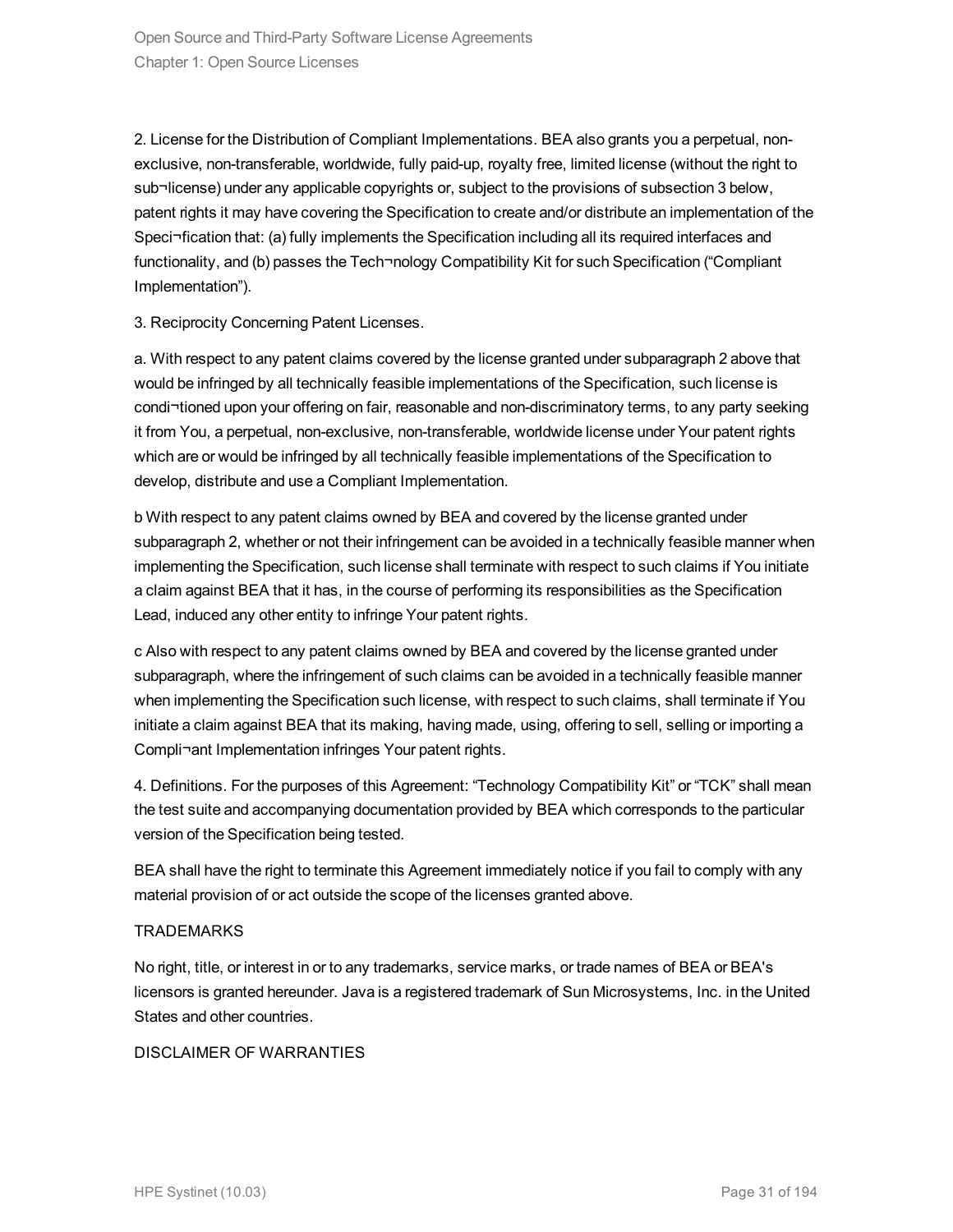THE SPECIFICATION IS PROVIDED "AS IS". BEA MAKES NO REPRESENTATIONS OR WARRANTIES, EITHER EXPRESS OR IMPLIED, INCLUDING BUT NOT LIMITED TO, WARRAN-TIES OF MERCHANTABILITY, FITNESS FOR A PARTICULAR PURPOSE, NON-INFRINGEMENT (INCLUDING AS A CONSEQUENCE OF ANY PRACTICE OR IMPLEMENTATION OF THE SPECI-FICATION), OR THAT THE CONTENTS OF THE SPECIFICATION ARE SUITABLE FOR ANY PUR-POSE.

THE SPECIFICATION COULD INCLUDE TECHNICAL INACCURACIES OR TYPOGRAPHICAL ERRORS. CHANGES ARE PERIODICALLY ADDED TO THE INFORMATION THEREIN; THESE CHANGES WILL BE INCORPORATED INTO NEW VERSIONS OF THE SPECIFICATION, IF ANY. BEA MAY MAKE IMPROVEMENTS AND/OR CHANGES TO THE PRODUCT(S) AND/OR THE PROGRAM(S) DESCRIBED IN THE SPECIFICATION AT ANY TIME. Any use of such changes in the Specification will be governed by the then-current license for the applicable version of the Specification.

#### LIMITATION OF LIABILITY

TO THE EXTENT NOT PROHIBITED BY LAW, IN NO EVENT WILL BEA OR ITS BEAS BE LIABLE FOR ANY DAMAGES, INCLUDING WITHOUT LIMITATION, LOST REVENUE, PROFITS OR DATA, OR FOR SPECIAL, INDIRECT, CONSEQUENTIAL, INCIDENTAL OR PUNI¬TIVE DAMAGES, HOWEVER CAUSED AND REGARDLESS OF THE THEORY OF LIABILITY, ARISING OUT OF OR RELATED TO ANY FURNISHING, PRACTICING, MODIFYING OR ANY USE OF THE SPECIFICATION, EVEN IF BEA AND/OR ITS BEAS HAVE BEEN ADVISED OF THE POSSIBILITY OF SUCH DAMAGES.

You will indemnify, hold harmless, and defend BEA and its licensors from any claims arising or result¬ing from: (i) your use of the Specification; (ii) the use or distribution of your application or applet written to and/or Your implementation of the Specification; and/or (iii) any claims that later versions or releases of any Specification furnished to you are incompatible with the Specification provided to you under this license.

#### RESTRICTED RIGHTS LEGEND

U.S. Government: If this Specification is being acquired by or on behalf of the U.S. Government or by a U.S. Government prime contractor or subcontractor (at any tier), then the Government's rights in the Soft¬ware and accompanying documentation shall be only as set forth in this license; this is in accordance with 48 C.F.R. 227.7201 through 227.7202-4 (for Department of Defense (DoD) acquisitions) and with 48 C.F.R. 2.101 and 12.212 (for non-DoD acquisitions).

#### REPORT

You may wish to report any ambiguities, inconsistencies or inaccuracies you may find in connection with your use of the Specification ("Feedback"). To the extent that you provide BEA with any Feedback, you hereby: (i) agree that such Feedback is provided on a non-proprietary and non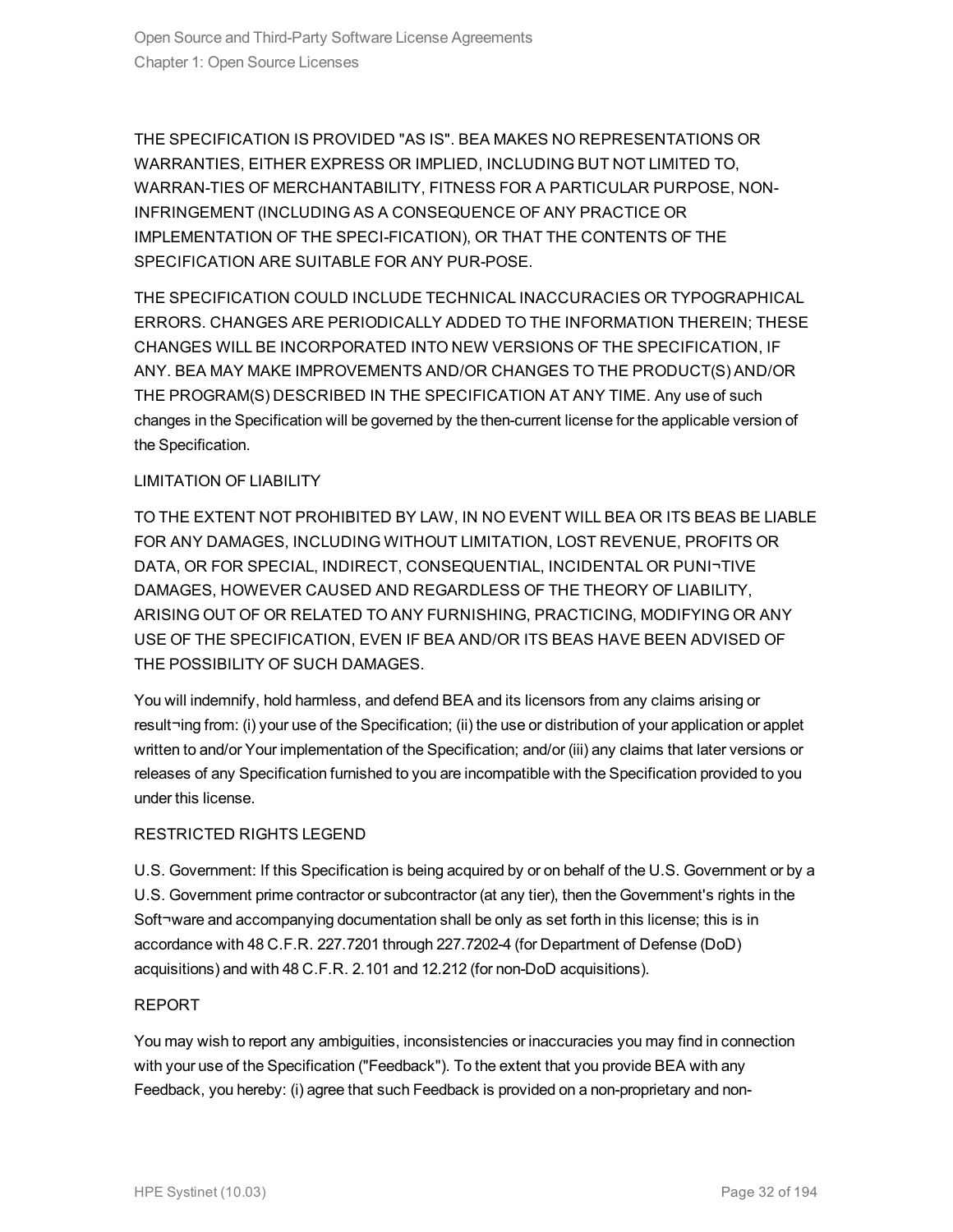confidential basis, and (ii) grant BEA a perpetual, non-exclusive, worldwide, fully paid-up, irrevocable copyright license, with the right to sublicense through multiple levels of sublicensees, to incorporate, disclose, and use without limitation the Feedback for any purpose related to the Specification and future versions, implementations, and test suites thereof.

#### **BEA SYSTEMS, INC.**

#### **TCK LICENSE AGREEMENT**

READ THE TERMS OF THIS (THE "AGREEMENT") CAREFULLY BEFORE VIEWING OR USING THE TECHNOLOGY COMPATIBILITY KIT LICENSED HEREUNDER. BY VIEWING OR USING THE TECHNOLOGY COMPATIBILITY KIT, YOU AGREE TO THE TERMS OF THIS AGREEMENT. IF YOU ARE ACCESSING THE TECHNOLOGY COMPATIBILITY KIT ELECTRONICALLY, INDICATE YOUR ACCEPTANCE OF THESE TERMS BY SELECTING THE "ACCEPT" BUTTON AT THE END OF THIS AGREEMENT. IF YOU DO NOT AGREE TO ALL THESE TERMS, PROMPTLY RETURN THE UNUSED TECHNOLOGY COMPATIBILITY KIT TO BEA SYSTEMS, INC. ("BEA").

#### 1.0 DEFINITIONS

1.1 "FCS" means first commercial shipment of a product.

1.2 "Intellectual Property Rights" means worldwide rights arising under contract, statute or common law, whether or not perfected, and associated with: (a) patents and patent applications; (b) works of authorship, including copyrights, mask works, and moral rights; (c) the protection of trade and industrial secrets and confidential information; (d) any rights analogous to those set forth herein and any other proprietary rights relating to intangible or intellectual property now existing or later recognized in any jurisdiction (excluding trademarks, service marks, trade names, and trade dress); and (e) divisions, continuations, renewals, reissuances, reexaminations, applica¬tions, registrations, and any extensions of the foregoing (as applicable), now existing or hereafter filed, issued or acquired.

1.3 "JCP Specification" means the written specification for Streaming API for XML (JSR-173), Java technology developed pursuant to the Java Community Process.

1.4 "Reference Implementation" means the prototype or "proof of concept" implementa¬tion of the JCP Specification developed and made available for license by or on behalf of BEA.

1.5 "Specification License" means the license offered by BEA under certain of its intellectual property rights to create an independent implementation of the JCP Specification.

1.6 "Technology Compatibility Kit" or "TCK" means the documentation, testing tools and test suites associated with the JCP Specification as may be revised by BEA from time to time, that is provided so that an implementer of the JCP Specifi¬cation may determine if its implementation is compliant with the Specification.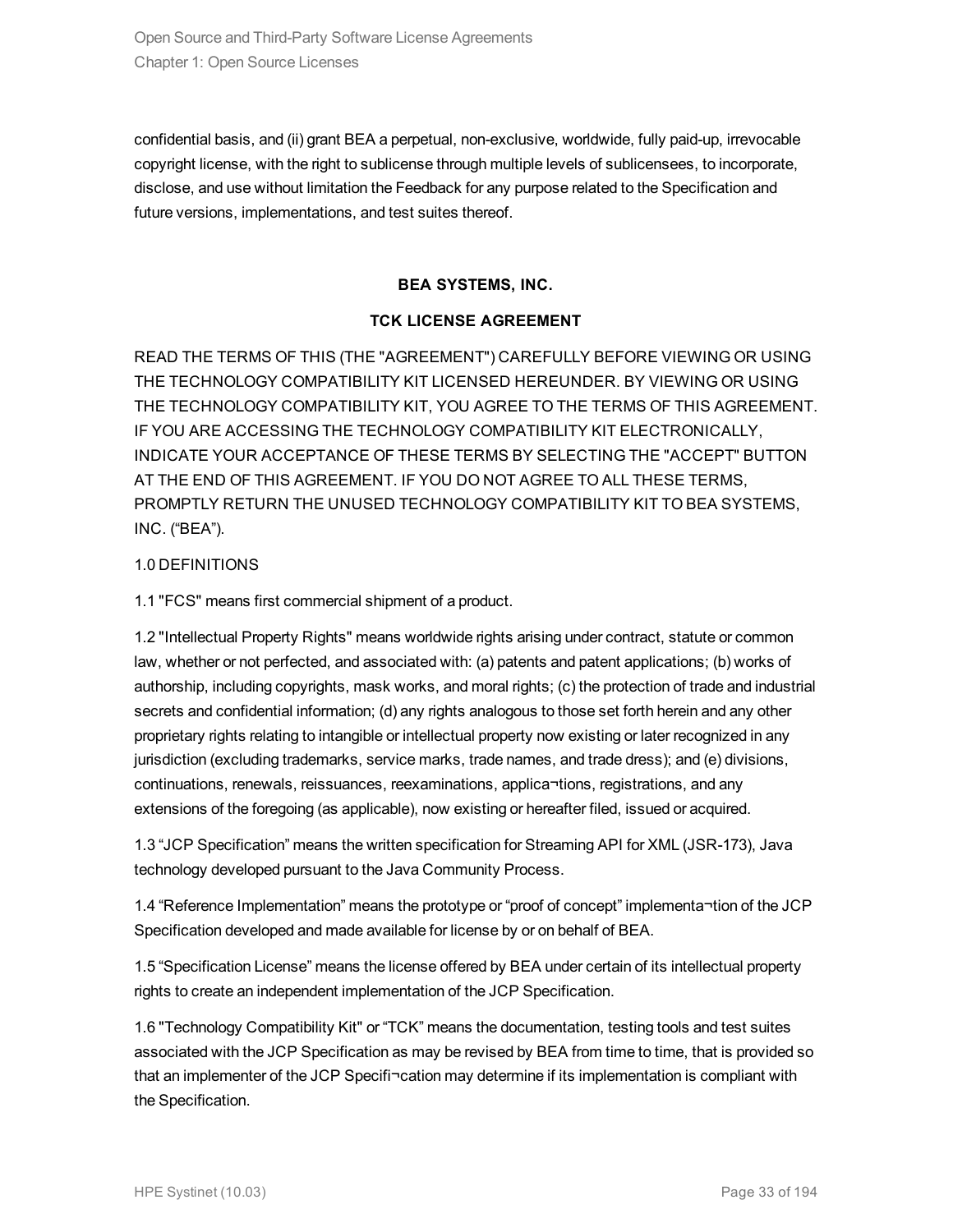#### 2.0 LICENSE GRANTS

#### 2.1 License Grant for the TCK.

(a) Limited Grant. Subject to Your compliance with the restrictions and obligations contained in this Agreement, including but not limited the Additional Limitations set forth in subsection (b) below, BEA hereby grants You, to the extent of BEA's Intellectual Property Rights in the TCK(s), a worldwide, nonexclusive, limited license, with right to sublicense, to use the TCK(s) internally and solely for the purpose of developing and testing Your Products. No license is granted for any other purpose, including any of the activities described in Section 2.1(b).

(b) Additional Limitations. You may not: (i) create derivative works of the TCK(s) or (ii) disassemble or decompile binary portions of the test suite(s) or testing tools or otherwise attempt to derive the source code from such por¬tions or (iii) use any marks, brands or logos associated with the JCP Specification, or otherwise promote or market any product, or code, which implements any portion of the JCP Specification, as being compatible, compliant, conformant or otherwise consistent with the JCP Specification unless such product passes, in accordance with the documentation (including the TCK Users Guide, if any), the most current TCK applicable to the latest version of the JCP Specification and available from BEA one hundred twenty (120) days before FCS of such version of the product; provided, however, that if You elect to use a version of the TCK also provided by BEA that is newer than that which is required under this Section 2.1(b)(iii), then You agree to pass such TCK.

(c) Testing. You shall self-certify that Your product implementing the JCP Specification passes the applicable TCK as set forth above, if and when such product in fact does so, provided that if BEA reasonably believes that Your product does not pass the applicable TCK, BEA may require You to submit specific test documentation to an independent third party audit facility designated by BEA, for verification of proper compatibility testing.. If the audit determines that such Product does not pass the TCK, (i) You shall be responsible for all reasonable costs of such audit including but not limited to the costs of retesting, and (ii) You shall within 90 days of receipt of notice that the Product does not pass the TCK modify the Product so that it does pass the TCK and resubmit it to the third party auditor for retesting. If you do not comply with subsection (ii) of this Section (c) you shall immediately cease use of any marks, brands or logos associated with the JCP Specification, and shall otherwise cease to promote or market any product, or code, which implements any portion of the JCP Specification, as being compatible, compliant, conformant or otherwise consistent with the JCP Specification.

2.2 Proprietary Rights Notices. You shall not remove any copyright notices, trade¬mark notices or other proprietary legends of BEA or its suppliers contained on or in the TCK, and shall incorporate such notices in all copies of any TCK. You shall com¬ply with all reasonable requests by BEA to include additional copyright or other pro¬prietary rights notices of BEA or third parties from time to time.

2.3 Ownership. You acknowledge and agree that, as between BEA and You, nothing in this Agreement transfers any right, title and interest in and to the TCK, any derivative works thereof and Intellectual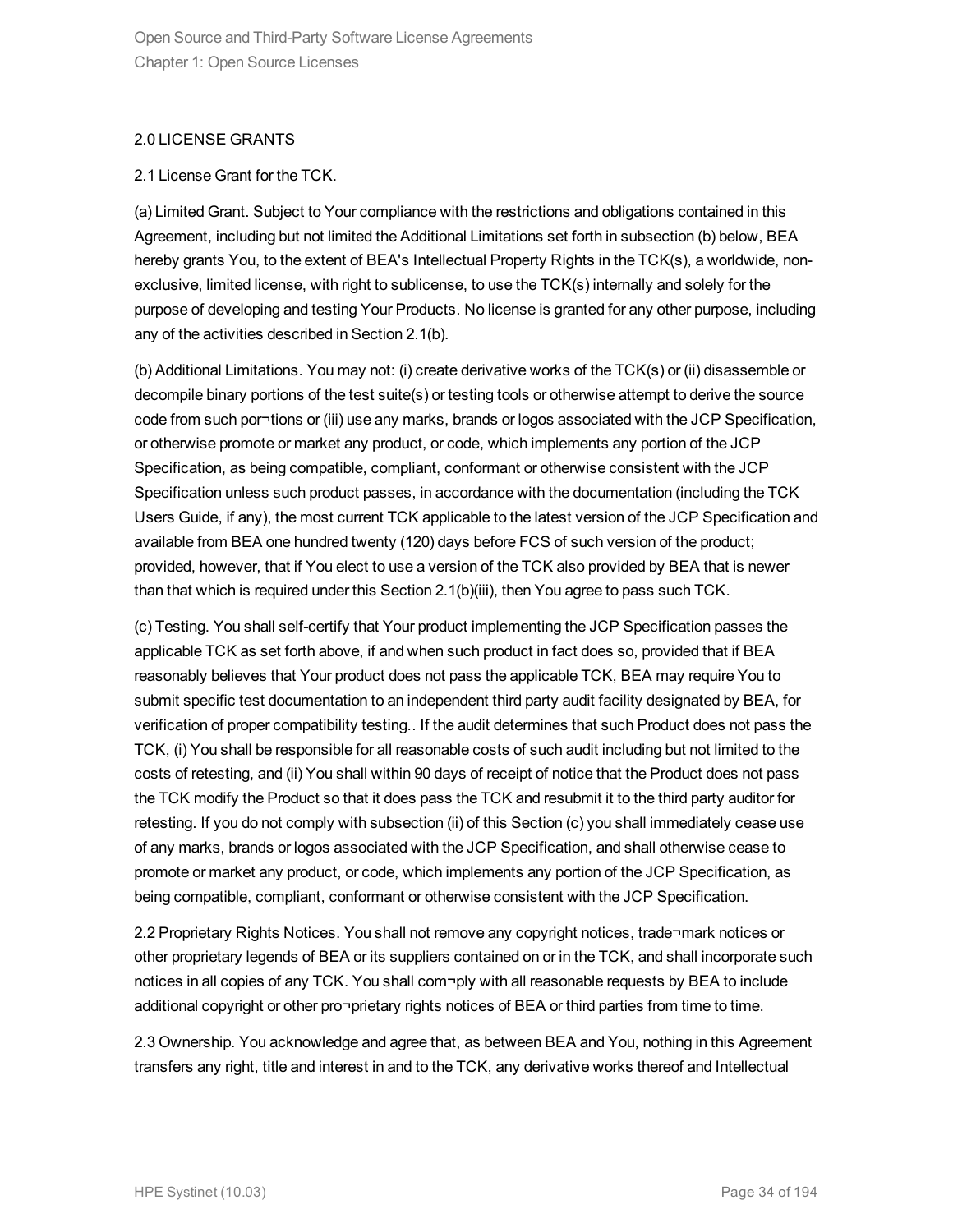Property Rights (excluding any pre-existing Intellectual Property Rights owned by You) associated therewith, to You.

2.4 No Other Grant. This Agreement does not grant to You any right or license, under any Intellectual Property Rights of BEA or otherwise, except as expressly provided in this Section 2, and no other right or license is to be implied by or inferred from any provision of this Agree¬ment or by the conduct of the parties.

#### 3.0 SUPPORT AND UPGRADES

Nothing in this Agreement shall obligate BEA to provide any technical support, updates, newer versions of or other assistance concerning the TCK to You or to any of Your distributors or customers for Your products. BEA, it its sole option, may elect to make technical support for the TCK available pursuant a separate agreement.

#### 6.0 LIMITED WARRANTY AND DISCLAIMER

THE TCK IS PROVIDED UNDER THIS LICENSE ON AN "AS IS'' BASIS, WITHOUT WARRANTY OF ANY KIND, EITHER EXPRESSED OR IMPLIED, INCLUDING, WITHOUT LIMITATION, WARRANTIES THAT THE TCK IS FREE OF DEFECTS, MERCHANTABLE, FIT FOR A PARTICULAR PURPOSE OR NON-INFRINGING. THE ENTIRE RISK AS TO THE QUALITY AND PERFORMANCE OF THE TCK IS WITH YOU. SHOULD THE TCK PROVE DEFECTIVE IN ANY RESPECT, YOU (NOT BEA OR ANY OF ITS CONTRIBUTORS OR SUPPLIERS) ASSUME THE COST OF ANY NECESSARY SERVICING, REPAIR OR CORRECTION. THIS DISCLAIMER OF WARRANTY CONSTITUTES AN ESSENTIAL PART OF THIS LICENSE. NO USE OF THE TCK IS AUTHORIZED HEREUNDER EXCEPT UNDER THIS DISCLAIMER.

#### 9.0 LIMITATION OF LIABILITY

UNDER NO CIRCUMSTANCES AND UNDER NO LEGAL THEORY, WHETHER TORT (INCLUDING NEGLIGENCE), CONTRACT, OR OTHERWISE, SHALL BEA, OR ANY OF ITS CONTRIBUTORS OR SUPPLIERSBE LIABLE TO ANY PERSON FOR ANY INDIRECT, SPECIAL, INCIDENTAL, OR CONSEQUENTIAL DAMAGES OF ANY CHARACTER INCLUDING, WITHOUT LIMITATION, DAMAGES FOR LOSS OF GOODWILL, WORK STOPPAGE, COMPUTER FAILURE OR MALFUNCTION, OR ANY AND ALL OTHER COMMERCIAL DAMAGES OR LOSSES, EVEN IF SUCH PARTY SHALL HAVE BEEN INFORMED OF THE POSSIBILITY OF SUCH DAMAGES. THIS LIMITATION OF LIABILITY SHALL NOT APPLY TO LIABILITY FOR DEATH OR PERSONAL INJURY RESULTING FROM SUCH PARTY'S NEGLIGENCE TO THE EXTENT APPLICABLE LAW PROHIBITS SUCH LIMITATION. SOME JURISDICTIONS DO NOT ALLOW THE EXCLUSION OR LIMITATION OF INCIDENTAL OR CONSEQUENTIAL DAMAGES, SO THIS EXCLUSION AND LIMITATION MAY NOT APPLY TO YOU.

#### 10.0 TERM AND TERMINATION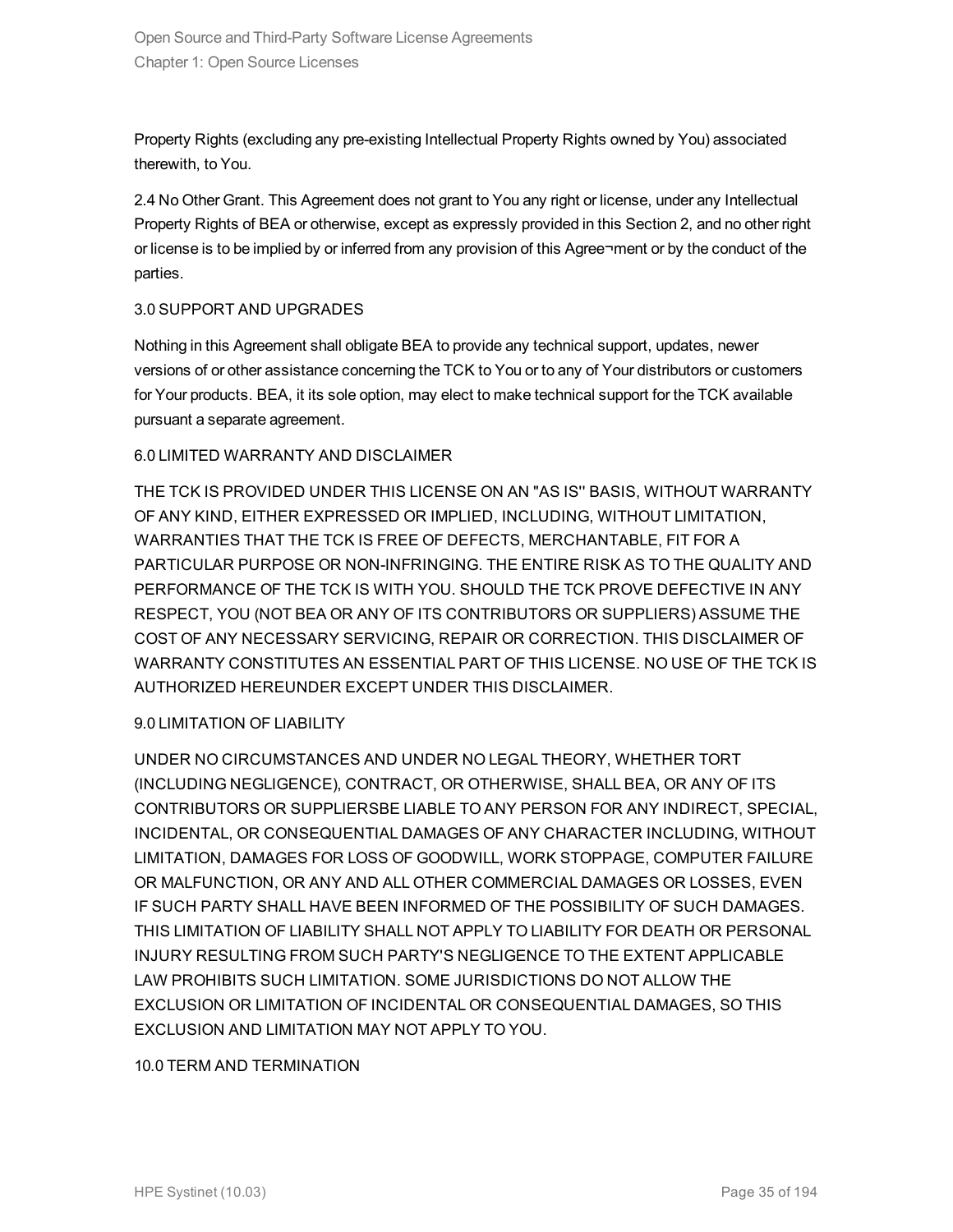10.1 Term. The Term of this Agreement shall begin on the Effective Date and shall con¬tinue unless terminated as pro¬vided below. Termination is permitted: (a) by either party for the other party's breach of this Agreement, upon written notice to the other party providing a reasonable opportunity to cure given the nature of the breach, in no event to be less than thirty (30) days; or (b) by BEA upon any action by You alleging that use or distribution of the TCK or an implementation of the JCP Specification by BEA or any of BEA's licensees of the TCK infringes a patent owned by You.

#### 11.0 MISCELLANEOUS

This Agreement represents the complete agreement concerning subject matter hereof. If any provision of this Agreement is held to be unenforceable, such provision shall be reformed only to the extent necessary to make it enforceable. This Agreement shall be governed by California law provisions (except to the extent applicable law, if any, provides otherwise), excluding its conflict-of-law provisions. With respect to disputes in which at least one party is a citizen of, or an entity chartered or registered to do business in the United States of America, any litigation relating to this Agreement shall be subject to the jurisdiction of the Federal Courts of the Northern District of California, with venue lying in Santa Clara County, California, with the losing party responsible for costs, including without limitation, court costs and reasonable attorneys' fees and expenses. The application of the United Nations Convention on Contracts for the International Sale of Goods is expressly excluded. Any law or regulation which provides that the language of a contract shall be construed against the drafter shall not apply to this Agreement.

### <span id="page-35-0"></span>Bezier License

Copyright (c) <YEAR>, <OWNER> All rights reserved.

Redistribution and use in source and binary forms, with or without modification, are permitted provided that the following conditions are met:

\* Redistributions of source code must retain the above copyright notice,

this list of conditions and the following disclaimer.

\* Redistributions in binary form must reproduce the above copyright notice,

this list of conditions and the following disclaimer in the documentation and/or other materials provided with the distribution.

\* Neither the name of the <ORGANIZATION> nor the names of its contributors may be used to endorse or promote products derived from this software without specific prior written permission.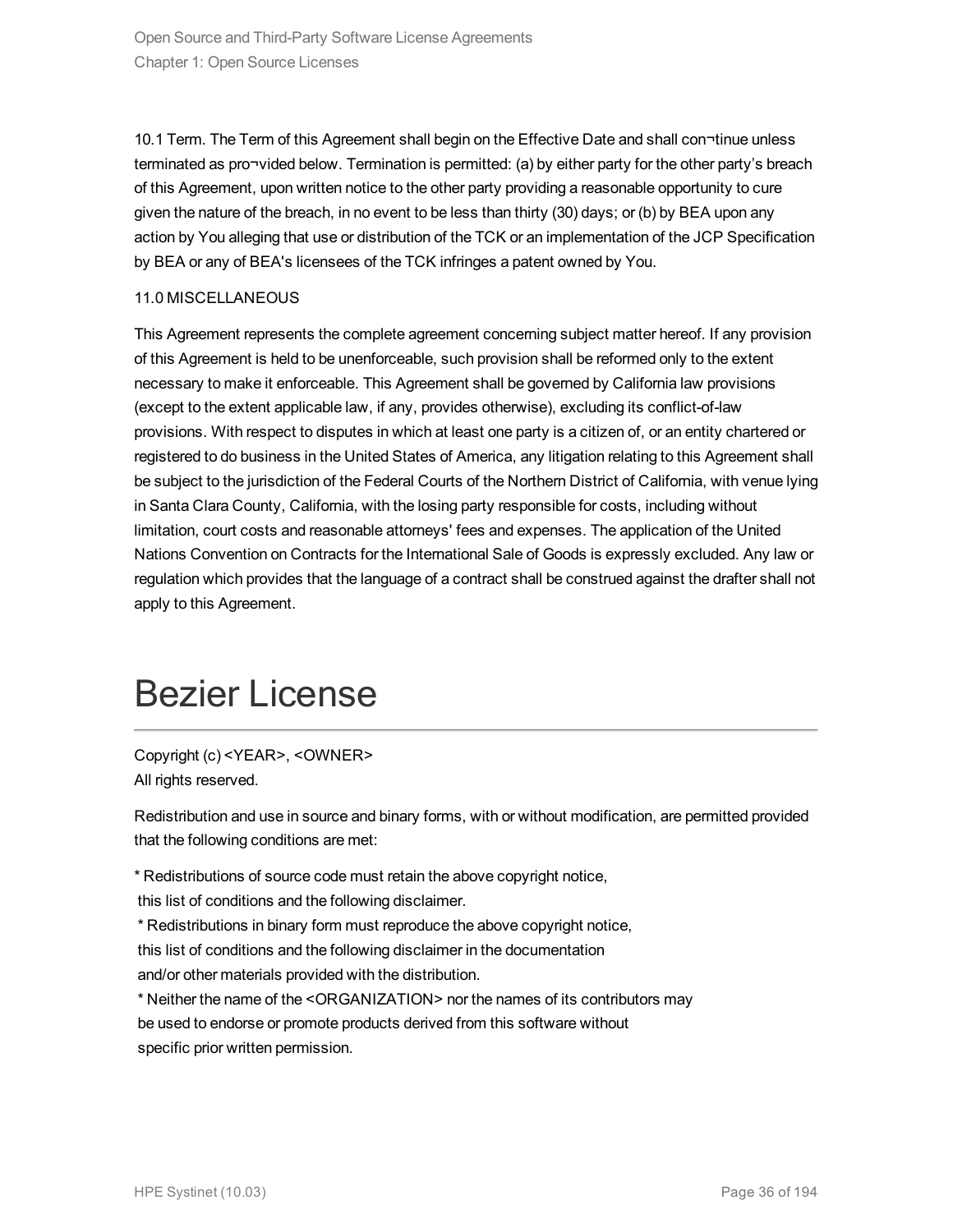THIS SOFTWARE IS PROVIDED BY THE COPYRIGHT HOLDERS AND CONTRIBUTORS "AS IS" AND ANY EXPRESS OR IMPLIED WARRANTIES, INCLUDING, BUT NOT LIMITED TO, THE IMPLIED WARRANTIES OF MERCHANTABILITY AND FITNESS FOR A PARTICULAR PURPOSE ARE DISCLAIMED. IN NO EVENT SHALL THE COPYRIGHT HOLDER OR CONTRIBUTORS BE LIABLE FOR ANY DIRECT, INDIRECT, INCIDENTAL, SPECIAL, EXEMPLARY, OR CONSEQUENTIAL DAMAGES (INCLUDING, BUT NOT LIMITED TO, PROCUREMENT OF SUBSTITUTE GOODS OR SERVICES; LOSS OF USE, DATA, OR PROFITS; OR BUSINESS INTERRUPTION) HOWEVER CAUSED AND ON ANY THEORY OF LIABILITY, WHETHER IN CONTRACT, STRICT LIABILITY, OR TORT (INCLUDING NEGLIGENCE OR OTHERWISE) ARISING IN ANY WAY OUT OF THE USE OF THIS SOFTWARE, EVEN IF ADVISED OF THE POSSIBILITY OF SUCH DAMAGE.

### CarrotSearch Smartspire, version 0.2.12

#### BSD License

Copyright (C) 2007-2009, Stanisław Osiński.

All rights reserved.

Redistribution and use in source and binary forms, with or without modification, are permitted provided that the following conditions are met:

- 1. Redistributions of source code must retain the above copyright notice, this list of conditions and the following disclaimer.
- 2. Redistributions in binary form must reproduce the above copyright notice, this list of conditions and the following disclaimer in the documentation and/or other materials provided with the distribution.
- 3. Neither the name of the SmartSprites Project nor the names of its contributors may be used to endorse or promote products derived from this software without specific prior written permission.
- 4. We kindly request that you include in the end-user documentation provided with the redistribution and/or in the software itself an acknowledgment equivalent to the following: "This product includes software developed by the SmartSprites Project."

THIS SOFTWARE IS PROVIDED BY THE COPYRIGHT HOLDERS AND CONTRIBUTORS "AS IS" AND ANY EXPRESS OR IMPLIED WARRANTIES, INCLUDING, BUT NOT LIMITED TO, THE IMPLIED WARRANTIES OF MERCHANTABILITY AND FITNESS FOR A PARTICULAR PURPOSE ARE DISCLAIMED. IN NO EVENT SHALL THE COPYRIGHT OWNER OR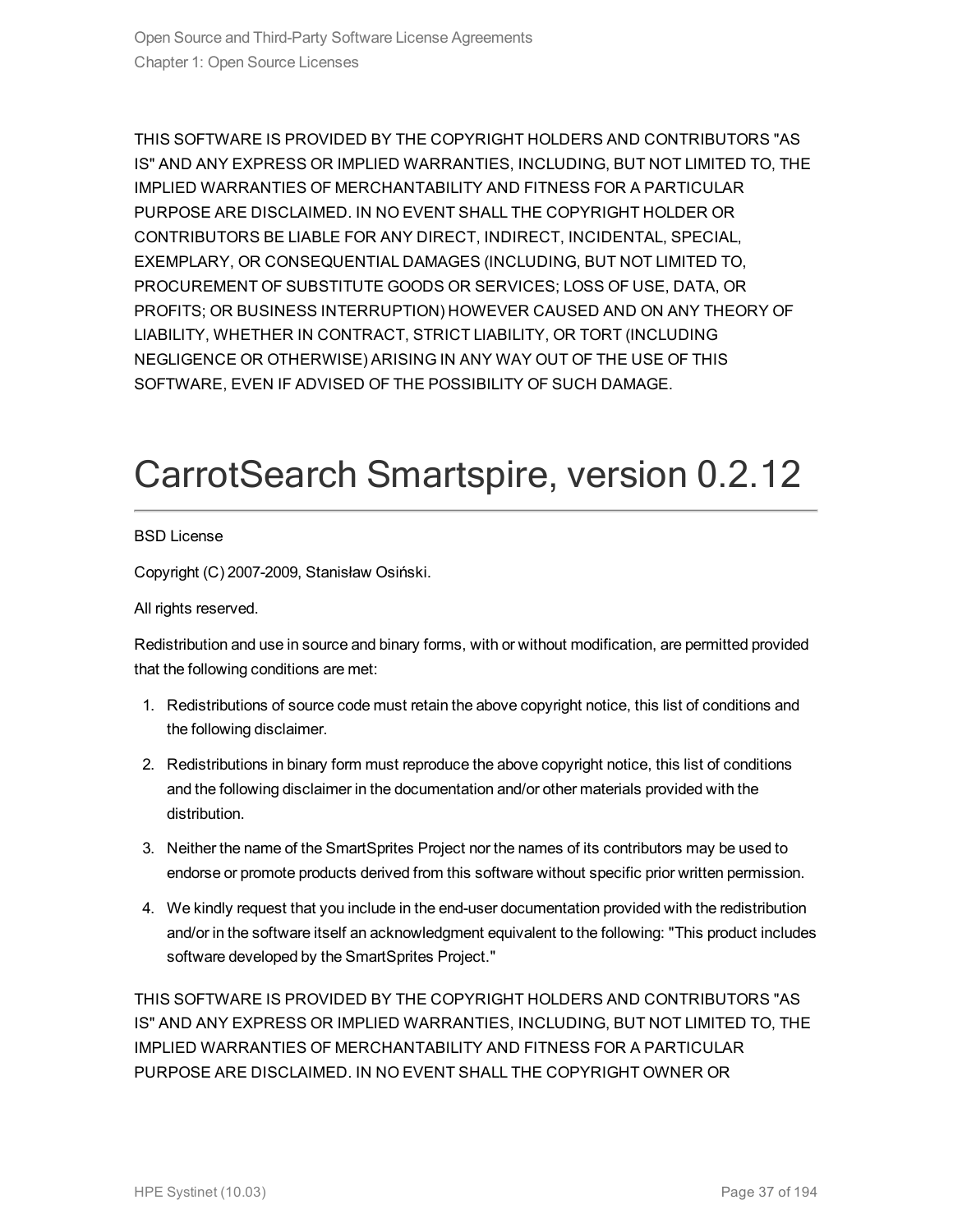CONTRIBUTORS BE LIABLE FOR ANY DIRECT, INDIRECT, INCIDENTAL, SPECIAL, EXEMPLARY, OR CONSEQUENTIAL DAMAGES (INCLUDING, BUT NOT LIMITED TO, PROCUREMENT OF SUBSTITUTE GOODS OR SERVICES; LOSS OF USE, DATA, OR PROFITS; OR BUSINESS INTERRUPTION) HOWEVER CAUSED AND ON ANY THEORY OF LIABILITY, WHETHER IN CONTRACT, STRICT LIABILITY, OR TORT (INCLUDING NEGLIGENCE OR OTHERWISE) ARISING IN ANY WAY OUT OF THE USE OF THIS SOFTWARE, EVEN IF ADVISED OF THE POSSIBILITY OF SUCH DAMAGE.

# Castor License

Copyright 1999-2004 (C) Intalio Inc., and others. All Rights Reserved.

Redistribution and use of this software and associated documentation ("Software"), with or without modification, are permitted provided that the following conditions are met:

1. Redistributions of source code must retain copyright statements and notices. Redistributions must also contain a copy of this document.

2. Redistributions in binary form must reproduce the above copyright notice, this list of conditions and the following disclaimer in the documentation and/or other materials provided with the distribution.

3. The name "ExoLab" must not be used to endorse or promote products derived from this Software without prior written permission of Intalio Inc. For written permission, please contact info@exolab.org.

4. Products derived from this Software may not be called "Castor" nor may "Castor" appear in their names without prior written permission of Intalio Inc. Exolab, Castor and Intalio are trademarks of Intalio Inc.

5. Due credit should be given to the ExoLab Project (http://www.exolab.org/).

THIS SOFTWARE IS PROVIDED BY INTALIO AND CONTRIBUTORS ``AS IS'' AND ANY EXPRESSED OR IMPLIED WARRANTIES, INCLUDING, BUT NOT LIMITED TO, THE IMPLIED WARRANTIES OF MERCHANTABILITY AND FITNESS FOR A PARTICULAR PURPOSE ARE DISCLAIMED. IN NO EVENT SHALL INTALIO OR ITS CONTRIBUTORS BE LIABLE FOR ANY DIRECT, INDIRECT, INCIDENTAL, SPECIAL, EXEMPLARY, OR CONSEQUENTIAL DAMAGES (INCLUDING, BUT NOT LIMITED TO, PROCUREMENT OF SUBSTITUTE GOODS OR SERVICES; LOSS OF USE, DATA, OR PROFITS; OR BUSINESS INTERRUPTION) HOWEVER CAUSED AND ON ANY THEORY OF LIABILITY, WHETHER IN CONTRACT, STRICT LIABILITY, OR TORT (INCLUDING NEGLIGENCE OR OTHERWISE) ARISING IN ANY WAY OUT OF THE USE OF THIS SOFTWARE, EVEN IF ADVISED OF THE POSSIBILITY OF SUCH DAMAGE.

# Common Public License - Version 1.0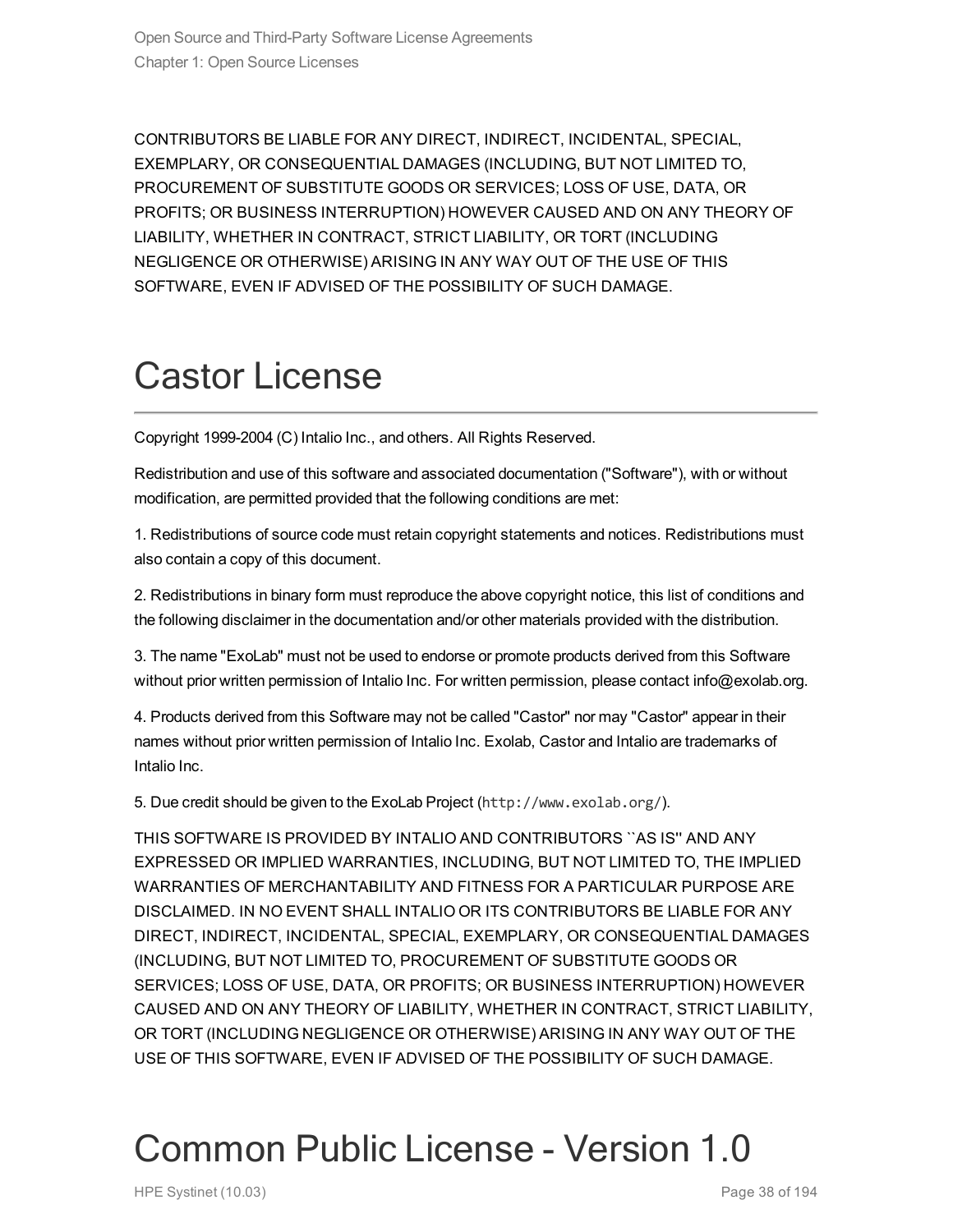Common Public License - v 1.0

THE ACCOMPANYING PROGRAM IS PROVIDED UNDER THE TERMS OF THIS COMMON PUBLIC LICENSE ("AGREEMENT"). ANY USE, REPRODUCTION OR DISTRIBUTION OF THE PROGRAM CONSTITUTES RECIPIENT'S ACCEPTANCE OF THIS AGREEMENT.

#### 1. DEFINITIONS

#### "Contribution" means:

a) in the case of the initial Contributor, the initial code and documentation distributed under this Agreement, and b) in the case of each subsequent Contributor: i) changes to the Program, and ii) additions to the Program; where such changes and/or additions to the Program originate from and are distributed by that particular Contributor. A Contribution 'originates' from a Contributor if it was added to the Program by such Contributor itself or anyone acting on such Contributor's behalf. Contributions do not include additions to the Program which: (i) are separate modules of software distributed in conjunction with the Program under their own license agreement, and (ii) are not derivative works of the Program.

"Contributor" means any person or entity that distributes the Program.

"Licensed Patents " mean patent claims licensable by a Contributor which are necessarily infringed by the use or sale of its Contribution alone or when combined with the Program.

"Program" means the Contributions distributed in accordance with this Agreement.

"Recipient" means anyone who receives the Program under this Agreement, including all Contributors.

#### 2. GRANT OF RIGHTS

a) Subject to the terms of this Agreement, each Contributor hereby grants Recipient a non-exclusive, worldwide, royalty-free copyright license to reproduce, prepare derivative works of, publicly display, publicly perform, distribute and sublicense the Contribution of such Contributor, if any, and such derivative works, in source code and object code form. b) Subject to the terms of this Agreement, each Contributor hereby grants Recipient a non-exclusive, worldwide, royalty-free patent license under Licensed Patents to make, use, sell, offer to sell, import and otherwise transfer the Contribution of such Contributor, if any, in source code and object code form. This patent license shall apply to the combination of the Contribution and the Program if, at the time the Contribution is added by the Contributor, such addition of the Contribution causes such combination to be covered by the Licensed Patents. The patent license shall not apply to any other combinations which include the Contribution.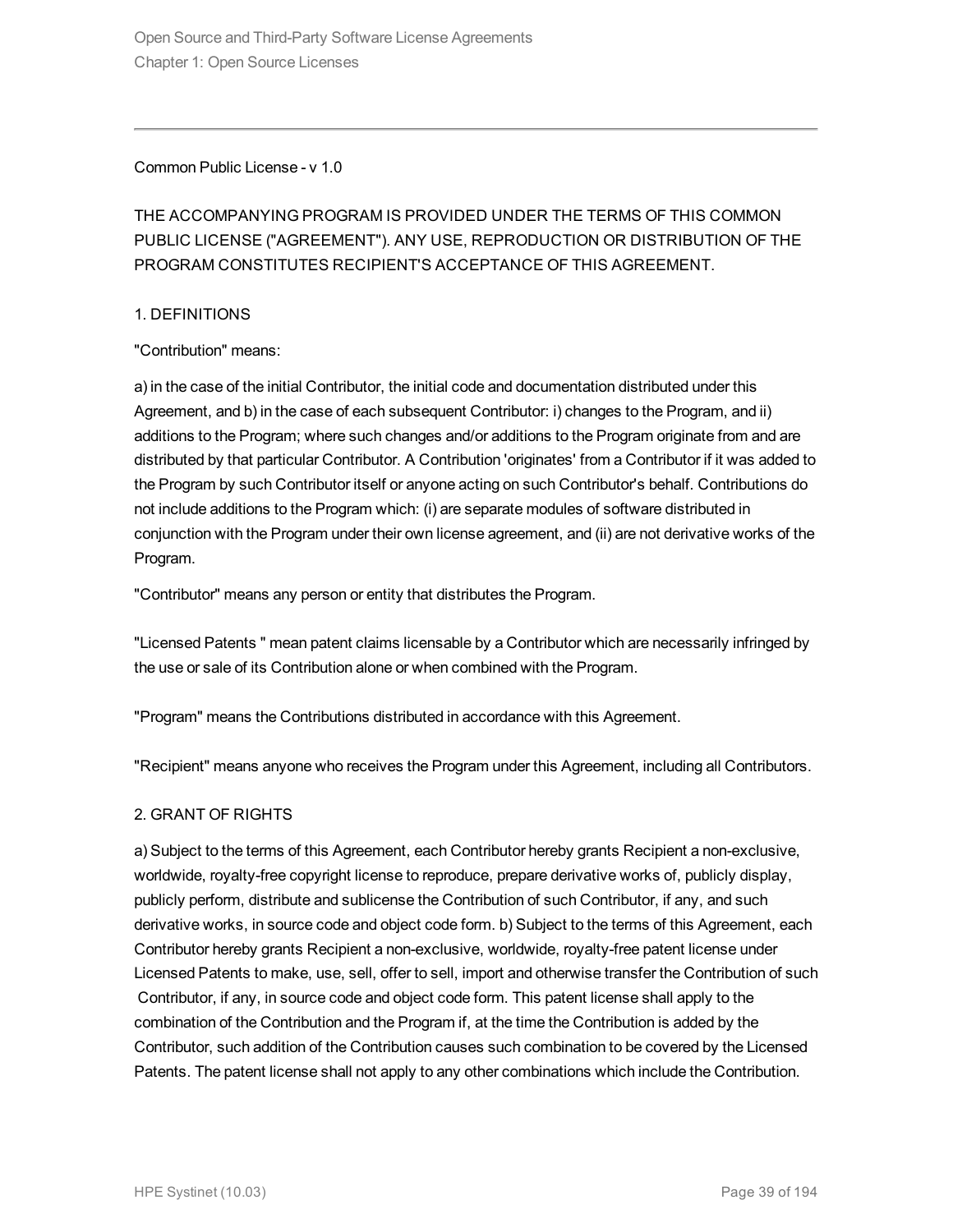No hardware per se is licensed hereunder. c) Recipient understands that although each Contributor grants the licenses to its Contributions set forth herein, no assurances are provided by any Contributor that the Program does not infringe the patent or other intellectual property rights of any other entity. Each Contributor disclaims any liability to Recipient for claims brought by any other entity based on infringement of intellectual property rights or otherwise. As a condition to exercising the rights and licenses granted hereunder, each Recipient hereby assumes sole responsibility to secure any other intellectual property rights needed, if any. For example, if a third party patent license is required to allow Recipient to distribute the Program, it is Recipient's responsibility to acquire that license before distributing the Program. d) Each Contributor represents that to its knowledge it has sufficient copyright rights in its Contribution, if any, to grant the copyright license set forth in this Agreement.

#### 3. REQUIREMENTS

A Contributor may choose to distribute the Program in object code form under its own license agreement, provided that:

a) it complies with the terms and conditions of this Agreement; and b) its license agreement: i) effectively disclaims on behalf of all Contributors all warranties and conditions, express and implied, including warranties or conditions of title and non-infringement, and implied warranties or conditions of merchantability and fitness for a particular purpose; ii) effectively excludes on behalf of all Contributors all liability for damages, including direct, indirect, special, incidental and consequential damages, such as lost profits; iii) states that any provisions which differ from this Agreement are offered by that Contributor alone and not by any other party; and iv) states that source code for the Program is available from such Contributor, and informs licensees how to obtain it in a reasonable manner on or through a medium customarily used for software exchange. When the Program is made available in source code form:

a) it must be made available under this Agreement; and b) a copy of this Agreement must be included with each copy of the Program.

Contributors may not remove or alter any copyright notices contained within the Program.

Each Contributor must identify itself as the originator of its Contribution, if any, in a manner that reasonably allows subsequent Recipients to identify the originator of the Contribution.

#### 4. COMMERCIAL DISTRIBUTION

Commercial distributors of software may accept certain responsibilities with respect to end users, business partners and the like. While this license is intended to facilitate the commercial use of the Program, the Contributor who includes the Program in a commercial product offering should do so in a manner which does not create potential liability for other Contributors. Therefore, if a Contributor includes the Program in a commercial product offering, such Contributor ("Commercial Contributor") hereby agrees to defend and indemnify every other Contributor ("Indemnified Contributor") against any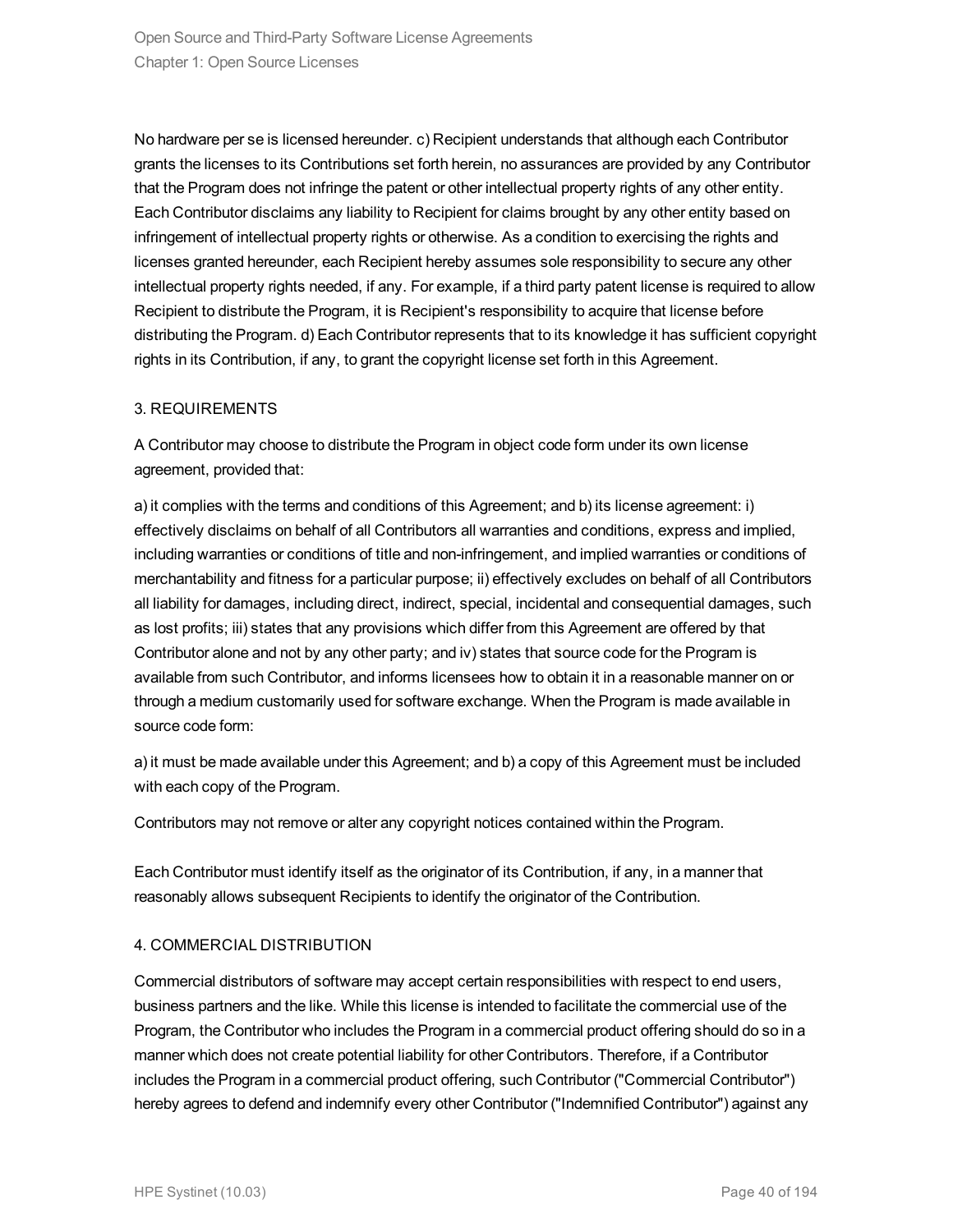losses, damages and costs (collectively "Losses") arising from claims, lawsuits and other legal actions brought by a third party against the Indemnified Contributor to the extent caused by the acts or omissions of such Commercial Contributor in connection with its distribution of the Program in a commercial product offering. The obligations in this section do not apply to any claims or Losses relating to any actual or alleged intellectual property infringement. In order to qualify, an Indemnified Contributor must: a) promptly notify the Commercial Contributor in writing of such claim, and b) allow the Commercial Contributor to control, and cooperate with the Commercial Contributor in, the defense and any related settlement negotiations. The Indemnified Contributor may participate in any such claim at its own expense.

For example, a Contributor might include the Program in a commercial product offering, Product X. That Contributor is then a Commercial Contributor. If that Commercial Contributor then makes performance claims, or offers warranties related to Product X, those performance claims and warranties are such Commercial Contributor's responsibility alone. Under this section, the Commercial Contributor would have to defend claims against the other Contributors related to those performance claims and warranties, and if a court requires any other Contributor to pay any damages as a result, the Commercial Contributor must pay those damages.

#### 5. NO WARRANTY

EXCEPT AS EXPRESSLY SET FORTH IN THIS AGREEMENT, THE PROGRAM IS PROVIDED ON AN "AS IS" BASIS, WITHOUT WARRANTIES OR CONDITIONS OF ANY KIND, EITHER EXPRESS OR IMPLIED INCLUDING, WITHOUT LIMITATION, ANY WARRANTIES OR CONDITIONS OF TITLE, NON-INFRINGEMENT, MERCHANTABILITY OR FITNESS FOR A PARTICULAR PURPOSE. Each Recipient is solely responsible for determining the appropriateness of using and distributing the Program and assumes all risks associated with its exercise of rights under this Agreement, including but not limited to the risks and costs of program errors, compliance with applicable laws, damage to or loss of data, programs or equipment, and unavailability or interruption of operations.

#### 6. DISCLAIMER OF LIABILITY

EXCEPT AS EXPRESSLY SET FORTH IN THIS AGREEMENT, NEITHER RECIPIENT NOR ANY CONTRIBUTORS SHALL HAVE ANY LIABILITY FOR ANY DIRECT, INDIRECT, INCIDENTAL, SPECIAL, EXEMPLARY, OR CONSEQUENTIAL DAMAGES (INCLUDING WITHOUT LIMITATION LOST PROFITS), HOWEVER CAUSED AND ON ANY THEORY OF LIABILITY, WHETHER IN CONTRACT, STRICT LIABILITY, OR TORT (INCLUDING NEGLIGENCE OR OTHERWISE) ARISING IN ANY WAY OUT OF THE USE OR DISTRIBUTION OF THE PROGRAM OR THE EXERCISE OF ANY RIGHTS GRANTED HEREUNDER, EVEN IF ADVISED OF THE POSSIBILITY OF SUCH DAMAGES.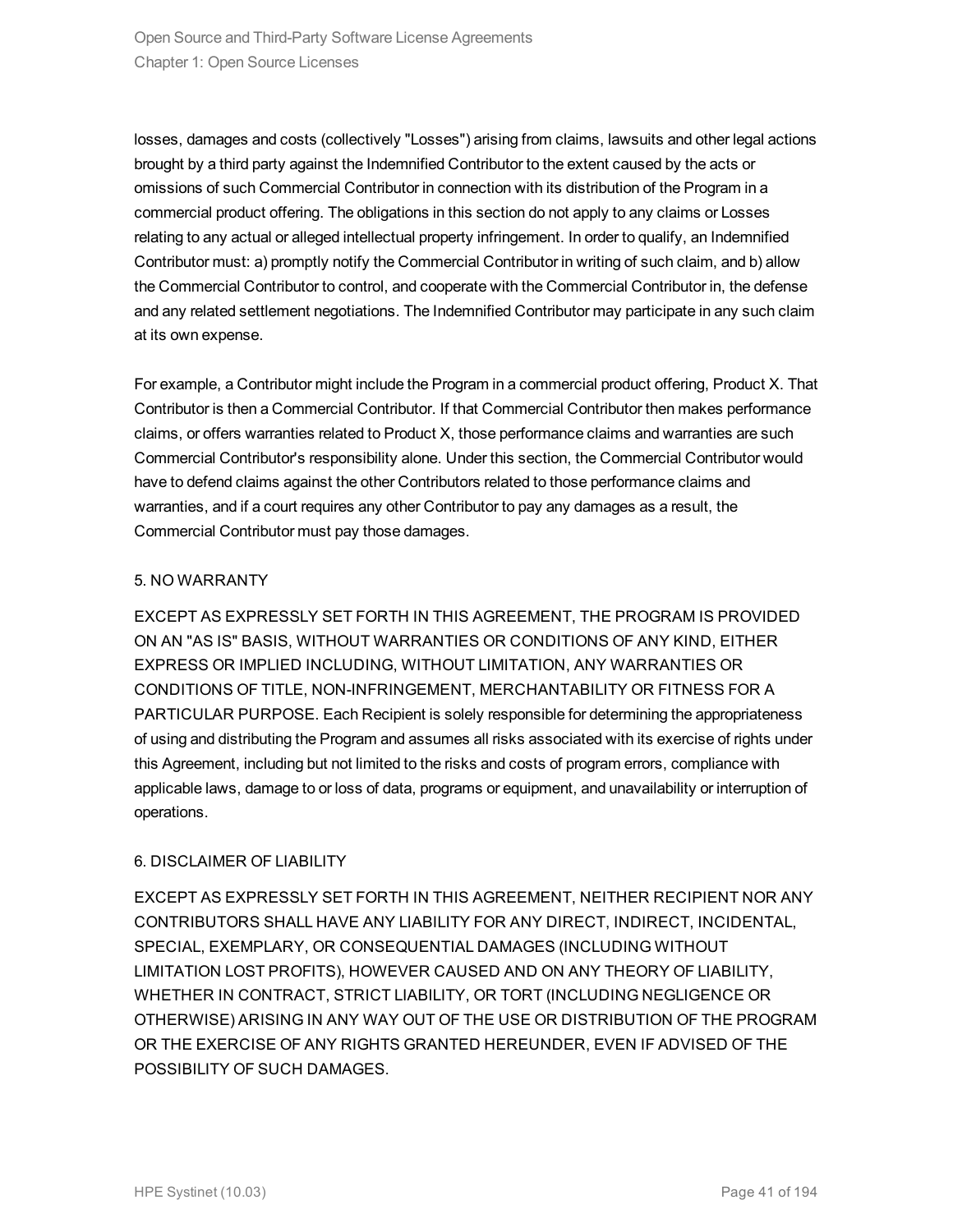#### 7. GENERAL

If any provision of this Agreement is invalid or unenforceable under applicable law, it shall not affect the validity or enforceability of the remainder of the terms of this Agreement, and without further action by the parties hereto, such provision shall be reformed to the minimum extent necessary to make such provision valid and enforceable.

If Recipient institutes patent litigation against a Contributor with respect to a patent applicable to software (including a cross-claim or counterclaim in a lawsuit), then any patent licenses granted by that Contributor to such Recipient under this Agreement shall terminate as of the date such litigation is filed. In addition, if Recipient institutes patent litigation against any entity (including a cross-claim or counterclaim in a lawsuit) alleging that the Program itself (excluding combinations of the Program with other software or hardware) infringes such Recipient's patent(s), then such Recipient's rights granted under Section 2(b) shall terminate as of the date such litigation is filed.

All Recipient's rights under this Agreement shall terminate if it fails to comply with any of the material terms or conditions of this Agreement and does not cure such failure in a reasonable period of time after becoming aware of such noncompliance. If all Recipient's rights under this Agreement terminate, Recipient agrees to cease use and distribution of the Program as soon as reasonably practicable. However, Recipient's obligations under this Agreement and any licenses granted by Recipient relating to the Program shall continue and survive.

Everyone is permitted to copy and distribute copies of this Agreement, but in order to avoid inconsistency the Agreement is copyrighted and may only be modified in the following manner. The Agreement Steward reserves the right to publish new versions (including revisions) of this Agreement from time to time. No one other than the Agreement Steward has the right to modify this Agreement. IBM is the initial Agreement Steward. IBM may assign the responsibility to serve as the Agreement Steward to a suitable separate entity. Each new version of the Agreement will be given a distinguishing version number. The Program (including Contributions) may always be distributed subject to the version of the Agreement under which it was received. In addition, after a new version of the Agreement is published, Contributor may elect to distribute the Program (including its Contributions) under the new version. Except as expressly stated in Sections 2(a) and 2(b) above, Recipient receives no rights or licenses to the intellectual property of any Contributor under this Agreement, whether expressly, by implication, estoppel or otherwise. All rights in the Program not expressly granted under this Agreement are reserved.

This Agreement is governed by the laws of the State of New York and the intellectual property laws of the United States of America. No party to this Agreement will bring a legal action under this Agreement more than one year after the cause of action arose. Each party waives its rights to a jury trial in any resulting litigation.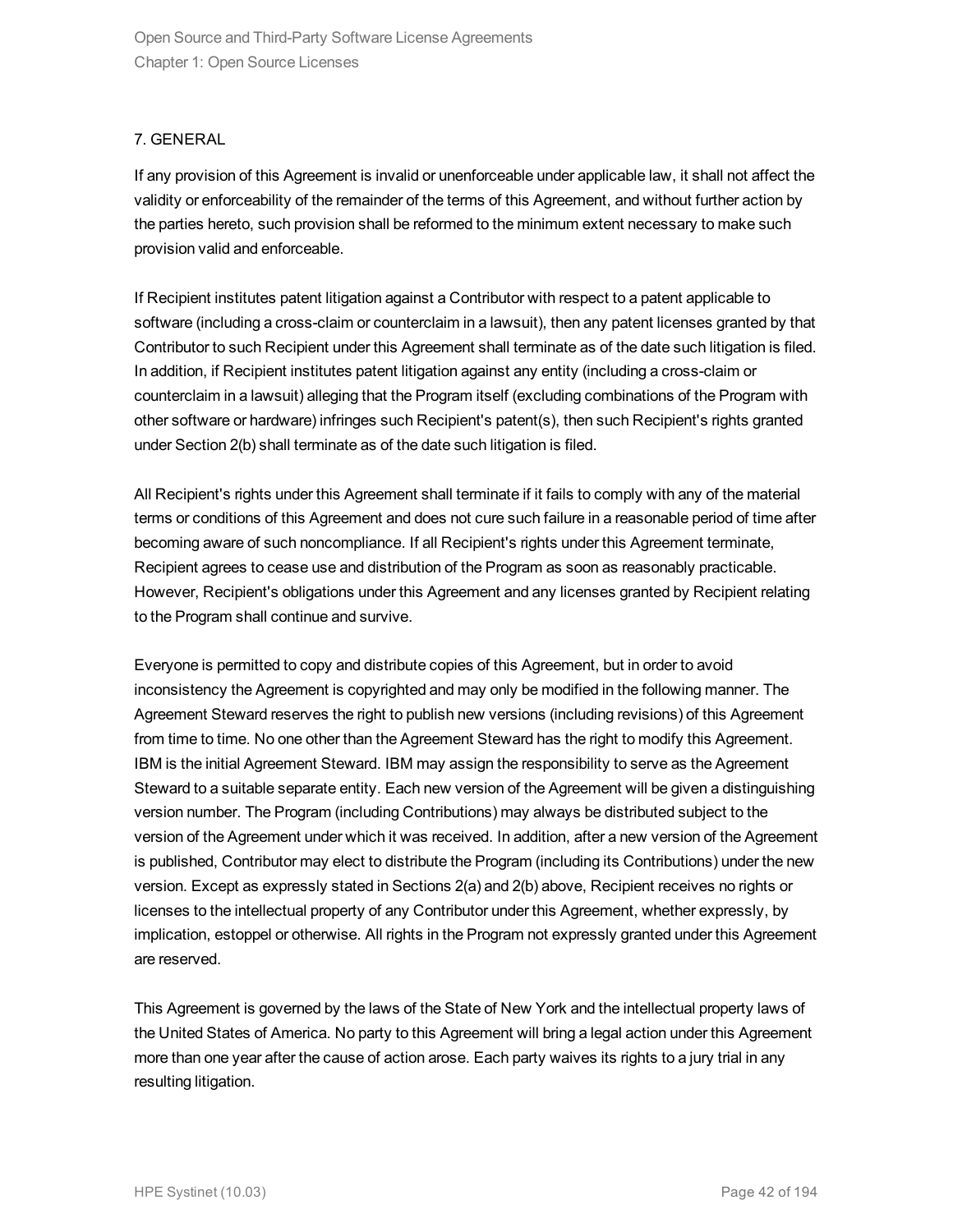# Chili License

Copyright (c) 2008 Andrea Ercolino, http://noteslog.com/chili

Permission is hereby granted, free of charge, to any person obtaining a copy of this software and associated documentation files (the "Software"), to deal in the Software without restriction, including without limitation the rights to use, copy, modify, merge, publish, distribute, sublicense, and/or sell copies of the Software, and to permit persons to whom the Software is furnished to do so, subject to the following conditions:

The above copyright notice and this permission notice shall be included in all copies or substantial portions of the Software.

THE SOFTWARE IS PROVIDED "AS IS", WITHOUT WARRANTY OF ANY KIND, EXPRESS OR IMPLIED, INCLUDING BUT NOT LIMITED TO THE WARRANTIES OF MERCHANTABILITY, FITNESS FOR A PARTICULAR PURPOSE AND NONINFRINGEMENT. IN NO EVENT SHALL THE AUTHORS OR COPYRIGHT HOLDERS BE LIABLE FOR ANY CLAIM, DAMAGES OR OTHER LIABILITY, WHETHER IN AN ACTION OF CONTRACT, TORT OR OTHERWISE, ARISING FROM, OUT OF OR IN CONNECTION WITH THE SOFTWARE OR THE USE OR OTHER DEALINGS IN THE SOFTWARE.

## CKEditor License

CKEditor™ - The text editor for Internet™ - [http://ckeditor.com](http://ckeditor.com/) Copyright © 2003-2013, CKSource - Frederico Knabben. All rights reserved.

Licensed under the terms of any of the following licenses at your choice:

- GNU General Public [License](http://www.gnu.org/licenses/gpl.html) Version 2 or later (the "GPL");
- GNU Lesser [General](http://www.gnu.org/licenses/lgpl.html) Public License Version 2.1 or later (the "LGPL");
- Mozilla Public [License](http://www.mozilla.org/MPL/MPL-1.1.html) Version 1.1 or later (the "MPL").

You are not required to, but if you want to explicitly declare the license you have chosen to be bound to when using, reproducing, modifying and distributing this software, just include a text file titled "LEGAL" in your version of this software, indicating your license choice. In any case, your choice will not restrict any recipient of your version of this software to use, reproduce, modify and distribute this software under any of the above licenses.

#### **Sources of Intellectual Property Included in CKEditor**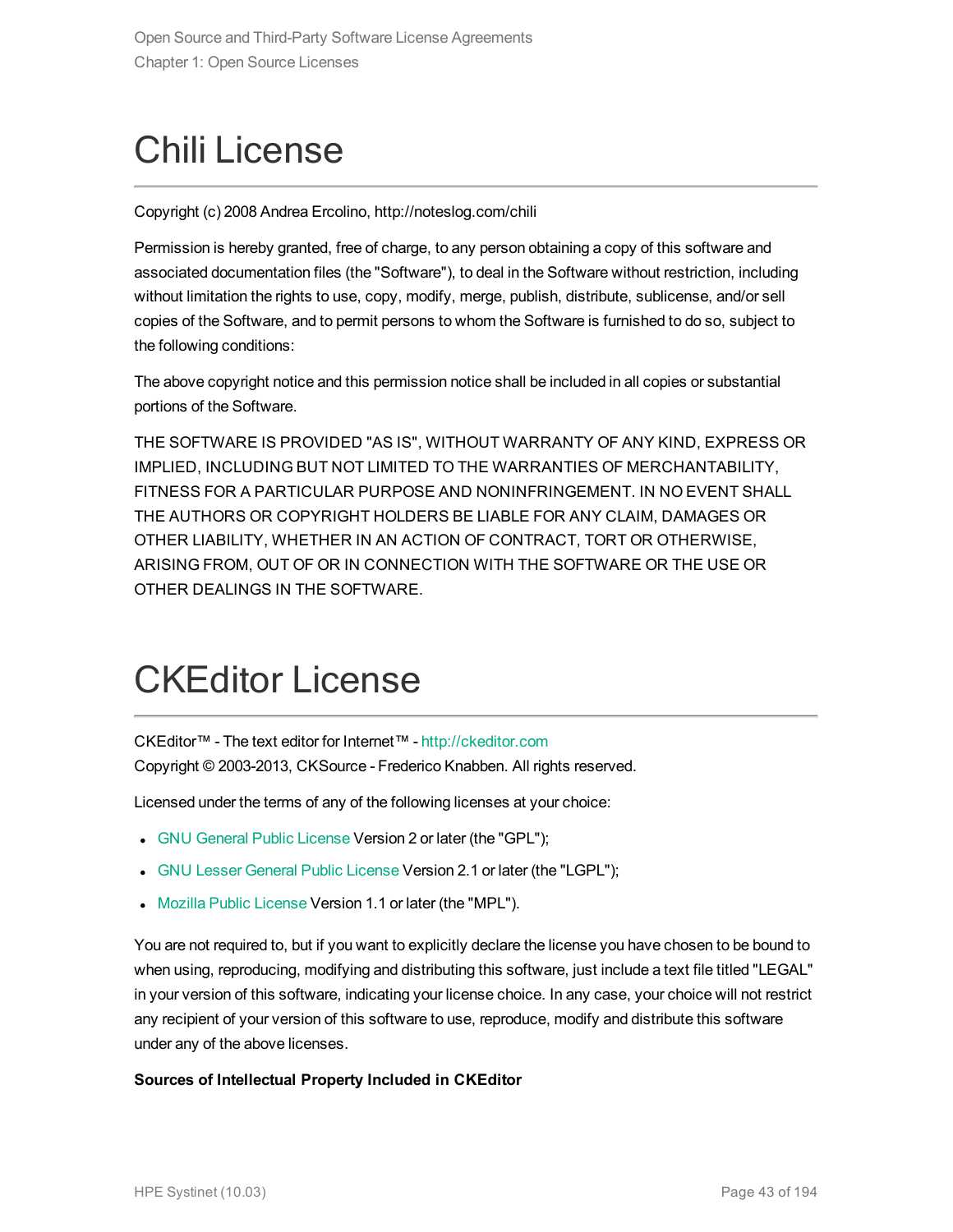Where not otherwise indicated, all CKEditor content is authored by CKSource engineers and consists of CKSource-owned intellectual property. In some specific instances, CKEditor will incorporate work done by developers outside of CKSource with their express permission.

YUI [Test](http://developer.yahoo.com/yui/yuitest/): At \_source/tests/yuitest.js can be found part of the source code of YUI, which is licensed under the terms of the BSD [License](http://developer.yahoo.com/yui/license.txt). YUI is Copyright © 2008, Yahoo! Inc.

#### **Trademarks**

CKEditor is a trademark of CKSource - Frederico Knabben. All other brand and product names are trademarks, registered trademarks or service marks of their respective holders.

# COMMON DEVELOPMENT AND DISTRIBUTION LICENSE (CDDL) Version 1.0

#### COMMON DEVELOPMENT AND DISTRIBUTION LICENSE (CDDL) Version 1.0

1. Definitions.

1.1. "Contributor" means each individual or entity that creates or contributes to the creation of Modifications.

1.2. "Contributor Version" means the combination of the Original Software, prior Modifications used by a Contributor (if any), and the Modifications made by that particular Contributor.

1.3. "Covered Software" means (a) the Original Software, or (b) Modifications, or (c) the combination of files containing Original Software with files containing Modifications, in each case including portions thereof.

1.4. "Executable" means the Covered Software in any form other than Source Code.

1.5. "Initial Developer" means the individual or entity that first makes Original Software available under this License.

1.6. "Larger Work" means a work which combines Covered Software or portions thereof with code not governed by the terms of this License.

1.7. "License" means this document.

1.8. "Licensable" means having the right to grant, to the maximum extent possible, whether at the time of the initial grant or subsequently acquired, any and all of the rights conveyed herein.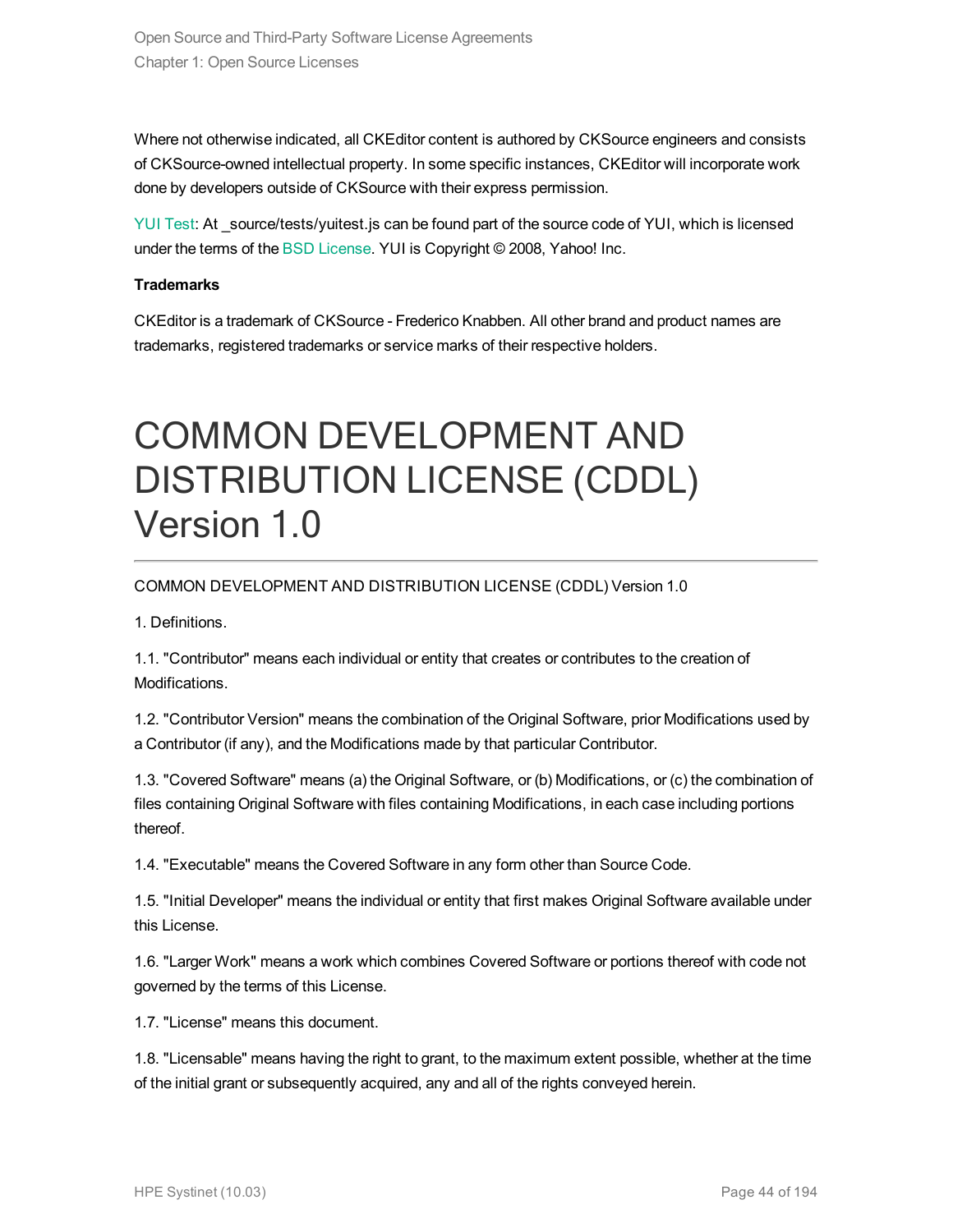1.9. "Modifications" means the Source Code and Executable form of any of the following:

A. Any file that results from an addition to, deletion from or modification of the contents of a file containing Original Software or previous Modifications;

B. Any new file that contains any part of the Original Software or previous Modification; or

C. Any new file that is contributed or otherwise made available under the terms of this License.

1.10. "Original Software" means the Source Code and Executable form of computer software code that is originally released under this License.

1.11. "Patent Claims" means any patent claim(s), now owned or hereafter acquired, including without limitation, method, process, and apparatus claims, in any patent Licensable by grantor.

1.12. "Source Code" means (a) the common form of computer software code in which modifications are made and (b) associated documentation included in or with such code.

1.13. "You" (or "Your") means an individual or a legal entity exercising rights under, and complying with all of the terms of, this License. For legal entities, "You" includes any entity which controls, is controlled by, or is under common control with You. For purposes of this definition, "control" means (a) the power, direct or indirect, to cause the direction or management of such entity, whether by contract or otherwise, or (b) ownership of more than fifty percent (50%) of the outstanding shares or beneficial ownership of such entity.

2. License Grants.

2.1. The Initial Developer Grant.

Conditioned upon Your compliance with Section 3.1 below and subject to third party intellectual property claims, the Initial Developer hereby grants You a world-wide, royalty-free, non-exclusive license:

(a) under intellectual property rights (other than patent or trademark) Licensable by Initial Developer, to use, reproduce, modify, display, perform, sublicense and distribute the Original Software (or portions thereof), with or without Modifications, and/or as part of a Larger Work; and

(b) under Patent Claims infringed by the making, using or selling of Original Software, to make, have made, use, practice, sell, and offer for sale, and/or otherwise dispose of the Original Software (or portions thereof).

(c) The licenses granted in Sections 2.1(a) and (b) are effective on the date Initial Developer first distributes or otherwise makes the Original Software available to a third party under the terms of this License.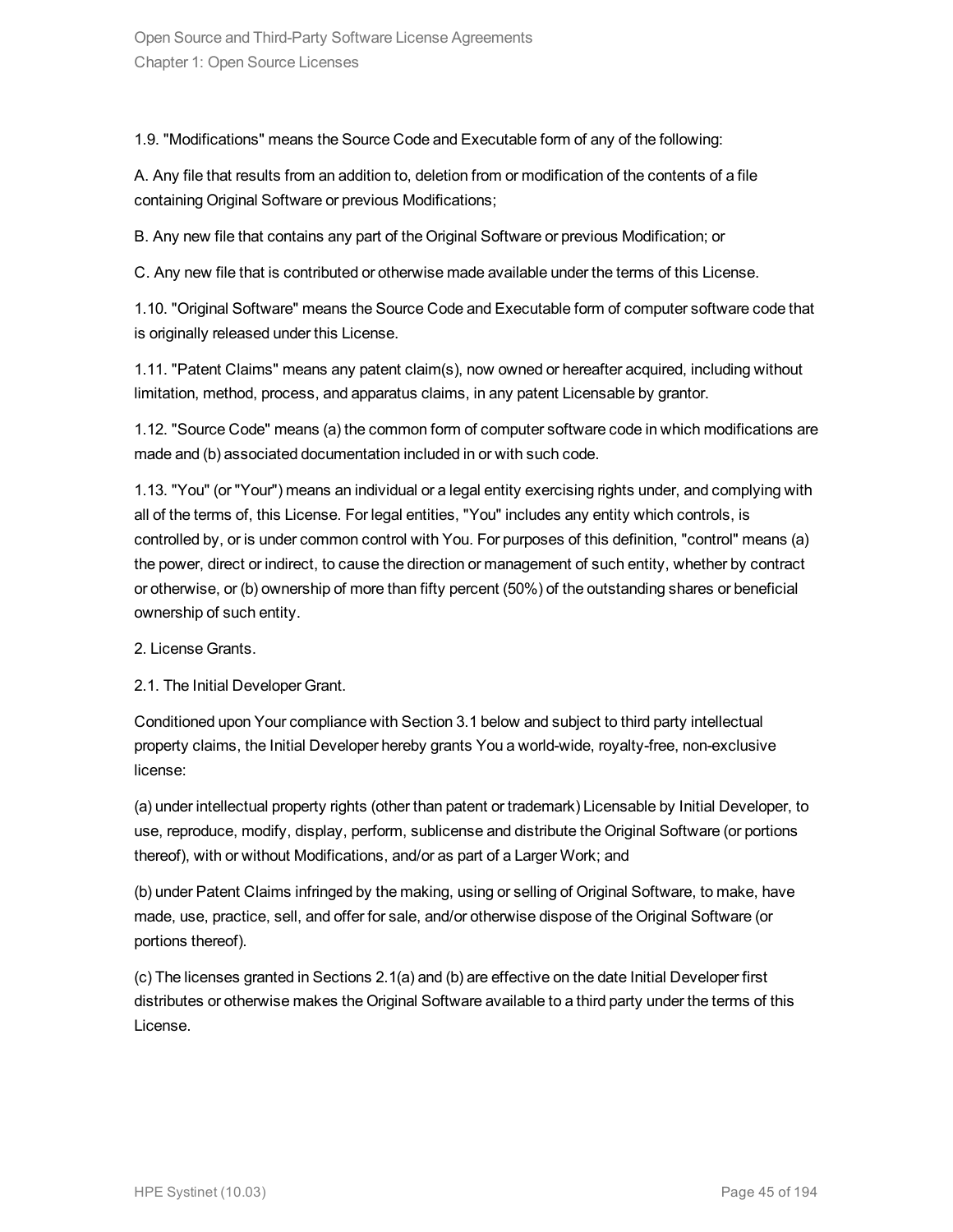(d) Notwithstanding Section 2.1(b) above, no patent license is granted: (1) for code that You delete from the Original Software, or (2) for infringements caused by: (i) the modification of the Original Software, or (ii) the combination of the Original Software with other software or devices.

#### 2.2. Contributor Grant.

Conditioned upon Your compliance with Section 3.1 below and subject to third party intellectual property claims, each Contributor hereby grants You a world-wide, royalty-free, non-exclusive license:

(a) under intellectual property rights (other than patent or trademark) Licensable by Contributor to use, reproduce, modify, display, perform, sublicense and distribute the Modifications created by such Contributor (or portions thereof), either on an unmodified basis, with other Modifications, as Covered Software and/or as part of a Larger Work; and

(b) under Patent Claims infringed by the making, using, or selling of Modifications made by that Contributor either alone and/or in combination with its Contributor Version (or portions of such combination), to make, use, sell, offer for sale, have made, and/or otherwise dispose of: (1) Modifications made by that Contributor (or portions thereof); and (2) the combination of Modifications made by that Contributor with its Contributor Version (or portions of such combination).

(c) The licenses granted in Sections 2.2(a) and 2.2(b) are effective on the date Contributor first distributes or otherwise makes the Modifications available to a third party.

(d) Notwithstanding Section 2.2(b) above, no patent license is granted: (1) for any code that Contributor has deleted from the Contributor Version; (2) for infringements caused by: (i) third party modifications of Contributor Version, or (ii) the combination of Modifications made by that Contributor with other software (except as part of the Contributor Version) or other devices; or (3) under Patent Claims infringed by Covered Software in the absence of Modifications made by that Contributor.

- 3. Distribution Obligations.
- 3.1. Availability of Source Code.

Any Covered Software that You distribute or otherwise make available in Executable form must also be made available in Source Code form and that Source Code form must be distributed only under the terms of this License. You must include a copy of this License with every copy of the Source Code form of the Covered Software You distribute or otherwise make available. You must inform recipients of any such Covered Software in Executable form as to how they can obtain such Covered Software in Source Code form in a reasonable manner on or through a medium customarily used for software exchange.

#### 3.2. Modifications.

The Modifications that You create or to which You contribute are governed by the terms of this License. You represent that You believe Your Modifications are Your original creation(s) and/or You have sufficient rights to grant the rights conveyed by this License.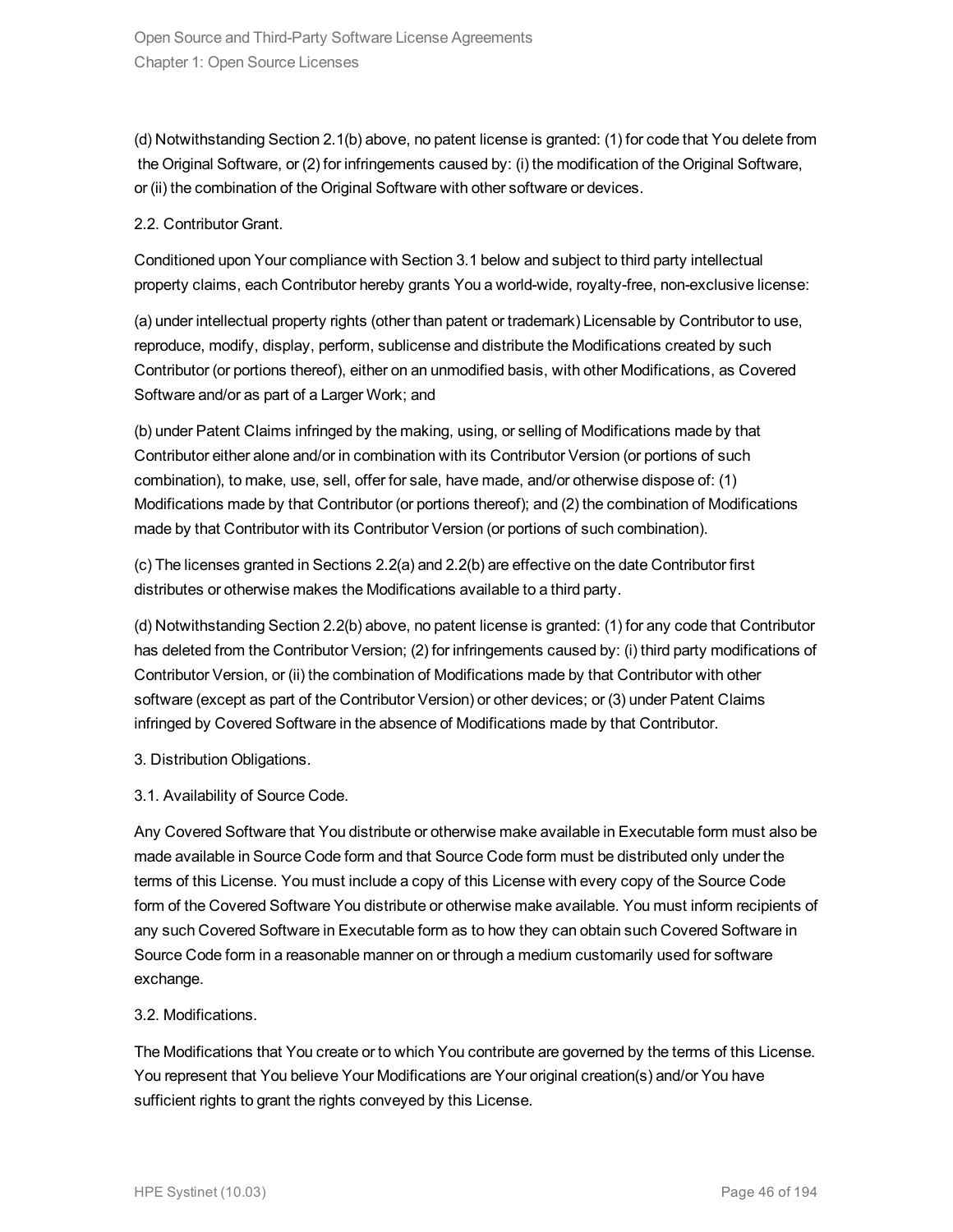#### 3.3. Required Notices.

You must include a notice in each of Your Modifications that identifies You as the Contributor of the Modification. You may not remove or alter any copyright, patent or trademark notices contained within the Covered Software, or any notices of licensing or any descriptive text giving attribution to any Contributor or the Initial Developer.

#### 3.4. Application of Additional Terms.

You may not offer or impose any terms on any Covered Software in Source Code form that alters or restricts the applicable version of this License or the recipients' rights hereunder. You may choose to offer, and to charge a fee for, warranty, support, indemnity or liability obligations to one or more recipients of Covered Software. However, you may do so only on Your own behalf, and not on behalf of the Initial Developer or any Contributor. You must make it absolutely clear that any such warranty, support, indemnity or liability obligation is offered by You alone, and You hereby agree to indemnify the Initial Developer and every Contributor for any liability incurred by the Initial Developer or such Contributor as a result of warranty, support, indemnity or liability terms You offer.

#### 3.5. Distribution of Executable Versions.

You may distribute the Executable form of the Covered Software under the terms of this License or under the terms of a license of Your choice, which may contain terms different from this License, provided that You are in compliance with the terms of this License and that the license for the Executable form does not attempt to limit or alter the recipient's rights in the Source Code form from the rights set forth in this License. If You distribute the Covered Software in Executable form under a different license, You must make it absolutely clear that any terms which differ from this License are offered by You alone, not by the Initial Developer or Contributor. You hereby agree to indemnify the Initial Developer and every Contributor for any liability incurred by the Initial Developer or such Contributor as a result of any such terms You offer.

#### 3.6. Larger Works.

You may create a Larger Work by combining Covered Software with other code not governed by the terms of this License and distribute the Larger Work as a single product. In such a case, You must make sure the requirements of this License are fulfilled for the Covered Software.

#### 4. Versions of the License.

#### 4.1. New Versions.

Sun Microsystems, Inc. is the initial license steward and may publish revised and/or new versions of this License from time to time. Each version will be given a distinguishing version number. Except as provided in Section 4.3, no one other than the license steward has the right to modify this License.

4.2. Effect of New Versions.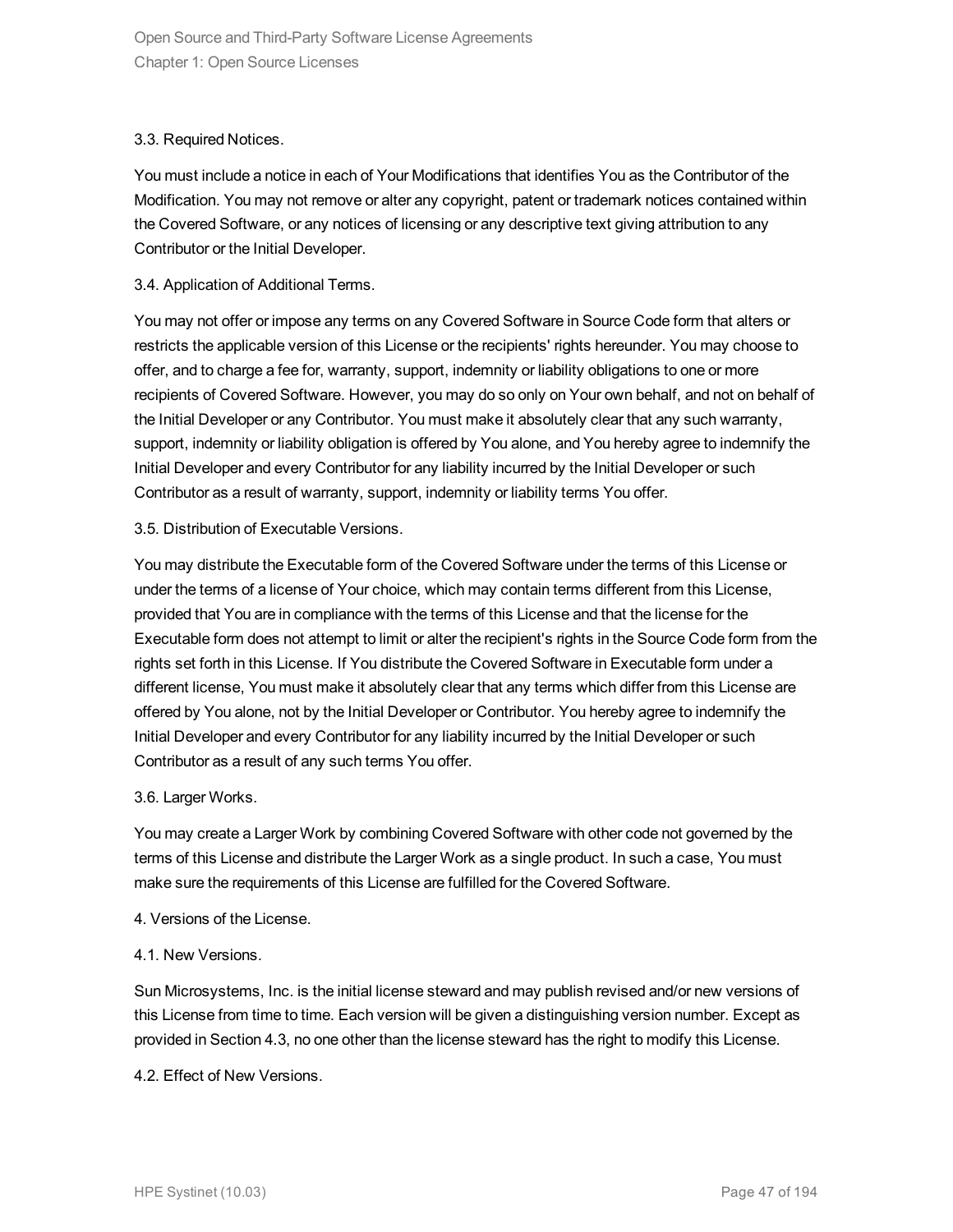You may always continue to use, distribute or otherwise make the Covered Software available under the terms of the version of the License under which You originally received the Covered Software. If the Initial Developer includes a notice in the Original Software prohibiting it from being distributed or otherwise made available under any subsequent version of the License, You must distribute and make the Covered Software available under the terms of the version of the License under which You originally received the Covered Software. Otherwise, You may also choose to use, distribute or otherwise make the Covered Software available under the terms of any subsequent version of the License published by the license steward.

#### 4.3. Modified Versions.

When You are an Initial Developer and You want to create a new license for Your Original Software, You may create and use a modified version of this License if You: (a) rename the license and remove any references to the name of the license steward (except to note that the license differs from this License); and (b) otherwise make it clear that the license contains terms which differ from this License.

5. DISCLAIMER OF WARRANTY. COVERED SOFTWARE IS PROVIDED UNDER THIS LICENSE ON AN "AS IS" BASIS, WITHOUT WARRANTY OF ANY KIND, EITHER EXPRESSED OR IMPLIED, INCLUDING, WITHOUT LIMITATION, WARRANTIES THAT THE COVERED SOFTWARE IS FREE OF DEFECTS, MERCHANTABLE, FIT FOR A PARTICULAR PURPOSE OR NON-INFRINGING. THE ENTIRE RISK AS TO THE QUALITY AND PERFORMANCE OF THE COVERED SOFTWARE IS WITH YOU. SHOULD ANY COVERED SOFTWARE PROVE DEFECTIVE IN ANY RESPECT, YOU (NOT THE INITIAL DEVELOPER OR ANY OTHER CONTRIBUTOR) ASSUME THE COST OF ANY NECESSARY SERVICING, REPAIR OR CORRECTION. THIS DISCLAIMER OF WARRANTY CONSTITUTES AN ESSENTIAL PART OF THIS LICENSE. NO USE OF ANY COVERED SOFTWARE IS AUTHORIZED HEREUNDER EXCEPT UNDER THIS DISCLAIMER.

#### 6. TERMINATION.

6.1. This License and the rights granted hereunder will terminate automatically if You fail to comply with terms herein and fail to cure such breach within 30 days of becoming aware of the breach. Provisions which, by their nature, must remain in effect beyond the termination of this License shall survive.

6.2. If You assert a patent infringement claim (excluding declaratory judgment actions) against Initial Developer or a Contributor (the Initial Developer or Contributor against whom You assert such claim is referred to as "Participant") alleging that the Participant Software (meaning the Contributor Version where the Participant is a Contributor or the Original Software where the Participant is the Initial Developer) directly or indirectly infringes any patent, then any and all rights granted directly or indirectly to You by such Participant, the Initial Developer (if the Initial Developer is not the Participant) and all Contributors under Sections 2.1 and/or 2.2 of this License shall, upon 60 days notice from Participant terminate prospectively and automatically at the expiration of such 60 day notice period, unless if within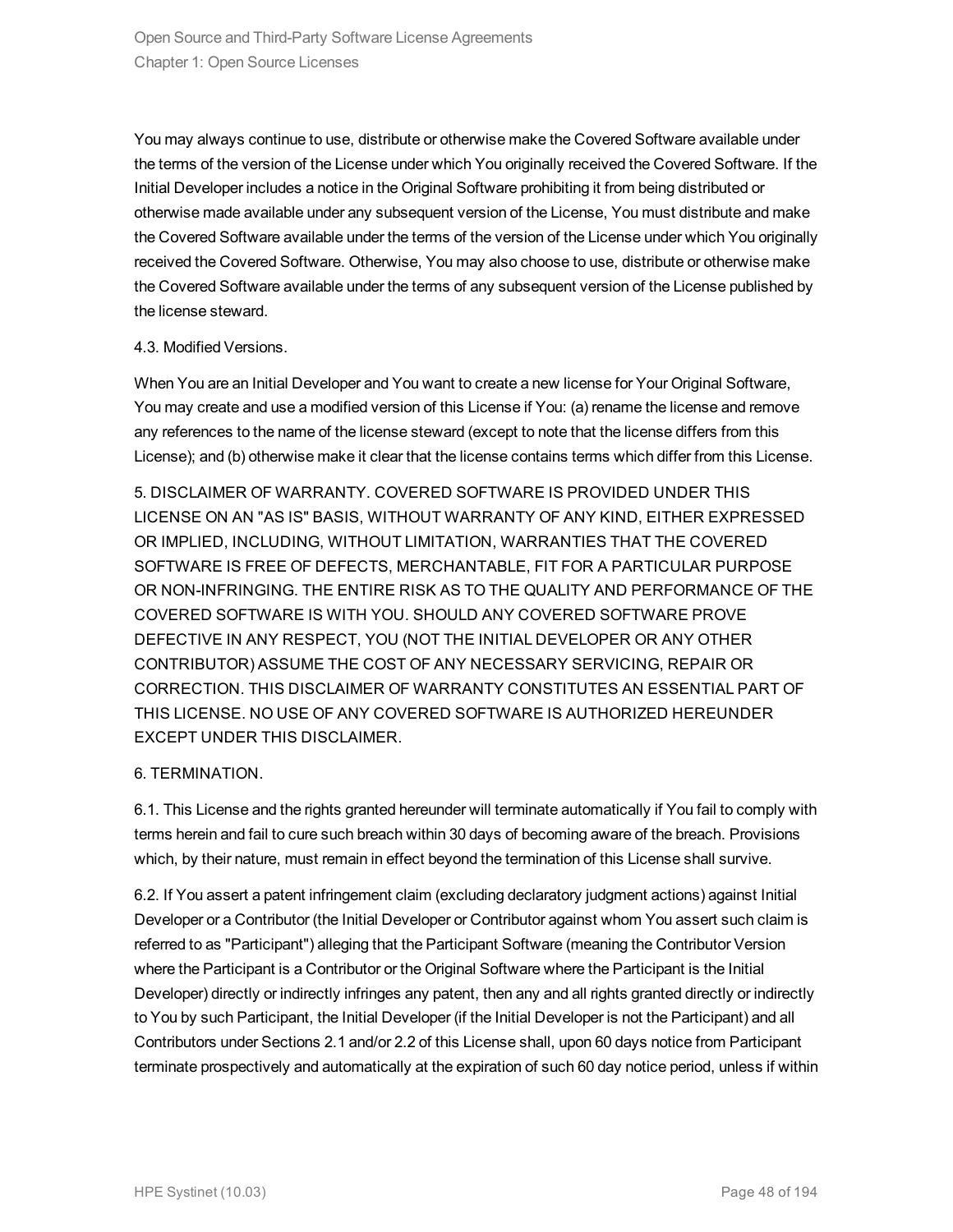such 60 day period You withdraw Your claim with respect to the Participant Software against such Participant either unilaterally or pursuant to a written agreement with Participant.

6.3. In the event of termination under Sections 6.1 or 6.2 above, all end user licenses that have been validly granted by You or any distributor hereunder prior to termination (excluding licenses granted to You by any distributor) shall survive termination.

#### 7. LIMITATION OF LIABILITY.

UNDER NO CIRCUMSTANCES AND UNDER NO LEGAL THEORY, WHETHER TORT (INCLUDING NEGLIGENCE), CONTRACT, OR OTHERWISE, SHALL YOU, THE INITIAL DEVELOPER, ANY OTHER CONTRIBUTOR, OR ANY DISTRIBUTOR OF COVERED SOFTWARE, OR ANY SUPPLIER OF ANY OF SUCH PARTIES, BE LIABLE TO ANY PERSON FOR ANY INDIRECT, SPECIAL, INCIDENTAL, OR CONSEQUENTIAL DAMAGES OF ANY CHARACTER INCLUDING, WITHOUT LIMITATION, DAMAGES FOR LOST PROFITS, LOSS OF GOODWILL, WORK STOPPAGE, COMPUTER FAILURE OR MALFUNCTION, OR ANY AND ALL OTHER COMMERCIAL DAMAGES OR LOSSES, EVEN IF SUCH PARTY SHALL HAVE BEEN INFORMED OF THE POSSIBILITY OF SUCH DAMAGES. THIS LIMITATION OF LIABILITY SHALL NOT APPLY TO LIABILITY FOR DEATH OR PERSONAL INJURY RESULTING FROM SUCH PARTY'S NEGLIGENCE TO THE EXTENT APPLICABLE LAW PROHIBITS SUCH LIMITATION. SOME JURISDICTIONS DO NOT ALLOW THE EXCLUSION OR LIMITATION OF INCIDENTAL OR CONSEQUENTIAL DAMAGES, SO THIS EXCLUSION AND LIMITATION MAY NOT APPLY TO YOU.

#### 8. U.S. GOVERNMENT END USERS.

The Covered Software is a "commercial item," as that term is defined in 48 C.F.R. 2.101 (Oct. 1995), consisting of "commercial computer software" (as that term is defined at 48 C.F.R. 252.227-7014(a) (1)) and "commercial computer software documentation" as such terms are used in 48 C.F.R. 12.212 (Sept. 1995). Consistent with 48 C.F.R. 12.212 and 48 C.F.R. 227.7202-1 through 227.7202-4 (June 1995), all U.S. Government End Users acquire Covered Software with only those rights set forth herein. This U.S. Government Rights clause is in lieu of, and supersedes, any other FAR, DFAR, or other clause or provision that addresses Government rights in computer software under this License.

#### 9. MISCELLANEOUS.

This License represents the complete agreement concerning subject matter hereof. If any provision of this License is held to be unenforceable, such provision shall be reformed only to the extent necessary to make it enforceable. This License shall be governed by the law of the jurisdiction specified in a notice contained within the Original Software (except to the extent applicable law, if any, provides otherwise), excluding such jurisdiction's conflict-of-law provisions. Any litigation relating to this License shall be subject to the jurisdiction of the courts located in the jurisdiction and venue specified in a notice contained within the Original Software, with the losing party responsible for costs, including, without limitation, court costs and reasonable attorneys' fees and expenses. The application of the United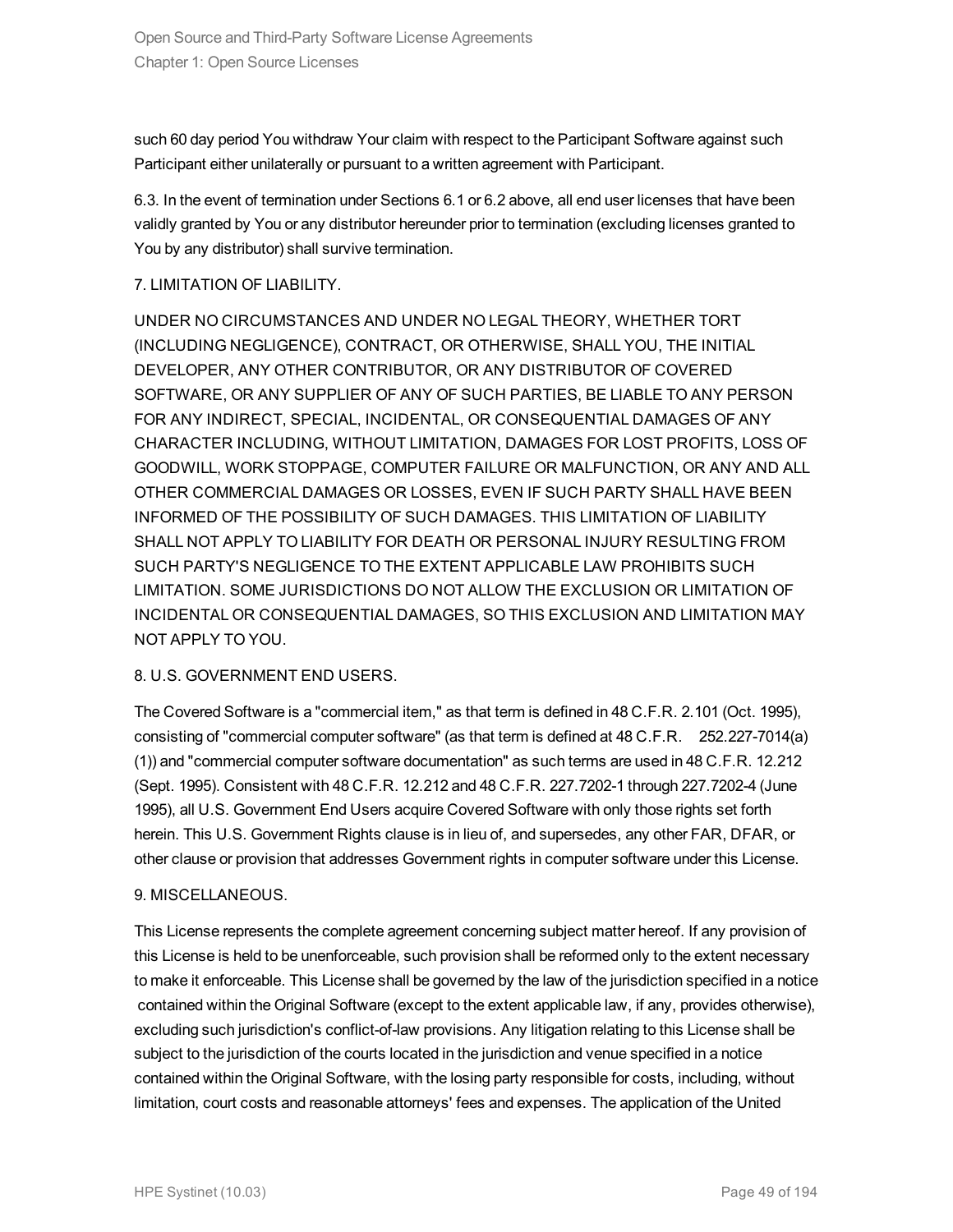Nations Convention on Contracts for the International Sale of Goods is expressly excluded. Any law or regulation which provides that the language of a contract shall be construed against the drafter shall not apply to this License. You agree that You alone are responsible for compliance with the United States export administration regulations (and the export control laws and regulation of any other countries) when You use, distribute or otherwise make available any Covered Software.

#### 10. RESPONSIBILITY FOR CLAIMS.

As between Initial Developer and the Contributors, each party is responsible for claims and damages arising, directly or indirectly, out of its utilization of rights under this License and You agree to work with Initial Developer and Contributors to distribute such responsibility on an equitable basis. Nothing herein is intended or shall be deemed to constitute any admission of liability.

## COMMON DEVELOPMENT AND DISTRIBUTION LICENSE (CDDL) Version 1.0 1

#### COMMON DEVELOPMENT AND DISTRIBUTION LICENSE (CDDL) Version 1.0 1

1. Definitions.

1.1. Contributor means each individual or entity that creates or contributes to the creation of Modifications.

1.2. Contributor Version means the combination of the Original Software, prior Modifications used by a Contributor (if any), and the Modifications made by that particular Contributor.

1.3. Covered Software means (a) the Original Software, or (b) Modifications, or (c) the combination of files containing Original Software with files containing Modifications, in each case including portions thereof.

1.4. Executable means the Covered Software in any form other than Source Code.

1.5. Initial Developer means the individual or entity that first makes Original Software available under this License.

1.6. Larger Work means a work which combines Covered Software or portions thereof with code not governed by the terms of this License.

1.7. License means this document.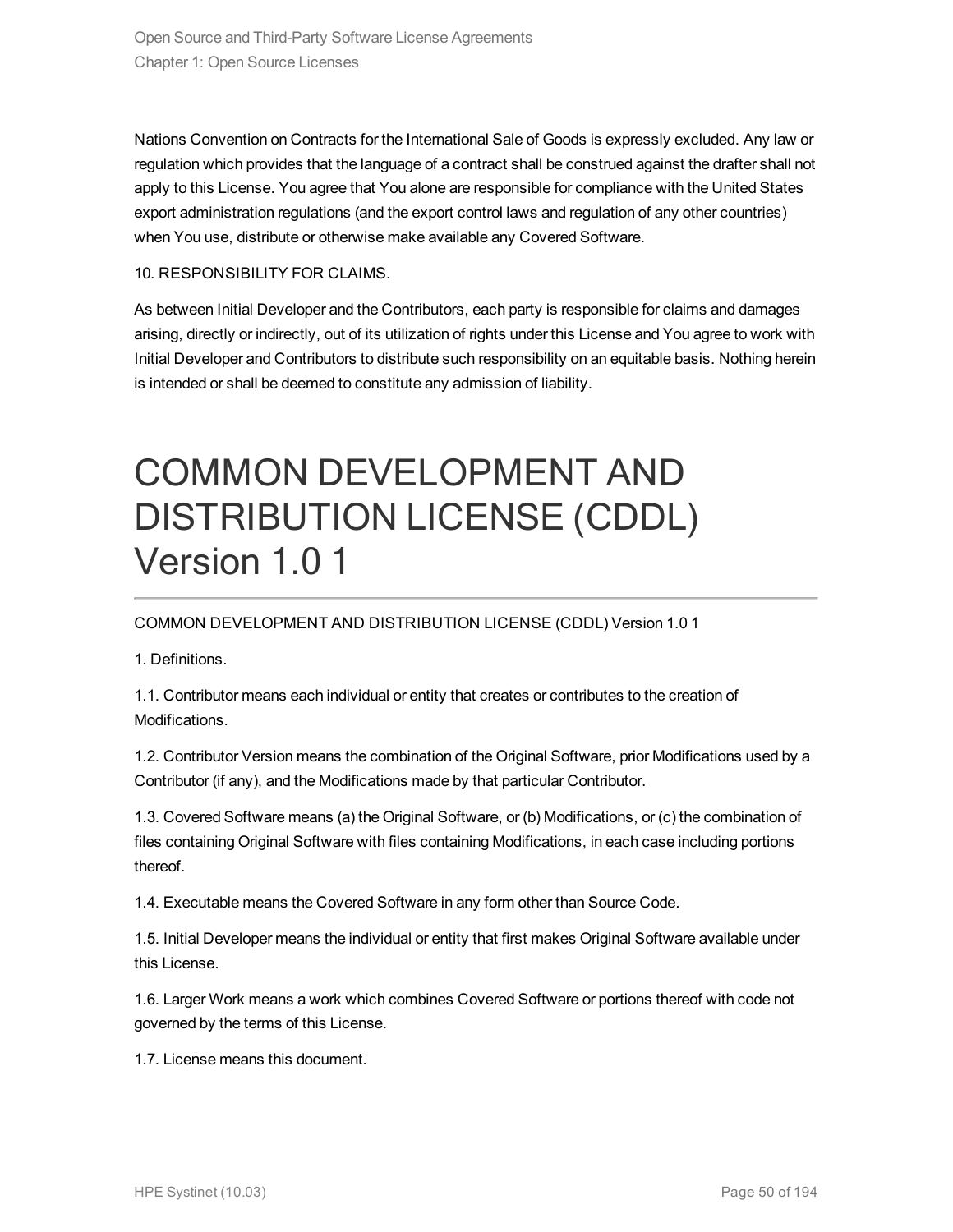1.8. Licensable means having the right to grant, to the maximum extent possible, whether at the time of the initial grant or subsequently acquired, any and all of the rights conveyed herein.

1.9. Modifications means the Source Code and Executable form of any of the following:

A. Any file that results from an addition to, deletion from or modification of the contents of a file containing Original Software or previous Modifications;

B. Any new file that contains any part of the Original Software or previous Modification; or

C. Any new file that is contributed or otherwise made available under the terms of this License.

1.10. Original Software means the Source Code and Executable form of computer software code that is originally released under this License.

1.11. Patent Claims means any patent claim(s), now owned or hereafter acquired, including without limitation, method, process, and apparatus claims, in any patent Licensable by grantor.

1.12. Source Code means (a) the common form of computer software code in which modifications are made and (b) associated documentation included in or with such code.

1.13. You (or Your) means an individual or a legal entity exercising rights under, and complying with all of the terms of, this License. For legal entities, You includes any entity which controls, is controlled by, or is under common control with You. For purposes of this definition, control means (a) the power, direct or indirect, to cause the direction or management of such entity, whether by contract or otherwise, or (b) ownership of more than fifty percent (50%) of the outstanding shares or beneficial ownership of such entity.

2. License Grants.

2.1. The Initial Developer Grant.

Conditioned upon Your compliance with Section 3.1 below and subject to third party intellectual property claims, the Initial Developer hereby grants You a world-wide, royalty-free, non-exclusive license:

(a) under intellectual property rights (other than patent or trademark) Licensable by Initial Developer, to use, reproduce, modify, display, perform, sublicense and distribute the Original Software (or portions thereof), with or without Modifications, and/or as part of a Larger Work; and

(b) under Patent Claims infringed by the making, using or selling of Original Software, to make, have made, use, practice, sell, and offer for sale, and/or otherwise dispose of the Original Software (or portions thereof).

(c) The licenses granted in Sections 2.1(a) and (b) are effective on the date Initial Developer first distributes or otherwise makes the Original Software available to a third party under the terms of this License.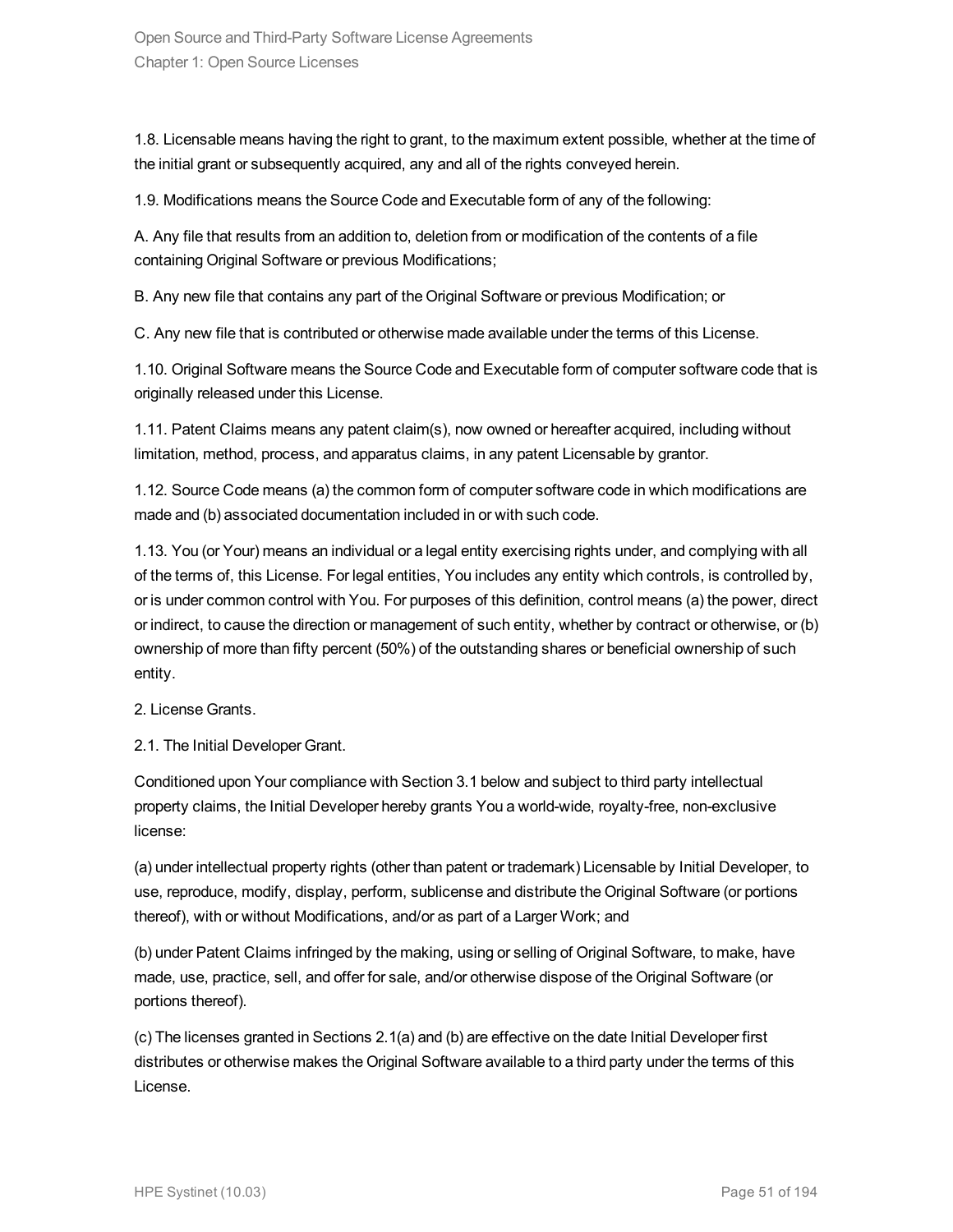(d) Notwithstanding Section 2.1(b) above, no patent license is granted: (1) for code that You delete from the Original Software, or (2) for infringements caused by: (i) the modification of the Original Software, or (ii) the combination of the Original Software with other software or devices.

#### 2.2. Contributor Grant.

Conditioned upon Your compliance with Section 3.1 below and subject to third party intellectual property claims, each Contributor hereby grants You a world-wide, royalty-free, non-exclusive license:

(a) under intellectual property rights (other than patent or trademark) Licensable by Contributor to use, reproduce, modify, display, perform, sublicense and distribute the Modifications created by such Contributor (or portions thereof), either on an unmodified basis, with other Modifications, as Covered Software and/or as part of a Larger Work; and

(b) under Patent Claims infringed by the making, using, or selling of Modifications made by that Contributor either alone and/or in combination with its Contributor Version (or portions of such combination), to make, use, sell, offer for sale, have made, and/or otherwise dispose of: (1) Modifications made by that Contributor (or portions thereof); and (2) the combination of Modifications made by that Contributor with its Contributor Version (or portions of such combination).

(c) The licenses granted in Sections 2.2(a) and 2.2(b) are effective on the date Contributor first distributes or otherwise makes the Modifications available to a third party.

(d) Notwithstanding Section 2.2(b) above, no patent license is granted: (1) for any code that Contributor has deleted from the Contributor Version; (2) for infringements caused by: (i) third party modifications of Contributor Version, or (ii) the combination of Modifications made by that Contributor with other software (except as part of the Contributor Version) or other devices; or (3) under Patent Claims infringed by Covered Software in the absence of Modifications made by that Contributor.

- 3. Distribution Obligations.
- 3.1. Availability of Source Code.

Any Covered Software that You distribute or otherwise make available in Executable form must also be made available in Source Code form and that Source Code form must be distributed only under the terms of this License. You must include a copy of this License with every copy of the Source Code form of the Covered Software You distribute or otherwise make available. You must inform recipients of any such Covered Software in Executable form as to how they can obtain such Covered Software in Source Code form in a reasonable manner on or through a medium customarily used for software exchange.

#### 3.2. Modifications.

The Modifications that You create or to which You contribute are governed by the terms of this License. You represent that You believe Your Modifications are Your original creation(s) and/or You have sufficient rights to grant the rights conveyed by this License.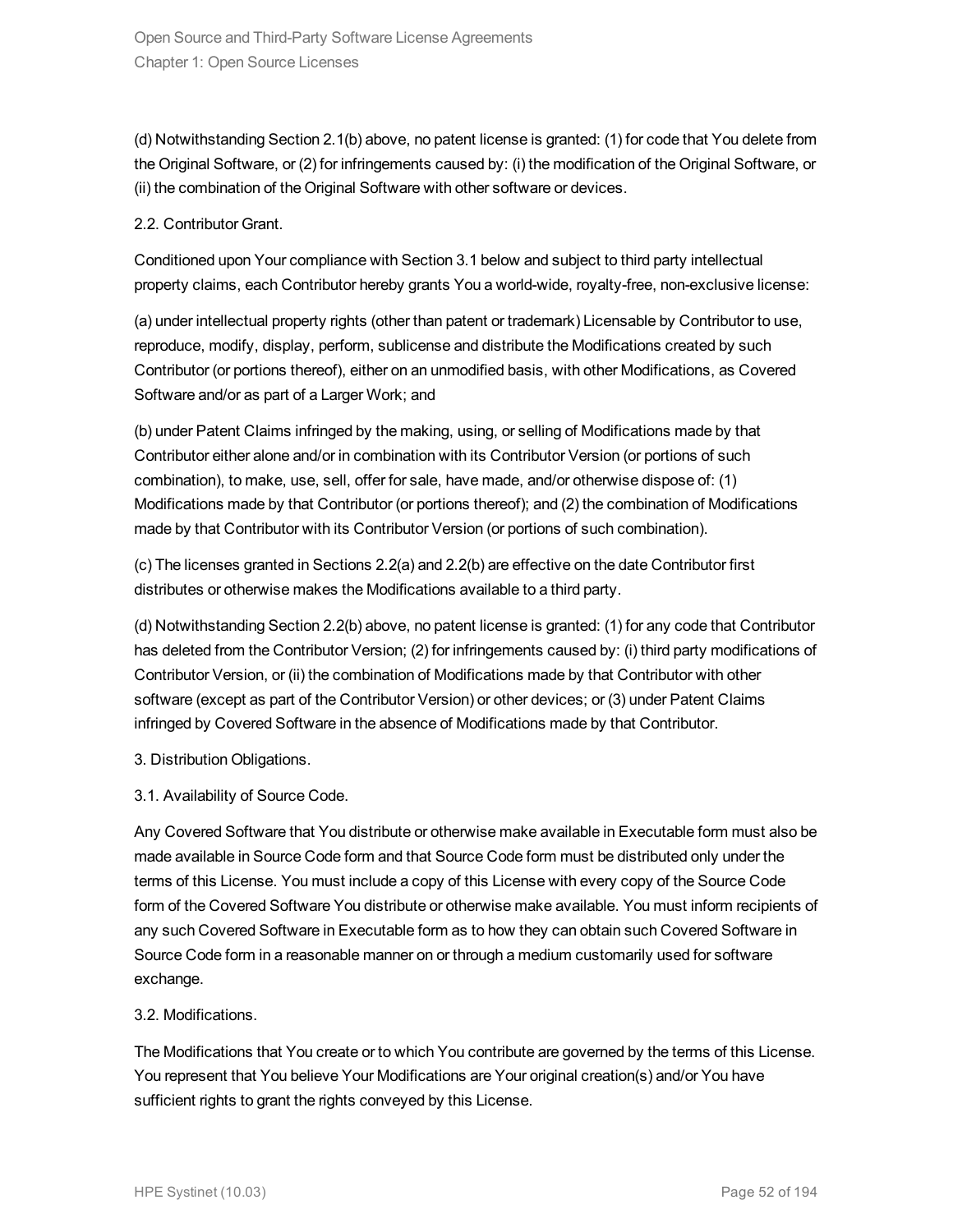#### 3.3. Required Notices.

You must include a notice in each of Your Modifications that identifies You as the Contributor of the Modification. You may not remove or alter any copyright, patent or trademark notices contained within the Covered Software, or any notices of licensing or any descriptive text giving attribution to any Contributor or the Initial Developer.

#### 3.4. Application of Additional Terms.

You may not offer or impose any terms on any Covered Software in Source Code form that alters or restricts the applicable version of this License or the recipients rights hereunder. You may choose to offer, and to charge a fee for, warranty, support, indemnity or liability obligations to one or more recipients of Covered Software. However, you may do so only on Your own behalf, and not on behalf of the Initial Developer or any Contributor. You must make it absolutely clear that any such warranty, support, indemnity or liability obligation is offered by You alone, and You hereby agree to indemnify the Initial Developer and every Contributor for any liability incurred by the Initial Developer or such Contributor as a result of warranty, support, indemnity or liability terms You offer.

#### 3.5. Distribution of Executable Versions.

You may distribute the Executable form of the Covered Software under the terms of this License or under the terms of a license of Your choice, which may contain terms different from this License, provided that You are in compliance with the terms of this License and that the license for the Executable form does not attempt to limit or alter the recipients rights in the Source Code form from the rights set forth in this License. If You distribute the Covered Software in Executable form under a different license, You must make it absolutely clear that any terms which differ from this License are offered by You alone, not by the Initial Developer or Contributor. You hereby agree to indemnify the Initial Developer and every Contributor for any liability incurred by the Initial Developer or such Contributor as a result of any such terms You offer.

#### 3.6. Larger Works.

You may create a Larger Work by combining Covered Software with other code not governed by the terms of this License and distribute the Larger Work as a single product. In such a case, You must make sure the requirements of this License are fulfilled for the Covered Software.

#### 4. Versions of the License.

#### 4.1. New Versions.

Sun Microsystems, Inc. is the initial license steward and may publish revised and/or new versions of this License from time to time. Each version will be given a distinguishing version number. Except as provided in Section 4.3, no one other than the license steward has the right to modify this License.

#### 4.2. Effect of New Versions.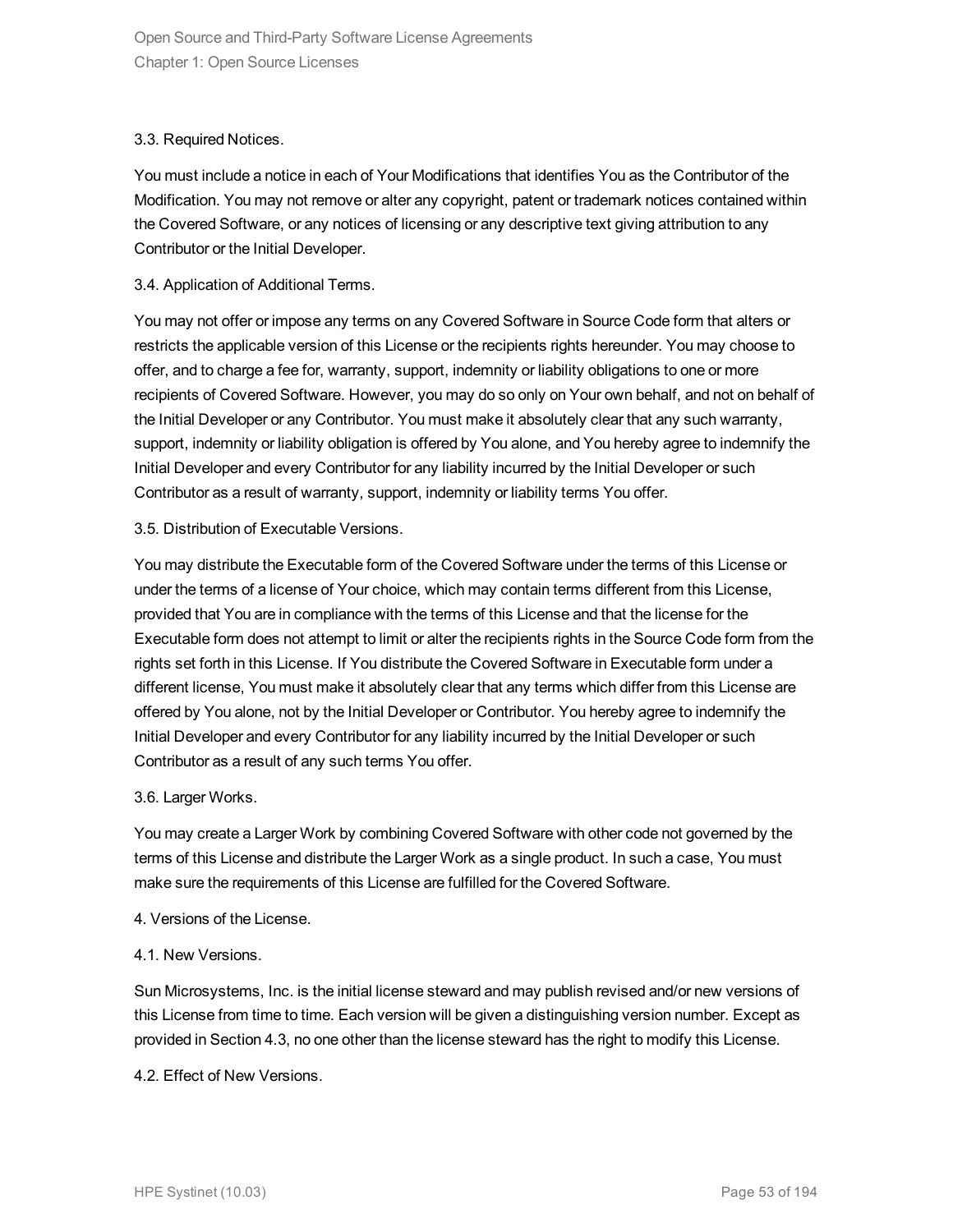You may always continue to use, distribute or otherwise make the Covered Software available under the terms of the version of the License under which You originally received the Covered Software. If the Initial Developer includes a notice in the Original Software prohibiting it from being distributed or otherwise made available under any subsequent version of the License, You must distribute and make the Covered Software available under the terms of the version of the License under which You originally received the Covered Software. Otherwise, You may also choose to use, distribute or otherwise make the Covered Software available under the terms of any subsequent version of the License published by the license steward.

#### 4.3. Modified Versions.

When You are an Initial Developer and You want to create a new license for Your Original Software, You may create and use a modified version of this License if You: (a) rename the license and remove any references to the name of the license steward (except to note that the license differs from this License); and (b) otherwise make it clear that the license contains terms which differ from this License.

#### 5. DISCLAIMER OF WARRANTY.

COVERED SOFTWARE IS PROVIDED UNDER THIS LICENSE ON AN AS IS BASIS, WITHOUT WARRANTY OF ANY KIND, EITHER EXPRESSED OR IMPLIED, INCLUDING, WITHOUT LIMITATION, WARRANTIES THAT THE COVERED SOFTWARE IS FREE OF DEFECTS, MERCHANTABLE, FIT FOR A PARTICULAR PURPOSE OR NON-INFRINGING. THE ENTIRE RISK AS TO THE QUALITY AND PERFORMANCE OF THE COVERED SOFTWARE IS WITH YOU. SHOULD ANY COVERED SOFTWARE PROVE DEFECTIVE IN ANY RESPECT, YOU (NOT THE INITIAL DEVELOPER OR ANY OTHER CONTRIBUTOR) ASSUME THE COST OF ANY NECESSARY SERVICING, REPAIR OR CORRECTION. THIS DISCLAIMER OF WARRANTY CONSTITUTES AN ESSENTIAL PART OF THIS LICENSE. NO USE OF ANY COVERED SOFTWARE IS AUTHORIZED HEREUNDER EXCEPT UNDER THIS DISCLAIMER.

#### 6. TERMINATION.

6.1. This License and the rights granted hereunder will terminate automatically if You fail to comply with terms herein and fail to cure such breach within 30 days of becoming aware of the breach. Provisions which, by their nature, must remain in effect beyond the termination of this License shall survive.

6.2. If You assert a patent infringement claim (excluding declaratory judgment actions) against Initial Developer or a Contributor (the Initial Developer or Contributor against whom You assert such claim is referred to as Participant) alleging that the Participant Software (meaning the Contributor Version where the Participant is a Contributor or the Original Software where the Participant is the Initial Developer) directly or indirectly infringes any patent, then any and all rights granted directly or indirectly to You by such Participant, the Initial Developer (if the Initial Developer is not the Participant) and all Contributors under Sections 2.1 and/or 2.2 of this License shall, upon 60 days notice from Participant terminate prospectively and automatically at the expiration of such 60 day notice period, unless if within such 60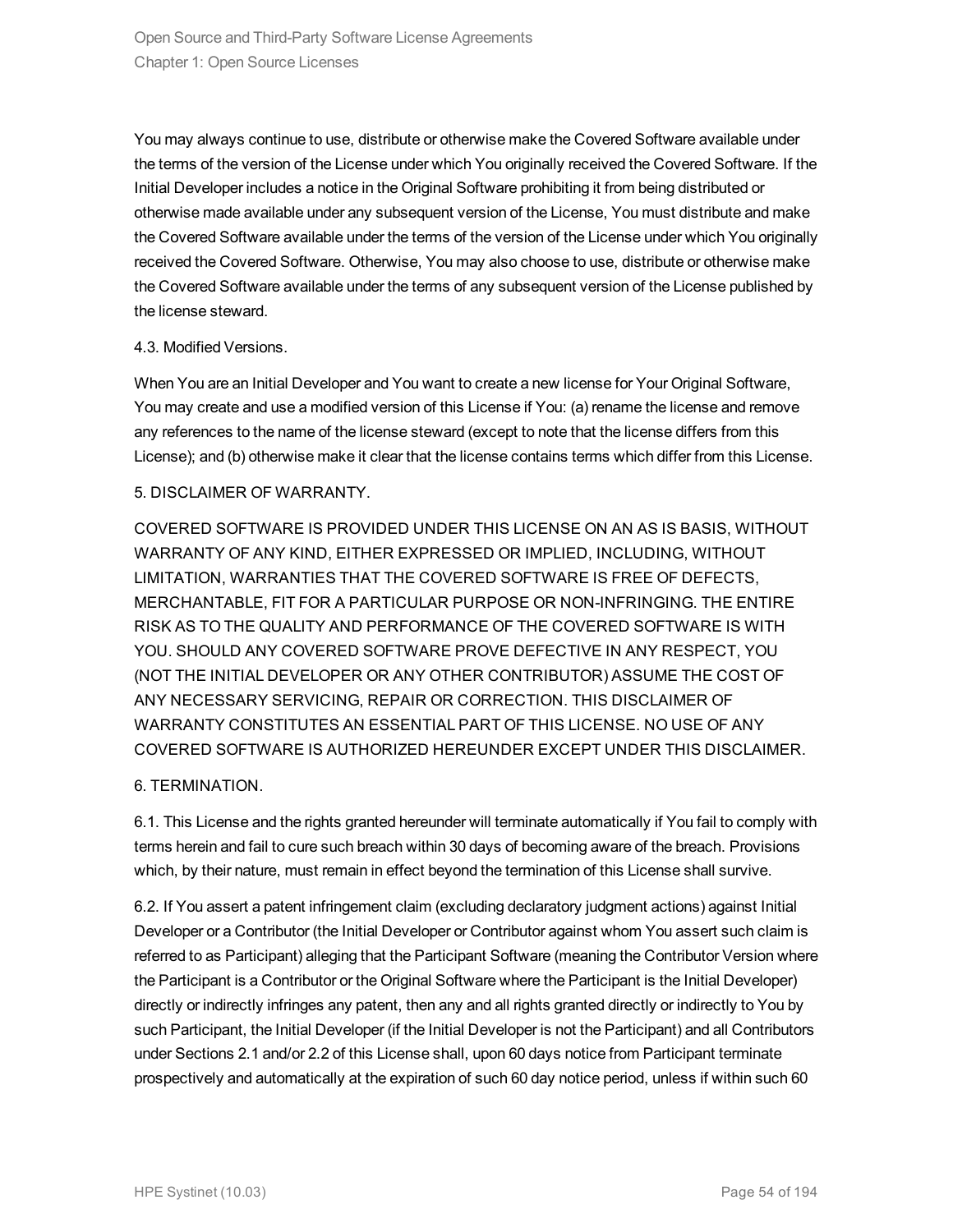day period You withdraw Your claim with respect to the Participant Software against such Participant either unilaterally or pursuant to a written agreement with Participant.

6.3. In the event of termination under Sections 6.1 or 6.2 above, all end user licenses that have been validly granted by You or any distributor hereunder prior to termination (excluding licenses granted to You by any distributor) shall survive termination.

#### 7. LIMITATION OF LIABILITY.

UNDER NO CIRCUMSTANCES AND UNDER NO LEGAL THEORY, WHETHER TORT (INCLUDING NEGLIGENCE), CONTRACT, OR OTHERWISE, SHALL YOU, THE INITIAL DEVELOPER, ANY OTHER CONTRIBUTOR, OR ANY DISTRIBUTOR OF COVERED SOFTWARE, OR ANY SUPPLIER OF ANY OF SUCH PARTIES, BE LIABLE TO ANY PERSON FOR ANY INDIRECT, SPECIAL, INCIDENTAL, OR CONSEQUENTIAL DAMAGES OF ANY CHARACTER INCLUDING, WITHOUT LIMITATION, DAMAGES FOR LOST PROFITS, LOSS OF GOODWILL, WORK STOPPAGE, COMPUTER FAILURE OR MALFUNCTION, OR ANY AND ALL OTHER COMMERCIAL DAMAGES OR LOSSES, EVEN IF SUCH PARTY SHALL HAVE BEEN INFORMED OF THE POSSIBILITY OF SUCH DAMAGES. THIS LIMITATION OF LIABILITY SHALL NOT APPLY TO LIABILITY FOR DEATH OR PERSONAL INJURY RESULTING FROM SUCH PARTYS NEGLIGENCE TO THE EXTENT APPLICABLE LAW PROHIBITS SUCH LIMITATION. SOME JURISDICTIONS DO NOT ALLOW THE EXCLUSION OR LIMITATION OF INCIDENTAL OR CONSEQUENTIAL DAMAGES, SO THIS EXCLUSION AND LIMITATION MAY NOT APPLY TO YOU.

#### 8. U.S. GOVERNMENT END USERS.

The Covered Software is a commercial item, as that term is defined in 48 C.F.R. 2.101 (Oct. 1995), consisting of commercial computer software (as that term is defined at 48 C.F.R. 252.227-7014(a)(1)) and commercial computer software documentation as such terms are used in 48 C.F.R. 12.212 (Sept. 1995). Consistent with 48 C.F.R. 12.212 and 48 C.F.R. 227.7202-1 through 227.7202-4 (June 1995), all U.S. Government End Users acquire Covered Software with only those rights set forth herein. This U.S. Government Rights clause is in lieu of, and supersedes, any other FAR, DFAR, or other clause or provision that addresses Government rights in computer software under this License.

#### 9. MISCELLANEOUS.

This License represents the complete agreement concerning subject matter hereof. If any provision of this License is held to be unenforceable, such provision shall be reformed only to the extent necessary to make it enforceable. This License shall be governed by the law of the jurisdiction specified in a notice contained within the Original Software (except to the extent applicable law, if any, provides otherwise), excluding such jurisdictions conflict-of-law provisions. Any litigation relating to this License shall be subject to the jurisdiction of the courts located in the jurisdiction and venue specified in a notice contained within the Original Software, with the losing party responsible for costs, including, without limitation, court costs and reasonable attorneys fees and expenses. The application of the United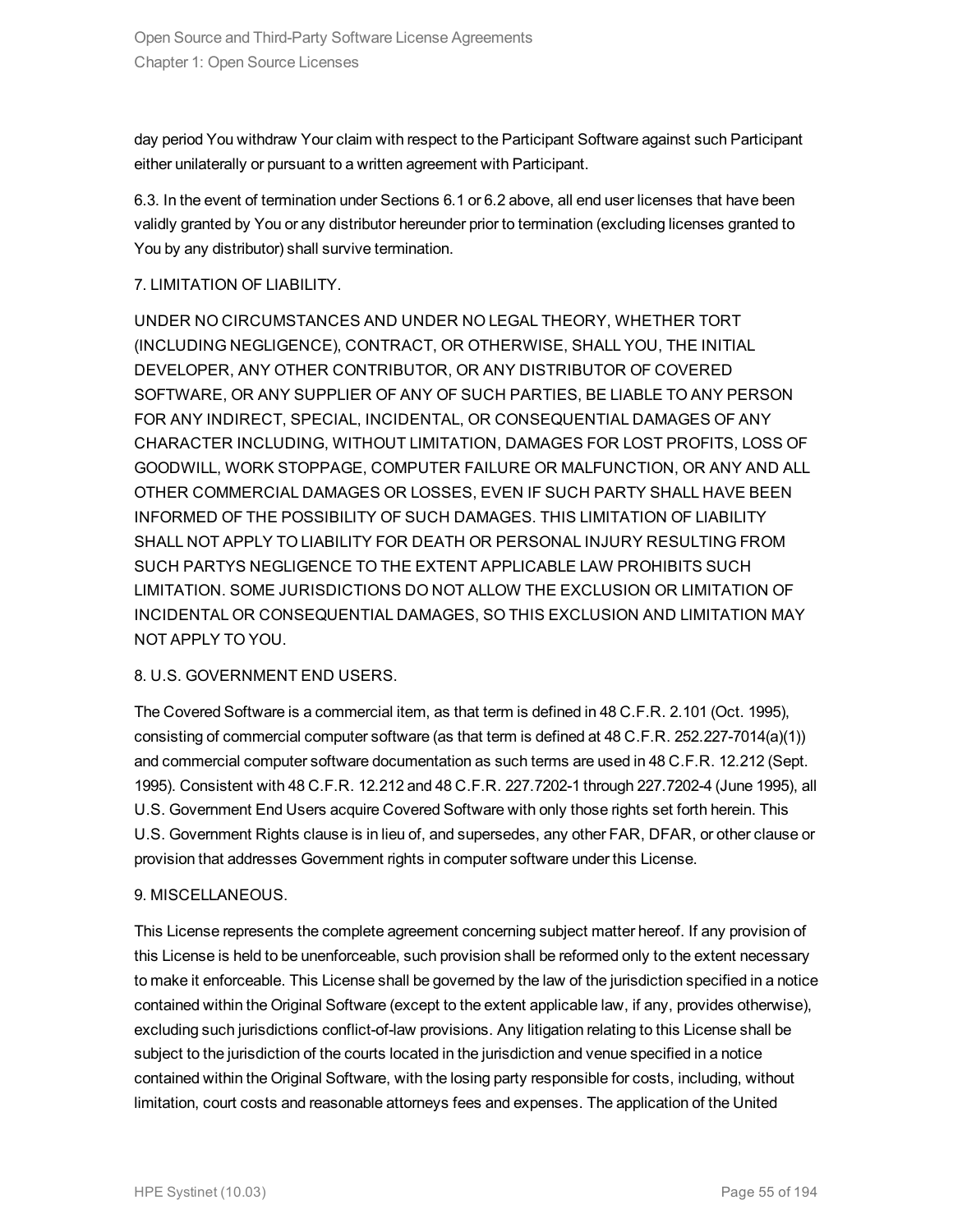Nations Convention on Contracts for the International Sale of Goods is expressly excluded. Any law or regulation which provides that the language of a contract shall be construed against the drafter shall not apply to this License. You agree that You alone are responsible for compliance with the United States export administration regulations (and the export control laws and regulation of any other countries) when You use, distribute or otherwise make available any Covered Software.

#### 10. RESPONSIBILITY FOR CLAIMS.

As between Initial Developer and the Contributors, each party is responsible for claims and damages arising, directly or indirectly, out of its utilization of rights under this License and You agree to work with Initial Developer and Contributors to distribute such responsibility on an equitable basis. Nothing herein is intended or shall be deemed to constitute any admission of liability.

NOTICE PURSUANT TO SECTION 9 OF THE COMMON DEVELOPMENT AND DISTRIBUTION LICENSE (CDDL)

The GlassFish code released under the CDDL shall be governed by the laws of the State of California (excluding conflict-of-law provisions). Any litigation relating to this License shall be subject to the jurisdiction of the Federal Courts of the Northern District of California and the state courts of the State of California, with venue lying in Santa Clara County, California.

### Creative Commons License

#### License

THE WORK (AS DEFINED BELOW) IS PROVIDED UNDER THE TERMS OF THIS CREATIVE COMMONS PUBLIC LICENSE ("CCPL" OR "LICENSE"). THE WORK IS PROTECTED BY COPYRIGHT AND/OR OTHER APPLICABLE LAW. ANY USE OF THE WORK OTHER THAN AS AUTHORIZED UNDER THIS LICENSE OR COPYRIGHT LAW IS PROHIBITED.

BY EXERCISING ANY RIGHTS TO THE WORK PROVIDED HERE, YOU ACCEPT AND AGREE TO BE BOUND BY THE TERMS OF THIS LICENSE. THE LICENSOR GRANTS YOU THE RIGHTS CONTAINED HERE IN CONSIDERATION OF YOUR ACCEPTANCE OF SUCH TERMS AND CONDITIONS.

#### 1. Definitions

1. "Collective Work" means a work, such as a periodical issue, anthology or encyclopedia, in which the Work in its entirety in unmodified form, along with a number of other contributions, constituting separate and independent works in themselves, are assembled into a collective whole. A work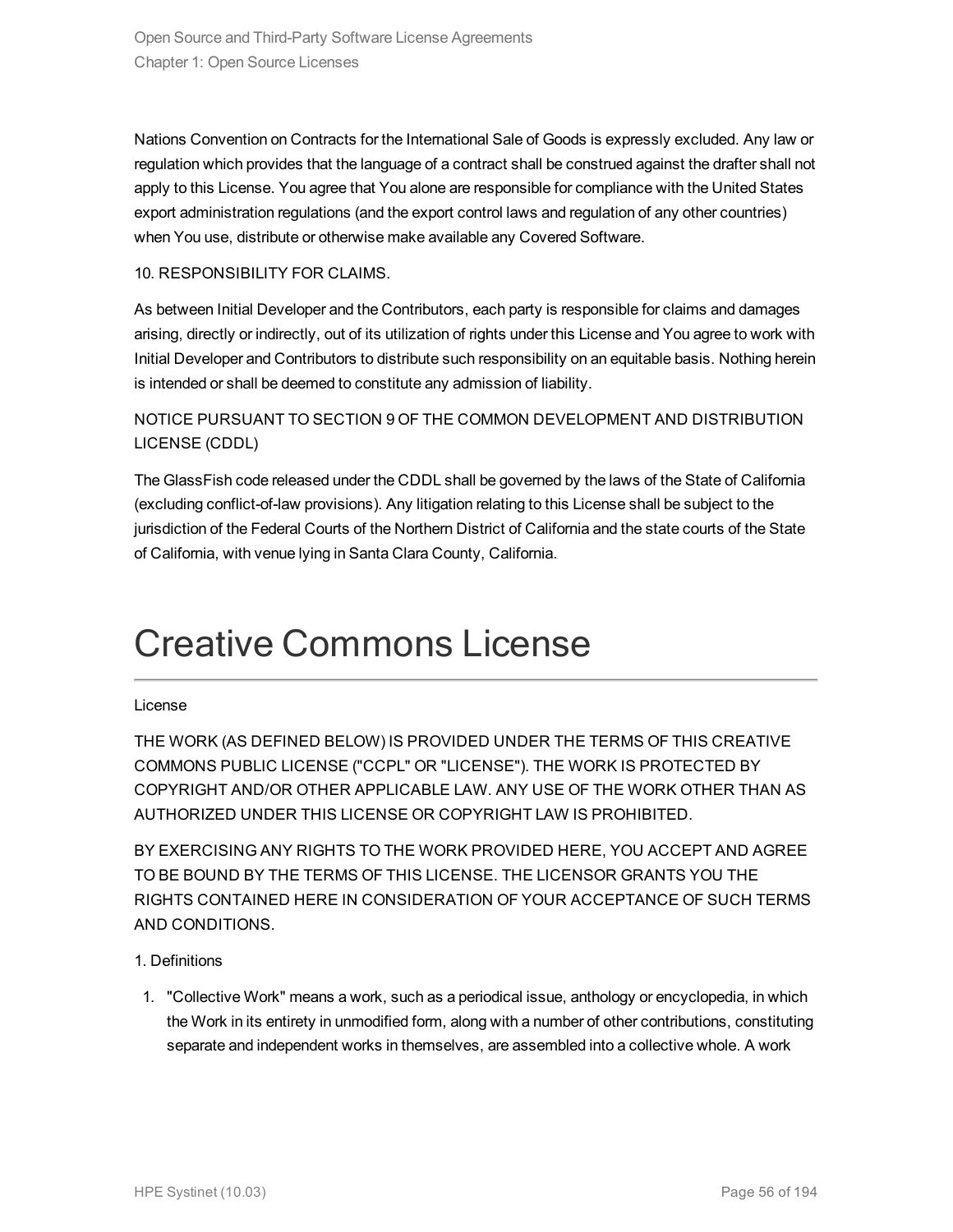that constitutes a Collective Work will not be considered a Derivative Work (as defined below) for the purposes of this License.

- 2. "Derivative Work" means a work based upon the Work or upon the Work and other pre-existing works, such as a translation, musical arrangement, dramatization, fictionalization, motion picture version, sound recording, art reproduction, abridgment, condensation, or any other form in which the Work may be recast, transformed, or adapted, except that a work that constitutes a Collective Work will not be considered a Derivative Work for the purpose of this License. For the avoidance of doubt, where the Work is a musical composition or sound recording, the synchronization of the Work in timed-relation with a moving image ("synching") will be considered a Derivative Work for the purpose of this License.
- 3. "Licensor" means the individual or entity that offers the Work under the terms of this License.
- 4. "Original Author" means the individual or entity who created the Work.
- 5. "Work" means the copyrightable work of authorship offered under the terms of this License.
- 6. "You" means an individual or entity exercising rights under this License who has not previously violated the terms of this License with respect to the Work, or who has received express permission from the Licensor to exercise rights under this License despite a previous violation.
- 7. "License Elements" means the following high-level license attributes as selected by Licensor and indicated in the title of this License: Attribution, ShareAlike.

2. Fair Use Rights. Nothing in this license is intended to reduce, limit, or restrict any rights arising from fair use, first sale or other limitations on the exclusive rights of the copyright owner under copyright law or other applicable laws.

3. License Grant. Subject to the terms and conditions of this License, Licensor hereby grants You a worldwide, royalty-free, non-exclusive, perpetual (for the duration of the applicable copyright) license to exercise the rights in the Work as stated below:

- 1. to reproduce the Work, to incorporate the Work into one or more Collective Works, and to reproduce the Work as incorporated in the Collective Works;
- 2. to create and reproduce Derivative Works;
- 3. to distribute copies or phonorecords of, display publicly, perform publicly, and perform publicly by means of a digital audio transmission the Work including as incorporated in Collective Works;
- 4. to distribute copies or phonorecords of, display publicly, perform publicly, and perform publicly by means of a digital audio transmission Derivative Works.
- 5. For the avoidance of doubt, where the work is a musical composition: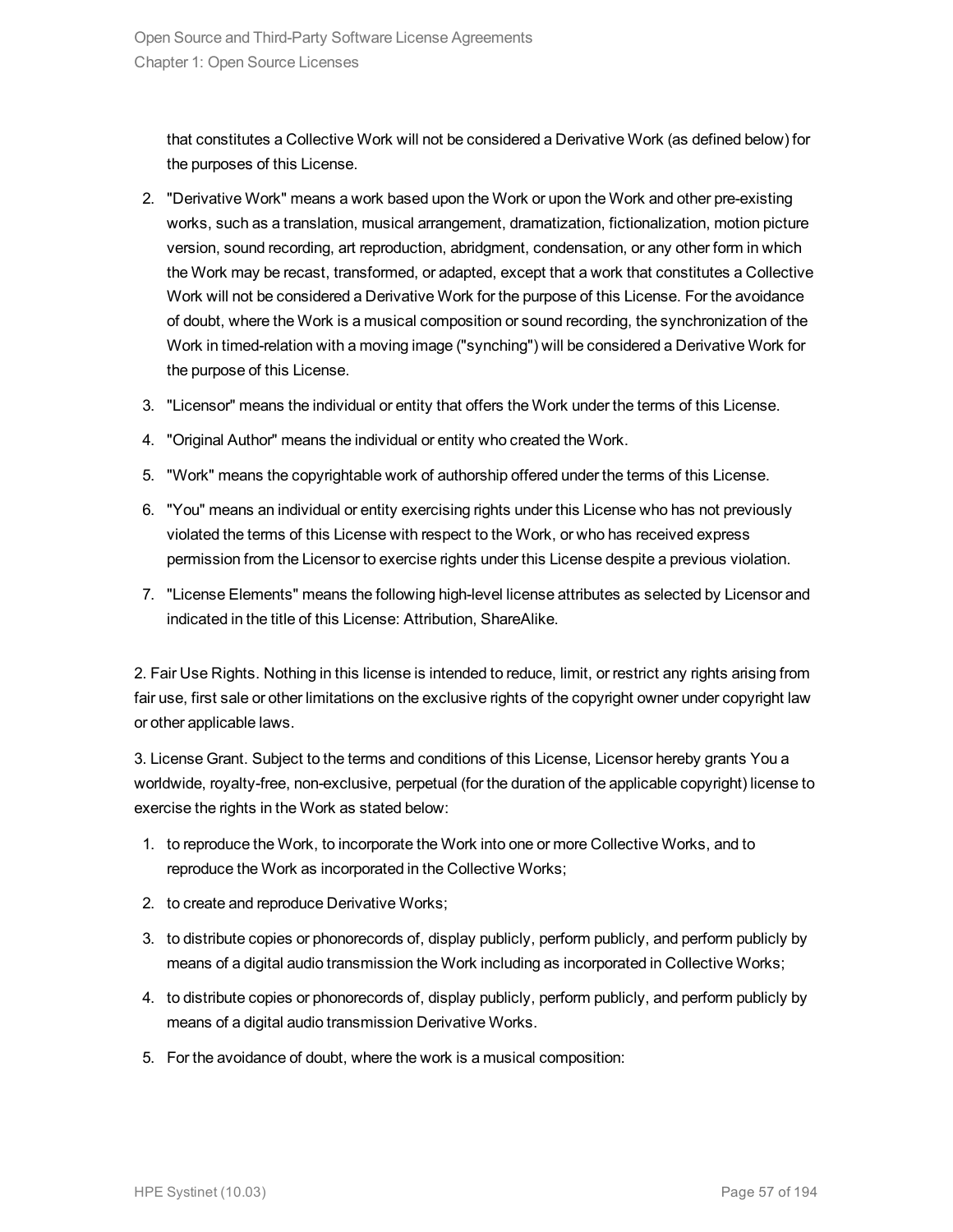1. Performance Royalties Under Blanket Licenses. Licensor waives the exclusive right to collect, whether individually or via a performance rights society (e.g. ASCAP, BMI, SESAC), royalties for the public performance or public digital performance (e.g. webcast) of the Work.

2. Mechanical Rights and Statutory Royalties. Licensor waives the exclusive right to collect, whether individually or via a music rights society or designated agent (e.g. Harry Fox Agency), royalties for any phonorecord You create from the Work ("cover version") and distribute, subject to the compulsory license created by 17 USC Section 115 of the US Copyright Act (or the equivalent in other jurisdictions).

6. Webcasting Rights and Statutory Royalties. For the avoidance of doubt, where the Work is a sound recording, Licensor waives the exclusive right to collect, whether individually or via a performance-rights society (e.g. SoundExchange), royalties for the public digital performance (e.g. webcast) of the Work, subject to the compulsory license created by 17 USC Section 114 of the US Copyright Act (or the equivalent in other jurisdictions).

The above rights may be exercised in all media and formats whether now known or hereafter devised. The above rights include the right to make such modifications as are technically necessary to exercise the rights in other media and formats. All rights not expressly granted by Licensor are hereby reserved.

4. Restrictions.The license granted in Section 3 above is expressly made subject to and limited by the following restrictions:

- 1. You may distribute, publicly display, publicly perform, or publicly digitally perform the Work only under the terms of this License, and You must include a copy of, or the Uniform Resource Identifier for, this License with every copy or phonorecord of the Work You distribute, publicly display, publicly perform, or publicly digitally perform. You may not offer or impose any terms on the Work that alter or restrict the terms of this License or the recipients' exercise of the rights granted hereunder. You may not sublicense the Work. You must keep intact all notices that refer to this License and to the disclaimer of warranties. You may not distribute, publicly display, publicly perform, or publicly digitally perform the Work with any technological measures that control access or use of the Work in a manner inconsistent with the terms of this License Agreement. The above applies to the Work as incorporated in a Collective Work, but this does not require the Collective Work apart from the Work itself to be made subject to the terms of this License. If You create a Collective Work, upon notice from any Licensor You must, to the extent practicable, remove from the Collective Work any credit as required by clause 4(c), as requested. If You create a Derivative Work, upon notice from any Licensor You must, to the extent practicable, remove from the Derivative Work any credit as required by clause 4(c), as requested.
- 2. You may distribute, publicly display, publicly perform, or publicly digitally perform a Derivative Work only under the terms of this License, a later version of this License with the same License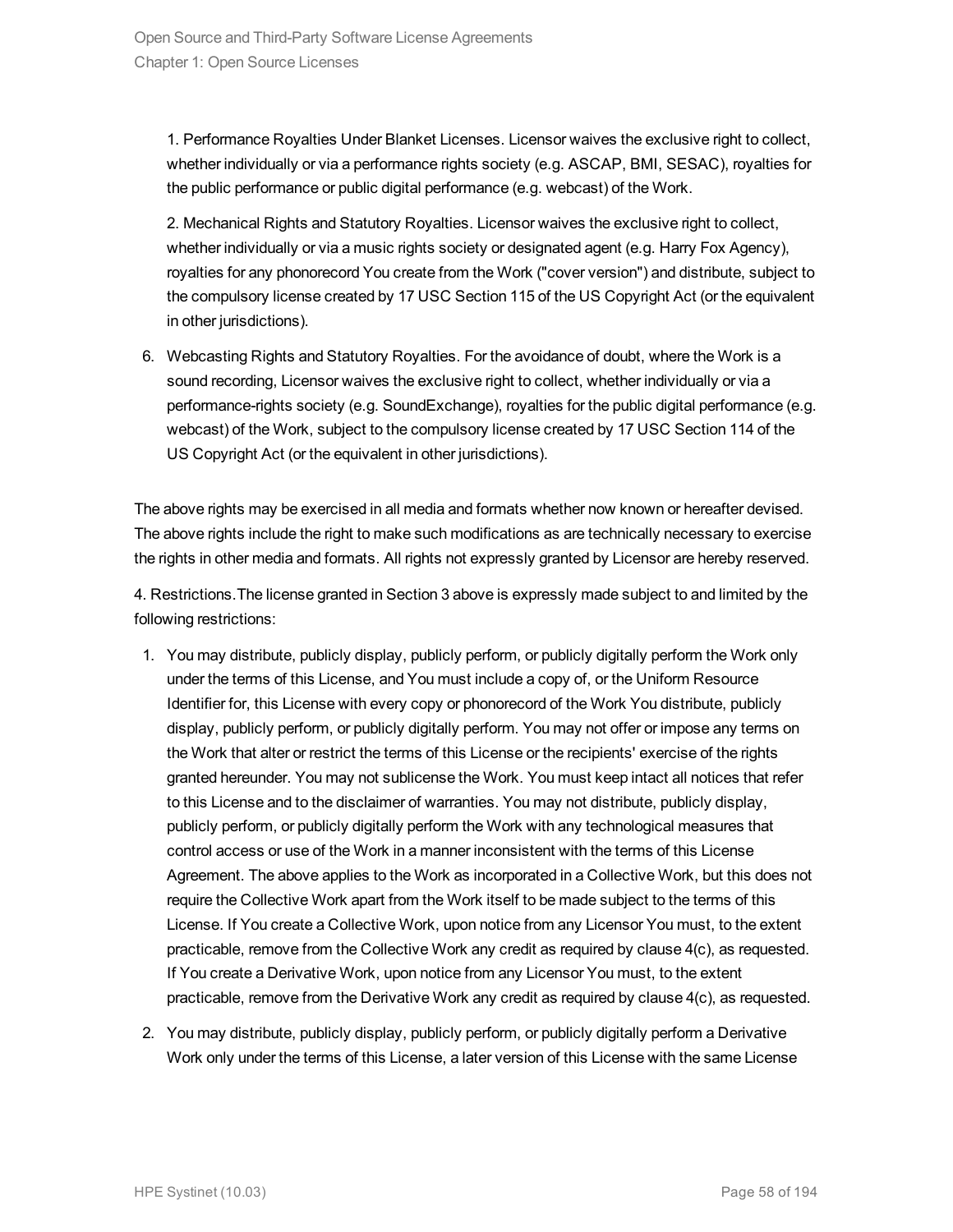Elements as this License, or a Creative Commons iCommons license that contains the same License Elements as this License (e.g. Attribution-ShareAlike 2.5 Japan). You must include a copy of, or the Uniform Resource Identifier for, this License or other license specified in the previous sentence with every copy or phonorecord of each Derivative Work You distribute, publicly display, publicly perform, or publicly digitally perform. You may not offer or impose any terms on the Derivative Works that alter or restrict the terms of this License or the recipients' exercise of the rights granted hereunder, and You must keep intact all notices that refer to this License and to the disclaimer of warranties. You may not distribute, publicly display, publicly perform, or publicly digitally perform the Derivative Work with any technological measures that control access or use of the Work in a manner inconsistent with the terms of this License Agreement. The above applies to the Derivative Work as incorporated in a Collective Work, but this does not require the Collective Work apart from the Derivative Work itself to be made subject to the terms of this License.

3. If you distribute, publicly display, publicly perform, or publicly digitally perform the Work or any Derivative Works or Collective Works, You must keep intact all copyright notices for the Work and provide, reasonable to the medium or means You are utilizing: (i) the name of the Original Author (or pseudonym, if applicable) if supplied, and/or (ii) if the Original Author and/or Licensor designate another party or parties (e.g. a sponsor institute, publishing entity, journal) for attribution in Licensor's copyright notice, terms of service or by other reasonable means, the name of such party or parties; the title of the Work if supplied; to the extent reasonably practicable, the Uniform Resource Identifier, if any, that Licensor specifies to be associated with the Work, unless such URI does not refer to the copyright notice or licensing information for the Work; and in the case of a Derivative Work, a credit identifying the use of the Work in the Derivative Work (e.g., "French translation of the Work by Original Author," or "Screenplay based on original Work by Original Author"). Such credit may be implemented in any reasonable manner; provided, however, that in the case of a Derivative Work or Collective Work, at a minimum such credit will appear where any other comparable authorship credit appears and in a manner at least as prominent as such other comparable authorship credit.

#### 5. Representations, Warranties and Disclaimer

UNLESS OTHERWISE AGREED TO BY THE PARTIES IN WRITING, LICENSOR OFFERS THE WORK AS-IS AND MAKES NO REPRESENTATIONS OR WARRANTIES OF ANY KIND CONCERNING THE MATERIALS, EXPRESS, IMPLIED, STATUTORY OR OTHERWISE, INCLUDING, WITHOUT LIMITATION, WARRANTIES OF TITLE, MERCHANTIBILITY, FITNESS FOR A PARTICULAR PURPOSE, NONINFRINGEMENT, OR THE ABSENCE OF LATENT OR OTHER DEFECTS, ACCURACY, OR THE PRESENCE OF ABSENCE OF ERRORS, WHETHER OR NOT DISCOVERABLE. SOME JURISDICTIONS DO NOT ALLOW THE EXCLUSION OF IMPLIED WARRANTIES, SO SUCH EXCLUSION MAY NOT APPLY TO YOU.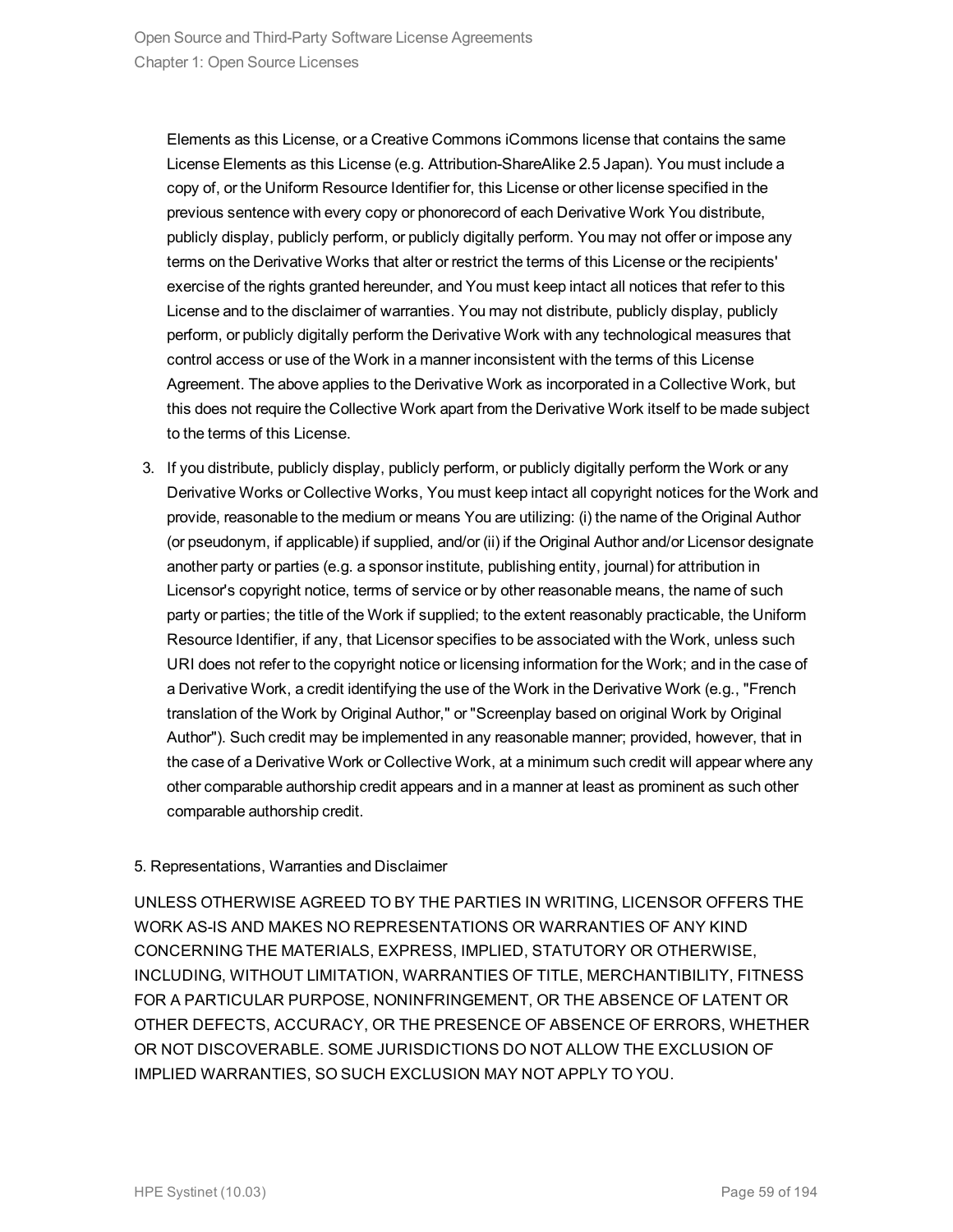6. Limitation on Liability. EXCEPT TO THE EXTENT REQUIRED BY APPLICABLE LAW, IN NO EVENT WILL LICENSOR BE LIABLE TO YOU ON ANY LEGAL THEORY FOR ANY SPECIAL, INCIDENTAL, CONSEQUENTIAL, PUNITIVE OR EXEMPLARY DAMAGES ARISING OUT OF THIS LICENSE OR THE USE OF THE WORK, EVEN IF LICENSOR HAS BEEN ADVISED OF THE POSSIBILITY OF SUCH DAMAGES.

#### 7. Termination

- 1. This License and the rights granted hereunder will terminate automatically upon any breach by You of the terms of this License. Individuals or entities who have received Derivative Works or Collective Works from You under this License, however, will not have their licenses terminated provided such individuals or entities remain in full compliance with those licenses. Sections 1, 2, 5, 6, 7, and 8 will survive any termination of this License.
- 2. Subject to the above terms and conditions, the license granted here is perpetual (for the duration of the applicable copyright in the Work). Notwithstanding the above, Licensor reserves the right to release the Work under different license terms or to stop distributing the Work at any time; provided, however that any such election will not serve to withdraw this License (or any other license that has been, or is required to be, granted under the terms of this License), and this License will continue in full force and effect unless terminated as stated above.

#### 8. Miscellaneous

- 1. Each time You distribute or publicly digitally perform the Work or a Collective Work, the Licensor offers to the recipient a license to the Work on the same terms and conditions as the license granted to You under this License.
- 2. Each time You distribute or publicly digitally perform a Derivative Work, Licensor offers to the recipient a license to the original Work on the same terms and conditions as the license granted to You under this License.
- 3. If any provision of this License is invalid or unenforceable under applicable law, it shall not affect the validity or enforceability of the remainder of the terms of this License, and without further action by the parties to this agreement, such provision shall be reformed to the minimum extent necessary to make such provision valid and enforceable.
- 4. No term or provision of this License shall be deemed waived and no breach consented to unless such waiver or consent shall be in writing and signed by the party to be charged with such waiver or consent.
- 5. This License constitutes the entire agreement between the parties with respect to the Work licensed here. There are no understandings, agreements or representations with respect to the Work not specified here. Licensor shall not be bound by any additional provisions that may appear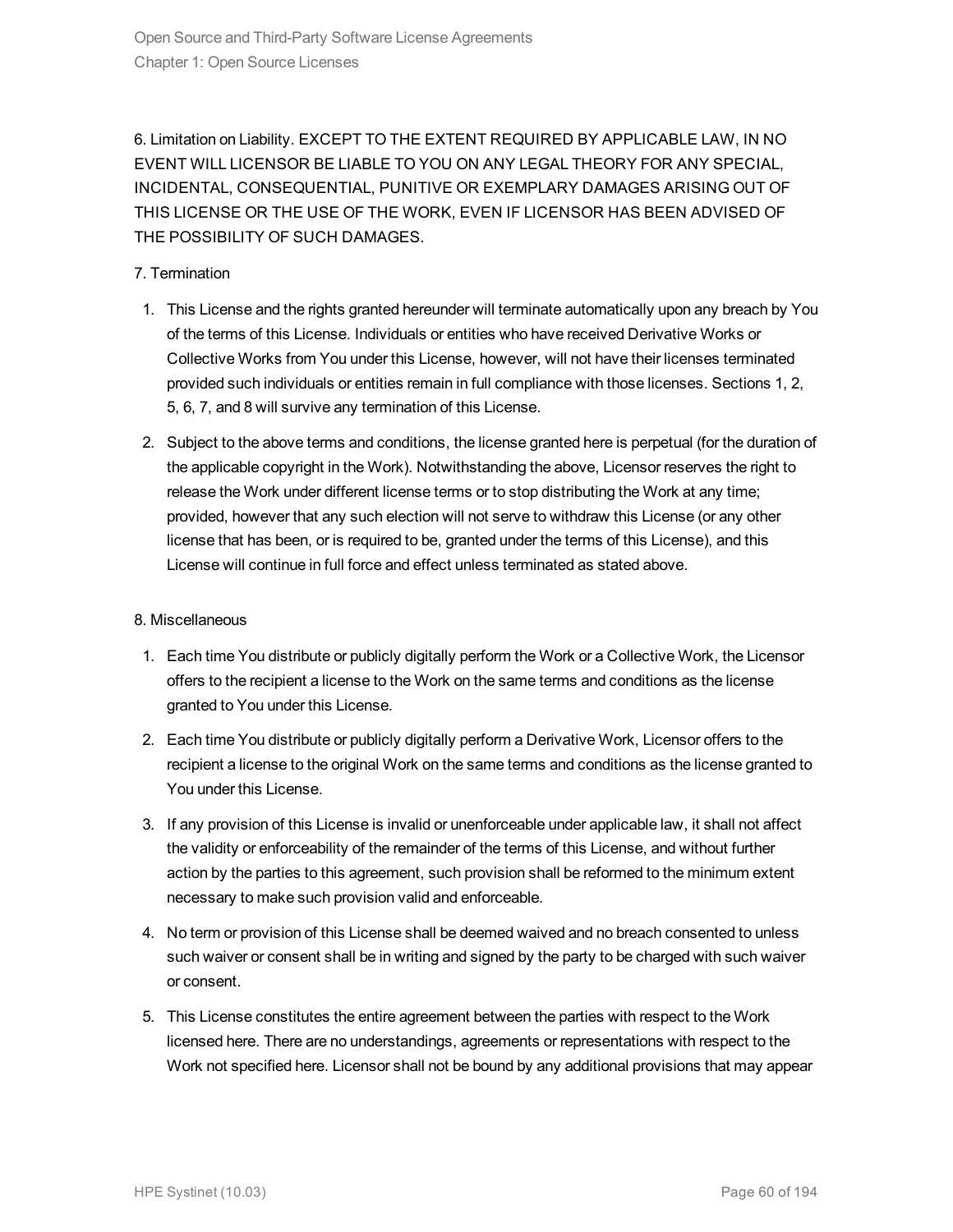in any communication from You. This License may not be modified without the mutual written agreement of the Licensor and You.

Creative Commons is not a party to this License, and makes no warranty whatsoever in connection with the Work. Creative Commons will not be liable to You or any party on any legal theory for any damages whatsoever, including without limitation any general, special, incidental or consequential damages arising in connection to this license. Notwithstanding the foregoing two (2) sentences, if Creative Commons has expressly identified itself as the Licensor hereunder, it shall have all rights and obligations of Licensor.

Except for the limited purpose of indicating to the public that the Work is licensed under the CCPL, neither party will use the trademark "Creative Commons" or any related trademark or logo of Creative Commons without the prior written consent of Creative Commons. Any permitted use will be in compliance with Creative Commons' then-current trademark usage guidelines, as may be published on its website or otherwise made available upon request from time to time.

Creative Commons may be contacted at http://creativecommons.org/.

# Cup Parser Generator for Java License

#### **CUP Parser Generator Copyright Notice, License, and Disclaimer**

Copyright 1996-1999 by Scott Hudson, Frank Flannery, C. Scott Ananian

Permission to use, copy, modify, and distribute this software and its documentation for any purpose and without fee is hereby granted, provided that the above copyright notice appear in all copies and that both the copyright notice and this permission notice and warranty disclaimer appear in supporting documentation, and that the names of the authors or their employers not be used in advertising or publicity pertaining to distribution of the software without specific, written prior permission.

The authors and their employers disclaim all warranties with regard to this software, including all implied warranties of merchantability and fitness. In no event shall the authors or their employers be liable for any special, indirect or consequential damages or any damages whatsoever resulting from loss of use, data or profits, whether in an action of contract, negligence or other tortious action, arising out of or in connection with the use or performance of this software.

### D3 .js License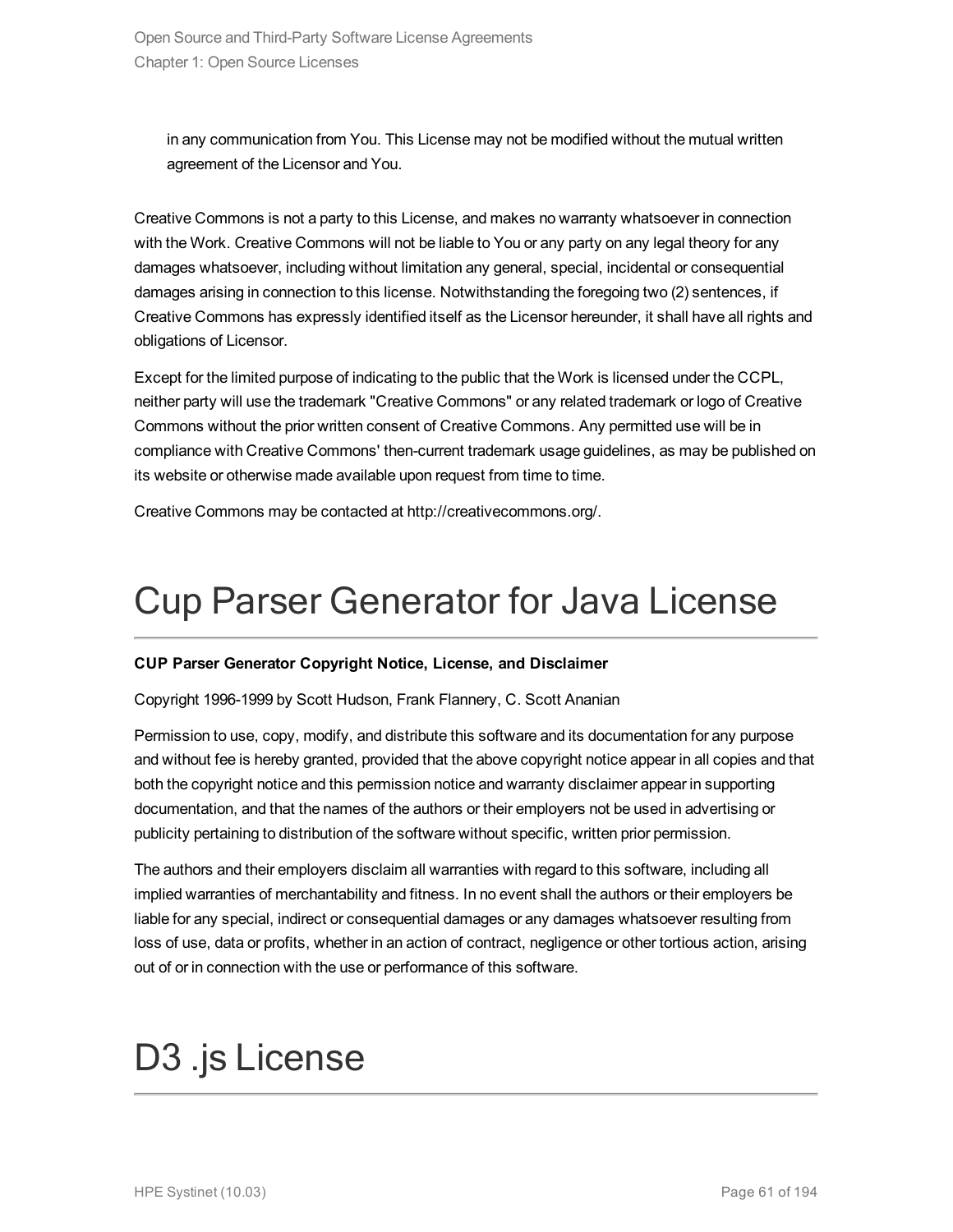#### Copyright (c) 2010-2014, Michael Bostock

#### All rights reserved.

Redistribution and use in source and binary forms, with or without modification, are permitted provided that the following conditions are met:

- Redistributions of source code must retain the above copyright notice, this list of conditions and the following disclaimer.
- Redistributions in binary form must reproduce the above copyright notice, this list of conditions and the following disclaimer in the documentation and/or other materials provided with the distribution.
- The name Michael Bostock may not be used to endorse or promote products derived from this software without specific prior written permission.

THIS SOFTWARE IS PROVIDED BY THE COPYRIGHT HOLDERS AND CONTRIBUTORS "AS IS" AND ANY EXPRESS OR IMPLIED WARRANTIES, INCLUDING, BUT NOT LIMITED TO, THE IMPLIED WARRANTIES OF MERCHANTABILITY AND FITNESS FOR A PARTICULAR PURPOSE ARE DISCLAIMED. IN NO EVENT SHALL MICHAEL BOSTOCK BE LIABLE FOR ANY DIRECT, INDIRECT, INCIDENTAL, SPECIAL, EXEMPLARY, OR CONSEQUENTIAL DAMAGES (INCLUDING, BUT NOT LIMITED TO, PROCUREMENT OF SUBSTITUTE GOODS OR SERVICES; LOSS OF USE, DATA, OR PROFITS; OR BUSINESS INTERRUPTION) HOWEVER CAUSED AND ON ANY THEORY OF LIABILITY, WHETHER IN CONTRACT, STRICT LIABILITY, OR TORT (INCLUDING NEGLIGENCE OR OTHERWISE) ARISING IN ANY WAY OUT OF THE USE OF THIS SOFTWARE, EVEN IF ADVISED OF THE POSSIBILITY OF SUCH DAMAGE.

# Degrafa License

Copyright (c) 2008 The Degrafa Team : http://www.Degrafa.com/team

Permission is hereby granted, free of charge, to any person obtaining a copy of this software and associated documentation files (the "Software"), to deal in the Software without restriction, including without limitation the rights to use, copy, modify, merge, publish, distribute, sublicense, and/or sell copies of the Software, and to permit persons to whom the Software is furnished to do so, subject to the following conditions:

The above copyright notice and this permission notice shall be included in all copies or substantial portions of the Software.

THE SOFTWARE IS PROVIDED "AS IS", WITHOUT WARRANTY OF ANY KIND, EXPRESS OR IMPLIED, INCLUDING BUT NOT LIMITED TO THE WARRANTIES OF MERCHANTABILITY,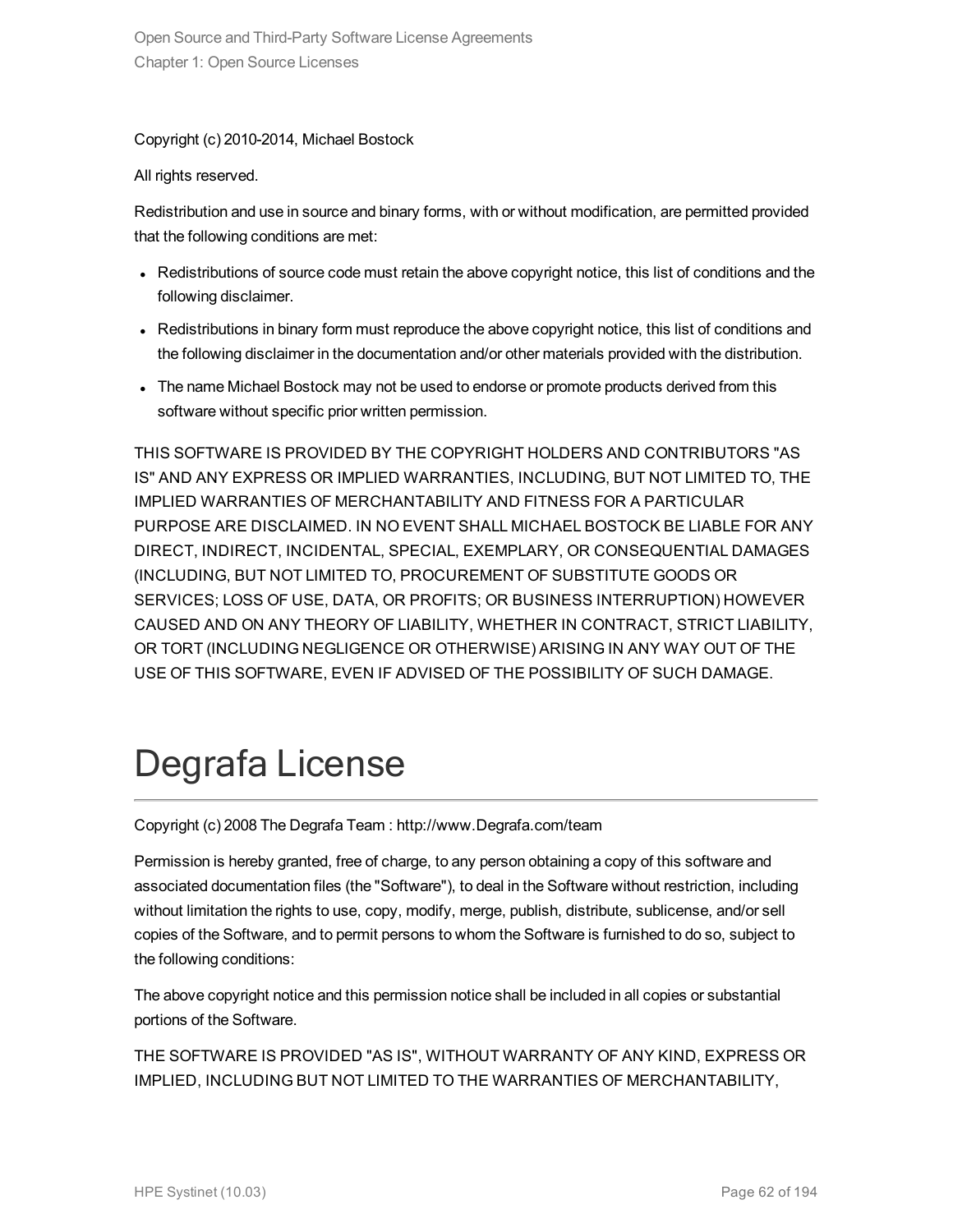FITNESS FOR A PARTICULAR PURPOSE AND NONINFRINGEMENT. IN NO EVENT SHALL THE AUTHORS OR COPYRIGHT HOLDERS BE LIABLE FOR ANY CLAIM, DAMAGES OR OTHER LIABILITY, WHETHER IN AN ACTION OF CONTRACT, TORT OR OTHERWISE, ARISING FROM, OUT OF OR IN CONNECTION WITH THE SOFTWARE OR THE USE OR OTHER DEALINGS IN THE SOFTWARE.

# DOM4J License

Redistribution and use of this software and associated documentation ("Software"), with or without modification, are permitted provided that the following conditions are met:

Redistributions of source code must retain copyright statements and notices. Redistributions must also contain a copy of this document.

Redistributions in binary form must reproduce the above copyright notice, this list of conditions and the following disclaimer in the documentation and/or other materials provided with the distribution. The name "DOM4J" must not be used to endorse or promote products derived from this Software without prior written permission of MetaStuff, Ltd. For written permission, please contact dom4jinfo@metastuff.com.

Products derived from this Software may not be called "DOM4J" nor may "DOM4J" appear in their names without prior written permission of MetaStuff, Ltd. DOM4J is a registered trademark of MetaStuff, Ltd.

Due credit should be given to the DOM4J Project - http://www.dom4j.org THIS SOFTWARE IS PROVIDED BY METASTUFF, LTD. AND CONTRIBUTORS ``AS IS'' AND ANY EXPRESSED OR IMPLIED WARRANTIES, INCLUDING, BUT NOT LIMITED TO, THE IMPLIED WARRANTIES OF MERCHANTABILITY AND FITNESS FOR A PARTICULAR PURPOSE ARE DISCLAIMED. IN NO EVENT SHALL METASTUFF, LTD. OR ITS CONTRIBUTORS BE LIABLE FOR ANY DIRECT, INDIRECT, INCIDENTAL, SPECIAL, EXEMPLARY, OR CONSEQUENTIAL DAMAGES (INCLUDING, BUT NOT LIMITED TO, PROCUREMENT OF SUBSTITUTE GOODS OR SERVICES; LOSS OF USE, DATA, OR PROFITS; OR BUSINESS INTERRUPTION) HOWEVER CAUSED AND ON ANY THEORY OF LIABILITY, WHETHER IN CONTRACT, STRICT LIABILITY, OR TORT (INCLUDING NEGLIGENCE OR OTHERWISE) ARISING IN ANY WAY OUT OF THE USE OF THIS SOFTWARE, EVEN IF ADVISED OF THE POSSIBILITY OF SUCH DAMAGE.

Copyright 2001-2004 (C) MetaStuff, Ltd. All Rights Reserved.

# Eclipse Public License - Version 1.0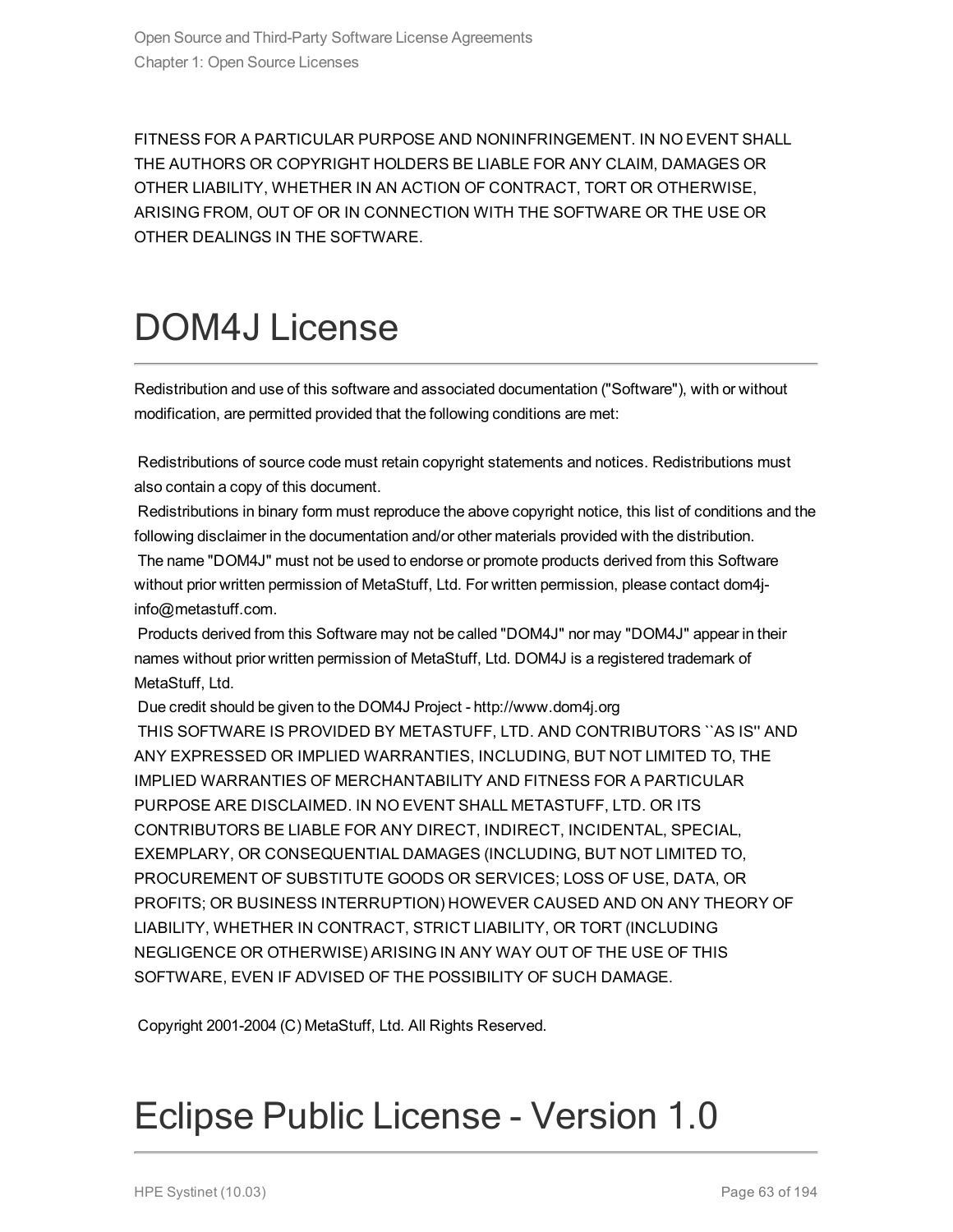#### THE ACCOMPANYING PROGRAM IS PROVIDED UNDER THE TERMS OF THIS ECLIPSE PUBLIC LICENSE ("AGREEMENT"). ANY USE, REPRODUCTION OR DISTRIBUTION OF THE PROGRAM CONSTITUTES RECIPIENT'S ACCEPTANCE OF THIS AGREEMENT.

#### 1. DEFINITIONS

"Contribution" means: a) in the case of the initial Contributor, the initial code and documentation distributed under this Agreement, and b) in the case of each subsequent Contributor: i) changes to the Program, and ii) additions to the Program; where such changes and/or additions to the Program originate from and are distributed by that particular Contributor. A Contribution 'originates' from a Contributor if it was added to the Program by such Contributor itself or anyone acting on such Contributor's behalf. Contributions do not include additions to the Program which: (i) are separate modules of software distributed in conjunction with the Program under their own license agreement, and (ii) are not derivative works of the Program. "Contributor" means any person or entity that distributes the Program. "Licensed Patents " mean patent claims licensable by a Contributor which are necessarily infringed by the use or sale of its Contribution alone or when combined with the Program. "Program" means the Contributions distributed in accordance with this Agreement. "Recipient" means anyone who receives the Program under this Agreement, including all Contributors.

#### 2. GRANT OF RIGHTS

a) Subject to the terms of this Agreement, each Contributor hereby grants Recipient a non-exclusive, worldwide, royalty-free copyright license to reproduce, prepare derivative works of, publicly display, publicly perform, distribute and sublicense the Contribution of such Contributor, if any, and such derivative works, in source code and object code form. b) Subject to the terms of this Agreement, each Contributor hereby grants Recipient a non-exclusive, worldwide, royalty-free patent license under Licensed Patents to make, use, sell, offer to sell, import and otherwise transfer the Contribution of such Contributor, if any, in source code and object code form. This patent license shall apply to the combination of the Contribution and the Program if, at the time the Contribution is added by the Contributor, such addition of the Contribution causes such combination to be covered by the Licensed Patents. The patent license shall not apply to any other combinations which include the Contribution. No hardware per se is licensed hereunder. c) Recipient understands that although each Contributor grants the licenses to its Contributions set forth herein, no assurances are provided by any Contributor that the Program does not infringe the patent or other intellectual property rights of any other entity. Each Contributor disclaims any liability to Recipient for claims brought by any other entity based on infringement of intellectual property rights or otherwise. As a condition to exercising the rights and licenses granted hereunder, each Recipient hereby assumes sole responsibility to secure any other intellectual property rights needed, if any. For example, if a third party patent license is required to allow Recipient to distribute the Program, it is Recipient's responsibility to acquire that license before distributing the Program. d) Each Contributor represents that to its knowledge it has sufficient copyright rights in its Contribution, if any, to grant the copyright license set forth in this Agreement.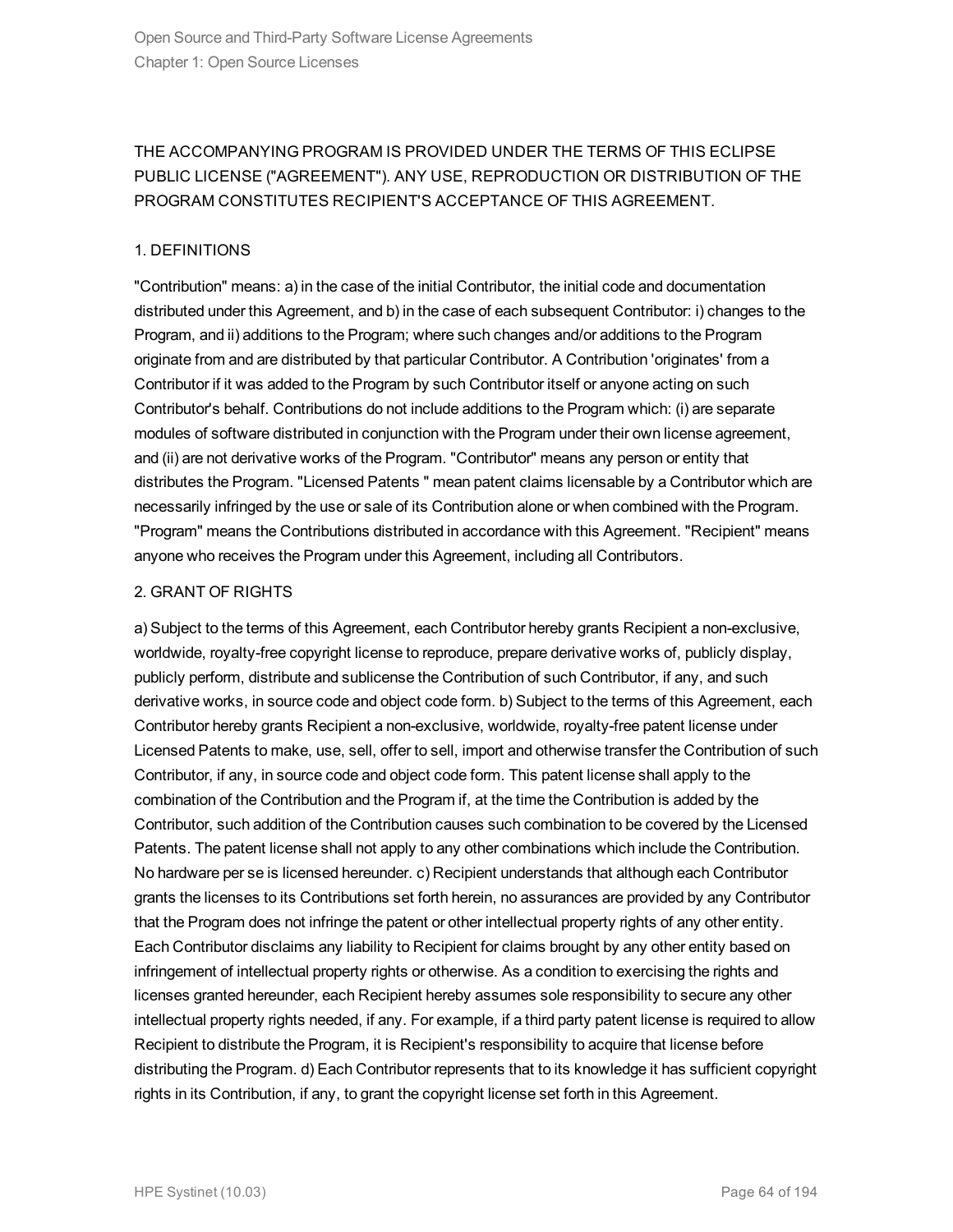#### 3. REQUIREMENTS

A Contributor may choose to distribute the Program in object code form under its own license agreement, provided that: a) it complies with the terms and conditions of this Agreement; and b) its license agreement: i) effectively disclaims on behalf of all Contributors all warranties and conditions, express and implied, including warranties or conditions of title and non-infringement, and implied warranties or conditions of merchantability and fitness for a particular purpose; ii) effectively excludes on behalf of all Contributors all liability for damages, including direct, indirect, special, incidental and consequential damages, such as lost profits; iii) states that any provisions which differ from this Agreement are offered by that Contributor alone and not by any other party; and iv) states that source code for the Program is available from such Contributor, and informs licensees how to obtain it in a reasonable manner on or through a medium customarily used for software exchange. When the Program is made available in source code form: a) it must be made available under this Agreement; and b) a copy of this Agreement must be included with each copy of the Program. Contributors may not remove or alter any copyright notices contained within the Program. Each Contributor must identify itself as the originator of its Contribution, if any, in a manner that reasonably allows subsequent Recipients to identify the originator of the Contribution.

#### 4. COMMERCIAL DISTRIBUTION

Commercial distributors of software may accept certain responsibilities with respect to end users, business partners and the like. While this license is intended to facilitate the commercial use of the Program, the Contributor who includes the Program in a commercial product offering should do so in a manner which does not create potential liability for other Contributors. Therefore, if a Contributor includes the Program in a commercial product offering, such Contributor ("Commercial Contributor") hereby agrees to defend and indemnify every other Contributor ("Indemnified Contributor") against any losses, damages and costs (collectively "Losses") arising from claims, lawsuits and other legal actions brought by a third party against the Indemnified Contributor to the extent caused by the acts or omissions of such Commercial Contributor in connection with its distribution of the Program in a commercial product offering. The obligations in this section do not apply to any claims or Losses relating to any actual or alleged intellectual property infringement. In order to qualify, an Indemnified Contributor must: a) promptly notify the Commercial Contributor in writing of such claim, and b) allow the Commercial Contributor to control, and cooperate with the Commercial Contributor in, the defense and any related settlement negotiations. The Indemnified Contributor may participate in any such claim at its own expense. For example, a Contributor might include the Program in a commercial product offering, Product X. That Contributor is then a Commercial Contributor. If that Commercial Contributor then makes performance claims, or offers warranties related to Product X, those performance claims and warranties are such Commercial Contributor's responsibility alone. Under this section, the Commercial Contributor would have to defend claims against the other Contributors related to those performance claims and warranties, and if a court requires any other Contributor to pay any damages as a result, the Commercial Contributor must pay those damages.

#### 5. NO WARRANTY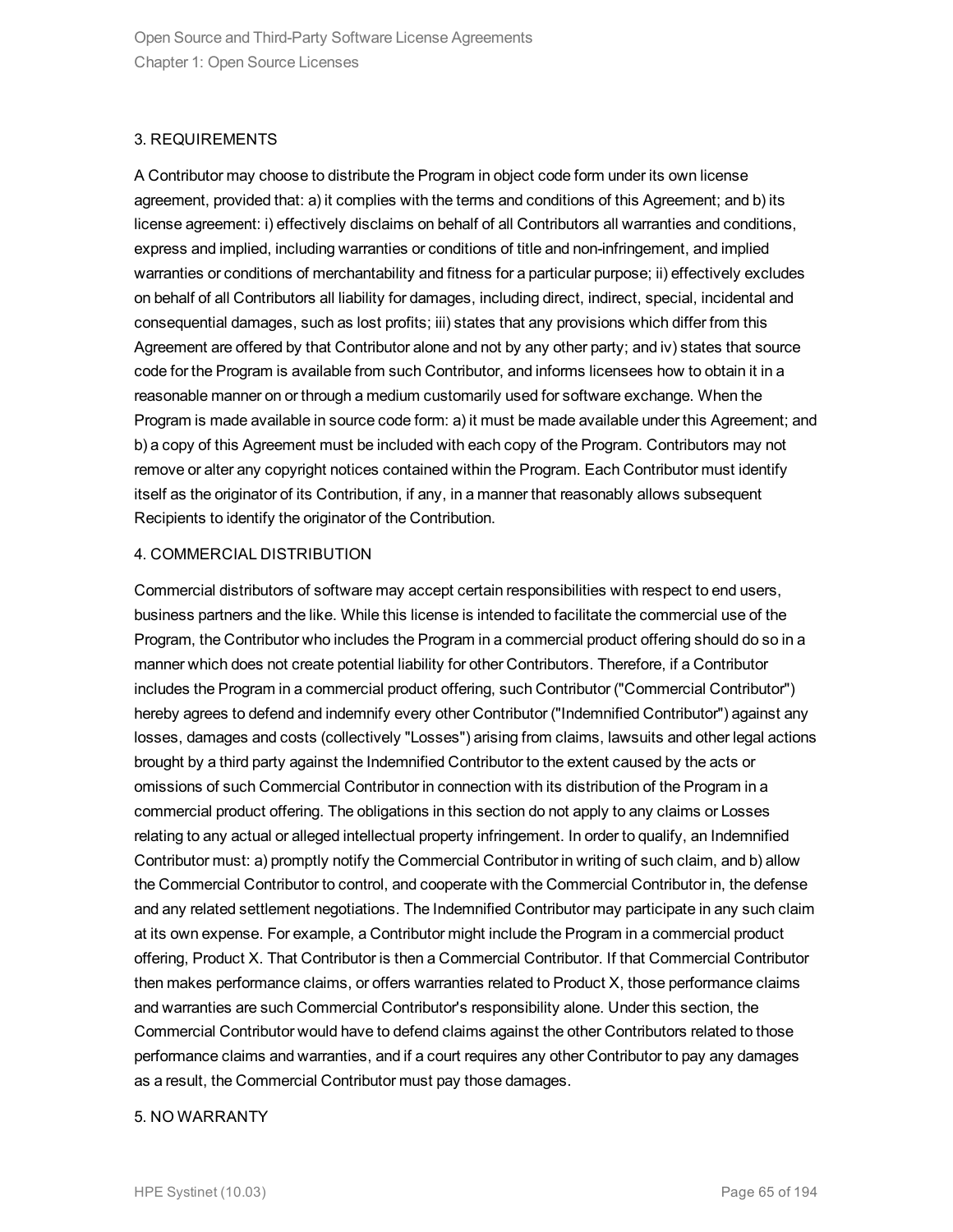EXCEPT AS EXPRESSLY SET FORTH IN THIS AGREEMENT, THE PROGRAM IS PROVIDED ON AN "AS IS" BASIS, WITHOUT WARRANTIES OR CONDITIONS OF ANY KIND, EITHER EXPRESS OR IMPLIED INCLUDING, WITHOUT LIMITATION, ANY WARRANTIES OR CONDITIONS OF TITLE, NON-INFRINGEMENT, MERCHANTABILITY OR FITNESS FOR A PARTICULAR PURPOSE. Each Recipient is solely responsible for determining the appropriateness of using and distributing the Program and assumes all risks associated with its exercise of rights under this Agreement , including but not limited to the risks and costs of program errors, compliance with applicable laws, damage to or loss of data, programs or equipment, and unavailability or interruption of operations.

#### 6. DISCLAIMER OF LIABILITY

EXCEPT AS EXPRESSLY SET FORTH IN THIS AGREEMENT, NEITHER RECIPIENT NOR ANY CONTRIBUTORS SHALL HAVE ANY LIABILITY FOR ANY DIRECT, INDIRECT, INCIDENTAL, SPECIAL, EXEMPLARY, OR CONSEQUENTIAL DAMAGES (INCLUDING WITHOUT LIMITATION LOST PROFITS), HOWEVER CAUSED AND ON ANY THEORY OF LIABILITY, WHETHER IN CONTRACT, STRICT LIABILITY, OR TORT (INCLUDING NEGLIGENCE OR OTHERWISE) ARISING IN ANY WAY OUT OF THE USE OR DISTRIBUTION OF THE PROGRAM OR THE EXERCISE OF ANY RIGHTS GRANTED HEREUNDER, EVEN IF ADVISED OF THE POSSIBILITY OF SUCH DAMAGES.

#### 7. GENERAL

If any provision of this Agreement is invalid or unenforceable under applicable law, it shall not affect the validity or enforceability of the remainder of the terms of this Agreement, and without further action by the parties hereto, such provision shall be reformed to the minimum extent necessary to make such provision valid and enforceable. If Recipient institutes patent litigation against any entity (including a cross-claim or counterclaim in a lawsuit) alleging that the Program itself (excluding combinations of the Program with other software or hardware) infringes such Recipient's patent(s), then such Recipient's rights granted under Section 2(b) shall terminate as of the date such litigation is filed. All Recipient's rights under this Agreement shall terminate if it fails to comply with any of the material terms or conditions of this Agreement and does not cure such failure in a reasonable period of time after becoming aware of such noncompliance. If all Recipient's rights under this Agreement terminate, Recipient agrees to cease use and distribution of the Program as soon as reasonably practicable. However, Recipient's obligations under this Agreement and any licenses granted by Recipient relating to the Program shall continue and survive. Everyone is permitted to copy and distribute copies of this Agreement, but in order to avoid inconsistency the Agreement is copyrighted and may only be modified in the following manner. The Agreement Steward reserves the right to publish new versions (including revisions) of this Agreement from time to time. No one other than the Agreement Steward has the right to modify this Agreement. The Eclipse Foundation is the initial Agreement Steward. The Eclipse Foundation may assign the responsibility to serve as the Agreement Steward to a suitable separate entity. Each new version of the Agreement will be given a distinguishing version number. The Program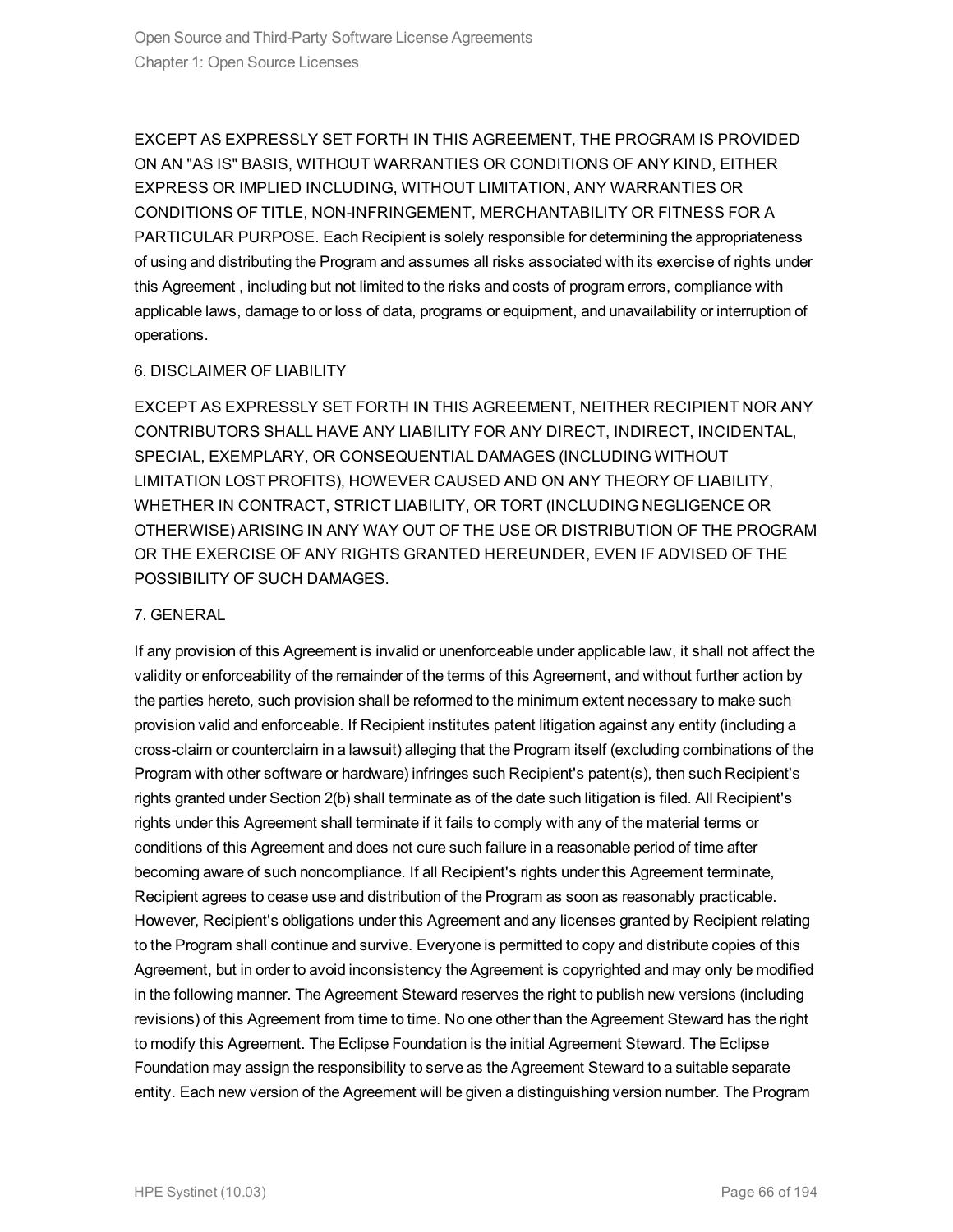(including Contributions) may always be distributed subject to the version of the Agreement under which it was received. In addition, after a new version of the Agreement is published, Contributor may elect to distribute the Program (including its Contributions) under the new version. Except as expressly stated in Sections 2(a) and 2(b) above, Recipient receives no rights or licenses to the intellectual property of any Contributor under this Agreement, whether expressly, by implication, estoppel or otherwise. All rights in the Program not expressly granted under this Agreement are reserved. This Agreement is governed by the laws of the State of New York and the intellectual property laws of the United States of America. No party to this Agreement will bring a legal action under this Agreement more than one year after the cause of action arose. Each party waives its rights to a jury trial in any resulting litigation.

### EsotericSoftware - kryo, version 3.0.3

#### BSD License

Copyright (c) 2008, Nathan Sweet

All rights reserved.

Redistribution and use in source and binary forms, with or without modification, are permitted provided that the following conditions are met:

- 1. Redistributions of source code must retain the above copyright notice, this list of conditions and the following disclaimer.
- 2. Redistributions in binary form must reproduce the above copyright notice, this list of conditions and the following disclaimer in the documentation and/or other materials provided with the distribution.
- 3. Neither the name of Esoteric Software nor the names of its contributors may be used to endorse or promote products derived from this software without specific prior written permission.

THIS SOFTWARE IS PROVIDED BY THE COPYRIGHT HOLDERS AND CONTRIBUTORS "AS IS" AND ANY EXPRESS OR IMPLIED WARRANTIES, INCLUDING, BUT NOT LIMITED TO, THE IMPLIED WARRANTIES OF MERCHANTABILITY AND FITNESS FOR A PARTICULAR PURPOSE ARE DISCLAIMED. IN NO EVENT SHALL THE COPYRIGHT HOLDER OR CONTRIBUTORS BE LIABLE FOR ANY DIRECT, INDIRECT, INCIDENTAL, SPECIAL, EXEMPLARY, OR CONSEQUENTIAL DAMAGES (INCLUDING, BUT NOT LIMITED TO, PROCUREMENT OF SUBSTITUTE GOODS OR SERVICES; LOSS OF USE, DATA, OR PROFITS; OR BUSINESS INTERRUPTION) HOWEVER CAUSED AND ON ANY THEORY OF LIABILITY, WHETHER IN CONTRACT, STRICT LIABILITY, OR TORT (INCLUDING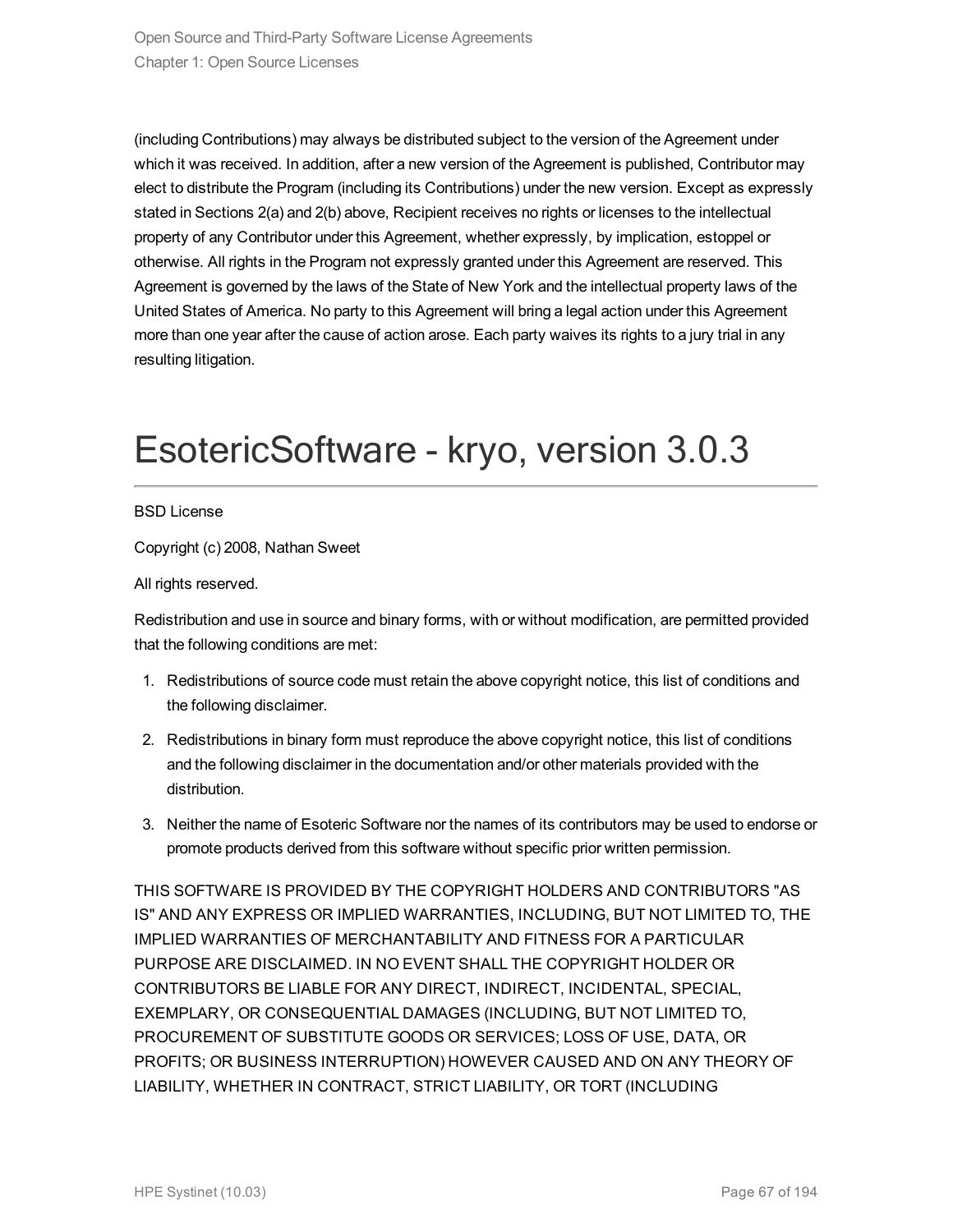NEGLIGENCE OR OTHERWISE) ARISING IN ANY WAY OUT OF THE USE OF THIS SOFTWARE, EVEN IF ADVISED OF THE POSSIBILITY OF SUCH DAMAGE.

### EsotericSoftware - minlog, version 1.3.0

#### BSD License

Copyright (c) 2008, Nathan Sweet

All rights reserved.

Redistribution and use in source and binary forms, with or without modification, are permitted provided that the following conditions are met:

- 1. Redistributions of source code must retain the above copyright notice, this list of conditions and the following disclaimer.
- 2. Redistributions in binary form must reproduce the above copyright notice, this list of conditions and the following disclaimer in the documentation and/or other materials provided with the distribution.
- 3. Neither the name of Esoteric Software nor the names of its contributors may be used to endorse or promote products derived from this software without specific prior written permission.

THIS SOFTWARE IS PROVIDED BY THE COPYRIGHT HOLDERS AND CONTRIBUTORS "AS IS" AND ANY EXPRESS OR IMPLIED WARRANTIES, INCLUDING, BUT NOT LIMITED TO, THE IMPLIED WARRANTIES OF MERCHANTABILITY AND FITNESS FOR A PARTICULAR PURPOSE ARE DISCLAIMED. IN NO EVENT SHALL THE COPYRIGHT HOLDER OR CONTRIBUTORS BE LIABLE FOR ANY DIRECT, INDIRECT, INCIDENTAL, SPECIAL, EXEMPLARY, OR CONSEQUENTIAL DAMAGES (INCLUDING, BUT NOT LIMITED TO, PROCUREMENT OF SUBSTITUTE GOODS OR SERVICES; LOSS OF USE, DATA, OR PROFITS; OR BUSINESS INTERRUPTION) HOWEVER CAUSED AND ON ANY THEORY OF LIABILITY, WHETHER IN CONTRACT, STRICT LIABILITY, OR TORT (INCLUDING NEGLIGENCE OR OTHERWISE) ARISING IN ANY WAY OUT OF THE USE OF THIS SOFTWARE, EVEN IF ADVISED OF THE POSSIBILITY OF SUCH DAMAGE.

## EsotericSoftware - reflectasm, version 1.10.1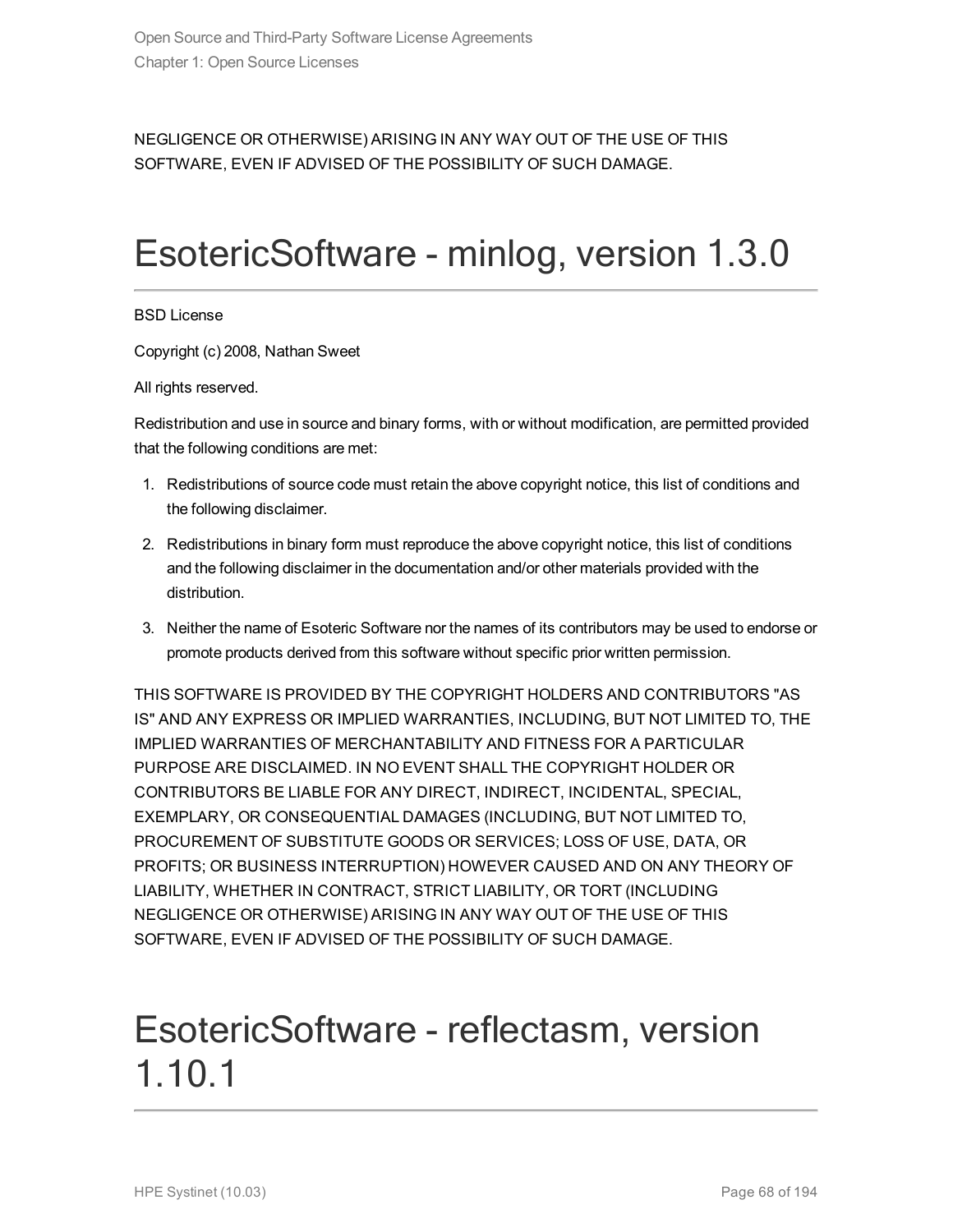#### BSD License

Copyright (c) 2008, Nathan Sweet

All rights reserved.

Redistribution and use in source and binary forms, with or without modification, are permitted provided that the following conditions are met:

- 1. Redistributions of source code must retain the above copyright notice, this list of conditions and the following disclaimer.
- 2. Redistributions in binary form must reproduce the above copyright notice, this list of conditions and the following disclaimer in the documentation and/or other materials provided with the distribution.
- 3. Neither the name of Esoteric Software nor the names of its contributors may be used to endorse or promote products derived from this software without specific prior written permission.

THIS SOFTWARE IS PROVIDED BY THE COPYRIGHT HOLDERS AND CONTRIBUTORS "AS IS" AND ANY EXPRESS OR IMPLIED WARRANTIES, INCLUDING, BUT NOT LIMITED TO, THE IMPLIED WARRANTIES OF MERCHANTABILITY AND FITNESS FOR A PARTICULAR PURPOSE ARE DISCLAIMED. IN NO EVENT SHALL THE COPYRIGHT HOLDER OR CONTRIBUTORS BE LIABLE FOR ANY DIRECT, INDIRECT, INCIDENTAL, SPECIAL, EXEMPLARY, OR CONSEQUENTIAL DAMAGES (INCLUDING, BUT NOT LIMITED TO, PROCUREMENT OF SUBSTITUTE GOODS OR SERVICES; LOSS OF USE, DATA, OR PROFITS; OR BUSINESS INTERRUPTION) HOWEVER CAUSED AND ON ANY THEORY OF LIABILITY, WHETHER IN CONTRACT, STRICT LIABILITY, OR TORT (INCLUDING NEGLIGENCE OR OTHERWISE) ARISING IN ANY WAY OUT OF THE USE OF THIS SOFTWARE, EVEN IF ADVISED OF THE POSSIBILITY OF SUCH DAMAGE.

### ExtFlot License

#### Copyright (c) 2008-2009 Kiyoto SUZUKI

Permission is hereby granted, free of charge, to any person obtaining a copy of this software and associated documentation files (the "Software"), to deal in the Software without restriction, including without limitation the rights to use, copy, modify, merge, publish, distribute, sublicense, and/or sell copies of the Software, and to permit persons to whom the Software is furnished to do so, subject to the following conditions: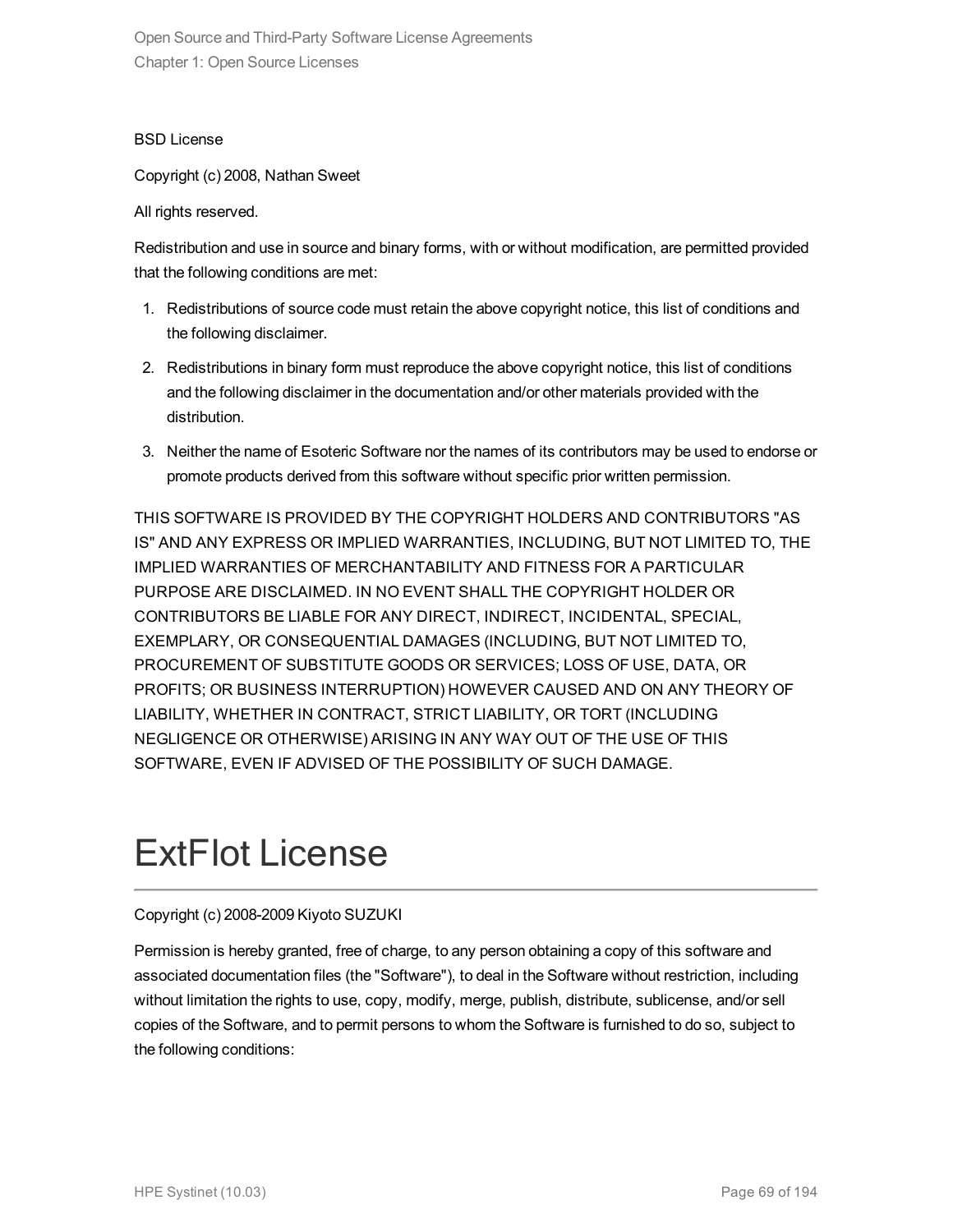The above copyright notice and this permission notice shall be included in all copies or substantial portions of the Software.

THE SOFTWARE IS PROVIDED "AS IS", WITHOUT WARRANTY OF ANY KIND, EXPRESS OR IMPLIED, INCLUDING BUT NOT LIMITED TO THE WARRANTIES OF MERCHANTABILITY, FITNESS FOR A PARTICULAR PURPOSE AND NONINFRINGEMENT. IN NO EVENT SHALL THE AUTHORS OR COPYRIGHT HOLDERS BE LIABLE FOR ANY CLAIM, DAMAGES OR OTHER LIABILITY, WHETHER IN AN ACTION OF CONTRACT, TORT OR OTHERWISE, ARISING FROM, OUT OF OR IN CONNECTION WITH THE SOFTWARE OR THE USE OR OTHER DEALINGS IN THE SOFTWARE.

## FlexLib License

Copyright (c) 2007 FlexLib Contributors. See:

http://code.google.com/p/flexlib/wiki/ProjectContributors

Permission is hereby granted, free of charge, to any person obtaining a copy of this software and associated documentation files (the "Software"), to deal in the Software without restriction, including without limitation the rights to use, copy, modify, merge, publish, distribute, sublicense, and/or sell copies of the Software, and to permit persons to whom the Software is furnished to do so, subject to the following conditions:

The above copyright notice and this permission notice shall be included in all copies or substantial portions of the Software.

THE SOFTWARE IS PROVIDED "AS IS", WITHOUT WARRANTY OF ANY KIND, EXPRESS OR IMPLIED, INCLUDING BUT NOT LIMITED TO THE WARRANTIES OF MERCHANTABILITY, FITNESS FOR A PARTICULAR PURPOSE AND NONINFRINGEMENT. IN NO EVENT SHALL THE AUTHORS OR COPYRIGHT HOLDERS BE LIABLE FOR ANY CLAIM, DAMAGES OR OTHER LIABILITY, WHETHER IN AN ACTION OF CONTRACT, TORT OR OTHERWISE, ARISING FROM, OUT OF OR IN CONNECTION WITH THE SOFTWARE OR THE USE OR OTHER DEALINGS IN THE SOFTWARE.

# Font Awesome License, Version 4.3

Copyright (c) 2015, Dave Gandy ([http://fontawesome.io](http://fontawesome.io/)), with Reserved Font Name Font Awesome 4.3.0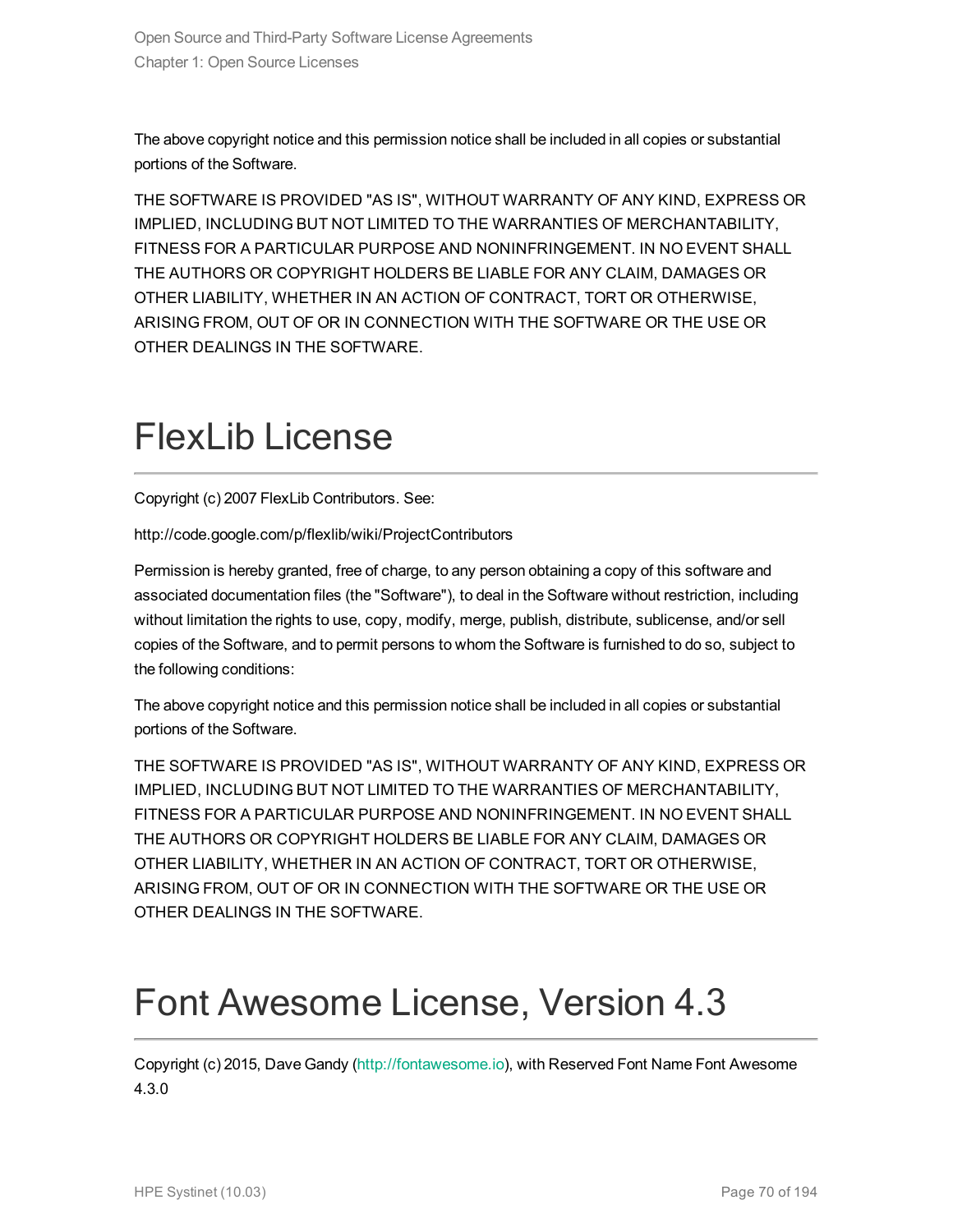This Font Software is licensed under the SIL Open Font License, Version 1.1. This license is copied below, and is also available with a FAQ at: <http://scripts.sil.org/OFL>

SIL OPEN FONT LICENSE Version 1.1 - 26 February 2007

-----------------------------------------------------------

-----------------------------------------------------------

#### PREAMBLE

The goals of the Open Font License (OFL) are to stimulate worldwide development of collaborative font projects, to support the font creation efforts of academic and linguistic communities, and to provide a free and open framework in which fonts may be shared and improved in partnership with others.

The OFL allows the licensed fonts to be used, studied, modified and redistributed freely as long as they are not sold by themselves. The fonts, including any derivative works, can be bundled, embedded, redistributed and/or sold with any software provided that any reserved names are not used by derivative works. The fonts and derivatives, however, cannot be released under any other type of license. The requirement for fonts to remain under this license does not apply to any document created using the fonts or their derivatives.

#### DEFINITIONS

"Font Software" refers to the set of files released by the Copyright Holder(s) under this license and clearly marked as such. This may include source files, build scripts and documentation.

"Reserved Font Name" refers to any names specified as such after the copyright statement(s).

"Original Version" refers to the collection of Font Software components as distributed by the Copyright Holder(s).

"Modified Version" refers to any derivative made by adding to, deleting, or substituting -- in part or in whole -- any of the components of the Original Version, by changing formats or by porting the Font Software to a new environment.

"Author" refers to any designer, engineer, programmer, technical writer or other person who contributed to the Font Software.

#### PERMISSION & CONDITIONS

Permission is hereby granted, free of charge, to any person obtaining a copy of the Font Software, to use, study, copy, merge, embed, modify, redistribute, and sell modified and unmodified copies of the Font Software, subject to the following conditions:

1. Neither the Font Software nor any of its individual components, in Original or Modified Versions, may be sold by itself.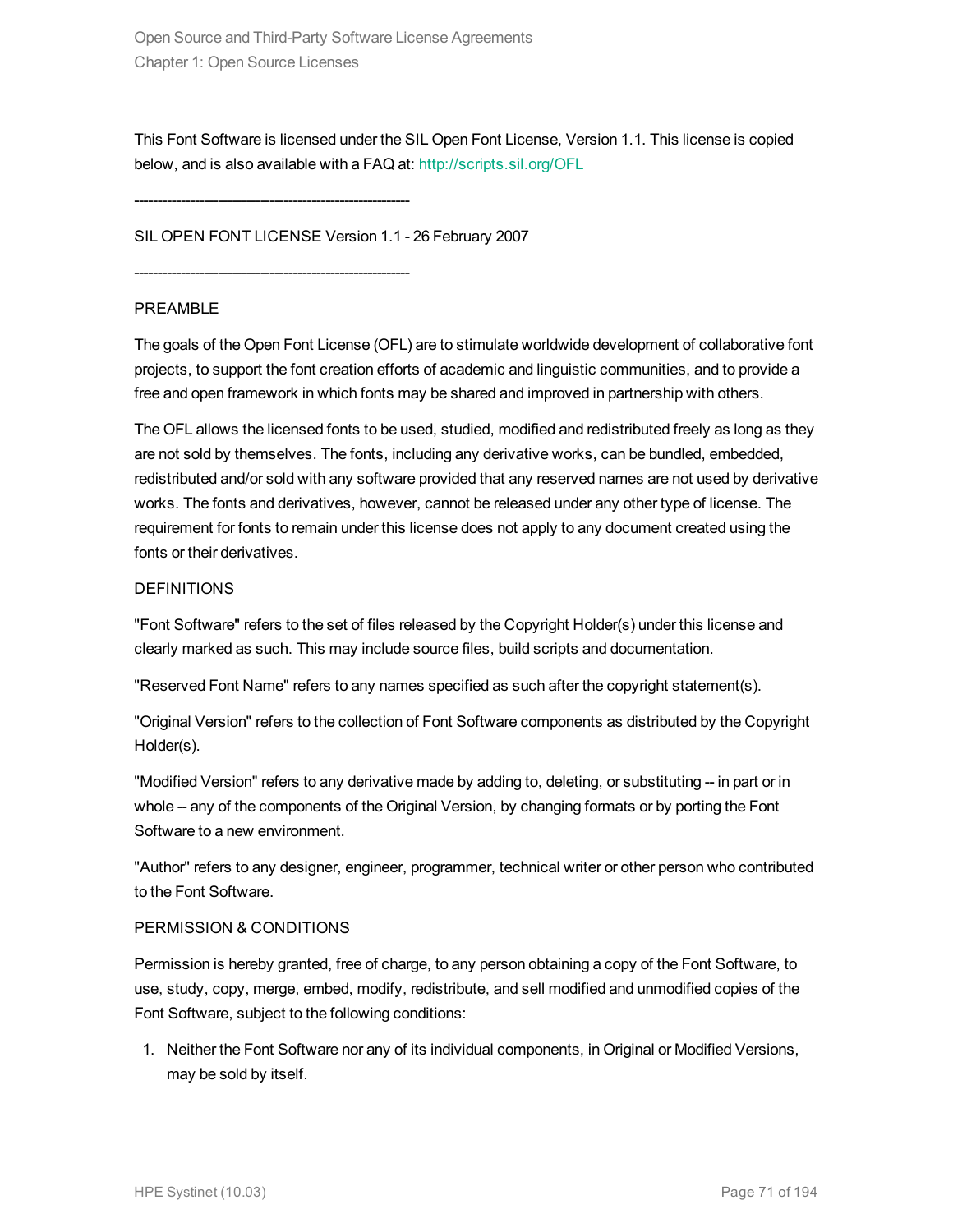- 2. Original or Modified Versions of the Font Software may be bundled, redistributed and/or sold with any software, provided that each copy contains the above copyright notice and this license. These can be included either as stand-alone text files, human-readable headers or in the appropriate machine-readable metadata fields within text or binary files as long as those fields can be easily viewed by the user.
- 3. No Modified Version of the Font Software may use the Reserved Font Name(s) unless explicit written permission is granted by the corresponding Copyright Holder. This restriction only applies to the primary font name as presented to the users.
- 4. The name(s) of the Copyright Holder(s) or the Author(s) of the Font Software shall not be used to promote, endorse or advertise any Modified Version, except to acknowledge the contribution(s) of the Copyright Holder(s) and the Author(s) or with their explicit written permission.
- 5. The Font Software, modified or unmodified, in part or in whole,must be distributed entirely under this license, and must not be distributed under any other license. The requirement for fonts to remain under this license does not apply to any document created using the Font Software.

#### **TERMINATION**

This license becomes null and void if any of the above conditions are not met.

#### **DISCLAIMER**

THE FONT SOFTWARE IS PROVIDED "AS IS", WITHOUT WARRANTY OF ANY KIND, EXPRESS OR IMPLIED, INCLUDING BUT NOT LIMITED TO ANY WARRANTIES OF MERCHANTABILITY, FITNESS FOR A PARTICULAR PURPOSE AND NONINFRINGEMENT OF COPYRIGHT, PATENT, TRADEMARK, OR OTHER RIGHT. IN NO EVENT SHALL THE COPYRIGHT HOLDER BE LIABLE FOR ANY CLAIM, DAMAGES OR OTHER LIABILITY, INCLUDING ANY GENERAL, SPECIAL, INDIRECT, INCIDENTAL, OR CONSEQUENTIAL DAMAGES, WHETHER IN AN ACTION OF CONTRACT, TORT OR OTHERWISE, ARISING FROM, OUT OF THE USE OR INABILITY TO USE THE FONT SOFTWARE OR FROM OTHER DEALINGS IN THE FONT SOFTWARE.

### Freemarker License

FreeMarker 1.x was released under the LGPL license. Later, by community consensus, we have switched over to a BSD-style license. As of FreeMarker 2.2pre1, the original author, Benjamin Geer, has relinquished the copyright in behalf of Visigoth Software Society. The current copyright holder is the Visigoth Software Society.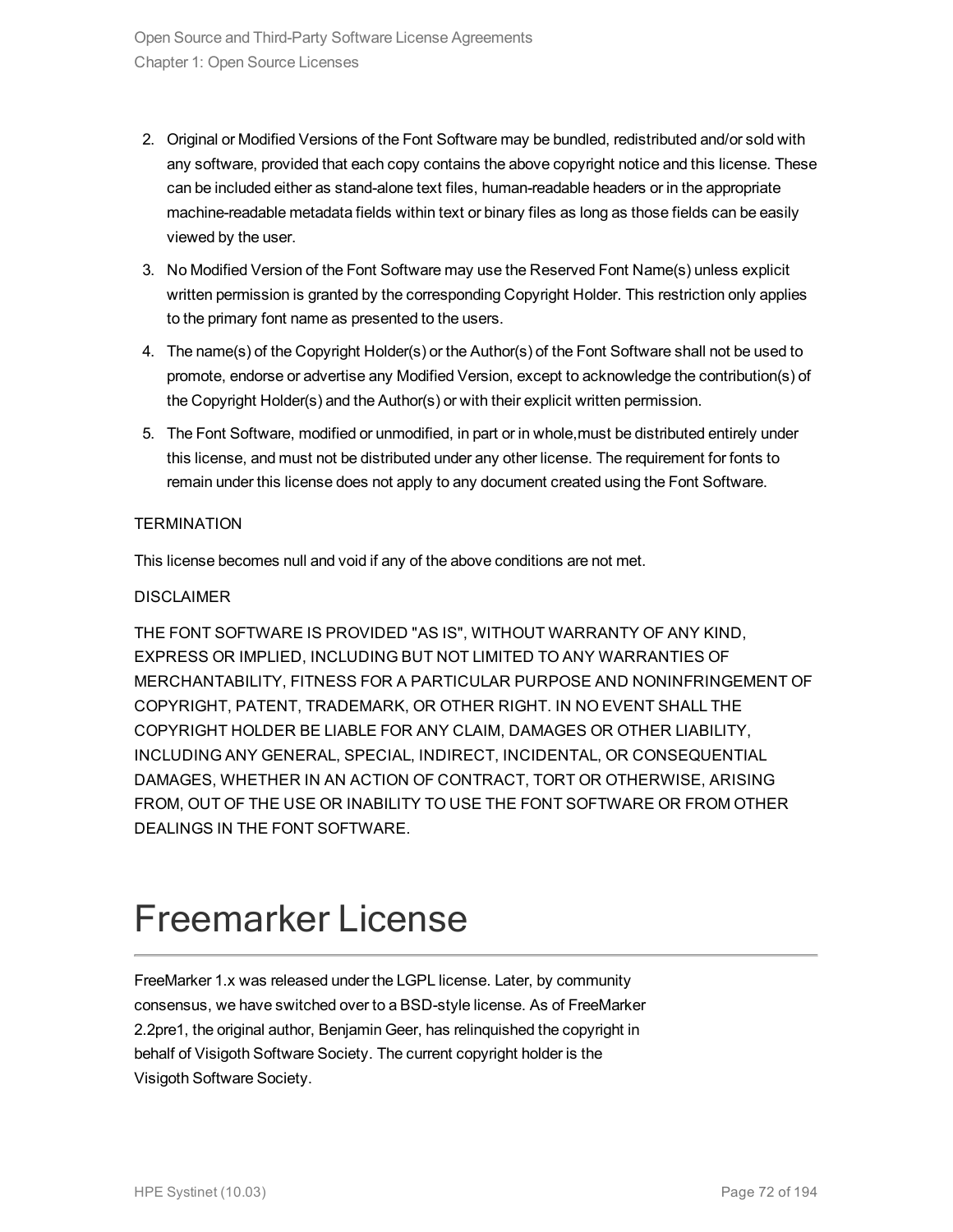------------------------------------------------------------------------------

Copyright (c) 2003 The Visigoth Software Society. All rights reserved.

Redistribution and use in source and binary forms, with or without modification, are permitted provided that the following conditions are met:

1. Redistributions of source code must retain the above copyright notice, this list of conditions and the following disclaimer.

2. The end-user documentation included with the redistribution, if any, must include the following acknowlegement:

"This product includes software developed by the Visigoth Software Society (http://www.visigoths.org/)." Alternately, this acknowlegement may appear in the software itself, if and wherever such third-party acknowlegements normally appear.

3. Neither the name "FreeMarker", "Visigoth", nor any of the names of the project contributors may be used to endorse or promote products derived from this software without prior written permission. For written permission, please contact visigoths@visigoths.org.

4. Products derived from this software may not be called "FreeMarker" or "Visigoth" nor may "FreeMarker" or "Visigoth" appear in their names without prior written permission of the Visigoth Software Society.

THIS SOFTWARE IS PROVIDED ``AS IS'' AND ANY EXPRESSED OR IMPLIED WARRANTIES, INCLUDING, BUT NOT LIMITED TO, THE IMPLIED WARRANTIES OF MERCHANTABILITY AND FITNESS FOR A PARTICULAR PURPOSE ARE DISCLAIMED. IN NO EVENT SHALL THE VISIGOTH SOFTWARE SOCIETY OR ITS CONTRIBUTORS BE LIABLE FOR ANY DIRECT, INDIRECT, INCIDENTAL, SPECIAL, EXEMPLARY, OR CONSEQUENTIAL DAMAGES (INCLUDING,

BUT NOT LIMITED TO, PROCUREMENT OF SUBSTITUTE GOODS OR SERVICES; LOSS OF USE, DATA, OR PROFITS; OR BUSINESS INTERRUPTION) HOWEVER CAUSED AND ON ANY THEORY OF LIABILITY, WHETHER IN CONTRACT, STRICT LIABILITY, OR TORT (INCLUDING NEGLIGENCE OR OTHERWISE) ARISING IN ANY WAY OUT OF THE USE OF THIS SOFTWARE, EVEN IF ADVISED OF THE POSSIBILITY OF SUCH DAMAGE.

This software consists of voluntary contributions made by many individuals on behalf of the Visigoth Software Society. For more information on the Visigoth Software Society, please see http://www.visigoths.org/

------------------------------------------------------------------------------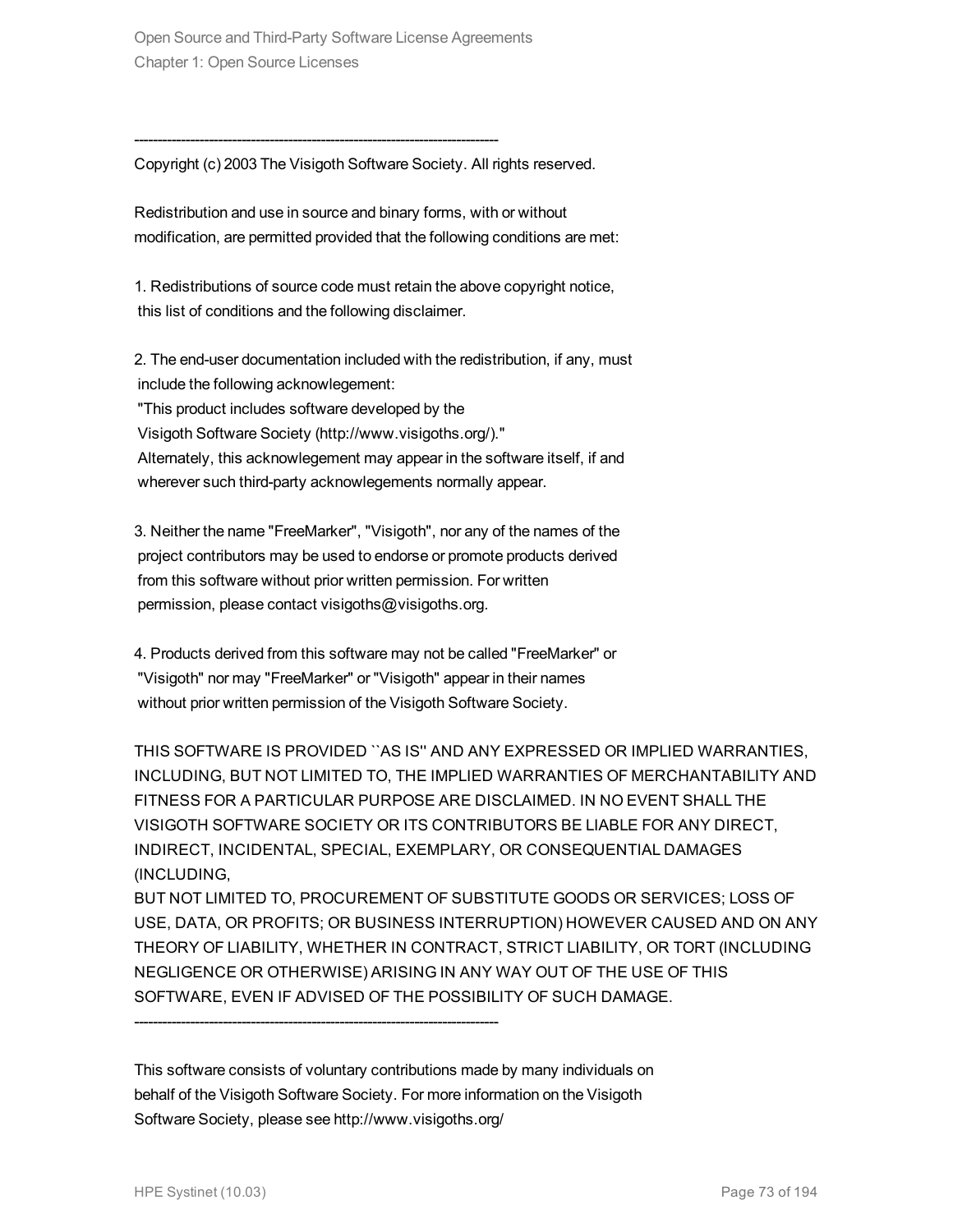# GNU LESSER GENERAL PUBLIC **LICENSE**

Version 2.1, February 1999

#### GNU LESSER GENERAL PUBLIC LICENSE Version 2.1, February 1999

Copyright (C) 1991, 1999 Free Software Foundation, Inc. 59 Temple Place, Suite 330, Boston, MA 02111-1307 USA Everyone is permitted to copy and distribute verbatim copies of this license document, but changing it is not allowed.

[This is the first released version of the Lesser GPL. It also counts as the successor of the GNU Library Public License, version 2, hence the version number 2.1.]

Preamble

The licenses for most software are designed to take away your freedom to share and change it. By contrast, the GNU General Public Licenses are intended to guarantee your freedom to share and change free software--to make sure the software is free for all its users.

This license, the Lesser General Public License, applies to some specially designated software packages--typically libraries--of the Free Software Foundation and other authors who decide to use it. You can use it too, but we suggest you first think carefully about whether this license or the ordinary General Public License is the better strategy to use in any particular case, based on the explanations below.

When we speak of free software, we are referring to freedom of use, not price. Our General Public Licenses are designed to make sure that you have the freedom to distribute copies of free software (and charge for this service if you wish); that you receive source code or can get it if you want it; that you can change the software and use pieces of it in new free programs; and that you are informed that you can do these things.

To protect your rights, we need to make restrictions that forbid distributors to deny you these rights or to ask you to surrender these rights. These restrictions translate to certain responsibilities for you if you distribute copies of the library or if you modify it.

For example, if you distribute copies of the library, whether gratis or for a fee, you must give the recipients all the rights that we gave you. You must make sure that they, too, receive or can get the source code. If you link other code with the library, you must provide complete object files to the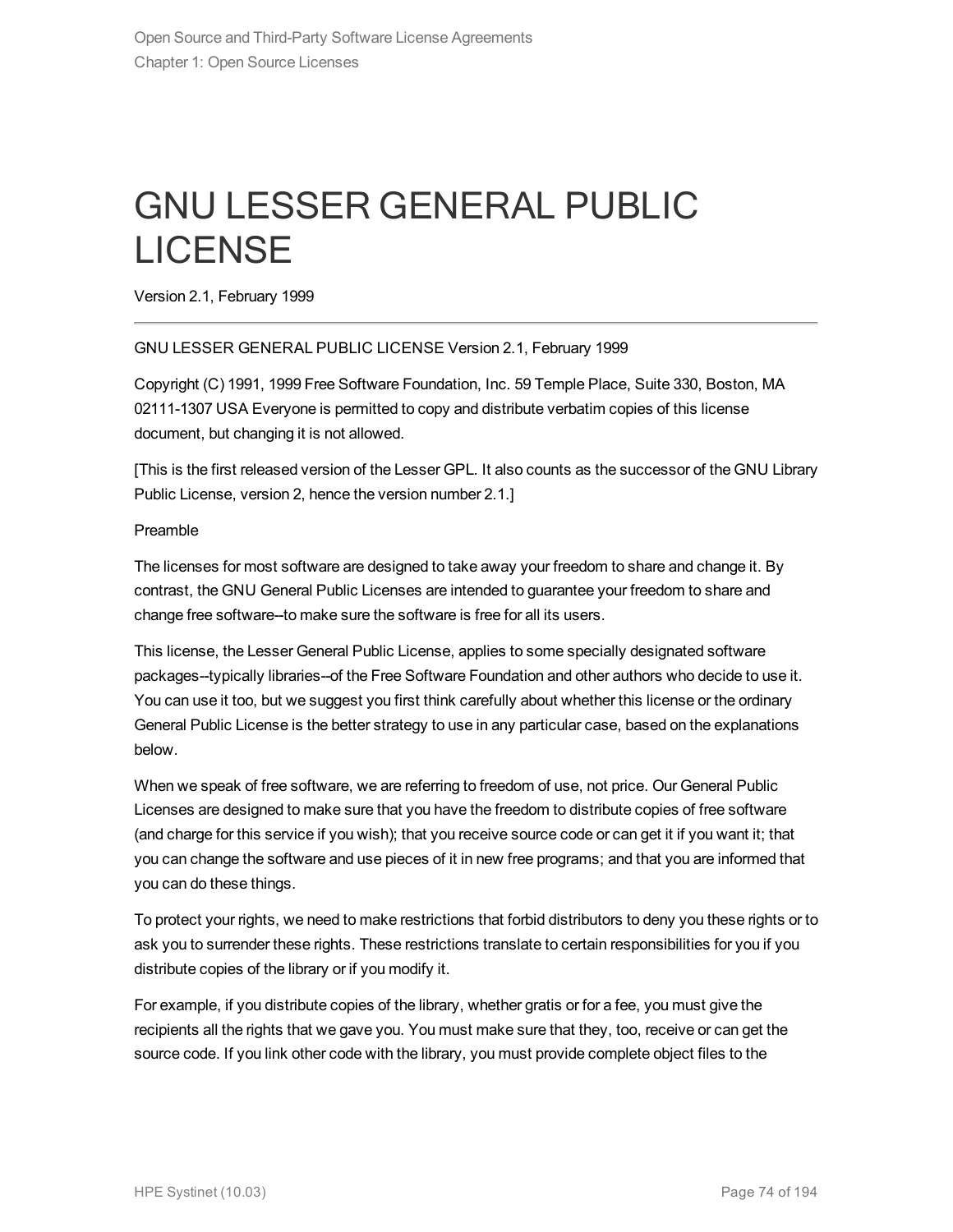recipients, so that they can relink them with the library after making changes to the library and recompiling it. And you must show them these terms so they know their rights.

We protect your rights with a two-step method: (1) we copyright the library, and (2) we offer you this license, which gives you legal permission to copy, distribute and/or modify the library.

To protect each distributor, we want to make it very clear that there is no warranty for the free library. Also, if the library is modified by someone else and passed on, the recipients should know that what they have is not the original version, so that the original author's reputation will not be affected by problems that might be introduced by others.

Finally, software patents pose a constant threat to the existence of any free program. We wish to make sure that a company cannot effectively restrict the users of a free program by obtaining a restrictive license from a patent holder. Therefore, we insist that any patent license obtained for a version of the library must be consistent with the full freedom of use specified in this license.

Most GNU software, including some libraries, is covered by the ordinary GNU General Public License. This license, the GNU Lesser General Public License, applies to certain designated libraries, and is quite different from the ordinary General Public License. We use this license for certain libraries in order to permit linking those libraries into non-free programs.

When a program is linked with a library, whether statically or using a shared library, the combination of the two is legally speaking a combined work, a derivative of the original library. The ordinary General Public License therefore permits such linking only if the entire combination fits its criteria of freedom. The Lesser General Public License permits more lax criteria for linking other code with the library.

We call this license the "Lesser" General Public License because it does Less to protect the user's freedom than the ordinary General Public License. It also provides other free software developers Less of an advantage over competing non-free programs. These disadvantages are the reason we use the ordinary General Public License for many libraries. However, the Lesser license provides advantages in certain special circumstances.

For example, on rare occasions, there may be a special need to encourage the widest possible use of a certain library, so that it becomes a de-facto standard. To achieve this, non-free programs must be allowed to use the library. A more frequent case is that a free library does the same job as widely used non-free libraries. In this case, there is little to gain by limiting the free library to free software only, so we use the Lesser General Public License.

In other cases, permission to use a particular library in non-free programs enables a greater number of people to use a large body of free software. For example, permission to use the GNU C Library in nonfree programs enables many more people to use the whole GNU operating system, as well as its variant, the GNU/Linux operating system.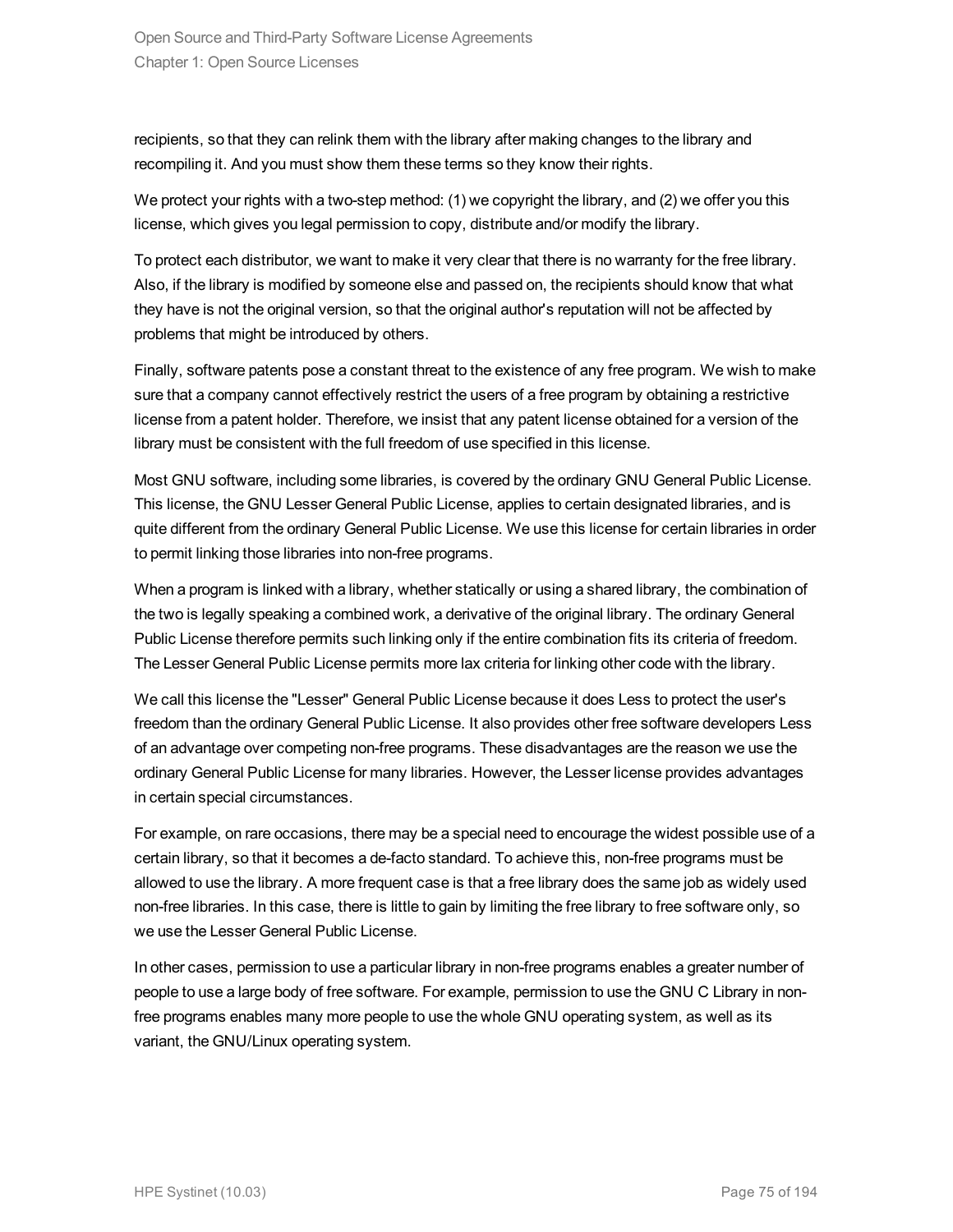Although the Lesser General Public License is Less protective of the users' freedom, it does ensure that the user of a program that is linked with the Library has the freedom and the wherewithal to run that program using a modified version of the Library.

The precise terms and conditions for copying, distribution and modification follow. Pay close attention to the difference between a "work based on the library" and a "work that uses the library". The former contains code derived from the library, whereas the latter must be combined with the library in order to run.

### GNU LESSER GENERAL PUBLIC LICENSE TERMS AND CONDITIONS FOR COPYING, DISTRIBUTION AND MODIFICATION

0. This License Agreement applies to any software library or other program which contains a notice placed by the copyright holder or other authorized party saying it may be distributed under the terms of this Lesser General Public License (also called "this License"). Each licensee is addressed as "you".

A "library" means a collection of software functions and/or data prepared so as to be conveniently linked with application programs (which use some of those functions and data) to form executables.

The "Library", below, refers to any such software library or work which has been distributed under these terms. A "work based on the Library" means either the Library or any derivative work under copyright law: that is to say, a work containing the Library or a portion of it, either verbatim or with modifications and/or translated straightforwardly into another language. (Hereinafter, translation is included without limitation in the term "modification".)

"Source code" for a work means the preferred form of the work for making modifications to it. For a library, complete source code means all the source code for all modules it contains, plus any associated interface definition files, plus the scripts used to control compilation and installation of the library.

Activities other than copying, distribution and modification are not covered by this License; they are outside its scope. The act of running a program using the Library is not restricted, and output from such a program is covered only if its contents constitute a work based on the Library (independent of the use of the Library in a tool for writing it). Whether that is true depends on what the Library does and what the program that uses the Library does. 1. You may copy and distribute verbatim copies of the Library's complete source code as you receive it, in any medium, provided that you conspicuously and appropriately publish on each copy an appropriate copyright notice and disclaimer of warranty; keep intact all the notices that refer to this License and to the absence of any warranty; and distribute a copy of this License along with the Library.

You may charge a fee for the physical act of transferring a copy, and you may at your option offer warranty protection in exchange for a fee.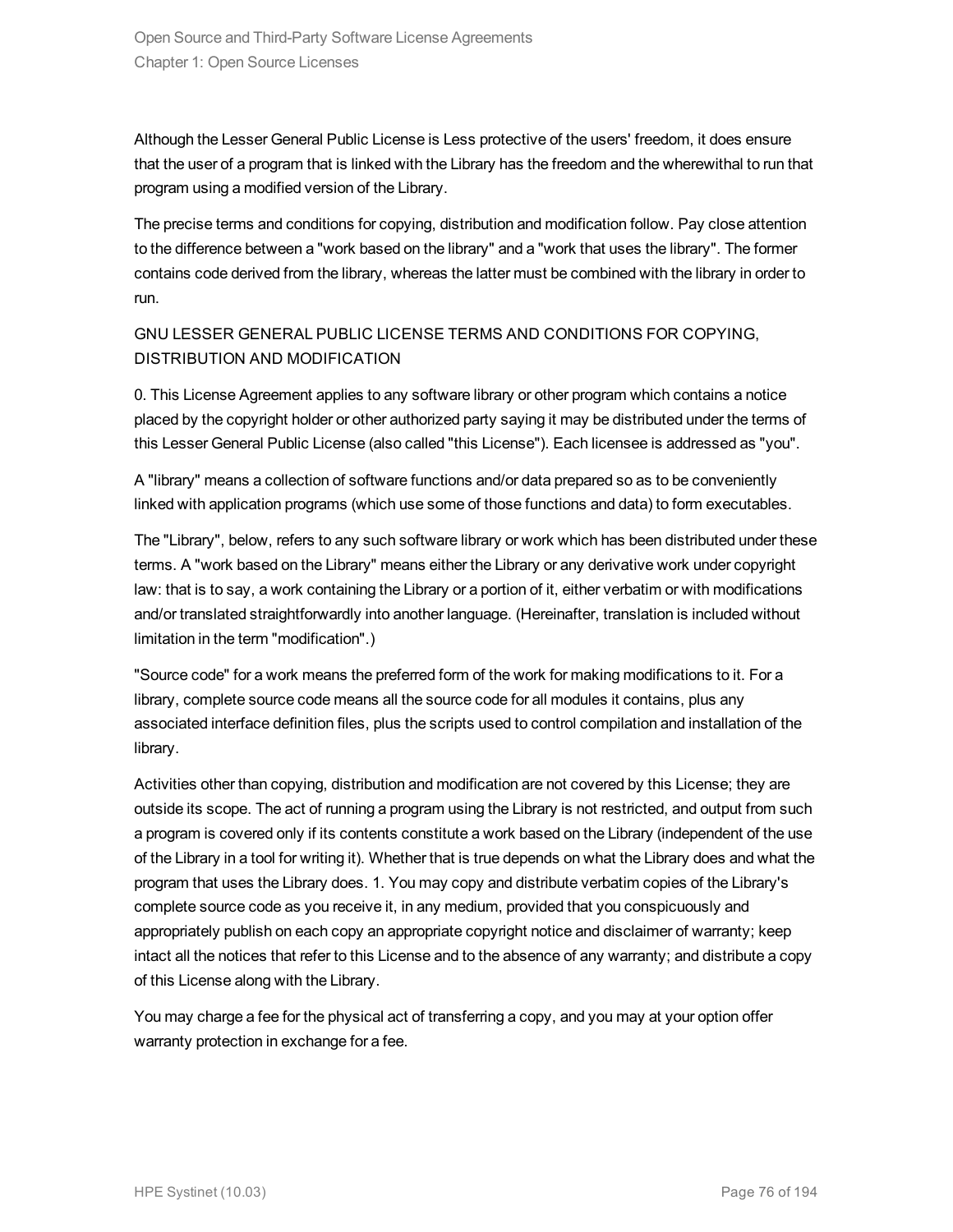2. You may modify your copy or copies of the Library or any portion of it, thus forming a work based on the Library, and copy and distribute such modifications or work under the terms of Section 1 above, provided that you also meet all of these conditions:

a) The modified work must itself be a software library.

b) You must cause the files modified to carry prominent notices stating that you changed the files and the date of any change.

c) You must cause the whole of the work to be licensed at no charge to all third parties under the terms of this License.

d) If a facility in the modified Library refers to a function or a table of data to be supplied by an application program that uses the facility, other than as an argument passed when the facility is invoked, then you must make a good faith effort to ensure that, in the event an application does not supply such function or table, the facility still operates, and performs whatever part of its purpose remains meaningful.

(For example, a function in a library to compute square roots has a purpose that is entirely well-defined independent of the application. Therefore, Subsection 2d requires that any application-supplied function or table used by this function must be optional: if the application does not supply it, the square root function must still compute square roots.)

These requirements apply to the modified work as a whole. If identifiable sections of that work are not derived from the Library, and can be reasonably considered independent and separate works in themselves, then this License, and its terms, do not apply to those sections when you distribute them as separate works. But when you distribute the same sections as part of a whole which is a work based on the Library, the distribution of the whole must be on the terms of this License, whose permissions for other licensees extend to the entire whole, and thus to each and every part regardless of who wrote it.

Thus, it is not the intent of this section to claim rights or contest your rights to work written entirely by you; rather, the intent is to exercise the right to control the distribution of derivative or collective works based on the Library.

In addition, mere aggregation of another work not based on the Library with the Library (or with a work based on the Library) on a volume of a storage or distribution medium does not bring the other work under the scope of this License.

3. You may opt to apply the terms of the ordinary GNU General Public License instead of this License to a given copy of the Library. To do this, you must alter all the notices that refer to this License, so that they refer to the ordinary GNU General Public License, version 2, instead of to this License. (If a newer version than version 2 of the ordinary GNU General Public License has appeared, then you can specify that version instead if you wish.) Do not make any other change in these notices.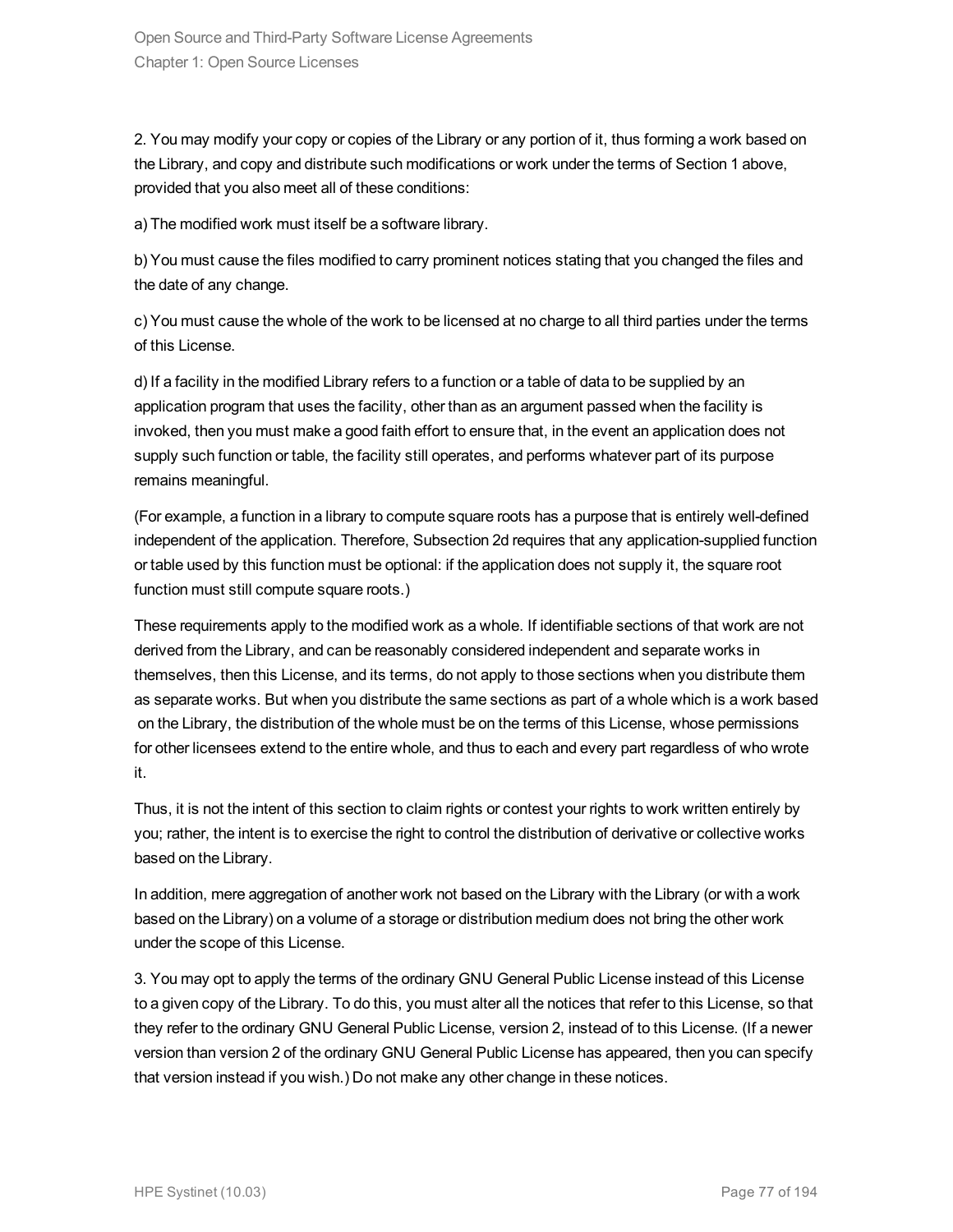Once this change is made in a given copy, it is irreversible for that copy, so the ordinary GNU General Public License applies to all subsequent copies and derivative works made from that copy.

This option is useful when you wish to copy part of the code of the Library into a program that is not a library.

4. You may copy and distribute the Library (or a portion or derivative of it, under Section 2) in object code or executable form under the terms of Sections 1 and 2 above provided that you accompany it with the complete corresponding machine-readable source code, which must be distributed under the terms of Sections 1 and 2 above on a medium customarily used for software interchange.

If distribution of object code is made by offering access to copy from a designated place, then offering equivalent access to copy the source code from the same place satisfies the requirement to distribute the source code, even though third parties are not compelled to copy the source along with the object code.

5. A program that contains no derivative of any portion of the Library, but is designed to work with the Library by being compiled or linked with it, is called a "work that uses the Library". Such a work, in isolation, is not a derivative work of the Library, and therefore falls outside the scope of this License.

However, linking a "work that uses the Library" with the Library creates an executable that is a derivative of the Library (because it contains portions of the Library), rather than a "work that uses the library". The executable is therefore covered by this License. Section 6 states terms for distribution of such executables.

When a "work that uses the Library" uses material from a header file that is part of the Library, the object code for the work may be a derivative work of the Library even though the source code is not. Whether this is true is especially significant if the work can be linked without the Library, or if the work is itself a library. The threshold for this to be true is not precisely defined by law.

If such an object file uses only numerical parameters, data structure layouts and accessors, and small macros and small inline functions (ten lines or less in length), then the use of the object file is unrestricted, regardless of whether it is legally a derivative work. (Executables containing this object code plus portions of the Library will still fall under Section 6.)

Otherwise, if the work is a derivative of the Library, you may distribute the object code for the work under the terms of Section 6. Any executables containing that work also fall under Section 6, whether or not they are linked directly with the Library itself.

6. As an exception to the Sections above, you may also combine or link a "work that uses the Library" with the Library to produce a work containing portions of the Library, and distribute that work under terms of your choice, provided that the terms permit modification of the work for the customer's own use and reverse engineering for debugging such modifications.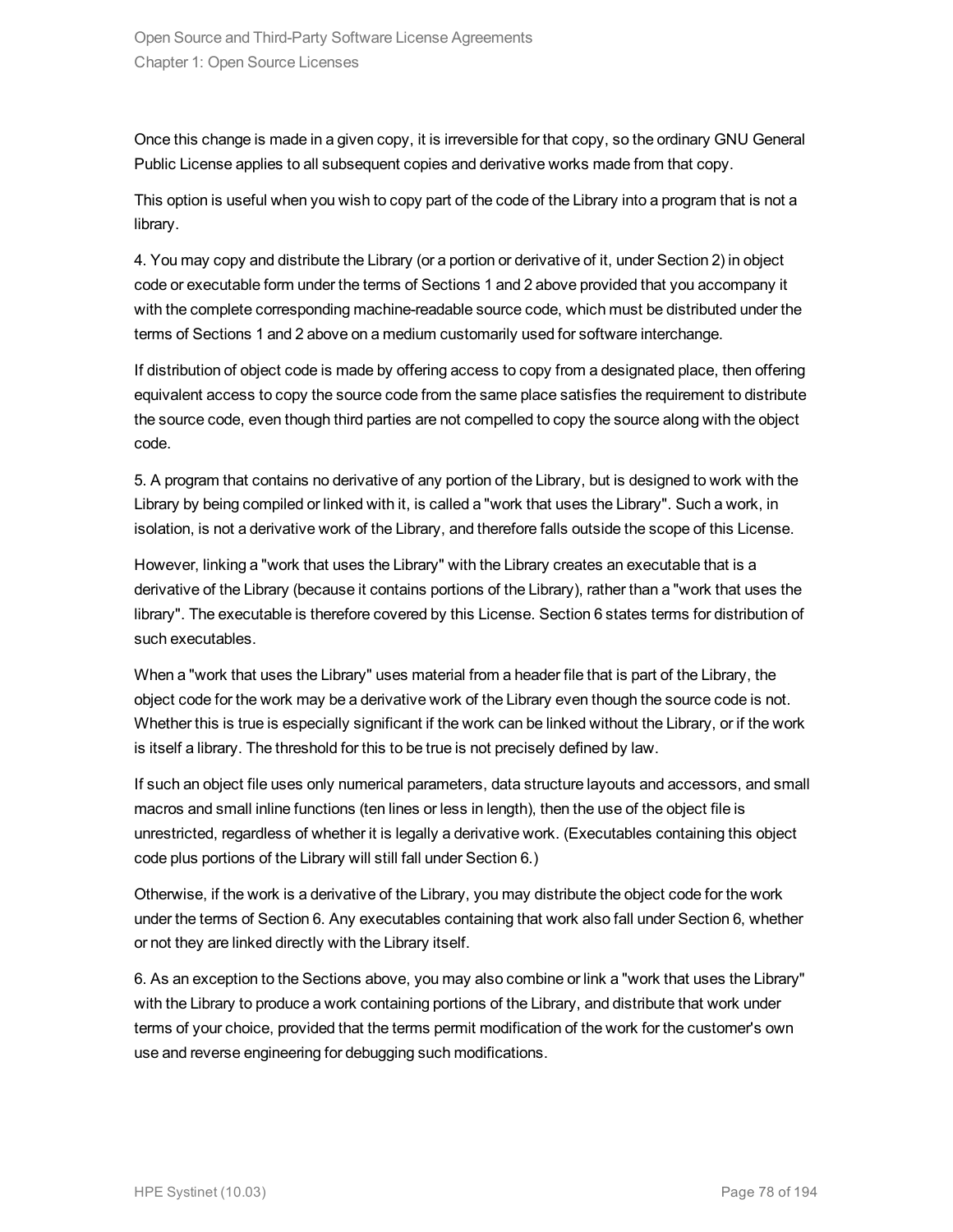You must give prominent notice with each copy of the work that the Library is used in it and that the Library and its use are covered by this License. You must supply a copy of this License. If the work during execution displays copyright notices, you must include the copyright notice for the Library among them, as well as a reference directing the user to the copy of this License. Also, you must do one of these things:

a) Accompany the work with the complete corresponding machine-readable source code for the Library including whatever changes were used in the work (which must be distributed under Sections 1 and 2 above); and, if the work is an executable linked with the Library, with the complete machine-readable "work that uses the Library", as object code and/or source code, so that the user can modify the Library and then relink to produce a modified executable containing the modified Library. (It is understood that the user who changes the contents of definitions files in the Library will not necessarily be able to recompile the application to use the modified definitions.)

b) Use a suitable shared library mechanism for linking with the Library. A suitable mechanism is one that (1) uses at run time a copy of the library already present on the user's computer system, rather than copying library functions into the executable, and (2) will operate properly with a modified version of the library, if the user installs one, as long as the modified version is interface-compatible with the version that the work was made with.

c) Accompany the work with a written offer, valid for at least three years, to give the same user the materials specified in Subsection 6a, above, for a charge no more than the cost of performing this distribution.

d) If distribution of the work is made by offering access to copy from a designated place, offer equivalent access to copy the above specified materials from the same place.

e) Verify that the user has already received a copy of these materials or that you have already sent this user a copy.

For an executable, the required form of the "work that uses the Library" must include any data and utility programs needed for reproducing the executable from it. However, as a special exception, the materials to be distributed need not include anything that is normally distributed (in either source or binary form) with the major components (compiler, kernel, and so on) of the operating system on which the executable runs, unless that component itself accompanies the executable.

It may happen that this requirement contradicts the license restrictions of other proprietary libraries that do not normally accompany the operating system. Such a contradiction means you cannot use both them and the Library together in an executable that you distribute.

7. You may place library facilities that are a work based on the Library side-by-side in a single library together with other library facilities not covered by this License, and distribute such a combined library, provided that the separate distribution of the work based on the Library and of the other library facilities is otherwise permitted, and provided that you do these two things: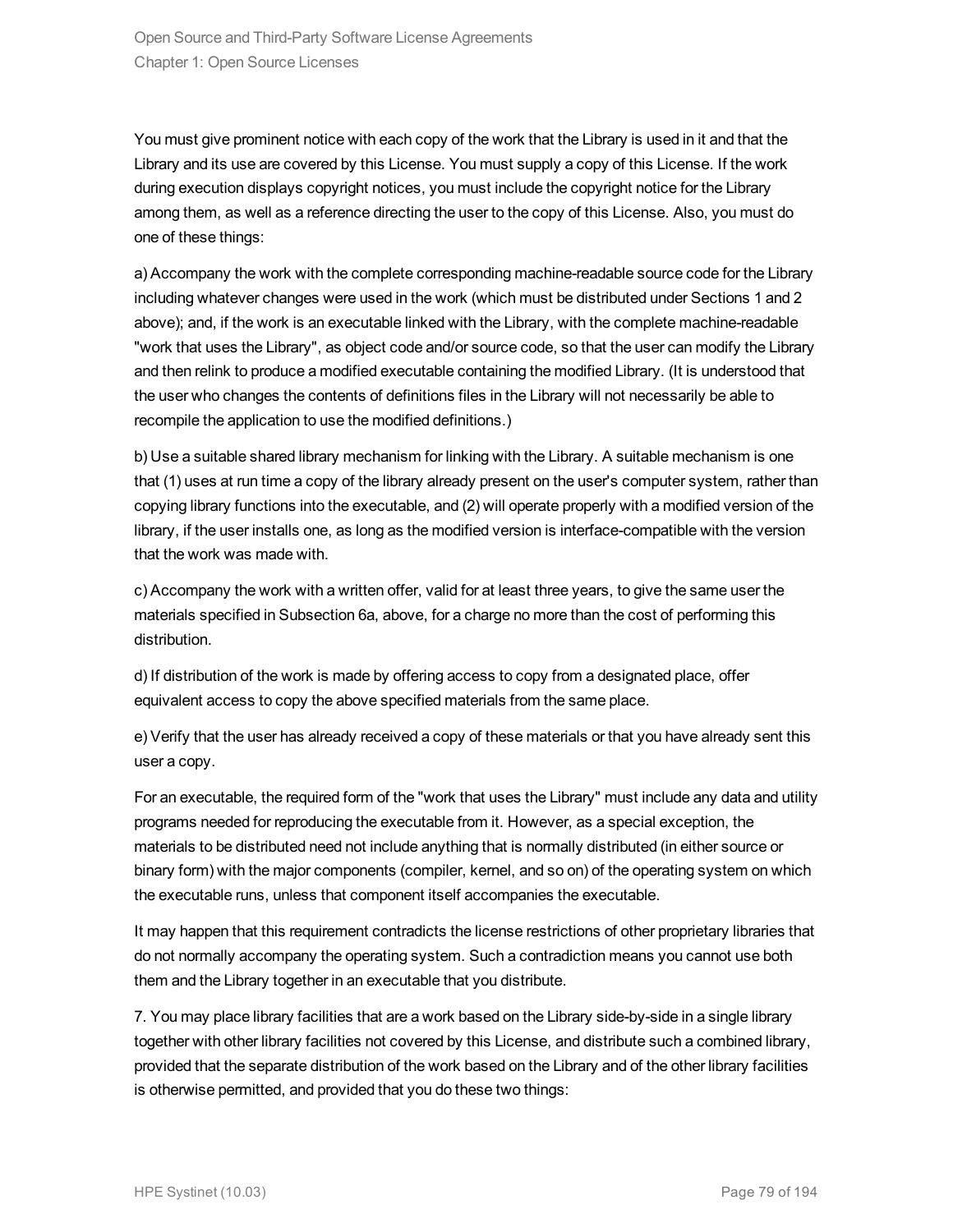a) Accompany the combined library with a copy of the same work based on the Library, uncombined with any other library facilities. This must be distributed under the terms of the Sections above.

b) Give prominent notice with the combined library of the fact that part of it is a work based on the Library, and explaining where to find the accompanying uncombined form of the same work.

8. You may not copy, modify, sublicense, link with, or distribute the Library except as expressly provided under this License. Any attempt otherwise to copy, modify, sublicense, link with, or distribute the Library is void, and will automatically terminate your rights under this License. However, parties who have received copies, or rights, from you under this License will not have their licenses terminated so long as such parties remain in full compliance.

9. You are not required to accept this License, since you have not signed it. However, nothing else grants you permission to modify or distribute the Library or its derivative works. These actions are prohibited by law if you do not accept this License. Therefore, by modifying or distributing the Library (or any work based on the Library), you indicate your acceptance of this License to do so, and all its terms and conditions for copying, distributing or modifying the Library or works based on it.

10. Each time you redistribute the Library (or any work based on the Library), the recipient automatically receives a license from the original licensor to copy, distribute, link with or modify the Library subject to these terms and conditions. You may not impose any further restrictions on the recipients' exercise of the rights granted herein. You are not responsible for enforcing compliance by third parties with this License.

11. If, as a consequence of a court judgment or allegation of patent infringement or for any other reason (not limited to patent issues), conditions are imposed on you (whether by court order, agreement or otherwise) that contradict the conditions of this License, they do not excuse you from the conditions of this License. If you cannot distribute so as to satisfy simultaneously your obligations under this License and any other pertinent obligations, then as a consequence you may not distribute the Library at all. For example, if a patent license would not permit royalty-free redistribution of the Library by all those who receive copies directly or indirectly through you, then the only way you could satisfy both it and this License would be to refrain entirely from distribution of the Library.

If any portion of this section is held invalid or unenforceable under any particular circumstance, the balance of the section is intended to apply, and the section as a whole is intended to apply in other circumstances.

It is not the purpose of this section to induce you to infringe any patents or other property right claims or to contest validity of any such claims; this section has the sole purpose of protecting the integrity of the free software distribution system which is implemented by public license practices. Many people have made generous contributions to the wide range of software distributed through that system in reliance on consistent application of that system; it is up to the author/donor to decide if he or she is willing to distribute software through any other system and a licensee cannot impose that choice.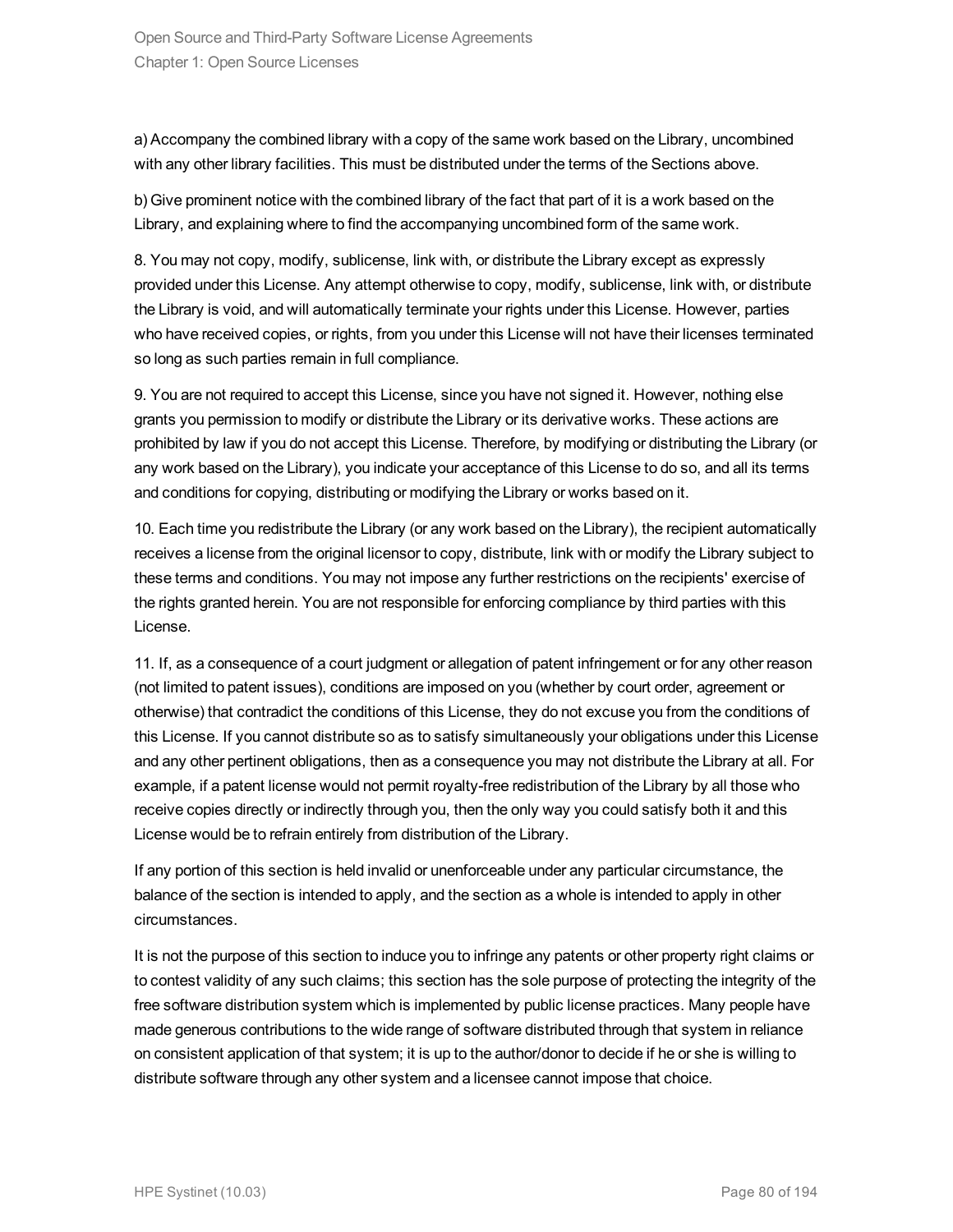This section is intended to make thoroughly clear what is believed to be a consequence of the rest of this License.

12. If the distribution and/or use of the Library is restricted in certain countries either by patents or by copyrighted interfaces, the original copyright holder who places the Library under this License may add an explicit geographical distribution limitation excluding those countries, so that distribution is permitted only in or among countries not thus excluded. In such case, this License incorporates the limitation as if written in the body of this License.

13. The Free Software Foundation may publish revised and/or new versions of the Lesser General Public License from time to time. Such new versions will be similar in spirit to the present version, but may differ in detail to address new problems or concerns.

Each version is given a distinguishing version number. If the Library specifies a version number of this License which applies to it and "any later version", you have the option of following the terms and conditions either of that version or of any later version published by the Free Software Foundation. If the Library does not specify a license version number, you may choose any version ever published by the Free Software Foundation.

14. If you wish to incorporate parts of the Library into other free programs whose distribution conditions are incompatible with these, write to the author to ask for permission. For software which is copyrighted by the Free Software Foundation, write to the Free Software Foundation; we sometimes make exceptions for this. Our decision will be guided by the two goals of preserving the free status of all derivatives of our free software and of promoting the sharing and reuse of software generally.

#### NO WARRANTY

15. BECAUSE THE LIBRARY IS LICENSED FREE OF CHARGE, THERE IS NO WARRANTY FOR THE LIBRARY, TO THE EXTENT PERMITTED BY APPLICABLE LAW. EXCEPT WHEN OTHERWISE STATED IN WRITING THE COPYRIGHT HOLDERS AND/OR OTHER PARTIES PROVIDE THE LIBRARY "AS IS" WITHOUT WARRANTY OF ANY KIND, EITHER EXPRESSED OR IMPLIED, INCLUDING, BUT NOT LIMITED TO, THE IMPLIED WARRANTIES OF MERCHANTABILITY AND FITNESS FOR A PARTICULAR PURPOSE. THE ENTIRE RISK AS TO THE QUALITY AND PERFORMANCE OF THE LIBRARY IS WITH YOU. SHOULD THE LIBRARY PROVE DEFECTIVE, YOU ASSUME THE COST OF ALL NECESSARY SERVICING, REPAIR OR CORRECTION.

16. IN NO EVENT UNLESS REQUIRED BY APPLICABLE LAW OR AGREED TO IN WRITING WILL ANY COPYRIGHT HOLDER, OR ANY OTHER PARTY WHO MAY MODIFY AND/OR REDISTRIBUTE THE LIBRARY AS PERMITTED ABOVE, BE LIABLE TO YOU FOR DAMAGES, INCLUDING ANY GENERAL, SPECIAL, INCIDENTAL OR CONSEQUENTIAL DAMAGES ARISING OUT OF THE USE OR INABILITY TO USE THE LIBRARY (INCLUDING BUT NOT LIMITED TO LOSS OF DATA OR DATA BEING RENDERED INACCURATE OR LOSSES SUSTAINED BY YOU OR THIRD PARTIES OR A FAILURE OF THE LIBRARY TO OPERATE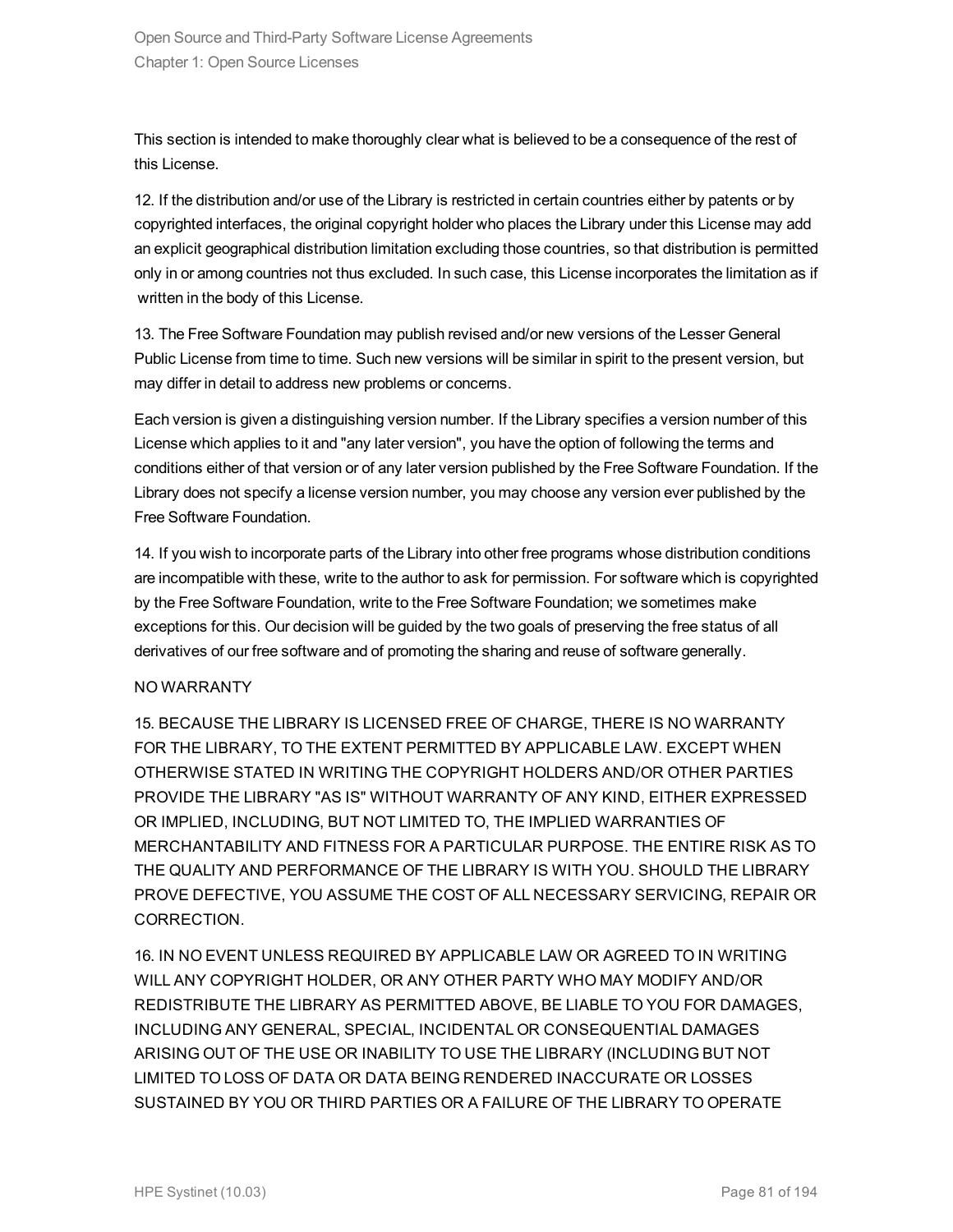### WITH ANY OTHER SOFTWARE), EVEN IF SUCH HOLDER OR OTHER PARTY HAS BEEN ADVISED OF THE POSSIBILITY OF SUCH DAMAGES.

### END OF TERMS AND CONDITIONS

How to Apply These Terms to Your New Libraries

If you develop a new library, and you want it to be of the greatest possible use to the public, we recommend making it free software that everyone can redistribute and change. You can do so by permitting redistribution under these terms (or, alternatively, under the terms of the ordinary General Public License).

To apply these terms, attach the following notices to the library. It is safest to attach them to the start of each source file to most effectively convey the exclusion of warranty; and each file should have at least the "copyright" line and a pointer to where the full notice is found.

 $\le$  one line to give the library's name and a brief idea of what it does.  $\geq$  Copyright (C)  $\leq$ year $\geq$   $\leq$  name of author>

This library is free software; you can redistribute it and/or modify it under the terms of the GNU Lesser General Public License as published by the Free Software Foundation; either version 2.1 of the License, or (at your option) any later version.

This library is distributed in the hope that it will be useful, but WITHOUT ANY WARRANTY; without even the implied warranty of MERCHANTABILITY or FITNESS FOR A PARTICULAR PURPOSE. See the GNU Lesser General Public License for more details.

You should have received a copy of the GNU Lesser General Public License along with this library; if not, write to the Free Software Foundation, Inc., 59 Temple Place, Suite 330, Boston, MA 02111-1307 USA

Also add information on how to contact you by electronic and paper mail.

You should also get your employer (if you work as a programmer) or your school, if any, to sign a "copyright disclaimer" for the library, if necessary. Here is a sample; alter the names:

Yoyodyne, Inc., hereby disclaims all copyright interest in the library `Frob' (a library for tweaking knobs) written by James Random Hacker.

<signature of Ty Coon>, 1 April 1990 Ty Coon, President of Vice

That's all there is to it!

### Google License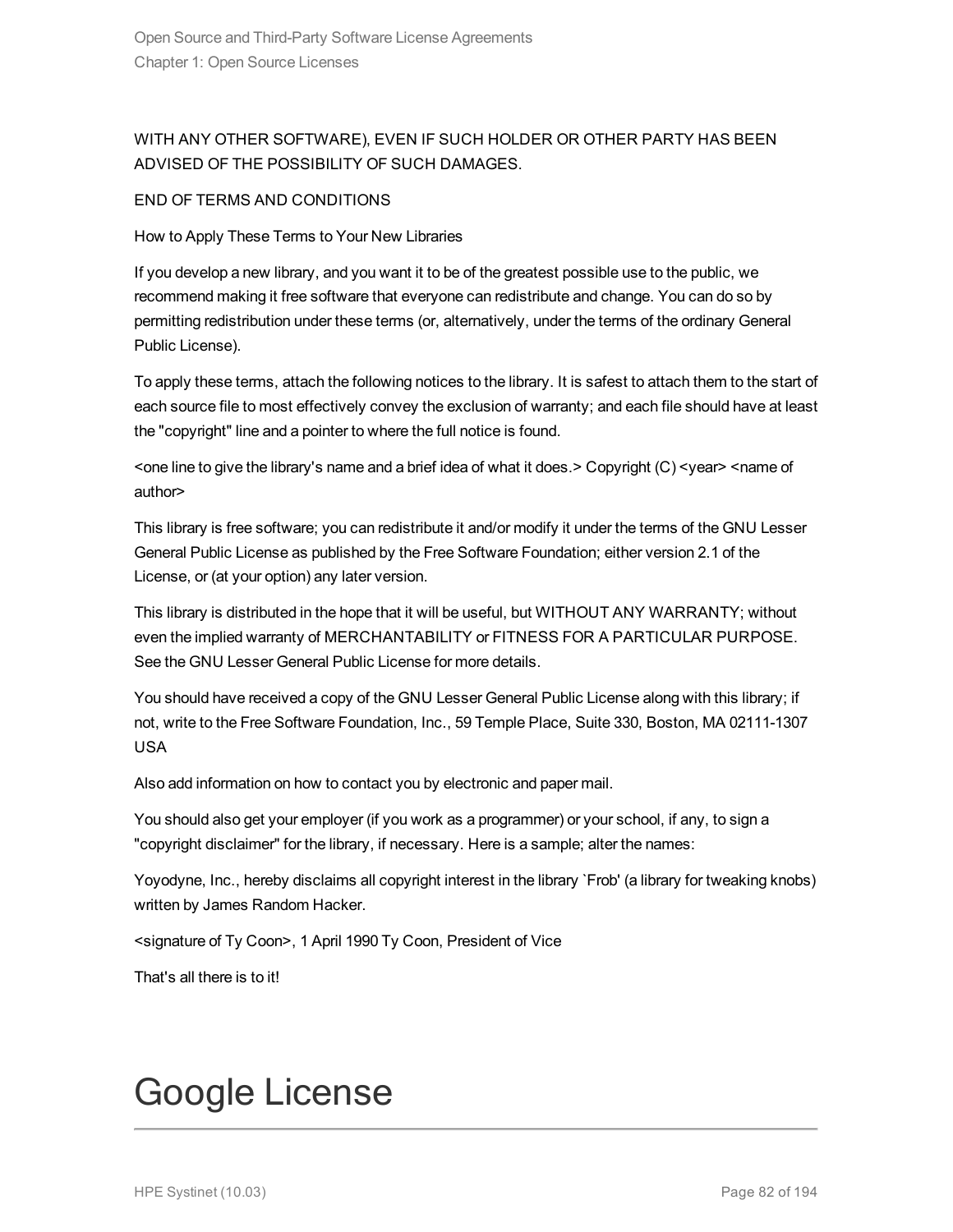Copyright (C) 2009 Google Inc.

Licensed under the Apache License, Version 2.0 (the "License"); you may not use ehcache-core except in compliance with the License. You may obtain a copy of the License at

### <http://www.apache.org/licenses/LICENSE-2.0>

Unless required by applicable law or agreed to in writing, software distributed under the License is distributed on an "AS IS" BASIS, WITHOUT WARRANTIES OR CONDITIONS OF ANY KIND, either express or implied. See the License for the specific language governing permissions and limitations under the License.

## gRaphael License

Copyright (c) 2009 Dmitry Baranovskiy (http://g.raphaeljs.com)

Permission is hereby granted, free of charge, to any person obtaining a copy of this software and associated documentation files (the "Software"), to deal in the Software without restriction, including without limitation the rights to use, copy, modify, merge, publish, distribute, sublicense, and/or sell copies of the Software, and to permit persons to whom the Software is furnished to do so, subject to the following conditions:

The above copyright notice and this permission notice shall be included in all copies or substantial portions of the Software.

THE SOFTWARE IS PROVIDED "AS IS", WITHOUT WARRANTY OF ANY KIND, EXPRESS OR IMPLIED, INCLUDING BUT NOT LIMITED TO THE WARRANTIES OF MERCHANTABILITY, FITNESS FOR A PARTICULAR PURPOSE AND NONINFRINGEMENT. IN NO EVENT SHALL THE AUTHORS OR COPYRIGHT HOLDERS BE LIABLE FOR ANY CLAIM, DAMAGES OR OTHER LIABILITY, WHETHER IN AN ACTION OF CONTRACT, TORT OR OTHERWISE, ARISING FROM, OUT OF OR IN CONNECTION WITH THE SOFTWARE OR THE USE OR OTHER DEALINGS IN THE SOFTWARE.

# HSQLDB License

Copyright (c) 1995-2000, The Hypersonic SQL Group. All rights reserved.

Redistribution and use in source and binary forms, with or without modification, are permitted provided that the following conditions are met: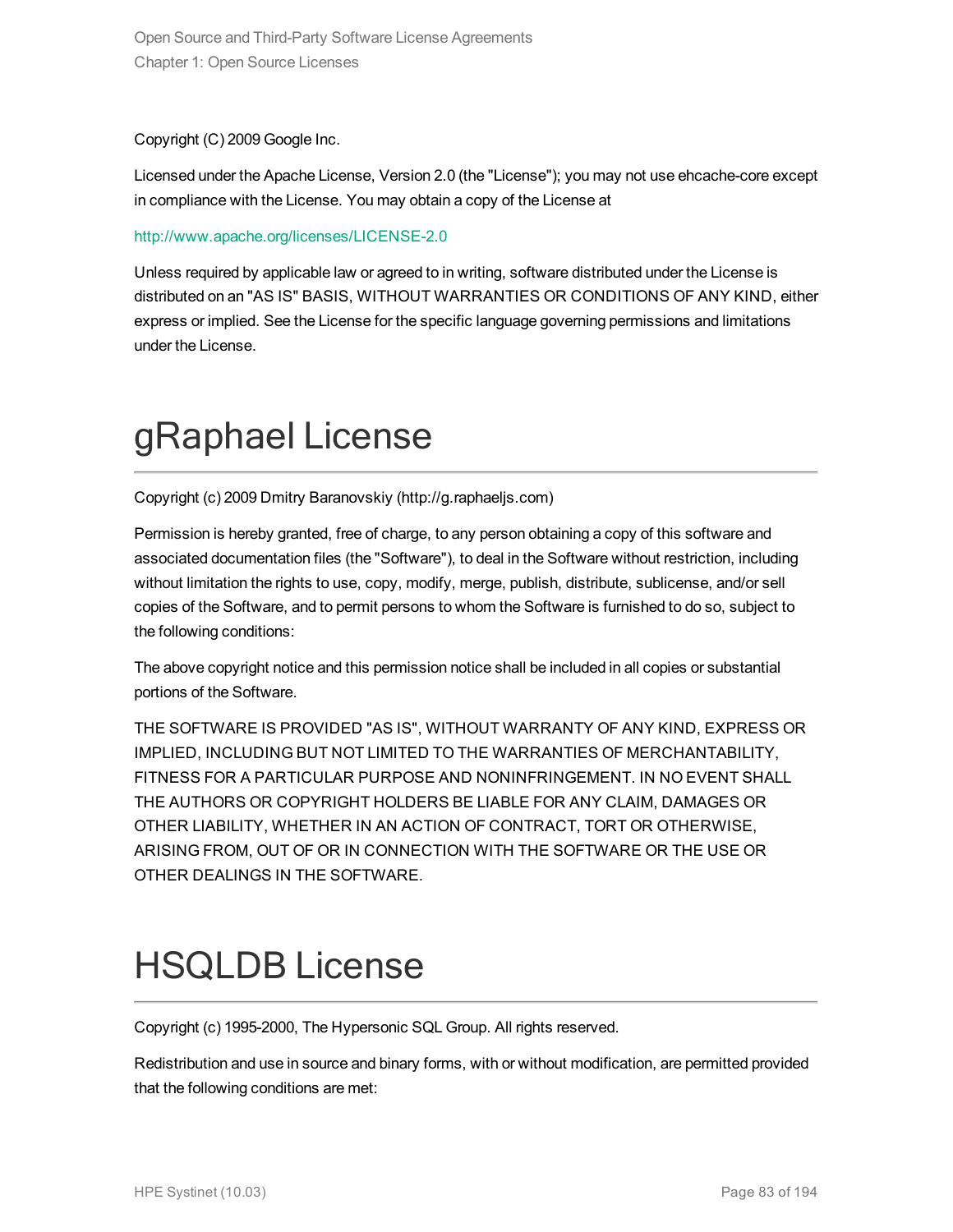Redistributions of source code must retain the above copyright notice, this list of conditions and the following disclaimer.

Redistributions in binary form must reproduce the above copyright notice, this list of conditions and the following disclaimer in the documentation and/or other materials provided with the distribution.

Neither the name of the Hypersonic SQL Group nor the names of its contributors may be used to endorse or promote products derived from this software without specific prior written permission.

THIS SOFTWARE IS PROVIDED BY THE COPYRIGHT HOLDERS AND CONTRIBUTORS "AS IS" AND ANY EXPRESS OR IMPLIED WARRANTIES, INCLUDING, BUT NOT LIMITED TO, THE IMPLIED WARRANTIES OF MERCHANTABILITY AND FITNESS FOR A PARTICULAR PURPOSE ARE DISCLAIMED. IN NO EVENT SHALL THE HYPERSONIC SQL GROUP, OR CONTRIBUTORS BE LIABLE FOR ANY DIRECT, INDIRECT, INCIDENTAL, SPECIAL, EXEMPLARY, OR CONSEQUENTIAL DAMAGES (INCLUDING, BUT NOT LIMITED TO, PROCUREMENT OF SUBSTITUTE GOODS OR SERVICES; LOSS OF USE, DATA, OR PROFITS; OR BUSINESS INTERRUPTION) HOWEVER CAUSED AND ON ANY THEORY OF LIABILITY, WHETHER IN CONTRACT, STRICT LIABILITY, OR TORT (INCLUDING NEGLIGENCE OR OTHERWISE) ARISING IN ANY WAY OUT OF THE USE OF THIS SOFTWARE, EVEN IF ADVISED OF THE POSSIBILITY OF SUCH DAMAGE.

This software consists of voluntary contributions made by many individuals on behalf of the Hypersonic SQL Group.

For work added by the HSQL Development Group:

Copyright (c) 2001-2004, The HSQL Development Group All rights reserved.

Redistribution and use in source and binary forms, with or without modification, are permitted provided that the following conditions are met:

Redistributions of source code must retain the above copyright notice, this list of conditions and the following disclaimer.

Redistributions in binary form must reproduce the above copyright notice, this list of conditions and the following disclaimer in the documentation and/or other materials provided with the distribution.

Neither the name of the HSQL Development Group nor the names of its contributors may be used to endorse or promote products derived from this software without specific prior written permission.

THIS SOFTWARE IS PROVIDED BY THE COPYRIGHT HOLDERS AND CONTRIBUTORS "AS IS" AND ANY EXPRESS OR IMPLIED WARRANTIES, INCLUDING, BUT NOT LIMITED TO, THE IMPLIED WARRANTIES OF MERCHANTABILITY AND FITNESS FOR A PARTICULAR PURPOSE ARE DISCLAIMED. IN NO EVENT SHALL HSQL DEVELOPMENT GROUP, HSQLDB.ORG, OR CONTRIBUTORS BE LIABLE FOR ANY DIRECT, INDIRECT, INCIDENTAL,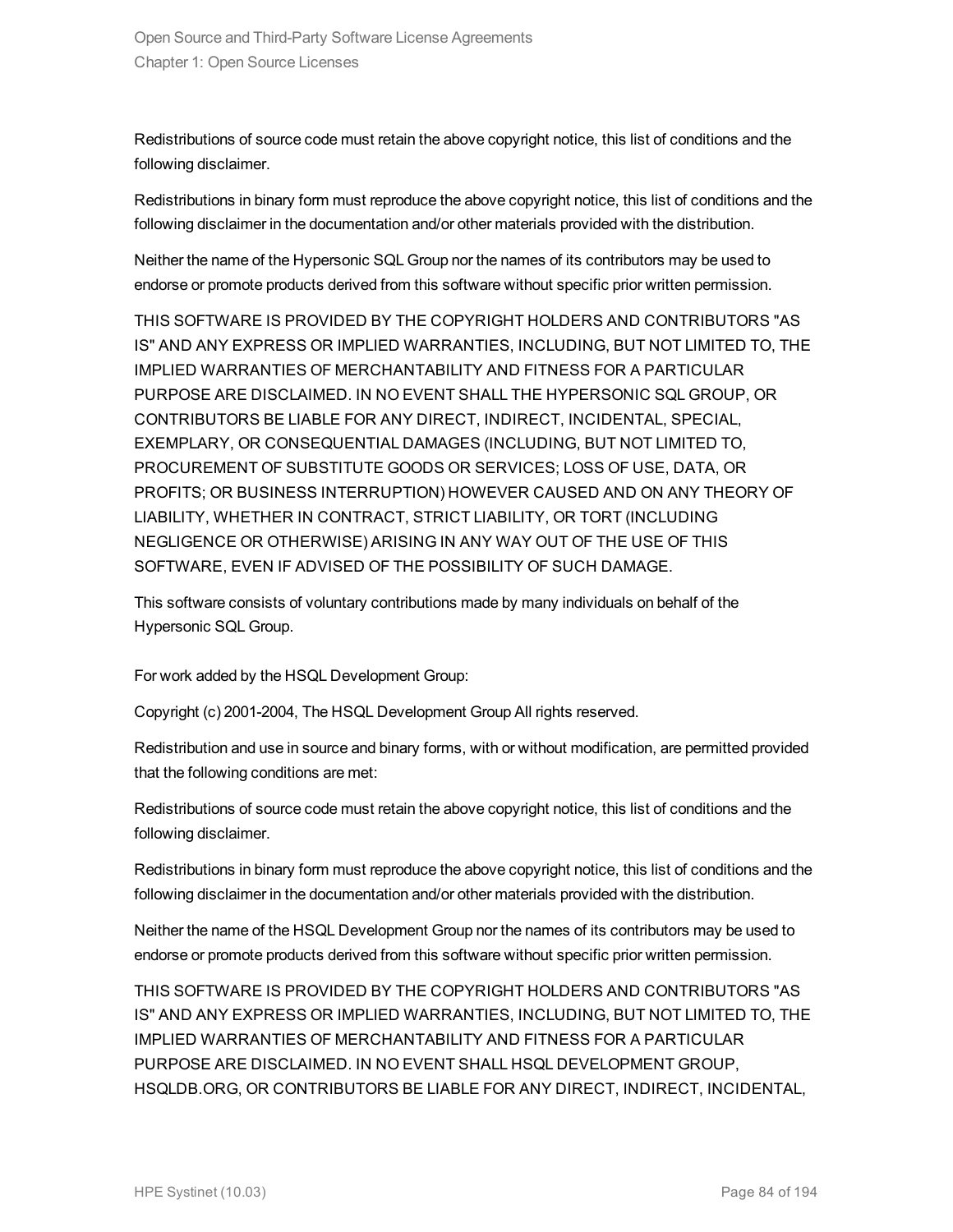SPECIAL, EXEMPLARY, OR CONSEQUENTIAL DAMAGES (INCLUDING, BUT NOT LIMITED TO, PROCUREMENT OF SUBSTITUTE GOODS OR SERVICES; LOSS OF USE, DATA, OR PROFITS; OR BUSINESS INTERRUPTION) HOWEVER CAUSED AND ON ANY THEORY OF LIABILITY, WHETHER IN CONTRACT, STRICT LIABILITY, OR TORT (INCLUDING NEGLIGENCE OR OTHERWISE) ARISING IN ANY WAY OUT OF THE USE OF THIS SOFTWARE, EVEN IF ADVISED OF THE POSSIBILITY OF SUCH DAMAGE.

## **HTMLUnit**

Copyright (c) 2002-2006 Gargoyle Software Inc. All rights reserved.

Redistribution and use in source and binary forms, with or without modification, are permitted provided that the following conditions are met:

1. Redistributions of source code must retain the above copyright notice, this list of conditions and the following disclaimer.

2. Redistributions in binary form must reproduce the above copyright notice, this list of conditions and the following disclaimer in the documentation and/or other materials provided with the distribution.

3. The end-user documentation included with the redistribution, if any, must include the following acknowledgment:

"This product includes software developed by Gargoyle Software Inc. (http://www.GargoyleSoftware.com/)."

Alternately, this acknowledgment may appear in the software itself, if and wherever such third-party acknowledgments normally appear.

4. The name "Gargoyle Software" must not be used to endorse or promote products derived from this software without prior written permission. For written permission, please contact info@GargoyleSoftware.com.

5. Products derived from this software may not be called "HtmlUnit", nor may "HtmlUnit" appear in their name, without prior written permission of Gargoyle Software Inc.

THIS SOFTWARE IS PROVIDED ``AS IS'' AND ANY EXPRESSED OR IMPLIED WARRANTIES, INCLUDING, BUT NOT LIMITED TO, THE IMPLIED WARRANTIES OF MERCHANTABILITY AND FITNESS FOR A PARTICULAR PURPOSE ARE DISCLAIMED. IN NO EVENT SHALL GARGOYLE SOFTWARE INC. OR ITS CONTRIBUTORS BE LIABLE FOR ANY DIRECT,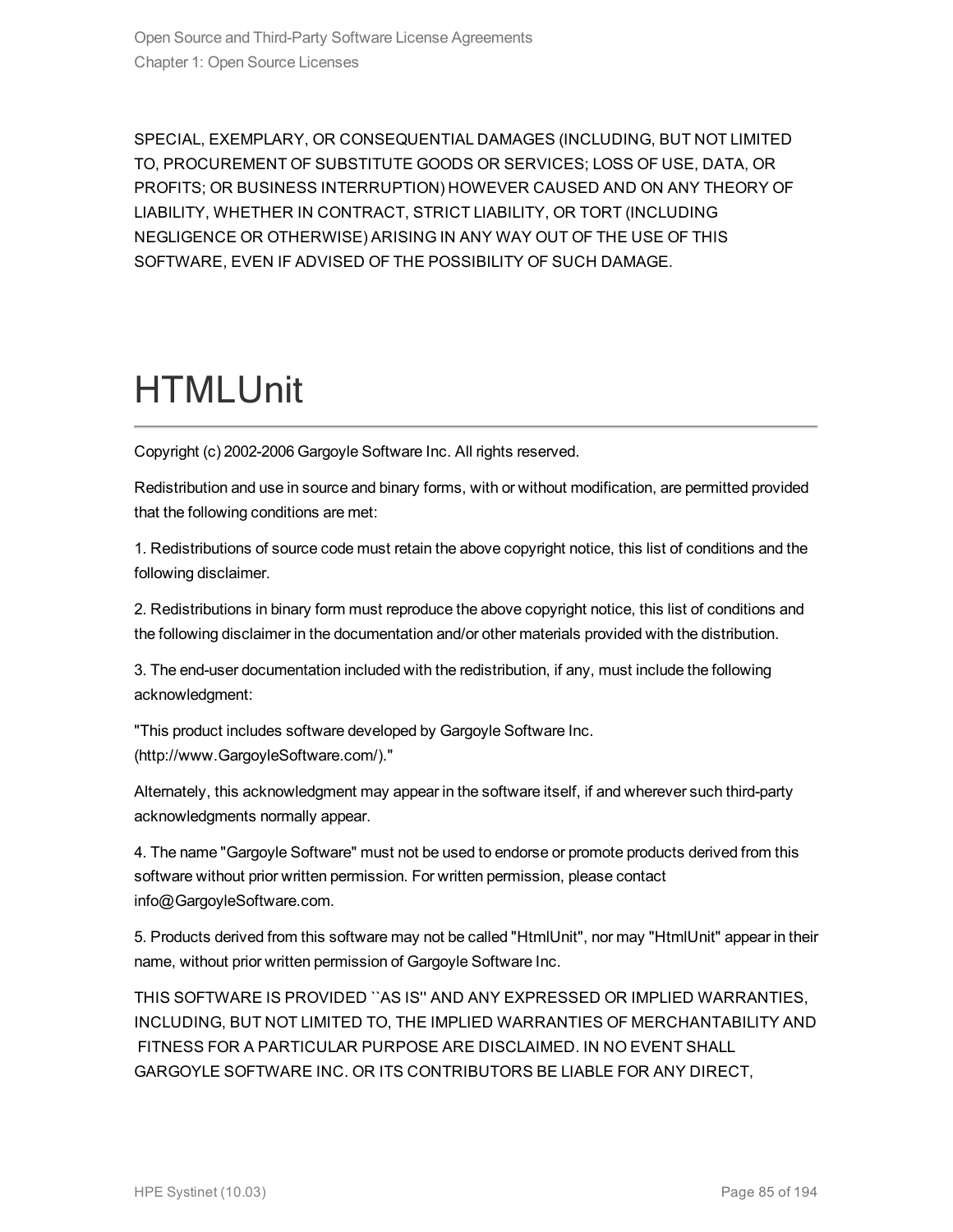INDIRECT, INCIDENTAL, SPECIAL, EXEMPLARY, OR CONSEQUENTIAL DAMAGES (INCLUDING, BUT NOT LIMITED TO, PROCUREMENT OF SUBSTITUTE GOODS OR SERVICES; LOSS OF USE, DATA, OR PROFITS; OR BUSINESS INTERRUPTION) HOWEVER CAUSED AND ON ANY THEORY OF LIABILITY, WHETHER IN CONTRACT, STRICT LIABILITY, OR TORT (INCLUDING NEGLIGENCE OR OTHERWISE) ARISING IN ANY WAY OUT OF THE USE OF THIS SOFTWARE, EVEN IF ADVISED OF THE POSSIBILITY OF SUCH DAMAGE.

### IBM Public License Version 1.0

THE ACCOMPANYING PROGRAM IS PROVIDED UNDER THE TERMS OF THIS IBM PUBLIC LICENSE ("AGREEMENT"). ANY USE, REPRODUCTION OR DISTRIBUTION OF THE PROGRAM CONSTITUTES RECIPIENT'S ACCEPTANCE OF THIS AGREEMENT.

### 1. DEFINITIONS

"Contribution" means:

a) in the case of International Business Machines Corporation ("IBM"), the Original Program, and

b) in the case of each Contributor,

i) changes to the Program, and

ii) additions to the Program;

where such changes and/or additions to the Program originate from and are distributed by that particular Contributor. A Contribution 'originates' from a Contributor if it was added to the Program by such Contributor itself or anyone acting on such Contributor's behalf. Contributions do not include additions to the Program which: (i) are separate modules of software distributed in conjunction with the Program under their own license agreement, and (ii) are not derivative works of the Program.

"Contributor" means IBM and any other entity that distributes the Program.

"Licensed Patents " mean patent claims licensable by a Contributor which are necessarily infringed by the use or sale of its Contribution alone or when combined with the Program.

"Original Program" means the original version of the software accompanying this Agreement as released by IBM, including source code, object code and documentation, if any.

"Program" means the Original Program and Contributions.

"Recipient" means anyone who receives the Program under this Agreement, including all Contributors.

2. GRANT OF RIGHTS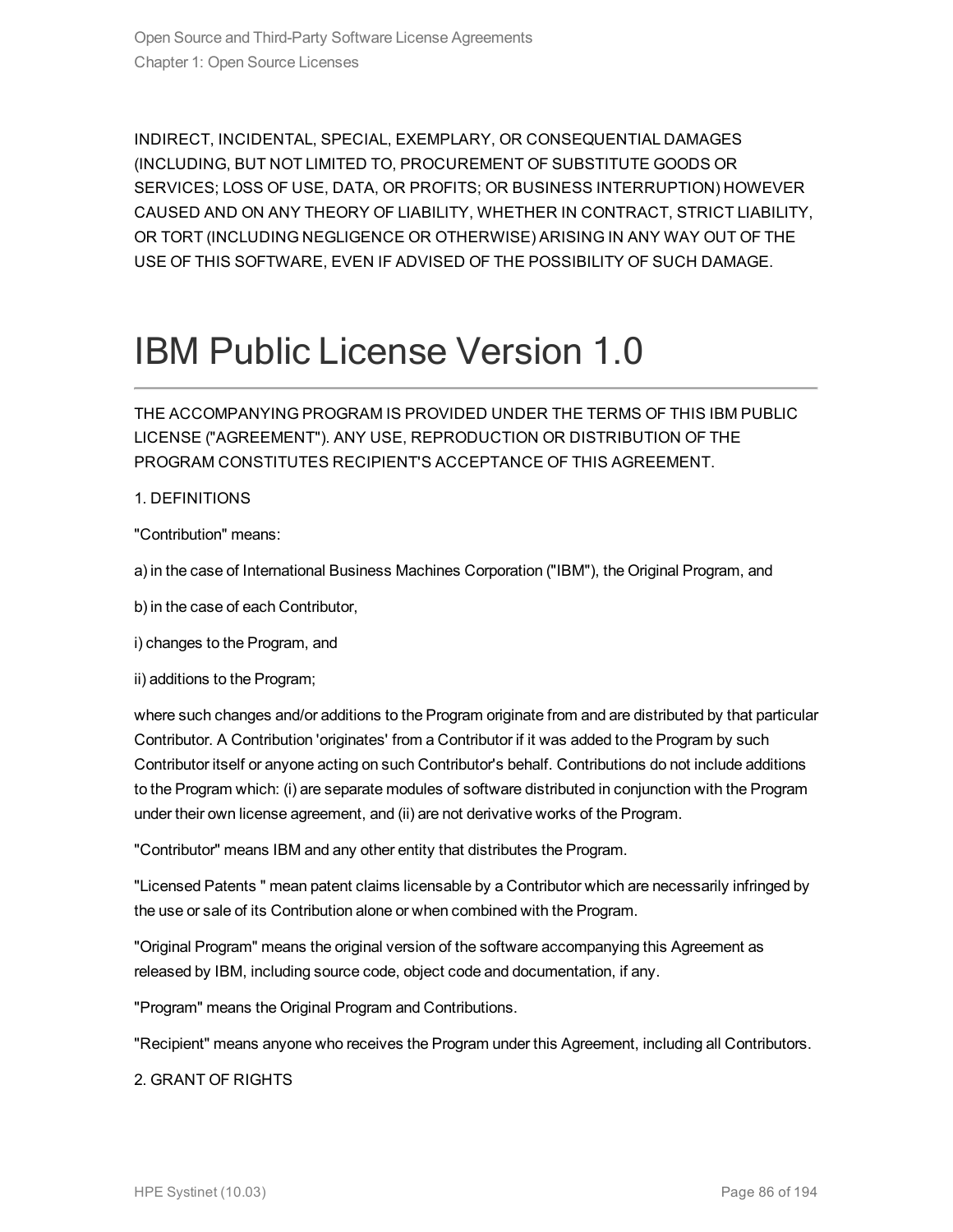a) Subject to the terms of this Agreement, each Contributor hereby grants Recipient a non-exclusive, worldwide, royalty-free copyright license to reproduce, prepare derivative works of, publicly display, publicly perform, distribute and sublicense the Contribution of such Contributor, if any, and such derivative works, in source code and object code form.

b) Subject to the terms of this Agreement, each Contributor hereby grants Recipient a non-exclusive, worldwide, royalty-free patent license under Licensed Patents to make, use, sell, offer to sell, import and otherwise transfer the Contribution of such Contributor, if any, in source code and object code form. This patent license shall apply to the combination of the Contribution and the Program if, at the time the Contribution is added by the Contributor, such addition of the Contribution causes such combination to be covered by the Licensed Patents. The patent license shall not apply to any other combinations which include the Contribution. No hardware per se is licensed hereunder.

c) Recipient understands that although each Contributor grants the licenses to its Contributions set forth herein, no assurances are provided by any Contributor that the Program does not infringe the patent or other intellectual property rights of any other entity. Each Contributor disclaims any liability to Recipient for claims brought by any other entity based on infringement of intellectual property rights or otherwise. As a condition to exercising the rights and licenses granted hereunder, each Recipient hereby assumes sole responsibility to secure any other intellectual property rights needed, if any. For example, if a third party patent license is required to allow Recipient to distribute the Program, it is Recipient's responsibility to acquire that license before distributing the Program.

d) Each Contributor represents that to its knowledge it has sufficient copyright rights in its Contribution, if any, to grant the copyright license set forth in this Agreement.

#### 3. REQUIREMENTS

A Contributor may choose to distribute the Program in object code form under its own license agreement, provided that:

a) it complies with the terms and conditions of this Agreement; and

b) its license agreement:

i) effectively disclaims on behalf of all Contributors all warranties and conditions, express and implied, including warranties or conditions of title and non-infringement, and implied warranties or conditions of merchantability and fitness for a particular purpose;

ii) effectively excludes on behalf of all Contributors all liability for damages, including direct, indirect, special, incidental and consequential damages, such as lost profits;

iii) states that any provisions which differ from this Agreement are offered by that Contributor alone and not by any other party; and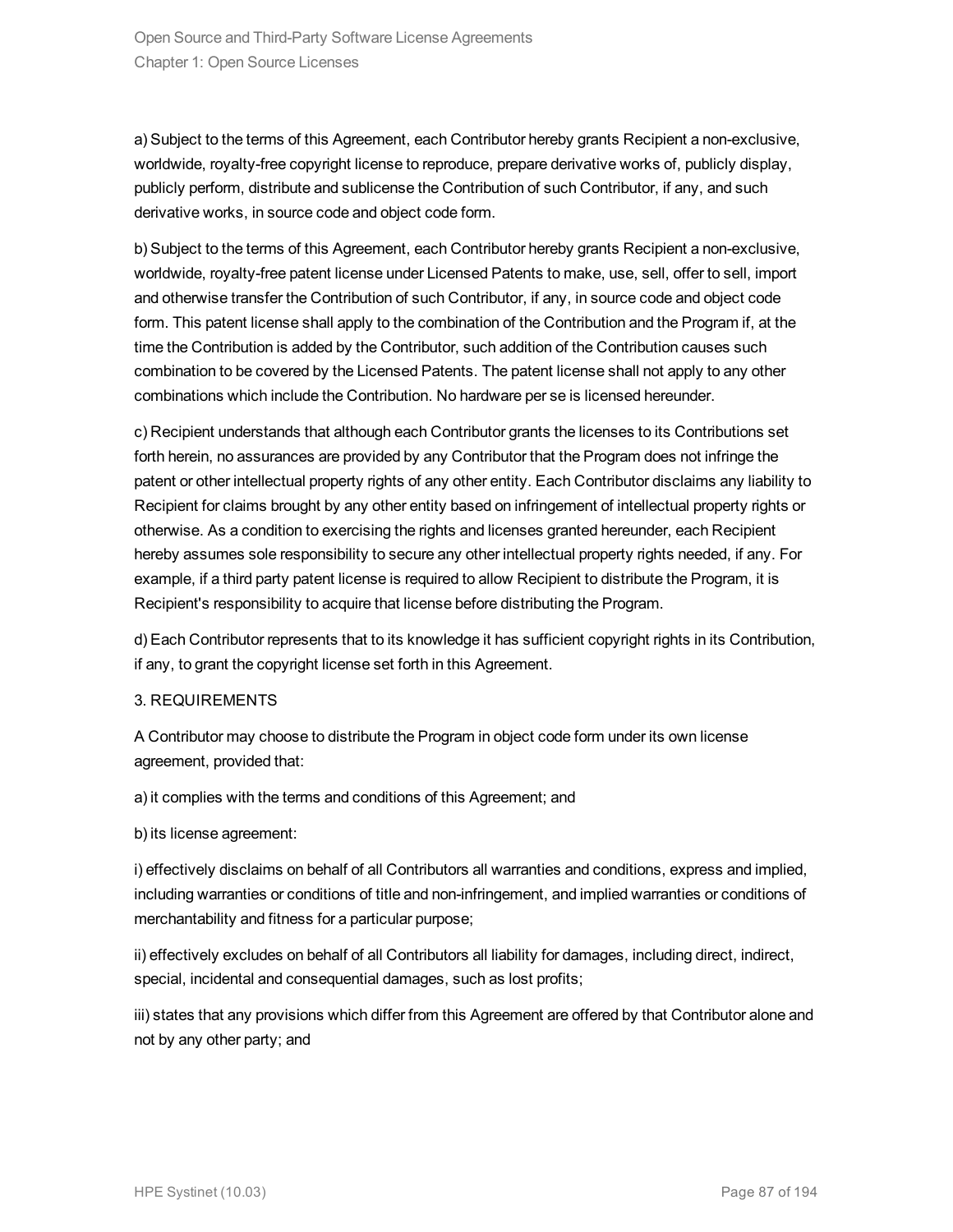iv) states that source code for the Program is available from such Contributor, and informs licensees how to obtain it in a reasonable manner on or through a medium customarily used for software exchange.

When the Program is made available in source code form:

a) it must be made available under this Agreement; and

b) a copy of this Agreement must be included with each copy of the Program.

Each Contributor must include the following in a conspicuous location in the Program:

Copyright © {date here}, International Business Machines Corporation and others. All Rights Reserved.

In addition, each Contributor must identify itself as the originator of its Contribution, if any, in a manner that reasonably allows subsequent Recipients to identify the originator of the Contribution.

#### 4. COMMERCIAL DISTRIBUTION

Commercial distributors of software may accept certain responsibilities with respect to end users, business partners and the like. While this license is intended to facilitate the commercial use of the Program, the Contributor who includes the Program in a commercial product offering should do so in a manner which does not create potential liability for other Contributors. Therefore, if a Contributor includes the Program in a commercial product offering, such Contributor ("Commercial Contributor") hereby agrees to defend and indemnify every other Contributor ("Indemnified Contributor") against any losses, damages and costs (collectively "Losses") arising from claims, lawsuits and other legal actions brought by a third party against the Indemnified Contributor to the extent caused by the acts or omissions of such Commercial Contributor in connection with its distribution of the Program in a commercial product offering. The obligations in this section do not apply to any claims or Losses relating to any actual or alleged intellectual property infringement. In order to qualify, an Indemnified Contributor must: a) promptly notify the Commercial Contributor in writing of such claim, and b) allow the Commercial Contributor to control, and cooperate with the Commercial Contributor in, the defense and any related settlement negotiations. The Indemnified Contributor may participate in any such claim at its own expense.

For example, a Contributor might include the Program in a commercial product offering, Product X. That Contributor is then a Commercial Contributor. If that Commercial Contributor then makes performance claims, or offers warranties related to Product X, those performance claims and warranties are such Commercial Contributor's responsibility alone. Under this section, the Commercial Contributor would have to defend claims against the other Contributors related to those performance claims and warranties, and if a court requires any other Contributor to pay any damages as a result, the Commercial Contributor must pay those damages.

#### 5. NO WARRANTY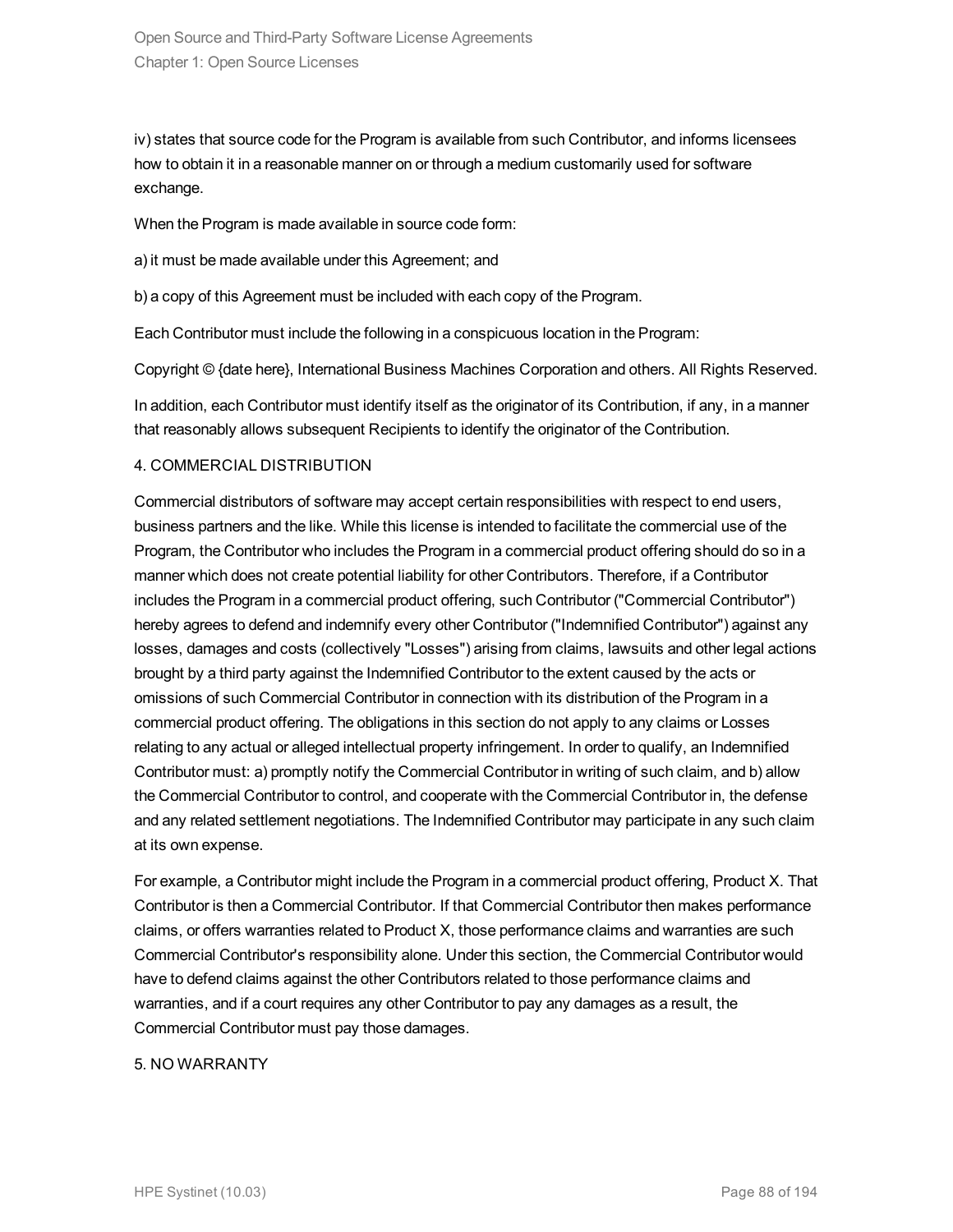EXCEPT AS EXPRESSLY SET FORTH IN THIS AGREEMENT, THE PROGRAM IS PROVIDED ON AN "AS IS" BASIS, WITHOUT WARRANTIES OR CONDITIONS OF ANY KIND, EITHER EXPRESS OR IMPLIED INCLUDING, WITHOUT LIMITATION, ANY WARRANTIES OR CONDITIONS OF TITLE, NON-INFRINGEMENT, MERCHANTABILITY OR FITNESS FOR A PARTICULAR PURPOSE. Each Recipient is solely responsible for determining the appropriateness of using and distributing the Program and assumes all risks associated with its exercise of rights under this Agreement, including but not limited to the risks and costs of program errors, compliance with applicable laws, damage to or loss of data, programs or equipment, and unavailability or interruption of operations.

### 6. DISCLAIMER OF LIABILITY

EXCEPT AS EXPRESSLY SET FORTH IN THIS AGREEMENT, NEITHER RECIPIENT NOR ANY CONTRIBUTORS SHALL HAVE ANY LIABILITY FOR ANY DIRECT, INDIRECT, INCIDENTAL, SPECIAL, EXEMPLARY, OR CONSEQUENTIAL DAMAGES (INCLUDING WITHOUT LIMITATION LOST PROFITS), HOWEVER CAUSED AND ON ANY THEORY OF LIABILITY, WHETHER IN CONTRACT, STRICT LIABILITY, OR TORT (INCLUDING NEGLIGENCE OR OTHERWISE) ARISING IN ANY WAY OUT OF THE USE OR DISTRIBUTION OF THE PROGRAM OR THE EXERCISE OF ANY RIGHTS GRANTED HEREUNDER, EVEN IF ADVISED OF THE POSSIBILITY OF SUCH DAMAGES.

### 7. GENERAL

If any provision of this Agreement is invalid or unenforceable under applicable law, it shall not affect the validity or enforceability of the remainder of the terms of this Agreement, and without further action by the parties hereto, such provision shall be reformed to the minimum extent necessary to make such provision valid and enforceable.

If Recipient institutes patent litigation against a Contributor with respect to a patent applicable to software (including a cross-claim or counterclaim in a lawsuit), then any patent licenses granted by that Contributor to such Recipient under this Agreement shall terminate as of the date such litigation is filed. In addition, If Recipient institutes patent litigation against any entity (including a cross-claim or counterclaim in a lawsuit) alleging that the Program itself (excluding combinations of the Program with other software or hardware) infringes such Recipient's patent(s), then such Recipient's rights granted under Section 2(b) shall terminate as of the date such litigation is filed.

All Recipient's rights under this Agreement shall terminate if it fails to comply with any of the material terms or conditions of this Agreement and does not cure such failure in a reasonable period of time after becoming aware of such noncompliance. If all Recipient's rights under this Agreement terminate, Recipient agrees to cease use and distribution of the Program as soon as reasonably practicable. However, Recipient's obligations under this Agreement and any licenses granted by Recipient relating to the Program shall continue and survive.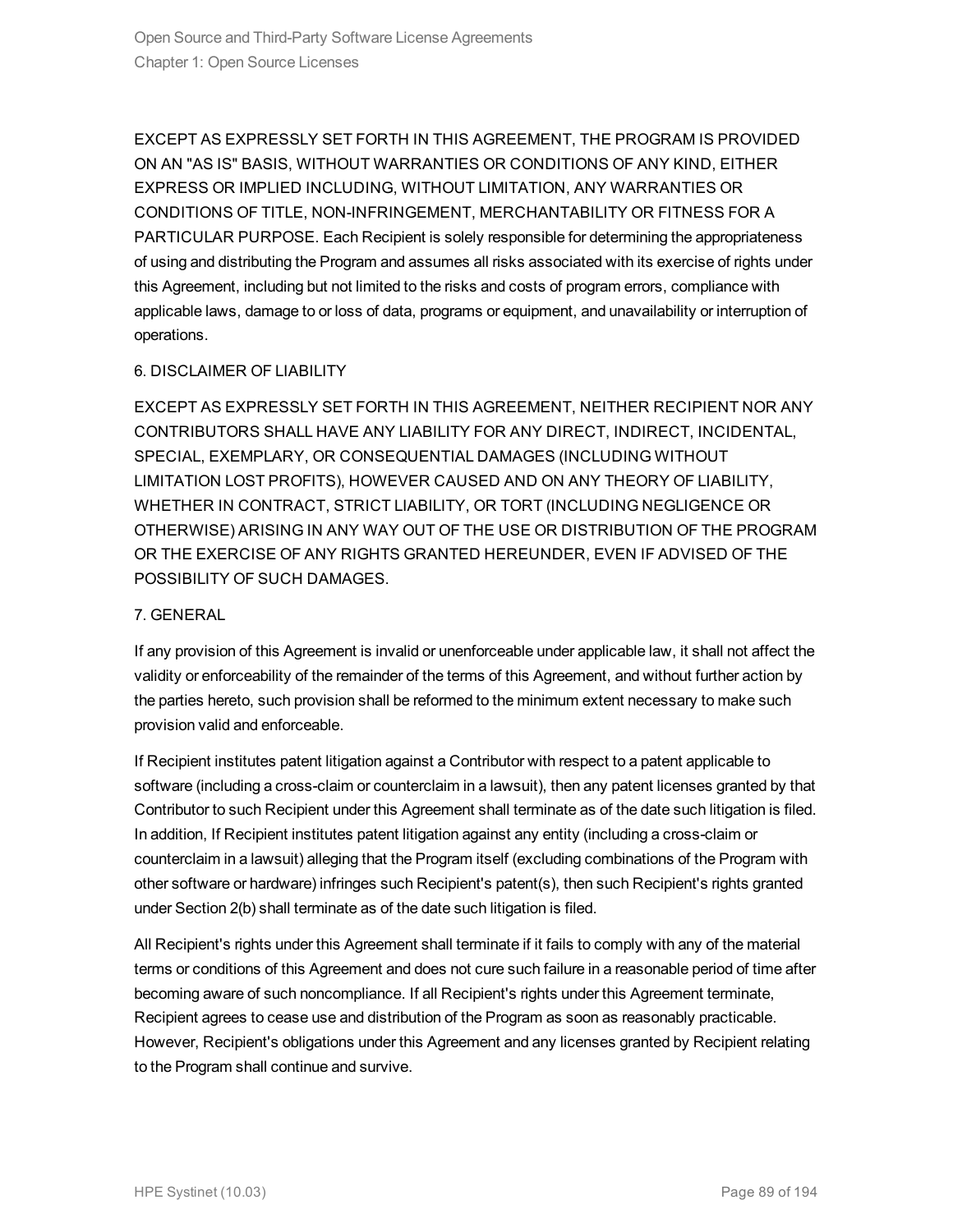IBM may publish new versions (including revisions) of this Agreement from time to time. Each new version of the Agreement will be given a distinguishing version number. The Program (including Contributions) may always be distributed subject to the version of the Agreement under which it was received. In addition, after a new version of the Agreement is published, Contributor may elect to distribute the Program (including its Contributions) under the new version. No one other than IBM has the right to modify this Agreement. Except as expressly stated in Sections 2(a) and 2(b) above, Recipient receives no rights or licenses to the intellectual property of any Contributor under this Agreement, whether expressly, by implication, estoppel or otherwise. All rights in the Program not expressly granted under this Agreement are reserved.

This Agreement is governed by the laws of the State of New York and the intellectual property laws of the United States of America. No party to this Agreement will bring a legal action under this Agreement more than one year after the cause of action arose. Each party waives its rights to a jury trial in any resulting litigation.

# ICU License

ICU 1.8.1 and later COPYRIGHT AND PERMISSION NOTICE Copyright (c) 1995-2003 International Business Machines Corporation and others All rights reserved.

Permission is hereby granted, free of charge, to any person obtaining a copy of this software and associated documentation files (the "Software"), to deal in the Software without restriction, including without limitation the rights to use, copy, modify, merge, publish, distribute, and/or sell copies of the Software, and to permit persons to whom the Software is furnished to do so, provided that the above copyright notice(s) and this permission notice appear in all copies of the Software and that both the above copyright notice(s) and this permission notice appear in supporting documentation. THE SOFTWARE IS PROVIDED "AS IS", WITHOUT WARRANTY OF ANY KIND, EXPRESS OR IMPLIED, INCLUDING BUT NOT LIMITED TO THE WARRANTIES OF MERCHANTABILITY, FITNESS FOR A PARTICULAR PURPOSE AND NONINFRINGEMENT OF THIRD PARTY RIGHTS. IN NO EVENT SHALL THE COPYRIGHT HOLDER OR HOLDERS INCLUDED IN THIS NOTICE BE LIABLE FOR ANY CLAIM, OR ANY SPECIAL INDIRECT OR CONSEQUENTIAL DAMAGES, OR ANY DAMAGES WHATSOEVER RESULTING FROM LOSS OF USE, DATA OR PROFITS, WHETHER IN AN ACTION OF CONTRACT, NEGLIGENCE OR OTHER TORTIOUS ACTION, ARISING OUT OF OR IN CONNECTION WITH THE USE OR PERFORMANCE OF THIS SOFTWARE. Except as contained in this notice, the name of a copyright holder shall not be used in advertising or otherwise to promote the sale, use or other dealings in this Software without prior written authorization of the copyright holder.

### Jasper License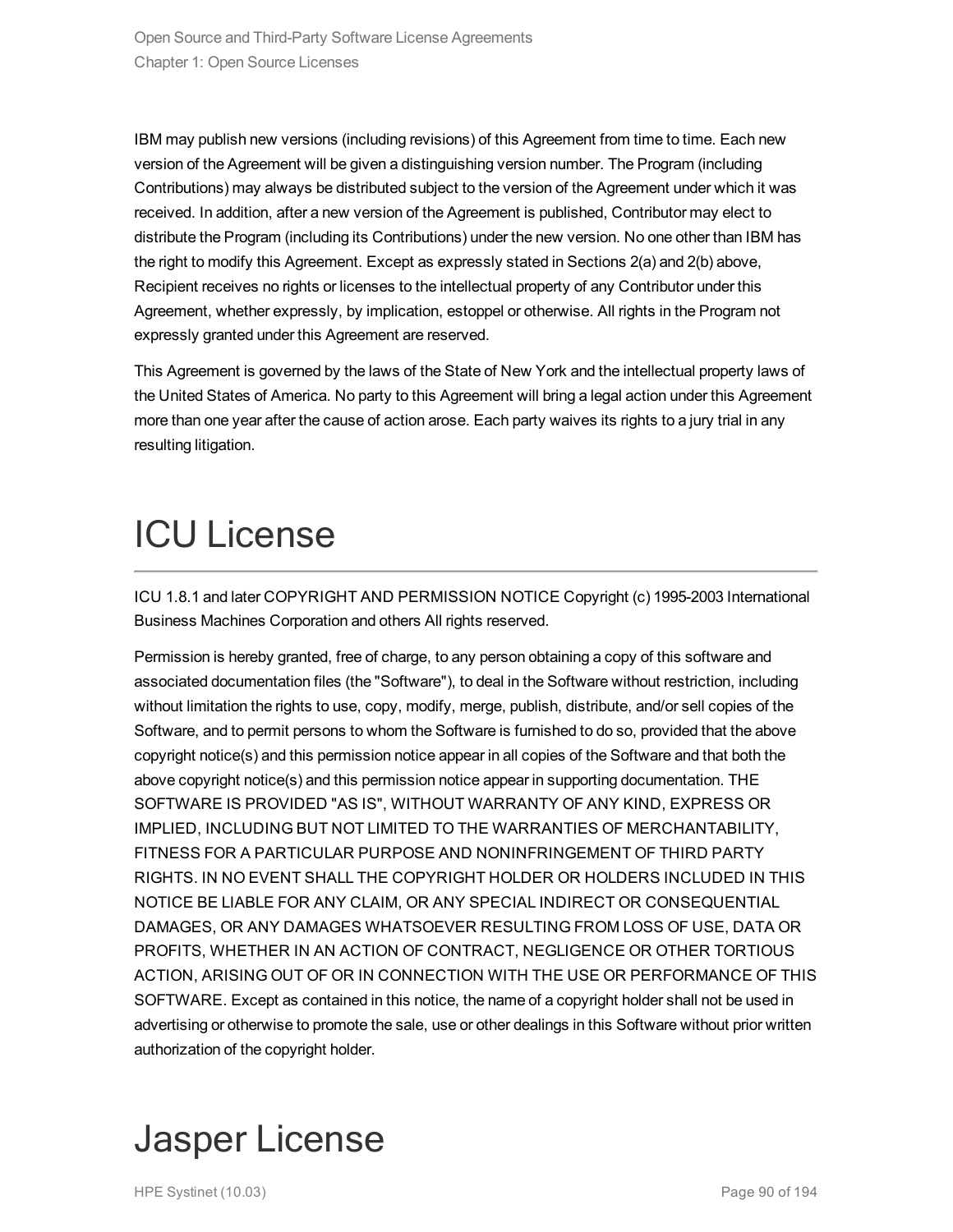JasPer License Version 2.0

Copyright (c) 2001-2006 Michael David Adams Copyright (c) 1999-2000 Image Power, Inc. Copyright (c) 1999-2000 The University of British Columbia

All rights reserved.

Permission is hereby granted, free of charge, to any person (the "User") obtaining a copy of this software and associated documentation files (the "Software"), to deal in the Software without restriction, including without limitation the rights to use, copy, modify, merge, publish, distribute, and/or sell copies of the Software, and to permit persons to whom the Software is furnished to do so, subject to the following conditions:

1. The above copyright notices and this permission notice (which includes the disclaimer below) shall be included in all copies or substantial portions of the Software.

2. The name of a copyright holder shall not be used to endorse or promote products derived from the Software without specific prior written permission.

THIS DISCLAIMER OF WARRANTY CONSTITUTES AN ESSENTIAL PART OF THIS LICENSE. NO USE OF THE SOFTWARE IS AUTHORIZED HEREUNDER EXCEPT UNDER THIS DISCLAIMER. THE SOFTWARE IS PROVIDED BY THE COPYRIGHT HOLDERS "AS IS", WITHOUT WARRANTY OF ANY KIND, EXPRESS OR IMPLIED, INCLUDING BUT NOT LIMITED TO THE WARRANTIES OF MERCHANTABILITY, FITNESS FOR A PARTICULAR PURPOSE AND NONINFRINGEMENT OF THIRD PARTY RIGHTS. IN NO EVENT SHALL THE COPYRIGHT HOLDERS BE LIABLE FOR ANY CLAIM, OR ANY SPECIAL INDIRECT OR CONSEQUENTIAL DAMAGES, OR ANY DAMAGES WHATSOEVER RESULTING FROM LOSS OF USE, DATA OR PROFITS, WHETHER IN AN ACTION OF CONTRACT, NEGLIGENCE OR OTHER TORTIOUS ACTION, ARISING OUT OF OR IN CONNECTION WITH THE USE OR PERFORMANCE OF THIS SOFTWARE. NO ASSURANCES ARE PROVIDED BY THE COPYRIGHT HOLDERS THAT THE SOFTWARE DOES NOT INFRINGE

THE PATENT OR OTHER INTELLECTUAL PROPERTY RIGHTS OF ANY OTHER ENTITY. EACH COPYRIGHT HOLDER DISCLAIMS ANY LIABILITY TO THE USER FOR CLAIMS BROUGHT BY ANY OTHER ENTITY BASED ON INFRINGEMENT OF INTELLECTUAL PROPERTY RIGHTS OR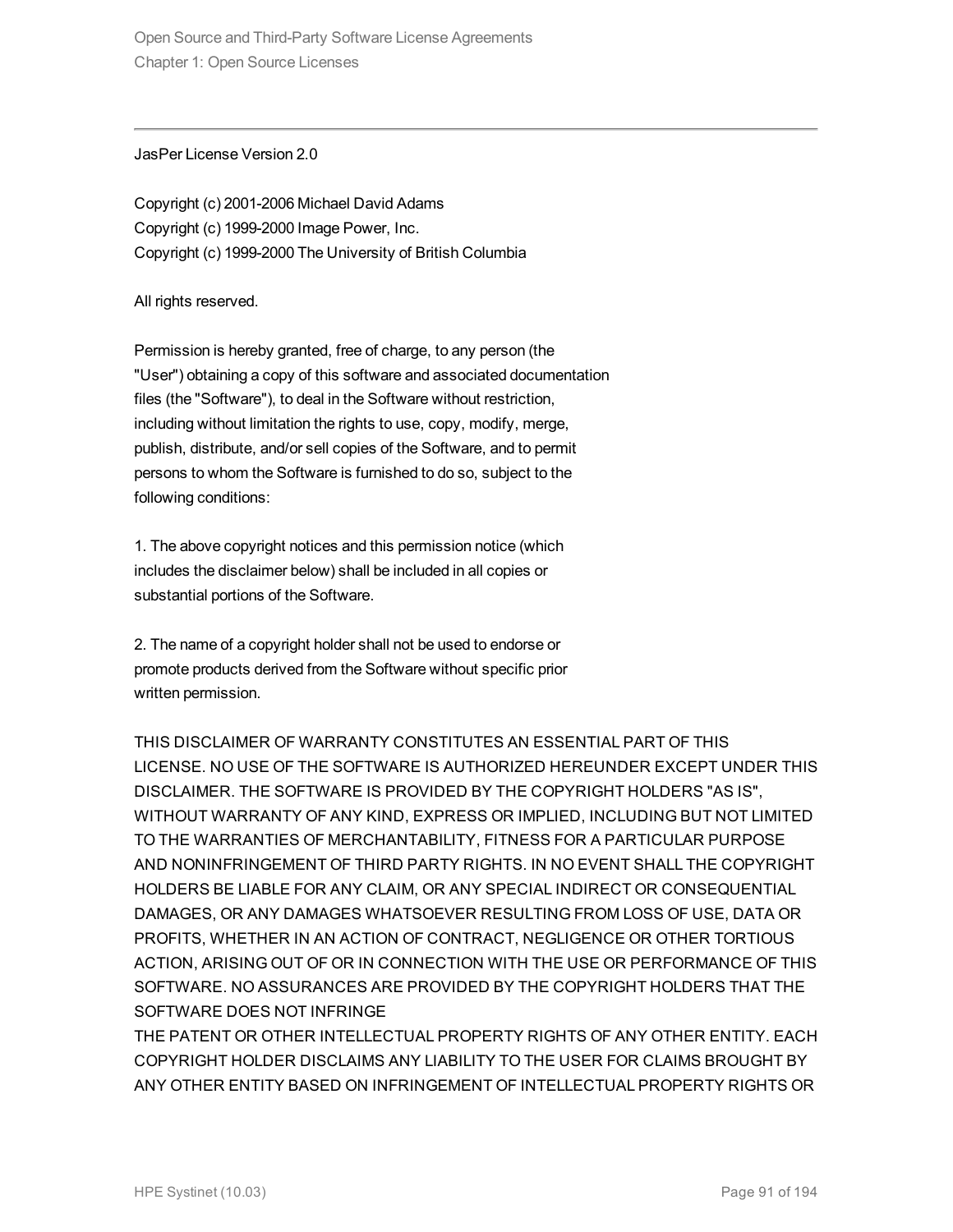OTHERWISE. AS A CONDITION TO EXERCISING THE RIGHTS GRANTED HEREUNDER, EACH USER HEREBY ASSUMES SOLE RESPONSIBILITY TO SECURE ANY OTHER INTELLECTUAL PROPERTY RIGHTS NEEDED, IF ANY. THE SOFTWARE IS NOT FAULT-TOLERANT AND IS NOT INTENDED FOR USE IN MISSION-CRITICAL SYSTEMS, SUCH AS THOSE USED IN THE OPERATION OF NUCLEAR FACILITIES, AIRCRAFT NAVIGATION OR COMMUNICATION SYSTEMS, AIR TRAFFIC CONTROL SYSTEMS, DIRECT LIFE SUPPORT MACHINES, OR WEAPONS SYSTEMS, IN WHICH THE FAILURE OF THE SOFTWARE OR SYSTEM COULD LEAD DIRECTLY TO DEATH, PERSONAL INJURY, OR SEVERE PHYSICAL OR ENVIRONMENTAL DAMAGE ("HIGH RISK ACTIVITIES"). THE COPYRIGHT HOLDERS SPECIFICALLY DISCLAIM ANY EXPRESS OR IMPLIED WARRANTY OF FITNESS FOR HIGH RISK ACTIVITIES.

### JavaScript-MD5, version 2.3

The MIT License (MIT)

Copyright (c) Copyright 2011, Sebastian Tschan

Permission is hereby granted, free of charge, to any person obtaining a copy of this software and associated documentation files (the "Software"), to deal in the Software without restriction, including without limitation the rights to use, copy, modify, merge, publish, distribute, sublicense, and/or sell copies of the Software, and to permit persons to whom the Software is furnished to do so, subject to the following conditions:

The above copyright notice and this permission notice shall be included in all copies or substantial portions of the Software.

THE SOFTWARE IS PROVIDED "AS IS", WITHOUT WARRANTY OF ANY KIND, EXPRESS OR IMPLIED, INCLUDING BUT NOT LIMITED TO THE WARRANTIES OF MERCHANTABILITY, FITNESS FOR A PARTICULAR PURPOSE AND NONINFRINGEMENT. IN NO EVENT SHALL THE AUTHORS OR COPYRIGHT HOLDERS BE LIABLE FOR ANY CLAIM, DAMAGES OR OTHER LIABILITY, WHETHER IN AN ACTION OF CONTRACT, TORT OR OTHERWISE, ARISING FROM, OUT OF OR IN CONNECTION WITH THE SOFTWARE OR THE USE OR OTHER DEALINGS IN THE SOFTWARE.

### Sun Binary Code License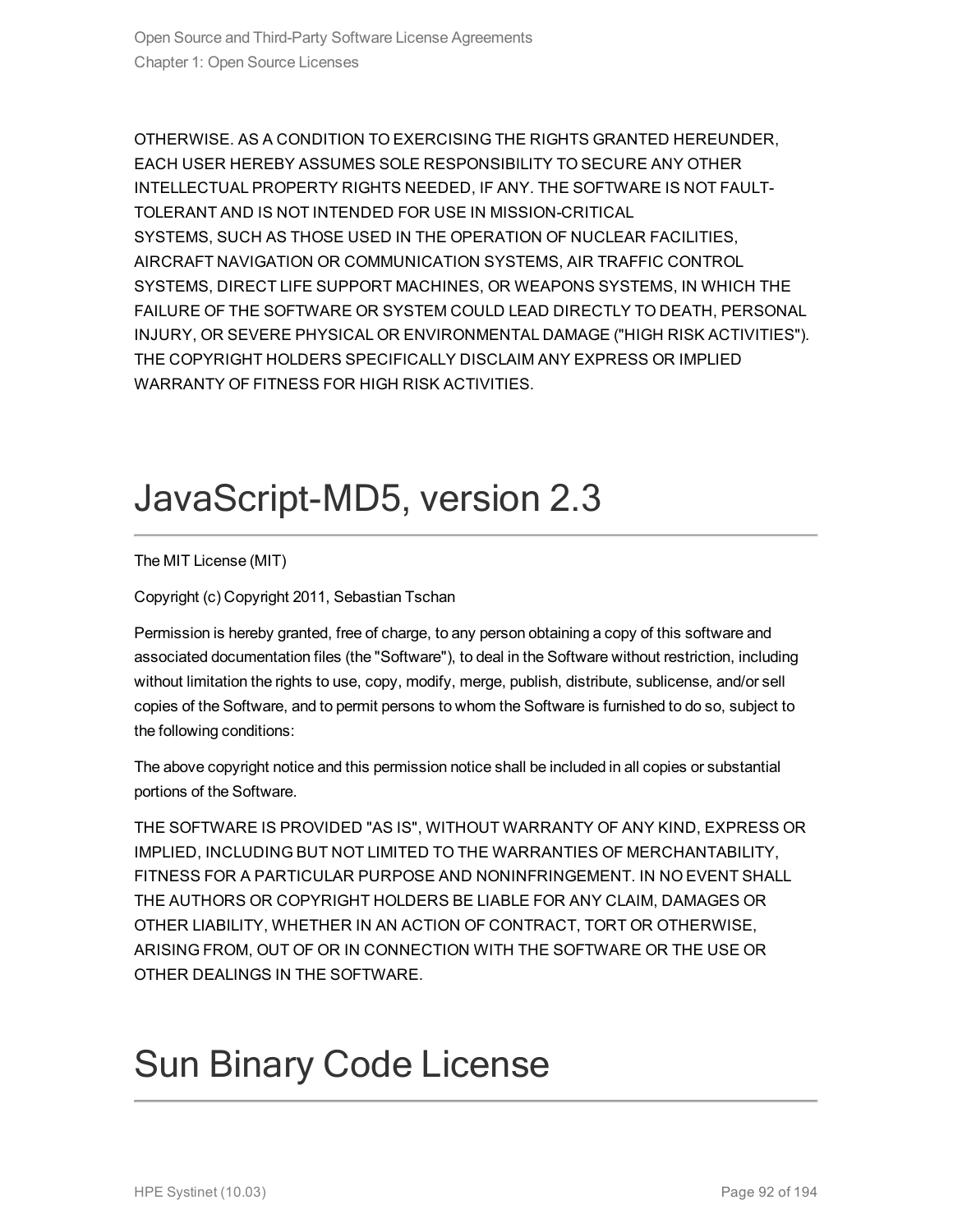Sun Microsystems, Inc. Binary Code License Agreement

READ THE TERMS OF THIS AGREEMENT AND ANY PROVIDED SUPPLEMENTAL LICENSE TERMS (COLLECTIVELY "AGREEMENT") CAREFULLY BEFORE OPENING THE SOFTWARE MEDIA PACKAGE. BY OPENING THE SOFTWARE MEDIA PACKAGE, YOU AGREE TO THE TERMS OF THIS AGREEMENT. IF YOU ARE ACCESSING THE SOFTWARE ELECTRONICALLY, INDICATE YOUR ACCEPTANCE OF THESE TERMS BY SELECTING THE "ACCEPT" BUTTON AT THE END OF THIS AGREEMENT. IF YOU DO NOT AGREE TO ALL THESE TERMS, PROMPTLY RETURN THE UNUSED SOFTWARE TO YOUR PLACE OF PURCHASE FOR A REFUND OR, IF THE SOFTWARE IS ACCESSED ELECTRONICALLY, SELECT THE "DECLINE" BUTTON AT THE END OF THIS AGREEMENT.

1. LICENSE TO USE. Sun grants you a non-exclusive and non-transferable license for the internal use only of the accompanying software and documentation and any error corrections provided by Sun (collectively "Software"), by the number of users and the class of computer hardware for which the corresponding fee has been paid.

2. RESTRICTIONS. Software is confidential and copyrighted. Title to Software and all associated intellectual property rights is retained by Sun and/or its licensors. Except as specifically authorized in any Supplemental License Terms, you may not make copies of Software, other than a single copy of Software for archival purposes. Unless enforcement is prohibited by applicable law, you may not modify, decompile, or reverse engineer Software. You acknowledge that Software is not designed, licensed or intended for use in the design, construction, operation or maintenance of any nuclear facility. Sun disclaims any express or implied warranty of fitness for such uses. No right, title or interest in or to any trademark, service mark, logo or trade name of Sun or its licensors is granted under this Agreement.

3. LIMITED WARRANTY. Sun warrants to you that for a period of ninety (90) days from the date of purchase, as evidenced by a copy of the receipt, the media on which Software is furnished (if any) will be free of defects in materials and workmanship under normal use. Except for the foregoing, Software is provided "AS IS". Your exclusive remedy and Sun's entire liability under this limited warranty will be at Sun's option to replace Software media or refund the fee paid for Software.

4. DISCLAIMER OF WARRANTY. UNLESS SPECIFIED IN THIS AGREEMENT, ALL EXPRESS OR IMPLIED CONDITIONS, REPRESENTATIONS AND WARRANTIES, INCLUDING ANY IMPLIED WARRANTY OF MERCHANTABILITY, FITNESS FOR A PARTICULAR PURPOSE OR NON-INFRINGEMENT ARE DISCLAIMED, EXCEPT TO THE EXTENT THAT THESE DISCLAIMERS ARE HELD TO BE LEGALLY INVALID.

5. LIMITATION OF LIABILITY. TO THE EXTENT NOT PROHIBITED BY LAW, IN NO EVENT WILL SUN OR ITS LICENSORS BE LIABLE FOR ANY LOST REVENUE, PROFIT OR DATA, OR FOR SPECIAL, INDIRECT, CONSEQUENTIAL, INCIDENTAL OR PUNITIVE DAMAGES, HOWEVER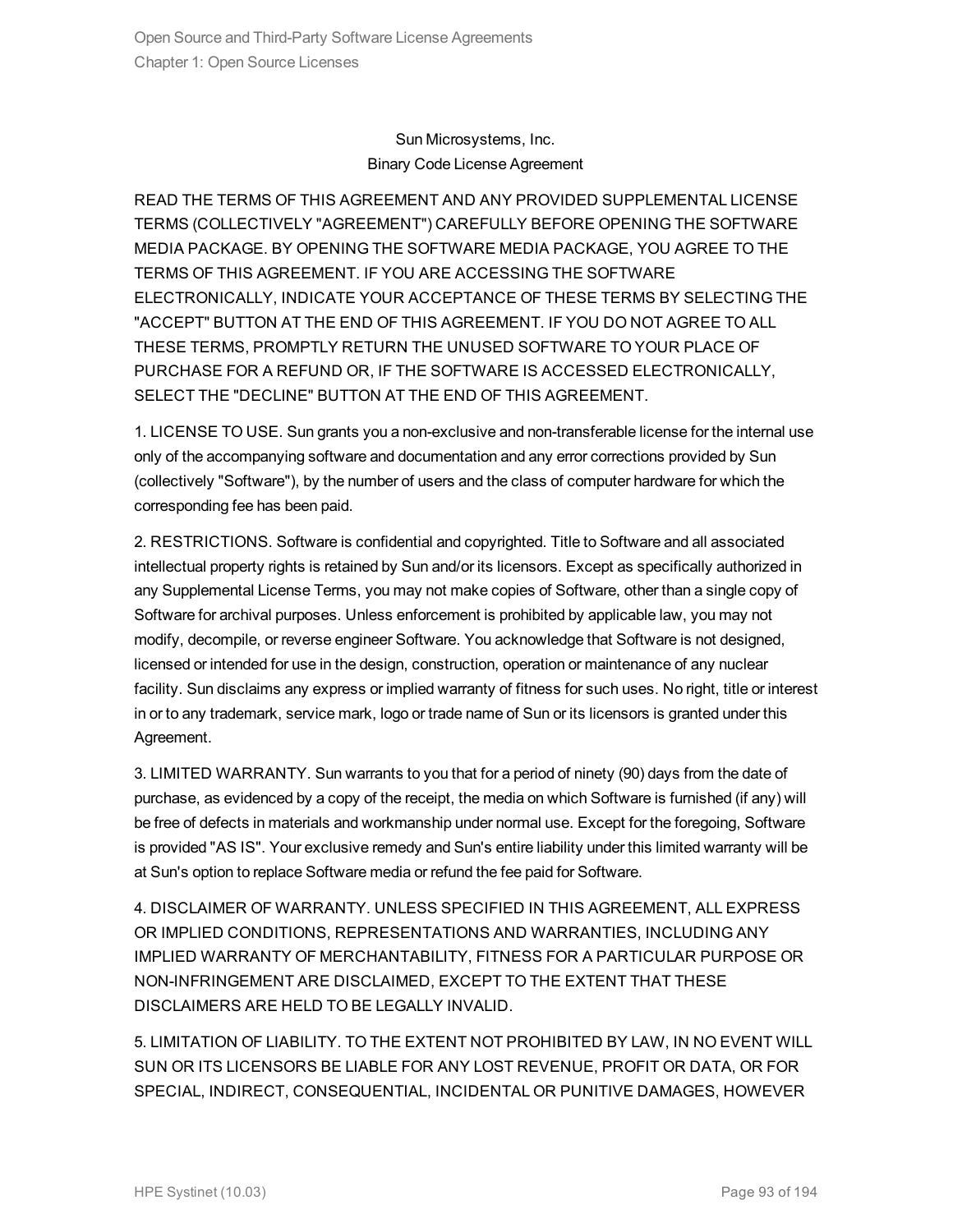CAUSED REGARDLESS OF THE THEORY OF LIABILITY, ARISING OUT OF OR RELATED TO THE USE OF OR INABILITY TO USE SOFTWARE, EVEN IF SUN HAS BEEN ADVISED OF THE POSSIBILITY OF SUCH DAMAGES. In no event will Sun's liability to you, whether in contract, tort (including negligence), or otherwise, exceed the amount paid by you for Software under this Agreement. The foregoing limitations will apply even if the above stated warranty fails of its essential purpose.

6. Termination. This Agreement is effective until terminated. You may terminate this Agreement at any time by destroying all copies of Software. This Agreement will terminate immediately without notice from Sun if you fail to comply with any provision of this Agreement. Upon Termination, you must destroy all copies of Software.

7. Export Regulations. All Software and technical data delivered under this Agreement are subject to US export control laws and may be subject to export or import regulations in other countries. You agree to comply strictly with all such laws and regulations and acknowledge that you have the responsibility to obtain such licenses to export, re-export, or import as may be required after delivery to you.

8. U.S. Government Restricted Rights. If Software is being acquired by or on behalf of the U.S. Government or by a U.S. Government prime contractor or subcontractor (at any tier), then the Government's rights in Software and accompanying documentation will be only as set forth in this Agreement; this is in accordance with 48 CFR 227.7201 through 227.7202-4 (for Department of Defense (DOD) acquisitions) and with 48 CFR 2.101 and 12.212 (for non-DOD acquisitions).

9. Governing Law. Any action related to this Agreement will be governed by California law and controlling U.S. federal law. No choice of law rules of any jurisdiction will apply.

10. Severability. If any provision of this Agreement is held to be unenforceable, this Agreement will remain in effect with the provision omitted, unless omission would frustrate the intent of the parties, in which case this Agreement will immediately terminate.

11. Integration. This Agreement is the entire agreement between you and Sun relating to its subject matter. It supersedes all prior or contemporaneous oral or written communications, proposals, representations and warranties and prevails over any conflicting or additional terms of any quote, order, acknowledgment, or other communication between the parties relating to its subject matter during the term of this Agreement. No modification of this Agreement will be binding, unless in writing and signed by an authorized representative of each party.

> JAVA^(TM) INTERFACE CLASSES JAVASERVLET, VERSION 2.3 SUPPLEMENTAL LICENSE TERMS

These supplemental license terms ("Supplemental Terms") add to or modify the terms of the Binary Code License Agreement (collectively, the "Agreement"). Capitalized terms not defined in these Supplemental Terms shall have the same meanings ascribed to them in the Agreement. These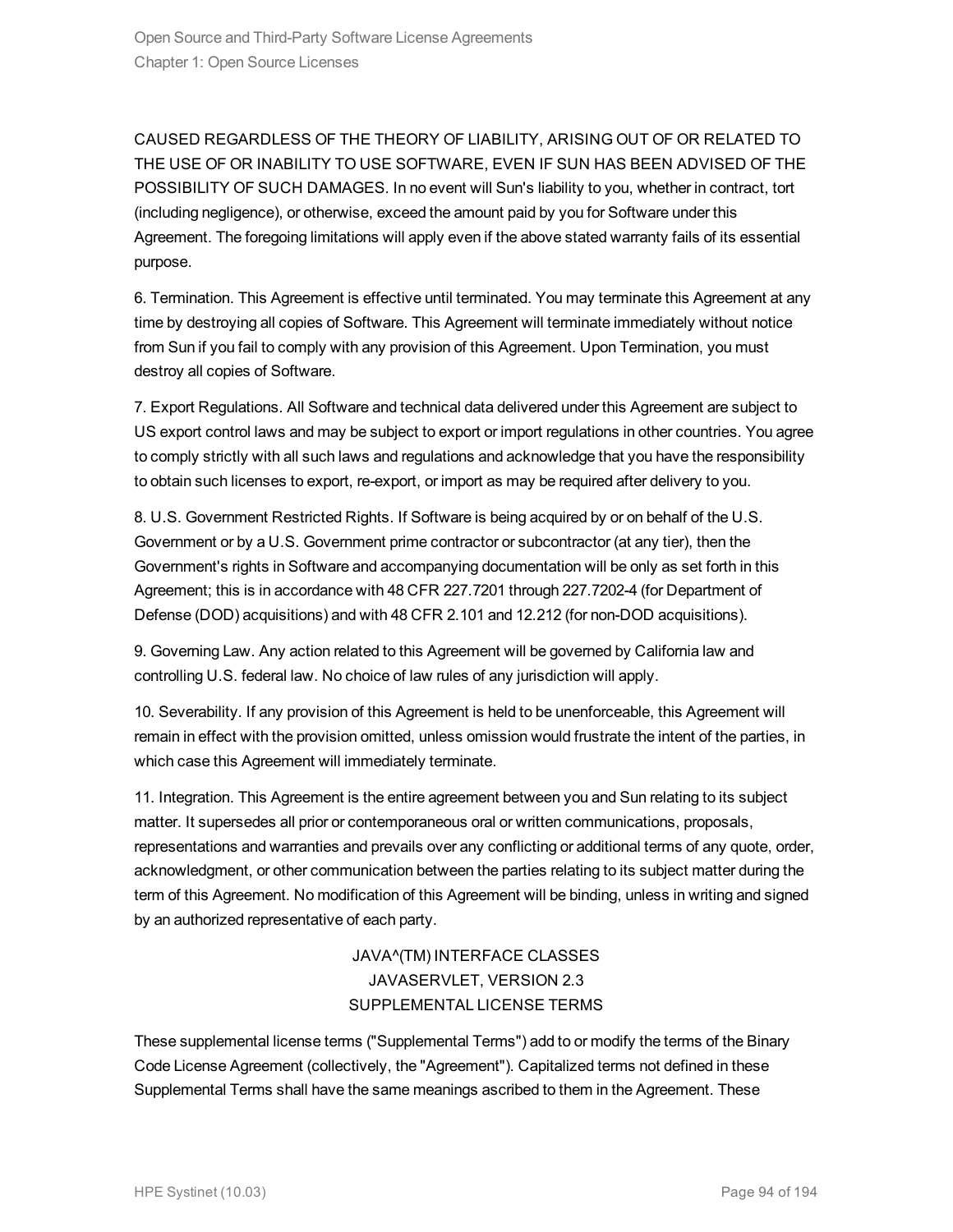Supplemental Terms shall supersede any inconsistent or conflicting terms in the Agreement, or in any license contained within the Software.

1. Software Internal Use and Development License Grant. Subject to the terms and conditions of this Agreement, including, but not limited to Section 3 (Java(TM) Technology Restrictions) of these Supplemental Terms, Sun grants you a non-exclusive, non-transferable, limited license to reproduce internally and use internally the binary form of the Software, complete and unmodified, for the sole purpose of designing, developing and testing your Java applets and applications ("Programs").

2. License to Distribute Software. In addition to the license granted in Section 1 (Software Internal Use and Development License Grant) of these Supplemental Terms, subject to the terms and conditions of this Agreement, including but not limited to Section 3 (Java Technology Restrictions), Sun grants you a non-exclusive, non-transferable, limited license to reproduce and distribute the Software in binary form only, provided that you (i) distribute the Software complete and unmodified and only bundled as part of your Programs, (ii) do not distribute additional software intended to replace any component(s) of the Software, (iii) do not remove or alter any proprietary legends or notices contained in the Software, (iv) only distribute the Software subject to a license agreement that protects Sun's interests consistent with the terms contained in this Agreement, and (v) agree to defend and indemnify Sun and its licensors from and against any damages, costs, liabilities, settlement amounts and/or expenses (including attorneys' fees) incurred in connection with any claim, lawsuit or action by any third party that arises or results from the use or distribution of any and all Programs and/or Software.

3. Java Technology Restrictions. You may not modify the Java Platform Interface ("JPI", identified as classes contained within the "java" package or any subpackages of the "java" package), by creating additional classes within the JPI or otherwise causing the addition to or modification of the classes in the JPI. In the event that you create an additional class and associated API(s) which (i) extends the functionality of the Java Platform, and (ii) is exposed to third party software developers for the purpose of developing additional software which invokes such additional API, you must promptly publish broadly an accurate specification for such API for free use by all developers. You may not create, or authorize your licensees to create additional classes, interfaces, or subpackages that are in any way identified as "java", "javax", "sun" or similar convention as specified by Sun in any naming convention designation.

4. Trademarks and Logos. You acknowledge and agree as between you and Sun that Sun owns the SUN, SOLARIS, JAVA, JINI, FORTE, and iPLANET trademarks and all SUN, SOLARIS, JAVA, JINI, FORTE, and iPLANET-related trademarks, service marks, logos and other brand designations ("Sun Marks"), and you agree to comply with the Sun Trademark and Logo Usage Requirements currently located at <http://www.sun.com/policies/trademarks>. Any use you make of the Sun Marks inures to Sun's benefit.

5. Source Code. Software may contain source code that is provided solely for reference purposes pursuant to the terms of this Agreement. Source code may not be redistributed unless expressly provided for in this Agreement.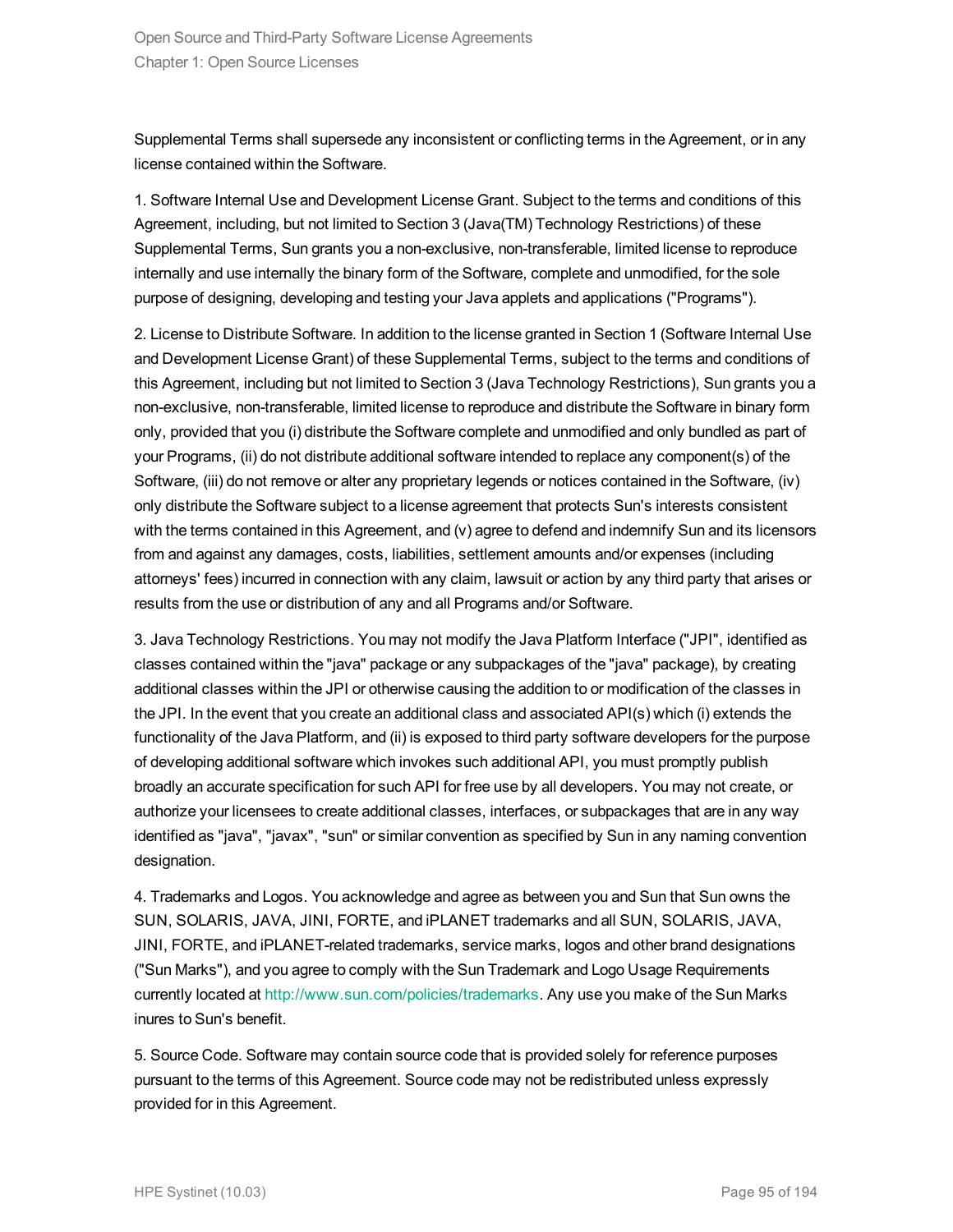6. Termination for Infringement. Either party may terminate this Agreement immediately should any Software become, or in either party's opinion be likely to become, the subject of a claim of infringement of any intellectual property right.

For inquiries please contact: Sun Microsystems, Inc. 901 San Antonio Road, Palo Alto, California 94303

(LFI#95907/Form ID#011801)

### Jaxen License

Copyright (C) 2000-2002 bob mcwhirter & James Strachan.

#### All rights reserved.

Redistribution and use in source and binary forms, with or without modification, are permitted provided that the following conditions are met:

- 1. Redistributions of source code must retain the above copyright notice, this list of conditions, and the following disclaimer.
- 2. Redistributions in binary form must reproduce the above copyright notice, this list of conditions, and the disclaimer that follows these conditions in the documentation and/or other materials provided with the distribution.
- 3. The name "Jaxen" must not be used to endorse or promote products derived from this software without prior written permission. For written permission, please contact license@jaxen.org.
- 4. Products derived from this software may not be called "Jaxen", nor may "Jaxen" appear in their name, without prior written permission from the Jaxen Project Management (pm@jaxen.org).

In addition, we request (but do not require) that you include in the end-user documentation provided with the redistribution and/or in the software itself an acknowledgement equivalent to the following:

"This product includes software developed by the Jaxen Project (http://www.jaxen.org/)."

Alternatively, the acknowledgment may be graphical using the logos available at <http://www.jaxen.org/>.

THIS SOFTWARE IS PROVIDED ``AS IS'' AND ANY EXPRESSED OR IMPLIED WARRANTIES, INCLUDING, BUT NOT LIMITED TO, THE IMPLIED WARRANTIES OF MERCHANTABILITY AND FITNESS FOR A PARTICULAR PURPOSE ARE DISCLAIMED. IN NO EVENT SHALL THE Jaxen AUTHORS OR THE PROJECT CONTRIBUTORS BE LIABLE FOR ANY DIRECT, INDIRECT, INCIDENTAL, SPECIAL, EXEMPLARY, OR CONSEQUENTIAL DAMAGES (INCLUDING, BUT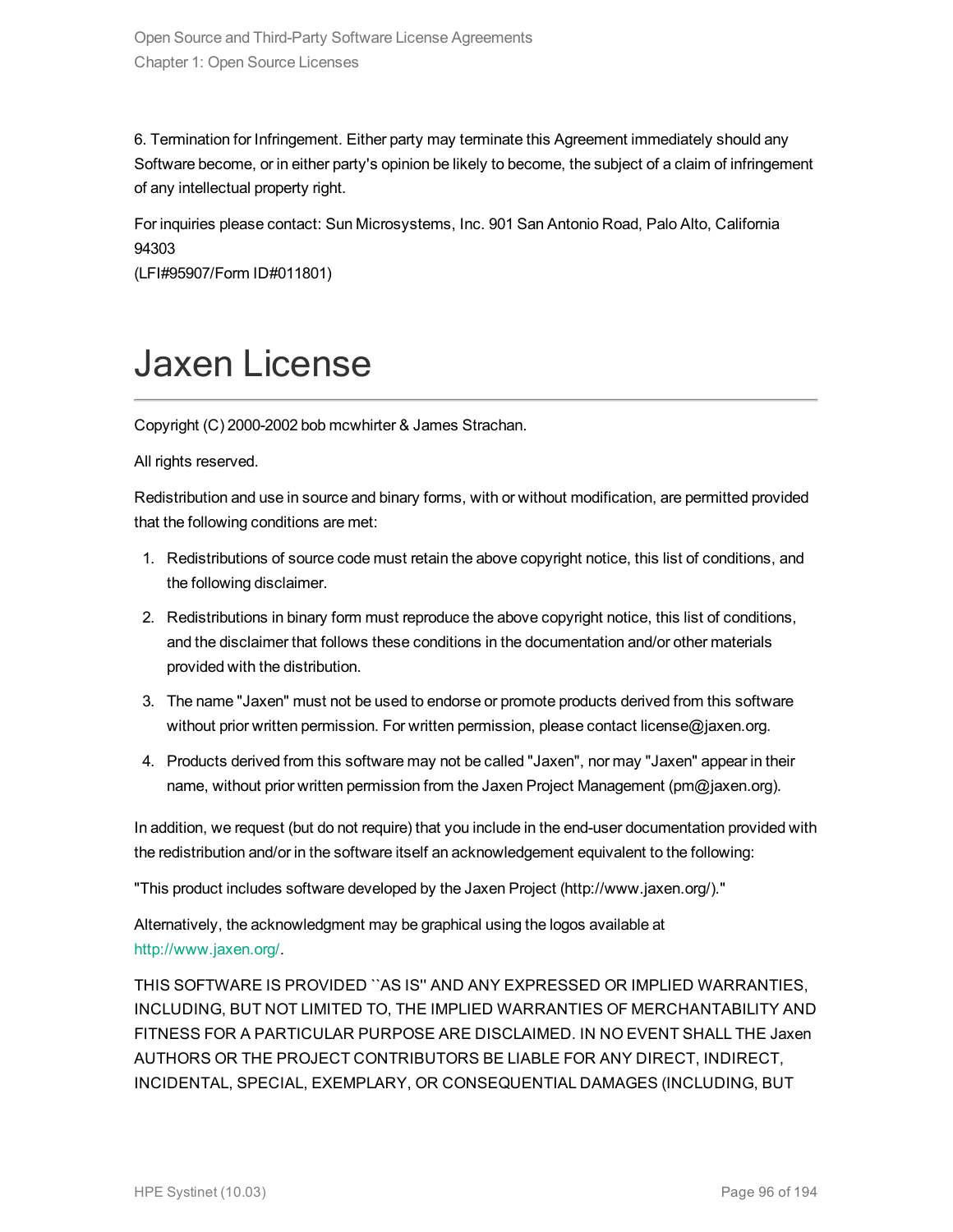NOT LIMITED TO, PROCUREMENT OF SUBSTITUTE GOODS OR SERVICES; LOSS OF USE, DATA, OR PROFITS; OR BUSINESS INTERRUPTION) HOWEVER CAUSED AND ON ANY THEORY OF LIABILITY, WHETHER IN CONTRACT, STRICT LIABILITY, OR TORT (INCLUDING NEGLIGENCE OR OTHERWISE) ARISING IN ANY WAY OUT OF THE USE OF THIS SOFTWARE, EVEN IF ADVISED OF THE POSSIBILITY OF SUCH DAMAGE.

This software consists of voluntary contributions made by many individuals on behalf of the Jaxen Project and was originally created by bob mcwhirter <bob@werken.com> and James Strachan <jstrachan@apache.org>. For more information on the Jaxen Project, please see <http://www.jaxen.org/>.

### Jaxup License

Copyright (c) 2001-2003 Erwin Bolwidt. All rights reserved.

Redistribution and use in source and binary forms of this software and associated documentation, with or without modification, are permitted provided that the following conditions are met:

- 1. Redistributions of source code must retain copyright notices, this list of conditions and the following disclaimer.
- 2. Redistributions in binary form must reproduce the above copyright notice, this list of conditions and the following disclaimer in the documentation and/or other materials provided with the distribution.
- 3. The end-user documentation included with the redistribution, if any, must include the following acknowledgment:

"This product includes software developed as part of the Jaxup project [\(http://www.klomp.org/jaxup/](http://www.klomp.org/jaxup/))"

Alternately, this acknowledgment may appear in the software itself, if and wherever such thirdparty acknowledgments normally appear.

THIS SOFTWARE IS PROVIDED ``AS IS'' AND ANY EXPRESSED OR IMPLIED WARRANTIES, INCLUDING, BUT NOT LIMITED TO, THE IMPLIED WARRANTIES OF MERCHANTABILITY AND FITNESS FOR A PARTICULAR PURPOSE ARE DISCLAIMED. IN NO EVENT SHALL THE APACHE SOFTWARE FOUNDATION OR ITS CONTRIBUTORS BE LIABLE FOR ANY DIRECT, INDIRECT, INCIDENTAL, SPECIAL, EXEMPLARY, OR CONSEQUENTIAL DAMAGES (INCLUDING, BUT NOT LIMITED TO, PROCUREMENT OF SUBSTITUTE GOODS OR SERVICES; LOSS OF USE, DATA, OR PROFITS; OR BUSINESS INTERRUPTION) HOWEVER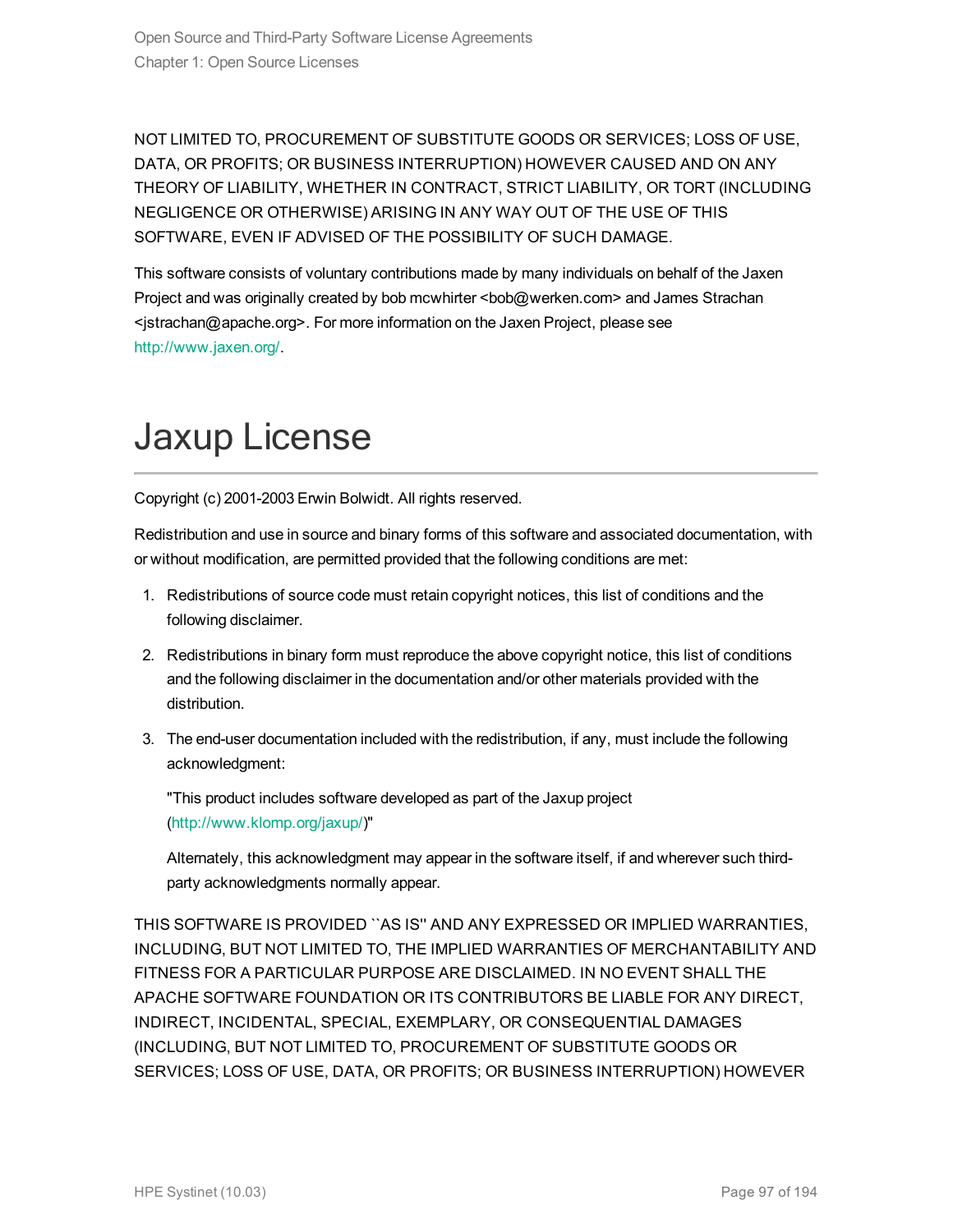CAUSED AND ON ANY THEORY OF LIABILITY, WHETHER IN CONTRACT, STRICT LIABILITY, OR TORT (INCLUDING NEGLIGENCE OR OTHERWISE) ARISING IN ANY WAY OUT OF THE USE OF THIS SOFTWARE, EVEN IF ADVISED OF THE POSSIBILITY OF SUCH DAMAGE.

### Jboss EAP 6.4

#### GNU LESSER GENERAL PUBLIC LICENSE

Version 2.1, February 1999

Copyright (C) 1991, 1999 Free Software Foundation, Inc. 51 Franklin Street, Fifth Floor, Boston, MA 02110-1301 USA Everyone is permitted to copy and distribute verbatim copies of this license document, but changing it is not allowed.

[This is the first released version of the Lesser GPL. It also counts as the successor of the GNU Library Public License, version 2, hence the version number 2.1.]

Preamble

The licenses for most software are designed to take away your freedom to share and change it. By contrast, the GNU General Public Licenses are intended to guarantee your freedom to share and change free software--to make sure the software is free for all its users.

-----------------------------------------------------------------------------------------------------------

-----------------------------------------------------------------------------------------------------------

This license, the Lesser General Public License, applies to some specially designated software packages--typically libraries--of the Free Software Foundation and other authors who decide to use it. You can use it too, but we suggest you first think carefully about whether this license or the ordinary General Public License is the better strategy to use in any particular case, based on the explanations below.

When we speak of free software, we are referring to freedom of use, not price. Our General Public Licenses are designed to make sure that you have the freedom to distribute copies of free software (and charge for this service if you wish); that you receive source code or can get it if you want it; that you can change the software and use pieces of it in new free programs; and that you are informed that you can do these things.

To protect your rights, we need to make restrictions that forbid distributors to deny you these rights or to ask you to surrender these rights. These restrictions translate to certain responsibilities for you if you distribute copies of the library or if you modify it.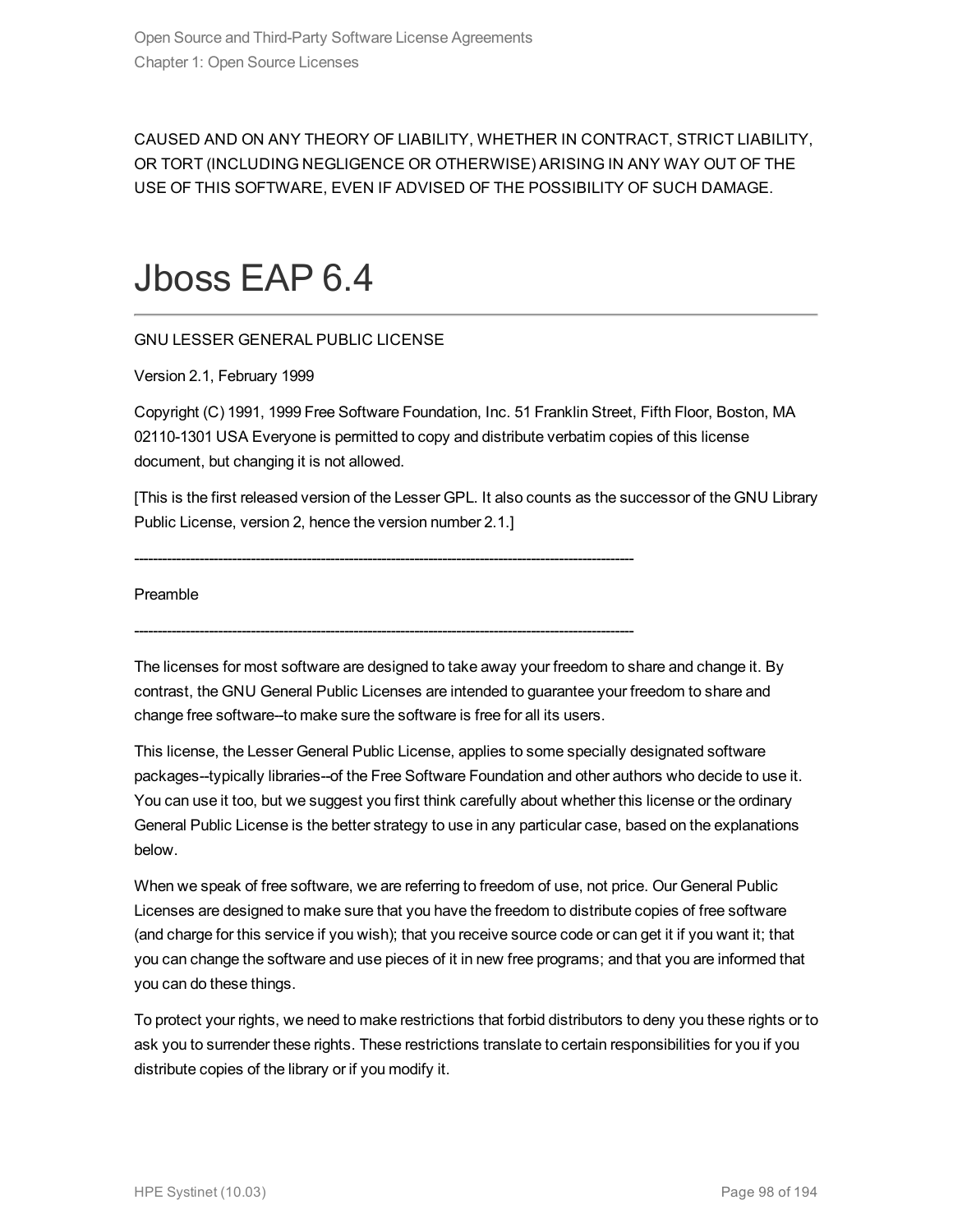For example, if you distribute copies of the library, whether gratis or for a fee, you must give the recipients all the rights that we gave you. You must make sure that they, too, receive or can get the source code. If you link other code with the library, you must provide complete object files to the recipients, so that they can relink them with the library after making changes to the library and recompiling it. And you must show them these terms so they know their rights.

We protect your rights with a two-step method: (1) we copyright the library, and (2) we offer you this license, which gives you legal permission to copy, distribute and/or modify the library.

To protect each distributor, we want to make it very clear that there is no warranty for the free library. Also, if the library is modified by someone else and passed on, the recipients should know that what they have is not the original version, so that the original author's reputation will not be affected by problems that might be introduced by others.

Finally, software patents pose a constant threat to the existence of any free program. We wish to make sure that a company cannot effectively restrict the users of a free program by obtaining a restrictive license from a patent holder. Therefore, we insist that any patent license obtained for a version of the library must be consistent with the full freedom of use specified in this license.

Most GNU software, including some libraries, is covered by the ordinary GNU General Public License. This license, the GNU Lesser General Public License, applies to certain designated libraries, and is quite different from the ordinary General Public License. We use this license for certain libraries in order to permit linking those libraries into non-free programs.

When a program is linked with a library, whether statically or using a shared library, the combination of the two is legally speaking a combined work, a derivative of the original library. The ordinary General Public License therefore permits such linking only if the entire combination fits its criteria of freedom. The Lesser General Public License permits more lax criteria for linking other code with the library.

We call this license the "Lesser" General Public License because it does Less to protect the user's freedom than the ordinary General Public License. It also provides other free software developers Less of an advantage over competing non-free programs. These disadvantages are the reason we use the ordinary General Public License for many libraries. However, the Lesser license provides advantages in certain special circumstances.

For example, on rare occasions, there may be a special need to encourage the widest possible use of a certain library, so that it becomes a de-facto standard. To achieve this, non-free programs must be allowed to use the library. A more frequent case is that a free library does the same job as widely used non-free libraries. In this case, there is little to gain by limiting the free library to free software only, so we use the Lesser General Public License.

In other cases, permission to use a particular library in non-free programs enables a greater number of people to use a large body of free software. For example, permission to use the GNU C Library in non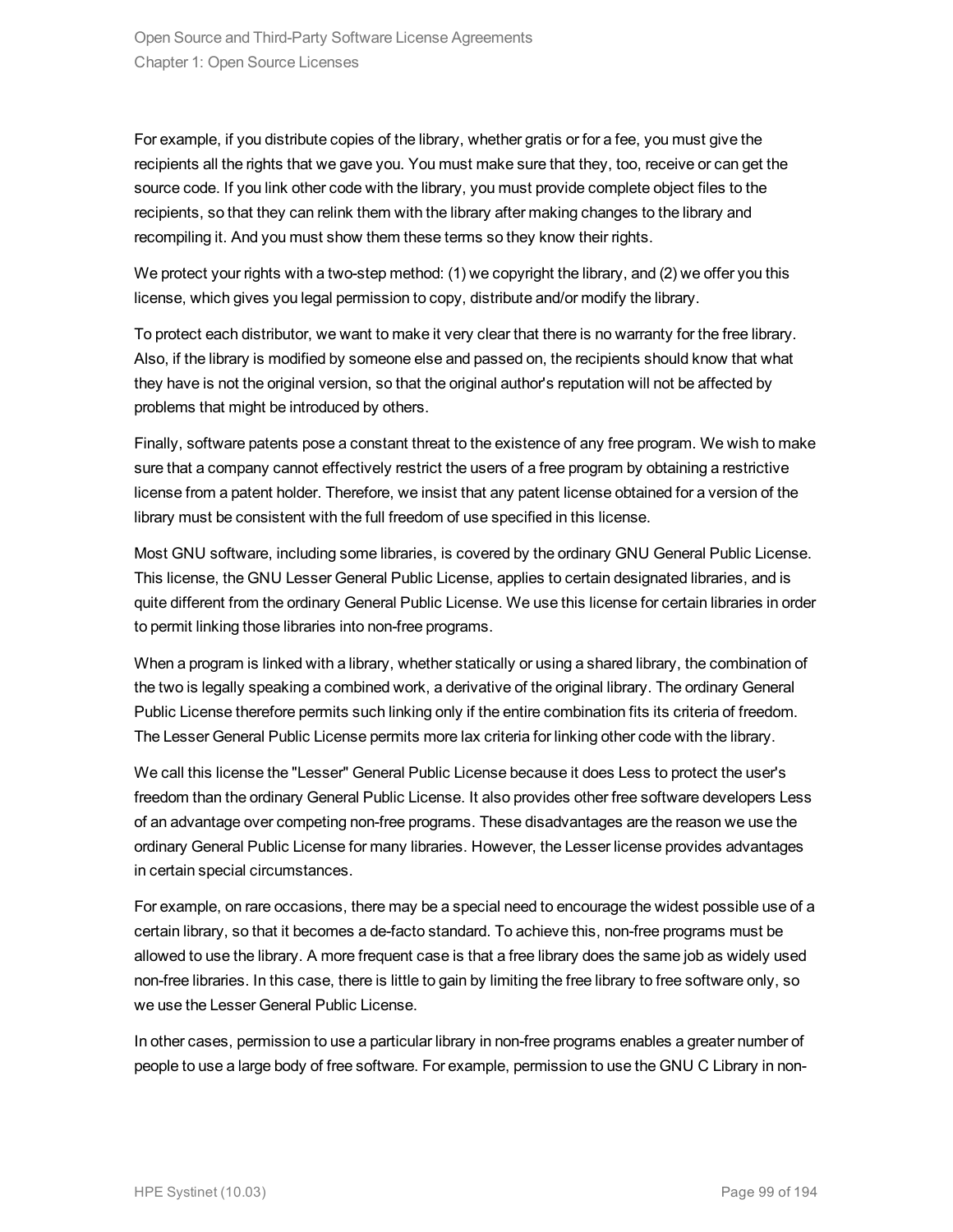free programs enables many more people to use the whole GNU operating system, as well as its variant, the GNU/Linux operating system.

Although the Lesser General Public License is Less protective of the users' freedom, it does ensure that the user of a program that is linked with the Library has the freedom and the wherewithal to run that program using a modified version of the Library.

The precise terms and conditions for copying, distribution and modification follow. Pay close attention to the difference between a "work based on the library" and a "work that uses the library". The former contains code derived from the library, whereas the latter must be combined with the library in order to run.

### GNU LESSER GENERAL PUBLIC LICENSE

### TERMS AND CONDITIONS FOR COPYING, DISTRIBUTION AND MODIFICATION

1. This License Agreement applies to any software library or other program which contains a notice placed by the copyright holder or other authorized party saying it may be distributed under the terms of this Lesser General Public License (also called "this License"). Each licensee is addressed as "you".

A "library" means a collection of software functions and/or data prepared so as to be conveniently linked with application programs (which use some of those functions and data) to form executables.

The "Library", below, refers to any such software library or work which has been distributed under these terms. A "work based on the Library" means either the Library or any derivative work under copyright law: that is to say, a work containing the Library or a portion of it, either verbatim or with modifications and/or translated straightforwardly into another language. (Hereinafter, translation is included without limitation in the term "modification".)

"Source code" for a work means the preferred form of the work for making modifications to it. For a library, complete source code means all the source code for all modules it contains, plus any associated interface definition files, plus the scripts used to control compilation and installation of the library.

Activities other than copying, distribution and modification are not covered by this License; they are outside its scope. The act of running a program using the Library is not restricted, and output from such a program is covered only if its contents constitute a work based on the Library (independent of the use of the Library in a tool for writing it). Whether that is true depends on what the Library does and what the program that uses the Library does.

2. You may copy and distribute verbatim copies of the Library's complete source code as you receive it, in any medium, provided that you conspicuously and appropriately publish on each copy an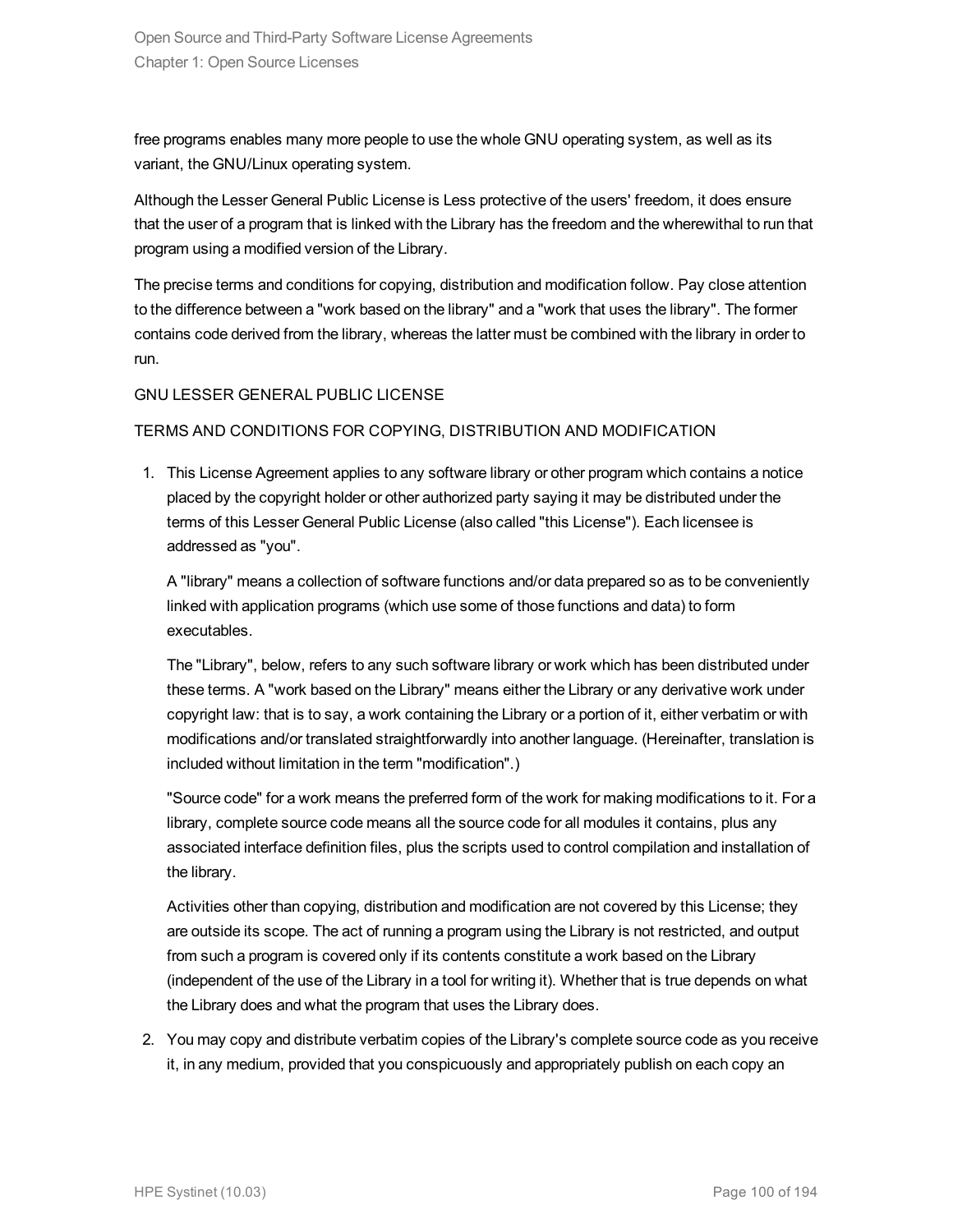appropriate copyright notice and disclaimer of warranty; keep intact all the notices that refer to this License and to the absence of any warranty; and distribute a copy of this License along with the Library.

You may charge a fee for the physical act of transferring a copy, and you may at your option offer warranty protection in exchange for a fee.

- 3. You may modify your copy or copies of the Library or any portion of it, thus forming a work based on the Library, and copy and distribute such modifications or work under the terms of Section 1 above, provided that you also meet all of these conditions:
	- a. The modified work must itself be a software library.
	- b. You must cause the files modified to carry prominent notices stating that you changed the files and the date of any change.
	- c. You must cause the whole of the work to be licensed at no charge to all third parties under the terms of this License.
	- d. If a facility in the modified Library refers to a function or a table of data to be supplied by an application program that uses the facility, other than as an argument passed when the facility is invoked, then you must make a good faith effort to ensure that, in the event an application does not supply such function or table, the facility still operates, and performs whatever part of its purpose remains meaningful.

(For example, a function in a library to compute square roots has a purpose that is entirely well-defined independent of the application. Therefore, Subsection 2d requires that any application-supplied function or table used by this function must be optional: if the application does not supply it, the square root function must still compute square roots.)

These requirements apply to the modified work as a whole. If identifiable sections of that work are not derived from the Library, and can be reasonably considered independent and separate works in themselves, then this License, and its terms, do not apply to those sections when you distribute them as separate works. But when you distribute the same sections as part of a whole which is a work based on the Library, the distribution of the whole must be on the terms of this License, whose permissions for other licensees extend to the entire whole, and thus to each and every part regardless of who wrote it.

Thus, it is not the intent of this section to claim rights or contest your rights to work written entirely by you; rather, the intent is to exercise the right to control the distribution of derivative or collective works based on the Library.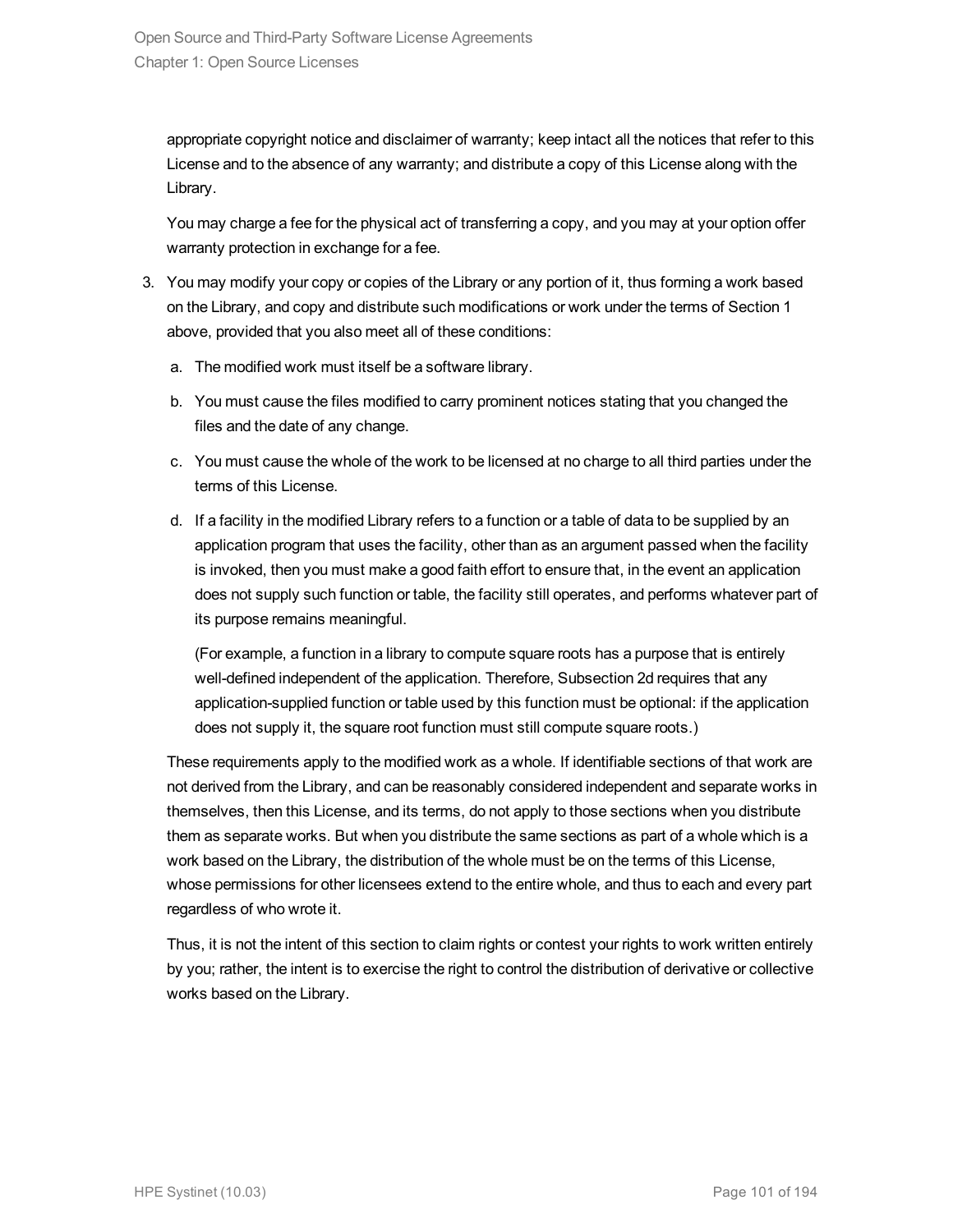In addition, mere aggregation of another work not based on the Library with the Library (or with a work based on the Library) on a volume of a storage or distribution medium does not bring the other work under the scope of this License.

4. You may opt to apply the terms of the ordinary GNU General Public License instead of this License to a given copy of the Library. To do this, you must alter all the notices that refer to this License, so that they refer to the ordinary GNU General Public License, version 2, instead of to this License. (If a newer version than version 2 of the ordinary GNU General Public License has appeared, then you can specify that version instead if you wish.) Do not make any other change in these notices.

Once this change is made in a given copy, it is irreversible for that copy, so the ordinary GNU General Public License applies to all subsequent copies and derivative works made from that copy.

This option is useful when you wish to copy part of the code of the Library into a program that is not a library.

5. You may copy and distribute the Library (or a portion or derivative of it, under Section 2) in object code or executable form under the terms of Sections 1 and 2 above provided that you accompany it with the complete corresponding machine-readable source code, which must be distributed under the terms of Sections 1 and 2 above on a medium customarily used for software interchange.

If distribution of object code is made by offering access to copy from a designated place, then offering equivalent access to copy the source code from the same place satisfies the requirement to distribute the source code, even though third parties are not compelled to copy the source along with the object code.

6. A program that contains no derivative of any portion of the Library, but is designed to work with the Library by being compiled or linked with it, is called a "work that uses the Library". Such a work, in isolation, is not a derivative work of the Library, and therefore falls outside the scope of this License.

However, linking a "work that uses the Library" with the Library creates an executable that is a derivative of the Library (because it contains portions of the Library), rather than a "work that uses the library". The executable is therefore covered by this License. Section 6 states terms for distribution of such executables.

When a "work that uses the Library" uses material from a header file that is part of the Library, the object code for the work may be a derivative work of the Library even though the source code is not. Whether this is true is especially significant if the work can be linked without the Library, or if the work is itself a library. The threshold for this to be true is not precisely defined by law.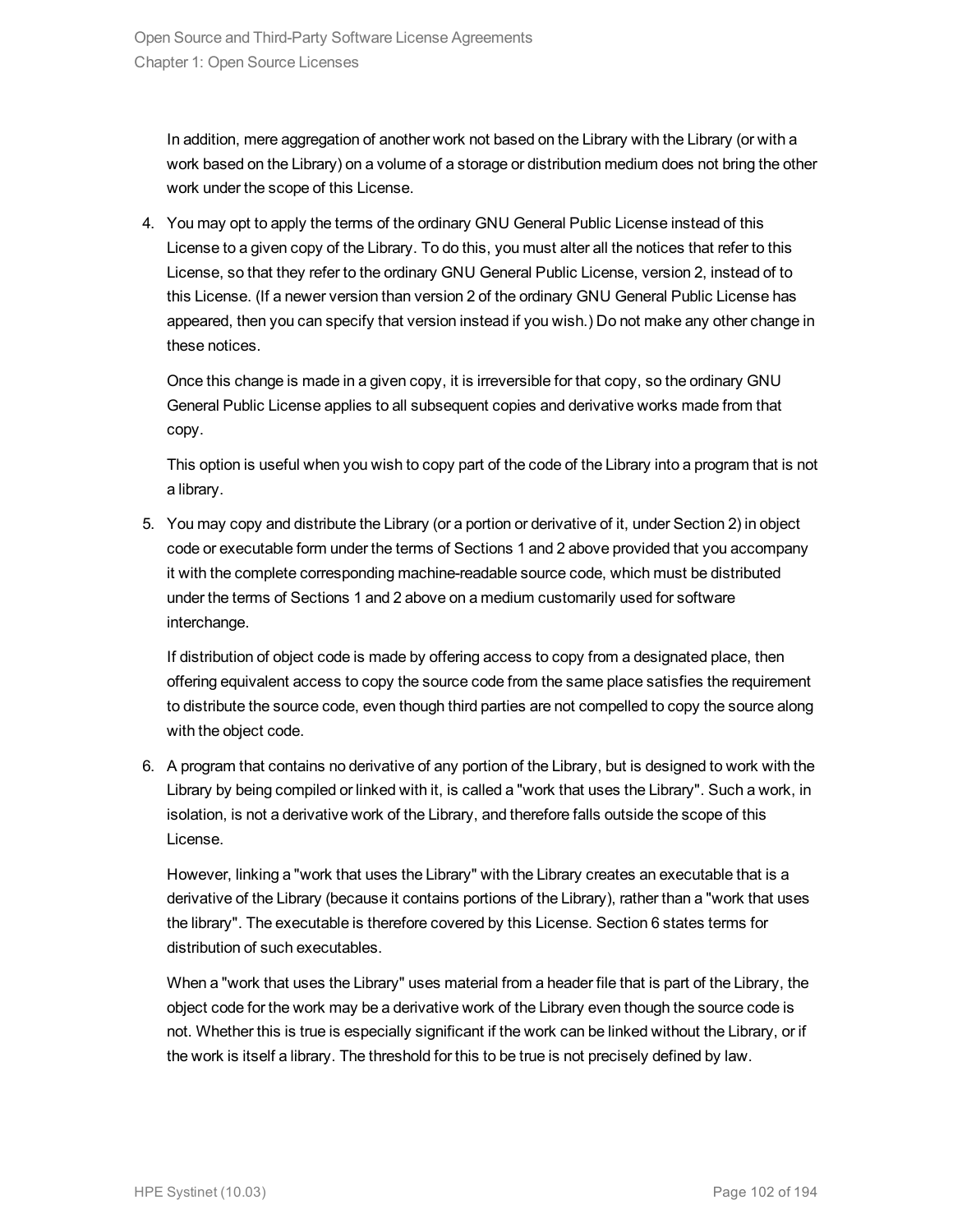If such an object file uses only numerical parameters, data structure layouts and accessors, and small macros and small inline functions (ten lines or less in length), then the use of the object file is unrestricted, regardless of whether it is legally a derivative work. (Executables containing this object code plus portions of the Library will still fall under Section 6.)

Otherwise, if the work is a derivative of the Library, you may distribute the object code for the work under the terms of Section 6. Any executables containing that work also fall under Section 6, whether or not they are linked directly with the Library itself.

7. As an exception to the Sections above, you may also combine or link a "work that uses the Library" with the Library to produce a work containing portions of the Library, and distribute that work under terms of your choice, provided that the terms permit modification of the work for the customer's own use and reverse engineering for debugging such modifications.

You must give prominent notice with each copy of the work that the Library is used in it and that the Library and its use are covered by this License. You must supply a copy of this License. If the work during execution displays copyright notices, you must include the copyright notice for the Library among them, as well as a reference directing the user to the copy of this License. Also, you must do one of these things:

- a. Accompany the work with the complete corresponding machine-readable source code for the Library including whatever changes were used in the work (which must be distributed under Sections 1 and 2 above); and, if the work is an executable linked with the Library, with the complete machine-readable "work that uses the Library", as object code and/or source code, so that the user can modify the Library and then relink to produce a modified executable containing the modified Library. (It is understood that the user who changes the contents of definitions files in the Library will not necessarily be able to recompile the application to use the modified definitions.)
- b. Use a suitable shared library mechanism for linking with the Library. A suitable mechanism is one that (1) uses at run time a copy of the library already present on the user's computer system, rather than copying library functions into the executable, and (2) will operate properly with a modified version of the library, if the user installs one, as long as the modified version is interface-compatible with the version that the work was made with.
- c. Accompany the work with a written offer, valid for at least three years, to give the same user the materials specified in Subsection 6a, above, for a charge no more than the cost of performing this distribution.
- d. If distribution of the work is made by offering access to copy from a designated place, offer equivalent access to copy the above specified materials from the same place.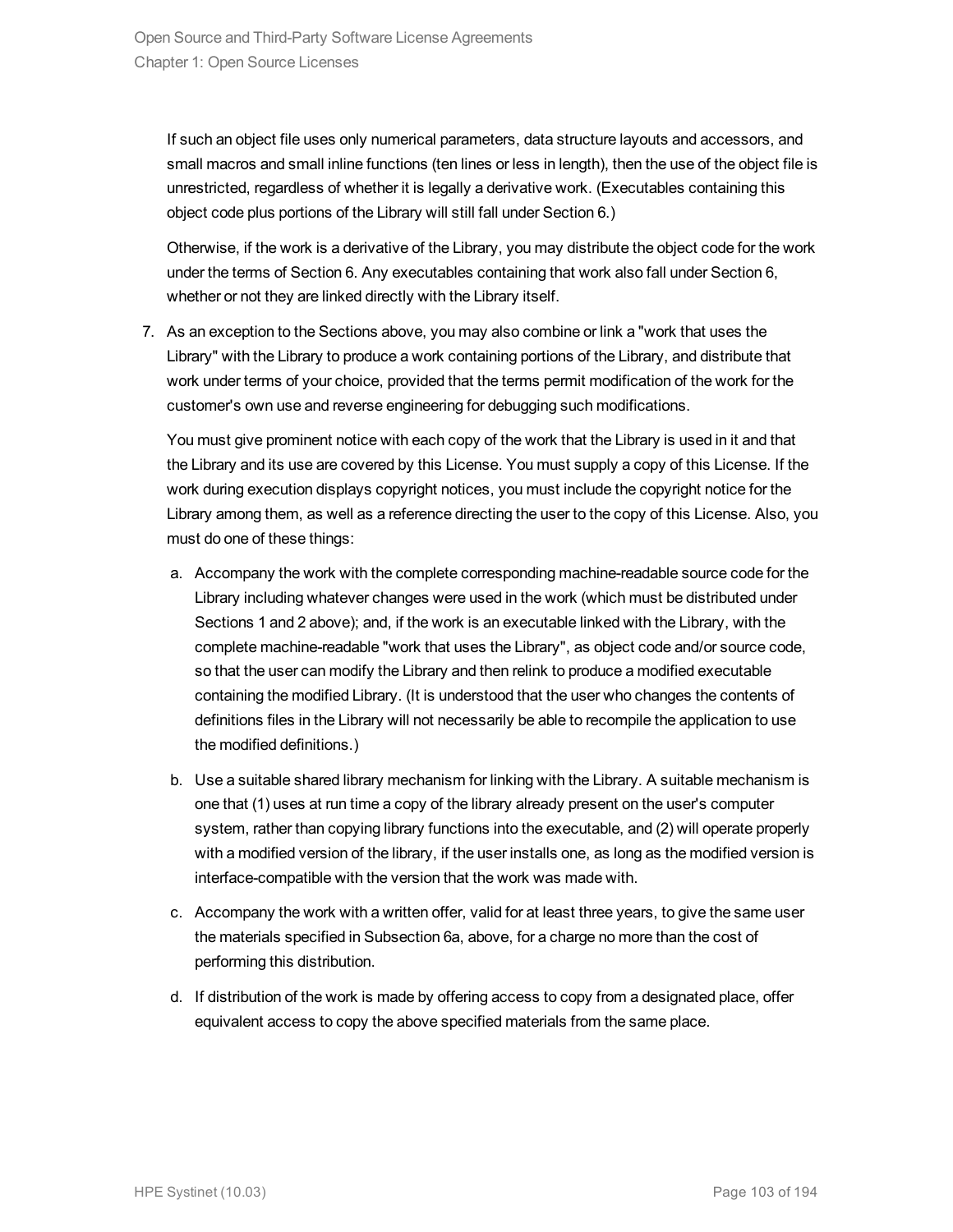e. Verify that the user has already received a copy of these materials or that you have already sent this user a copy.

For an executable, the required form of the "work that uses the Library" must include any data and utility programs needed for reproducing the executable from it. However, as a special exception, the materials to be distributed need not include anything that is normally distributed (in either source or binary form) with the major components (compiler, kernel, and so on) of the operating system on which the executable runs, unless that component itself accompanies the executable.

It may happen that this requirement contradicts the license restrictions of other proprietary libraries that do not normally accompany the operating system. Such a contradiction means you cannot use both them and the Library together in an executable that you distribute.

- 8. You may place library facilities that are a work based on the Library side-by-side in a single library together with other library facilities not covered by this License, and distribute such a combined library, provided that the separate distribution of the work based on the Library and of the other library facilities is otherwise permitted, and provided that you do these two things:
	- a. Accompany the combined library with a copy of the same work based on the Library, uncombined with any other library facilities. This must be distributed under the terms of the Sections above.
	- b. Give prominent notice with the combined library of the fact that part of it is a work based on the Library, and explaining where to find the accompanying uncombined form of the same work.
- 9. You are not required to accept this License, since you have not signed it. However, nothing else grants you permission to modify or distribute the Library or its derivative works. These actions are prohibited by law if you do not accept this License. Therefore, by modifying or distributing the Library (or any work based on the Library), you indicate your acceptance of this License to do so, and all its terms and conditions for copying, distributing or modifying the Library or works based on it.
- 10. Each time you redistribute the Library (or any work based on the Library), the recipient automatically receives a license from the original licensor to copy, distribute, link with or modify the Library subject to these terms and conditions. You may not impose any further restrictions on the recipients' exercise of the rights granted herein. You are not responsible for enforcing compliance by third parties with this License.
- 11. If, as a consequence of a court judgment or allegation of patent infringement or for any other reason (not limited to patent issues), conditions are imposed on you (whether by court order, agreement or otherwise) that contradict the conditions of this License, they do not excuse you from the conditions of this License. If you cannot distribute so as to satisfy simultaneously your obligations under this License and any other pertinent obligations, then as a consequence you may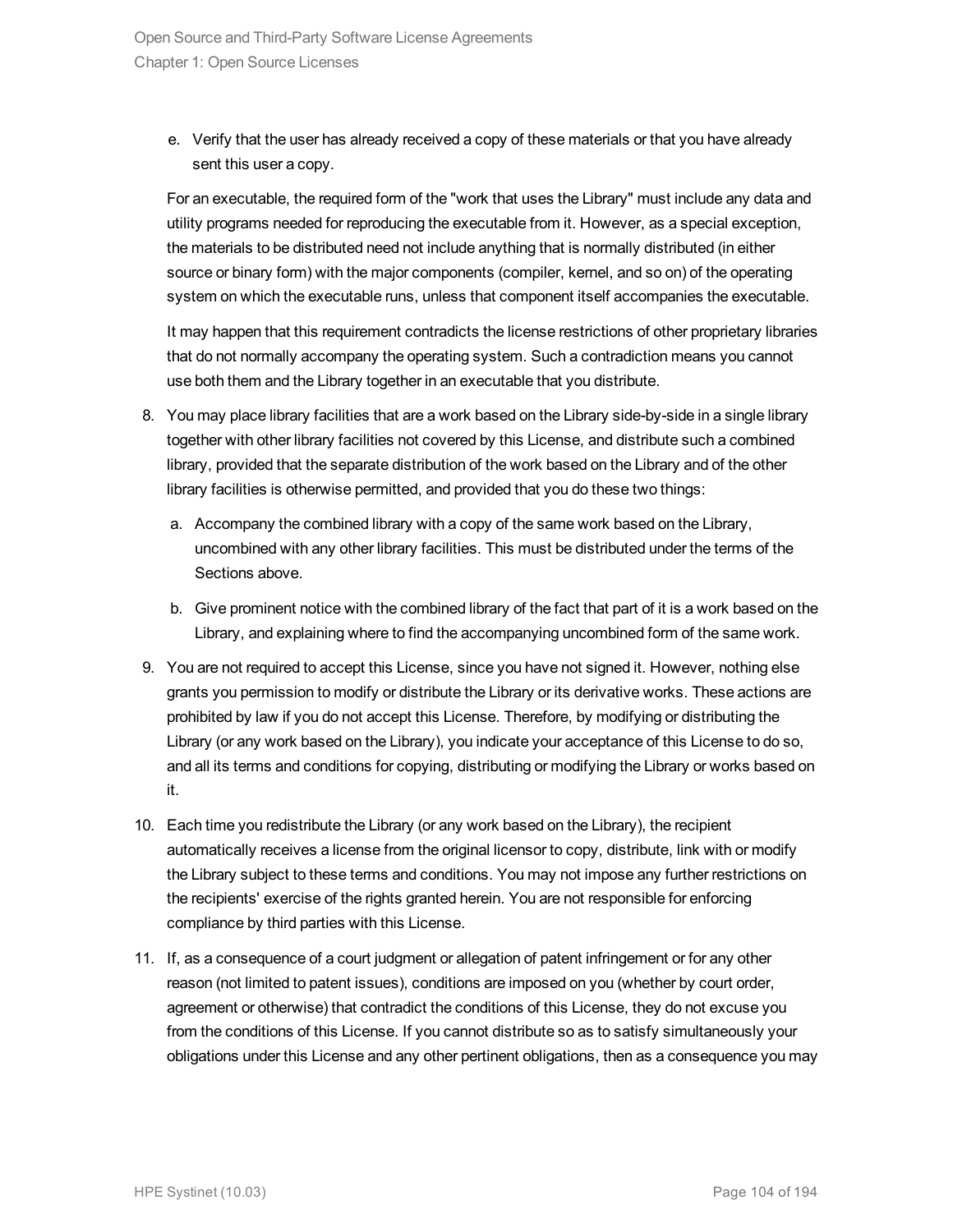not distribute the Library at all. For example, if a patent license would not permit royalty-free redistribution of the Library by all those who receive copies directly or indirectly through you, then the only way you could satisfy both it and this License would be to refrain entirely from distribution of the Library.

If any portion of this section is held invalid or unenforceable under any particular circumstance, the balance of the section is intended to apply, and the section as a whole is intended to apply in other circumstances.

It is not the purpose of this section to induce you to infringe any patents or other property right claims or to contest validity of any such claims; this section has the sole purpose of protecting the integrity of the free software distribution system which is implemented by public license practices. Many people have made generous contributions to the wide range of software distributed through that system in reliance on consistent application of that system; it is up to the author/donor to decide if he or she is willing to distribute software through any other system and a licensee cannot impose that choice.

This section is intended to make thoroughly clear what is believed to be a consequence of the rest of this License.

- 12. If the distribution and/or use of the Library is restricted in certain countries either by patents or by copyrighted interfaces, the original copyright holder who places the Library under this License may add an explicit geographical distribution limitation excluding those countries, so that distribution is permitted only in or among countries not thus excluded. In such case, this License incorporates the limitation as if written in the body of this License.
- 13. The Free Software Foundation may publish revised and/or new versions of the Lesser General Public License from time to time. Such new versions will be similar in spirit to the present version, but may differ in detail to address new problems or concerns.

Each version is given a distinguishing version number. If the Library specifies a version number of this License which applies to it and "any later version", you have the option of following the terms and conditions either of that version or of any later version published by the Free Software Foundation. If the Library does not specify a license version number, you may choose any version ever published by the Free Software Foundation.

14. If you wish to incorporate parts of the Library into other free programs whose distribution conditions are incompatible with these, write to the author to ask for permission. For software which is copyrighted by the Free Software Foundation, write to the Free Software Foundation; we sometimes make exceptions for this. Our decision will be guided by the two goals of preserving the free status of all derivatives of our free software and of promoting the sharing and reuse of software generally.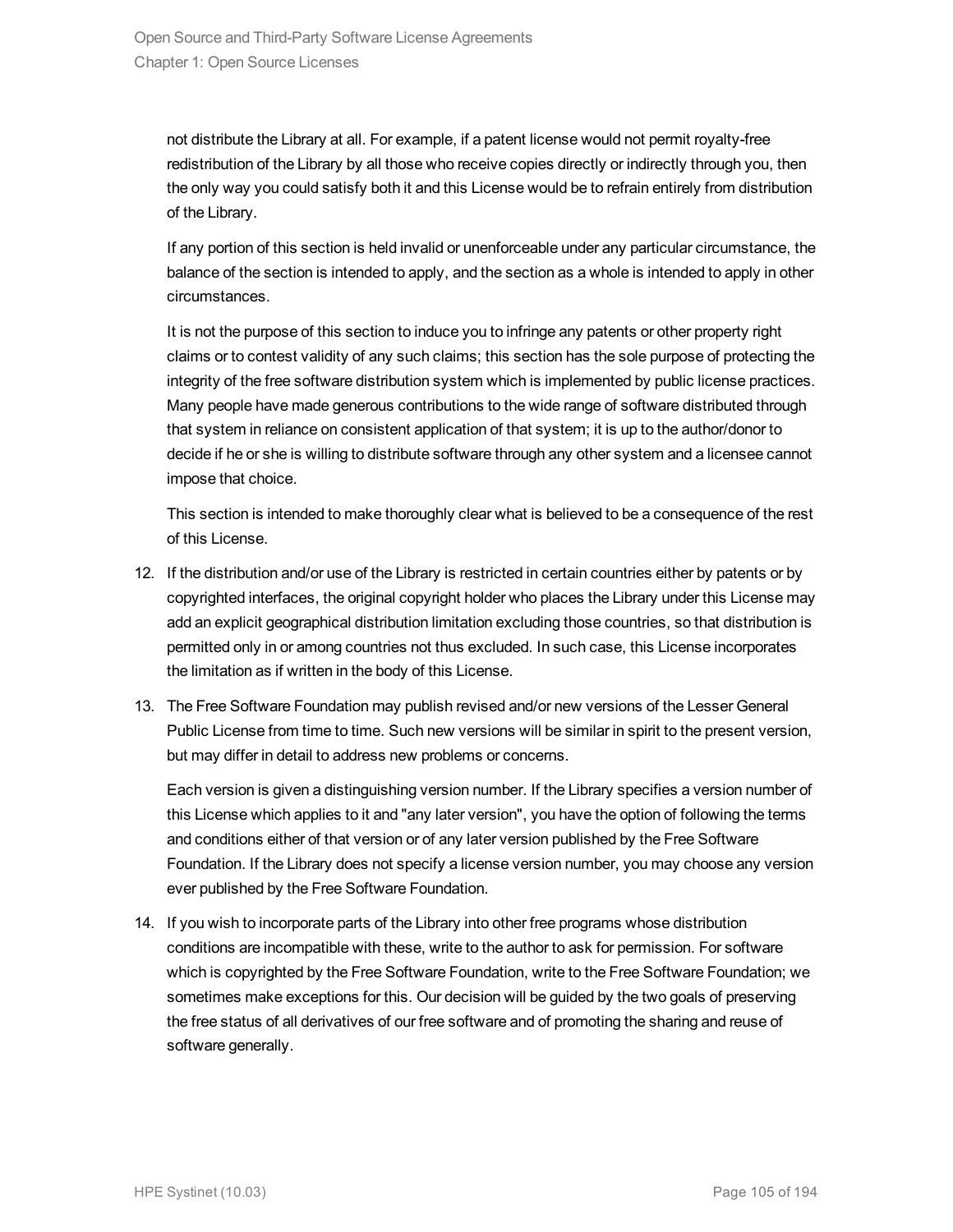### NO WARRANTY

- 15. BECAUSE THE LIBRARY IS LICENSED FREE OF CHARGE, THERE IS NO WARRANTY FOR THE LIBRARY, TO THE EXTENT PERMITTED BY APPLICABLE LAW. EXCEPT WHEN OTHERWISE STATED IN WRITING THE COPYRIGHT HOLDERS AND/OR OTHER PARTIES PROVIDE THE LIBRARY "AS IS" WITHOUT WARRANTY OF ANY KIND, EITHER EXPRESSED OR IMPLIED, INCLUDING, BUT NOT LIMITED TO, THE IMPLIED WARRANTIES OF MERCHANTABILITY AND FITNESS FOR A PARTICULAR PURPOSE. THE ENTIRE RISK AS TO THE QUALITY AND PERFORMANCE OF THE LIBRARY IS WITH YOU. SHOULD THE LIBRARY PROVE DEFECTIVE, YOU ASSUME THE COST OF ALL NECESSARY SERVICING, REPAIR OR CORRECTION.
- 16. IN NO EVENT UNLESS REQUIRED BY APPLICABLE LAW OR AGREED TO IN WRITING WILL ANY COPYRIGHT HOLDER, OR ANY OTHER PARTY WHO MAY MODIFY AND/OR REDISTRIBUTE THE LIBRARY AS PERMITTED ABOVE, BE LIABLE TO YOU FOR DAMAGES, INCLUDING ANY GENERAL, SPECIAL, INCIDENTAL OR CONSEQUENTIAL DAMAGES ARISING OUT OF THE USE OR INABILITY TO USE THE LIBRARY (INCLUDING BUT NOT LIMITED TO LOSS OF DATA OR DATA BEING RENDERED INACCURATE OR LOSSES SUSTAINED BY YOU OR THIRD PARTIES OR A FAILURE OF THE LIBRARY TO OPERATE WITH ANY OTHER SOFTWARE), EVEN IF SUCH HOLDER OR OTHER PARTY HAS BEEN ADVISED OF THE POSSIBILITY OF SUCH DAMAGES.

### END OF TERMS AND CONDITIONS

#### How to Apply These Terms to Your New Libraries

If you develop a new library, and you want it to be of the greatest possible use to the public, we recommend making it free software that everyone can redistribute and change. You can do so by permitting redistribution under these terms (or, alternatively, under the terms of the ordinary General Public License).

To apply these terms, attach the following notices to the library. It is safest to attach them to the start of each source file to most effectively convey the exclusion of warranty; and each file should have at least the "copyright" line and a pointer to where the full notice is found.

 $\le$  one line to give the library's name and a brief idea of what it does. > Copyright (C)  $\le$  year  $\le$   $\le$  name of author>

This library is free software; you can redistribute it and/or modify it under the terms of the GNU Lesser General Public License as published by the Free Software Foundation; either version 2.1 of the License, or (at your option) any later version.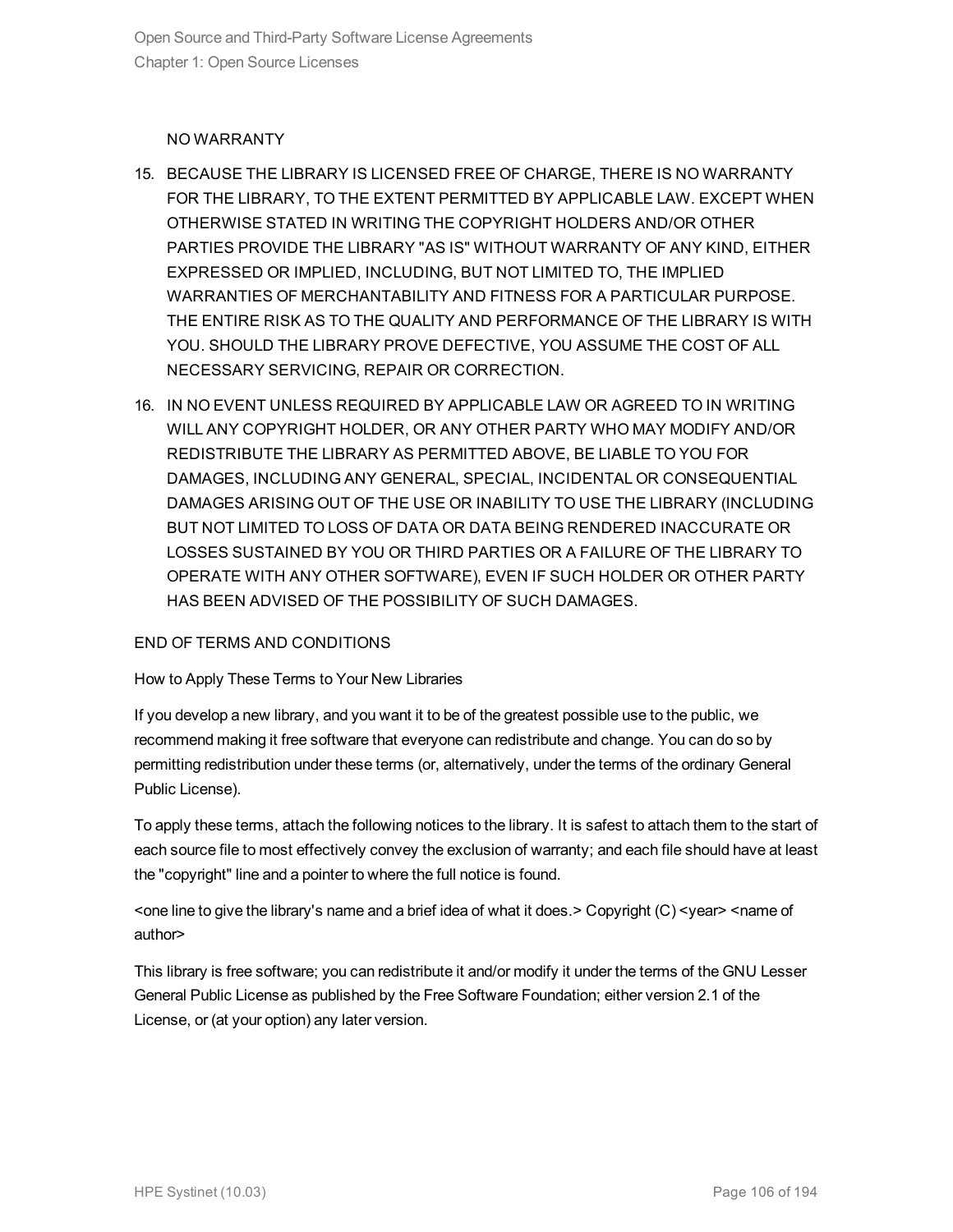This library is distributed in the hope that it will be useful, but WITHOUT ANY WARRANTY; without even the implied warranty of MERCHANTABILITY or FITNESS FOR A PARTICULAR PURPOSE. See the GNU Lesser General Public License for more details.

You should have received a copy of the GNU Lesser General Public License along with this library; if not, write to the Free Software Foundation, Inc., 51 Franklin Street, Fifth Floor, Boston, MA 02110-1301 USA

Also add information on how to contact you by electronic and paper mail.

You should also get your employer (if you work as a programmer) or your school, if any, to sign a "copyright disclaimer" for the library, if necessary. Here is a sample; alter the names:

Yoyodyne, Inc., hereby disclaims all copyright interest in the library `Frob' (a library for tweaking knobs) written by James Random Hacker.

<signature of Ty Coon>, 1 April 1990

Ty Coon, President of Vice

That's all there is to it!

## JCarousel License

Copyright (c) 2006 Jan Sorgalla (http://sorgalla.com)

Permission is hereby granted, free of charge, to any person obtaining a copy of this software and associated documentation files (the "Software"), to deal in the Software without restriction, including without limitation the rights to use, copy, modify, merge, publish, distribute, sublicense, and/or sell copies of the Software, and to permit persons to whom the Software is furnished to do so, subject to the following conditions:

The above copyright notice and this permission notice shall be included in all copies or substantial portions of the Software.

THE SOFTWARE IS PROVIDED "AS IS", WITHOUT WARRANTY OF ANY KIND, EXPRESS OR IMPLIED, INCLUDING BUT NOT LIMITED TO THE WARRANTIES OF MERCHANTABILITY, FITNESS FOR A PARTICULAR PURPOSE AND NONINFRINGEMENT. IN NO EVENT SHALL THE AUTHORS OR COPYRIGHT HOLDERS BE LIABLE FOR ANY CLAIM, DAMAGES OR OTHER LIABILITY, WHETHER IN AN ACTION OF CONTRACT, TORT OR OTHERWISE, ARISING FROM, OUT OF OR IN CONNECTION WITH THE SOFTWARE OR THE USE OR OTHER DEALINGS IN THE SOFTWARE.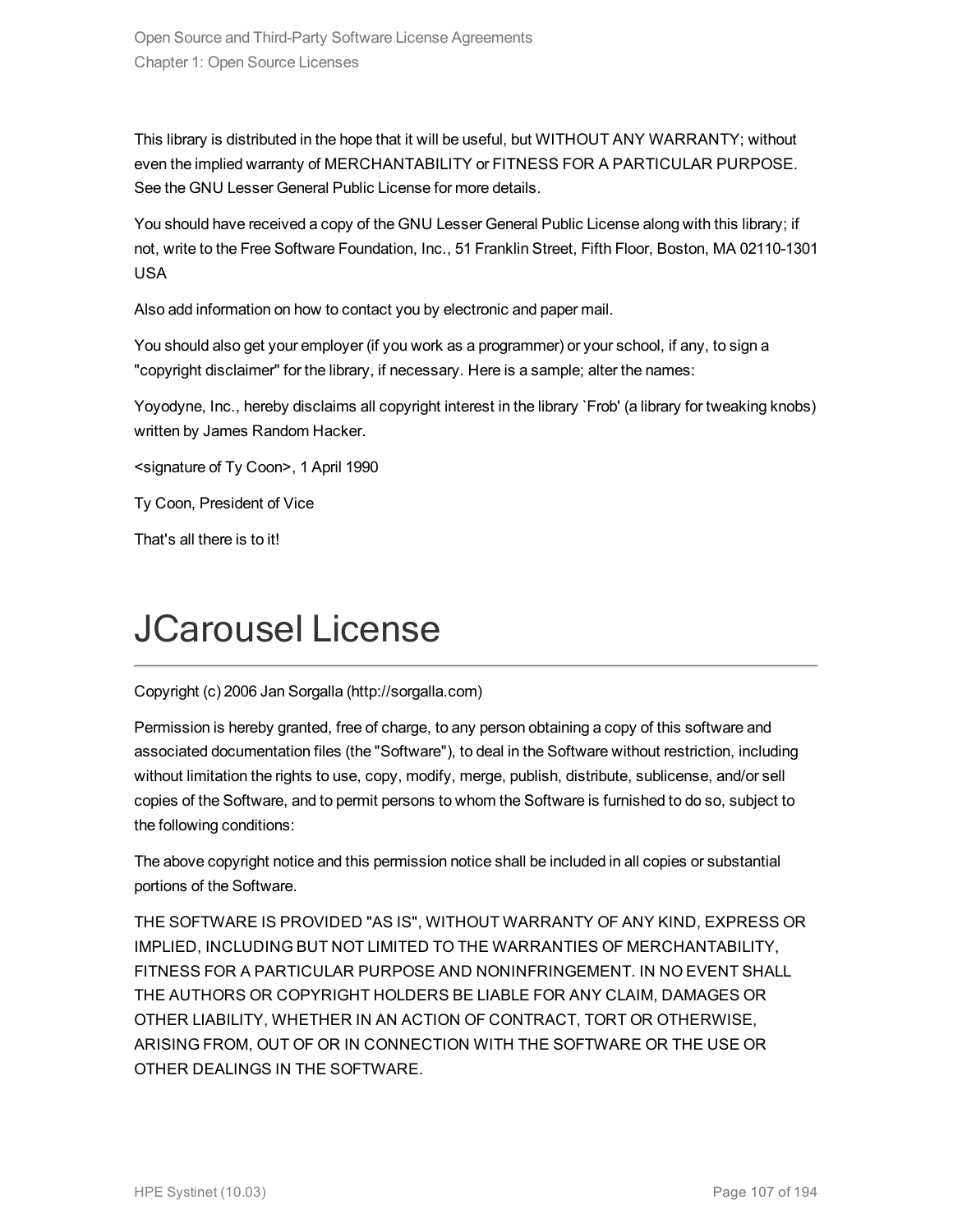# jCharts License

Copyright 2002 © Nathaniel G. Auvil. All Rights Reserved.

Redistribution and use of this software and associated documentation ("Software"), with or without modification, are permitted provided that the following conditions are met:

1. Redistributions of source code must retain copyright statements and notices. Redistributions must also contain a copy of this document.

2. Redistributions in binary form must reproduce the above copyright notice, this list of conditions and the following disclaimer in the documentation and/or other materials provided with the distribution.

3. The name "jCharts" or "Nathaniel G. Auvil" must not be used to endorse or promote products derived from this Software without prior written permission of Nathaniel G. Auvil. For written permission, please contact nathaniel\_auvil@users.sourceforge.net

4. Products derived from this Software may not be called "jCharts" nor may "jCharts" appear in their names without prior written permission of Nathaniel G. Auvil. jCharts is a registered trademark of Nathaniel G. Auvil.

5. Due credit should be given to the jCharts Project (http://jcharts.krysalis.org).

THIS SOFTWARE IS PROVIDED BY Nathaniel G. Auvil AND CONTRIBUTORS ``AS IS'' AND ANY EXPRESSED OR IMPLIED WARRANTIES, INCLUDING, BUT NOT LIMITED TO, THE IMPLIED WARRANTIES OF MERCHANTABILITY AND FITNESS FOR A PARTICULAR PURPOSE ARE DISCLAIMED. IN NO EVENT SHALL

jCharts OR ITS CONTRIBUTORS BE LIABLE FOR ANY DIRECT, INDIRECT, INCIDENTAL, SPECIAL, EXEMPLARY, OR CONSEQUENTIAL DAMAGES (INCLUDING, BUT NOT LIMITED TO, PROCUREMENT OF SUBSTITUTE GOODS OR SERVICES; LOSS OF USE, DATA, OR PROFITS; OR BUSINESS INTERRUPTION) HOWEVER CAUSED AND ON ANY THEORY OF LIABILITY, WHETHER IN CONTRACT,STRICT LIABILITY, OR TORT (INCLUDING NEGLIGENCE OR OTHERWISE) ARISING IN ANY WAY OUT OF THE USE OF THIS SOFTWARE, EVEN IF ADVISED OF THE POSSIBILITY OF SUCH DAMAGE

### JDOM License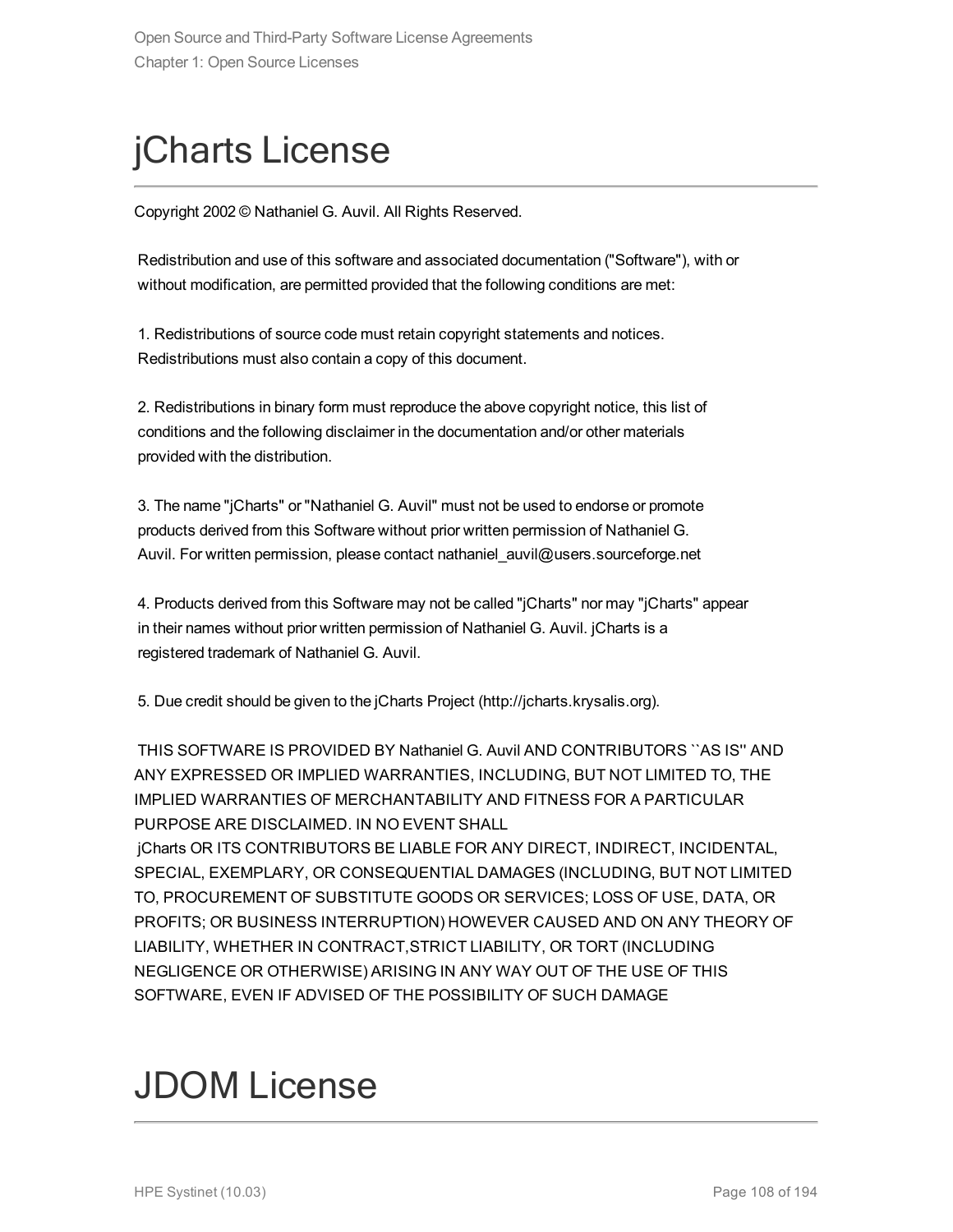Open Source and Third-Party Software License Agreements Chapter 1: Open Source Licenses

Copyright (C) 2000-2004 Jason Hunter & Brett McLaughlin. All rights reserved.

Redistribution and use in source and binary forms, with or without modification, are permitted provided that the following conditions are met:

1. Redistributions of source code must retain the above copyright notice, this list of conditions, and the following disclaimer.

2. Redistributions in binary form must reproduce the above copyright notice, this list of conditions, and the disclaimer that follows these conditions in the documentation and/or other materials provided with the distribution.

3. The name "JDOM" must not be used to endorse or promote products derived from this software without prior written permission. For written permission, please contact <request\_AT\_jdom\_DOT\_org>.

4. Products derived from this software may not be called "JDOM", nor may "JDOM" appear in their name, without prior written permission from the JDOM Project Management <request\_AT\_jdom\_DOT\_org>.

In addition, we request (but do not require) that you include in the end-user documentation provided with the redistribution and/or in the software itself an acknowledgement equivalent to the following: "This product includes software developed by the JDOM Project (http://www.jdom.org/)." Alternatively, the acknowledgment may be graphical using the logos available at http://www.jdom.org/images/logos.

THIS SOFTWARE IS PROVIDED ``AS IS'' AND ANY EXPRESSED OR IMPLIED WARRANTIES, INCLUDING, BUT NOT LIMITED TO, THE IMPLIED WARRANTIES OF MERCHANTABILITY AND FITNESS FOR A PARTICULAR PURPOSE ARE DISCLAIMED. IN NO EVENT SHALL THE JDOM AUTHORS OR THE PROJECT CONTRIBUTORS BE LIABLE FOR ANY DIRECT, INDIRECT, INCIDENTAL, SPECIAL, EXEMPLARY, OR CONSEQUENTIAL DAMAGES (INCLUDING, BUT NOT LIMITED TO, PROCUREMENT OF SUBSTITUTE GOODS OR SERVICES; LOSS OF USE, DATA, OR PROFITS; OR BUSINESS INTERRUPTION) HOWEVER CAUSED AND ON ANY THEORY OF LIABILITY, WHETHER IN CONTRACT, STRICT LIABILITY, OR TORT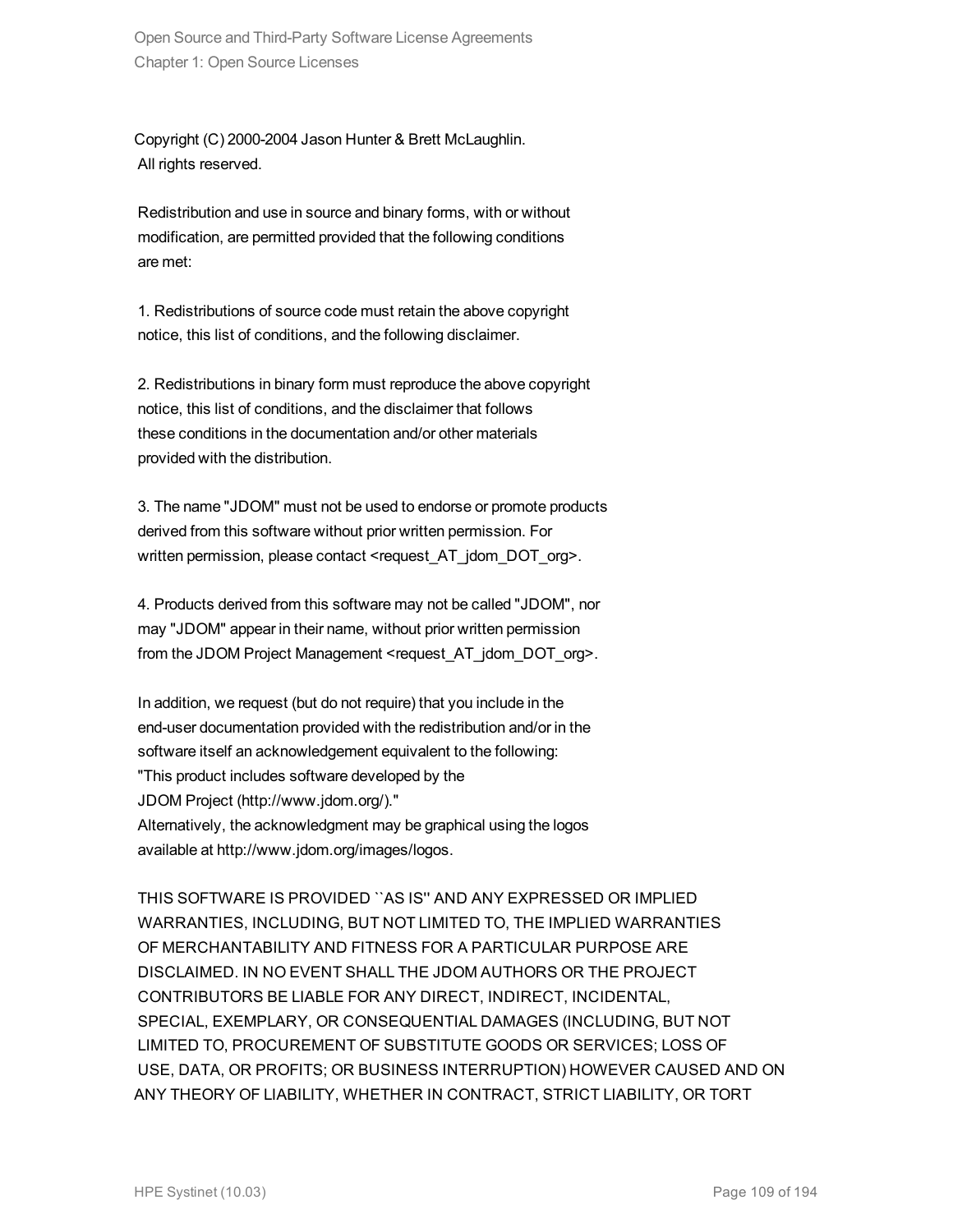#### (INCLUDING NEGLIGENCE OR OTHERWISE) ARISING IN ANY WAY OUT OF THE USE OF THIS SOFTWARE, EVEN IF ADVISED OF THE POSSIBILITY OF SUCH DAMAGE.

This software consists of voluntary contributions made by many individuals on behalf of the JDOM Project and was originally created by Jason Hunter <jhunter\_AT\_jdom\_DOT\_org> and Brett McLaughlin <br ett\_AT\_jdom\_DOT\_org>. For more information on the JDOM Project, please see <http://www.jdom.org/>.

### Jetty License, Version 3.6

Jetty License

Revision: 3.6

Preamble:

The intent of this document is to state the conditions under which the Jetty Package may be copied, such that the Copyright Holder maintains some semblance of control over the development of the package, while giving the users of the package the right to use, distribute and make reasonable modifications to the Package in accordance with the goals and ideals of the Open Source concept as described at http://www.opensource.org.

It is the intent of this license to allow commercial usage of the Jetty package, so long as the source code is distributed or suitable visible credit given or other arrangements made with the copyright holders.

Definitions:

- "Jetty" refers to the collection of Java classes that are distributed as a HTTP server with servlet capabilities and associated utilities.

- "Package" refers to the collection of files distributed by the Copyright Holder, and derivatives of that collection of files created through textual modification.

- "Standard Version" refers to such a Package if it has not been modified, or has been modified in accordance with the wishes of the Copyright Holder.

- "Copyright Holder" is whoever is named in the copyright or copyrights for the package.

Mort Bay Consulting Pty. Ltd. (Australia) is the "Copyright Holder" for the Jetty package.

- "You" is you, if you're thinking about copying or distributing this Package.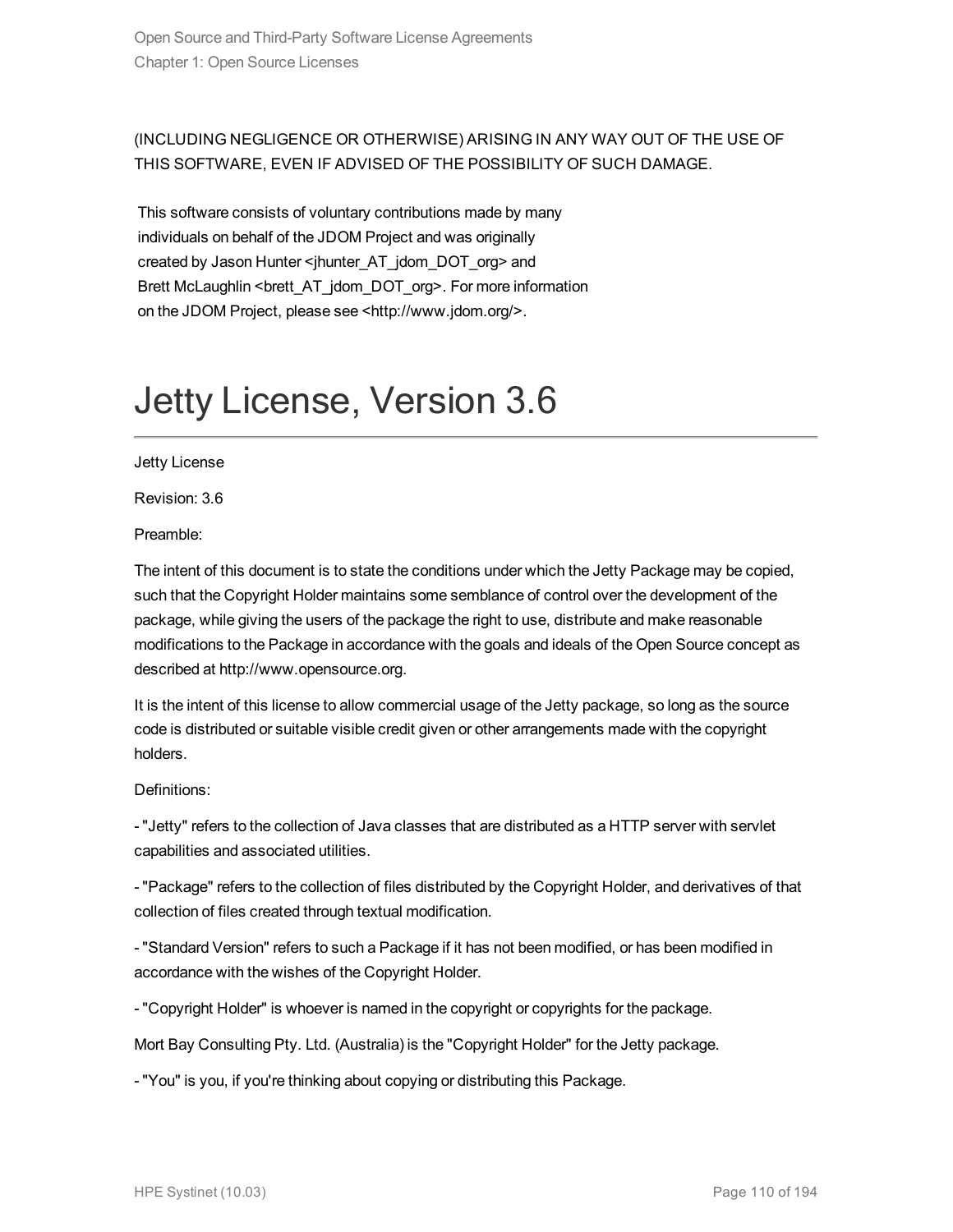- "Reasonable copying fee" is whatever you can justify on the basis of media cost, duplication charges, time of people involved, and so on. (You will not be required to justify it to the Copyright Holder, but only to the computing community at large as a market that must bear the fee.)

- "Freely Available" means that no fee is charged for the item itself, though there may be fees involved in handling the item. It also means that recipients of the item may redistribute it under the same conditions they received it.

0. The Jetty Package is Copyright (c) Mort Bay Consulting Pty. Ltd. (Australia) and others. Individual files in this package may contain additional copyright notices. The javax.servlet packages are copyright Sun Microsystems Inc.

1. The Standard Version of the Jetty package is available from http://www.mortbay.com.

2. You may make and distribute verbatim copies of the source form of the Standard Version of this Package without restriction, provided that you include this license and all of the original copyright notices and associated disclaimers.

3. You may make and distribute verbatim copies of the compiled form of the Standard Version of this Package without restriction, provided that you include this license.

4. You may apply bug fixes, portability fixes and other modifications derived from the Public Domain or from the Copyright Holder. A Package modified in such a way shall still be considered the Standard Version.

5. You may otherwise modify your copy of this Package in any way, provided that you insert a prominent notice in each changed file stating how and when you changed that file, and provided that you do at least ONE of the following:

a) Place your modifications in the Public Domain or otherwise make them Freely Available, such as by posting said modifications to Usenet or an equivalent medium, or placing the modifications on a major archive site such as ftp.uu.net, or by allowing the Copyright Holder to include your modifications in the Standard Version of the Package.

b) Use the modified Package only within your corporation or organization.

c) Rename any non-standard classes so the names do not conflict with standard classes, which must also be provided, and provide a separate manual page for each non-standard class that clearly documents how it differs from the Standard Version.

d) Make other arrangements with the Copyright Holder.

6. You may distribute modifications or subsets of this Package in source code or compiled form, provided that you do at least ONE of the following:

a) Distribute this license and all original copyright messages, together with instructions (in the about dialog, manual page or equivalent) on where to get the complete Standard Version.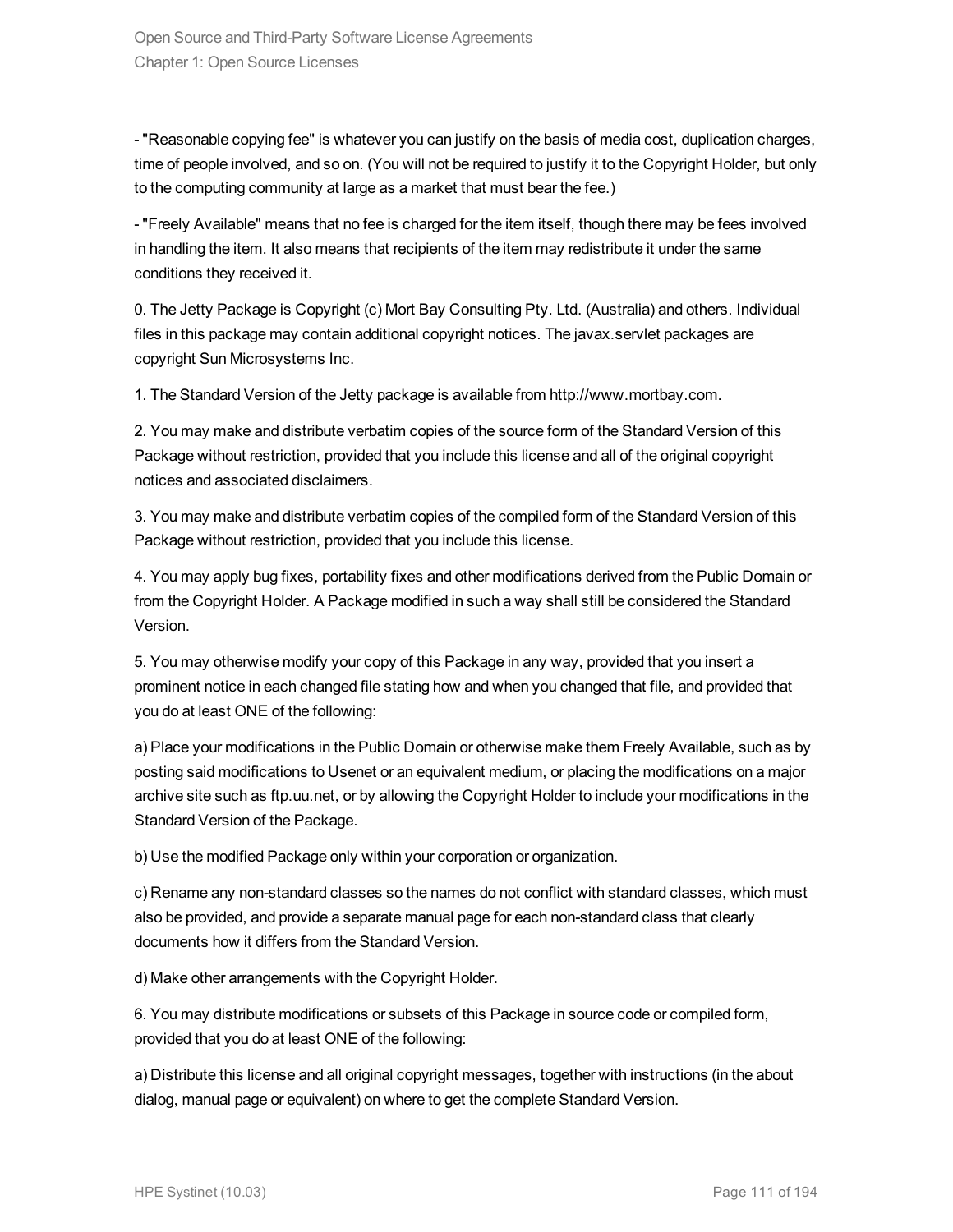b) Accompany the distribution with the machine-readable source of the Package with your modifications. The modified package must include this license and all of the original copyright notices and associated disclaimers, together with instructions on where to get the complete Standard Version.

c) Make other arrangements with the Copyright Holder.

7. You may charge a reasonable copying fee for any distribution of this Package. You may charge any fee you choose for support of this Package. You may not charge a fee for this Package itself. However, you may distribute this Package in aggregate with other (possibly commercial) programs as part of a larger (possibly commercial) software distribution provided that you meet the other distribution requirements of this license.

8. Input to or the output produced from the programs of this Package do not automatically fall under the copyright of this Package, but belong to whomever generated them, and may be sold commercially, and may be aggregated with this Package.

9. Any program subroutines supplied by you and linked into this Package shall not be considered part of this Package.

10. The name of the Copyright Holder may not be used to endorse or promote products derived from this software without specific prior written permission.

11. This license may change with each release of a Standard Version of the Package. You may choose to use the license associated with version you are using or the license of the latest Standard Version.

12. THIS PACKAGE IS PROVIDED "AS IS" AND WITHOUT ANY EXPRESS OR IMPLIED WARRANTIES, INCLUDING, WITHOUT LIMITATION, THE IMPLIED WARRANTIES OF MERCHANTABILITY AND FITNESS FOR A PARTICULAR PURPOSE.

13. If any superior law implies a warranty, the sole remedy under such shall be , at the Copyright Holders option either a) return of any price paid or b) use or reasonable endeavours to repair or replace the software.

14. This license shall be read under the laws of Australia.

# jQuery License

Copyright (c) 2009 John Resig, http://jquery.com/

Permission is hereby granted, free of charge, to any person obtaining a copy of this software and associated documentation files (the "Software"), to deal in the Software without restriction, including without limitation the rights to use, copy, modify, merge, publish, distribute, sublicense, and/or sell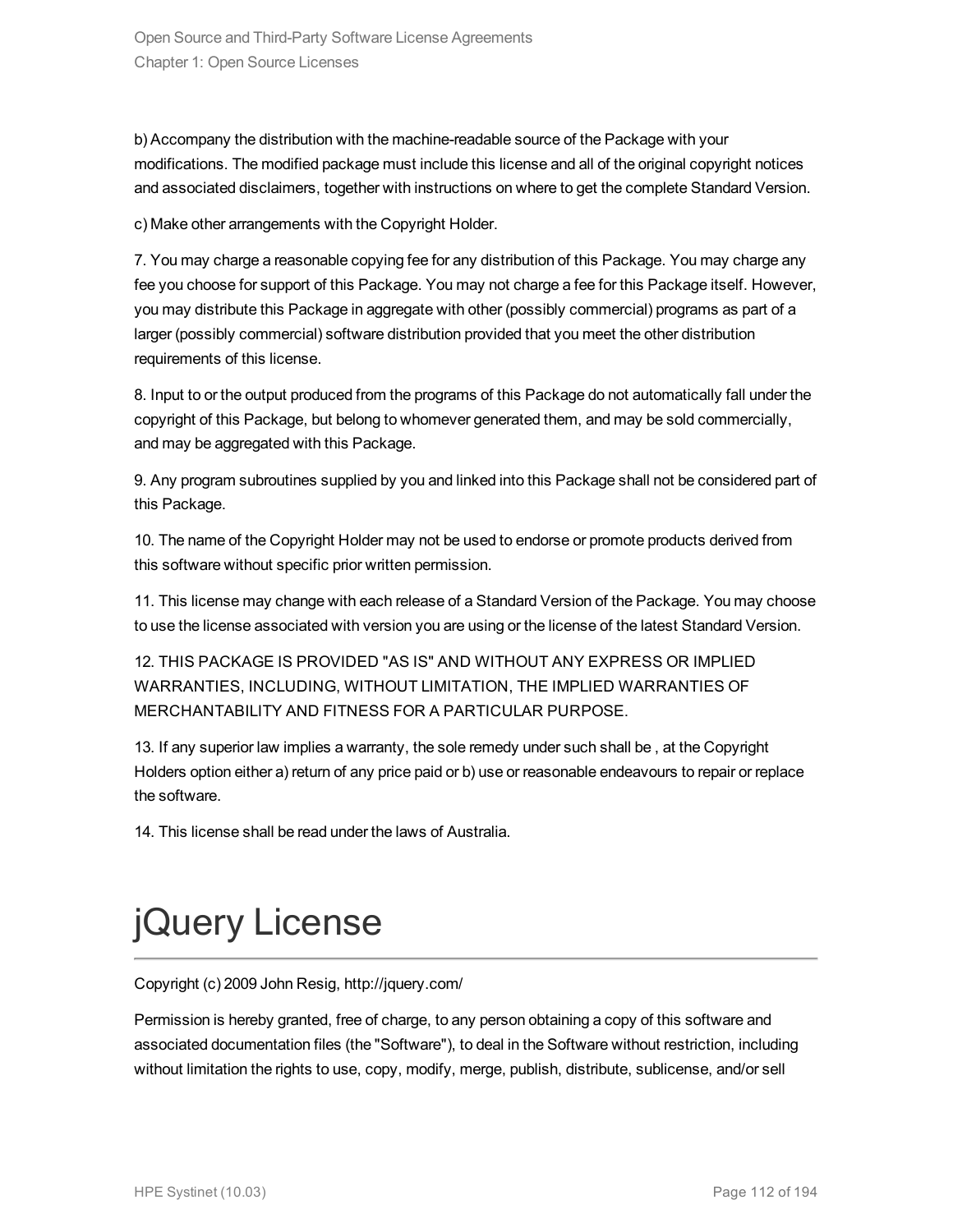copies of the Software, and to permit persons to whom the Software is furnished to do so, subject to the following conditions:

The above copyright notice and this permission notice shall be included in all copies or substantial portions of the Software.

THE SOFTWARE IS PROVIDED "AS IS", WITHOUT WARRANTY OF ANY KIND, EXPRESS OR IMPLIED, INCLUDING BUT NOT LIMITED TO THE WARRANTIES OF MERCHANTABILITY, FITNESS FOR A PARTICULAR PURPOSE AND NONINFRINGEMENT. IN NO EVENT SHALL THE AUTHORS OR COPYRIGHT HOLDERS BE LIABLE FOR ANY CLAIM, DAMAGES OR OTHER LIABILITY, WHETHER IN AN ACTION OF CONTRACT, TORT OR OTHERWISE, ARISING FROM, OUT OF OR IN CONNECTION WITH THE SOFTWARE OR THE USE OR OTHER DEALINGS IN THE SOFTWARE.

## jQuery Sparklines License

License: New BSD License

Copyright (c) 2010, Splunk Inc. All rights reserved.

Redistribution and use in source and binary forms, with or without modification, are permitted provided that the following conditions are met:

\* Redistributions of source code must retain the above copyright notice, this list of conditions and the following disclaimer.

\* Redistributions in binary form must reproduce the above copyright notice, this list of conditions and the following disclaimer in the documentation

and/or other materials provided with the distribution.

\* Neither the name of Splunk Inc nor the names of its contributors may be used to endorse or promote products derived from this software without specific prior written permission.

THIS SOFTWARE IS PROVIDED BY THE COPYRIGHT HOLDERS AND CONTRIBUTORS "AS IS" AND ANY EXPRESS OR IMPLIED WARRANTIES, INCLUDING, BUT NOT LIMITED TO, THE IMPLIED WARRANTIES OF MERCHANTABILITY AND FITNESS FOR A PARTICULAR PURPOSE ARE DISCLAIMED. IN NO EVENT SHALL THE COPYRIGHT OWNER OR CONTRIBUTORS BE LIABLE FOR ANY DIRECT, INDIRECT, INCIDENTAL, SPECIAL, EXEMPLARY, OR CONSEQUENTIAL DAMAGES (INCLUDING, BUT NOT LIMITED TO, PROCUREMENT OF SUBSTITUTE GOODS OR SERVICES; LOSS OF USE, DATA, OR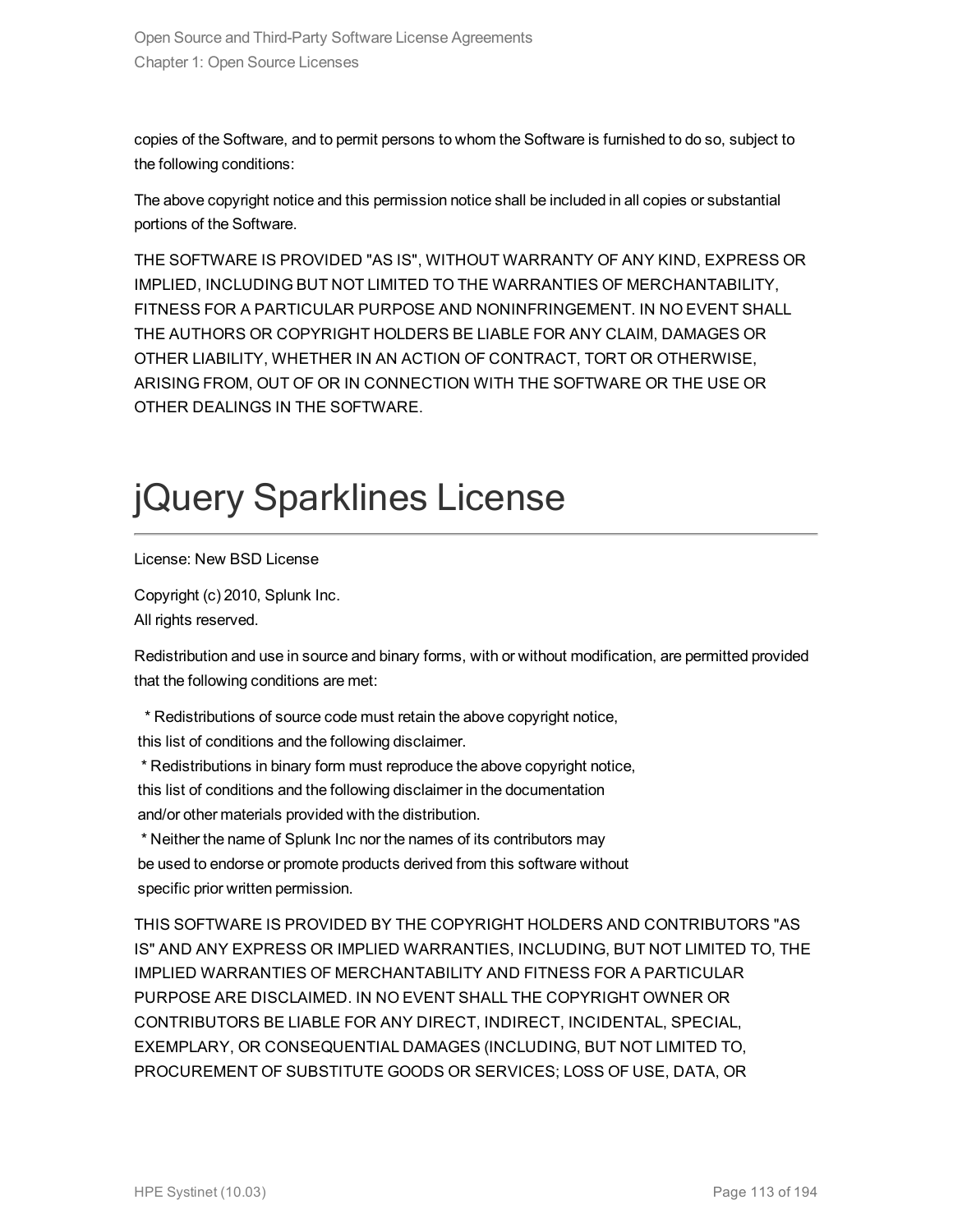PROFITS; OR BUSINESS INTERRUPTION) HOWEVER CAUSED AND ON ANY THEORY OF LIABILITY, WHETHER IN CONTRACT, STRICT LIABILITY, OR TORT (INCLUDING NEGLIGENCE OR OTHERWISE) ARISING IN ANY WAY OUT OF THE USE OF THIS SOFTWARE, EVEN IF ADVISED OF THE POSSIBILITY OF SUCH DAMAGE.

# jQuery UI License

Copyright (c) 2009 AUTHORS.txt (http://jqueryui.com/about) Copyright (c) 2009 Paul Bakaus, http://jqueryui.com/

This software consists of voluntary contributions made by many individuals (AUTHORS.txt, http://jqueryui.com/about) For exact contribution history, see the revision history and logs, available at http://jquery-ui.googlecode.com/svn/

Permission is hereby granted, free of charge, to any person obtaining a copy of this software and associated documentation files (the "Software"), to deal in the Software without restriction, including without limitation the rights to use, copy, modify, merge, publish, distribute, sublicense, and/or sell copies of the Software, and to permit persons to whom the Software is furnished to do so, subject to the following conditions:

The above copyright notice and this permission notice shall be included in all copies or substantial portions of the Software.

THE SOFTWARE IS PROVIDED "AS IS", WITHOUT WARRANTY OF ANY KIND, EXPRESS OR IMPLIED, INCLUDING BUT NOT LIMITED TO THE WARRANTIES OF MERCHANTABILITY, FITNESS FOR A PARTICULAR PURPOSE AND NONINFRINGEMENT. IN NO EVENT SHALL THE AUTHORS OR COPYRIGHT HOLDERS BE LIABLE FOR ANY CLAIM, DAMAGES OR OTHER LIABILITY, WHETHER IN AN ACTION OF CONTRACT, TORT OR OTHERWISE, ARISING FROM, OUT OF OR IN CONNECTION WITH THE SOFTWARE OR THE USE OR OTHER DEALINGS IN THE SOFTWARE.

# JSCookMenu License

#### JSCookMenu (c) Copyright 2002 by Heng Yuan

Permission is hereby granted, free of charge, to any person obtaining a copy of this software and associated documentation files (the "Software"), to deal in the Software without restriction, including without limitation the rights to use, copy, modify, merge, publish, distribute, sublicense, and/or sell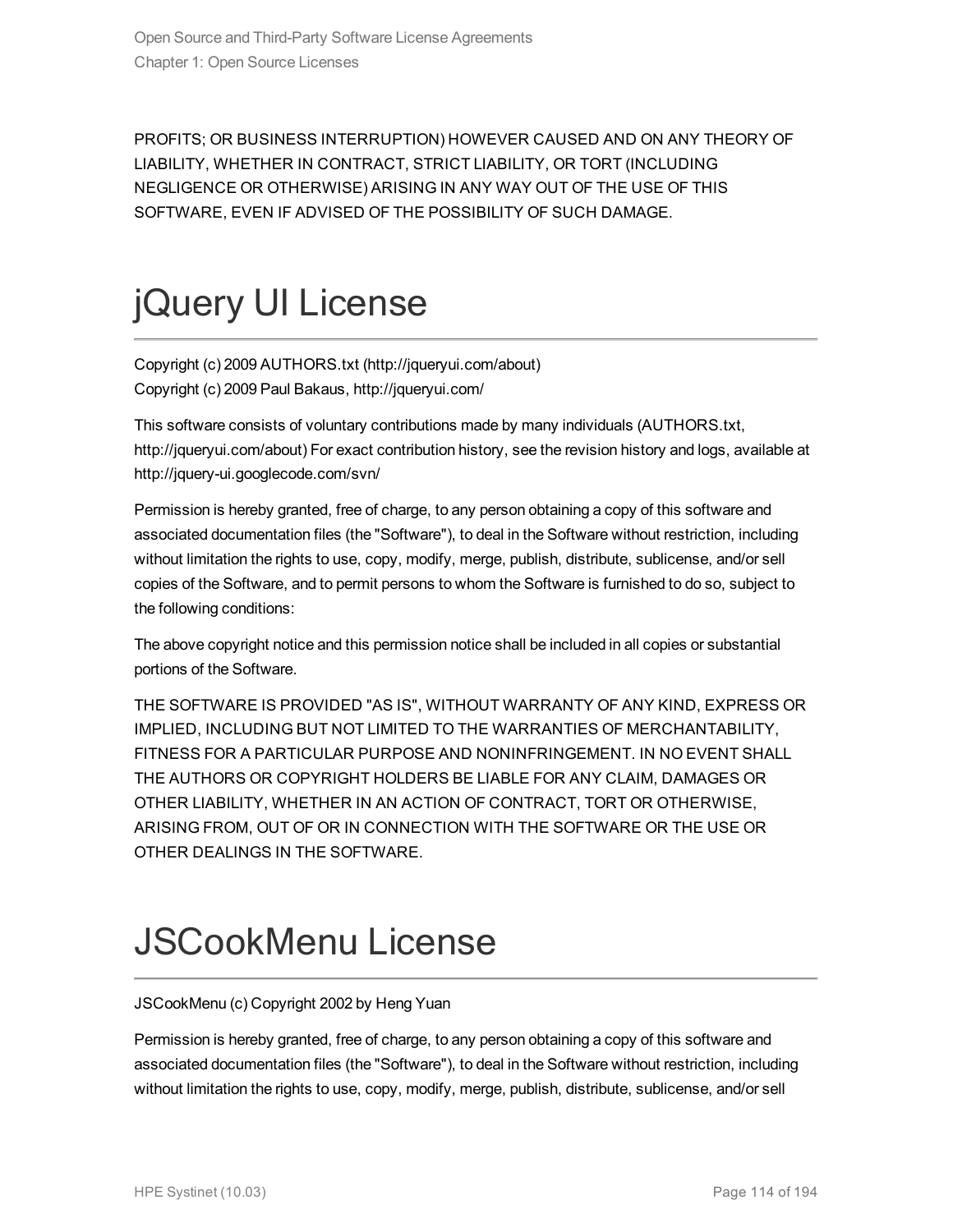copies of the Software, and to permit persons to whom the Software is furnished to do so, subject to the following conditions:

The above copyright notice and this permission notice shall be included in all copies or substantial portions of the Software.

THE SOFTWARE IS PROVIDED "AS IS", WITHOUT WARRANTY OF ANY KIND, EXPRESS OR IMPLIED, INCLUDING BUT NOT LIMITED TO THE WARRANTIES OF MERCHANTABILITY, FITNESS FOR A PARTICULAR PURPOSE AND NONINFRINGEMENT. IN NO EVENT SHALL THE AUTHORS OR COPYRIGHT HOLDERS BE LIABLE FOR ANY CLAIM, DAMAGES OR OTHER LIABILITY, WHETHER IN AN ACTION OF CONTRACT, TORT OR OTHERWISE, ARISING FROM, OUT OF OR IN CONNECTION WITH THE SOFTWARE OR THE USE OR OTHER DEALINGS IN THE SOFTWARE.

### Json License

#### Copyright (c) 2002 JSON.org

Permission is hereby granted, free of charge, to any person obtaining a copy of this software and associated documentation files (the "Software"), to deal in the Software without restriction, including without limitation the rights to use, copy, modify, merge, publish, distribute, sublicense, and/or sell copies of the Software, and to permit persons to whom the Software is furnished to do so, subject to the following conditions:

The above copyright notice and this permission notice shall be included in all copies or substantial portions of the Software.

The Software shall be used for Good, not Evil.

THE SOFTWARE IS PROVIDED "AS IS", WITHOUT WARRANTY OF ANY KIND, EXPRESS OR IMPLIED, INCLUDING BUT NOT LIMITED TO THE WARRANTIES OF MERCHANTABILITY, FITNESS FOR A PARTICULAR PURPOSE AND NONINFRINGEMENT. IN NO EVENT SHALL THE AUTHORS OR COPYRIGHT HOLDERS BE LIABLE FOR ANY CLAIM, DAMAGES OR OTHER LIABILITY, WHETHER IN AN ACTION OF CONTRACT, TORT OR OTHERWISE, ARISING FROM, OUT OF OR IN CONNECTION WITH THE SOFTWARE OR THE USE OR OTHER DEALINGS IN THE SOFTWARE.

### jsTree License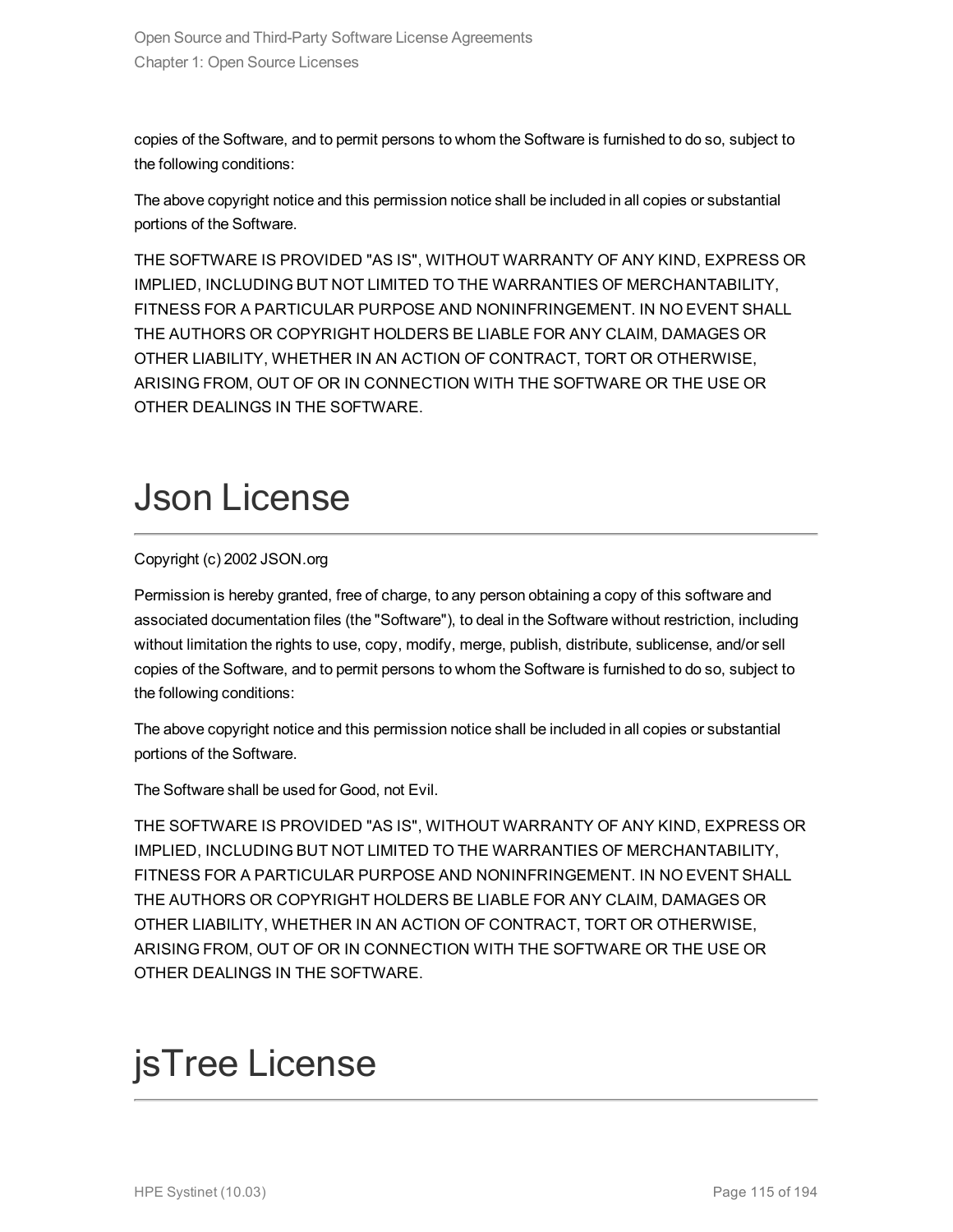Copyright (c) 2009 Ivan Bozhanov (vakata.com)

Permission is hereby granted, free of charge, to any person obtaining a copy of this software and associated documentation files (the "Software"), to deal in the Software without restriction, including without limitation the rights to use, copy, modify, merge, publish, distribute, sublicense, and/or sell copies of the Software, and to permit persons to whom the Software is furnished to do so, subject to the following conditions:

The above copyright notice and this permission notice shall be included in all copies or substantial portions of the Software.

THE SOFTWARE IS PROVIDED "AS IS", WITHOUT WARRANTY OF ANY KIND, EXPRESS OR IMPLIED, INCLUDING BUT NOT LIMITED TO THE WARRANTIES OF MERCHANTABILITY, FITNESS FOR A PARTICULAR PURPOSE AND NONINFRINGEMENT. IN NO EVENT SHALL THE AUTHORS OR COPYRIGHT HOLDERS BE LIABLE FOR ANY CLAIM, DAMAGES OR OTHER LIABILITY, WHETHER IN AN ACTION OF CONTRACT, TORT OR OTHERWISE, ARISING FROM, OUT OF OR IN CONNECTION WITH THE SOFTWARE OR THE USE OR OTHER DEALINGS IN THE SOFTWARE.

### Lib Ravis License

Copyright (c) 2008 United Nations Office at Geneva Center for Advanced Visual Analytics http://cava.unog.ch

Permission is hereby granted, free of charge, to any person obtaining a copy of this software and associated documentation files (the "Software"), to deal in the Software without restriction, including without limitation the rights to use, copy, modify, merge, publish, distribute, sublicense, and/or sell copies of the Software, and to permit persons to whom the Software is furnished to do so, subject to the following conditions:

The above copyright notice and this permission notice shall be included in all copies or substantial portions of the Software.

THE SOFTWARE IS PROVIDED "AS IS", WITHOUT WARRANTY OF ANY KIND, EXPRESS OR IMPLIED, INCLUDING BUT NOT LIMITED TO THE WARRANTIES OF MERCHANTABILITY, FITNESS FOR A PARTICULAR PURPOSE AND NONINFRINGEMENT. IN NO EVENT SHALL THE AUTHORS OR COPYRIGHT HOLDERS BE LIABLE FOR ANY CLAIM, DAMAGES OR OTHER LIABILITY, WHETHER IN AN ACTION OF CONTRACT, TORT OR OTHERWISE,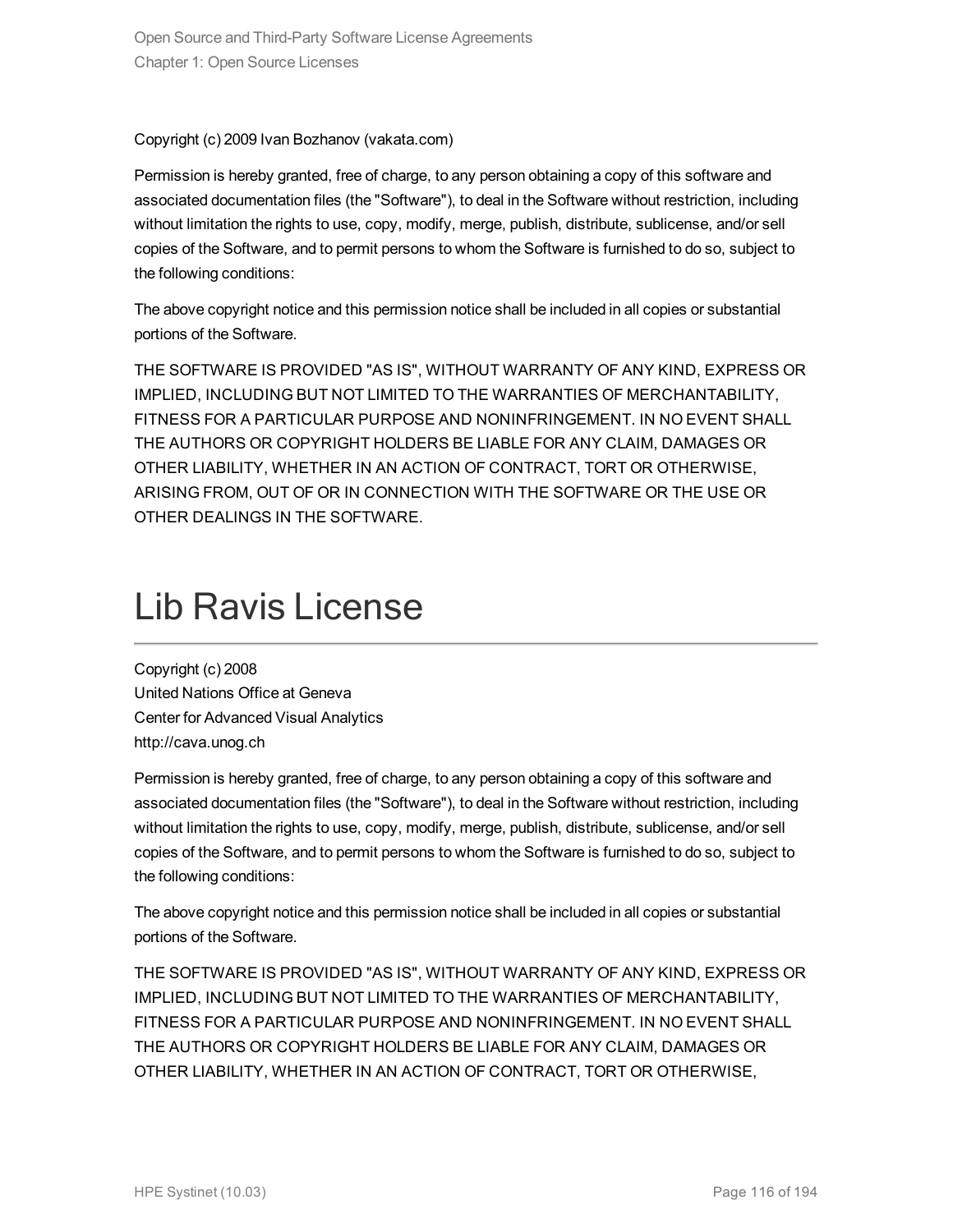ARISING FROM, OUT OF OR IN CONNECTION WITH THE SOFTWARE OR THE USE OR OTHER DEALINGS IN THE SOFTWARE.

### Microsoft Public License (Ms-PL)

This license governs use of the accompanying software, the DotNetZip library ("the software"). If you use the software, you accept this license. If you do not accept the license, do not use the software.

#### 1. Definitions

The terms "reproduce," "reproduction," "derivative works," and "distribution" have the same meaning here as under U.S. copyright law.

A "contribution" is the original software, or any additions or changes to the software.

A "contributor" is any person that distributes its contribution under this license.

"Licensed patents" are a contributor's patent claims that read directly on its contribution.

#### 2. Grant of Rights

(A) Copyright Grant- Subject to the terms of this license, including the license conditions and limitations in section 3, each contributor grants you a non-exclusive, worldwide, royalty-free copyright license to reproduce its contribution, prepare derivative works of its contribution, and distribute its contribution or any derivative works that you create.

(B) Patent Grant- Subject to the terms of this license, including the license conditions and limitations in section 3, each contributor grants you a non-exclusive, worldwide, royalty-free license under its licensed patents to make, have made, use, sell, offer for sale, import, and/or otherwise dispose of its contribution in the software or derivative works of the contribution in the software.

3. Conditions and Limitations

(A) No Trademark License- This license does not grant you rights to use any contributors' name, logo, or trademarks.

(B) If you bring a patent claim against any contributor over patents that you claim are infringed by the software, your patent license from such contributor to the software ends automatically.

(C) If you distribute any portion of the software, you must retain all copyright, patent, trademark, and attribution notices that are present in the software.

(D) If you distribute any portion of the software in source code form, you may do so only un der this license by including a complete copy of this license with your distribution. If you distribute any portion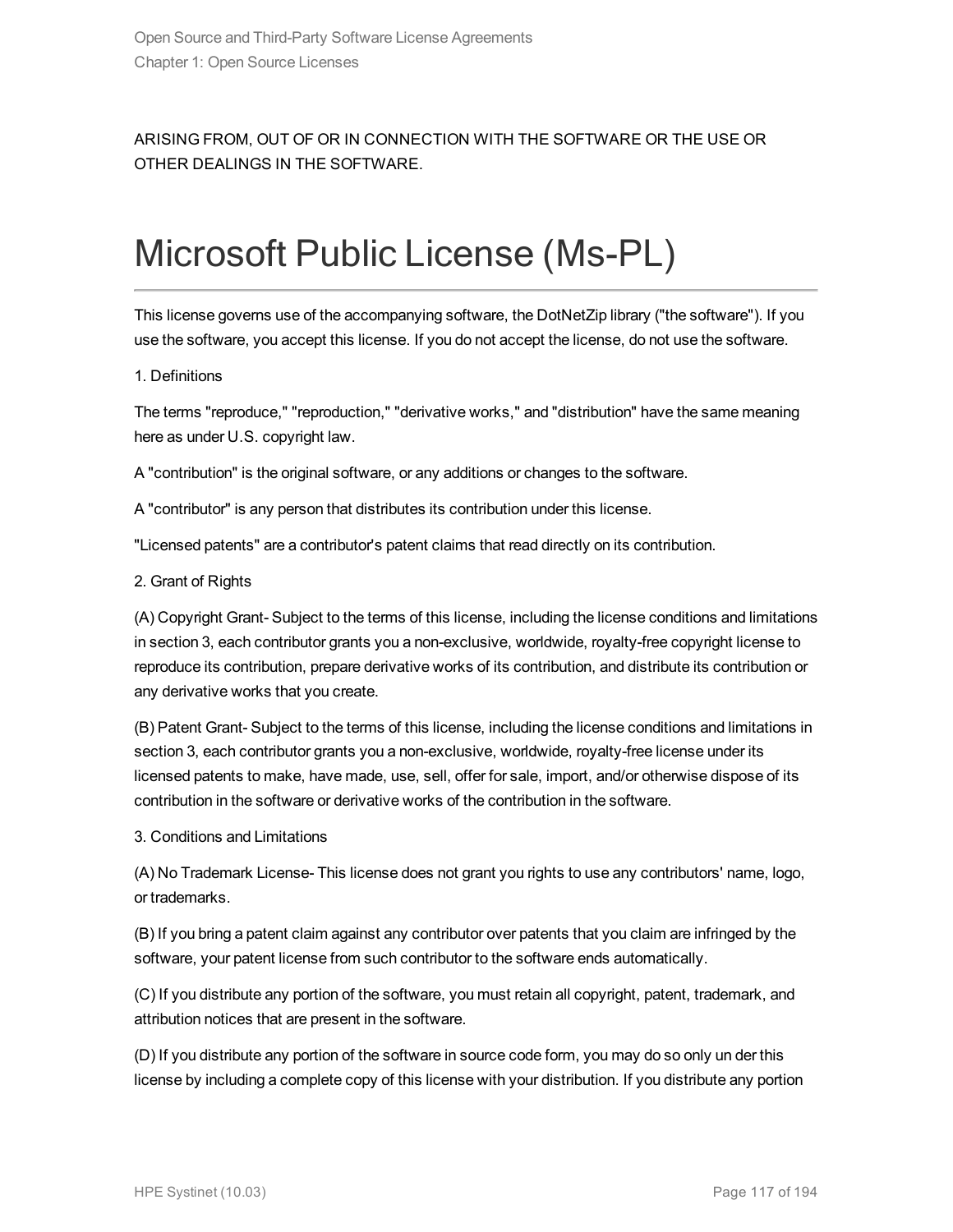of the software in compiled or object code form, you may only do so under a license that complies with this license.

(E) The software is licensed "as-is." You bear the risk of using it. The contributors give no express warranties, guarantees or conditions. You may have additional consumer rights under your local laws which this license cannot change. To the extent permitted under your local laws, the contributors exclude the implied warranties of merchantability, fitness for a particular purpose and non-infringement.

### Mootools License

#### The MIT License

copyright: Copyright (c) 2006-2008 [Valerio Proietti](http://mad4milk.net/).

Permission is hereby granted, free of charge, to any person obtaining a copy of this software and associated documentation files (the "Software"), to deal in the Software without restriction, including without limitation the rights to use, copy, modify, merge, publish, distribute, sublicense, and/or sell copies of the Software, and to permit persons to whom the Software is furnished to do so, subject to the following conditions:

The above copyright notice and this permission notice shall be included in all copies or substantial portions of the Software.

THE SOFTWARE IS PROVIDED "AS IS", WITHOUT WARRANTY OF ANY KIND, EXPRESS OR IMPLIED, INCLUDING BUT NOT LIMITED TO THE WARRANTIES OF MERCHANTABILITY, FITNESS FOR A PARTICULAR PURPOSE AND NONINFRINGEMENT. IN NO EVENT SHALL THE AUTHORS OR COPYRIGHT HOLDERS BE LIABLE FOR ANY CLAIM, DAMAGES OR OTHER LIABILITY, WHETHER IN AN ACTION OF CONTRACT, TORT OR OTHERWISE, ARISING FROM, OUT OF OR IN CONNECTION WITH THE SOFTWARE OR THE USE OR OTHER DEALINGS IN THE SOFTWARE.

## Mozilla Public License 1.1 (MPL 1.1)

1. Definitions.

1.0.1. "Commercial Use" means distribution or otherwise making the Covered Code available to a third party.

1.1. "Contributor" means each entity that creates or contributes to the creation of Modifications.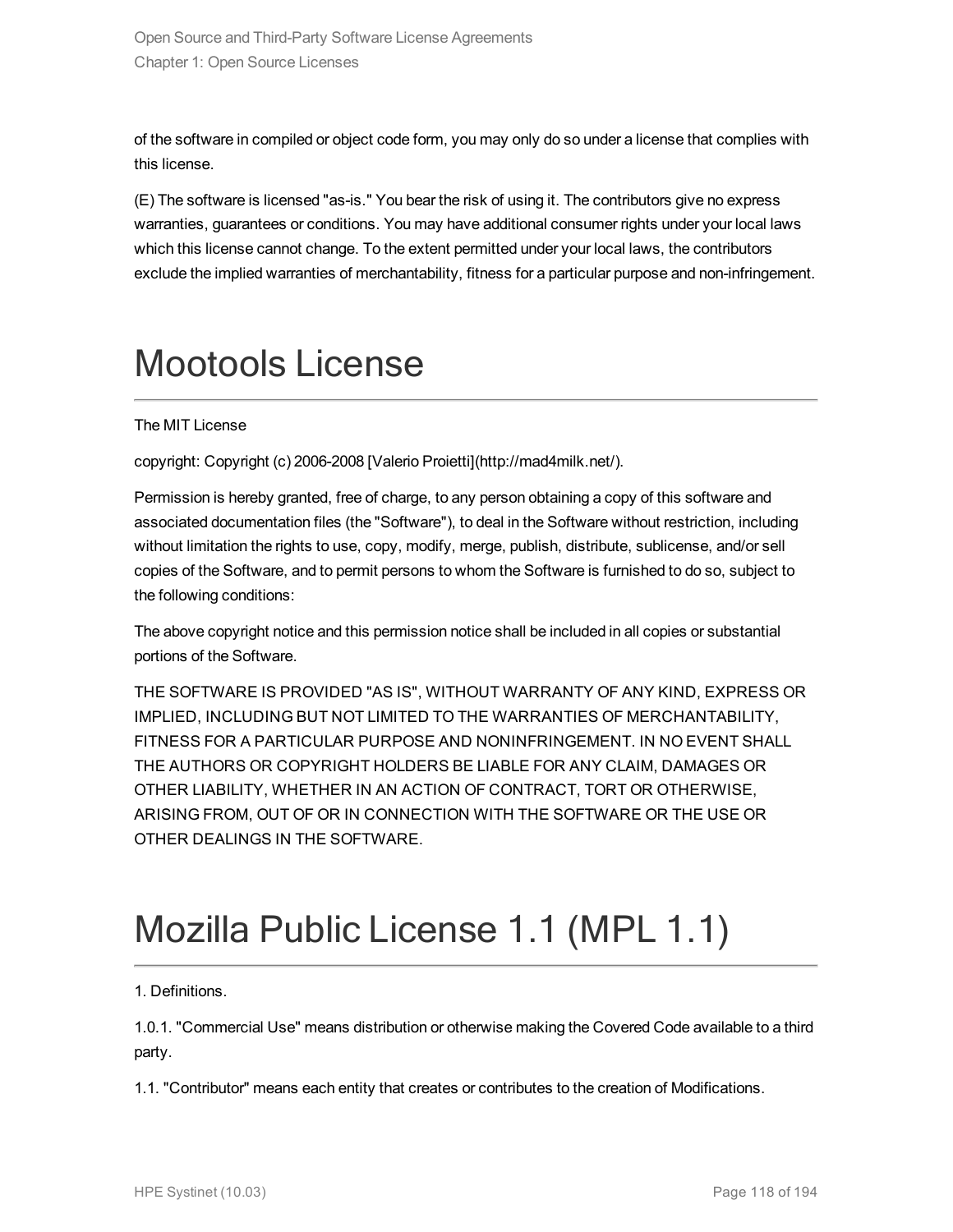1.2. "Contributor Version" means the combination of the Original Code, prior Modifications used by a Contributor, and the Modifications made by that particular Contributor.

1.3. "Covered Code" means the Original Code or Modifications or the combination of the Original Code and Modifications, in each case including portions thereof.

1.4. "Electronic Distribution Mechanism" means a mechanism generally accepted in the software development community for the electronic transfer of data.

1.5. "Executable" means Covered Code in any form other than Source Code.

1.6. "Initial Developer" means the individual or entity identified as the Initial Developer in the Source Code notice required by Exhibit A.

1.7. "Larger Work" means a work which combines Covered Code or portions thereof with code not governed by the terms of this License.

1.8. "License" means this document.

1.8.1. "Licensable" means having the right to grant, to the maximum extent possible, whether at the time of the initial grant or subsequently acquired, any and all of the rights conveyed herein.

1.9. "Modifications" means any addition to or deletion from the substance or structure of either the Original Code or any previous Modifications. When Covered Code is released as a series of files, a Modification is:

A. Any addition to or deletion from the contents of a file containing Original Code or previous Modifications.

B. Any new file that contains any part of the Original Code or previous Modifications.

1.10. "Original Code" means Source Code of computer software code which is described in the Source Code notice required by Exhibit A as Original Code, and which, at the time of its release under this License is not already Covered Code governed by this License.

1.10.1. "Patent Claims" means any patent claim(s), now owned or hereafter acquired, including without limitation, method, process, and apparatus claims, in any patent Licensable by grantor.

1.11. "Source Code" means the preferred form of the Covered Code for making modifications to it, including all modules it contains, plus any associated interface definition files, scripts used to control compilation and installation of an Executable, or source code differential comparisons against either the Original Code or another well known, available Covered Code of the Contributor's choice. The Source Code can be in a compressed or archival form, provided the appropriate decompression or de-archiving software is widely available for no charge.

1.12. "You" (or "Your") means an individual or a legal entity exercising rights under, and complying with all of the terms of, this License or a future version of this License issued under Section 6.1. For legal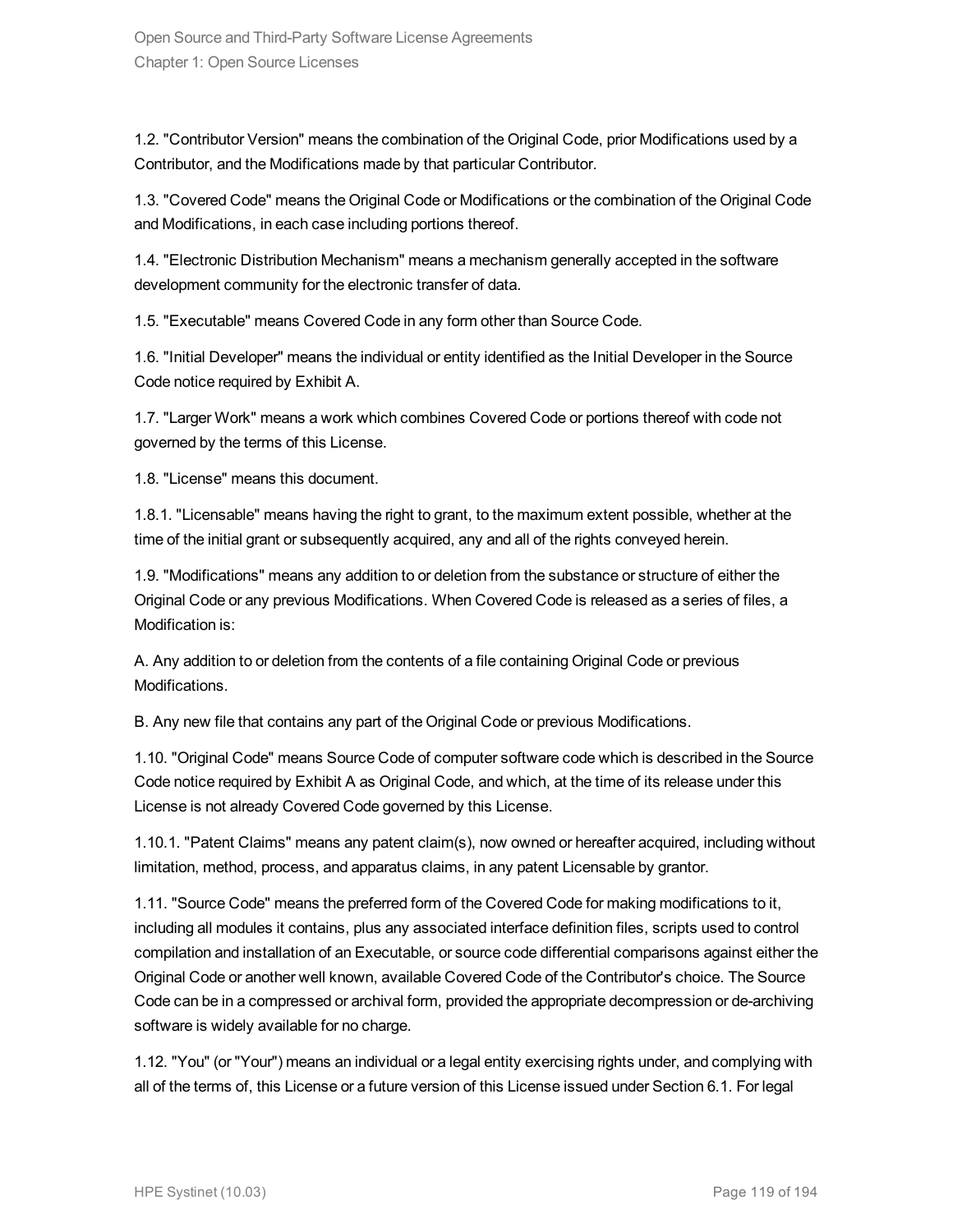entities, "You" includes any entity which controls, is controlled by, or is under common control with You. For purposes of this definition, "control" means (a) the power, direct or indirect, to cause the direction or management of such entity, whether by contract or otherwise, or (b) ownership of more than fifty percent (50%) of the outstanding shares or beneficial ownership of such entity.

- 2. Source Code License.
- 2.1. The Initial Developer Grant.

The Initial Developer hereby grants You a world-wide, royalty-free, non-exclusive license, subject to third party intellectual property claims:

(a) under intellectual property rights (other than patent or trademark) Licensable by Initial Developer to use, reproduce, modify, display, perform, sublicense and distribute the Original Code (or portions thereof) with or without Modifications, and/or as part of a Larger Work; and

(b) under Patents Claims infringed by the making, using or selling of Original Code, to make, have made, use, practice, sell, and offer for sale, and/or otherwise dispose of the Original Code (or portions thereof).

(c) the licenses granted in this Section 2.1(a) and (b) are effective on the date Initial Developer first distributes Original Code under the terms of this License.

(d) Notwithstanding Section 2.1(b) above, no patent license is granted: 1) for code that You delete from the Original Code; 2) separate from the Original Code; or 3) for infringements caused by: i) the modification of the Original Code or ii) the combination of the Original Code with other software or devices.

#### 2.2. Contributor Grant.

Subject to third party intellectual property claims, each Contributor hereby grants You a world-wide, royalty-free, non-exclusive license

(a) under intellectual property rights (other than patent or trademark) Licensable by Contributor, to use, reproduce, modify, display, perform, sublicense and distribute the Modifications created by such Contributor (or portions thereof) either on an unmodified basis, with other Modifications, as Covered Code and/or as part of a Larger Work; and

(b) under Patent Claims infringed by the making, using, or selling of Modifications made by that Contributor either alone and/or in combination with its Contributor Version (or portions of such combination), to make, use, sell, offer for sale, have made, and/or otherwise dispose of: 1) Modifications made by that Contributor (or portions thereof); and 2) the combination of Modifications made by that Contributor with its Contributor Version (or portions of such combination).

(c) the licenses granted in Sections 2.2(a) and 2.2(b) are effective on the date Contributor first makes Commercial Use of the Covered Code.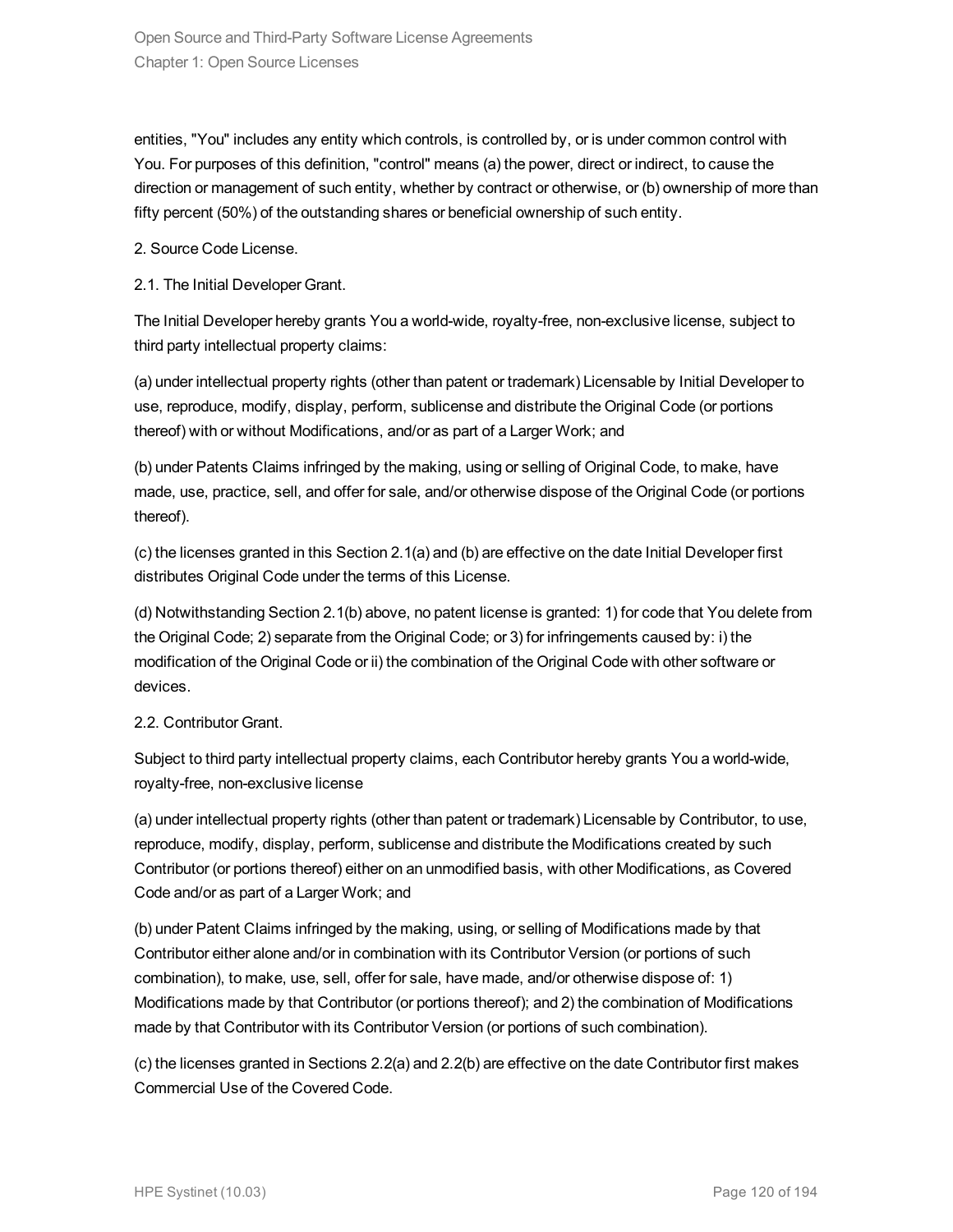(d) Notwithstanding Section 2.2(b) above, no patent license is granted: 1) for any code that Contributor has deleted from the Contributor Version; 2) separate from the Contributor Version; 3) for infringements caused by: i) third party modifications of Contributor Version or ii) the combination of Modifications made by that Contributor with other software (except as part of the Contributor Version) or other devices; or 4) under Patent Claims infringed by Covered Code in the absence of Modifications made by that Contributor.

#### 3. Distribution Obligations.

#### 3.1. Application of License.

The Modifications which You create or to which You contribute are governed by the terms of this License, including without limitation Section 2.2. The Source Code version of Covered Code may be distributed only under the terms of this License or a future version of this License released under Section 6.1, and You must include a copy of this License with every copy of the Source Code You distribute. You may not offer or impose any terms on any Source Code version that alters or restricts the applicable version of this License or the recipients' rights hereunder. However, You may include an additional document offering the additional rights described in Section 3.5.

#### 3.2. Availability of Source Code.

Any Modification which You create or to which You contribute must be made available in Source Code form under the terms of this License either on the same media as an Executable version or via an accepted Electronic Distribution Mechanism to anyone to whom you made an Executable version available; and if made available via Electronic Distribution Mechanism, must remain available for at least twelve (12) months after the date it initially became available, or at least six (6) months after a subsequent version of that particular Modification has been made available to such recipients. You are responsible for ensuring that the Source Code version remains available even if the Electronic Distribution Mechanism is maintained by a third party.

#### 3.3. Description of Modifications.

You must cause all Covered Code to which You contribute to contain a file documenting the changes You made to create that Covered Code and the date of any change. You must include a prominent statement that the Modification is derived, directly or indirectly, from Original Code provided by the Initial Developer and including the name of the Initial Developer in (a) the Source Code, and (b) in any notice in an Executable version or related documentation in which You describe the origin or ownership of the Covered Code.

#### 3.4. Intellectual Property Matters

#### (a) Third Party Claims.

If Contributor has knowledge that a license under a third party's intellectual property rights is required to exercise the rights granted by such Contributor under Sections 2.1 or 2.2, Contributor must include a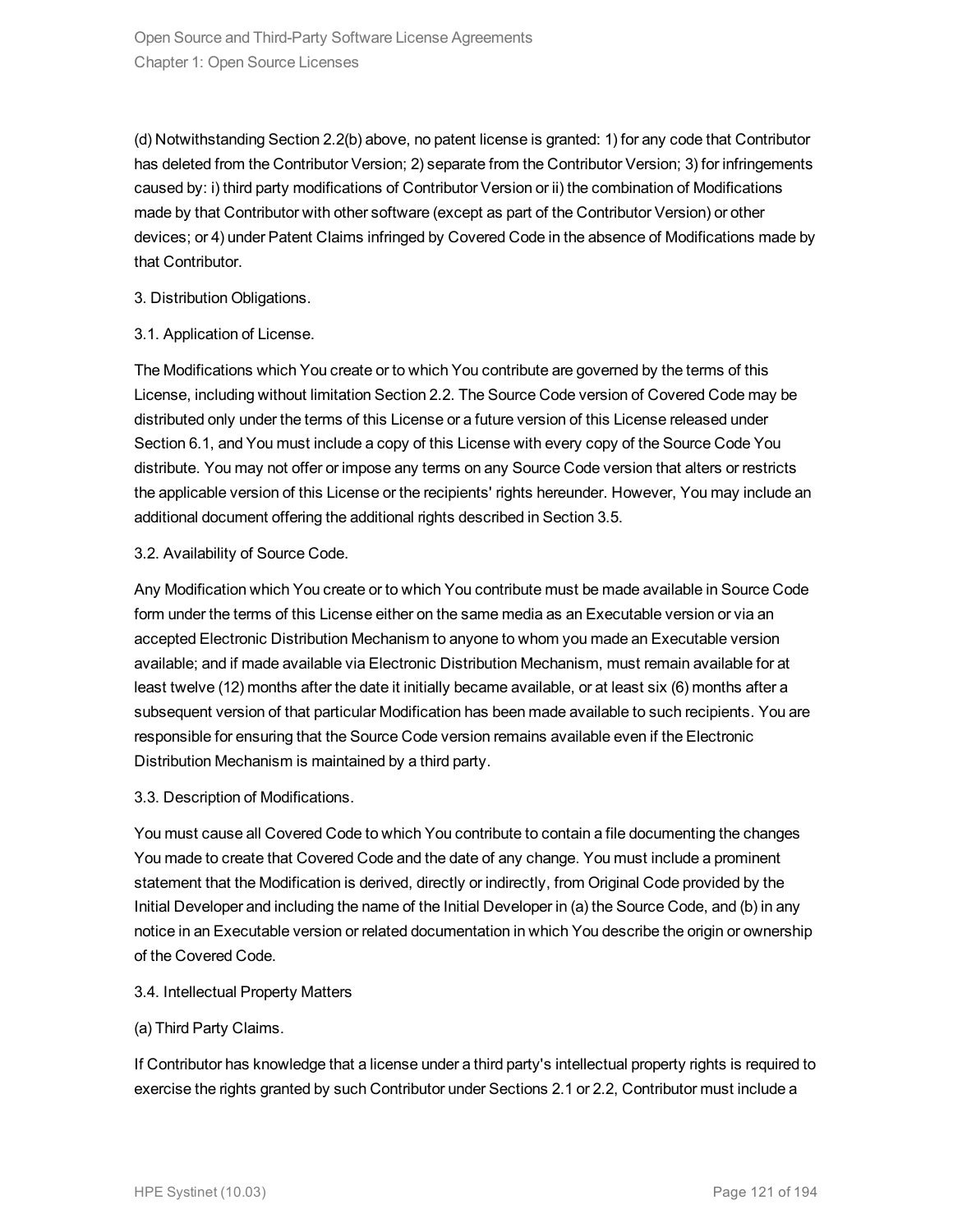text file with the Source Code distribution titled "LEGAL" which describes the claim and the party making the claim in sufficient detail that a recipient will know whom to contact. If Contributor obtains such knowledge after the Modification is made available as described in Section 3.2, Contributor shall promptly modify the LEGAL file in all copies Contributor makes available thereafter and shall take other steps (such as notifying appropriate mailing lists or newsgroups) reasonably calculated to inform those who received the Covered Code that new knowledge has been obtained.

#### (b) Contributor APIs.

If Contributor's Modifications include an application programming interface and Contributor has knowledge of patent licenses which are reasonably necessary to implement that API, Contributor must also include this information in the LEGAL file.

#### (c) Representations.

Contributor represents that, except as disclosed pursuant to Section 3.4(a) above, Contributor believes that Contributor's Modifications are Contributor's original creation(s) and/or Contributor has sufficient rights to grant the rights conveyed by this License.

#### 3.5. Required Notices.

You must duplicate the notice in Exhibit A in each file of the Source Code. If it is not possible to put such notice in a particular Source Code file due to its structure, then You must include such notice in a location (such as a relevant directory) where a user would be likely to look for such a notice. If You created one or more Modification(s) You may add your name as a Contributor to the notice described in Exhibit A. You must also duplicate this License in any documentation for the Source Code where You describe recipients' rights or ownership rights relating to Covered Code. You may choose to offer, and to charge a fee for, warranty, support, indemnity or liability obligations to one or more recipients of Covered Code. However, You may do so only on Your own behalf, and not on behalf of the Initial Developer or any Contributor. You must make it absolutely clear than any such warranty, support, indemnity or liability obligation is offered by You alone, and You hereby agree to indemnify the Initial Developer and every Contributor for any liability incurred by the Initial Developer or such Contributor as a result of warranty, support, indemnity or liability terms You offer.

#### 3.6. Distribution of Executable Versions.

You may distribute Covered Code in Executable form only if the requirements of Section 3.1-3.5 have been met for that Covered Code, and if You include a notice stating that the Source Code version of the Covered Code is available under the terms of this License, including a description of how and where You have fulfilled the obligations of Section 3.2. The notice must be conspicuously included in any notice in an Executable version, related documentation or collateral in which You describe recipients' rights relating to the Covered Code. You may distribute the Executable version of Covered Code or ownership rights under a license of Your choice, which may contain terms different from this License, provided that You are in compliance with the terms of this License and that the license for the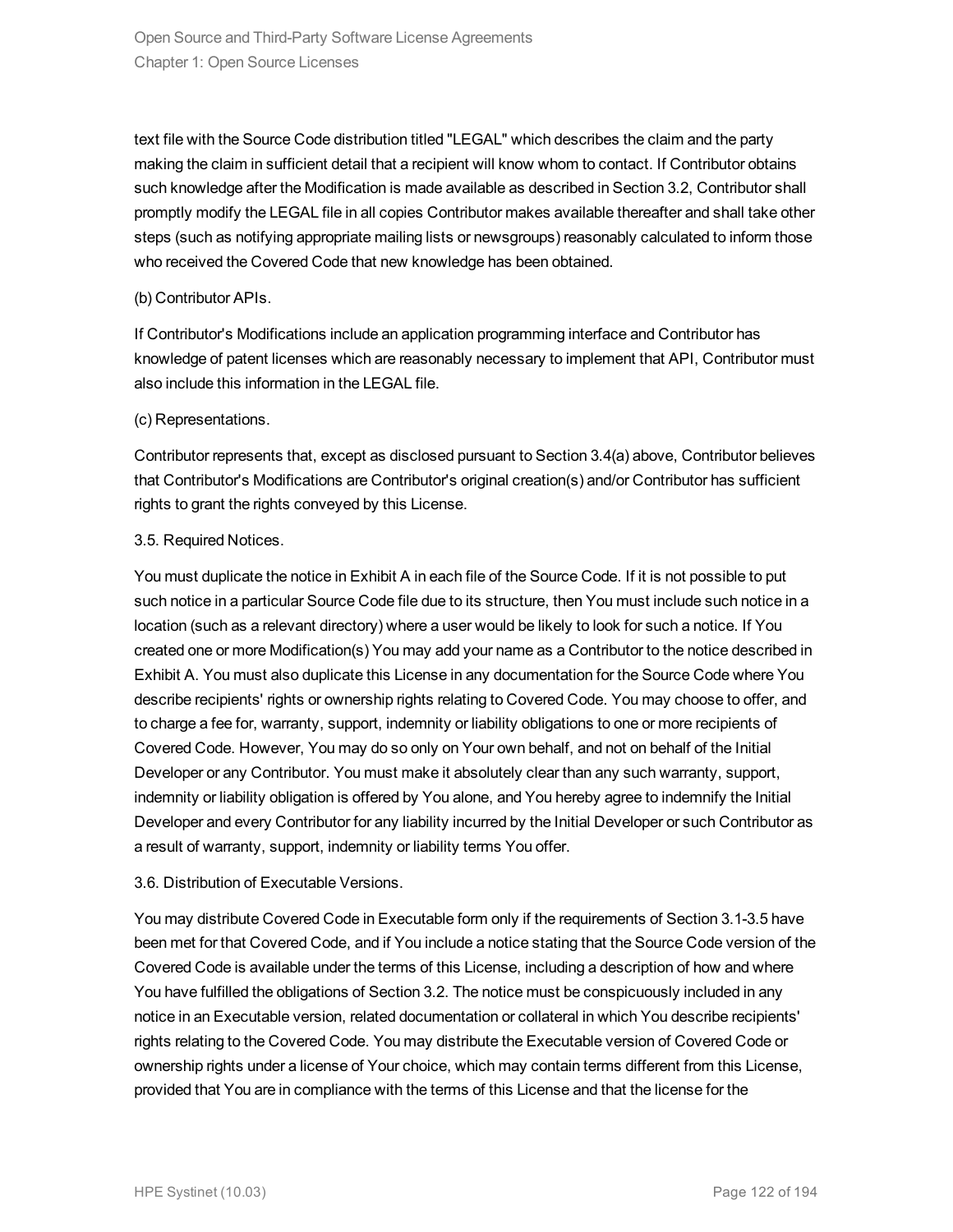Executable version does not attempt to limit or alter the recipient's rights in the Source Code version from the rights set forth in this License. If You distribute the Executable version under a different license You must make it absolutely clear that any terms which differ from this License are offered by You alone, not by the Initial Developer or any Contributor. You hereby agree to indemnify the Initial Developer and every Contributor for any liability incurred by the Initial Developer or such Contributor as a result of any such terms You offer.

#### 3.7. Larger Works.

You may create a Larger Work by combining Covered Code with other code not governed by the terms of this License and distribute the Larger Work as a single product. In such a case, You must make sure the requirements of this License are fulfilled for the Covered Code.

4. Inability to Comply Due to Statute or Regulation.

If it is impossible for You to comply with any of the terms of this License with respect to some or all of the Covered Code due to statute, judicial order, or regulation then You must: (a) comply with the terms of this License to the maximum extent possible; and (b) describe the limitations and the code they affect. Such description must be included in the LEGAL file described in Section 3.4 and must be included with all distributions of the Source Code. Except to the extent prohibited by statute or regulation, such description must be sufficiently detailed for a recipient of ordinary skill to be able to understand it.

5. Application of this License.

This License applies to code to which the Initial Developer has attached the notice in Exhibit A and to related Covered Code.

6. Versions of the License.

6.1. New Versions.

Netscape Communications Corporation ("Netscape") may publish revised and/or new versions of the License from time to time. Each version will be given a distinguishing version number.

#### 6.2. Effect of New Versions.

Once Covered Code has been published under a particular version of the License, You may always continue to use it under the terms of that version. You may also choose to use such Covered Code under the terms of any subsequent version of the License published by Netscape. No one other than Netscape has the right to modify the terms applicable to Covered Code created under this License.

#### 6.3. Derivative Works.

If You create or use a modified version of this License (which you may only do in order to apply it to code which is not already Covered Code governed by this License), You must (a) rename Your license so that the phrases "Mozilla", "MOZILLAPL", "MOZPL", "Netscape", "MPL", "NPL" or any confusingly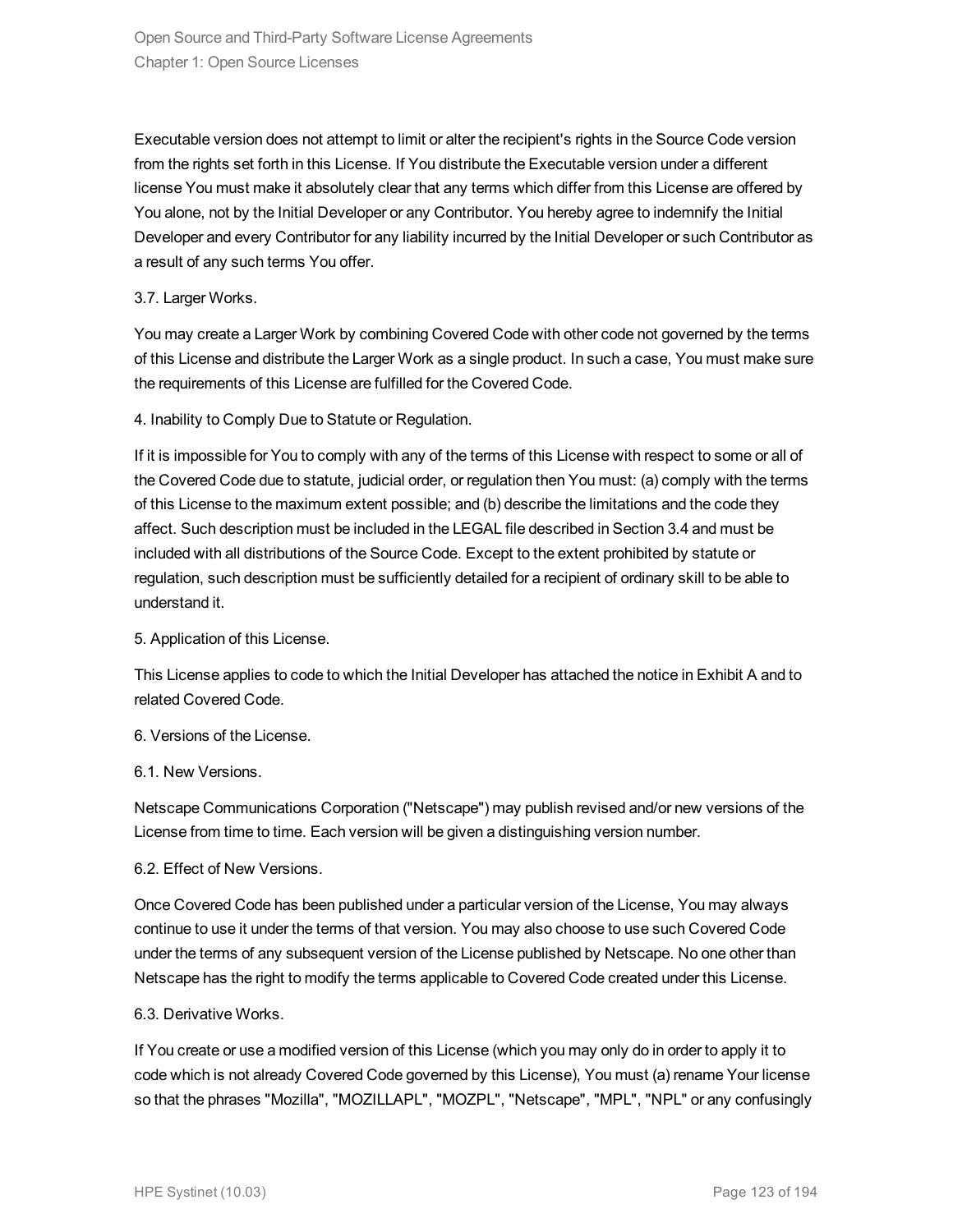similar phrase do not appear in your license (except to note that your license differs from this License) and (b) otherwise make it clear that Your version of the license contains terms which differ from the Mozilla Public License and Netscape Public License. (Filling in the name of the Initial Developer, Original Code or Contributor in the notice described in Exhibit A shall not of themselves be deemed to be modifications of this License.)

#### 7. DISCLAIMER OF WARRANTY.

COVERED CODE IS PROVIDED UNDER THIS LICENSE ON AN "AS IS" BASIS, WITHOUT WARRANTY OF ANY KIND, EITHER EXPRESSED OR IMPLIED, INCLUDING, WITHOUT LIMITATION, WARRANTIES THAT THE COVERED CODE IS FREE OF DEFECTS, MERCHANTABLE, FIT FOR A PARTICULAR PURPOSE OR NON-INFRINGING. THE ENTIRE RISK AS TO THE QUALITY AND PERFORMANCE OF THE COVERED CODE IS WITH YOU. SHOULD ANY COVERED CODE PROVE DEFECTIVE IN ANY RESPECT, YOU (NOT THE INITIAL DEVELOPER OR ANY OTHER CONTRIBUTOR) ASSUME THE COST OF ANY NECESSARY SERVICING, REPAIR OR CORRECTION. THIS DISCLAIMER OF WARRANTY CONSTITUTES AN ESSENTIAL PART OF THIS LICENSE. NO USE OF ANY COVERED CODE IS AUTHORIZED HEREUNDER EXCEPT UNDER THIS DISCLAIMER.

#### 8. TERMINATION.

8.1. This License and the rights granted hereunder will terminate automatically if You fail to comply with terms herein and fail to cure such breach within 30 days of becoming aware of the breach. All sublicenses to the Covered Code which are properly granted shall survive any termination of this License. Provisions which, by their nature, must remain in effect beyond the termination of this License shall survive.

8.2. If You initiate litigation by asserting a patent infringement claim (excluding declatory judgment actions) against Initial Developer or a Contributor (the Initial Developer or Contributor against whom You file such action is referred to as "Participant") alleging that:

(a) such Participant's Contributor Version directly or indirectly infringes any patent, then any and all rights granted by such Participant to You under Sections 2.1 and/or 2.2 of this License shall, upon 60 days notice from Participant terminate prospectively, unless if within 60 days after receipt of notice You either: (i) agree in writing to pay Participant a mutually agreeable reasonable royalty for Your past and future use of Modifications made by such Participant, or (ii) withdraw Your litigation claim with respect to the Contributor Version against such Participant. If within 60 days of notice, a reasonable royalty and payment arrangement are not mutually agreed upon in writing by the parties or the litigation claim is not withdrawn, the rights granted by Participant to You under Sections 2.1 and/or 2.2 automatically terminate at the expiration of the 60 day notice period specified above.

(b) any software, hardware, or device, other than such Participant's Contributor Version, directly or indirectly infringes any patent, then any rights granted to You by such Participant under Sections 2.1(b)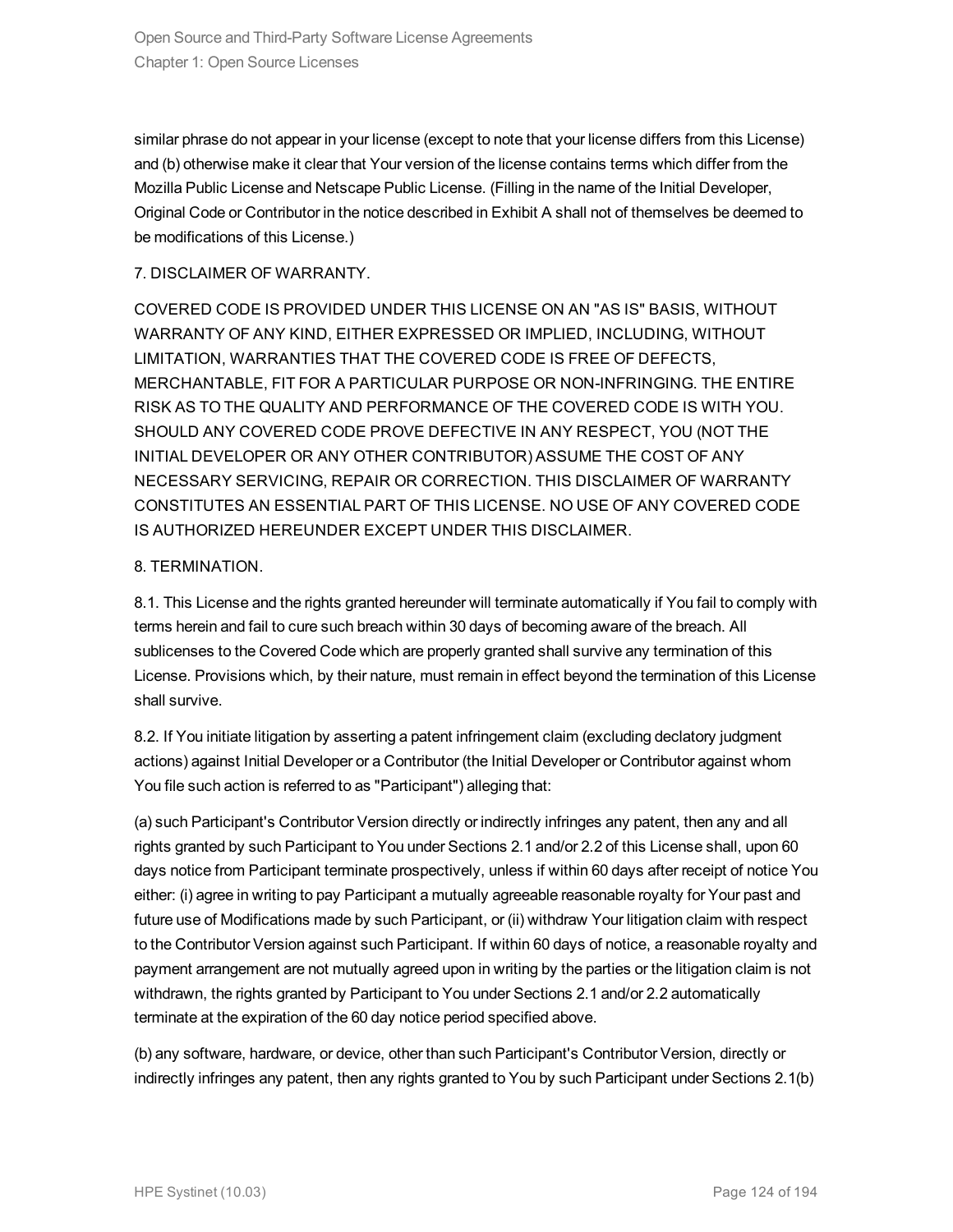and 2.2(b) are revoked effective as of the date You first made, used, sold, distributed, or had made, Modifications made by that Participant.

8.3. If You assert a patent infringement claim against Participant alleging that such Participant's Contributor Version directly or indirectly infringes any patent where such claim is resolved (such as by license or settlement) prior to the initiation of patent infringement litigation, then the reasonable value of the licenses granted by such Participant under Sections 2.1 or 2.2 shall be taken into account in determining the amount or value of any payment or license.

8.4. In the event of termination under Sections 8.1 or 8.2 above, all end user license agreements (excluding distributors and resellers) which have been validly granted by You or any distributor hereunder prior to termination shall survive termination.

#### 9. LIMITATION OF LIABILITY.

UNDER NO CIRCUMSTANCES AND UNDER NO LEGAL THEORY, WHETHER TORT (INCLUDING NEGLIGENCE), CONTRACT, OR OTHERWISE, SHALL YOU, THE INITIAL DEVELOPER, ANY OTHER CONTRIBUTOR, OR ANY DISTRIBUTOR OF COVERED CODE, OR ANY SUPPLIER OF ANY OF SUCH PARTIES, BE LIABLE TO ANY PERSON FOR ANY INDIRECT, SPECIAL, INCIDENTAL, OR CONSEQUENTIAL DAMAGES OF ANY CHARACTER INCLUDING, WITHOUT LIMITATION, DAMAGES FOR LOSS OF GOODWILL, WORK STOPPAGE, COMPUTER FAILURE OR MALFUNCTION, OR ANY AND ALL OTHER COMMERCIAL DAMAGES OR LOSSES, EVEN IF SUCH PARTY SHALL HAVE BEEN INFORMED OF THE POSSIBILITY OF SUCH DAMAGES. THIS LIMITATION OF LIABILITY SHALL NOT APPLY TO LIABILITY FOR DEATH OR PERSONAL INJURY RESULTING FROM SUCH PARTY'S NEGLIGENCE TO THE EXTENT APPLICABLE LAW PROHIBITS SUCH LIMITATION. SOME JURISDICTIONS DO NOT ALLOW THE EXCLUSION OR LIMITATION OF INCIDENTAL OR CONSEQUENTIAL DAMAGES, SO THIS EXCLUSION AND LIMITATION MAY NOT APPLY TO YOU.

#### 10. U.S. GOVERNMENT END USERS.

The Covered Code is a "commercial item," as that term is defined in 48 C.F.R. 2.101 (Oct. 1995), consisting of "commercial computer software" and "commercial computer software documentation," as such terms are used in 48 C.F.R. 12.212 (Sept. 1995). Consistent with 48 C.F.R. 12.212 and 48 C.F.R. 227.7202-1 through 227.7202-4 (June 1995), all U.S. Government End Users acquire Covered Code with only those rights set forth herein.

#### 11. MISCELLANEOUS.

This License represents the complete agreement concerning subject matter hereof. If any provision of this License is held to be unenforceable, such provision shall be reformed only to the extent necessary to make it enforceable. This License shall be governed by California law provisions (except to the extent applicable law, if any, provides otherwise), excluding its conflict-of-law provisions. With respect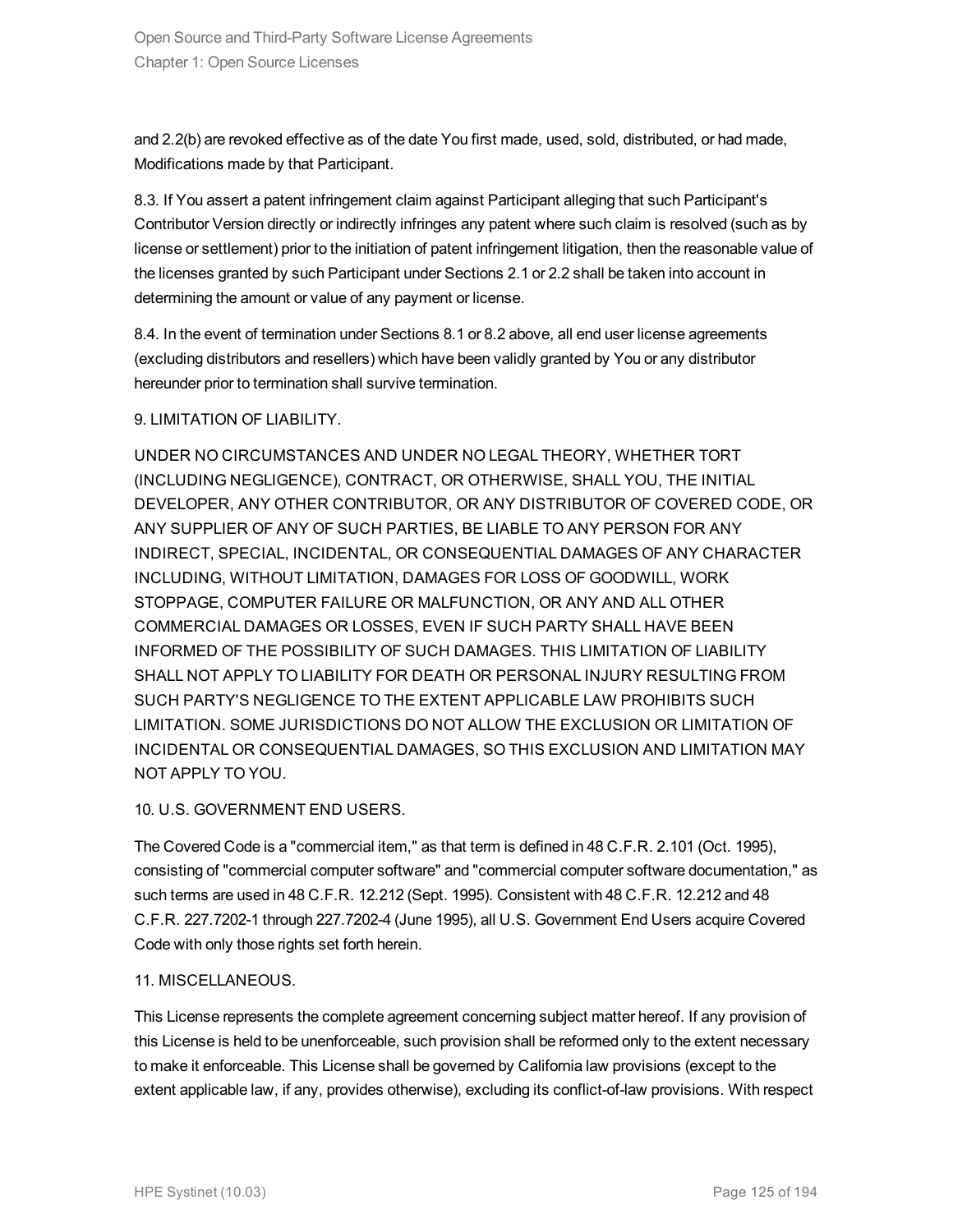to disputes in which at least one party is a citizen of, or an entity chartered or registered to do business in the United States of America, any litigation relating to this License shall be subject to the jurisdiction of the Federal Courts of the Northern District of California, with venue lying in Santa Clara County, California, with the losing party responsible for costs, including without limitation, court costs and reasonable attorneys' fees and expenses. The application of the United Nations Convention on Contracts for the International Sale of Goods is expressly excluded. Any law or regulation which provides that the language of a contract shall be construed against the drafter shall not apply to this License.

#### 12. RESPONSIBILITY FOR CLAIMS.

As between Initial Developer and the Contributors, each party is responsible for claims and damages arising, directly or indirectly, out of its utilization of rights under this License and You agree to work with Initial Developer and Contributors to distribute such responsibility on an equitable basis. Nothing herein is intended or shall be deemed to constitute any admission of liability.

#### 13. MULTIPLE-LICENSED CODE.

Initial Developer may designate portions of the Covered Code as "Multiple-Licensed". "Multiple-Licensed" means that the Initial Developer permits you to utilize portions of the Covered Code under Your choice of the MPL or the alternative licenses, if any, specified by the Initial Developer in the file described in Exhibit A.

#### EXHIBIT A -Mozilla Public License.

"The contents of this file are subject to the Mozilla Public License Version 1.1 (the "License"); you may not use this file except in compliance with the License. You may obtain a copy of the License at <http://www.mozilla.org/MPL/>

Software distributed under the License is distributed on an "AS IS" basis, WITHOUT WARRANTY OF ANY KIND, either express or implied. See the License for the specific language governing rights and limitations under the License.

| The Original Code is |
|----------------------|
|----------------------|

The Initial Developer of the Original Code is \_\_\_\_\_\_\_\_\_\_\_\_\_\_\_\_\_\_\_\_\_\_\_\_. Portions created by \_\_\_\_\_\_ \_\_\_\_\_\_\_\_\_\_\_\_ are Copyright (C) \_\_\_\_\_\_\_ \_\_\_\_\_\_\_\_\_\_\_\_\_\_\_\_\_\_\_\_\_\_\_\_\_\_. All Rights Reserved.

Contributor(s): \_\_\_\_\_\_\_\_\_\_\_\_\_\_\_\_\_\_\_\_\_\_\_\_\_\_\_\_\_\_\_\_\_\_\_\_\_\_.

Alternatively, the contents of this file may be used under the terms of the  $\frac{1}{2}$  license (the  $\frac{1}{2}$ License"), in which case the provisions of [  $\qquad$  ] License are applicable instead of those above. If you wish to allow use of your version of this file only under the terms of the [1000] License and not to allow others to use your version of this file under the MPL, indicate your decision by deleting the provisions above and replace them with the notice and other provisions required by the [\_\_\_] License. If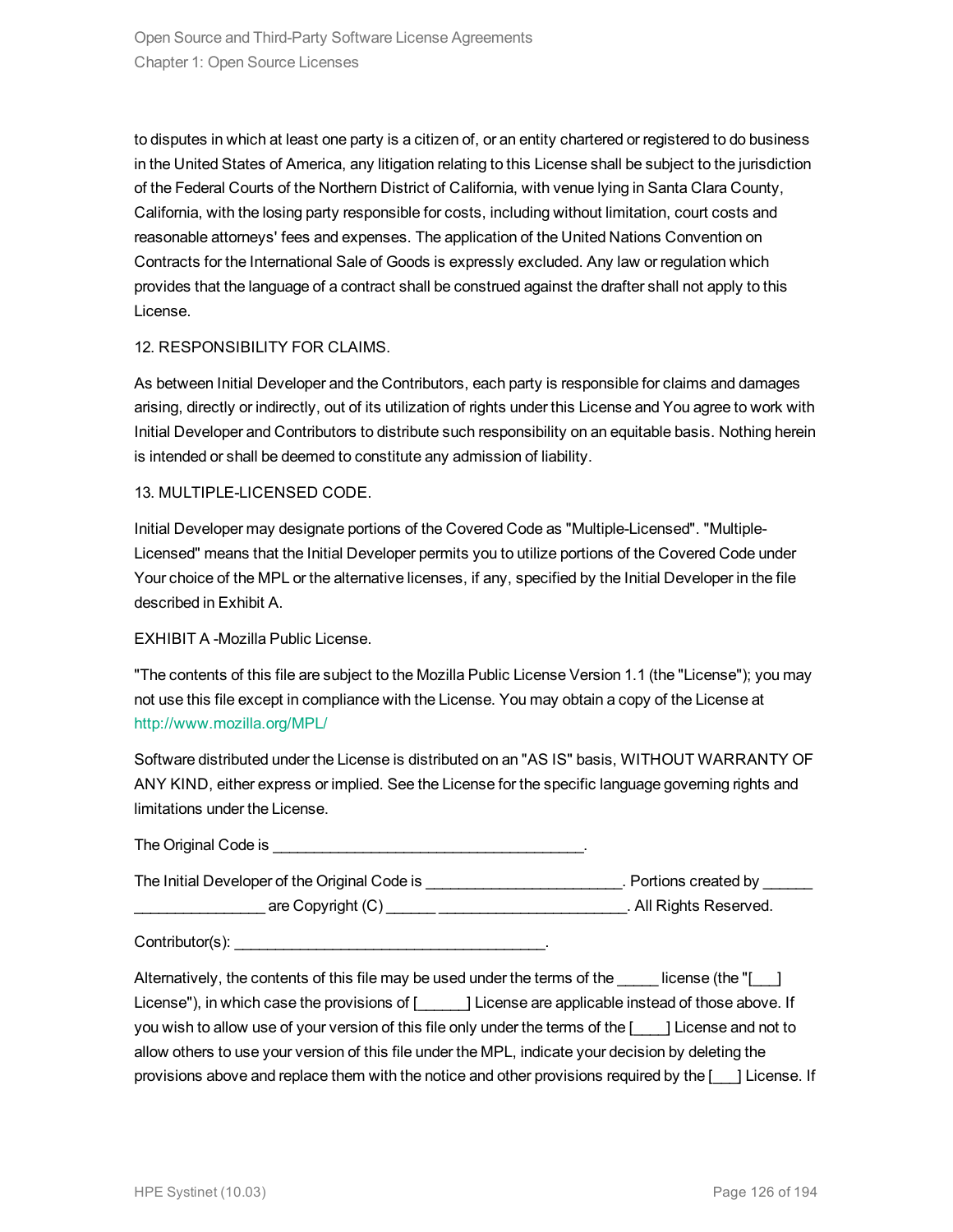you do not delete the provisions above, a recipient may use your version of this file under either the MPL or the [  $\Box$ ] License."

[NOTE: The text of this Exhibit A may differ slightly from the text of the notices in the Source Code files of the Original Code. You should use the text of this Exhibit A rather than the text found in the Original Code Source Code for Your Modifications.]

### Mozilla Public License 2.0

1. Definitions.

1.1. "Contributor"means each individual or legal entity that creates, contributes to the creation of, or owns Covered Software.

1.2. "Contributor Version"means the combination of the Contributions of others (if any) used by a Contributor and that particular Contributor's Contribution.

1.3 "Contribution" means Covered Software of a particular Contributor.

1.4. "Covered Software" means Source Code Form to which the initial Contributor has attached the notice in Exhibit A, the Executable Form of such Source Code Form, and Modifications of such Source Code Form, in each case including portions thereof.

1.5. "Incompatible With Secondary Licenses" means (a) that the initial Contributor has attached the notice described in Exhibit B to the Covered Software; or (b) that the Covered Software was made available under the terms of version 1.1 or earlier of the License, but not also under the terms of a Secondary License.

1.6. "Executable Form" means any form of the work other than Source Code Form.

1.7. "Larger Work" means a work that combines Covered Software with other material, in a separate file or files, that is not Covered Software.

1.8. "License" means this document.

1.9. "Licensable" means having the right to grant, to the maximum extent possible, whether at the time of the initial grant or subsequently, any and all of the rights conveyed by this License.

1.10. "Modifications" means any of the following:

(a) any file in Source Code Form that results from an addition to, deletion from, or modification of the contents of Covered Software; or

(b) any new file in Source Code Form that contains any Covered Software.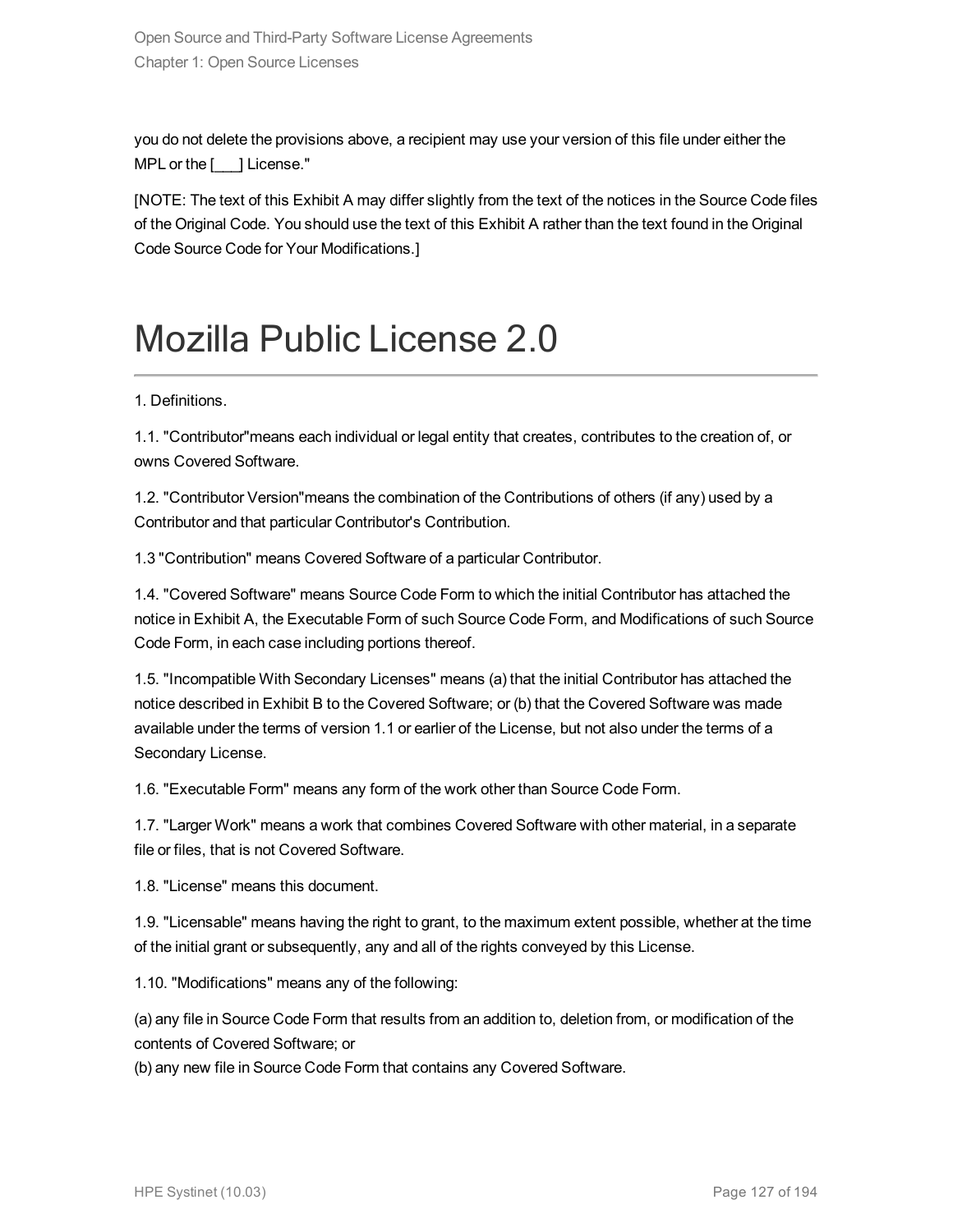1.11. "Patent Claims" of a Contributor means any patent claim(s), including without limitation, method, process, and apparatus claims, in any patent Licensable by such Contributor that would be infringed, but for the grant of the License, by the making, using, selling, offering for sale, having made, import, or transfer of either its Contributions or its Contributor Version.

1.12. "Secondary License" means either the GNU General Public License, Version 2.0, the GNU Lesser General Public License, Version 2.1, the GNU Affero General Public License, Version 3.0, or any later versions of those licenses.

1.13. "Source Code Form" means the form of the work preferred for making modifications.

1.14. "You" (or "Your") means an individual or a legal entity exercising rights under this License. For legal entities, "You" includes any entity that controls, is controlled by, or is under common control with You. For purposes of this definition, "control" means (a) the power, direct or indirect, to cause the direction or management of such entity, whether by contract or otherwise, or (b) ownership of more than fifty percent (50%) of the outstanding shares or beneficial ownership of such entity.

2.License Grants and Conditions

#### 2.1. Grants

Each Contributor hereby grants You a world-wide, royalty-free, non-exclusive license:

(a) under intellectual property rights (other than patent or trademark) Licensable by such Contributor to use, reproduce, make available, modify, display, perform, distribute, and otherwise exploit its Contributions, either on an unmodified basis, with Modifications, or as part of a Larger Work; and

(b) under Patent Claims of such Contributor to make, use, sell, offer for sale, have made, import, and otherwise transfer either its Contributions or its Contributor Version.

#### 2.2. Effective Date

The licenses granted in Section 2.1 with respect to any Contribution become effective for each Contribution on the date the Contributor first distributes such Contribution.

#### 2.3. Limitations on Grant Scope

The licenses granted in this Section 2 are the only rights granted under this License. No additional rights or licenses will be implied from the distribution or licensing of Covered Software under this License. Notwithstanding Section 2.1(b) above, no patent license is granted by a Contributor:

(a) for any code that a Contributor has removed from Covered Software; or

(b) for infringements caused by: (i) Your and any other third party's modifications of Covered Software, or (ii) the combination of its Contributions with other software (except as part of its Contributor Version); or

(c) under Patent Claims infringed by Covered Software in the absence of its Contributions.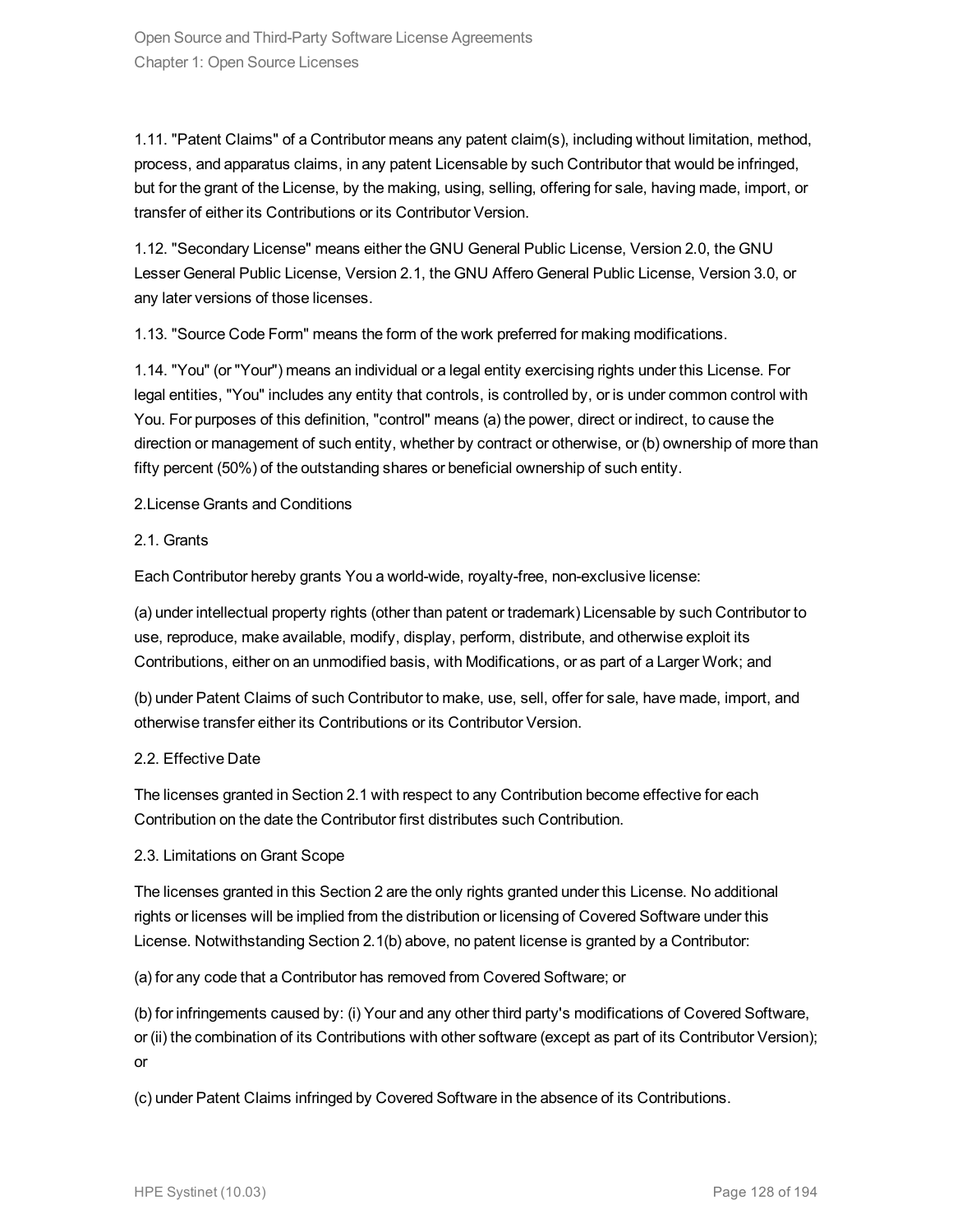This License does not grant any rights in the trademarks, service marks, or logos of any Contributor (except as may be necessary to comply with the notice requirements in Section 3.4).

#### 2.4. Subsequent Licenses

No Contributor makes additional grants as a result of Your choice to distribute the Covered Software under a subsequent version of this License (see Section 10.2) or under the terms of a Secondary License (if permitted under the terms of Section 3.3).

#### 2.5. Representation

Each Contributor represents that the Contributor believes its Contributions are its original creation(s) or it has sufficient rights to grant the rights to its Contributions conveyed by this License.

#### 2.6. Fair Use

This License is not intended to limit any rights You have under applicable copyright doctrines of fair use, fair dealing, or other equivalents.

#### 2.7. Conditions

Sections 3.1, 3.2, 3.3, and 3.4 are conditions of the licenses granted in Section 2.1.

#### 3. Responsibilities

#### 3.1. Distribution of Source Form

All distribution of Covered Software in Source Code Form, including any Modifications that You create or to which You contribute, must be under the terms of this License. You must inform recipients that the Source Code Form of the Covered Software is governed by the terms of this License, and how they can obtain a copy of this License. You may not attempt to alter or restrict the recipients' rights in the Source Code Form.

#### 3.2. Distribution of Executable Form

If You distribute Covered Software in Executable Form then:

(a) such Covered Software must also be made available in Source Code Form, as described in Section 3.1, and You must inform recipients of the Executable Form how they can obtain a copy of such Source Code Form by reasonable means in a timely manner, at a charge no more than the cost of distribution to the recipient; and

(b) You may distribute such Executable Form under the terms of this License, or sublicense it under different terms, provided that the license for the Executable Form does not attempt to limit or alter the recipients' rights in the Source Code Form under this License.

3.3. Distribution of a Larger Work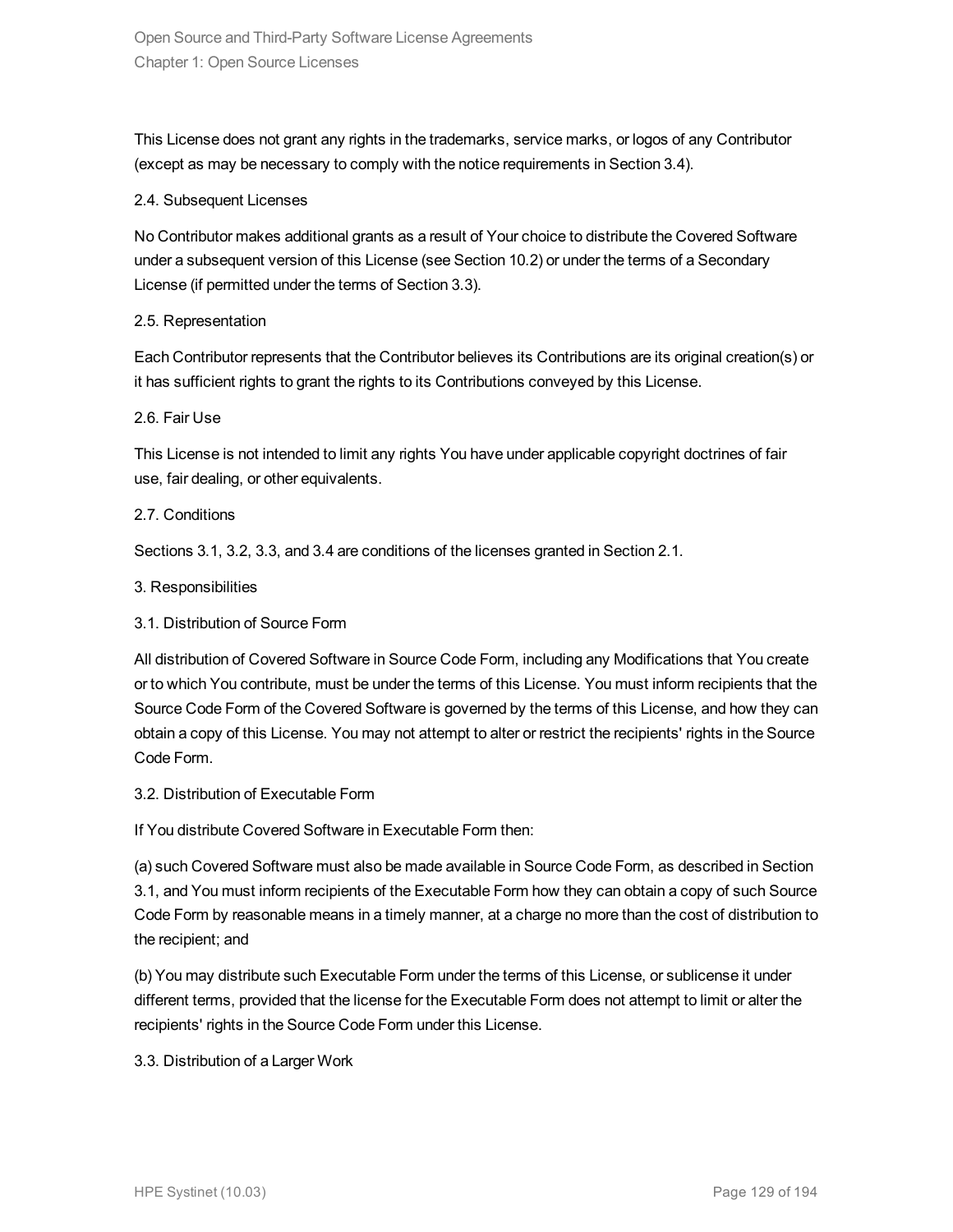You may create and distribute a Larger Work under terms of Your choice, provided that You also comply with the requirements of this License for the Covered Software. If the Larger Work is a combination of Covered Software with a work governed by one or more Secondary Licenses, and the Covered Software is not Incompatible With Secondary Licenses, this License permits You to additionally distribute such Covered Software under the terms of such Secondary License(s), so that the recipient of the Larger Work may, at their option, further distribute the Covered Software under the terms of either this License or such Secondary License(s).

#### 3.4. Notices

You may not remove or alter the substance of any license notices (including copyright notices, patent notices, disclaimers of warranty, or limitations of liability) contained within the Source Code Form of the Covered Software, except that You may alter any license notices to the extent required to remedy known factual inaccuracies.

#### 3.5. Application of Additional Terms

You may choose to offer, and to charge a fee for, warranty, support, indemnity or liability obligations to one or more recipients of Covered Software. However, You may do so only on Your own behalf, and not on behalf of any Contributor. You must make it absolutely clear that any such warranty, support, indemnity, or liability obligation is offered by You alone, and You hereby agree to indemnify every Contributor for any liability incurred by such Contributor as a result of warranty, support, indemnity or liability terms You offer. You may include additional disclaimers of warranty and limitations of liability specific to any jurisdiction.

#### 4. Inability to Comply Due to Statute or Regulation

If it is impossible for You to comply with any of the terms of this License with respect to some or all of the Covered Software due to statute, judicial order, or regulation then You must: (a) comply with the terms of this License to the maximum extent possible; and (b) describe the limitations and the code they affect. Such description must be placed in a text file included with all distributions of the Covered Software under this License. Except to the extent prohibited by statute or regulation, such description must be sufficiently detailed for a recipient of ordinary skill to be able to understand it.

#### 5. Termination

5.1. The rights granted under this License will terminate automatically if You fail to comply with any of its terms. However, if You become compliant, then the rights granted under this License from a particular Contributor are reinstated (a) provisionally, unless and until such Contributor explicitly and finally terminates Your grants, and (b) on an ongoing basis, if such Contributor fails to notify You of the non-compliance by some reasonable means prior to 60 days after You have come back into compliance. Moreover, Your grants from a particular Contributor are reinstated on an ongoing basis if such Contributor notifies You of the non-compliance by some reasonable means, this is the first time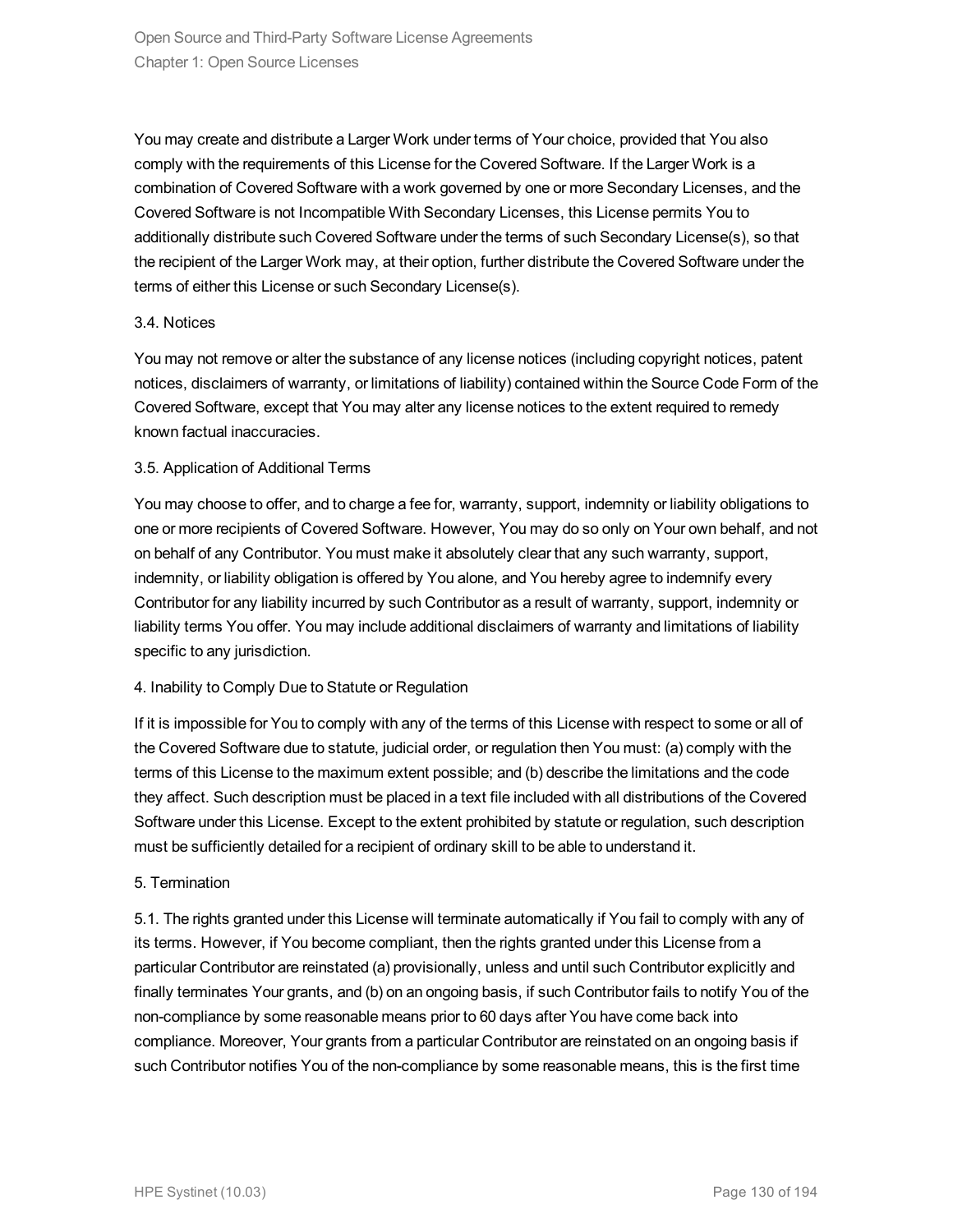You have received notice of non-compliance with this License from such Contributor, and You become compliant prior to 30 days after Your receipt of the notice.

5.2. If You initiate litigation against any entity by asserting a patent infringement claim (excluding declaratory judgment actions, counter-claims, and cross-claims) alleging that a Contributor Version directly or indirectly infringes any patent, then the rights granted to You by any and all Contributors for the Covered Software under Section 2.1 of this License shall terminate.

5.3. In the event of termination under Sections 5.1 or 5.2 above, all end user license agreements (excluding distributors and resellers) which have been validly granted by You or Your distributors under this License prior to termination shall survive termination.

\*\*\*\*\*\*\*\*\*\*\*\*\*\*\*\*\*\*\*\*\*\*\*\*\*\*\*\*\*\*\*\*\*\*\*\*\*\*\*\*\*\*\*\*\*\*\*\*\*\*\*\*\*\*\*\*\*\*\*\*\*\*\*\*\*\*\*\*\*\*\*\*

#### 6. Disclaimer of Warranty

Covered Software is provided under this License on an "as is" basis, without warranty of any kind, either expressed, implied, or statutory, including, without limitation, warranties that the Covered Software is free of defects, merchantable, fit for a articular purpose or non-infringing. The entire risk as to the quality and performance of the Covered Software is with You. Should any Covered Software prove defective in any respect, You (not any Contributor) assume the cost of any necessary servicing, repair, or correction. This disclaimer of warranty constitutes an essential part of this License. No use of any Covered Software is authorized under this License except under this disclaimer.

\*\*\*\*\*\*\*\*\*\*\*\*\*\*\*\*\*\*\*\*\*\*\*\*\*\*\*\*\*\*\*\*\*\*\*\*\*\*\*\*\*\*\*\*\*\*\*\*\*\*\*\*\*\*\*\*\*\*\*\*\*\*\*\*\*\*\*\*\*\*\*\*

#### 7. Limitation of Liability

Under no circumstances and under no legal theory, whether tort (including negligence), contract, or otherwise, shall any Contributor, or anyone who distributes Covered Software as permitted above, be liable to You for any direct, indirect, special, incidental, or consequential damages of any character including, without limitation, damages for lost profits, loss of goodwill, work stoppage, computer failure or malfunction, or any and all other commercial damages or losses, even if such party shall have been informed of the possibility of such damages. This limitation of liability shall not apply to liability for death or personal injury resulting from such party's negligence to the extent applicable law prohibits such limitation. Some jurisdictions do not allow the exclusion or limitation of incidental or consequential damages, so this exclusion and limitation may not apply to You.

\*\*\*\*\*\*\*\*\*\*\*\*\*\*\*\*\*\*\*\*\*\*\*\*\*\*\*\*\*\*\*\*\*\*\*\*\*\*\*\*\*\*\*\*\*\*\*\*\*\*\*\*\*\*\*\*\*\*\*\*\*\*\*\*\*\*\*\*\*\*\*\*

#### 8. Litigation

Any litigation relating to this License may be brought only in the courts of a jurisdiction where the defendant maintains its principal place of business and such litigation shall be governed by laws of that jurisdiction, without reference to its conflict-of-law provisions. Nothing in this Section shall prevent a party's ability to bring cross-claims or counter-claims.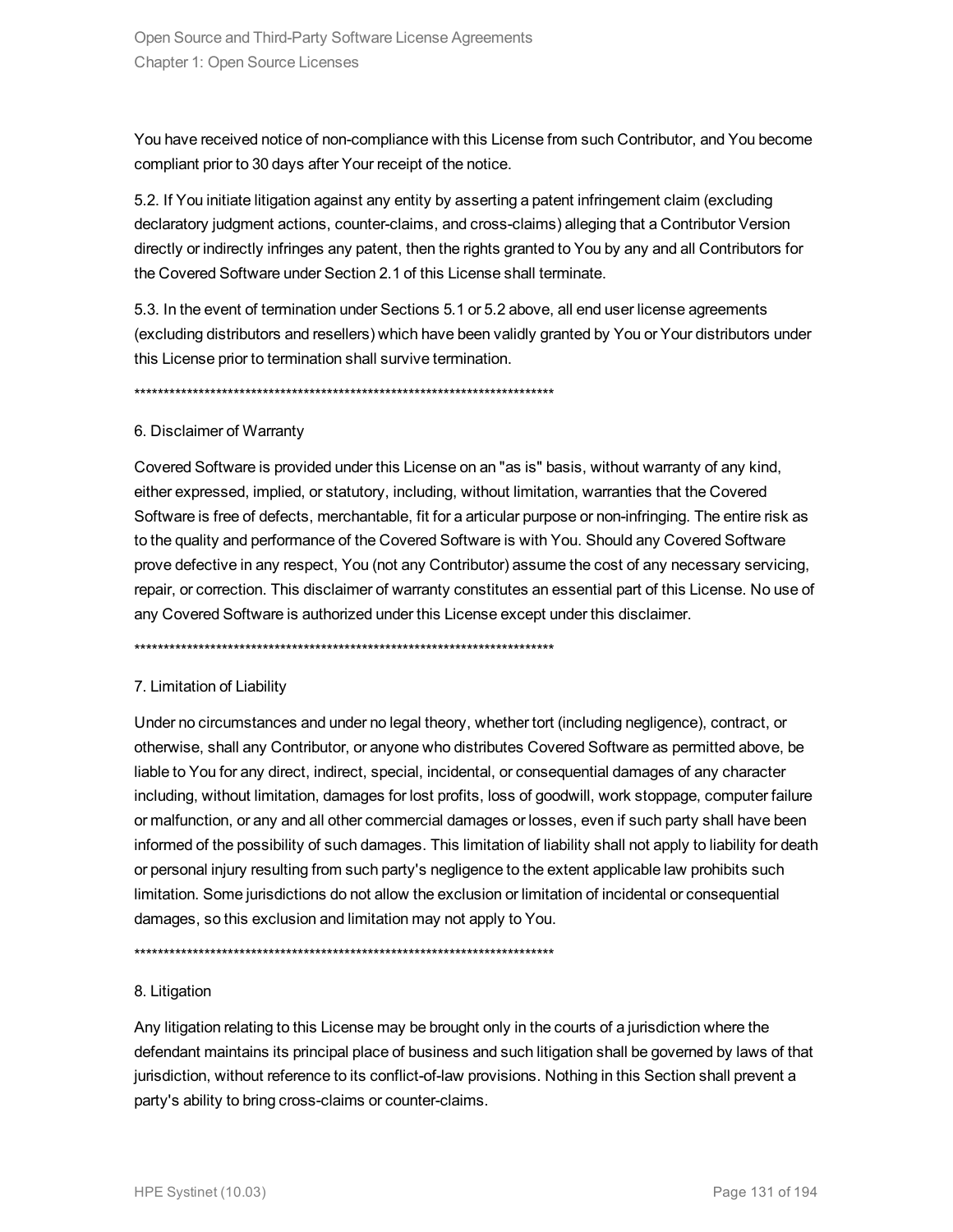#### 9. Miscellaneous

This License represents the complete agreement concerning the subject matter hereof. If any provision of this License is held to be unenforceable, such provision shall be reformed only to the extent necessary to make it enforceable. Any law or regulation which provides that the language of a contract shall be construed against the drafter shall not be used to construe this License against a Contributor.

#### 10. Versions of the License

#### 10.1. New Versions

Mozilla Foundation is the license steward. Except as provided in Section 10.3, no one other than the license steward has the right to modify or publish new versions of this License. Each version will be given a distinguishing version number.

#### 10.2. Effect of New Versions

You may distribute the Covered Software under the terms of the version of the License under which You originally received the Covered Software, or under the terms of any subsequent version published by the license steward.

#### 10.3. Modified Versions

If you create software not governed by this License, and you want to create a new license for such software, you may create and use a modified version of this License if you rename the license and remove any references to the name of the license steward (except to note that such modified license differs from this License).

#### 10.4. Distributing Source Code Form that is Incompatible With Secondary Licenses

If You choose to distribute Source Code Form that is Incompatible With Secondary Licenses under the terms of this version of the License, the notice described in Exhibit B of this License must be attached.

#### Exhibit A - Source Code Form License Notice

This Source Code Form is subject to the terms of the Mozilla Public License, v. 2.0. If a copy of the MPL was not distributed with this file, You can obtain one at http://mozilla.org/MPL/2.0/.

If it is not possible or desirable to put the notice in a particular file, then You may include the notice in a location (such as a LICENSE file in a relevant directory) where a recipient would be likely to look for such a notice.

You may add additional accurate notices of copyright ownership.

Exhibit B - "Incompatible With Secondary Licenses" Notice

This Source Code Form is "Incompatible With Secondary Licenses", as defined by the Mozilla Public License, v. 2.0.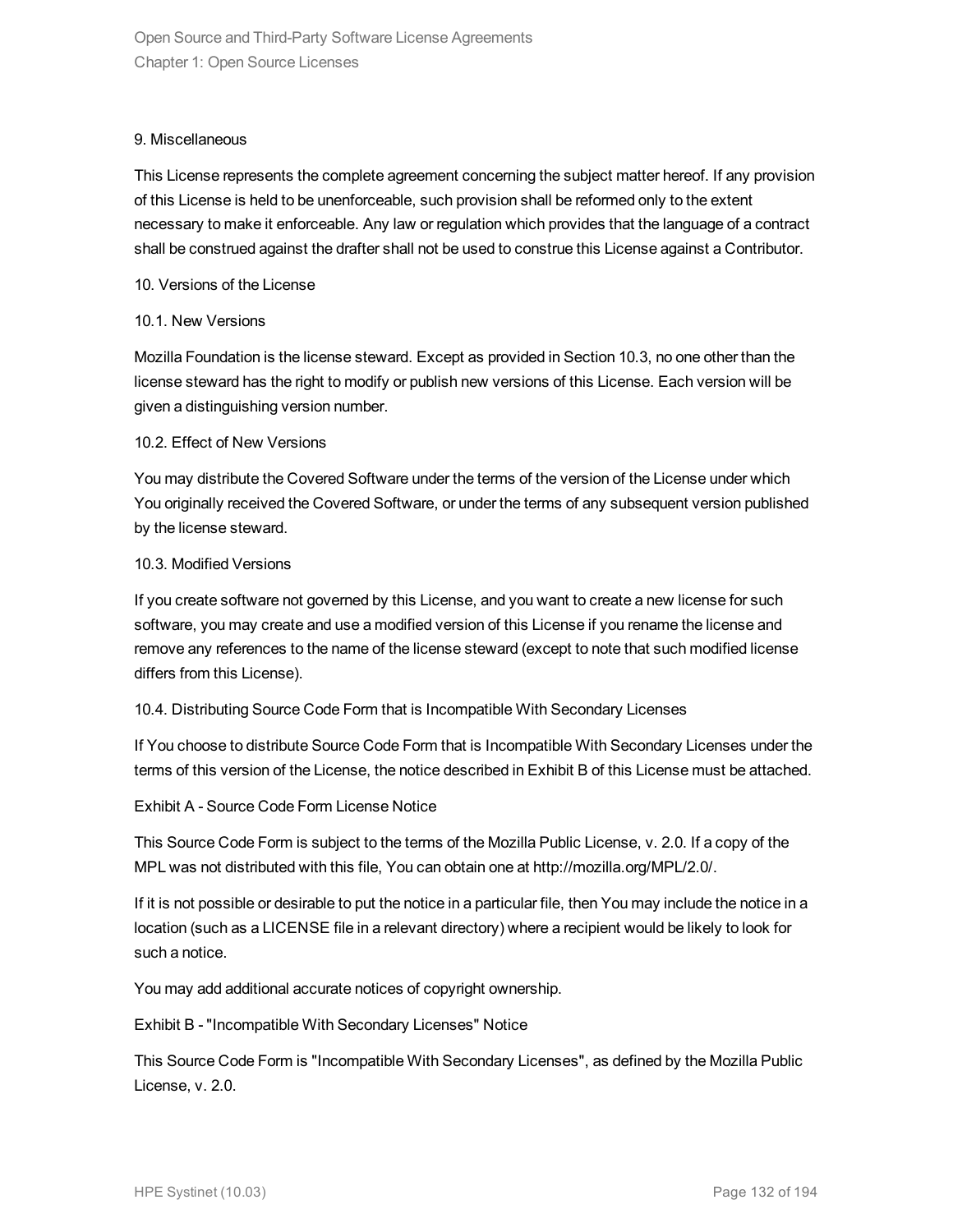# The MX4J License, Version 1.0

Copyright (c) 2001 MX4J. All rights reserved.

Redistribution and use in source and binary forms, with or without modification, are permitted provided that the following conditions are met:

- 1. Redistributions of source code must retain the above copyright notice, this list of conditions and the following disclaimer.
- 2. Redistributions in binary form must reproduce the above copyright notice, this list of conditions and the following disclaimer in the documentation and/or other materials provided with the distribution.
- 3. The end-user documentation included with the redistribution, if any, must include the following acknowledgment: "This product includes software developed by the MX4J project (http://mx4j.sourceforge.net)." Alternately, this acknowledgment may appear in the software itself, if and wherever such third-party acknowledgments normally appear.
- 4. The names "MX4J" and "mx4j" must not be used to endorse or promote products derived from this software without prior written permission. For written permission, please contact biorn\_ steedom@users.sourceforge.net
- 5. Products derived from this software may not be called "MX4J", nor may "MX4J" appear in their name, without prior written

THIS SOFTWARE IS PROVIDED ``AS IS'' AND ANY EXPRESSED OR IMPLIED WARRANTIES, INCLUDING, BUT NOT LIMITED TO, THE IMPLIED WARRANTIES OF MERCHANTABILITY AND FITNESS FOR A PARTICULAR PURPOSE ARE DISCLAIMED. IN NO EVENT SHALL CARLOS QUIROZ OR ITS CONTRIBUTORS BE LIABLE FOR ANY DIRECT, INDIRECT, INCIDENTAL, SPECIAL, EXEMPLARY, OR CONSEQUENTIAL DAMAGES (INCLUDING, BUT NOT LIMITED TO, PROCUREMENT OF SUBSTITUTE GOODS OR SERVICES; LOSS OF USE, DATA, OR PROFITS; OR BUSINESS INTERRUPTION) HOWEVER CAUSED AND ON ANY THEORY OF LIABILITY, WHETHER IN CONTRACT, STRICT LIABILITY, OR TORT (INCLUDING NEGLIGENCE OR OTHERWISE) ARISING IN ANY WAY OUT OF THE USE OF THIS SOFTWARE, EVEN IF ADVISED OF THE POSSIBILITY OF SUCH DAMAGE.

====================================================================

This software consists of voluntary contributions made by many individuals on behalf of MX4J. For more information on MX4J, please see [http://mx4j.sourceforge.net.](http://mx4j.sourceforge.net/)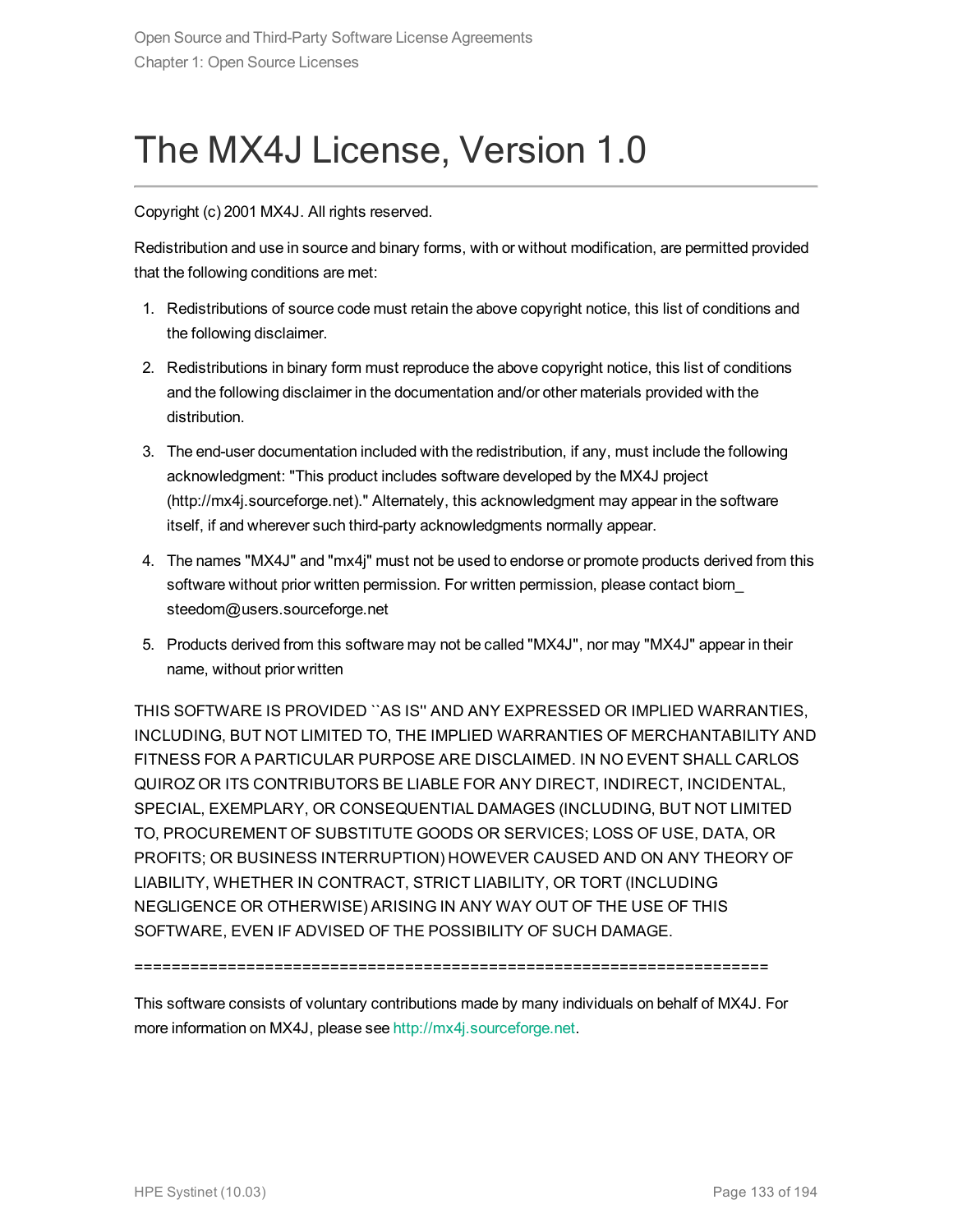## Nested Sortable Widget License

Copyright (c) 2007 Bernardo de Padua dos Santos, http://code.google.com/p/nestedsortables/

Permission is hereby granted, free of charge, to any person obtaining a copy of this software and associated documentation files (the "Software"), to deal in the Software without restriction, including without limitation the rights to use, copy, modify, merge, publish, distribute, sublicense, and/or sell copies of the Software, and to permit persons to whom the Software is furnished to do so, subject to the following conditions:

The above copyright notice and this permission notice shall be included in all copies or substantial portions of the Software.

THE SOFTWARE IS PROVIDED "AS IS", WITHOUT WARRANTY OF ANY KIND, EXPRESS OR IMPLIED, INCLUDING BUT NOT LIMITED TO THE WARRANTIES OF MERCHANTABILITY, FITNESS FOR A PARTICULAR PURPOSE AND NONINFRINGEMENT. IN NO EVENT SHALL THE AUTHORS OR COPYRIGHT HOLDERS BE LIABLE FOR ANY CLAIM, DAMAGES OR OTHER LIABILITY, WHETHER IN AN ACTION OF CONTRACT, TORT OR OTHERWISE, ARISING FROM, OUT OF OR IN CONNECTION WITH THE SOFTWARE OR THE USE OR OTHER DEALINGS IN THE SOFTWARE.

### One-Jar License

One-JAR [\(http://one-jar.sourceforge.net](http://one-jar.sourceforge.net/)). Copyright (c) 2004,

P. Simon Tuffs (simon@simontuffs.com). All rights reserved.

Redistribution and use in source and binary forms, with or without modification, are permitted provided that the following conditions are met:

Redistributions of source code must retain the above copyright notice, this list of conditions and the following disclaimer.

Redistributions in binary form must reproduce the above copyright notice, this list of conditions and the following disclaimer in the documentation and/or other materials provided with the distribution.

Neither the name of P. Simon Tuffs, nor the names of any contributors, nor the name One-JAR may be used to endorse or promote products derived from this software without specific prior written permission.

THIS SOFTWARE IS PROVIDED BY THE COPYRIGHT HOLDERS AND CONTRIBUTORS "AS IS" AND ANY EXPRESS OR IMPLIED WARRANTIES, INCLUDING, BUT NOT LIMITED TO, THE IMPLIED WARRANTIES OF MERCHANTABILITY AND FITNESS FOR A PARTICULAR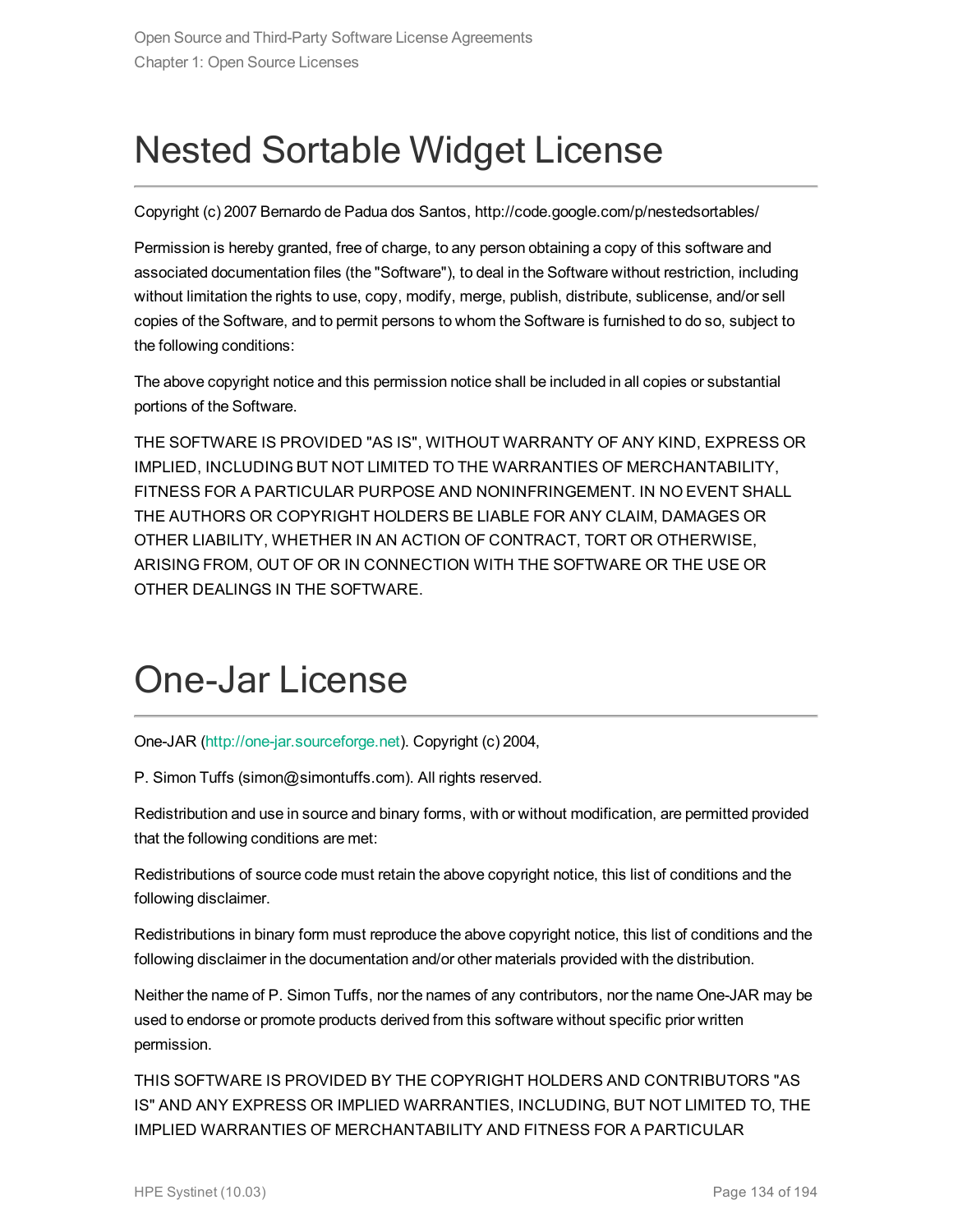PURPOSE ARE DISCLAIMED. IN NO EVENT SHALL THE COPYRIGHT OWNER OR CONTRIBUTORS BE LIABLE FOR ANY DIRECT, INDIRECT, INCIDENTAL, SPECIAL, EXEMPLARY, OR CONSEQUENTIAL DAMAGES (INCLUDING, BUT NOT LIMITED TO, PROCUREMENT OF SUBSTITUTE GOODS OR SERVICES; LOSS OF USE, DATA, OR PROFITS; OR BUSINESS INTERRUPTION) HOWEVER CAUSED AND ON ANY THEORY OF LIABILITY, WHETHER IN CONTRACT, STRICT LIABILITY, OR TORT (INCLUDING NEGLIGENCE OR OTHERWISE) ARISING IN ANY WAY OUT OF THE USE OF THIS SOFTWARE, EVEN IF ADVISED OF THE POSSIBILITY OF SUCH DAMAGE.

### OpenSAML License Version 1.0

The OpenSAML License, Version 1. Copyright (c) 2002, University Corporation for Advanced Internet Development, Inc. All rights reserved.

Redistribution and use in source and binary forms, with or without modification, are permitted provided that the following conditions are met:

" Redistributions of source code must retain the above copyright notice, this list of conditions and the following disclaimer.

" Redistributions in binary form must reproduce the above copyright notice, this list of conditions and the following disclaimer in the documentation and/or other materials provided with the distribution, if any, must include the following acknowledgment: "This product includes software developed by the University Corporation for Advanced Internet Development <http://www.ucaid.edu> Internet2 Project." Alternately, this acknowledgement may appear in the software itself, if and wherever such third-party acknowledgments normally appear.

" Neither the name of OpenSAML nor the names of its contributors, nor Internet2, nor the University Corporation for Advanced Internet Development, Inc., nor UCAID may be used to endorse or promote products derived from this software without specific prior written permission. For written permission, please contact info-shib@internet2.edu.

" Products derived from this software may not be called OpenSAML, Internet2, UCAID, or the University Corporation for Advanced Internet Development, nor may OpenSAML appear in their name, without prior written permission of the University Corporation for Advanced Internet Development.

THIS SOFTWARE IS PROVIDED BY THE COPYRIGHT HOLDERS AND CONTRIBUTORS "AS IS" AND WITH ALL FAULTS. ANY EXPRESS OR IMPLIED WARRANTIES, INCLUDING, BUT NOT LIMITED TO, THE IMPLIED WARRANTIES OF MERCHANTABILITY, FITNESS FOR A PARTICULAR PURPOSE, AND NON-INFRINGEMENT ARE DISCLAIMED AND THE ENTIRE RISK OF SATISFACTORY QUALITY, PERFORMANCE, ACCURACY, AND EFFORT IS WITH LICENSEE. IN NO EVENT SHALL THE COPYRIGHT OWNER, CONTRIBUTORS OR THE UNIVERSITY CORPORATION FOR ADVANCED INTERNET DEVELOPMENT, INC. BE LIABLE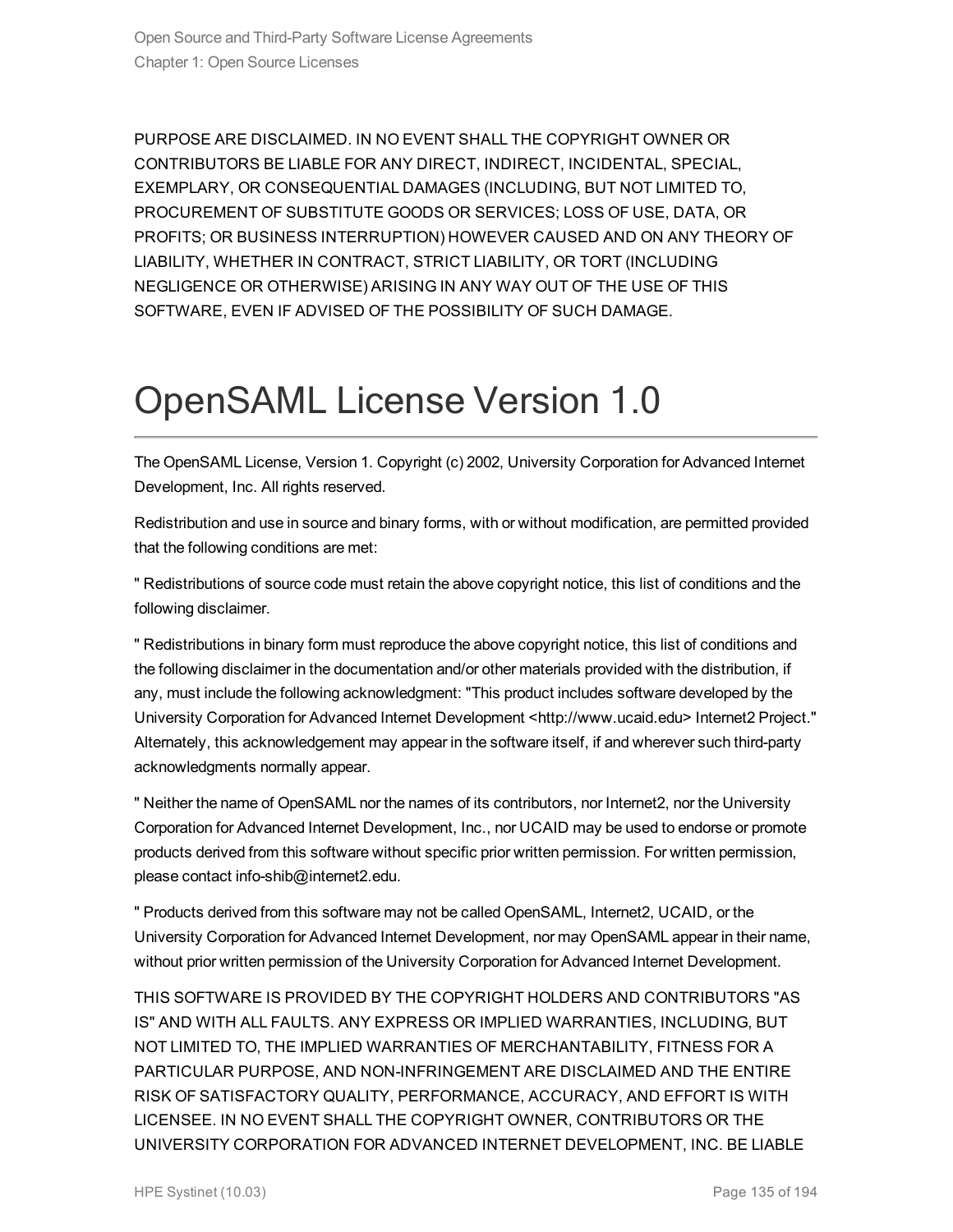FOR ANY DIRECT, INDIRECT, INCIDENTAL, SPECIAL, EXEMPLARY, OR CONSEQUENTIAL DAMAGES (INCLUDING, BUT NOT LIMITED TO, PROCUREMENT OF SUBSTITUTE GOODS OR SERVICES; LOSS OF USE, DATA, OR PROFITS; OR BUSINESS INTERRUPTION) HOWEVER CAUSED AND ON ANY THEORY OF LIABILITY, WHETHER IN CONTRACT, STRICT LIABILITY, OR TORT (INCLUDING NEGLIGENCE OR OTHERWISE) ARISING IN ANY WAY OUT OF THE USE OF THIS SOFTWARE, EVEN IF ADVISED OF THE POSSIBILITY OF SUCH DAMAGE.

### Paper .js License

Copyright (c) 2011, Juerg Lehni & Jonathan Puckey <http://lehni.org/> & <http://jonathanpuckey.com/> All rights reserved.

Permission is hereby granted, free of charge, to any person obtaining a copy of this software and associated documentation files (the "Software"), to deal in the Software without restriction, including without limitation the rights to use, copy, modify, merge, publish, distribute, sublicense, and/or sell copies of the Software, and to permit persons to whom the Software is furnished to do so, subject to the following conditions:

The above copyright notice and this permission notice shall be included in all copies or substantial portions of the Software.

THE SOFTWARE IS PROVIDED "AS IS", WITHOUT WARRANTY OF ANY KIND, EXPRESS OR IMPLIED, INCLUDING BUT NOT LIMITED TO THE WARRANTIES OF MERCHANTABILITY, FITNESS FOR A PARTICULAR PURPOSE AND NONINFRINGEMENT. IN NO EVENT SHALL THE AUTHORS OR COPYRIGHT HOLDERS BE LIABLE FOR ANY CLAIM, DAMAGES OR OTHER LIABILITY, WHETHER IN AN ACTION OF CONTRACT, TORT OR OTHERWISE, ARISING FROM, OUT OF OR IN CONNECTION WITH THE SOFTWARE OR THE USE OR OTHER DEALINGS IN THE SOFTWARE.

### PostgreSQL 2005

#### Legal Notice

Copyright © 1997-2005, PostgreSQL Global Development Group

All rights reserved.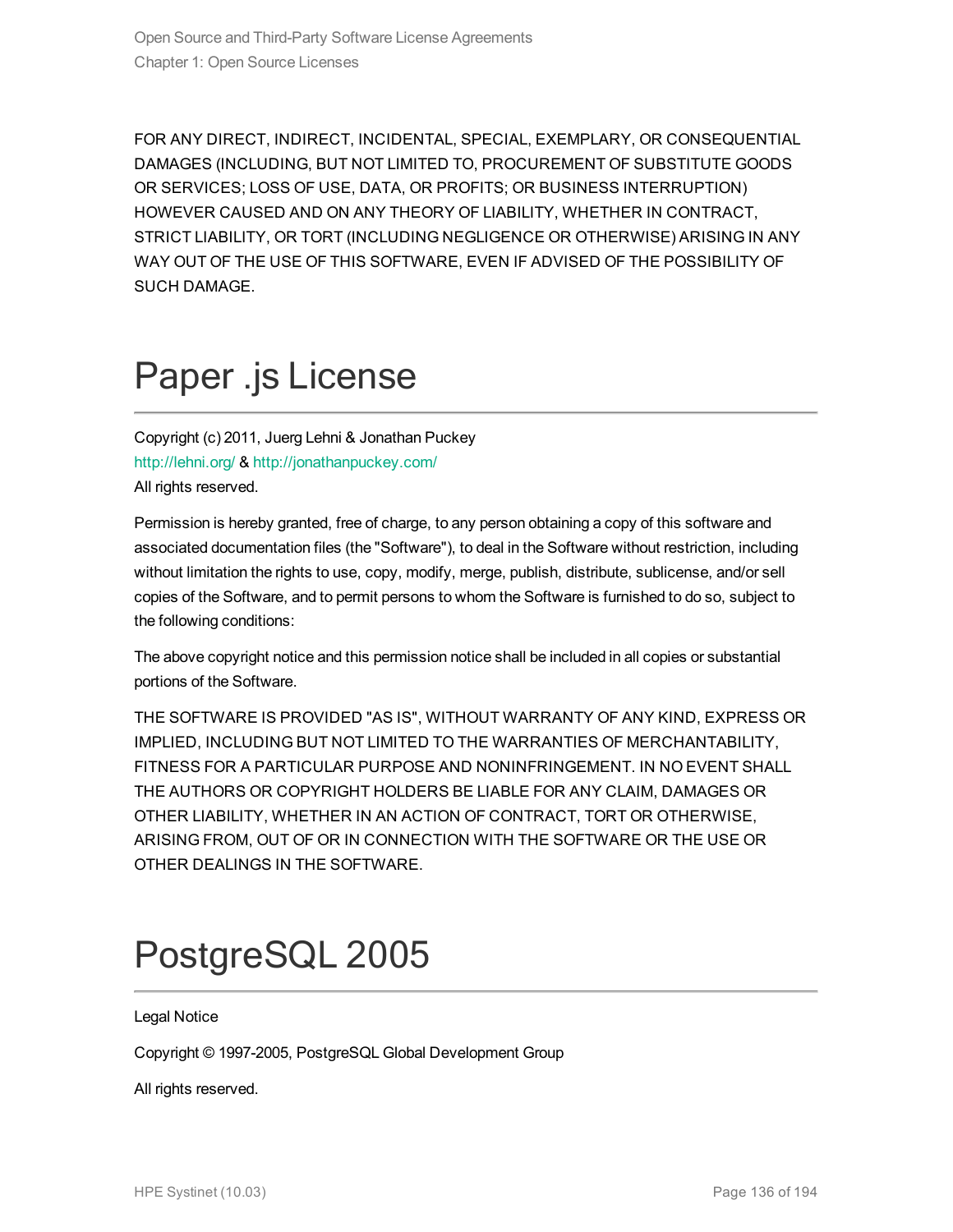Redistribution and use in source and binary forms, with or without modification, are permitted provided that the following conditions are met:

- 1. Redistributions of source code must retain the above copyright notice, this list of conditions and the following disclaimer.
- 2. Redistributions in binary form must reproduce the above copyright notice, this list of conditions and the following disclaimer in the documentation and/or other materials provided with the distribution.
- 3. Neither the name of the PostgreSQL Global Development Group nor the names of its contributors may be used to endorse or promote products derived from this software without specific prior written permission.

THIS SOFTWARE IS PROVIDED BY THE COPYRIGHT HOLDERS AND CONTRIBUTORS "AS IS" AND ANY EXPRESS OR IMPLIED WARRANTIES, INCLUDING, BUT NOT LIMITED TO, THE IMPLIED WARRANTIES OF MERCHANTABILITY AND FITNESS FOR A PARTICULAR PURPOSE ARE DISCLAIMED. IN NO EVENT SHALL THE COPYRIGHT OWNER OR CONTRIBUTORS BE LIABLE FOR ANY DIRECT, INDIRECT, INCIDENTAL, SPECIAL, EXEMPLARY, OR CONSEQUENTIAL DAMAGES (INCLUDING, BUT NOT LIMITED TO, PROCUREMENT OF SUBSTITUTE GOODS OR SERVICES; LOSS OF USE, DATA, OR PROFITS; OR BUSINESS INTERRUPTION) HOWEVER CAUSED AND ON ANY THEORY OF LIABILITY, WHETHER IN CONTRACT, STRICT LIABILITY, OR TORT (INCLUDING NEGLIGENCE OR OTHERWISE) ARISING IN ANY WAY OUT OF THE USE OF THIS SOFTWARE, EVEN IF ADVISED OF THE POSSIBILITY OF SUCH DAMAGE.

## PostgreSQL JDBC driver, version 9.4.1208

\_\_\_\_\_\_\_\_\_\_\_\_\_\_\_\_\_\_\_\_\_\_\_\_\_\_\_\_\_\_\_\_\_\_\_\_\_\_\_\_\_\_\_\_\_\_\_\_\_\_\_\_\_\_\_\_\_\_\_\_\_\_\_\_\_\_\_\_\_\_\_\_\_

PostgreSQL is released under the PostgreSQL License, a liberal Open Source license, similar to the BSD or MIT licenses.

PostgreSQL Database Management System

(formerly known as Postgres, then as Postgres95)

Portions Copyright (c) 1996-2016, The PostgreSQL Global Development Group

Portions Copyright (c) 1994, The Regents of the University of California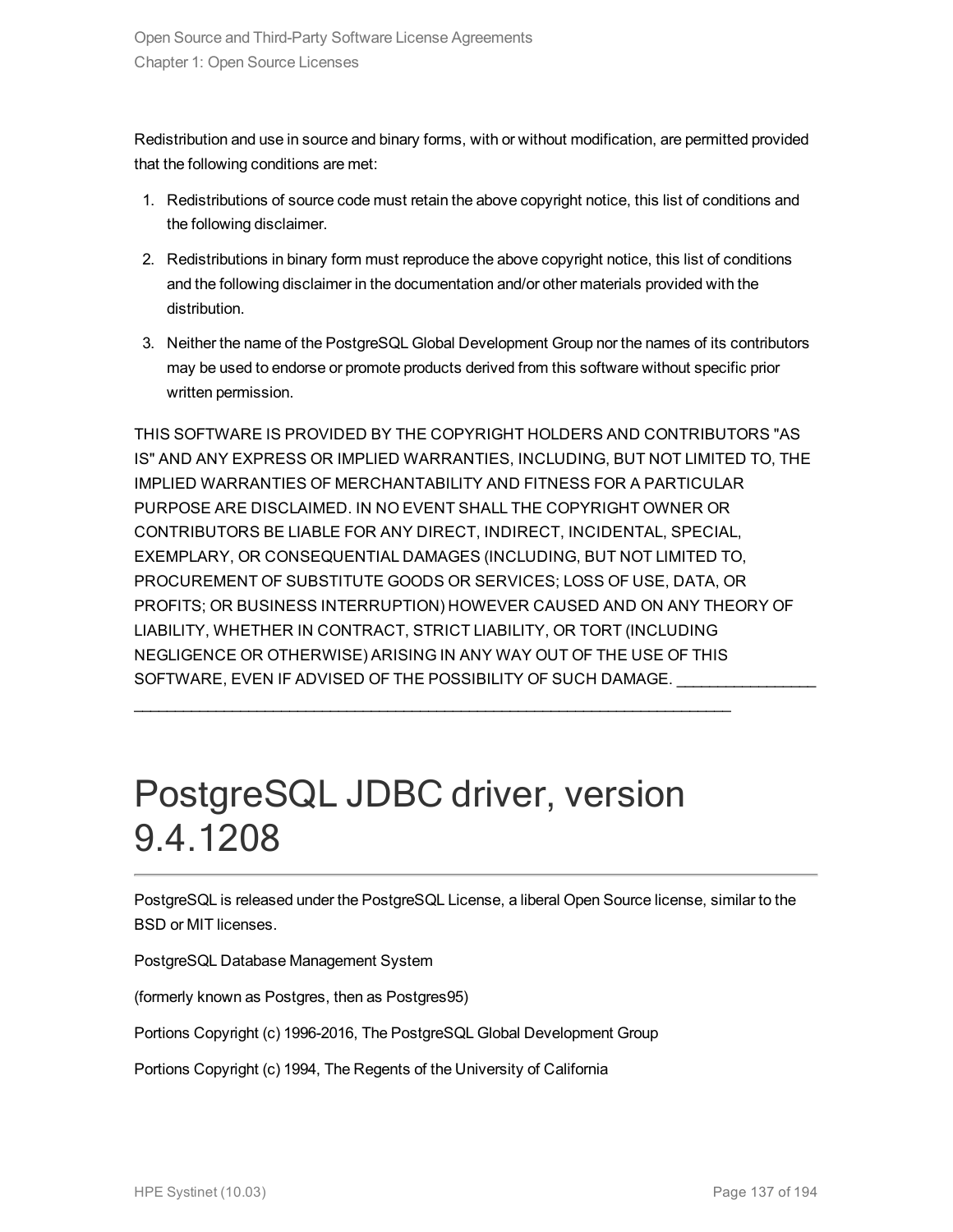Permission to use, copy, modify, and distribute this software and its documentation for any purpose, without fee, and without a written agreement is hereby granted, provided that the above copyright notice and this paragraph and the following two paragraphs appear in all copies.

IN NO EVENT SHALL \$ORGANISATION BE LIABLE TO ANY PARTY FOR DIRECT, INDIRECT, SPECIAL, INCIDENTAL, OR CONSEQUENTIAL DAMAGES, INCLUDING LOST PROFITS, ARISING OUT OF THE USE OF THIS SOFTWARE AND ITS DOCUMENTATION, EVEN IF \$ORGANISATION HAS BEEN ADVISED OF THE POSSIBILITY OF SUCH DAMAGE.

\$ORGANISATION SPECIFICALLY DISCLAIMS ANY WARRANTIES, INCLUDING, BUT NOT LIMITED TO, THE IMPLIED WARRANTIES OF MERCHANTABILITY AND FITNESS FOR A PARTICULAR PURPOSE. THE SOFTWARE PROVIDED HEREUNDER IS ON AN "AS IS" BASIS, AND \$ORGANISATION HAS NO OBLIGATIONS TO PROVIDE MAINTENANCE, SUPPORT, UPDATES, ENHANCEMENTS, OR MODIFICATIONS.

## Prototype Javascript Framework License

#### Copyright (c) 2005-2007 Sam Stephenson

Permission is hereby granted, free of charge, to any person obtaining a copy of this software and associated documentation files (the "Software"), to deal in the Software without restriction, including without limitation the rights to use, copy, modify, merge, publish, distribute, sublicense, and/or sell copies of the Software, and to permit persons to whom the Software is furnished to do so, subject to the following conditions:

THE SOFTWARE IS PROVIDED "AS IS", WITHOUT WARRANTY OF ANY KIND, EXPRESS OR IMPLIED, INCLUDING BUT NOT LIMITED TO THE WARRANTIES OF MERCHANTABILITY, FITNESS FOR A PARTICULAR PURPOSE AND NONINFRINGEMENT. IN NO EVENT SHALL THE AUTHORS OR COPYRIGHT HOLDERS BE LIABLE FOR ANY CLAIM, DAMAGES OR OTHER LIABILITY, WHETHER IN AN ACTION OF CONTRACT, TORT OR OTHERWISE, ARISING FROM, OUT OF OR IN CONNECTION WITH THE SOFTWARE OR THE USE OR OTHER DEALINGS IN THE SOFTWARE.

## Prototype Window License

Copyright (c) 2006 Sébastien Gruhier (http://xilinus.com, http://itseb.com)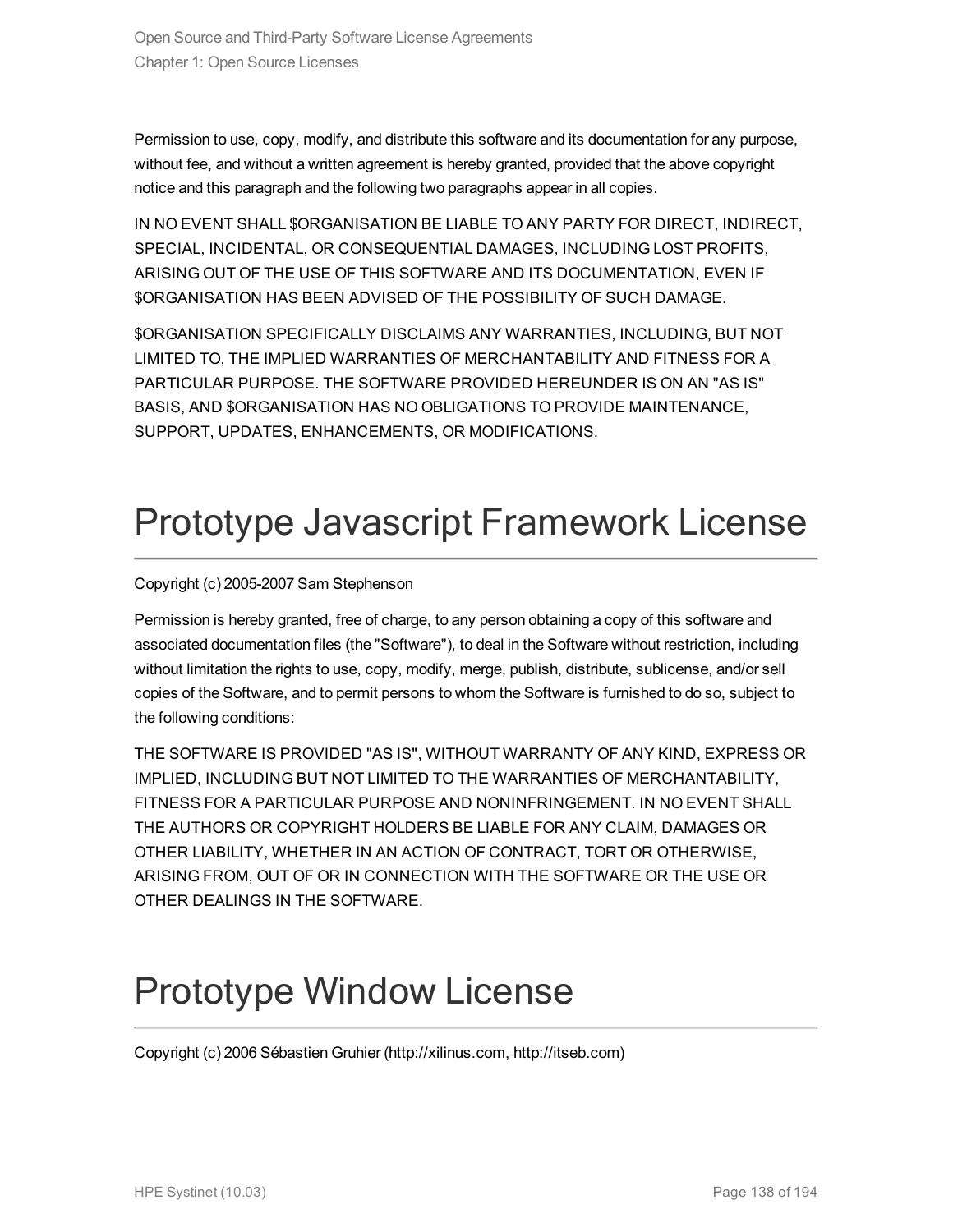Permission is hereby granted, free of charge, to any person obtaining a copy of this software and associated documentation files (the "Software"), to deal in the Software without restriction, including without limitation the rights to use, copy, modify, merge, publish, distribute, sublicense, and/or sell copies of the Software, and to permit persons to whom the Software is furnished to do so, subject to the following conditions:

The above copyright notice and this permission notice shall be included in all copies or substantial portions of the Software.

THE SOFTWARE IS PROVIDED "AS IS", WITHOUT WARRANTY OF ANY KIND, EXPRESS OR IMPLIED, INCLUDING BUT NOT LIMITED TO THE WARRANTIES OF MERCHANTABILITY, FITNESS FOR A PARTICULAR PURPOSE AND NONINFRINGEMENT. IN NO EVENT SHALL THE AUTHORS OR COPYRIGHT HOLDERS BE LIABLE FOR ANY CLAIM, DAMAGES OR OTHER LIABILITY, WHETHER IN AN ACTION OF CONTRACT, TORT OR OTHERWISE, ARISING FROM, OUT OF OR IN CONNECTION WITH THE SOFTWARE OR THE USE OR OTHER DEALINGS IN THE SOFTWARE.

### PureMVC License

PureMVC - Copyright(c) 2006-08 Futurescale, Inc., Some rights reserved.

Reuse governed by Creative Commons Attribution 3.0 United States License

-----------------------------------------------------------------------------------------------------------

View this license and the associated Creative Commons deed online at:

http://creativecommons.org/licenses/by/3.0/us/

You must leave all copyright and license

statements intact in your final product.

-----------------------------------------------------------------------------------------------------------

License

THE WORK (AS DEFINED BELOW) IS PROVIDED UNDER THE TERMS OF THIS CREATIVE COMMONS PUBLIC LICENSE ("CCPL" OR "LICENSE"). THE WORK IS PROTECTED BY COPYRIGHT AND/OR OTHER APPLICABLE LAW. ANY USE OF THE WORK OTHER THAN AS AUTHORIZED UNDER THIS LICENSE OR COPYRIGHT LAW IS PROHIBITED.

BY EXERCISING ANY RIGHTS TO THE WORK PROVIDED HERE, YOU ACCEPT AND AGREE TO BE BOUND BY THE TERMS OF THIS LICENSE. TO THE EXTENT THIS LICENSE MAY BE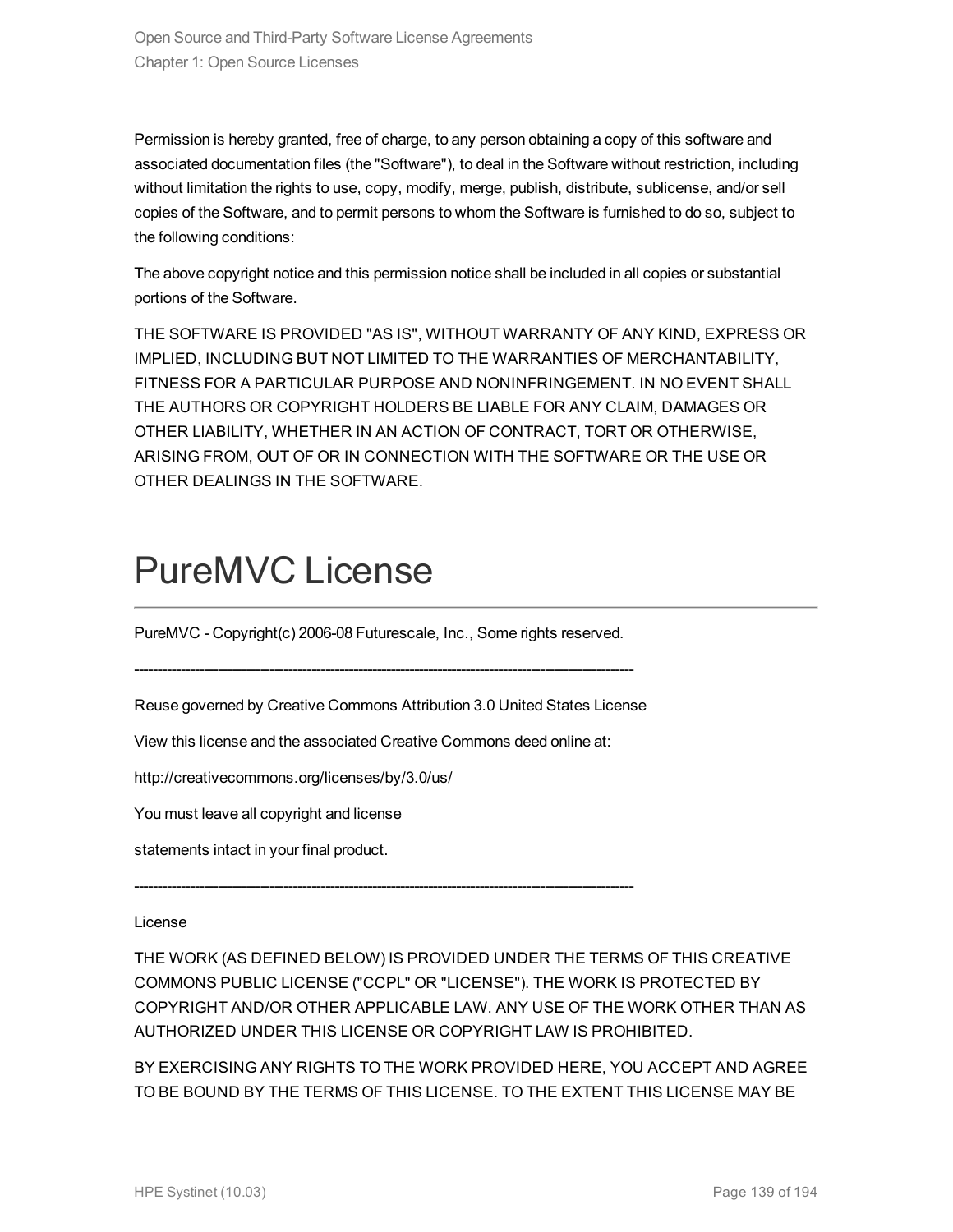#### CONSIDERED TO BE A CONTRACT, THE LICENSOR GRANTS YOU THE RIGHTS CONTAINED HERE IN CONSIDERATION OF YOUR ACCEPTANCE OF SUCH TERMS AND CONDITIONS.

- 1. Definitions
- 1. "Collective Work" means a work, such as a periodical issue, anthology or encyclopedia, in which the Work in its entirety in unmodified form, along with one or more other contributions, constituting separate and independent works in themselves, are assembled into a collective whole. A work that constitutes a Collective Work will not be considered a Derivative Work (as defined below) for the purposes of this License.
- 2. "Derivative Work" means a work based upon the Work or upon the Work and other pre-existing works, such as a translation, musical arrangement, dramatization, fictionalization, motion picture version, sound recording, art reproduction, abridgment, condensation, or any other form in which the Work may be recast, transformed, or adapted, except that a work that constitutes a Collective Work will not be considered a Derivative Work for the purpose of this License. For the avoidance of doubt, where the Work is a musical composition or sound recording, the synchronization of the Work in timed-relation with a moving image ("synching") will be considered a Derivative Work for the purpose of this License.
- 3. "Licensor" means the individual, individuals, entity or entities that offers the Work under the terms of this License.
- 4. "Original Author" means the individual, individuals, entity or entities who created the Work.
- 5. "Work" means the copyrightable work of authorship offered under the terms of this License.
- 6. "You" means an individual or entity exercising rights under this License who has not previously violated the terms of this License with respect to the Work, or who has received express permission from the Licensor to exercise rights under this License despite a previous violation.

2. Fair Use Rights. Nothing in this license is intended to reduce, limit, or restrict any rights arising from fair use, first sale or other limitations on the exclusive rights of the copyright owner under copyright law or other applicable laws.

3. License Grant. Subject to the terms and conditions of this License, Licensor hereby grants You a worldwide, royalty-free, non-exclusive, perpetual (for the duration of the applicable copyright) license to exercise the rights in the Work as stated below:

- 1. to reproduce the Work, to incorporate the Work into one or more Collective Works, and to reproduce the Work as incorporated in the Collective Works;
- 2. to create and reproduce Derivative Works provided that any such Derivative Work, including any translation in any medium, takes reasonable steps to clearly label, demarcate or otherwise identify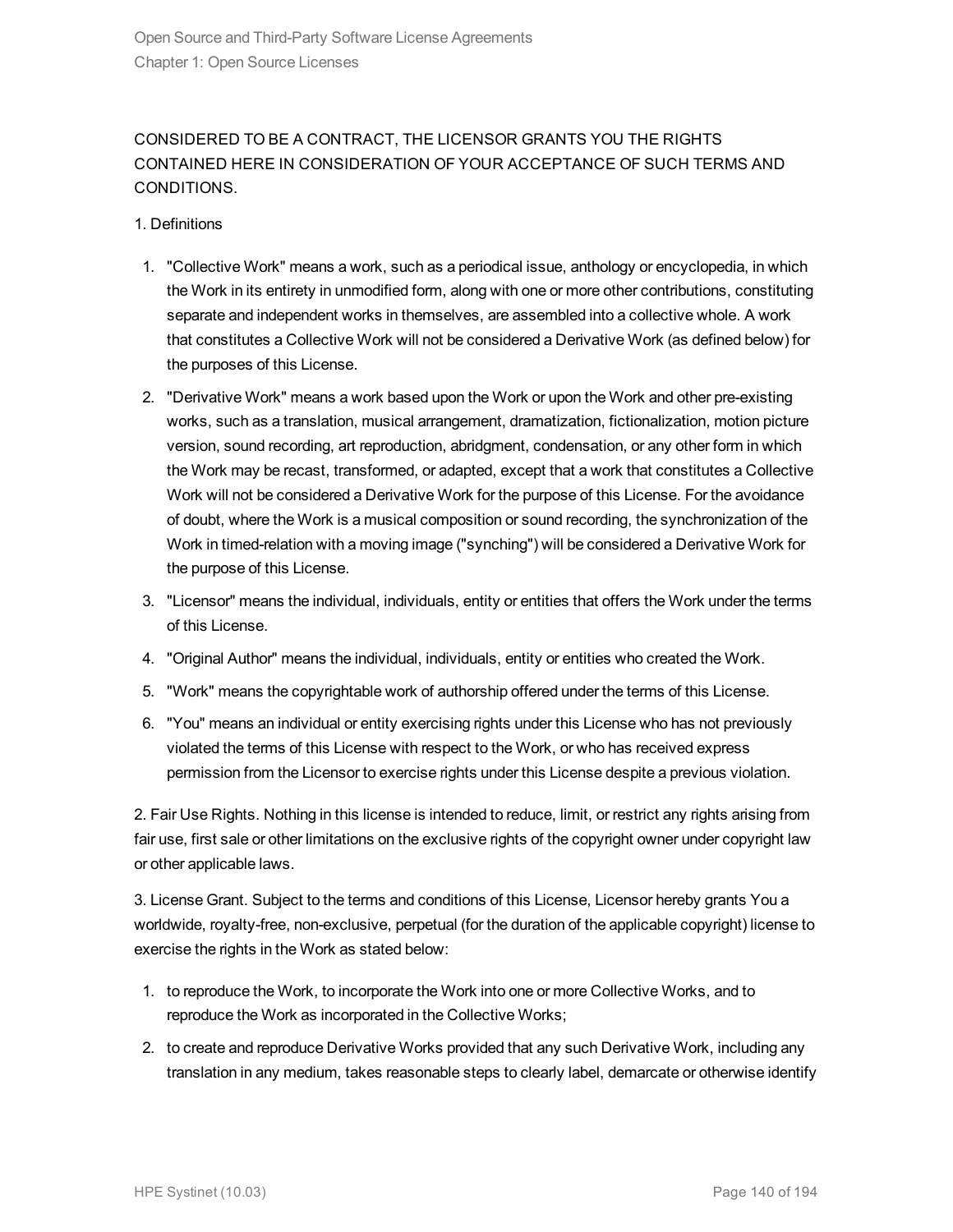that changes were made to the original Work. For example, a translation could be marked "The original work was translated from English to Spanish," or a modification could indicate "The original work has been modified.";;

- 3. to distribute copies or phonorecords of, display publicly, perform publicly, and perform publicly by means of a digital audio transmission the Work including as incorporated in Collective Works;
- 4. to distribute copies or phonorecords of, display publicly, perform publicly, and perform publicly by means of a digital audio transmission Derivative Works.

5. For the avoidance of doubt, where the Work is a musical composition: 1. Performance Royalties Under Blanket Licenses. Licensor waives the exclusive right to collect, whether individually or, in the event that Licensor is a member of a performance rights society (e.g. ASCAP, BMI, SESAC), via that society, royalties for the public performance or public digital performance (e.g. webcast) of the Work.

2. Mechanical Rights and Statutory Royalties. Licensor waives the exclusive right to collect, whether individually or via a music rights agency or designated agent (e.g. Harry Fox Agency), royalties for any phonorecord You create from the Work ("cover version") and distribute, subject to the compulsory license created by 17 USC Section 115 of the US Copyright Act (or the equivalent in other jurisdictions).

6. Webcasting Rights and Statutory Royalties. For the avoidance of doubt, where the Work is a sound recording, Licensor waives the exclusive right to collect, whether individually or via a performance-rights society (e.g. SoundExchange), royalties for the public digital performance (e.g. webcast) of the Work, subject to the compulsory license created by 17 USC Section 114 of the US Copyright Act (or the equivalent in other jurisdictions).

The above rights may be exercised in all media and formats whether now known or hereafter devised. The above rights include the right to make such modifications as are technically necessary to exercise the rights in other media and formats. All rights not expressly granted by Licensor are hereby reserved.

4. Restrictions. The license granted in Section 3 above is expressly made subject to and limited by the following restrictions:

1. You may distribute, publicly display, publicly perform, or publicly digitally perform the Work only under the terms of this License, and You must include a copy of, or the Uniform Resource Identifier for, this License with every copy or phonorecord of the Work You distribute, publicly display, publicly perform, or publicly digitally perform. You may not offer or impose any terms on the Work that restrict the terms of this License or the ability of a recipient of the Work to exercise the rights granted to that recipient under the terms of the License. You may not sublicense the Work. You must keep intact all notices that refer to this License and to the disclaimer of warranties. When You distribute, publicly display, publicly perform, or publicly digitally perform the Work, You may not impose any technological measures on the Work that restrict the ability of a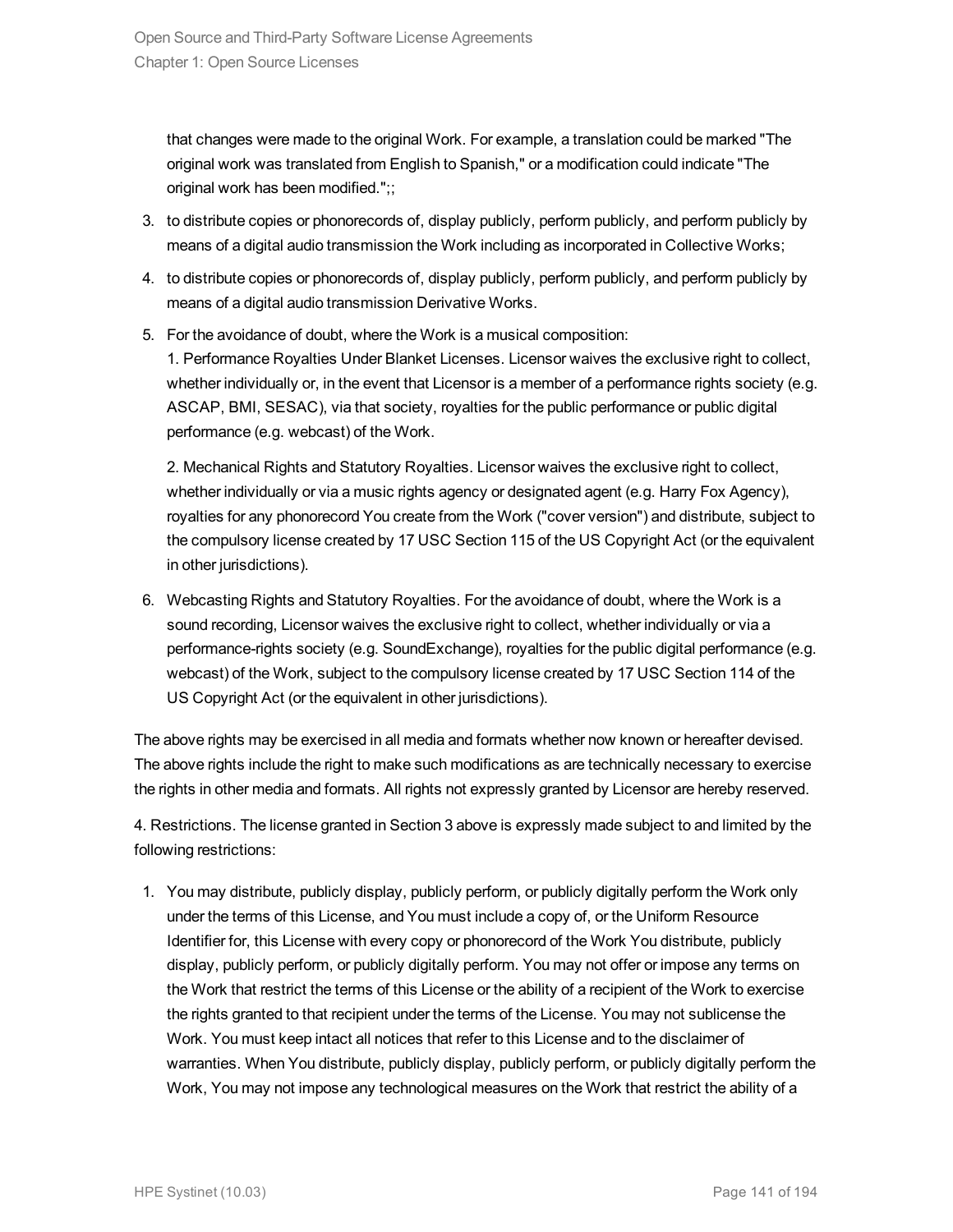recipient of the Work from You to exercise the rights granted to that recipient under the terms of the License. This Section 4(a) applies to the Work as incorporated in a Collective Work, but this does not require the Collective Work apart from the Work itself to be made subject to the terms of this License. If You create a Collective Work, upon notice from any Licensor You must, to the extent practicable, remove from the Collective Work any credit as required by Section 4(b), as requested. If You create a Derivative Work, upon notice from any Licensor You must, to the extent practicable, remove from the Derivative Work any credit as required by Section 4(b), as requested.

2. If You distribute, publicly display, publicly perform, or publicly digitally perform the Work (as defined in Section 1 above) or any Derivative Works (as defined in Section 1 above) or Collective Works (as defined in Section 1 above), You must, unless a request has been made pursuant to Section 4(a), keep intact all copyright notices for the Work and provide, reasonable to the medium or means You are utilizing: (i) the name of the Original Author (or pseudonym, if applicable) if supplied, and/or (ii) if the Original Author and/or Licensor designate another party or parties (e.g. a sponsor institute, publishing entity, journal) for attribution ("Attribution Parties") in Licensor's copyright notice, terms of service or by other reasonable means, the name of such party or parties; the title of the Work if supplied; to the extent reasonably practicable, the Uniform Resource Identifier, if any, that Licensor specifies to be associated with the Work, unless such URI does not refer to the copyright notice or licensing information for the Work; and, consistent with Section 3(b) in the case of a Derivative Work, a credit identifying the use of the Work in the Derivative Work (e.g., "French translation of the Work by Original Author," or "Screenplay based on original Work by Original Author"). The credit required by this Section 4(b) may be implemented in any reasonable manner; provided, however, that in the case of a Derivative Work or Collective Work, at a minimum such credit will appear, if a credit for all contributing authors of the Derivative Work or Collective Work appears, then as part of these credits and in a manner at least as prominent as the credits for the other contributing authors. For the avoidance of doubt, You may only use the credit required by this Section for the purpose of attribution in the manner set out above and, by exercising Your rights under this License, You may not implicitly or explicitly assert or imply any connection with, sponsorship or endorsement by the Original Author, Licensor and/or Attribution Parties, as appropriate, of You or Your use of the Work, without the separate, express prior written permission of the Original Author, Licensor and/or Attribution Parties.

#### 5. Representations, Warranties and Disclaimer

UNLESS OTHERWISE MUTUALLY AGREED TO BY THE PARTIES IN WRITING, LICENSOR OFFERS THE WORK AS-IS AND ONLY TO THE EXTENT OF ANY RIGHTS HELD IN THE LICENSED WORK BY THE LICENSOR. THE LICENSOR MAKES NO REPRESENTATIONS OR WARRANTIES OF ANY KIND CONCERNING THE WORK, EXPRESS, IMPLIED, STATUTORY OR OTHERWISE, INCLUDING, WITHOUT LIMITATION, WARRANTIES OF TITLE, MARKETABILITY, MERCHANTIBILITY, FITNESS FOR A PARTICULAR PURPOSE, NONINFRINGEMENT, OR THE ABSENCE OF LATENT OR OTHER DEFECTS, ACCURACY, OR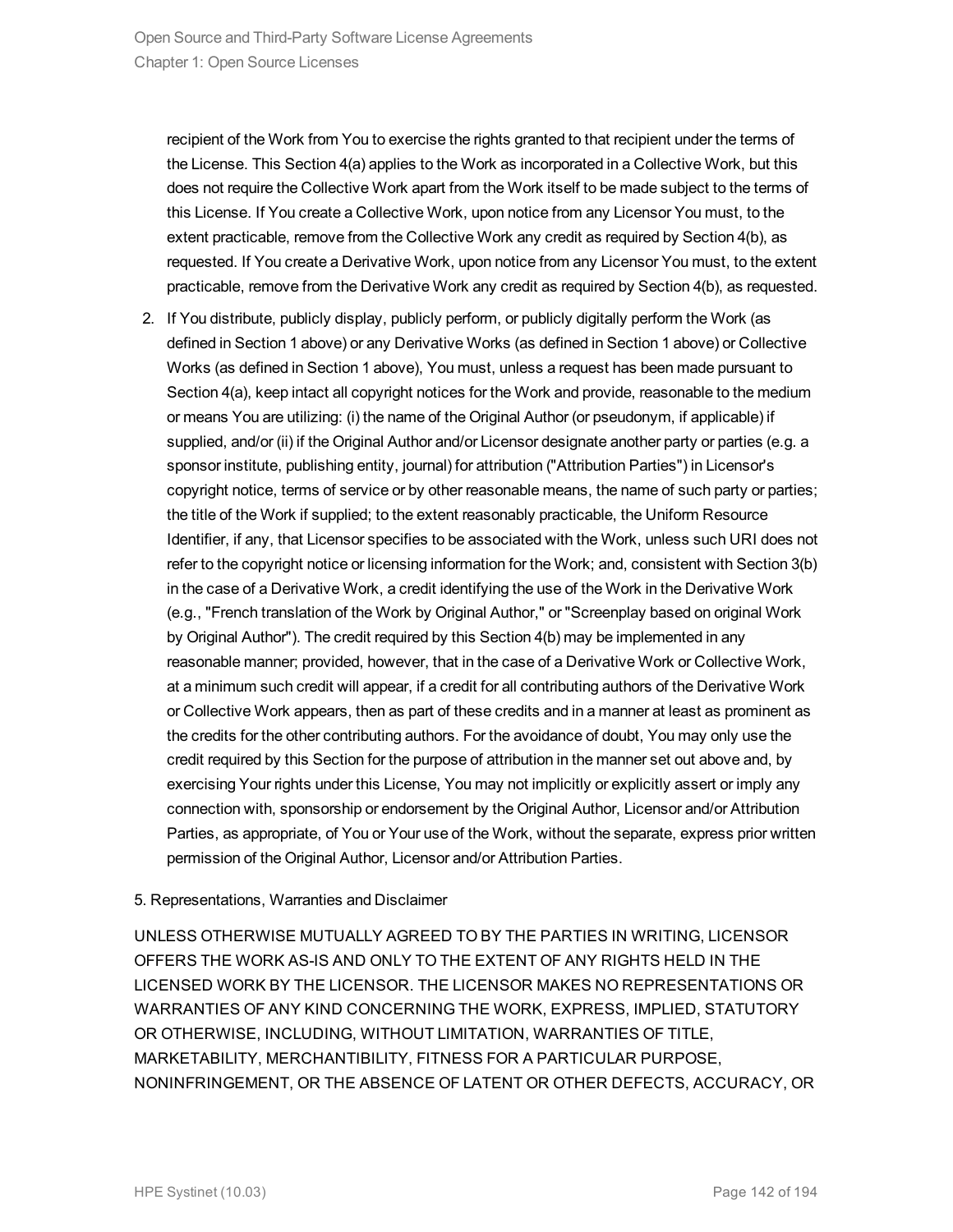THE PRESENCE OF ABSENCE OF ERRORS, WHETHER OR NOT DISCOVERABLE. SOME JURISDICTIONS DO NOT ALLOW THE EXCLUSION OF IMPLIED WARRANTIES, SO SUCH EXCLUSION MAY NOT APPLY TO YOU.

6. Limitation on Liability. EXCEPT TO THE EXTENT REQUIRED BY APPLICABLE LAW, IN NO EVENT WILL LICENSOR BE LIABLE TO YOU ON ANY LEGAL THEORY FOR ANY SPECIAL, INCIDENTAL, CONSEQUENTIAL, PUNITIVE OR EXEMPLARY DAMAGES ARISING OUT OF THIS LICENSE OR THE USE OF THE WORK, EVEN IF LICENSOR HAS BEEN ADVISED OF THE POSSIBILITY OF SUCH DAMAGES.

#### 7. Termination

- 1. This License and the rights granted hereunder will terminate automatically upon any breach by You of the terms of this License. Individuals or entities who have received Derivative Works (as defined in Section 1 above) or Collective Works (as defined in Section 1 above) from You under this License, however, will not have their licenses terminated provided such individuals or entities remain in full compliance with those licenses. Sections 1, 2, 5, 6, 7, and 8 will survive any termination of this License.
- 2. Subject to the above terms and conditions, the license granted here is perpetual (for the duration of the applicable copyright in the Work). Notwithstanding the above, Licensor reserves the right to release the Work under different license terms or to stop distributing the Work at any time; provided, however that any such election will not serve to withdraw this License (or any other license that has been, or is required to be, granted under the terms of this License), and this License will continue in full force and effect unless terminated as stated above.

#### 8. Miscellaneous

- 1. Each time You distribute or publicly digitally perform the Work (as defined in Section 1 above) or a Collective Work (as defined in Section 1 above), the Licensor offers to the recipient a license to the Work on the same terms and conditions as the license granted to You under this License.
- 2. Each time You distribute or publicly digitally perform a Derivative Work, Licensor offers to the recipient a license to the original Work on the same terms and conditions as the license granted to You under this License.
- 3. If any provision of this License is invalid or unenforceable under applicable law, it shall not affect the validity or enforceability of the remainder of the terms of this License, and without further action by the parties to this agreement, such provision shall be reformed to the minimum extent necessary to make such provision valid and enforceable.
- 4. No term or provision of this License shall be deemed waived and no breach consented to unless such waiver or consent shall be in writing and signed by the party to be charged with such waiver or consent.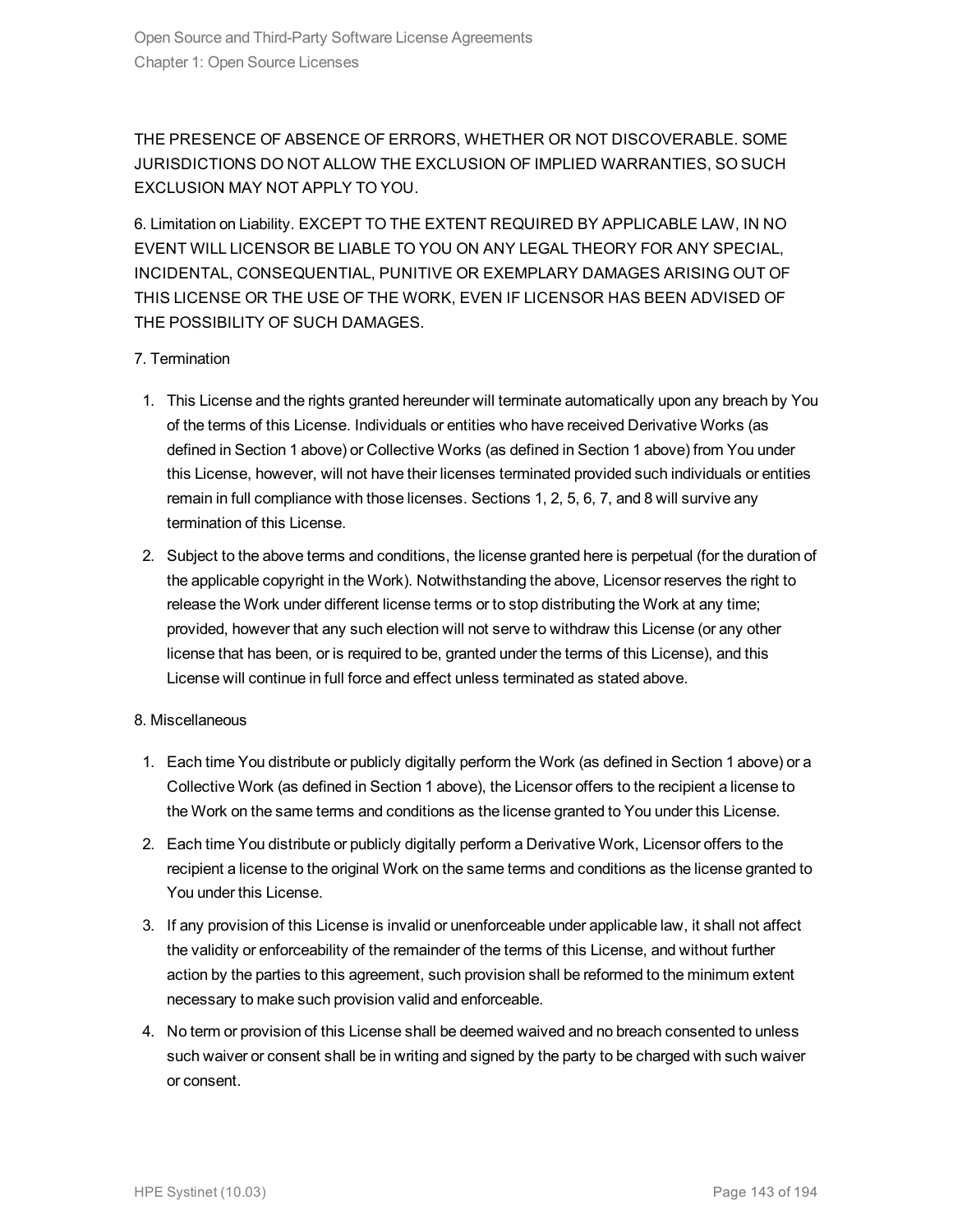5. This License constitutes the entire agreement between the parties with respect to the Work licensed here. There are no understandings, agreements or representations with respect to the Work not specified here. Licensor shall not be bound by any additional provisions that may appear in any communication from You. This License may not be modified without the mutual written agreement of the Licensor and You.

# Python Software License

#### **HISTORY OF THE SOFTWARE**

Python was created in the early 1990s by Guido van Rossum at Stichting Mathematisch Centrum (CWI) in the Netherlands as a successor of a language called ABC. Guido is Python's principal author, although it includes many contributions from others. The last version released from CWI was Python 1.2. In 1995, Guido continued his work on Python at the Corporation for National Research Initiatives (CNRI) in Reston, Virginia where he released several versions of the software. Python 1.6 was the last of the versions released by CNRI. In 2000, Guido and the Python core development team moved to BeOpen.com to form the BeOpen PythonLabs team. Python 2.0 was the first and only release from BeOpen.com.

Following the release of Python 1.6, and after Guido van Rossum left CNRI to work with commercial software developers, it became clear that the ability to use Python with software available under the GNU Public License (GPL) was very desirable. CNRI and the Free Software Foundation (FSF) interacted to develop enabling wording changes to the Python license. Python 1.6.1 is essentially the same as Python 1.6, with a few minor bug fixes, and with a different license that enables later versions to be GPL-compatible. Python 2.1 is a derivative work of Python 1.6.1, as well as of Python 2.0.

After Python 2.0 was released by BeOpen.com, Guido van Rossum and the other PythonLabs developers joined Digital Creations. All intellectual property added from this point on, starting with Python 2.1 and its alpha and beta releases, is owned by the Python Software Foundation (PSF), a nonprofit modeled after the Apache Software Foundation. See http://www.python.org/psf/ for more information about the PSF.

Thanks to the many outside volunteers who have worked under Guido's direction to make these releases possible.

#### **TERMS AND CONDITIONS FOR ACCESSING OR OTHERWISE USING PYTHON**

#### **PSF LICENSE AGREEMENT**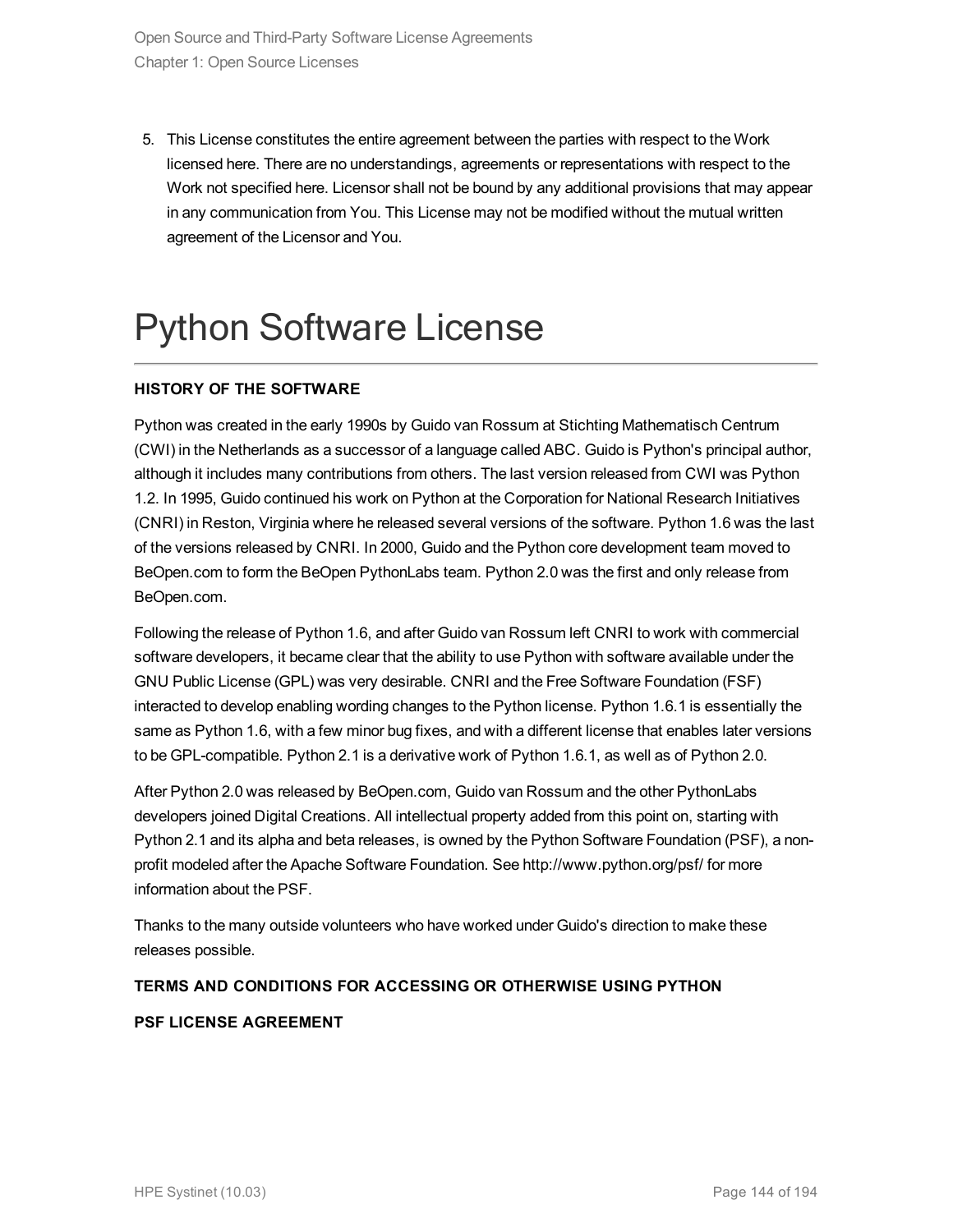- 1. This LICENSE AGREEMENT is between the Python Software Foundation ("PSF"), and the Individual or Organization ("Licensee") accessing and otherwise using Python 2.1.1 software in source or binary form and its associated documentation.
- 2. Subject to the terms and conditions of this License Agreement, PSF hereby grants Licensee a nonexclusive, royalty-free, world-wide license to reproduce, analyze, test, perform and/or display publicly, prepare derivative works, distribute, and otherwise use Python 2.1.1 alone or in any derivative version, provided, however, that PSF's License Agreement and PSF's notice of copyright, i.e., "Copyright © 2001 Python Software Foundation; All Rights Reserved" are retained in Python 2.1.1 alone or in any derivative version prepared by Licensee.
- 3. In the event Licensee prepares a derivative work that is based on or incorporates Python 2.1.1 or any part thereof, and wants to make the derivative work available to others as provided herein, then Licensee hereby agrees to include in any such work a brief summary of the changes made to Python 2.1.1.
- 4. PSF is making Python 2.1.1 available to Licensee on an "AS IS" basis. PSF MAKES NO REPRESENTATIONS OR WARRANTIES, EXPRESS OR IMPLIED. BY WAY OF EXAMPLE, BUT NOT LIMITATION, PSF MAKES NO AND DISCLAIMS ANY REPRESENTATION OR WARRANTY OF MERCHANTABILITY OR FITNESS FOR ANY PARTICULAR PURPOSE OR THAT THE USE OF PYTHON 2.1.1 WILL NOT INFRINGE ANY THIRD PARTY RIGHTS.
- 5. PSF SHALL NOT BE LIABLE TO LICENSEE OR ANY OTHER USERS OF PYTHON 2.1.1 FOR ANY INCIDENTAL, SPECIAL, OR CONSEQUENTIAL DAMAGES OR LOSS AS A RESULT OF MODIFYING, DISTRIBUTING, OR OTHERWISE USING PYTHON 2.1.1, OR ANY DERIVATIVE THEREOF, EVEN IF ADVISED OF THE POSSIBILITY THEREOF.
- 6. This License Agreement will automatically terminate upon a material breach of its terms and conditions.
- 7. Nothing in this License Agreement shall be deemed to create any relationship of agency, partnership, or joint venture between PSF and Licensee. This License Agreement does not grant permission to use PSF trademarks or trade name in a trademark sense to endorse or promote products or services of Licensee, or any third party.
- 8. By copying, installing or otherwise using Python 2.1.1, Licensee agrees to be bound by the terms and conditions of this License Agreement.

### **BEOPEN.COM TERMS AND CONDITIONS FOR PYTHON 2.0**

#### **BEOPEN PYTHON OPEN SOURCE LICENSE AGREEMENT VERSION 1**

1. This LICENSE AGREEMENT is between BeOpen.com ("BeOpen"), having an office at 160 Saratoga Avenue, Santa Clara, CA 95051, and the Individual or Organization ("Licensee") accessing and otherwise using this software in source or binary form and its associated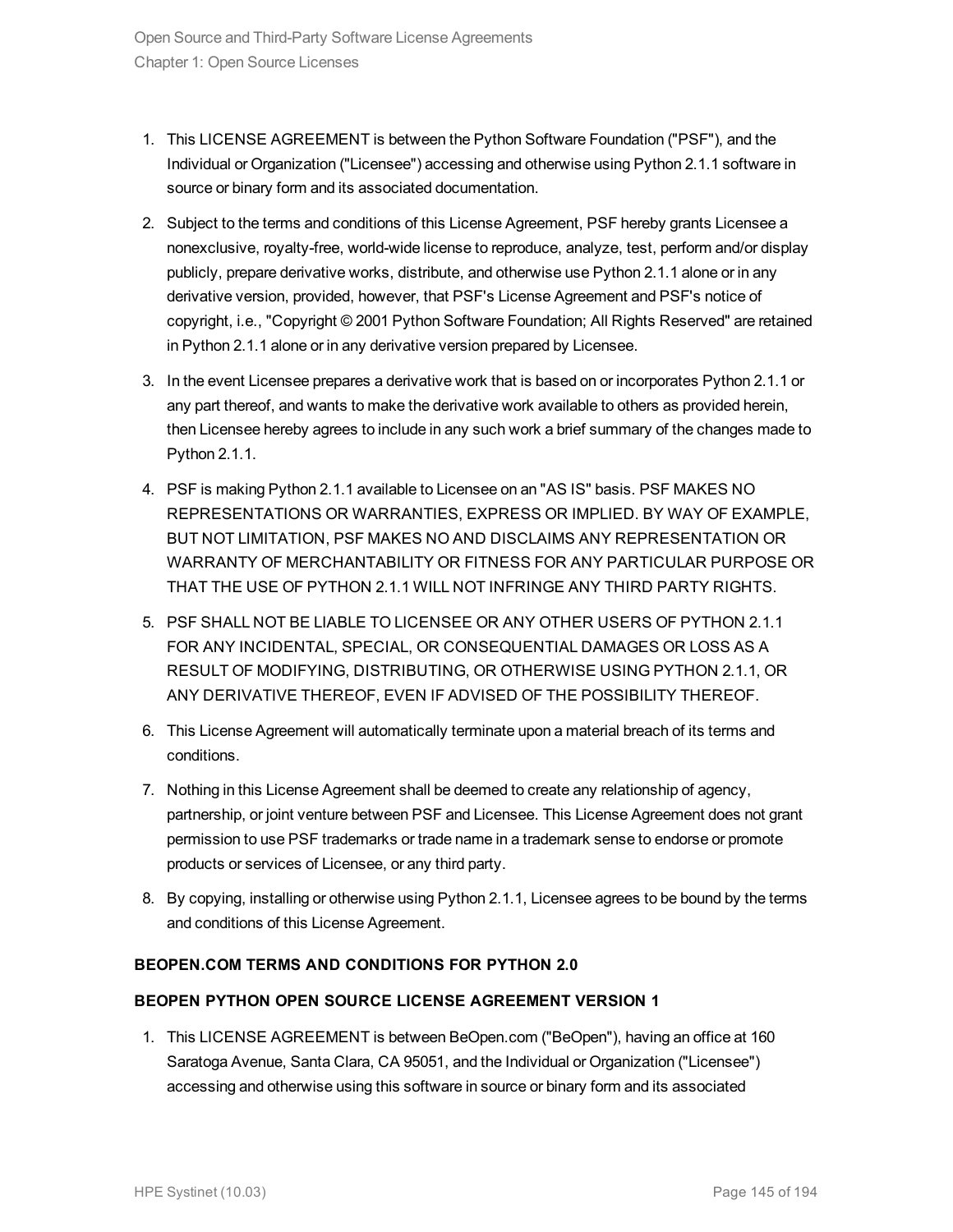documentation ("the Software").

- 2. Subject to the terms and conditions of this BeOpen Python License Agreement, BeOpen hereby grants Licensee a non-exclusive, royalty-free, world-wide license to reproduce, analyze, test, perform and/or display publicly, prepare derivative works, distribute, and otherwise use the Software alone or in any derivative version, provided, however, that the BeOpen Python License is retained in the Software, alone or in any derivative version prepared by Licensee.
- 3. BeOpen is making the Software available to Licensee on an "AS IS" basis. BEOPEN MAKES NO REPRESENTATIONS OR WARRANTIES, EXPRESS OR IMPLIED. BY WAY OF EXAMPLE, BUT NOT LIMITATION, BEOPEN MAKES NO AND DISCLAIMS ANY REPRESENTATION OR WARRANTY OF MERCHANTABILITY OR FITNESS FOR ANY PARTICULAR PURPOSE OR THAT THE USE OF THE SOFTWARE WILL NOT INFRINGE ANY THIRD PARTY RIGHTS.
- 4. BEOPEN SHALL NOT BE LIABLE TO LICENSEE OR ANY OTHER USERS OF THE SOFTWARE FOR ANY INCIDENTAL, SPECIAL, OR CONSEQUENTIAL DAMAGES OR LOSS AS A RESULT OF USING, MODIFYING OR DISTRIBUTING THE SOFTWARE, OR ANY DERIVATIVE THEREOF, EVEN IF ADVISED OF THE POSSIBILITY THEREOF.
- 5. This License Agreement will automatically terminate upon a material breach of its terms and conditions.
- 6. This License Agreement shall be governed by and interpreted in all respects by the law of the State of California, excluding conflict of law provisions. Nothing in this License Agreement shall be deemed to create any relationship of agency, partnership, or joint venture between BeOpen and Licensee. This License Agreement does not grant permission to use BeOpen trademarks or trade names in a trademark sense to endorse or promote products or services of Licensee, or any third party. As an exception, the "BeOpen Python" logos available at http://www.pythonlabs.com/logos.html may be used according to the permissions granted on that web page.
- 7. By copying, installing or otherwise using the software, Licensee agrees to be bound by the terms and conditions of this License Agreement.

#### **CNRI OPEN SOURCE GPL-COMPATIBLE LICENSE AGREEMENT**

- 1. This LICENSE AGREEMENT is between the Corporation for National Research Initiatives, having an office at 1895 Preston White Drive, Reston, VA 20191 ("CNRI"), and the Individual or Organization ("Licensee") accessing and otherwise using Python 1.6.1 software in source or binary form and its associated documentation.
- 2. Subject to the terms and conditions of this License Agreement, CNRI hereby grants Licensee a nonexclusive, royalty-free, world-wide license to reproduce, analyze, test, perform and/or display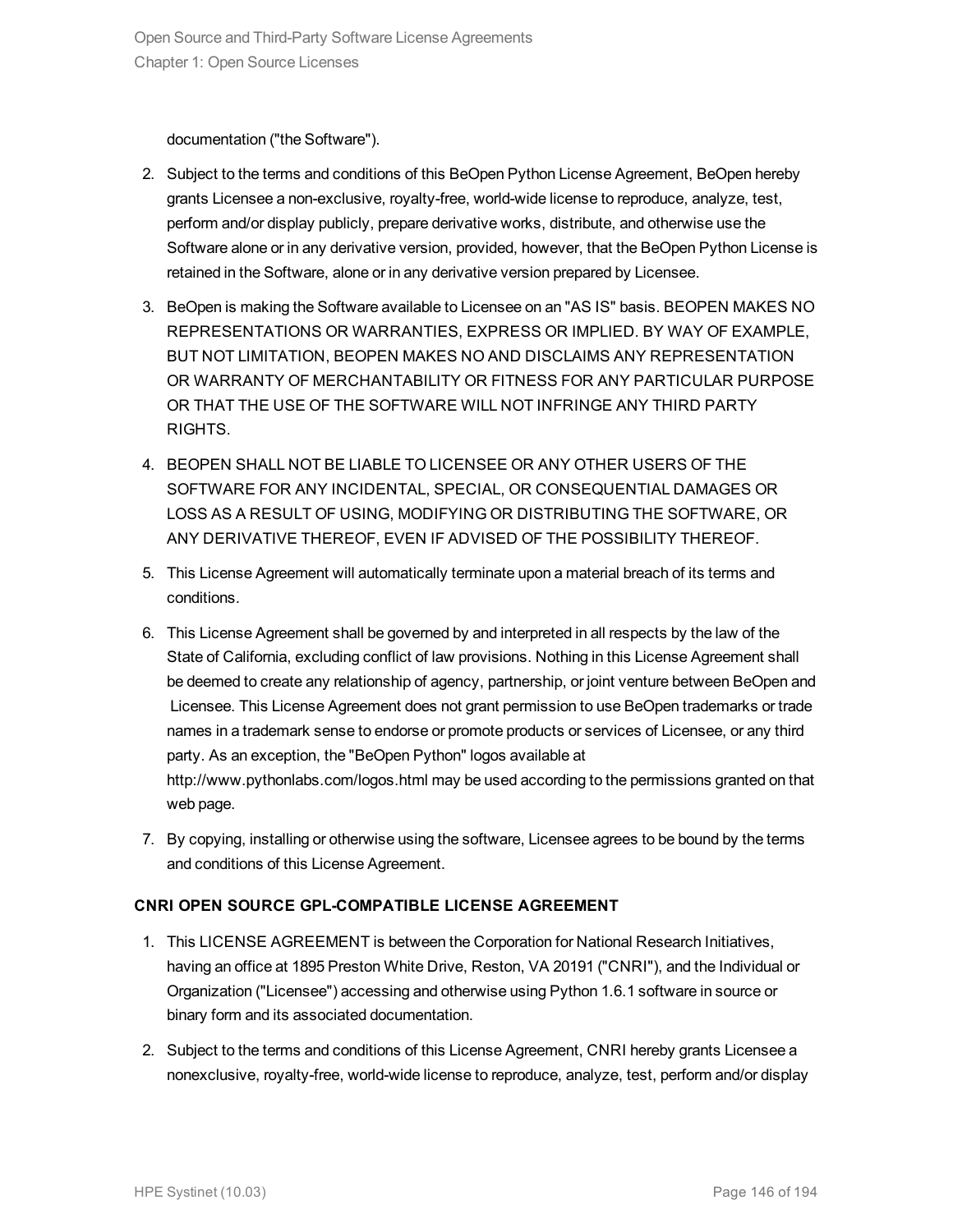publicly, prepare derivative works, distribute, and otherwise use Python 1.6.1 alone or in any derivative version, provided, however, that CNRI's License Agreement and CNRI's notice of copyright, i.e., "Copyright © 1995-2001 Corporation for National Research Initiatives; All Rights Reserved" are retained in Python 1.6.1 alone or in any derivative version prepared by Licensee. Alternately, in lieu of CNRI's License Agreement, Licensee may substitute the following text (omitting the quotes): "Python 1.6.1 is made available subject to the terms and conditions in CNRI's License Agreement. This Agreement together with Python 1.6.1 may be located on the Internet using the following unique, persistent identifier (known as a handle): 1895.22/1013. This Agreement may also be obtained from a proxy server on the Internet using the following URL: http://hdl.handle.net/1895.22/1013".

- 3. In the event Licensee prepares a derivative work that is based on or incorporates Python 1.6.1 or any part thereof, and wants to make the derivative work available to others as provided herein, then Licensee hereby agrees to include in any such work a brief summary of the changes made to Python 1.6.1.
- 4. CNRI is making Python 1.6.1 available to Licensee on an "AS IS" basis. CNRI MAKES NO REPRESENTATIONS OR WARRANTIES, EXPRESS OR IMPLIED. BY WAY OF EXAMPLE, BUT NOT LIMITATION, CNRI MAKES NO AND DISCLAIMS ANY REPRESENTATION OR WARRANTY OF MERCHANTABILITY OR FITNESS FOR ANY PARTICULAR PURPOSE OR THAT THE USE OF PYTHON 1.6.1 WILL NOT INFRINGE ANY THIRD PARTY RIGHTS.
- 5. CNRI SHALL NOT BE LIABLE TO LICENSEE OR ANY OTHER USERS OF PYTHON 1.6.1 FOR ANY INCIDENTAL, SPECIAL, OR CONSEQUENTIAL DAMAGES OR LOSS AS A RESULT OF MODIFYING, DISTRIBUTING, OR OTHERWISE USING PYTHON 1.6.1, OR ANY DERIVATIVE THEREOF, EVEN IF ADVISED OF THE POSSIBILITY THEREOF.
- 6. This License Agreement will automatically terminate upon a material breach of its terms and conditions.
- 7. This License Agreement shall be governed by the federal intellectual property law of the United States, including without limitation the federal copyright law, and, to the extent such U.S. federal law does not apply, by the law of the Commonwealth of Virginia, excluding Virginia's conflict of law provisions. Notwithstanding the foregoing, with regard to derivative works based on Python 1.6.1 that incorporate non-separable material that was previously distributed under the GNU General Public License (GPL), the law of the Commonwealth of Virginia shall govern this License Agreement only as to issues arising under or with respect to Paragraphs 4, 5, and 7 of this License Agreement. Nothing in this License Agreement shall be deemed to create any relationship of agency, partnership, or joint venture between CNRI and Licensee. This License Agreement does not grant permission to use CNRI trademarks or trade name in a trademark sense to endorse or promote products or services of Licensee, or any third party.
- 8. By clicking on the "ACCEPT" button where indicated, or by copying, installing or otherwise using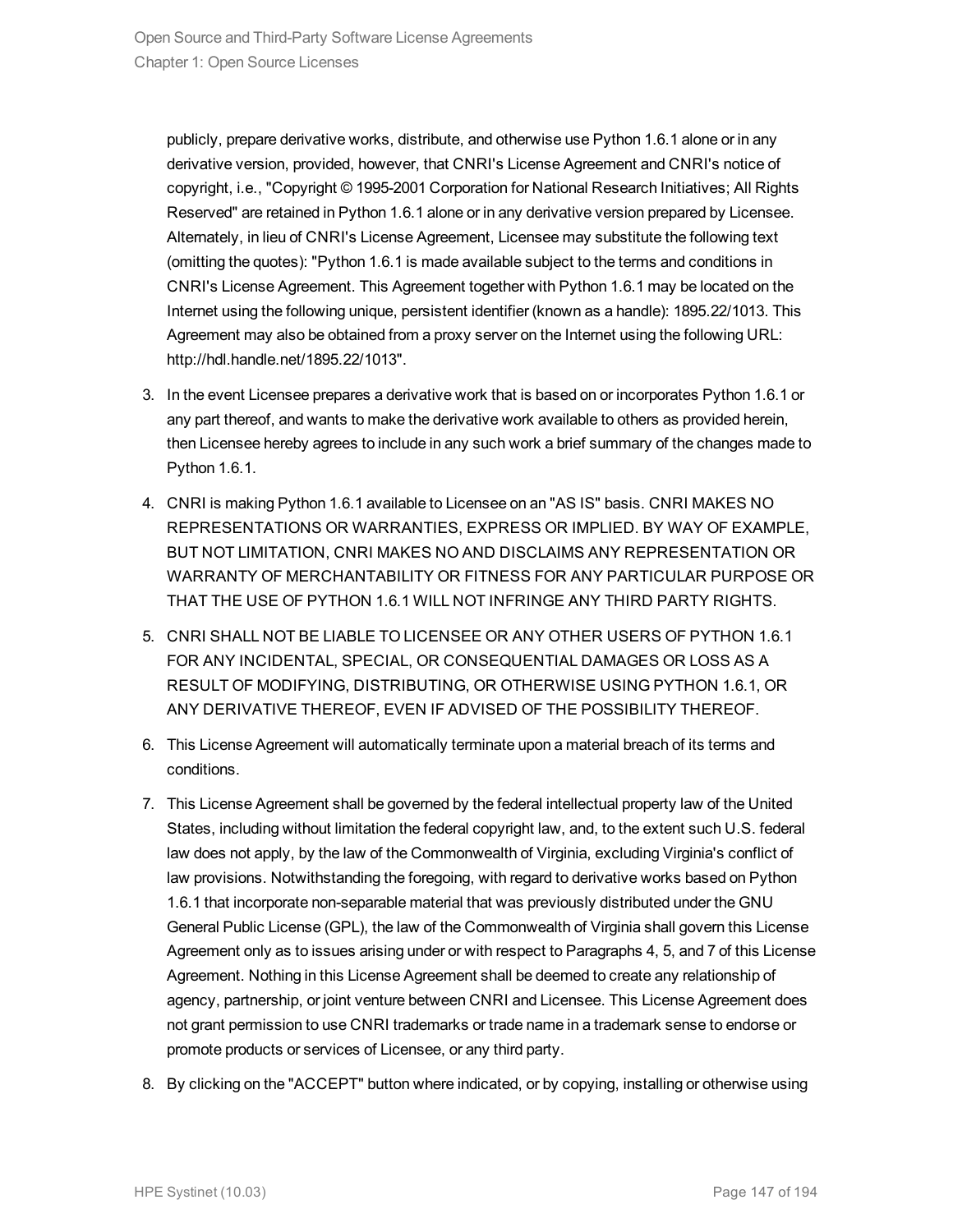Python 1.6.1, Licensee agrees to be bound by the terms and conditions of this License Agreement.

ACCEPT

#### **CWI PERMISSIONS STATEMENT AND DISCLAIMER**

Copyright © 1991 - 1995, Stichting Mathematisch Centrum Amsterdam, The Netherlands. All rights reserved.

Permission to use, copy, modify, and distribute this software and its documentation for any purpose and without fee is hereby granted, provided that the above copyright notice appear in all copies and that both that copyright notice and this permission notice appear in supporting documentation, and that the name of Stichting Mathematisch Centrum or CWI not be used in advertising or publicity pertaining to distribution of the software without specific, written prior permission.

STICHTING MATHEMATISCH CENTRUM DISCLAIMS ALL WARRANTIES WITH REGARD TO THIS SOFTWARE, INCLUDING ALL IMPLIED WARRANTIES OF MERCHANTABILITY AND FITNESS, IN NO EVENT SHALL STICHTING MATHEMATISCH CENTRUM BE LIABLE FOR ANY SPECIAL, INDIRECT OR CONSEQUENTIAL DAMAGES OR ANY DAMAGES WHATSOEVER RESULTING FROM LOSS OF USE, DATA OR PROFITS, WHETHER IN AN ACTION OF CONTRACT, NEGLIGENCE OR OTHER TORTIOUS ACTION, ARISING OUT OF OR IN CONNECTION WITH THE USE OR PERFORMANCE OF THIS SOFTWARE.

## Raphael License

Copyright (c) 2010 Dmitry Baranovskiy (http://raphaeljs.com)

Permission is hereby granted, free of charge, to any person obtaining a copy of this software and associated documentation files (the "Software"), to deal in the Software without restriction, including without limitation the rights to use, copy, modify, merge, publish, distribute, sublicense, and/or sell copies of the Software, and to permit persons to whom the Software is furnished to do so, subject to the following conditions:

The above copyright notice and this permission notice shall be included in all copies or substantial portions of the Software.

THE SOFTWARE IS PROVIDED "AS IS", WITHOUT WARRANTY OF ANY KIND, EXPRESS OR IMPLIED, INCLUDING BUT NOT LIMITED TO THE WARRANTIES OF MERCHANTABILITY, FITNESS FOR A PARTICULAR PURPOSE AND NONINFRINGEMENT. IN NO EVENT SHALL THE AUTHORS OR COPYRIGHT HOLDERS BE LIABLE FOR ANY CLAIM, DAMAGES OR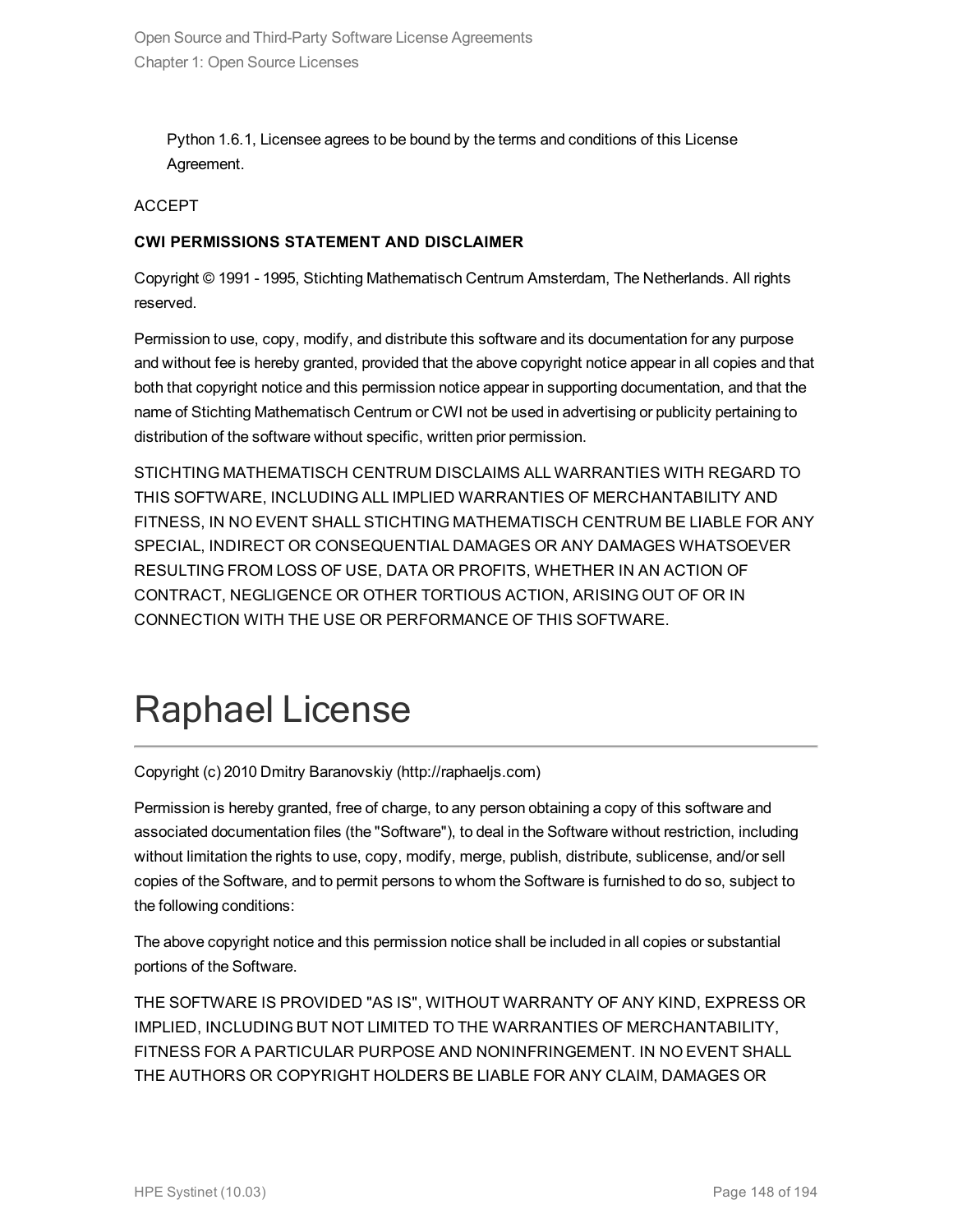OTHER LIABILITY, WHETHER IN AN ACTION OF CONTRACT, TORT OR OTHERWISE, ARISING FROM, OUT OF OR IN CONNECTION WITH THE SOFTWARE OR THE USE OR OTHER DEALINGS IN THE SOFTWARE.

## RaVis License

The MIT License

Copyright (c) 2007 The SixDegrees Project Team (Jason Bellone, Juan Rodriguez, Segolene de Basquiat, Daniel Lang). Copyright (c) 2008 United Nations Office at Geneva Center for Advanced Visual Analytics http://cava.unog.ch

Permission is hereby granted, free of charge, to any person obtaining a copy of this software and associated documentation files (the "Software"), to deal in the Software without restriction, including without limitation the rights to use, copy, modify, merge, publish, distribute, sublicense, and/or sell copies of the Software, and to permit persons to whom the Software is furnished to do so, subject to the following conditions:

The above copyright notice and this permission notice shall be included in all copies or substantial portions of the Software.

THE SOFTWARE IS PROVIDED "AS IS", WITHOUT WARRANTY OF ANY KIND, EXPRESS OR IMPLIED, INCLUDING BUT NOT LIMITED TO THE WARRANTIES OF MERCHANTABILITY, FITNESS FOR A PARTICULAR PURPOSE AND NONINFRINGEMENT. IN NO EVENT SHALL THE AUTHORS OR COPYRIGHT HOLDERS BE LIABLE FOR ANY CLAIM, DAMAGES OR OTHER LIABILITY, WHETHER IN AN ACTION OF CONTRACT, TORT OR OTHERWISE, ARISING FROM, OUT OF OR IN CONNECTION WITH THE SOFTWARE OR THE USE OR OTHER DEALINGS IN THE SOFTWARE.

## React v0.14.6

[The "BSD licence"]

Copyright (c) 2013-2015, Facebook, Inc.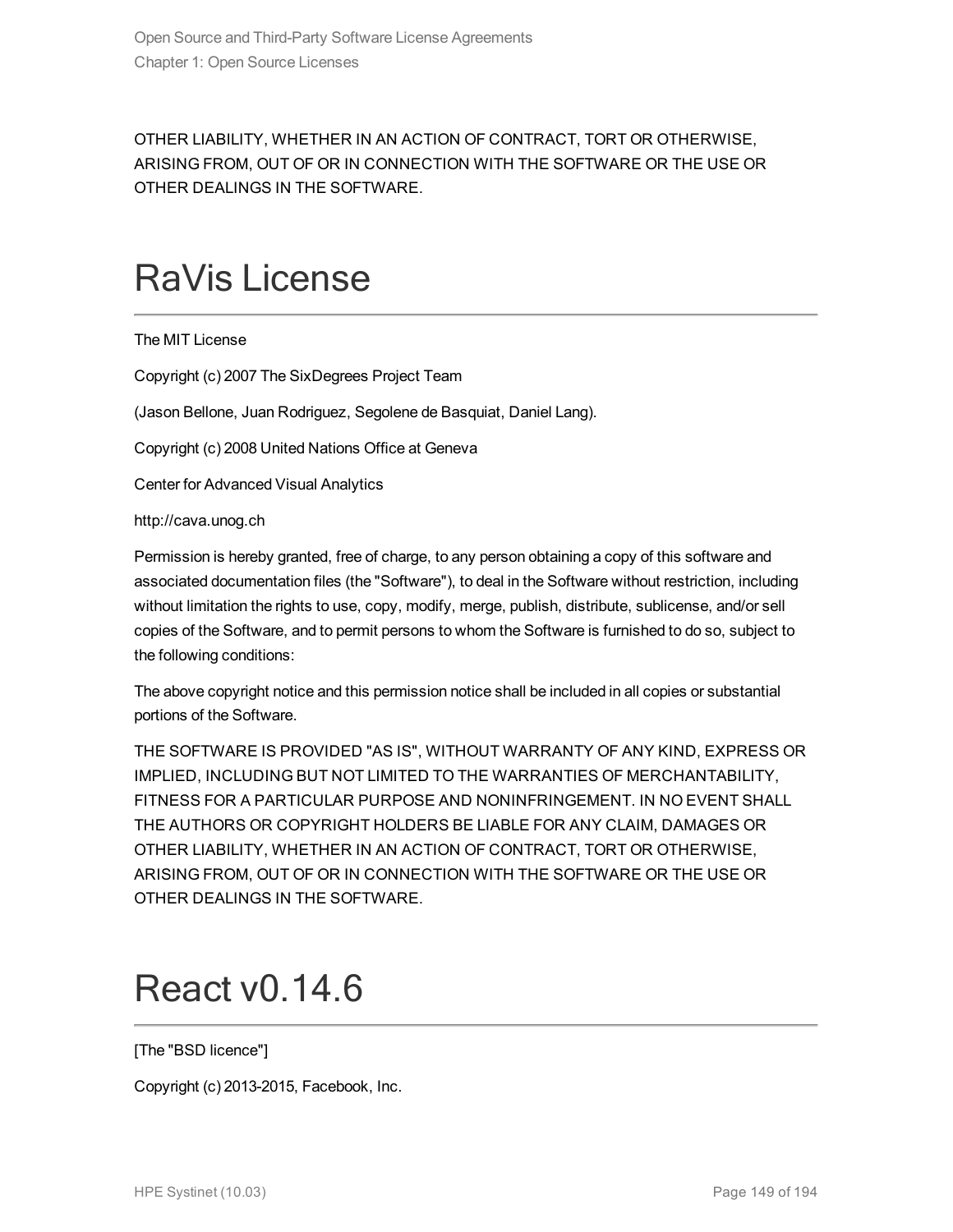All rights reserved.

This source code is licensed under the BSD-style license found in the LICENSE file in the root directory of this source tree. An additional grant of patent rights can be found in the PATENTS file in the same directory.

@providesModule React

### script.aculo.us License

Copyright (c) 2005-2008 Thomas Fuchs (http://script.aculo.us, http://mir.aculo.us)

Also, this software is part of the MIT License.

Permission is hereby granted, free of charge, to any person obtaining a copy of this software and associated documentation files (the "Software"), to deal in the Software without restriction, including without limitation the rights to use, copy, modify, merge, publish, distribute, sublicense, and/or sell copies of the Software, and to permit persons to whom the Software is furnished to do so, subject to the following conditions:

The above copyright notice and this permission notice shall be included in all copies or substantial portions of the Software.

THE SOFTWARE IS PROVIDED "AS IS", WITHOUT WARRANTY OF ANY KIND, EXPRESS OR IMPLIED, INCLUDING BUT NOT LIMITED TO THE WARRANTIES OF MERCHANTABILITY, FITNESS FOR A PARTICULAR PURPOSE AND NONINFRINGEMENT. IN NO EVENT SHALL THE AUTHORS OR COPYRIGHT HOLDERS BE LIABLE FOR ANY CLAIM, DAMAGES OR OTHER LIABILITY, WHETHER IN AN ACTION OF CONTRACT, TORT OR OTHERWISE, ARISING FROM, OUT OF OR IN CONNECTION WITH THE SOFTWARE OR THE USE OR OTHER DEALINGS IN THE SOFTWARE.

### SLF4J Licenses

Copyright (c) 2004-2008 QOS.ch

All rights reserved.

Permission is hereby granted, free of charge, to any person obtaining a copy of this software and associated documentation files (the "Software"), to deal in the Software without restriction, including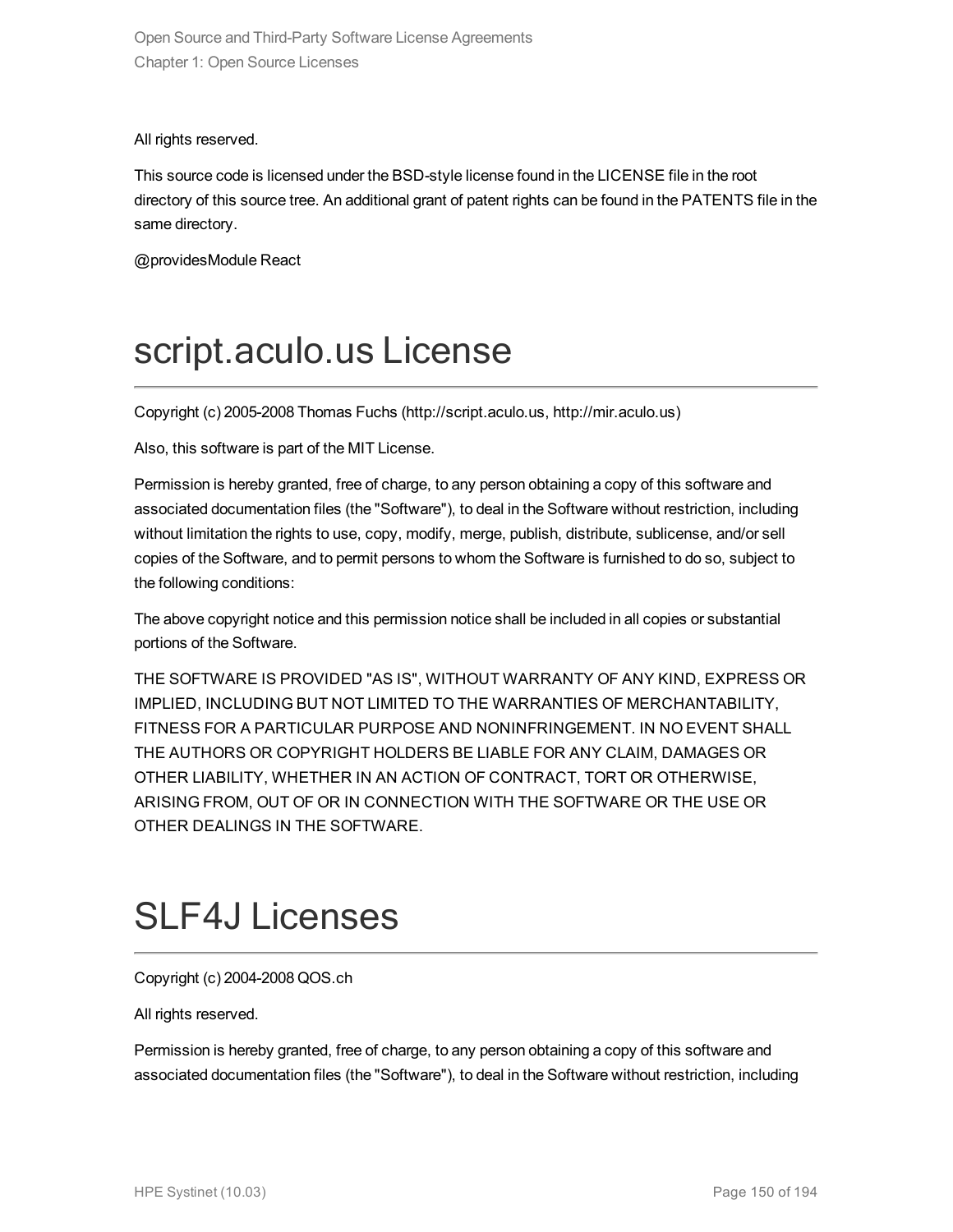without limitation the rights to use, copy, modify, merge, publish, distribute, sublicense, and/or sell copies of the Software, and to permit persons to whom the Software is furnished to do so, subject to the following conditions:

The above copyright notice and this permission notice shall be included in all copies or substantial portions of the Software.

THE SOFTWARE IS PROVIDED "AS IS", WITHOUT WARRANTY OF ANY KIND, EXPRESS OR IMPLIED, INCLUDING BUT NOT LIMITED TO THE WARRANTIES OF MERCHANTABILITY, FITNESS FOR A PARTICULAR PURPOSE AND NONINFRINGEMENT. IN NO EVENT SHALL THE AUTHORS OR COPYRIGHT HOLDERS BE LIABLE FOR ANY CLAIM, DAMAGES OR OTHER LIABILITY, WHETHER IN AN ACTION OF CONTRACT, TORT OR OTHERWISE, ARISING FROM, OUT OF OR IN CONNECTION WITH THE SOFTWARE OR THE USE OR OTHER DEALINGS IN THE SOFTWARE.

Copyright (c) 2004-2005 SLF4J.ORG

Copyright (c) 2004-2005 QOS.ch

All rights reserved.

Permission is hereby granted, free of charge, to any person obtaining a copy of this software and associated documentation files (the "Software"), to deal in the Software without restriction, including without limitation the rights to use, copy, modify, merge, publish, distribute, and/or sell copies of the Software, and to permit persons to whom the Software is furnished to do so, provided that the above copyright notice(s) and this permission notice appear in all copies of the Software and that both the above copyright notice(s) and this permission notice appear in supporting documentation.

THE SOFTWARE IS PROVIDED "AS IS", WITHOUT WARRANTY OF ANY KIND, EXPRESS OR IMPLIED, INCLUDING BUT NOT LIMITED TO THE WARRANTIES OF MERCHANTABILITY, FITNESS FOR A PARTICULAR PURPOSE AND NONINFRINGEMENT OF THIRD PARTY RIGHTS. IN NO EVENT SHALL THE COPYRIGHT HOLDER OR HOLDERS INCLUDED IN THIS NOTICE BE LIABLE FOR ANY CLAIM, OR ANY SPECIAL INDIRECT OR CONSEQUENTIAL DAMAGES, OR ANY DAMAGES WHATSOEVER RESULTING FROM LOSS OF USE, DATA OR PROFITS, WHETHER IN AN ACTION OF CONTRACT, NEGLIGENCE OR OTHER TORTIOUS ACTION, ARISING OUT OF OR IN CONNECTION WITH THE USE OR PERFORMANCE OF THIS SOFTWARE.

Except as contained in this notice, the name of a copyright holder shall not be used in advertising or otherwise to promote the sale, use or other dealings in this Software without prior written authorization of the copyright holder.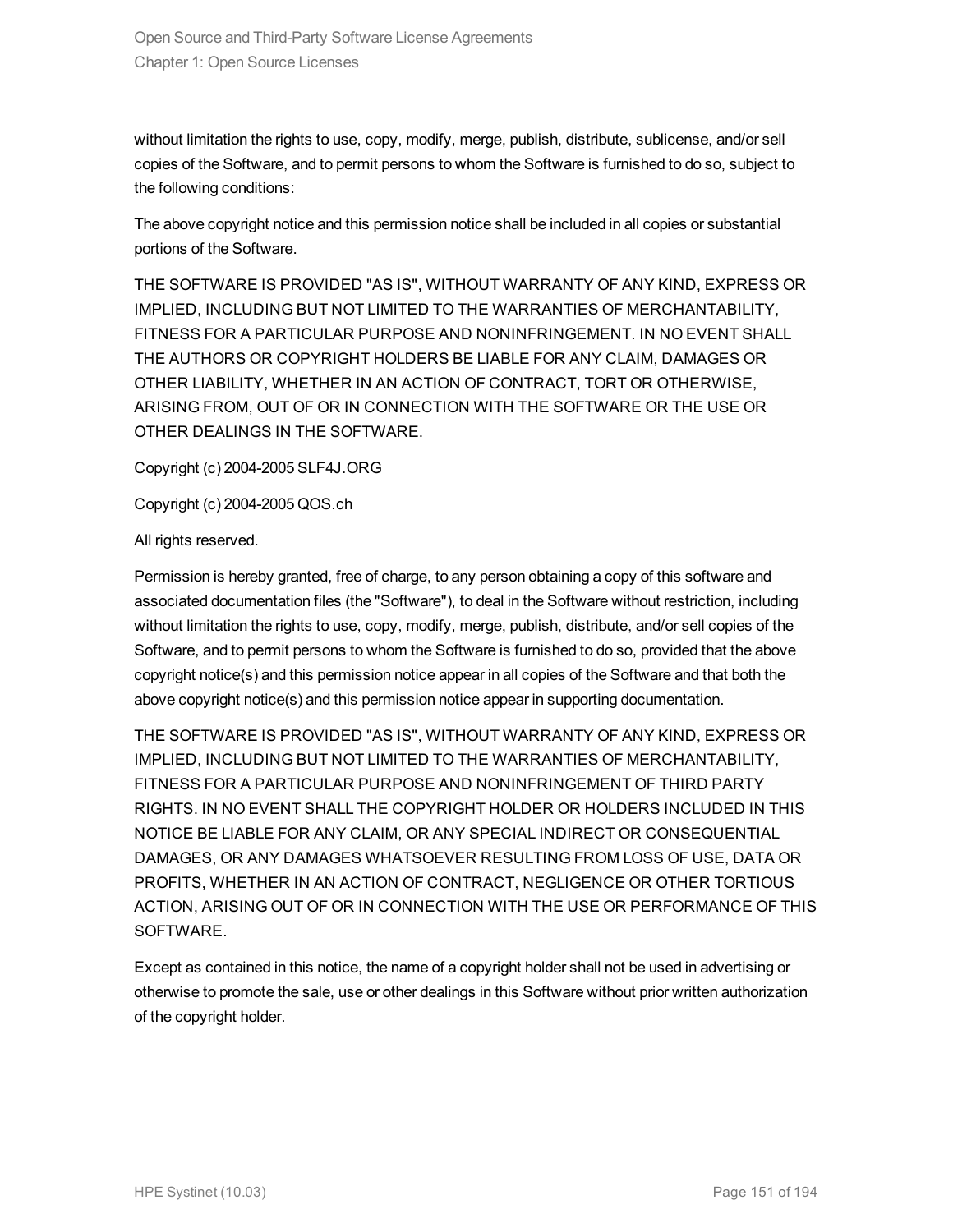# Star Rating Widget License

#### Copyright (c) 2009 Orkan (orkans@gmail.com)

Permission is hereby granted, free of charge, to any person obtaining a copy of this software and associated documentation files (the "Software"), to deal in the Software without restriction, including without limitation the rights to use, copy, modify, merge, publish, distribute, sublicense, and/or sell copies of the Software, and to permit persons to whom the Software is furnished to do so, subject to the following conditions:

The above copyright notice and this permission notice shall be included in all copies or substantial portions of the Software.

THE SOFTWARE IS PROVIDED "AS IS", WITHOUT WARRANTY OF ANY KIND, EXPRESS OR IMPLIED, INCLUDING BUT NOT LIMITED TO THE WARRANTIES OF MERCHANTABILITY, FITNESS FOR A PARTICULAR PURPOSE AND NONINFRINGEMENT. IN NO EVENT SHALL THE AUTHORS OR COPYRIGHT HOLDERS BE LIABLE FOR ANY CLAIM, DAMAGES OR OTHER LIABILITY, WHETHER IN AN ACTION OF CONTRACT, TORT OR OTHERWISE, ARISING FROM, OUT OF OR IN CONNECTION WITH THE SOFTWARE OR THE USE OR OTHER DEALINGS IN THE SOFTWARE.

## StringTemplate License

[The "BSD licence"]

Copyright (c) 2003-2008 Terence Parr

All rights reserved.

Redistribution and use in source and binary forms, with or without modification, are permitted provided that the following conditions are met:

1. Redistributions of source code must retain the above copyright notice, this list of conditions and the following disclaimer.

2. Redistributions in binary form must reproduce the above copyright notice, this list of conditions and the following disclaimer in the documentation and/or other materials provided with the distribution.

3. The name of the author may not be used to endorse or promote products derived from this software without specific prior written permission.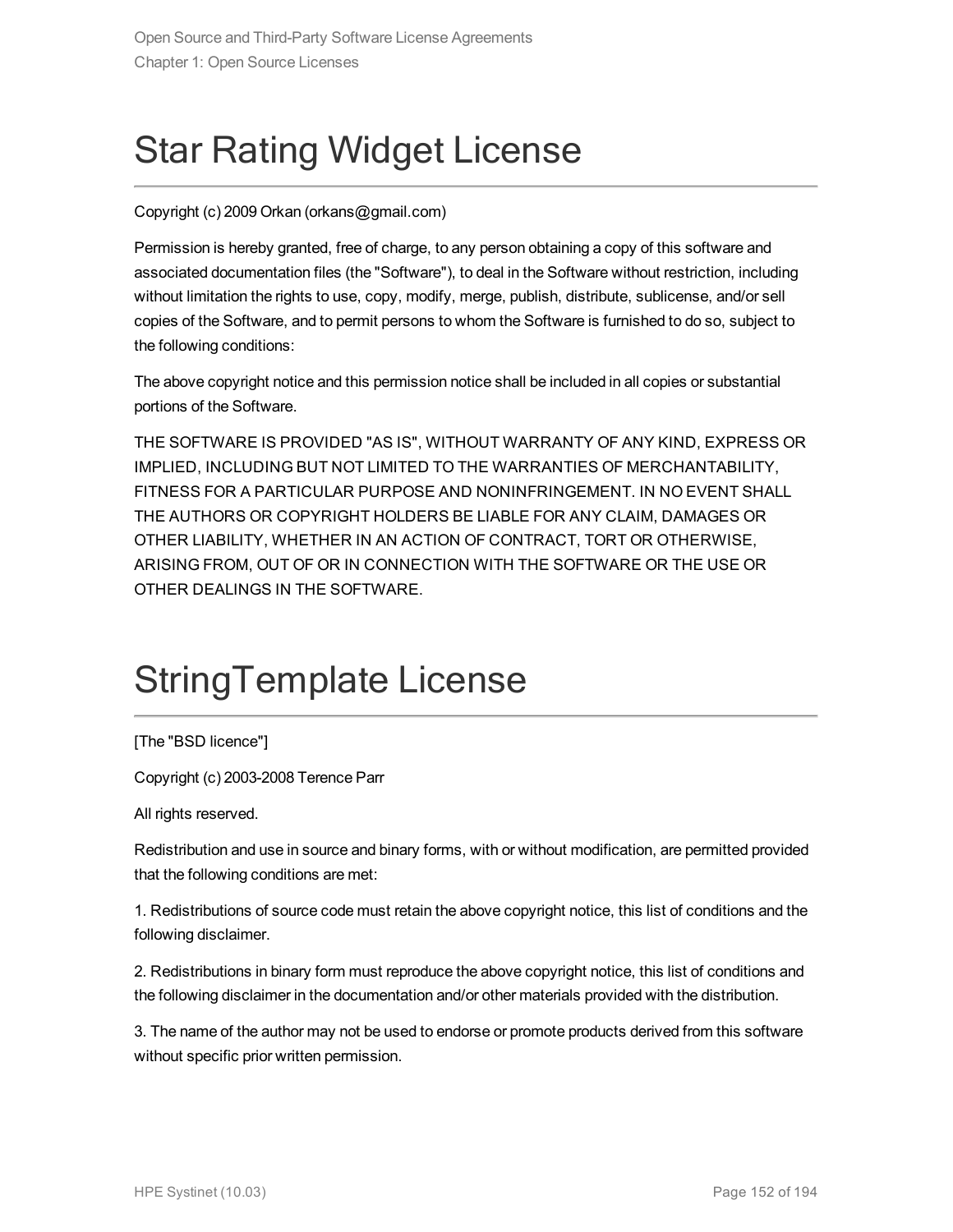THIS SOFTWARE IS PROVIDED BY THE AUTHOR ``AS IS'' AND ANY EXPRESS OR IMPLIED WARRANTIES, INCLUDING, BUT NOT LIMITED TO, THE IMPLIED WARRANTIES OF MERCHANTABILITY AND FITNESS FOR A PARTICULAR PURPOSE ARE DISCLAIMED. IN NO EVENT SHALL THE AUTHOR BE LIABLE FOR ANY DIRECT, INDIRECT, INCIDENTAL, SPECIAL, EXEMPLARY, OR CONSEQUENTIAL DAMAGES (INCLUDING, BUT NOT LIMITED TO, PROCUREMENT OF SUBSTITUTE GOODS OR SERVICES; LOSS OF USE, DATA, OR PROFITS; OR BUSINESS INTERRUPTION) HOWEVER CAUSED AND ON ANY THEORY OF LIABILITY, WHETHER IN CONTRACT, STRICT LIABILITY, OR TORT (INCLUDING NEGLIGENCE OR OTHERWISE) ARISING IN ANY WAY OUT OF THE USE OF THIS SOFTWARE, EVEN IF ADVISED OF THE POSSIBILITY OF SUCH DAMAGE.

### Tagunit License

Copyright (c) 2002/2003, Simon Brown

All rights reserved.

Redistribution and use in source and binary forms, with or without modification, are permitted provided that the following conditions are met:

- Redistributions of source code must retain the above copyright notice, this list of conditions and the following disclaimer.
- Redistributions in binary form must reproduce the above copyright notice, this list of conditions and the following disclaimer in the documentation and/or other materials provided with the distribution.
- Neither the name of TagUnit.org nor the names of its contributors may be used to endorse or promote products derived from this software without specific prior written permission.

THIS SOFTWARE IS PROVIDED BY THE COPYRIGHT HOLDERS AND CONTRIBUTORS "AS IS" AND ANY EXPRESS OR IMPLIED WARRANTIES, INCLUDING, BUT NOT LIMITED TO, THE IMPLIED WARRANTIES OF MERCHANTABILITY AND FITNESS FOR A PARTICULAR PURPOSE ARE DISCLAIMED. IN NO EVENT SHALL THE COPYRIGHT OWNER OR CONTRIBUTORS BE LIABLE FOR ANY DIRECT, INDIRECT, INCIDENTAL, SPECIAL, EXEMPLARY, OR CONSEQUENTIAL DAMAGES (INCLUDING, BUT NOT LIMITED TO, PROCUREMENT OF SUBSTITUTE GOODS OR SERVICES; LOSS OF USE, DATA, OR PROFITS; OR BUSINESS INTERRUPTION) HOWEVER CAUSED AND ON ANY THEORY OF LIABILITY, WHETHER IN CONTRACT, STRICT LIABILITY, OR TORT (INCLUDING NEGLIGENCE OR OTHERWISE) ARISING IN ANY WAY OUT OF THE USE OF THIS SOFTWARE, EVEN IF ADVISED OF THE POSSIBILITY OF SUCH DAMAGE.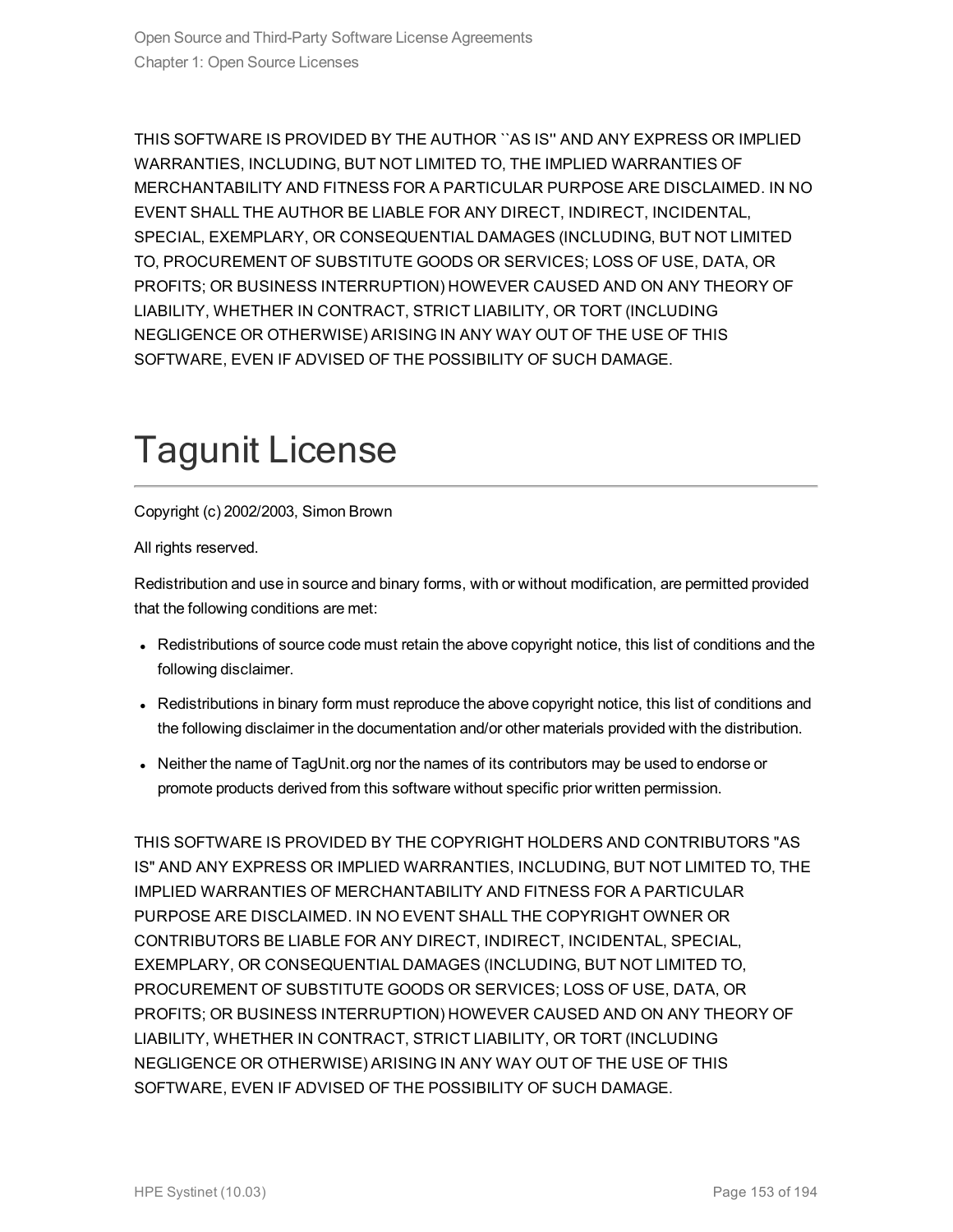## Treeview License

Copyright (c) 2007 Jörn Zaefferer, http://docs.jquery.com/Plugins/Treeview

Permission is hereby granted, free of charge, to any person obtaining a copy of this software and associated documentation files (the "Software"), to deal in the Software without restriction, including without limitation the rights to use, copy, modify, merge, publish, distribute, sublicense, and/or sell copies of the Software, and to permit persons to whom the Software is furnished to do so, subject to the following conditions:

The above copyright notice and this permission notice shall be included in all copies or substantial portions of the Software.

THE SOFTWARE IS PROVIDED "AS IS", WITHOUT WARRANTY OF ANY KIND, EXPRESS OR IMPLIED, INCLUDING BUT NOT LIMITED TO THE WARRANTIES OF MERCHANTABILITY, FITNESS FOR A PARTICULAR PURPOSE AND NONINFRINGEMENT. IN NO EVENT SHALL THE AUTHORS OR COPYRIGHT HOLDERS BE LIABLE FOR ANY CLAIM, DAMAGES OR OTHER LIABILITY, WHETHER IN AN ACTION OF CONTRACT, TORT OR OTHERWISE, ARISING FROM, OUT OF OR IN CONNECTION WITH THE SOFTWARE OR THE USE OR OTHER DEALINGS IN THE SOFTWARE.

### Tristate Checkbox License

### Copyright (c) 2009 Ben Belcourt

Permission is hereby granted, free of charge, to any person obtaining a copy of this software and associated documentation files (the "Software"), to deal in the Software without restriction, including without limitation the rights to use, copy, modify, merge, publish, distribute, sublicense, and/or sell copies of the Software, and to permit persons to whom the Software is furnished to do so, subject to the following conditions:

The above copyright notice and this permission notice shall be included in all copies or substantial portions of the Software.

THE SOFTWARE IS PROVIDED "AS IS", WITHOUT WARRANTY OF ANY KIND, EXPRESS OR IMPLIED, INCLUDING BUT NOT LIMITED TO THE WARRANTIES OF MERCHANTABILITY, FITNESS FOR A PARTICULAR PURPOSE AND NONINFRINGEMENT. IN NO EVENT SHALL THE AUTHORS OR COPYRIGHT HOLDERS BE LIABLE FOR ANY CLAIM, DAMAGES OR OTHER LIABILITY, WHETHER IN AN ACTION OF CONTRACT, TORT OR OTHERWISE,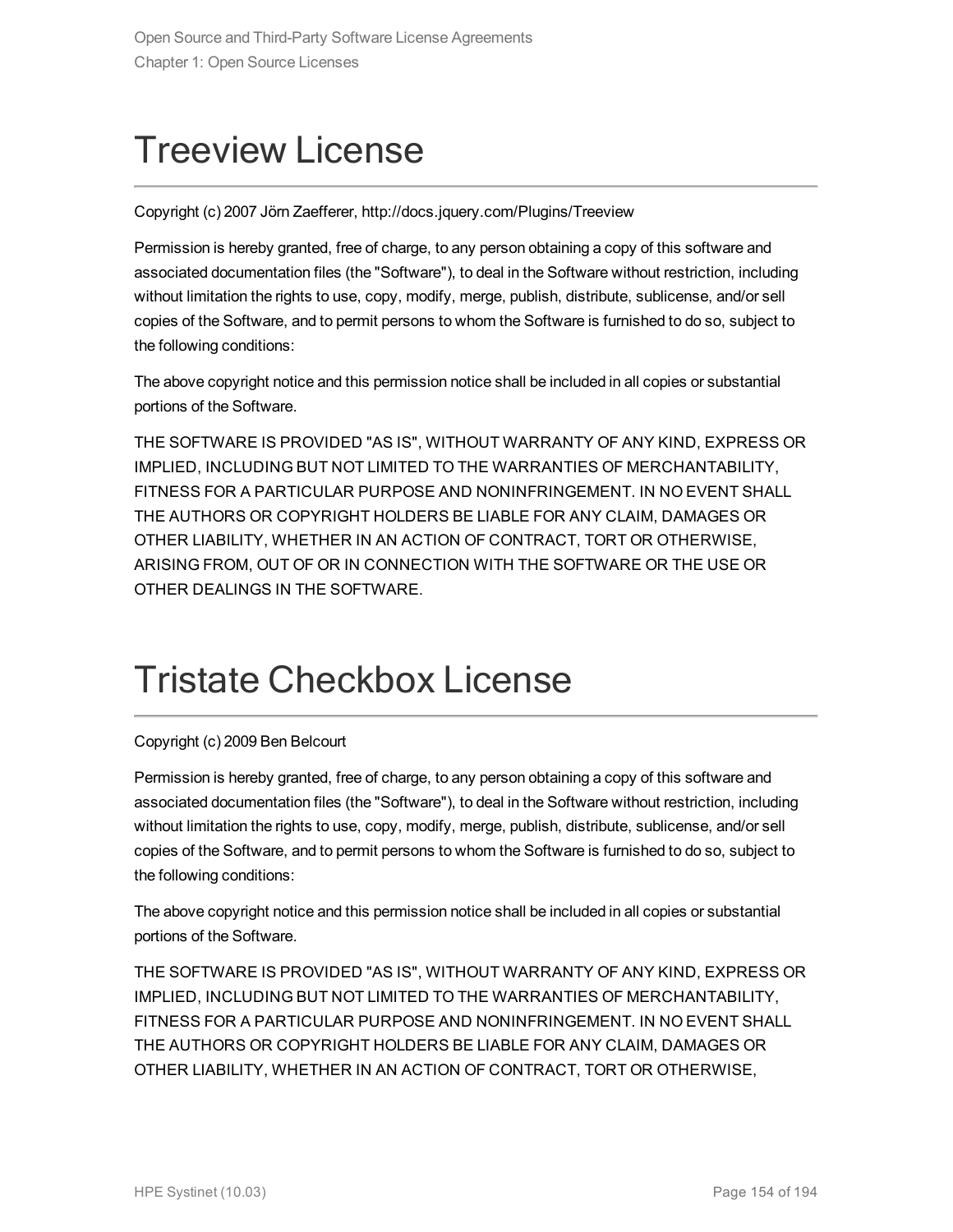ARISING FROM, OUT OF OR IN CONNECTION WITH THE SOFTWARE OR THE USE OR OTHER DEALINGS IN THE SOFTWARE.

## Using Newtonsoft.Json License

#### Copyright (c) 2007 James Newton-King

Permission is hereby granted, free of charge, to any person obtaining a copy of this software and associated documentation files (the "Software"), to deal in the Software without restriction, including without limitation the rights to use, copy, modify, merge, publish, distribute, sublicense, and/or sell copies of the Software, and to permit persons to whom the Software is furnished to do so, subject to the following conditions:

The above copyright notice and this permission notice shall be included in all copies or substantial portions of the Software.

THE SOFTWARE IS PROVIDED "AS IS", WITHOUT WARRANTY OF ANY KIND, EXPRESS OR IMPLIED, INCLUDING BUT NOT LIMITED TO THE WARRANTIES OF MERCHANTABILITY, FITNESS FOR A PARTICULAR PURPOSE AND NONINFRINGEMENT. IN NO EVENT SHALL THE AUTHORS OR COPYRIGHT HOLDERS BE LIABLE FOR ANY CLAIM, DAMAGES OR OTHER LIABILITY, WHETHER IN AN ACTION OF CONTRACT, TORT OR OTHERWISE, ARISING FROM, OUT OF OR IN CONNECTION WITH THE SOFTWARE OR THE USE OR OTHER DEALINGS IN THE SOFTWARE.

## W3C Software Notice and License

### W3C(C) SOFTWARE NOTICE AND LICENSE

Copyright (C) 1994-2002 World Wide Web Consortium, (Massachusetts Institute of Technology, Institut National de Recherche en Informatique et en Automatique, Keio University). All Rights Reserved. http://www.w3.org/Consortium/Legal/

This W3C work (including software, documents, or other related items) is being provided by the copyright holders under the following license. By obtaining, using and/or copying this work, you (the licensee) agree that you have read, understood, and will comply with the following terms and conditions: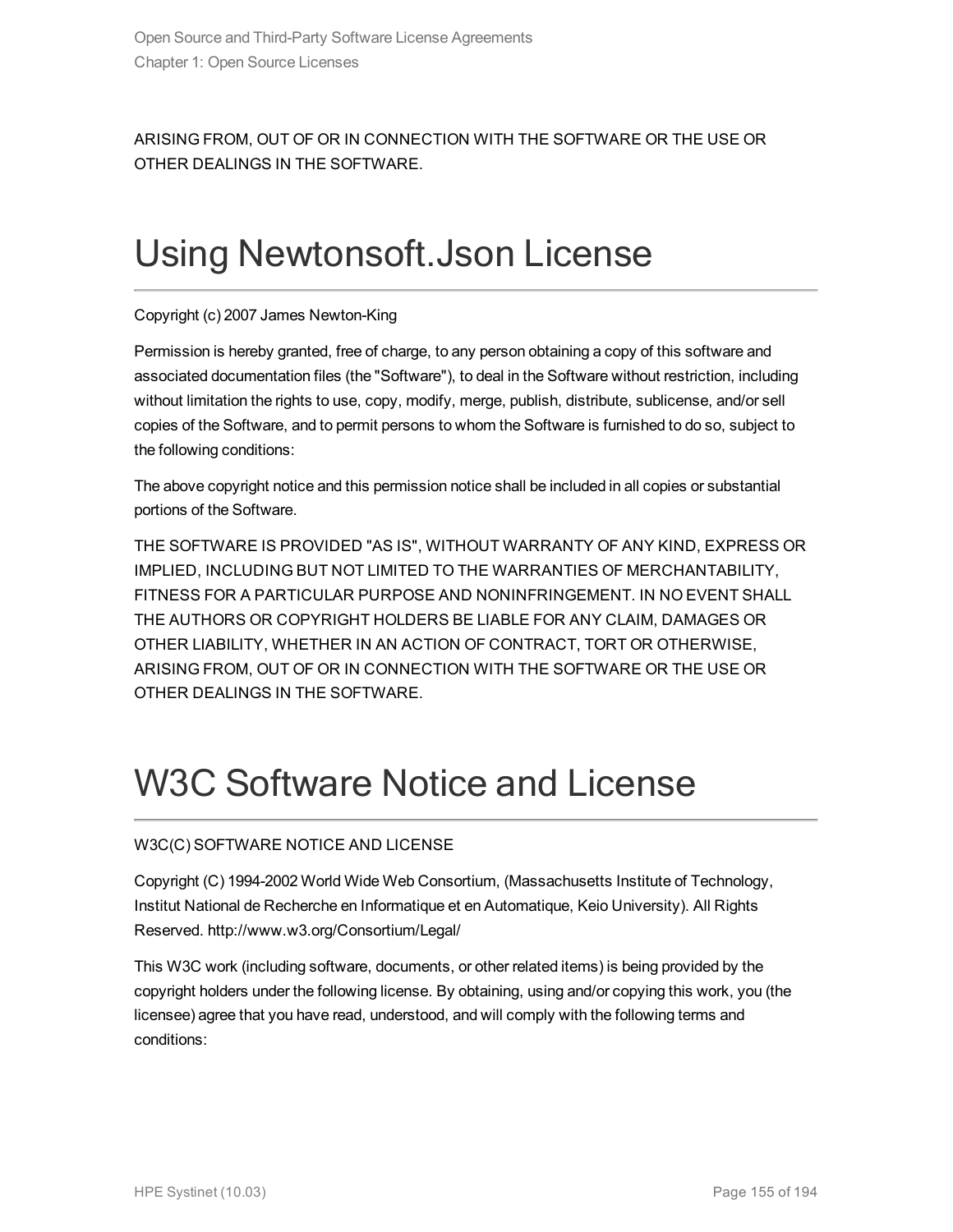Permission to use, copy, modify, and distribute this software and its documentation, with or without modification, for any purpose and without fee or royalty is hereby granted, provided that you include the following on ALL copies of the software and documentation or portions thereof, including modifications, that you make:

The full text of this NOTICE in a location viewable to users of the redistributed or derivative work. Any pre-existing intellectual property disclaimers, notices, or terms and conditions. If none exist, a short notice of the following form (hypertext is preferred, text is permitted) should be used within the body of any redistributed or derivative code: "Copyright (C) [\$date-of-software] World Wide Web Consortium, (Massachusetts Institute of Technology, Institut National de Recherche en Informatique et en Automatique, Keio University). All Rights Reserved. http://www.w3.org/Consortium/Legal/"

Notice of any changes or modifications to the W3C files, including the date changes were made. (We recommend you provide URIs to the location from which the code is derived.)

THIS SOFTWARE AND DOCUMENTATION IS PROVIDED "AS IS," AND COPYRIGHT HOLDERS MAKE NO REPRESENTATIONS OR WARRANTIES, EXPRESS OR IMPLIED, INCLUDING BUT NOT LIMITED TO, WARRANTIES OF MERCHANTABILITY OR FITNESS FOR ANY PARTICULAR PURPOSE OR THAT THE USE OF THE SOFTWARE OR DOCUMENTATION WILL NOT INFRINGE ANY THIRD PARTY PATENTS, COPYRIGHTS, TRADEMARKS OR OTHER RIGHTS.

COPYRIGHT HOLDERS WILL NOT BE LIABLE FOR ANY DIRECT, INDIRECT, SPECIAL OR CONSEQUENTIAL DAMAGES ARISING OUT OF ANY USE OF THE SOFTWARE OR DOCUMENTATION.

The name and trademarks of copyright holders may NOT be used in advertising or publicity pertaining to the software without specific, written prior permission. Title to copyright in this software and any associated documentation will at all times remain with copyright holders.

## W3C(C) SOFTWARE NOTICE AND **LICENSE**

http://www.w3.org/Consortium/Legal/2002/copyright-software-20021231

This work (and included software, documentation such as READMEs, or other related items) is being provided by the copyright holders under the following license. By obtaining, using and/or copying this work, you (the licensee) agree that you have read, understood,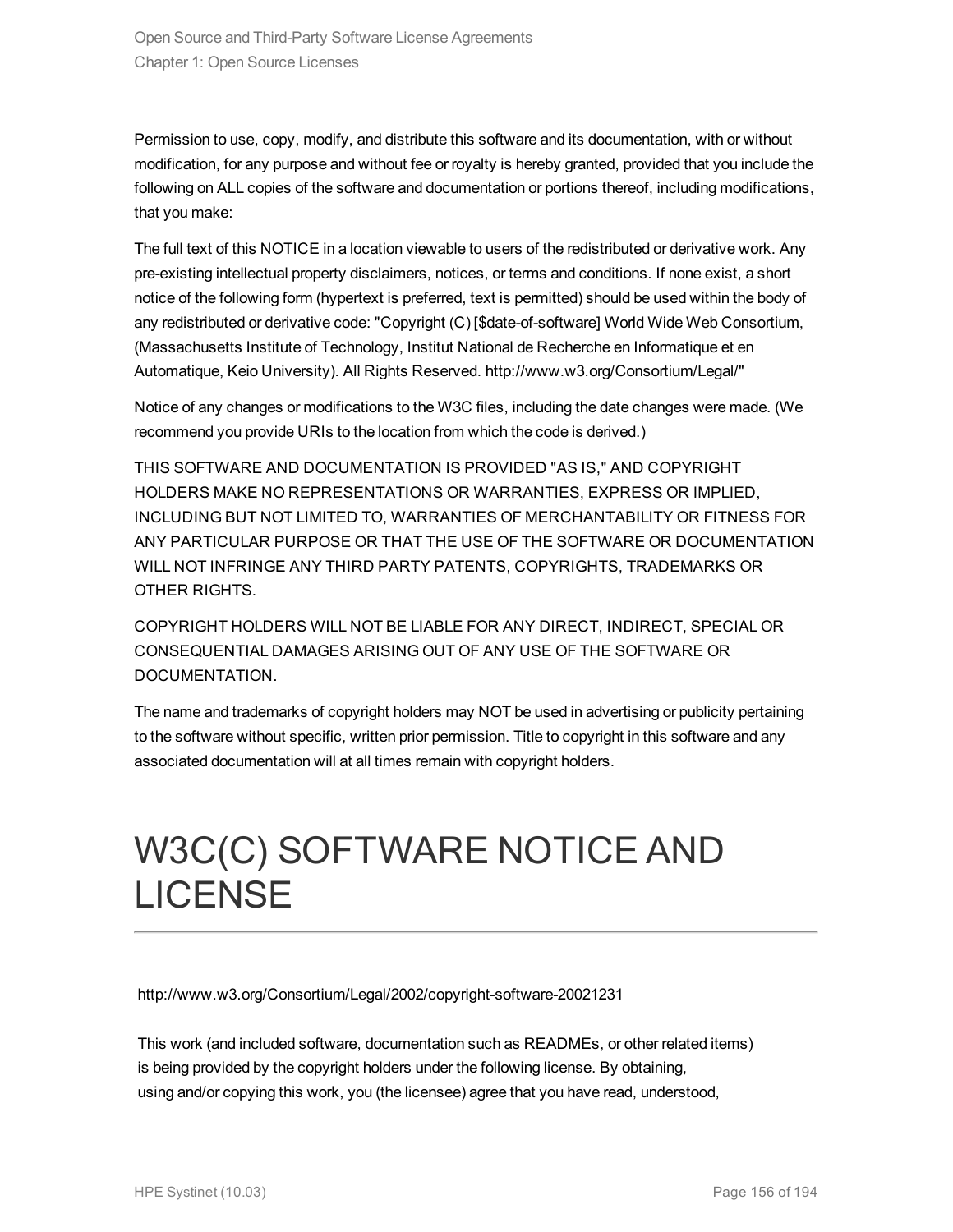and will comply with the following terms and conditions.

Permission to copy, modify, and distribute this software and its documentation, with or without modification, for any purpose and without fee or royalty is hereby granted, provided that you include the following on ALL copies of the software and documentation or portions thereof, including modifications:

1. The full text of this NOTICE in a location viewable to users of the redistributed or derivative work.

2. Any pre-existing intellectual property disclaimers, notices, or terms and conditions.

If none exist, the W3C Software Short Notice should be included (hypertext is preferred, text is permitted) within the body of any redistributed or derivative code.

3. Notice of any changes or modifications to the files, including the date changes were made. (We recommend you provide URIs to the location from which the code is derived.)

THIS SOFTWARE AND DOCUMENTATION IS PROVIDED "AS IS," AND COPYRIGHT HOLDERS MAKE NO REPRESENTATIONS

OR WARRANTIES, EXPRESS OR IMPLIED, INCLUDING BUT NOT LIMITED TO, WARRANTIES OF MERCHANTABILITY OR

FITNESS FOR ANY PARTICULAR PURPOSE OR THAT THE USE OF THE SOFTWARE OR DOCUMENTATION WILL NOT INFRINGE

ANY THIRD PARTY PATENTS, COPYRIGHTS, TRADEMARKS OR OTHER RIGHTS.

COPYRIGHT HOLDERS WILL NOT BE LIABLE FOR ANY DIRECT, INDIRECT, SPECIAL OR CONSEQUENTIAL DAMAGES ARISING OUT OF ANY USE OF THE SOFTWARE OR DOCUMENTATION.

The name and trademarks of copyright holders may NOT be used in advertising or publicity pertaining to

the software without specific, written prior permission. Title to copyright in this software and any associated documentation will at all times remain with copyright holders.

## WS-I Test License Agreement

By downloading or using this software or accompanying documentation you agree to the following terms and conditions.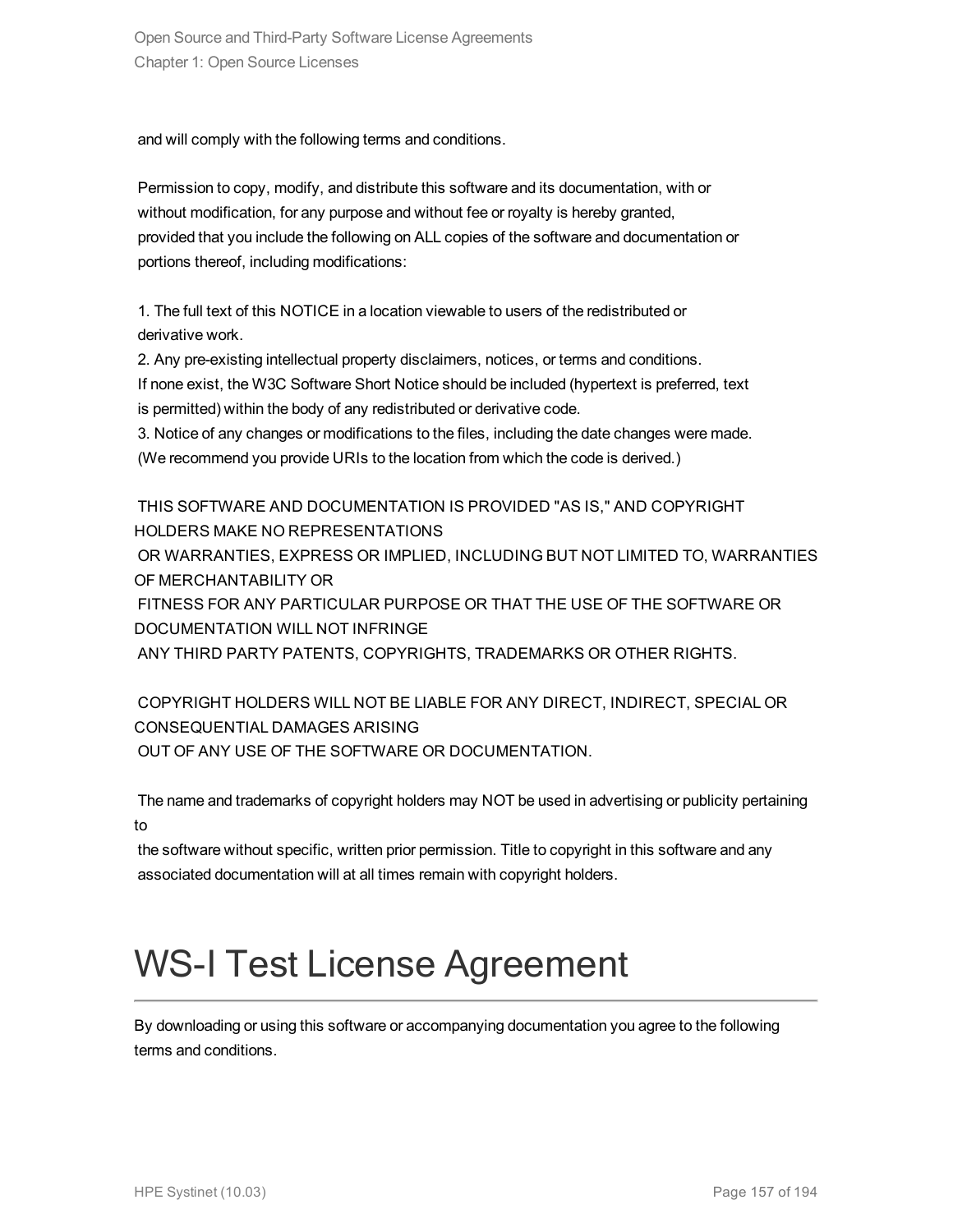License Grant. You are hereby granted a personal, non-transferable and non-sublicenseable, nonexclusive, world-wide, royalty free license to use the WS-I Test Material (including software and documentation) solely for the purpose of testing compliance with the relevant portions of specifications or standards. You may not modify or create derivative works of any of the Test Material except as is necessary to fulfill the purpose described above. You may not distribute copies of the Test Material to other parties for any purpose, including for the purpose of allowing such other party to use the Test Material. Nor may you modify or incorporate the Test Material into any other software.

No Warranties. The Test Material contained herein is provided on an "AS IS" basis and to the maximum extent permitted by applicable law, this material is provided AS IS AND WITH ALL FAULTS, and the authors and developers of this material and WS-I hereby disclaim all other warranties and conditions, either express, implied or statutory, including, but not limited to, any (if any) implied warranties, duties or conditions of merchantability, of fitness for a particular purpose, of accuracy or completeness of responses, of results, of workmanlike effort, of lack of viruses, and of lack of negligence. ALSO, THERE IS NO WARRANTY OR CONDITION OF TITLE, QUIET ENJOYMENT, QUIET POSSESSION, CORRESPONDENCE TO DESCRIPTION OR NON-INFRINGEMENT WITH REGARD TO THIS MATERIAL.

Limitation of Liability. IN NO EVENT WILL ANY AUTHOR, DEVELOPER, LICENSOR, OR DISTRIBUTOR OF THIS MATERIAL OR WS-I BE LIABLE TO ANY OTHER PARTY FOR THE COST OF PROCURING SUBSTITUTE GOODS OR SERVICES, LOST PROFITS, LOSS OF USE, LOSS OF DATA, OR ANY INCIDENTAL, CONSEQUENTIAL, DIRECT, INDIRECT, PUNITIVE, OR SPECIAL DAMAGES WHETHER UNDER CONTRACT, TORT, WARRANTY, OR OTHERWISE, ARISING IN ANY WAY OUT OF THIS OR ANY OTHER AGREEMENT RELATING TO THIS MATERIAL, WHETHER OR NOT SUCH PARTY HAD ADVANCE NOTICE OF THE POSSIBILITY OF SUCH DAMAGES.

Covenant Not to Assert. To the extent that you have any patents which cover the use of the Test Material in any manner permitted under this License, you hereby agree not to assert any such patents against WS-I or its Members or any other parties who have entered into a license substantially similar to this License for the licensed use of the WS-I Test Material.¨

Use of WS-I Name. WS-I rules, if any, regarding the use of its name and your ability to make claims regarding WS-I or your use of the Test Material or any result therefrom can be found at \_\_\_\_\_. As a condition to your license, you agree to abide by all such rules.

General.

No other rights are granted by implication, estoppel or otherwise.

If any provision of this Agreement is invalid or unenforceable under applicable law, it shall not affect the validity or enforceability of the remainder of the terms of this Agreement, and without further action by the parties hereto, such provision shall be reformed to the minimum extent necessary to make such provision valid and enforceable.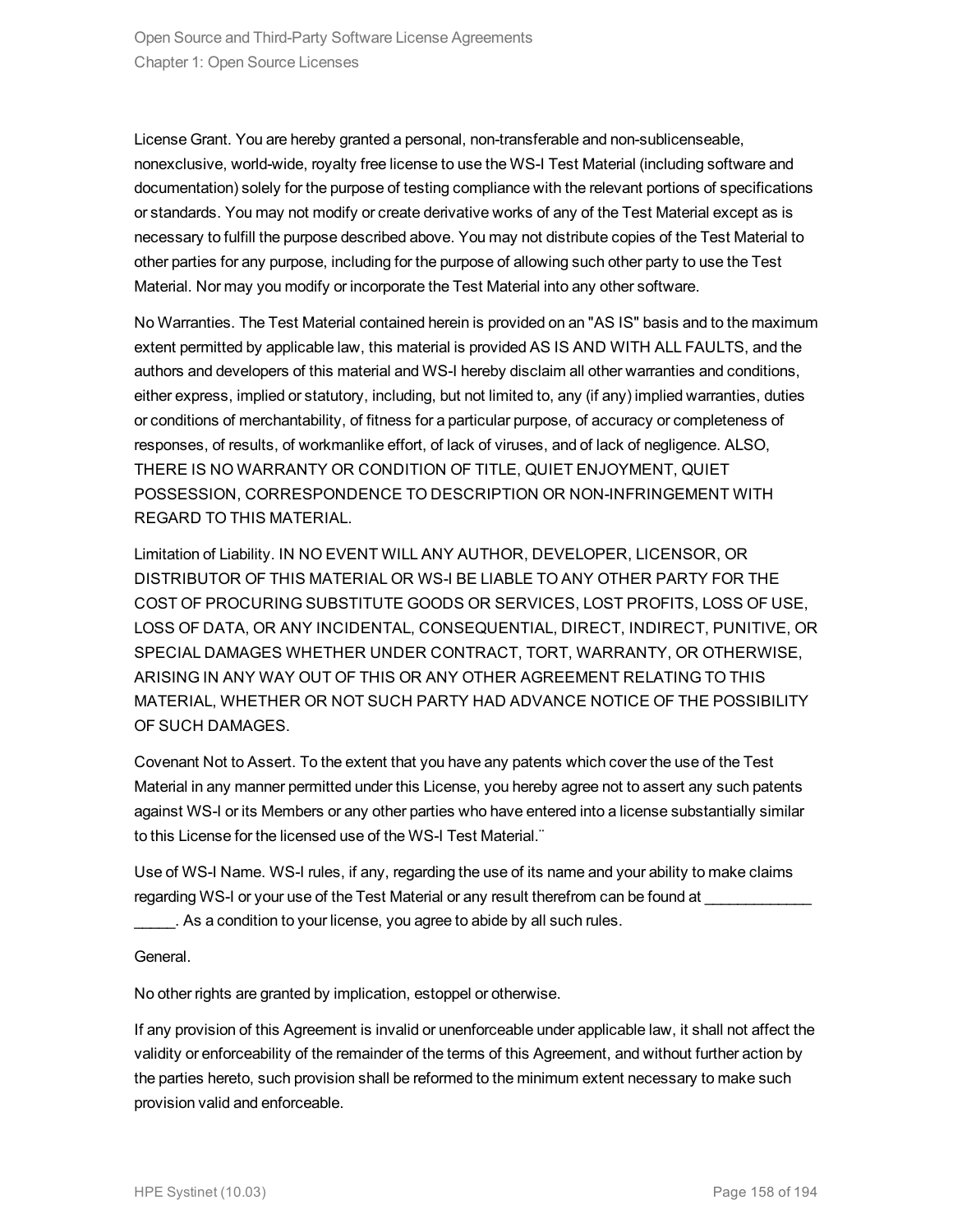Your rights under this Agreement shall terminate if you fail to comply with any of the material terms or conditions of this Agreement and do not cure such failure in a reasonable period of time after becoming aware of such noncompliance. If all your rights under this Agreement terminate, you agree to cease use of the Test Material immediately.

This Agreement is governed by the laws of the State of New York and the intellectual property laws of the United States of America. No party to this Agreement will bring a legal action under this Agreement more than one year after the cause of action arose. Each party waives its rights to a jury trial in any resulting litigation.

# Xalan, Version 2.5.1

The Apache Software License, Version 1.1

Copyright (c) 1999-2003 The Apache Software Foundation. All rights reserved.

Redistribution and use in source and binary forms, with or without modification, are permitted provided that the following conditions are met:

1. Redistributions of source code must retain the above copyright notice, this list of conditions and the following disclaimer.

2. Redistributions in binary form must reproduce the above copyright notice, this list of conditions and the following disclaimer in the documentation and/or other materials provided with the distribution.

3. The end-user documentation included with the redistribution, if any, must include the following acknowledgment: "This product includes software developed by the Apache Software Foundation (http://www.apache.org/)." Alternately, this acknowledgment may appear in the software itself, if and wherever such third-party acknowledgments normally appear.

4. The names "Xalan" and "Apache Software Foundation" must not be used to endorse or promote products derived from this software without prior written permission. For written permission, please contact apache@apache.org.

5. Products derived from this software may not be called "Apache", nor may "Apache" appear in their name, without prior written permission of the Apache Software Foundation.

THIS SOFTWARE IS PROVIDED "AS IS" AND ANY EXPRESSED OR IMPLIED WARRANTIES, INCLUDING, BUT NOT LIMITED TO, THE IMPLIED WARRANTIES OF MERCHANTABILITY AND FITNESS FOR A PARTICULAR PURPOSE ARE DISCLAIMED. IN NO EVENT SHALL THE APACHE SOFTWARE FOUNDATION OR ITS CONTRIBUTORS BE LIABLE FOR ANY DIRECT,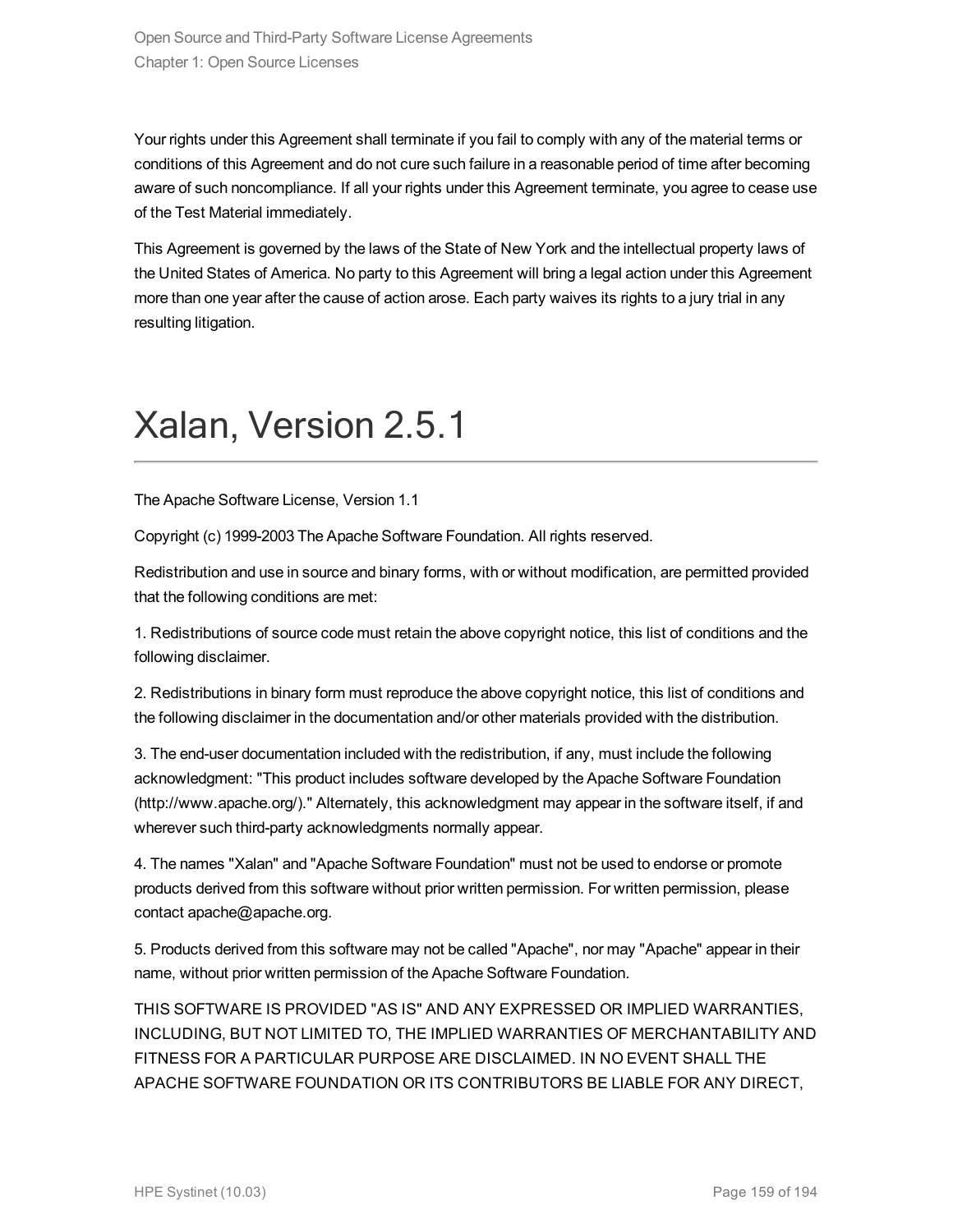INDIRECT, INCIDENTAL, SPECIAL, EXEMPLARY, OR CONSEQUENTIAL DAMAGES (INCLUDING, BUT NOT LIMITED TO, PROCUREMENT OF SUBSTITUTE GOODS OR SERVICES; LOSS OF USE, DATA, OR PROFITS; OR BUSINESS INTERRUPTION) HOWEVER CAUSED AND ON ANY THEORY OF LIABILITY, WHETHER IN CONTRACT, STRICT LIABILITY, OR TORT (INCLUDING NEGLIGENCE OR OTHERWISE) ARISING IN ANY WAY OUT OF THE USE OF THIS SOFTWARE, EVEN IF ADVISED OF THE POSSIBILITY OF SUCH DAMAGE. ====================================================================

This software consists of voluntary contributions made by many individuals on behalf of the Apache Software Foundation and was originally based on software copyright (c) 1999, Lotus Development Corporation., http://www.lotus.com. For more information on the Apache Software Foundation, please see <http://www.apache.org/>.

## XML Pull Parser for Java, 1.1.1

Indiana University Extreme! Lab Software License

Version 1.1.1

Copyright (c) 2002 Extreme! Lab, Indiana University. All rights reserved.

Redistribution and use in source and binary forms, with or without modification, are permitted provided that the following conditions are met:

1. Redistributions of source code must retain the above copyright notice, this list of conditions and the following disclaimer.

2. Redistributions in binary form must reproduce the above copyright notice, this list of conditions and the following disclaimer in the documentation and/or other materials provided with the distribution.

3. The end-user documentation included with the redistribution, if any, must include the following acknowledgment:

"This product includes software developed by the Indiana University Extreme! Lab (http://www.extreme.indiana.edu/)."

Alternately, this acknowledgment may appear in the software itself, if and wherever such third-party acknowledgments normally appear.

4. The names "Indiana Univeristy" and "Indiana Univeristy Extreme! Lab" must not be used to endorse or promote products derived from this software without prior written permission. For written permission, please contact http://www.extreme.indiana.edu/.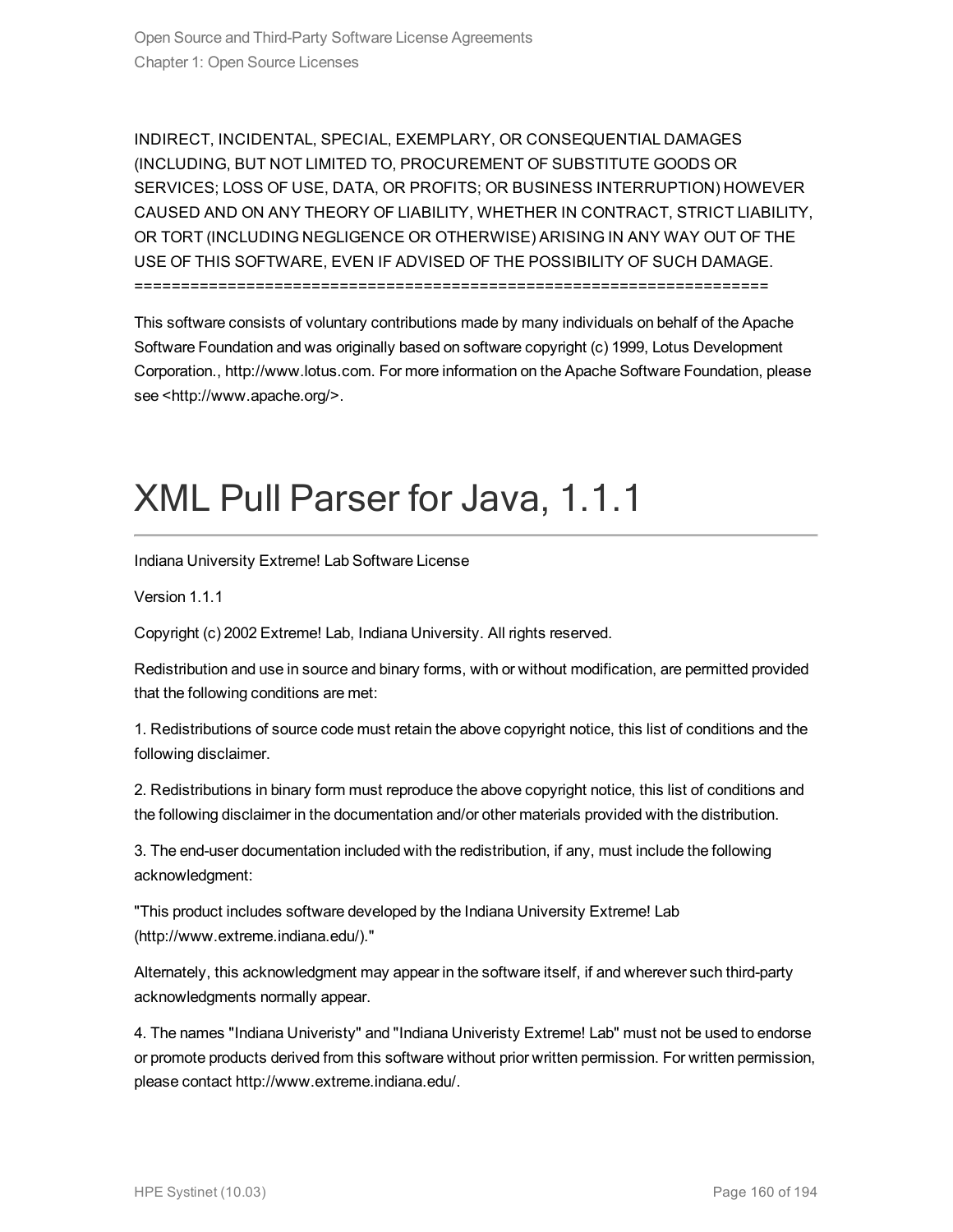5. Products derived from this software may not use "Indiana Univeristy" name nor may "Indiana Univeristy" appear in their name, without prior written permission of the Indiana University.

THIS SOFTWARE IS PROVIDED "AS IS" AND ANY EXPRESSED OR IMPLIED WARRANTIES, INCLUDING, BUT NOT LIMITED TO, THE IMPLIED WARRANTIES OF MERCHANTABILITY AND FITNESS FOR A PARTICULAR PURPOSE ARE DISCLAIMED. IN NO EVENT SHALL THE AUTHORS, COPYRIGHT HOLDERS OR ITS CONTRIBUTORS BE LIABLE FOR ANY DIRECT, INDIRECT, INCIDENTAL, SPECIAL, EXEMPLARY, OR CONSEQUENTIAL DAMAGES (INCLUDING, BUT NOT LIMITED TO, PROCUREMENT OF SUBSTITUTE GOODS OR SERVICES; LOSS OF USE, DATA, OR PROFITS; OR BUSINESS INTERRUPTION) HOWEVER CAUSED AND ON ANY THEORY OF LIABILITY, WHETHER IN CONTRACT, STRICT LIABILITY, OR TORT (INCLUDING NEGLIGENCE OR OTHERWISE) ARISING IN ANY WAY OUT OF THE USE OF THIS SOFTWARE, EVEN IF ADVISED OF THE POSSIBILITY OF SUCH DAMAGE.

# Xmlsec License

Copyright (C) 2002 Aleksey Sanin. All Rights Reserved.

Permission is hereby granted, free of charge, to any person obtaining a copy of this software and associated documentation files (the "Software"), to deal in the Software without restriction, including without limitation the rights to use, copy, modify, merge, publish, distribute, sublicense, and/or sell copies of the Software, and to permit persons to whom the Software is furnished to do so, subject to the following conditions:

The above copyright notice and this permission notice shall be included in all copies or substantial portions of the Software.

THE SOFTWARE IS PROVIDED "AS IS", WITHOUT WARRANTY OF ANY KIND, EXPRESS OR IMPLIED, INCLUDING BUT NOT LIMITED TO THE WARRANTIES OF MERCHANTABILITY, FITNESS FOR A PARTICULAR PURPOSE AND NONINFRINGEMENT. IN NO EVENT SHALL THE ALEKSEY SANIN BE LIABLE FOR ANY CLAIM, DAMAGES OR OTHER LIABILITY, WHETHER IN AN ACTION OF CONTRACT, TORT OR OTHERWISE, ARISING FROM, OUT OF OR IN CONNECTION WITH THE SOFTWARE OR THE USE OR OTHER DEALINGS IN THE SOFTWARE.

Except as contained in this notice, the name of Aleksey Sanin shall not be used in advertising or otherwise to promote the sale, use or other dealings in this Software without prior written authorization from him.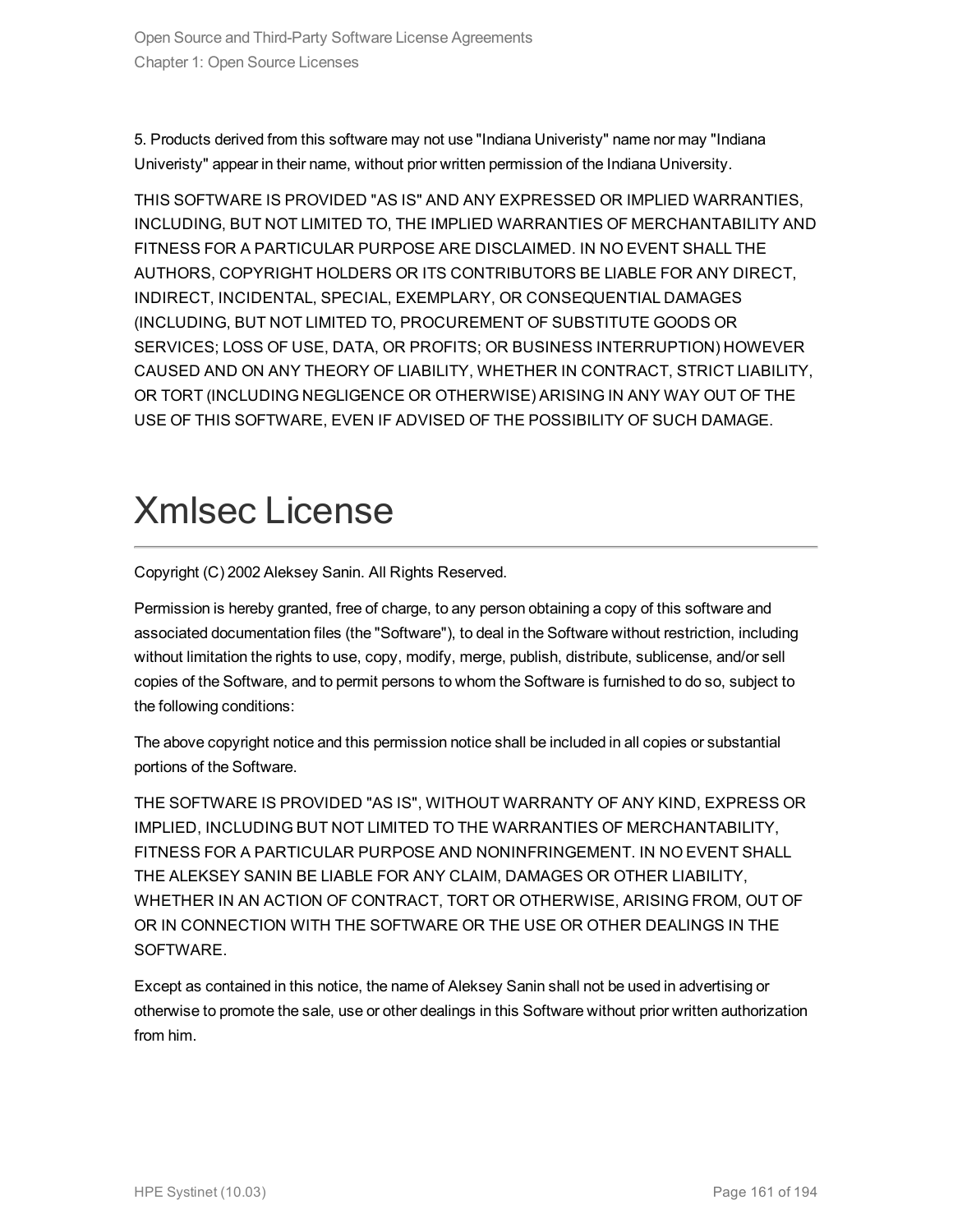# YUI Library License

Copyright (c) 2010, Yahoo! Inc. All rights reserved.

Redistribution and use of this software in source and binary forms, with or without modification, are permitted provided that the following conditions are met:

\* Redistributions of source code must retain the above copyright notice, this list of conditions and the following disclaimer. \* Redistributions in binary form must reproduce the above copyright notice, this list of conditions and the following disclaimer in the documentation and/or other materials provided with the distribution. \* Neither the name of Yahoo! Inc nor the names of its contributors may be used to endorse or promote products derived from this software without specific prior written permission of Yahoo! Inc.

THIS SOFTWARE IS PROVIDED BY THE COPYRIGHT HOLDERS AND CONTRIBUTORS "AS IS" AND ANY EXPRESS OR IMPLIED WARRANTIES, INCLUDING, BUT NOT LIMITED TO, THE IMPLIED WARRANTIES OF MERCHANTABILITY AND FITNESS FOR A PARTICULAR PURPOSE ARE DISCLAIMED. IN NO EVENT SHALL THE COPYRIGHT OWNER OR CONTRIBUTORS BE LIABLE FOR ANY DIRECT, INDIRECT, INCIDENTAL, SPECIAL, EXEMPLARY, OR CONSEQUENTIAL DAMAGES (INCLUDING, BUT NOT LIMITED TO, PROCUREMENT OF SUBSTITUTE GOODS OR SERVICES; LOSS OF USE, DATA, OR PROFITS; OR BUSINESS INTERRUPTION) HOWEVER CAUSED AND ON ANY THEORY OF LIABILITY, WHETHER IN CONTRACT, STRICT LIABILITY, OR TORT (INCLUDING NEGLIGENCE OR OTHERWISE) ARISING IN ANY WAY OUT OF THE USE OF THIS SOFTWARE, EVEN IF ADVISED OF THE POSSIBILITY OF SUCH DAMAGE.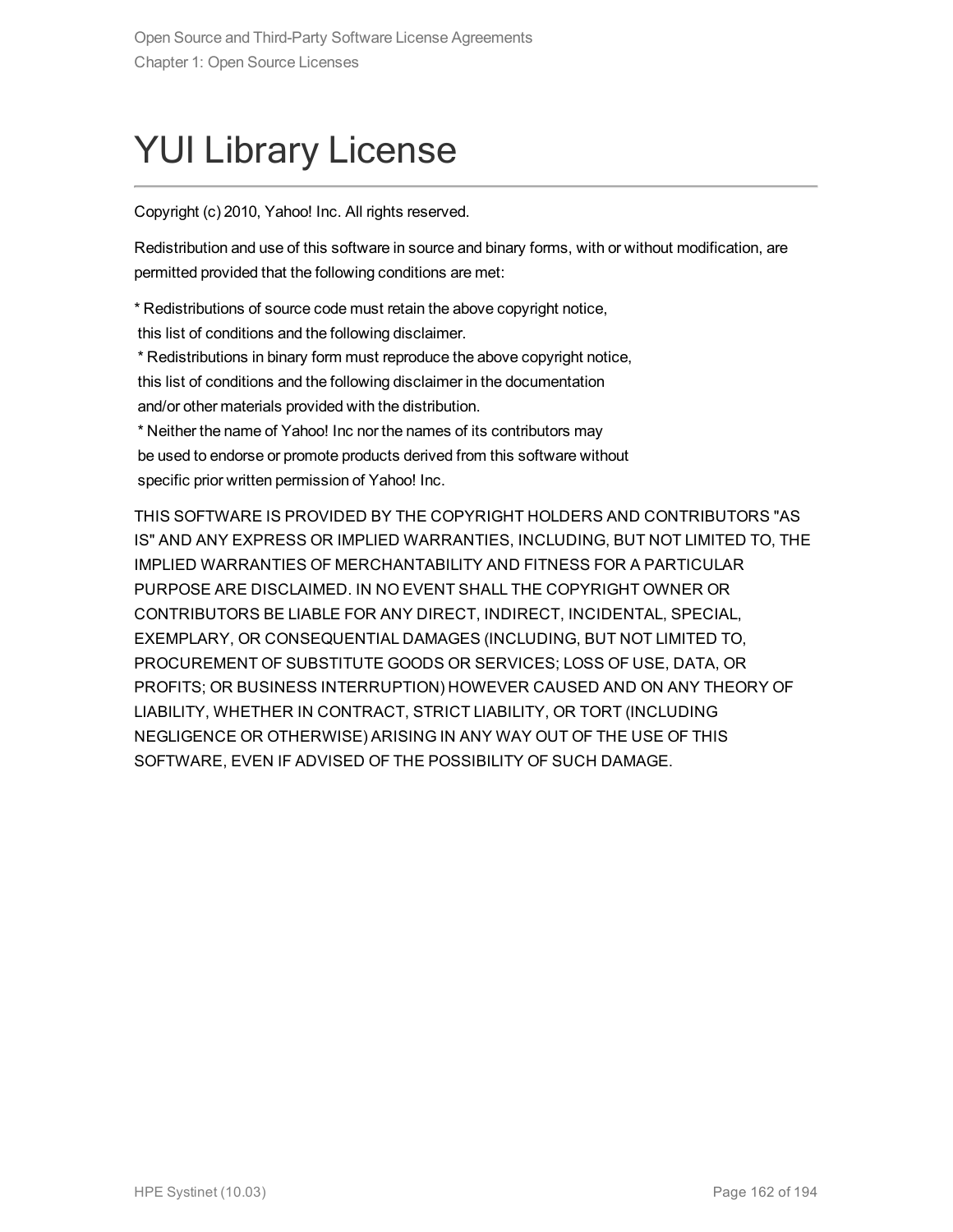# Chapter 2: Open Source Legal Notices

This product includes software developed by the Apache Software Foundation [\(http://www.apache.org/](http://www.apache.org/)).

This product includes software developed by the Exolab Project [\(http://www.exolab.org](http://www.exolab.org/)).

This product includes The Saxon XSLT and XQuery Processor from Saxonica Limited [\(http://www.saxonica.com/](http://www.saxonica.com/)).

This product includes software developed by the Jaxen Project [\(http://www.jaxen.org/](http://www.jaxen.org/)).

This product includes software developed as part of the Jaxup project [\(http://www.klomp.org/jaxup/](http://www.klomp.org/jaxup/)).

This product includes software developed by the JDOM Project (<http://www.jdom.org/>).

This product includes software developed by Gargoyle Software Inc. [\(http://www.GargoyleSoftware.com/](http://www.gargoylesoftware.com/)).

This product contains software developed by The Apache Software Foundation [\(http://www.apache.org/](http://www.apache.org/)). It was originally based on software copyright (c) 2001, Institute for Data Communications Systems, [<http://www.nue.et-inf.uni-siegen.de/>](http://www.nue.et-inf.uni-siegen.de/). The development of this software was partly funded by the European Commission in the <WebSig> project in the ISIS Programme

This product includes software developed by the Caucho Technology [\(http://www.caucho.com/\)](http://www.caucho.com/).

This product includes software developed by Simon Brown [\(http://www.tagunit.org\)](http://www.tagunit.org/).

This product includes software developed by Heng Yuan [\(http://www.cs.ucla.edu/~heng/JSCookMenu\)](http://www.cs.ucla.edu/~heng/JSCookMenu).

This product includes software developed by the DOM4J Project [\(http://www.dom4j.org](http://www.dom4j.org/)).

The Standard Version of the Jetty package is available from [http://www.mortbay.com.](http://www.mortbay.com/)

This product includes Antlr ([http://www.antlr.org\)](http://www.antlr.org/).

This product includes software developed by the Visigoth Software Society [\(http://www.visigoths.org/\)](http://www.visigoths.org/).

This product includes software developed by the MX4J project [\(http://mx4j.sourceforge.net](http://mx4j.sourceforge.net/)).

This product includes software developed by the University Corporation for Advanced Internet Development [<http://www.ucaid.edu](http://www.ucaid.edu/)> Internet2 Project

This product includes code licensed from RSA Data Security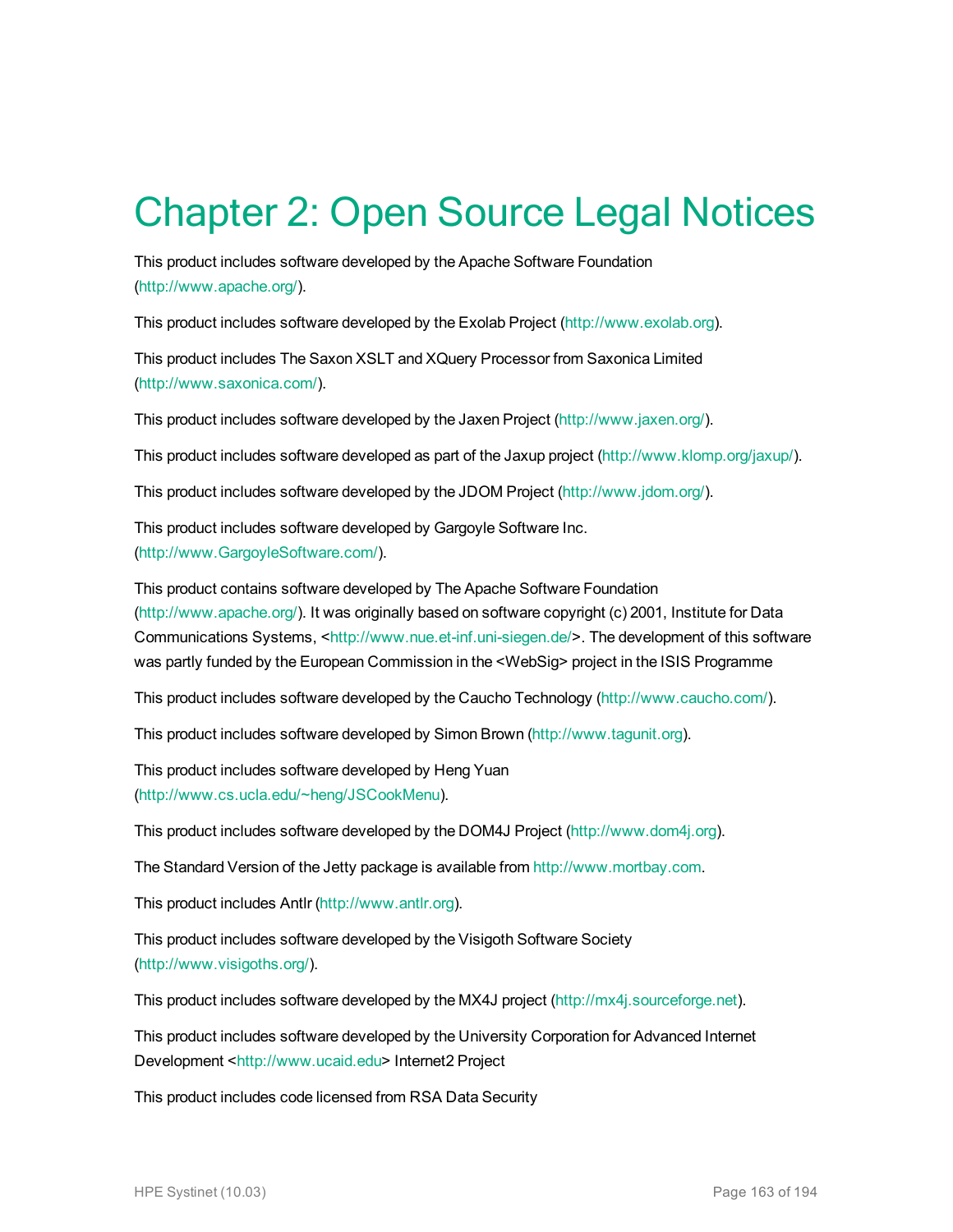Portions Copyright © 2003, International Business Machines Corporation and others. All Rights Reserved.

Portions Copyright © 2001 Python Software Foundation; All Rights Reserved.

Portions Copyright © 1995-2001 Corporation for National Research Initiatives; All Rights Reserved.

Portions Copyright © 1996-1999 Corporation for National Research Initiatives; All Rights Reserved.

## Apache Abdera Notice

Apache Abdera Copyright 2006-2010 Apache Software Foundation

This product includes/uses software(s) developed by 'an unknown organization'

- Unnamed javax.activation:activation:jar:1.1
- Unnamed javax.mail:mail:jar:1.4
- ezmorph [\(http://ezmorph.sourceforge.net\)](http://ezmorph.sourceforge.net/)
- htmlparser [\(http://about.validator.nu/htmlparser/](http://about.validator.nu/htmlparser/))

This product includes/uses software(s) developed by 'Apache Software Foundation' [\(http://jakarta.apache.org/](http://jakarta.apache.org/))

- HttpClient [\(http://jakarta.apache.org/commons/httpclient/](http://jakarta.apache.org/commons/httpclient/))

This product includes/uses software(s) developed by 'Apache Software Foundation' [\(http://www.apache.org](http://www.apache.org/))

- Unnamed - commons-collections:commons-collections:jar:3.1

- Streaming API for XML (STAX API 1.0) [\(http://geronimo.apache.org/specs/geronimo-stax-api\\_1.0\\_](http://geronimo.apache.org/specs/geronimo-stax-api_1.0_spec) [spec](http://geronimo.apache.org/specs/geronimo-stax-api_1.0_spec))

This product includes/uses software(s) developed by 'Apache Software Foundation' [\(http://www.apache.org/](http://www.apache.org/))

- Abdera Client [\(http://abdera.apache.org/abdera-client\)](http://abdera.apache.org/abdera-client)
- Abdera Core [\(http://abdera.apache.org/abdera-core](http://abdera.apache.org/abdera-core))
- Abdera Extensions GData [\(http://abdera.apache.org/abdera-extensions-gdata\)](http://abdera.apache.org/abdera-extensions-gdata)
- Abdera Extensions Geo [\(http://abdera.apache.org/abdera-extensions-geo](http://abdera.apache.org/abdera-extensions-geo))
- Abdera Extensions HTML [\(http://abdera.apache.org/abdera-extensions-html](http://abdera.apache.org/abdera-extensions-html))
- Abdera Extensions JSON [\(http://abdera.apache.org/abdera-extensions-json](http://abdera.apache.org/abdera-extensions-json))
- Abdera Extensions Main [\(http://abdera.apache.org/abdera-extensions-main](http://abdera.apache.org/abdera-extensions-main))
- Abdera Extensions Media [\(http://abdera.apache.org/abdera-extensions-media\)](http://abdera.apache.org/abdera-extensions-media)
- Abdera Extensions OAuth [\(http://abdera.apache.org/abdera-extensions-oauth](http://abdera.apache.org/abdera-extensions-oauth))
- Abdera Extensions OpenSearch [\(http://abdera.apache.org/abdera-extensions-opensearch\)](http://abdera.apache.org/abdera-extensions-opensearch)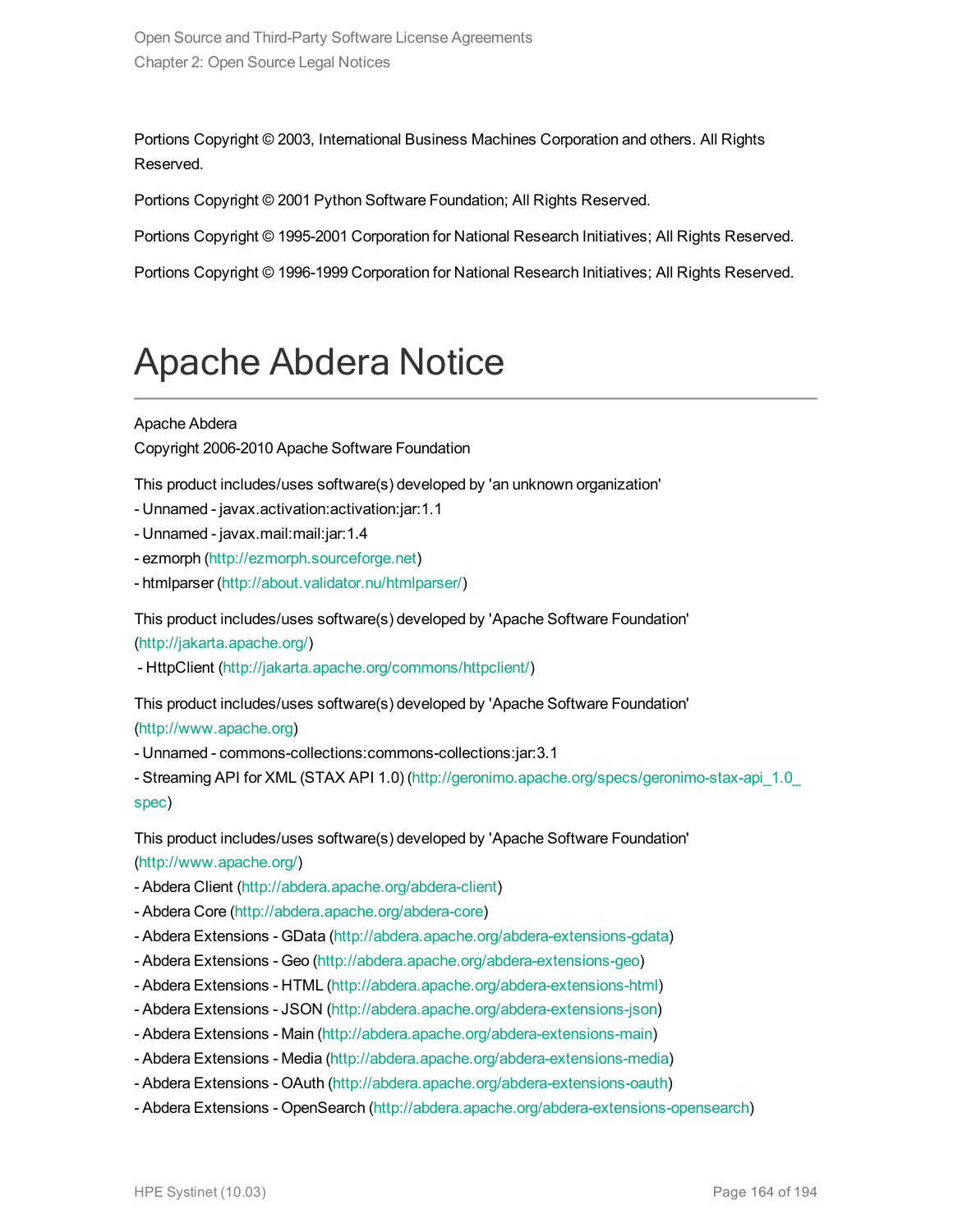- Abdera Extensions Serializer [\(http://abdera.apache.org/abdera-extensions-serializer\)](http://abdera.apache.org/abdera-extensions-serializer)
- Abdera Extensions Sharing [\(http://abdera.apache.org/abdera-extensions-sharing\)](http://abdera.apache.org/abdera-extensions-sharing)
- Abdera Extensions WSSE [\(http://abdera.apache.org/abdera-extensions-wsse](http://abdera.apache.org/abdera-extensions-wsse))
- I18N Libraries [\(http://abdera.apache.org](http://abdera.apache.org/))
- Abdera Parser [\(http://abdera.apache.org/abdera-parser](http://abdera.apache.org/abdera-parser))
- Abdera Security [\(http://abdera.apache.org/abdera-security](http://abdera.apache.org/abdera-security))
- Abdera Server [\(http://abdera.apache.org/abdera-server](http://abdera.apache.org/abdera-server))
- Activation [\(http://geronimo.apache.org/geronimo-activation\\_1.0.2\\_spec\)](http://geronimo.apache.org/geronimo-activation_1.0.2_spec)
- Axiom API [\(http://ws.apache.org/commons/axiom/modules/axiom-api](http://ws.apache.org/commons/axiom/modules/axiom-api))
- Axiom Impl ([http://ws.apache.org/commons/axiom/modules/axiom-impl\)](http://ws.apache.org/commons/axiom/modules/axiom-impl)
- Xerces2 Java Parser [\(http://xerces.apache.org/xerces2-j/](http://xerces.apache.org/xerces2-j/))

This product includes/uses software(s) developed by 'Codehaus'

[\(http://codehaus.org](http://codehaus.org/))

- jaxen [\(http://jaxen.codehaus.org/\)](http://jaxen.codehaus.org/)

This product includes/uses software(s) developed by 'Codehaus'

[\(http://codehaus.org](http://codehaus.org/))

- Woodstox [\(http://woodstox.codehaus.org](http://woodstox.codehaus.org/))

This product includes/uses software(s) developed by 'Json-lib' [\(http://json-lib.sourceforge.net](http://json-lib.sourceforge.net/)) - json-lib ([http://json-lib.sourceforge.net](http://json-lib.sourceforge.net/))

This product includes/uses software(s) developed by 'Mort Bay Consulting' [\(http://www.mortbay.com\)](http://www.mortbay.com/)

- Jetty Server [\(http://jetty.mortbay.org](http://jetty.mortbay.org/))
- Jetty Utilities [\(http://jetty.mortbay.org\)](http://jetty.mortbay.org/)
- Servlet Specification 2.5 API [\(http://jetty.mortbay.org\)](http://jetty.mortbay.org/)

This product includes/uses software(s) developed by 'Sun Microsystems' [\(http://www.sun.com/](http://www.sun.com/)) - Servlet API

This product includes/uses software(s) developed by 'The Apache Software Foundation' [\(http://jakarta.apache.org](http://jakarta.apache.org/))

- Codec [\(http://jakarta.apache.org/commons/codec/](http://jakarta.apache.org/commons/codec/))
- Lang [\(http://jakarta.apache.org/commons/lang/](http://jakarta.apache.org/commons/lang/))
- Logging [\(http://jakarta.apache.org/commons/logging/\)](http://jakarta.apache.org/commons/logging/)

This product includes/uses software(s) developed by 'The Apache Software Foundation' [\(http://www.apache.org](http://www.apache.org/))

- Apache Commons Beanutils
- XML APIs [\(http://xml.apache.org/commons/components/external/xml-apis](http://xml.apache.org/commons/components/external/xml-apis))

This product includes/uses software(s) developed by 'The Apache Software Foundation' [\(http://www.apache.org/](http://www.apache.org/))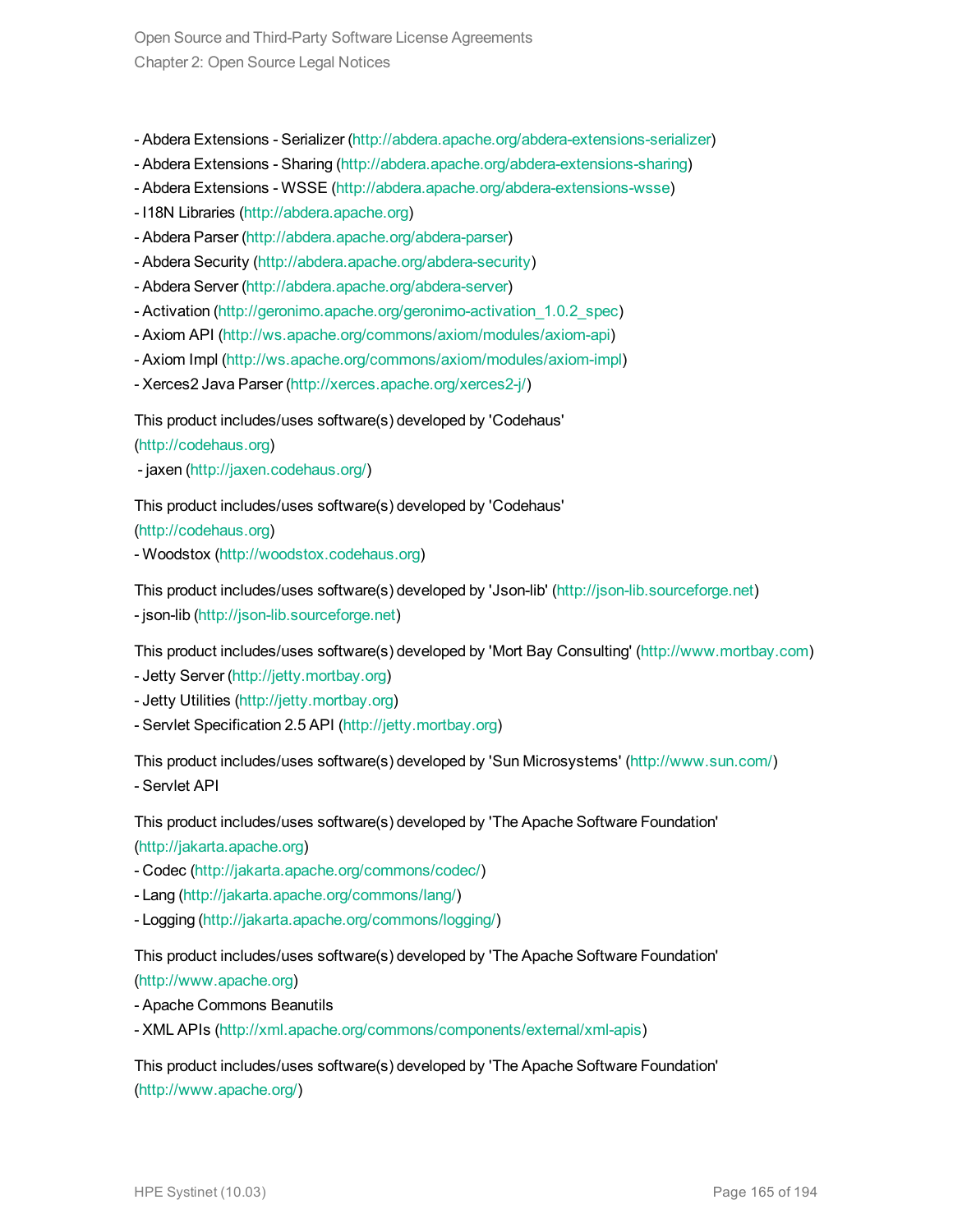#### - Apache Xalan-Java

- XML Security [\(http://santuario.apache.org/xmlsec](http://santuario.apache.org/xmlsec))

Portions of Abdera were orginally developed by International Business Machines Corporation and are licensed to the Apache Software Foundation under the "Software Grant and Corporate Contribution License Agreement", informally known as the "Abdera CLA". This software's test suite contains data files derived from the Universal Feed Parser, Copyright (c) 2002-2005, Mark Pilgrim.

This software includes a partial implementation of Unicode 5.0.0.

=========================================================================

== Unicode License Statement [\(http://www.unicode.org/copyright.html\)](http://www.unicode.org/copyright.html) ==

=========================================================================

Unicode Data Files include all data files under the directories [http://www.unicode.org/Public/,](http://www.unicode.org/Public/) [http://www.unicode.org/reports/,](http://www.unicode.org/reports/) and <http://www.unicode.org/cldr/data/> . Unicode Software includes any source code published in the Unicode Standard or under the directories <http://www.unicode.org/Public/>, <http://www.unicode.org/reports/>, and <http://www.unicode.org/cldr/data/>.

NOTICE TO USER: Carefully read the following legal agreement. BY DOWNLOADING, INSTALLING, COPYING OR OTHERWISE USING UNICODE INC.'S DATA FILES ("DATA FILES"), AND/OR SOFTWARE ("SOFTWARE"), YOU UNEQUIVOCALLY ACCEPT, AND AGREE TO BE BOUND BY, ALL OF THE TERMS AND CONDITIONS OF THIS AGREEMENT. IF YOU DO NOT AGREE, DO NOT DOWNLOAD, INSTALL, COPY, DISTRIBUTE OR USE THE DATA FILES OR SOFTWARE. COPYRIGHT AND PERMISSION NOTICE

Copyright © 1991-2007 Unicode, Inc. All rights reserved. Distributed under the Terms of Use in http://www.unicode.org/copyright.html. Permission is hereby granted, free of charge, to any person obtaining a copy of the Unicode data files and any associated documentation (the "Data Files") or Unicode software and any associated documentation (the "Software") to deal in the Data Files or Software without restriction, including without limitation the rights to use, copy, modify, merge, publish, distribute, and/or sell copies of the Data Files or Software, and to permit persons to whom the Data Files or Software are furnished to do so, provided that (a) the above copyright notice(s) and this permission notice appear with all copies of the Data Files or Software, (b) both the above copyright notice(s) and this permission notice appear in associated documentation, and (c) there is clear notice in each modified Data File or in the Software as well as in the documentation associated with the Data File(s) or Software that the data or software has been modified.

THE DATA FILES AND SOFTWARE ARE PROVIDED "AS IS", WITHOUT WARRANTY OF ANY KIND, EXPRESS OR IMPLIED, INCLUDING BUT NOT LIMITED TO THE WARRANTIES OF MERCHANTABILITY, FITNESS FOR A PARTICULAR PURPOSE AND NONINFRINGEMENT OF THIRD PARTY RIGHTS. IN NO EVENT SHALL THE COPYRIGHT HOLDER OR HOLDERS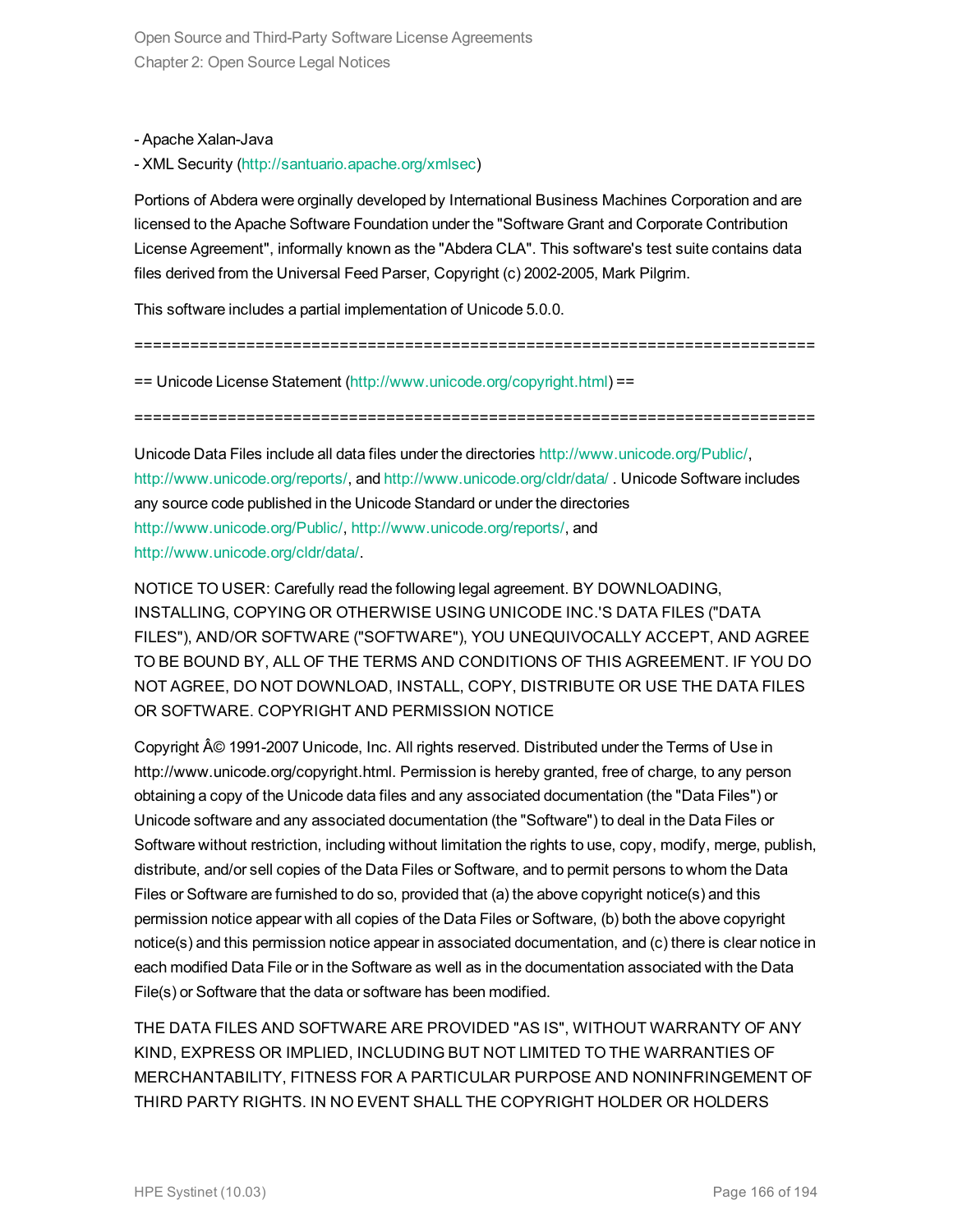INCLUDED IN THIS NOTICE BE LIABLE FOR ANY CLAIM, OR ANY SPECIAL INDIRECT OR CONSEQUENTIAL DAMAGES, OR ANY DAMAGES WHATSOEVER RESULTING FROM LOSS OF USE, DATA OR PROFITS, WHETHER IN AN ACTION OF CONTRACT, NEGLIGENCE OR OTHER TORTIOUS ACTION, ARISING OUT OF OR IN CONNECTION WITH THE USE OR PERFORMANCE OF THE DATA FILES OR SOFTWARE.

Except as contained in this notice, the name of a copyright holder shall not be used in advertising or otherwise to promote the sale, use or other dealings in these Data Files or Software without prior written authorization of the copyright holder.

====

Additional copyright notices and license terms applicable are present in the lib directory of this distribution.

## Apache Commons Compress Notice

Apache Commons Compress

Copyright 2002-2009 The Apache Software Foundation

This product includes software developed by The Apache Software Foundation [\(http://www.apache.org/](http://www.apache.org/)).

Original BZip2 classes contributed by Keiron Liddle <keiron@aftexsw.com>, Aftex Software to the Apache Ant project

Original Tar classes from contributors of the Apache Ant project

Original Zip classes from contributors of the Apache Ant project

Original CPIO classes contributed by Markus Kuss and the jRPM project (jrpm.sourceforge.net)

### Apache Derby Notice

======================================================================

== NOTICE file corresponding to section 4(d) of the Apache License, ==

== Version 2.0, in this case for the Apache Derby distribution. ==

======================================================================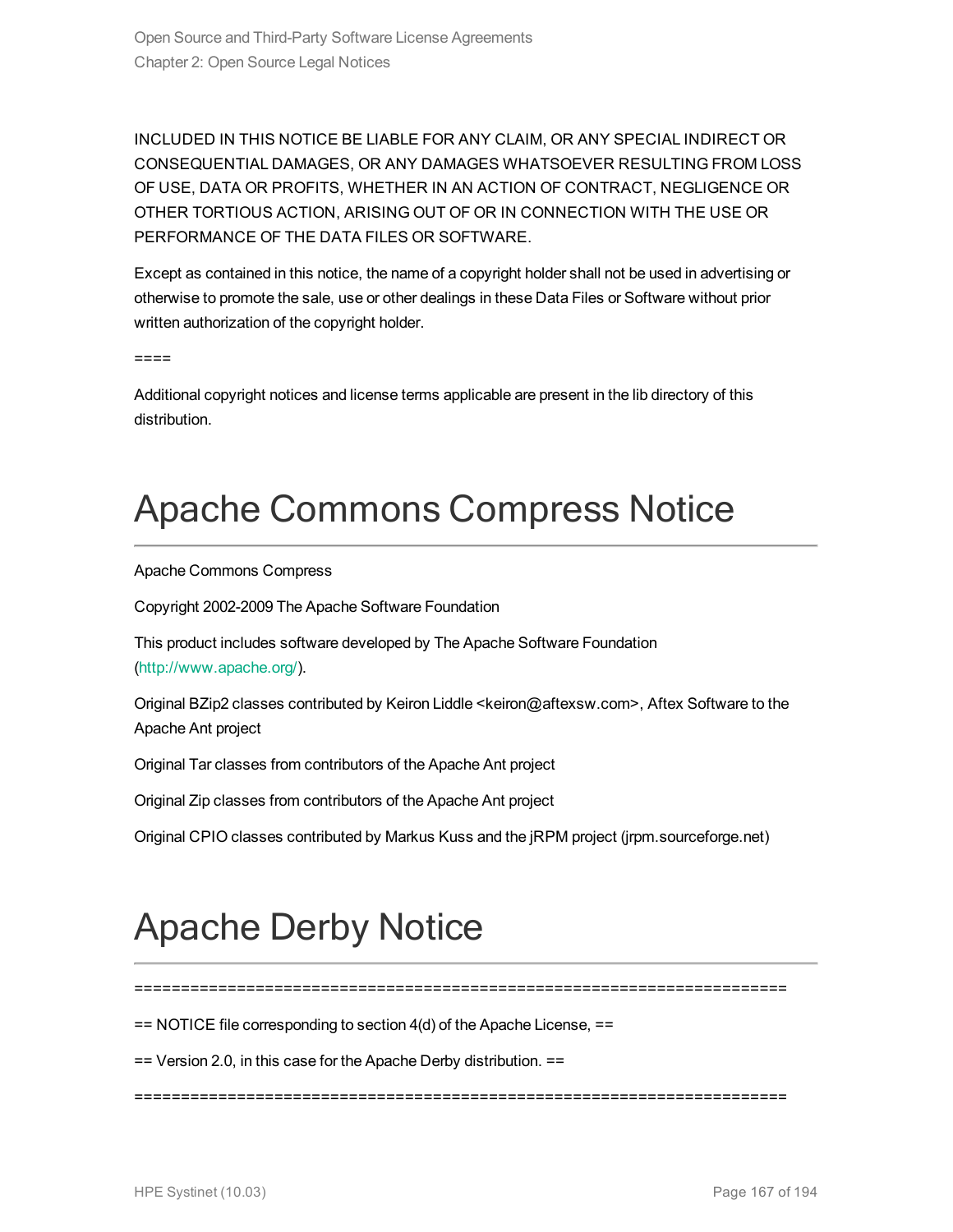Apache Derby

Copyright 2004-2009 The Apache Software Foundation

This product includes software developed by The Apache Software Foundation [\(http://www.apache.org/](http://www.apache.org/)).

Portions of Derby were originally developed by International Business Machines Corporation and are licensed to the Apache Software Foundation under the "Software Grant and Corporate Contribution License Agreement", informally known as the "Derby CLA".

The following copyright notice(s) were affixed to portions of the code with which this file is now or was at one time distributed and are placed here unaltered.

(C) Copyright 1997,2004 International Business Machines Corporation. All rights reserved.

(C) Copyright IBM Corp. 2003.

======================================================================

The portion of the functionTests under 'nist' was originally developed by the National Institute of Standards and Technology (NIST), an agency of the United States Department of Commerce, and adapted by International Business Machines Corporation in accordance with the NIST Software Acknowledgment and Redistribution document at [http://www.itl.nist.gov/div897/ctg/sql\\_form.htm](http://www.itl.nist.gov/div897/ctg/sql_form.htm)

======================================================================

The JDBC apis for small devices and JDBC3 (under java/stubs/jsr169 and java/stubs/jdbc3) were produced by trimming sources supplied by the Apache Harmony project. The following notice covers the Harmony sources:

Portions of Harmony were originally developed by Intel Corporation and are licensed to the Apache Software Foundation under the "Software Grant and Corporate Contribution License Agreement", informally known as the "Intel Harmony CLA".

=========================================================================

The Derby build relies on source files supplied by the Apache Felix project. The following notice covers the Felix files:

Apache Felix Main Copyright 2009 The Apache Software Foundation

I. Included Software

This product includes software developed at The Apache Software Foundation [\(http://www.apache.org/\)](http://www.apache.org/). Licensed under the Apache License 2.0.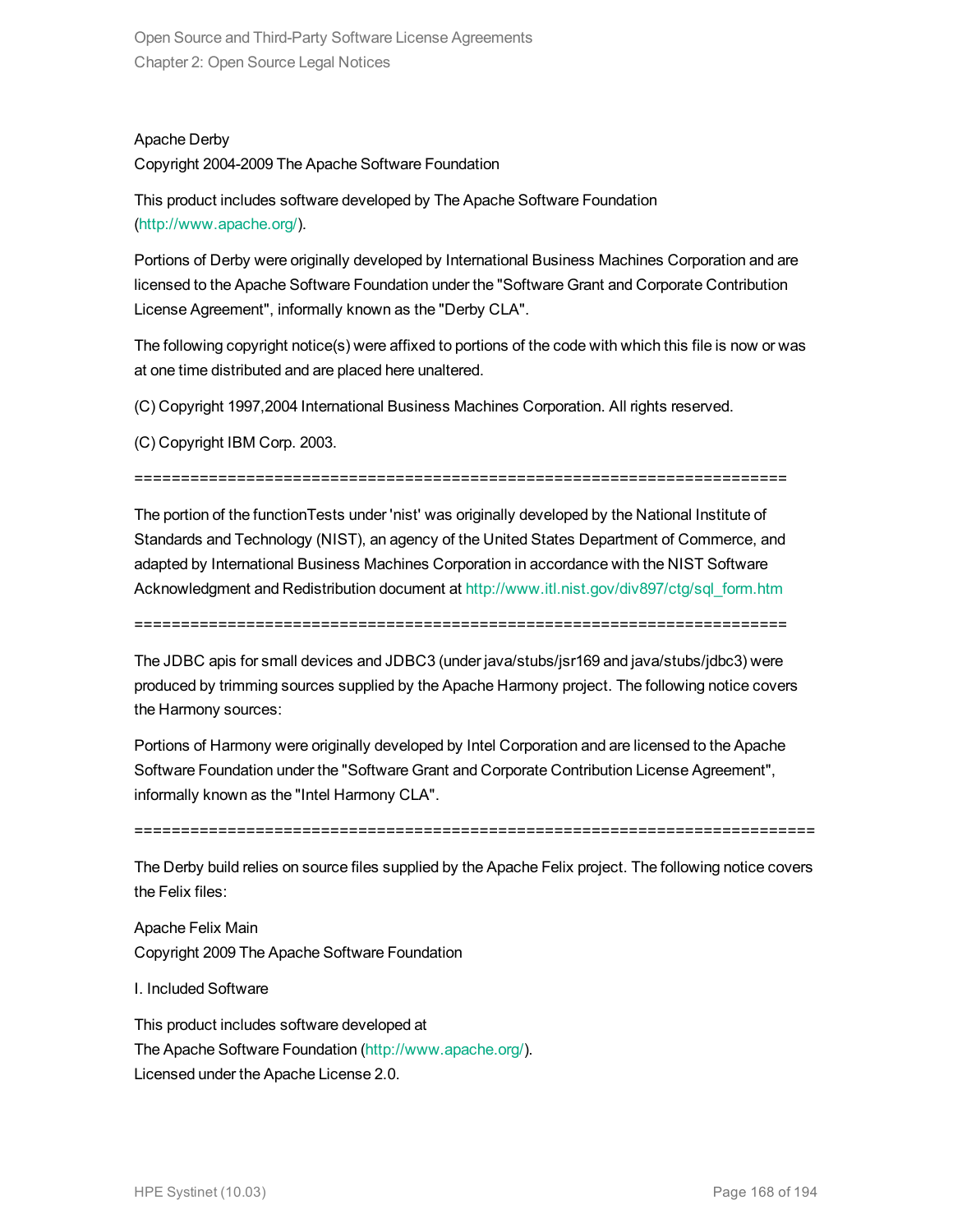This product includes software developed at The OSGi Alliance [\(http://www.osgi.org/\)](http://www.osgi.org/). Copyright (c) OSGi Alliance (2000, 2007). Licensed under the Apache License 2.0.

This product includes software from [http://kxml.sourceforge.net](http://kxml.sourceforge.net/). Copyright (c) 2002,2003, Stefan Haustein, Oberhausen, Rhld., Germany. Licensed under BSD License.

II. Used Software

This product uses software developed at The OSGi Alliance [\(http://www.osgi.org/\)](http://www.osgi.org/). Copyright (c) OSGi Alliance (2000, 2007). Licensed under the Apache License 2.0.

III. License Summary

- Apache License 2.0

- BSD License

======================================================================

The Derby build relies on jar files supplied by the Apache Xalan project. The following notice covers the Xalan jar files:

======================================================================

== NOTICE file corresponding to section 4(d) of the Apache License, == == Version 2.0, in this case for the Apache Xalan Java distribution. ==

======================================================================

Apache Xalan (Xalan XSLT processor) Copyright 1999-2006 The Apache Software Foundation

Apache Xalan (Xalan serializer) Copyright 1999-2006 The Apache Software Foundation

This product includes software developed at The Apache Software Foundation [\(http://www.apache.org/\)](http://www.apache.org/).

======================================================================

Portions of this software was originally based on the following:

- software copyright (c) 1999-2002, Lotus Development Corporation., [http://www.lotus.com.](http://www.lotus.com/)

- software copyright (c) 2001-2002, Sun Microsystems., [http://www.sun.com.](http://www.sun.com/)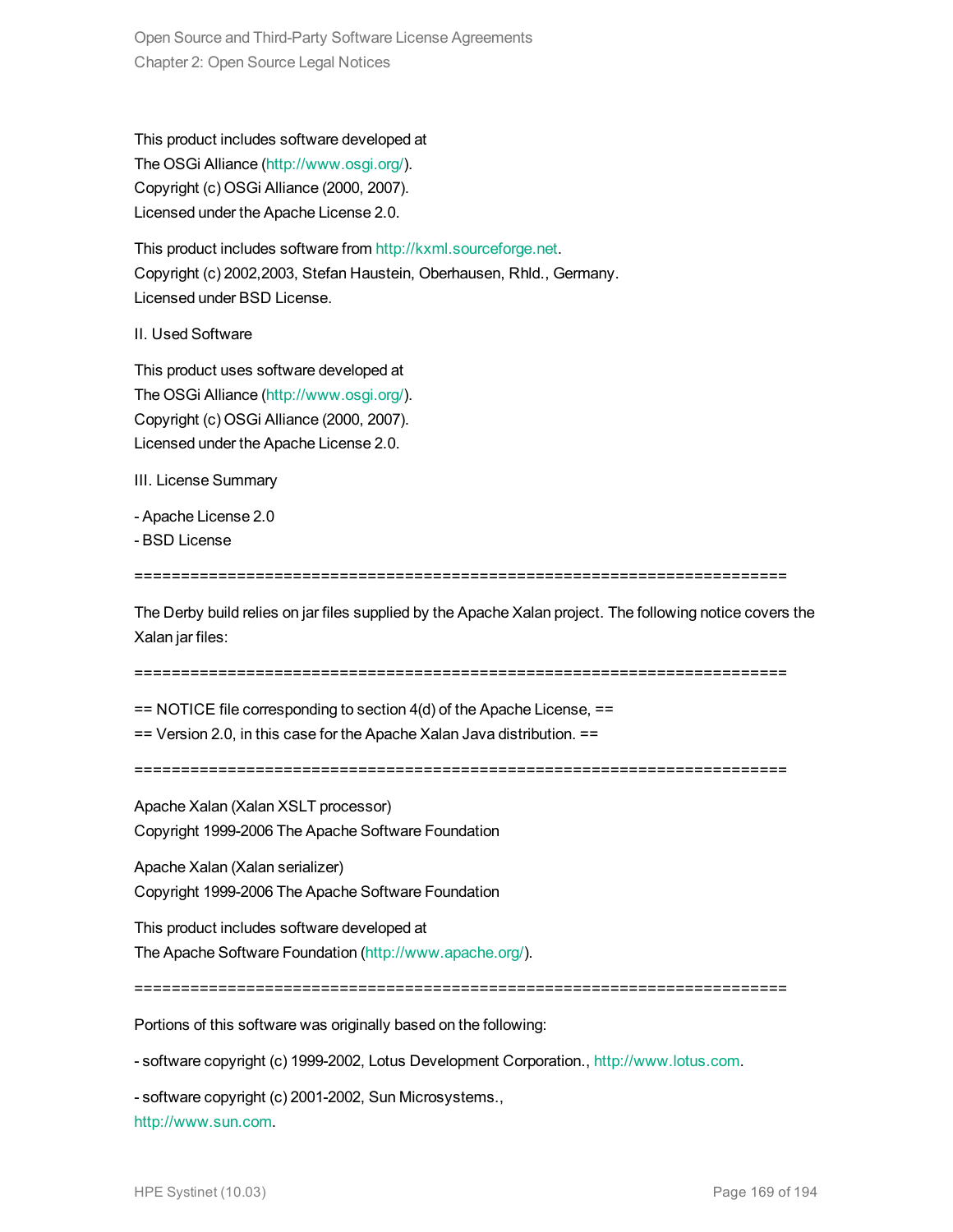- software copyright (c) 2003, IBM Corporation.,

[http://www.ibm.com.](http://www.ibm.com/)

======================================================================

The binary distribution package (ie. jars, samples and documentation) of this product includes software developed by the following:

- The Apache Software Foundation
	- <sup>o</sup> Xerces Java see LICENSE.txt
	- <sup>o</sup> JAXP 1.3 APIs see LICENSE.txt
	- <sup>o</sup> Bytecode Engineering Library see LICENSE.txt
	- <sup>o</sup> Regular Expression see LICENSE.txt
- Scott Hudson, Frank Flannery, C. Scott Ananian
	- <sup>o</sup> CUP Parser Generator runtime (javacup\runtime) see LICENSE.txt

======================================================================

The source distribution package (ie. all source and tools required to build Xalan Java) of this product includes software developed by the following:

- The Apache Software Foundation
	- <sup>o</sup> JAXP 1.3 APIs see LICENSE.txt
	- <sup>o</sup> Bytecode Engineering Library see LICENSE.txt
	- <sup>o</sup> Regular Expression see LICENSE.txt
	- <sup>o</sup> Ant see LICENSE.txt
	- <sup>o</sup> Stylebook doc tool see LICENSE.txt
- Elliot Joel Berk and C. Scott Ananian
	- <sup>o</sup> Lexical Analyzer Generator (JLex) see LICENSE.txt

======================================================================

Apache Xerces Java

Copyright 1999-2006 The Apache Software Foundation

This product includes software developed at

The Apache Software Foundation [\(http://www.apache.org/\)](http://www.apache.org/).

Portions of Apache Xerces Java in xercesImpl.jar and xml-apis.jar were originally based on the following: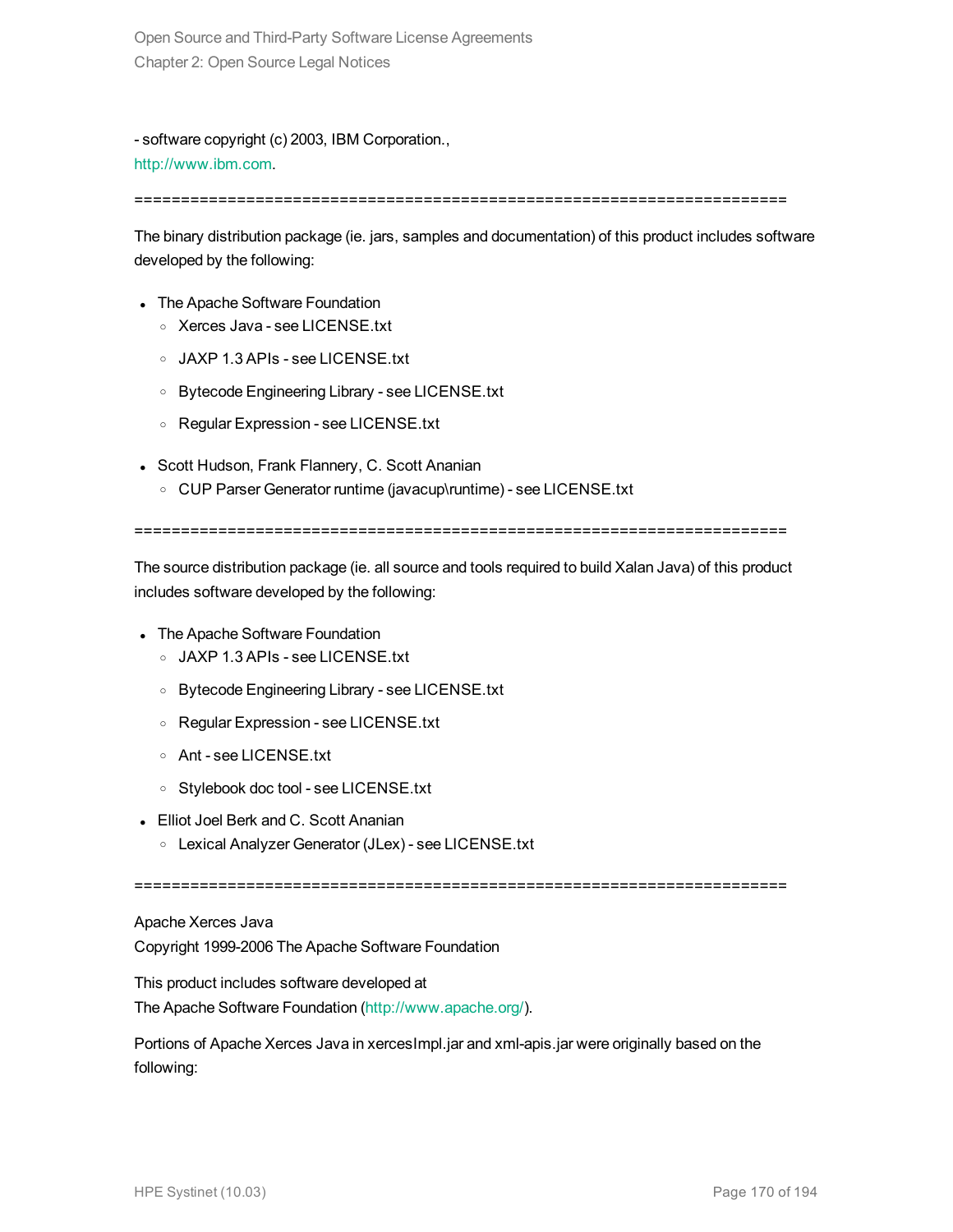- <sup>l</sup> software copyright (c) 1999, IBM Corporation., http://www.ibm.com.
- software copyright (c) 1999, Sun Microsystems., http://www.sun.com.
- voluntary contributions made by Paul Eng on behalf of the Apache Software Foundation that were originally developed at iClick, Inc., software copyright (c) 1999.

======================================================================

Apache xml-commons xml-apis (redistribution of xml-apis.jar)

Apache XML Commons Copyright 2001-2003,2006 The Apache Software Foundation.

This product includes software developed at The Apache Software Foundation [\(http://www.apache.org/\)](http://www.apache.org/).

Portions of this software were originally based on the following:

- software copyright (c) 1999, IBM Corporation., [http://www.ibm.com](http://www.ibm.com/).
- **software copyright (c) 1999, Sun Microsystems., [http://www.sun.com](http://www.sun.com/).**
- software copyright (c) 2000 World Wide Web Consortium, [http://www.w3.org.](http://www.w3.org/)

======================================================================

### Apache Geronimo Notice

=========================================================

== NOTICE file corresponding to section 4(d) of the Apache License, ==

 $==$  Version 2.0, in this case for the Apache Geronimo distribution.  $==$ 

=========================================================

#### Apache Geronimo

Copyright 2003-2008 The Apache Software Foundation

This product includes software developed by The Apache Software Foundation [\(http://www.apache.org/](http://www.apache.org/)).

=========================================================

== Apache Geronimo Web Console Notice ==

=========================================================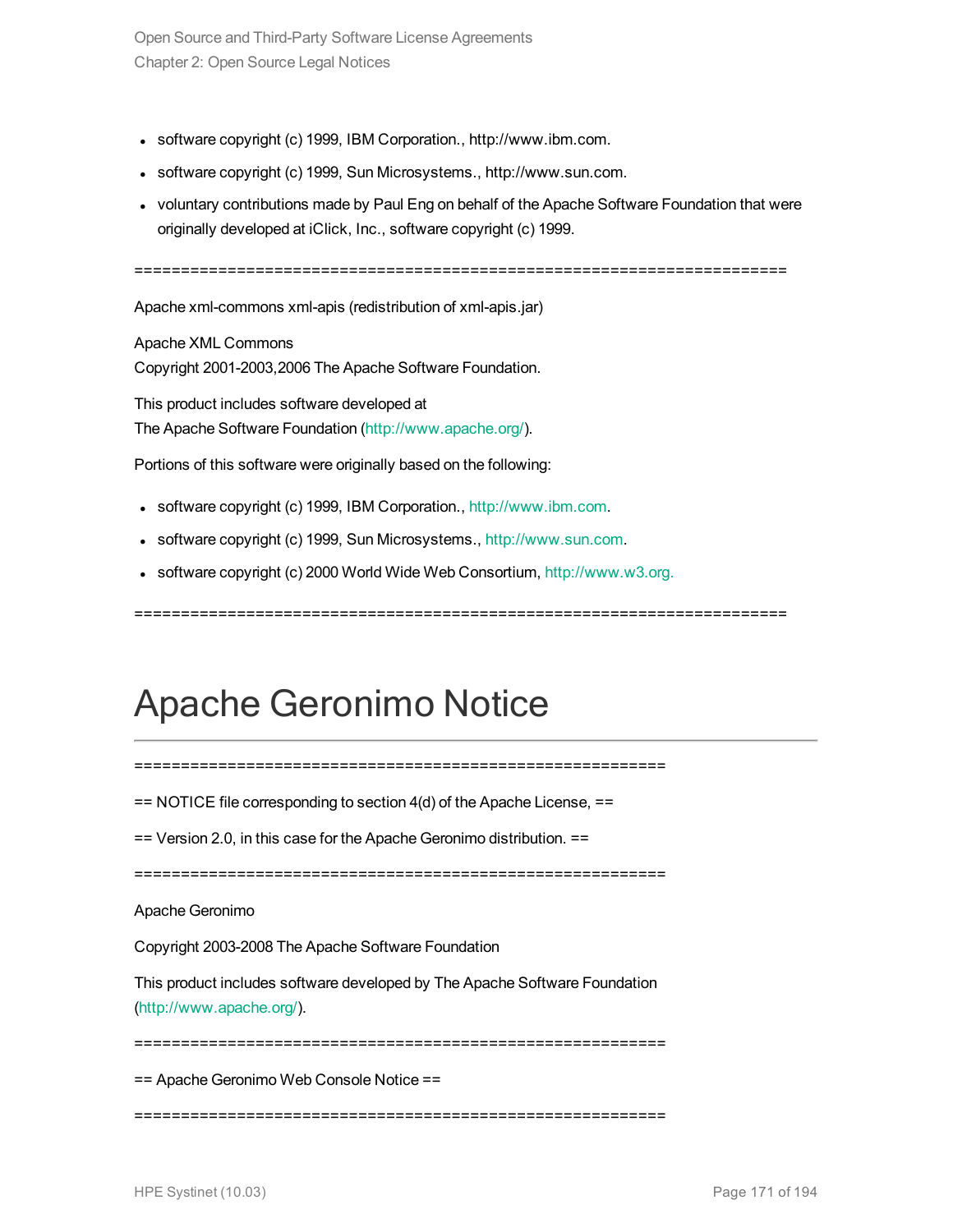Portions of the Web Console were orginally developed by International Business Machines Corporation and are licensed to the Apache Software Foundation under the "Software Grant and Corporate Contribution License Agreement", informally known as the "IBM Console CLA".

=========================================================

== Bouncy Castle Notice ==

=========================================================

This product includes software (the ASN1 codec implementation in geronimo-crypto) developed by the Bouncy Castle project. [\(http://www.bouncycastle.org/](http://www.bouncycastle.org/))

Copyright (c) 2000-2005

The Legion Of The Bouncy Castle [\(http://www.bouncycastle.org\)](http://www.bouncycastle.org/)

#################################################################

## APACHE GERONIMO DEPENDENCIES ##

#### #################################################################

A binary distribution of Apache Geronimo, or an Apache Geronimo server which is built from source, includes a number of dependent packages with separate copyright notices and license terms. The following notices apply to these dependencies.

=========================================================

== ANNOGEN Notice ==

=========================================================

This product includes software developed by the Annogen project [\(http://annogen.codehaus.org/](http://annogen.codehaus.org/))

This software consists of voluntary contributions made by many individuals on behalf of the Apache Software Foundation and was originally based on software copyright (c) 2000-2004 BEA Systems Inc., [<http://www.bea.com/>](http://www.bea.com/). For more information on the Apache Software Foundation, please see [<http://www.apache.org/](http://www.apache.org/)>.

=========================================================

== Apache ActiveMQ Notice ==

=========================================================

Copyright 2005-2007 The Apache Software Foundation

This product includes software developed by The Apache Software Foundation [\(http://www.apache.org/](http://www.apache.org/)).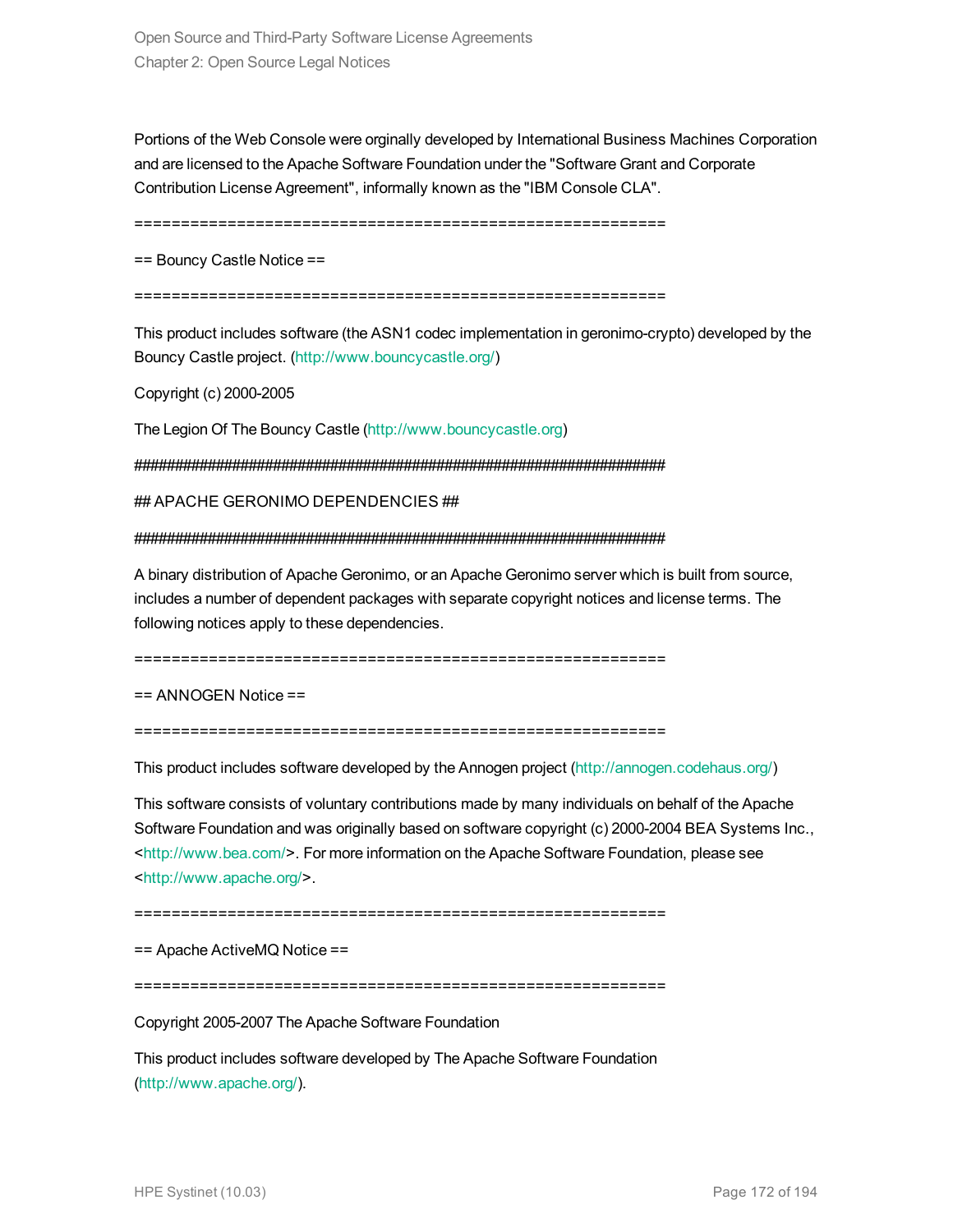=========================================================

== Apache Ant Notice ==

=========================================================

Apache Ant

Copyright 1999-2006 The Apache Software Foundation

This product includes software developed by The Apache Software Foundation [\(http://www.apache.org/](http://www.apache.org/)).

This product includes also software developed by :

- the W3C consortium [\(http://www.w3c.org\)](http://www.w3c.org/) ,

- the SAX project [\(http://www.saxproject.org\)](http://www.saxproject.org/)

The <sync> task is based on code Copyright (c) 2002, Landmark Graphics Corp that has been kindly donated to the Apache Software Foundation.

=========================================================

== Apache Axiom Notice ==

=========================================================

This product includes software developed by The Apache Software Foundation [\(http://www.apache.org/](http://www.apache.org/)).

Portions Copyright 2006 International Business Machines Corp.

=========================================================

== Apache Commons BeanUtils Notice ==

=========================================================

This product includes software developed by The Apache Software Foundation [\(http://www.apache.org/](http://www.apache.org/)).

Portions Copyright 2006 International Business Machines Corp.

=========================================================

== Apache Commons BeanUtils ==

=========================================================

Copyright (c) 1999-2003 The Apache Software Foundation. All rights reserved.

=========================================================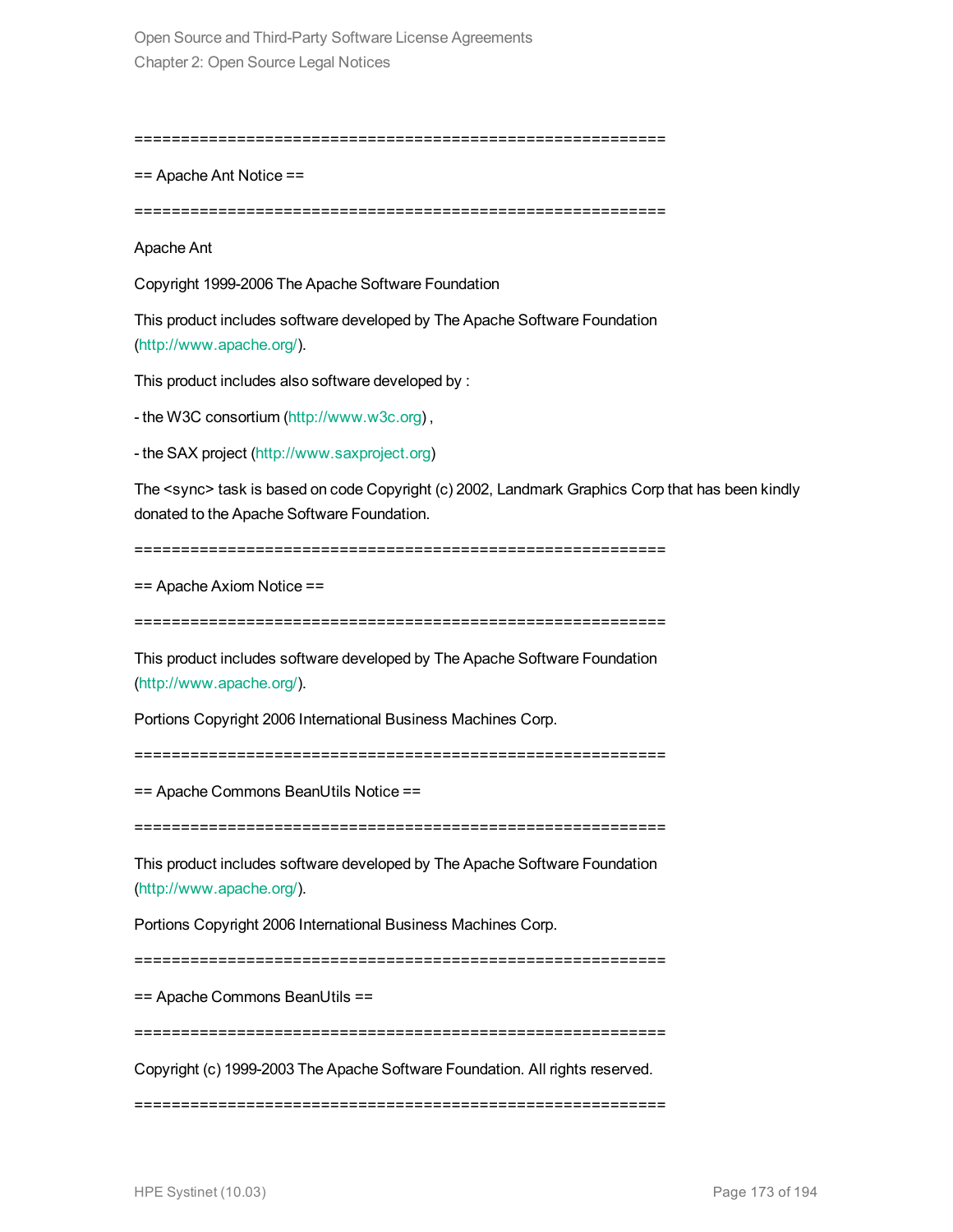#### == Apache Commons CLI Notice ==

#### =========================================================

This product includes software developed by the Apache Software Foundation [\(http://www.apache.org/](http://www.apache.org/)).

Copyright (c) 1999-2001 The Apache Software Foundation. All rights reserved.

=========================================================

== Apache Commons Lang Notice ==

=========================================================

This product includes software developed by the Apache Software Foundation [\(http://www.apache.org/](http://www.apache.org/)).

Copyright (c) 2002-2003 The Apache Software Foundation. All rights reserved.

=========================================================

== Apache Commons XML Resolver ==

=========================================================

This product includes software developed by the Apache Software Foundation [\(http://www.apache.org/](http://www.apache.org/)).

Copyright (c) 2001-2003 The Apache Software Foundation. All rights reserved.

=========================================================

 $==$  Apache CXF  $==$ 

=========================================================

Apache CXF

Copyright 2006-2007 Apache Software Foundation

This product includes software developed at Apache Software Foundation [\(http://www.apache.org/](http://www.apache.org/)).

This product includes/uses software, Web Services Metadata 2.0 [\(http://geronimo.apache.org/specs/geronimo-ws-metadata\\_2.0\\_spec\)](http://geronimo.apache.org/specs/geronimo-ws-metadata_2.0_spec), developed by Apache Software Foundation ([http://www.apache.org](http://www.apache.org/))

License: The Apache Software License, Version 2.0 ([http://www.apache.org/licenses/LICENSE-](http://www.apache.org/licenses/LICENSE-2.0.txt)[2.0.txt](http://www.apache.org/licenses/LICENSE-2.0.txt))

This product includes/uses software, AOP alliance (http://aopalliance.sourceforge.net)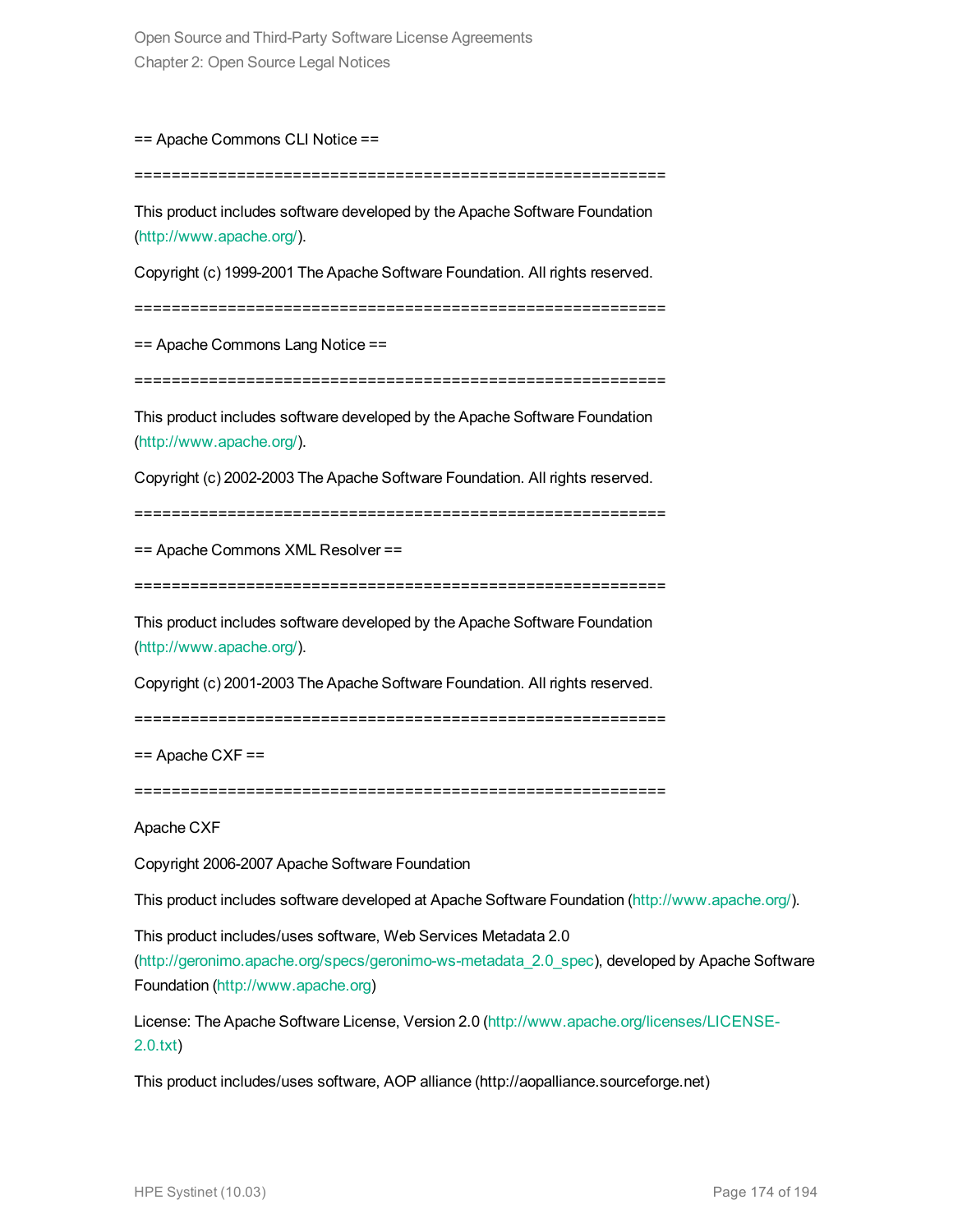#### License: Public Domain

This product includes/uses software, Logging [\(http://jakarta.apache.org/commons/\\${pom.artifactId.substring\(8\)}/](http://jakarta.apache.org/commons/${pom.artifactId.substring(8)}/)), developed by The Apache Software Foundation [\(http://jakarta.apache.org](http://jakarta.apache.org/))

License: The Apache Software License, Version 2.0 (/LICENSE.txt)

This product includes/uses software, Woodstox [\(http://woodstox.codehaus.org](http://woodstox.codehaus.org/)), developed by Codehaus [\(http://www.codehaus.org/](http://www.codehaus.org/))

License: The Apache Software License, Version 2.0 ([http://www.apache.org/licenses/LICENSE-](http://www.apache.org/licenses/LICENSE-2.0.txt)[2.0.txt](http://www.apache.org/licenses/LICENSE-2.0.txt))

This product includes/uses software, Activation 1.1 [\(http://geronimo.apache.org/specs/geronimo](http://geronimo.apache.org/specs/geronimo-activation_1.1_spec)[activation\\_1.1\\_spec](http://geronimo.apache.org/specs/geronimo-activation_1.1_spec)), developed by Apache Software Foundation [\(http://www.apache.org\)](http://www.apache.org/)

License: The Apache Software License, Version 2.0 ([http://www.apache.org/licenses/LICENSE-](http://www.apache.org/licenses/LICENSE-2.0.txt)[2.0.txt](http://www.apache.org/licenses/LICENSE-2.0.txt))

This product includes/uses software, Spring Framework: Core [\(http://www.springframework.org](http://www.springframework.org/)), developed by Spring Framework (<http://www.springframework.org/>)

License: The Apache Software License, Version 2.0 ([http://www.apache.org/licenses/LICENSE-](http://www.apache.org/licenses/LICENSE-2.0.txt)[2.0.txt](http://www.apache.org/licenses/LICENSE-2.0.txt))

This product includes/uses software, Lang [\(http://jakarta.apache.org/commons/\\${pom.artifactId.substring\(8\)}/](http://jakarta.apache.org/commons/${pom.artifactId.substring(8)}/)), developed by The Apache Software Foundation [\(http://jakarta.apache.org](http://jakarta.apache.org/))

License: The Apache Software License, Version 2.0 (/LICENSE.txt)

This product includes/uses software, StAX API [\(http://stax.codehaus.org/\)](http://stax.codehaus.org/)

License: The Apache Software License, Version 2.0 ([http://www.apache.org/licenses/LICENSE-](http://www.apache.org/licenses/LICENSE-2.0.txt)[2.0.txt](http://www.apache.org/licenses/LICENSE-2.0.txt))

This product includes/uses software, WSDL4J [\(http://sf.net/projects/wsdl4j](http://sf.net/projects/wsdl4j))

License: CPL [\(http://www.opensource.org/licenses/cpl1.0.txt](http://www.opensource.org/licenses/cpl1.0.txt))

This product includes/uses software, Neethi, developed by The Apache Software Foundation [\(http://www.apache.org/](http://www.apache.org/))

License: The Apache Software License, Version 2.0 ([http://www.apache.org/licenses/LICENSE-](http://www.apache.org/licenses/LICENSE-2.0.txt)[2.0.txt](http://www.apache.org/licenses/LICENSE-2.0.txt))

This product includes/uses software, Java Architecture for XML Binding (JAXB API), developed by Sun Microsystems [\(http://www.sun.com/](http://www.sun.com/))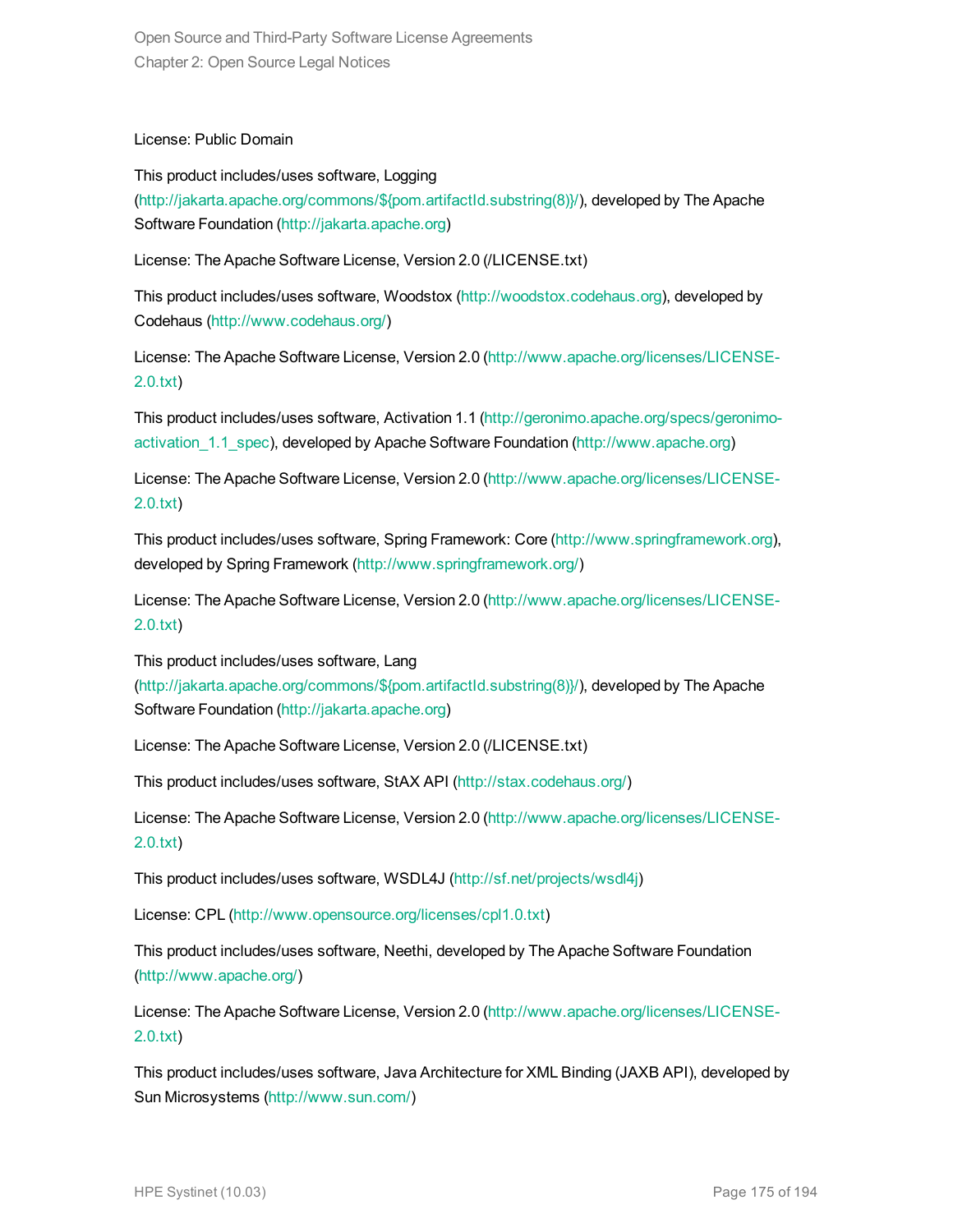License: COMMON DEVELOPMENT AND DISTRIBUTION LICENSE (CDDL) Version 1.0 [\(http://www.sun.com/cddl/cddl.html\)](http://www.sun.com/cddl/cddl.html)

This product includes/uses software, XmlSchema [\(http://ws.apache.org/commons/XmlSchema](http://ws.apache.org/commons/XmlSchema)), developed by Apache Software Foundation [\(http://www.apache.org/](http://www.apache.org/))

License: The Apache Software License, Version 2.0 ([http://www.apache.org/licenses/LICENSE-](http://www.apache.org/licenses/LICENSE-2.0.txt)[2.0.txt](http://www.apache.org/licenses/LICENSE-2.0.txt))

This product includes/uses software, XML Commons Resolver Component [\(http://xml.apache.org/commons/components/resolver/](http://xml.apache.org/commons/components/resolver/)), developed by Apache Software Foundation [\(http://www.apache.org/](http://www.apache.org/))

License: The Apache Software License, Version 2.0 ([http://www.apache.org/licenses/LICENSE-](http://www.apache.org/licenses/LICENSE-2.0.txt)[2.0.txt](http://www.apache.org/licenses/LICENSE-2.0.txt))

This product includes/uses software, Apache CXF Common Utilities [\(http://cwiki.apache.org/CXF](http://cwiki.apache.org/CXF)), developed by Apache Software Foundation [\(http://www.apache.org/](http://www.apache.org/))

License: The Apache Software License, Version 2.0 ([http://www.apache.org/licenses/LICENSE-](http://www.apache.org/licenses/LICENSE-2.0.txt)[2.0.txt](http://www.apache.org/licenses/LICENSE-2.0.txt))

This product includes/uses software, Spring Framework: Beans [\(http://www.springframework.org](http://www.springframework.org/)), developed by Spring Framework (<http://www.springframework.org/>)

License: The Apache Software License, Version 2.0 ([http://www.apache.org/licenses/LICENSE-](http://www.apache.org/licenses/LICENSE-2.0.txt)[2.0.txt](http://www.apache.org/licenses/LICENSE-2.0.txt))

This product includes/uses software, Annotation 1.0 [\(http://geronimo.apache.org/specs/geronimo](http://geronimo.apache.org/specs/geronimo-annotation_1.0_spec)[annotation\\_1.0\\_spec](http://geronimo.apache.org/specs/geronimo-annotation_1.0_spec)), developed by Apache Software Foundation ([http://www.apache.org](http://www.apache.org/))

License: The Apache Software License, Version 2.0 ([http://www.apache.org/licenses/LICENSE-](http://www.apache.org/licenses/LICENSE-2.0.txt)[2.0.txt](http://www.apache.org/licenses/LICENSE-2.0.txt))

This product includes/uses software, Apache CXF Common Schemas [\(http://cwiki.apache.org/CXF/cxf-common-schemas](http://cwiki.apache.org/CXF/cxf-common-schemas)), developed by Apache Software Foundation [\(http://www.apache.org/](http://www.apache.org/))

License: The Apache Software License, Version 2.0 ([http://www.apache.org/licenses/LICENSE-](http://www.apache.org/licenses/LICENSE-2.0.txt)[2.0.txt](http://www.apache.org/licenses/LICENSE-2.0.txt))

This product includes/uses software, Spring Framework: Context [\(http://www.springframework.org](http://www.springframework.org/)), developed by Spring Framework (<http://www.springframework.org/>)

License: The Apache Software License, Version 2.0 ([http://www.apache.org/licenses/LICENSE-](http://www.apache.org/licenses/LICENSE-2.0.txt)[2.0.txt](http://www.apache.org/licenses/LICENSE-2.0.txt))

=======================================================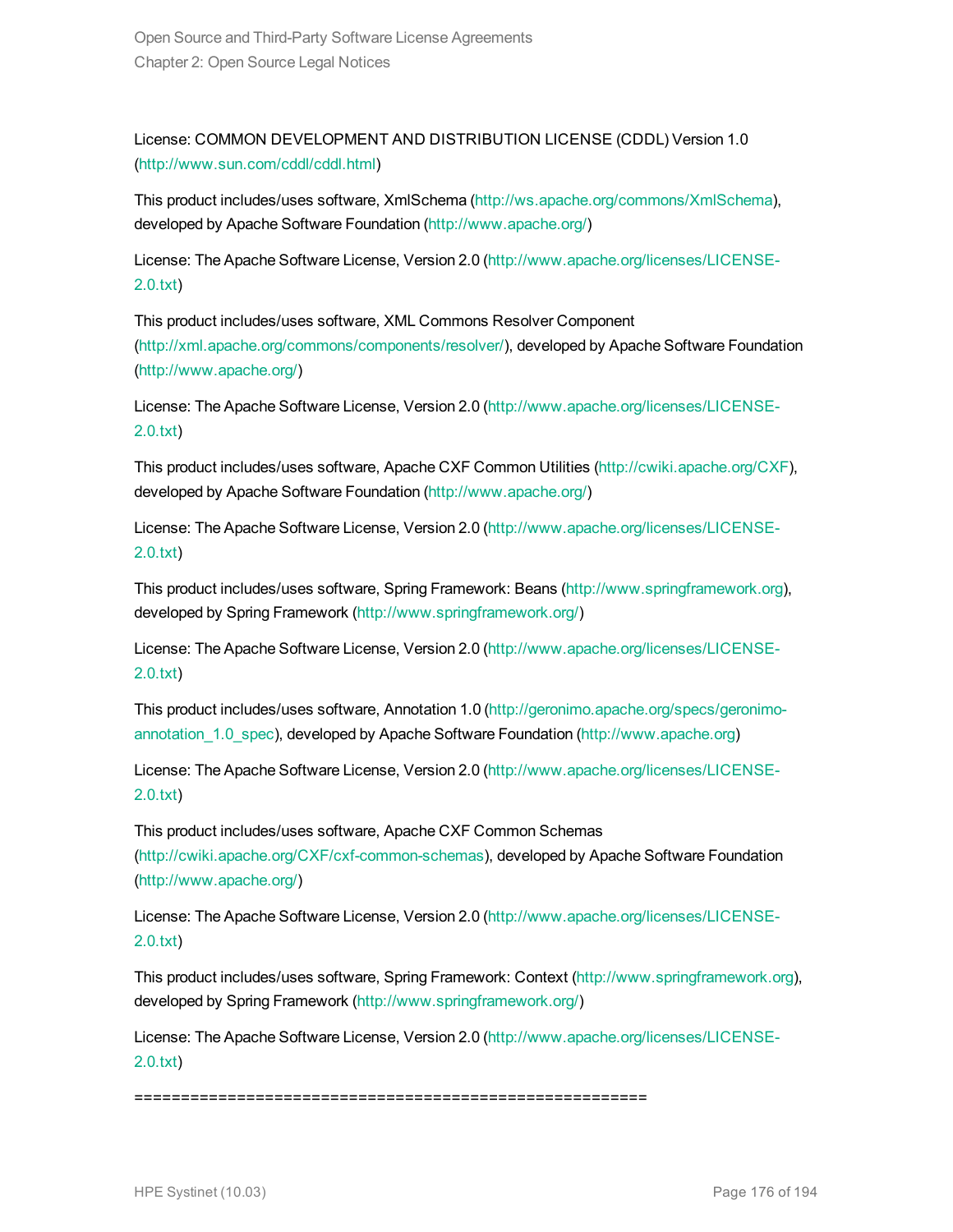== Apache Derby Notice ==

=======================================================

Apache Derby

Copyright 2004-2006 The Apache Software Foundation

This product includes software developed by The Apache Software Foundation [\(http://www.apache.org/](http://www.apache.org/)).

Portions of Derby were originally developed by International Business Machines Corporation and are licensed to the Apache Software Foundation under the "Software Grant and Corporate Contribution License Agreement", informally known as the "Derby CLA".

The following copyright notice(s) were affixed to portions of the code with which this file is now or was at one time distributed and are placed here unaltered.

(C) Copyright 1997,2004 International Business Machines Corporation. All rights reserved.

(C) Copyright IBM Corp. 2003.

The portion of the functionTests under 'nist' was originally developed by the National Institute of Standards and Technology (NIST), an agency of the United States Department of Commerce, and adapted by International Business Machines Corporation in accordance with the NIST Software Acknowledgment and Redistribution document at [http://www.itl.nist.gov/div897/ctg/sql\\_form.htm](http://www.itl.nist.gov/div897/ctg/sql_form.htm)

========================================================

== Apache Geronimo Gshell Notice ==

========================================================

Apache Geronimo

Copyright 2007 The Apache Software Foundation

========================================================

== Apache MyFaces Notice ==

========================================================

This software includes Sun's web-facesconfig.dtd files (see <http://java.sun.com/dtd/>).

========================================================

== Apache OpenEJB Notice ==

========================================================

Apache OpenEJB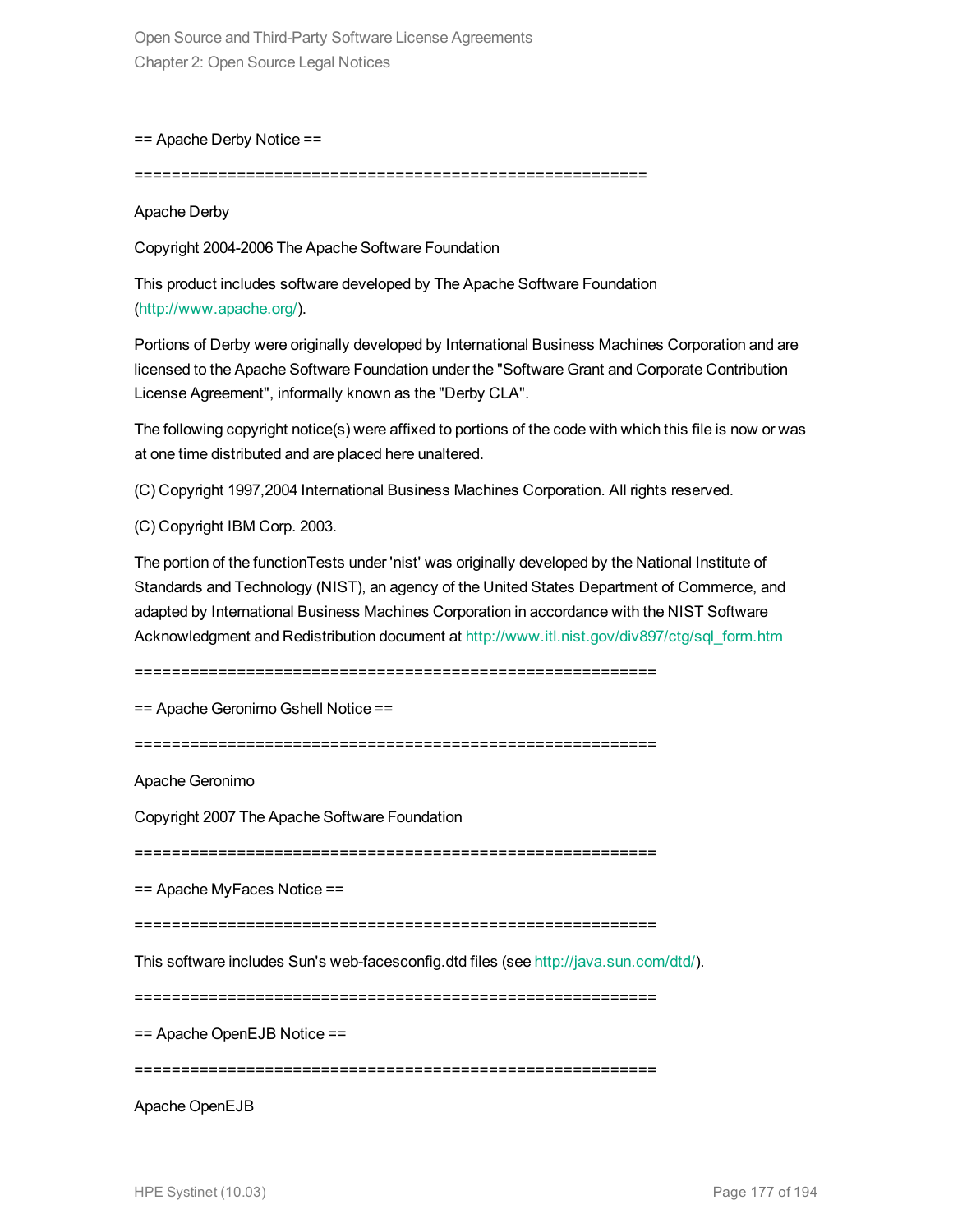Copyright 1999-2008 The Apache OpenEJB development community

========================================================

== Apache OpenJPA Notice ==

========================================================

This product includes software developed by The Apache Software Foundation [\(http://www.apache.org/](http://www.apache.org/)).

#### COPYRIGHT NOTICES

\* OpenJPA includes software developed by the SERP project

Copyright (c) 2002-2006, A. Abram White. All rights reserved.

\* OpenJPA is bundled with the binaries from the JPA specification, by Sun Microsystems and licensed under the CDDL 1.0. The source code is

available at: <https://glassfish.dev.java.net/source/browse/glassfish/>

========================================================

 $==$  Apache Scout  $==$ 

========================================================

This product includes software developed by the Apache Software Foundation [\(http://www.apache.org/](http://www.apache.org/)).

Copyright 2001-2004 The Apache Software Foundation.

========================================================

== Apache Tomcat Notice ==

========================================================

Java compilation software for JSP pages is provided by Eclipse, which is open source software. The orginal software and related infomation is available at http://www.eclipse.org.

========================================================

== Apache WS Commons Notice ==

========================================================

This product includes software developed by The Apache Software Foundation [\(http://www.apache.org/](http://www.apache.org/)).

Portions Copyright 2006 International Business Machines Corp.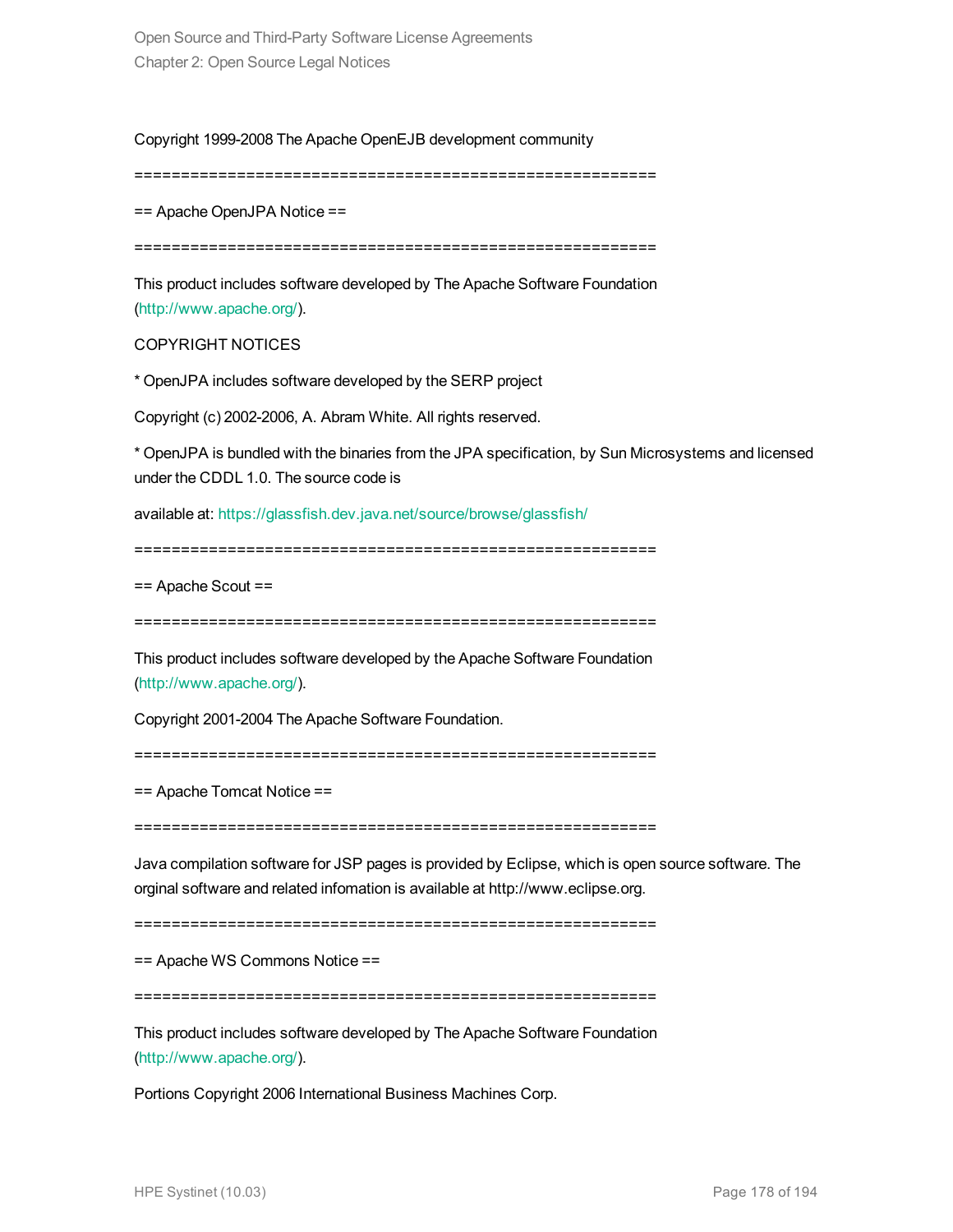========================================================

== Apache XmlBeans Notice ==

========================================================

This product includes software developed by The Apache Software Foundation [\(http://www.apache.org/](http://www.apache.org/)).

Portions of this software were originally based on the following:

- software copyright (c) 2000-2003, BEA Systems, <http://www.bea.com/>.

Aside from contributions to the Apache XMLBeans project, this software also includes:

- one or more source files from the Apache Xerces-J and Apache Axis products, Copyright (c) 1999- 2003 Apache Software Foundation

- W3C XML Schema documents Copyright 2001-2003 (c) World Wide Web Consortium (Massachusetts Institute of Technology, European Research Consortium for Informatics and Mathematics, Keio University)

- resolver.jar from Apache Xml Commons project,

Copyright (c) 2001-2003 Apache Software Foundation

- Piccolo XML Parser for Java from [http://piccolo.sourceforge.net/,](http://piccolo.sourceforge.net/)

Copyright 2002 Yuval Oren under the terms of the Apache Software License 2.0

- JSR-173 Streaming API for XML from <http://sourceforge.net/projects/xmlpullparser/>,

Copyright 2005 BEA under the terms of the Apache Software License 2.0

========================================================

== Apache Yoko Notice ==

========================================================

Apache Yoko Project

Copyright 1999-2006 The Apache Software Foundation

This product includes software developed at The Apache Software Foundation [\(http://www.apache.org/](http://www.apache.org/)).

ORB Portions of this software were developed at IONA Technologies.

Object Management Group (OMG) classes used by the orb.

The original classes are available from [www.org.omg.](http://www.org.omg/)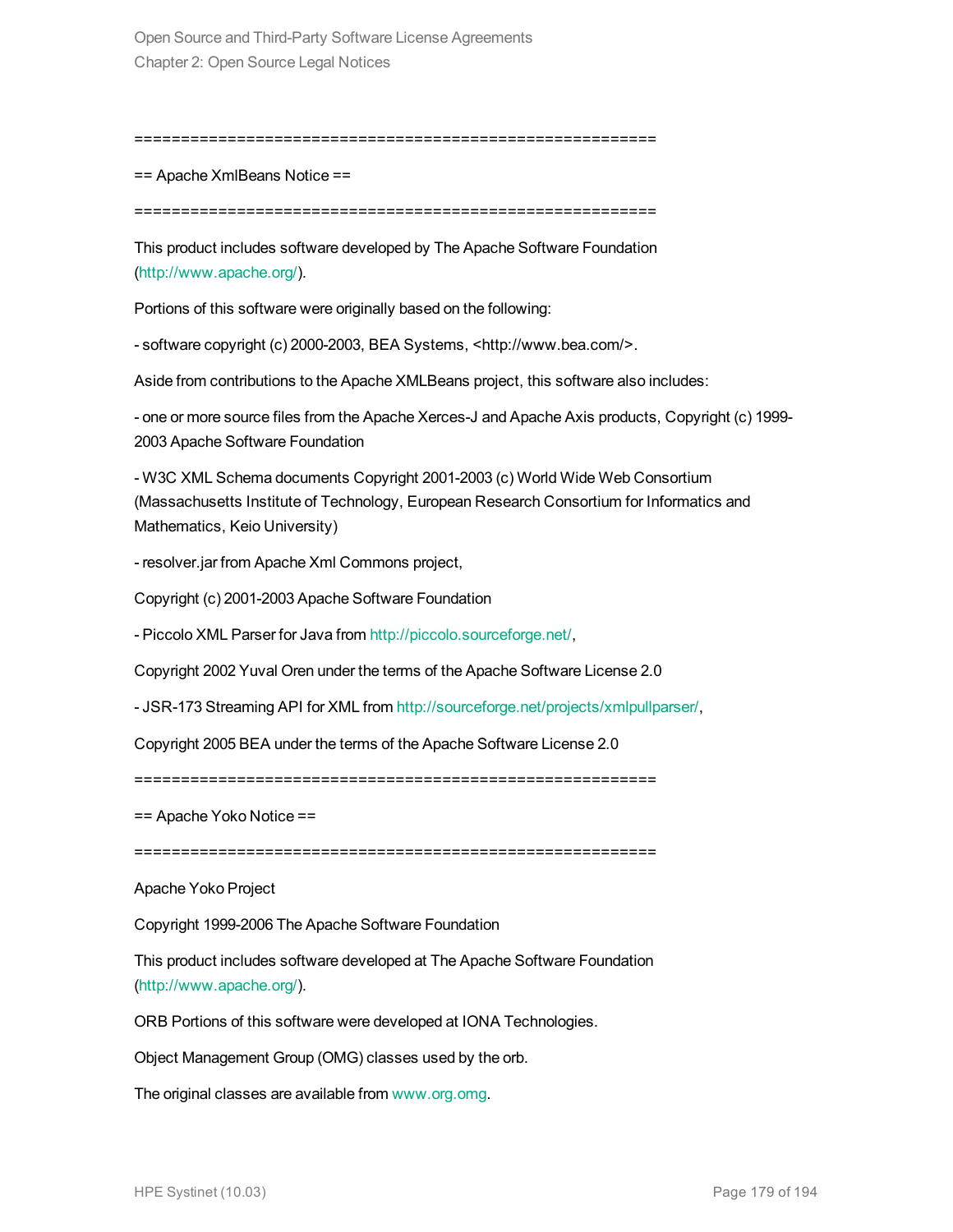The RMI over IIOP implementation were developed at Trifork Technologies.

========================================================

== ASM Notice ==

========================================================

Copyright (c) 2000-2005 INRIA, France Telecom

All rights reserved.

========================================================

== AspectJ Notice ==

========================================================

This product includes software developed by the Eclipse Foundation [\(http://www.eclipse.org/\)](http://www.eclipse.org/).

AspectJ source code can be obtained from the AspectJ web site <http://www.eclipse.org/aspectj/>

========================================================

== Backport Util Concurrent Notice ==

========================================================

The backport-util-concurrent software has been released to the public domain, as explained at: http://creativecommons.org/licenses/publicdomain.

Acknowledgements: backport-util-concurrent is based in large part on the public domain sources from:

1) JSR166,

2) package dl.util.concurrent,

3) Doug Lea's "collections" package.

========================================================

== Castor Notice ==

========================================================

Copyright 2004-2005 Werner Guttmann

This product includes software developed by the Exolab project. ((<http://www.exolab.org/>)

Copyright 1999-2004 (C) Intalio Inc., and others. All Rights Reserved..

========================================================

== Dojo Notice ==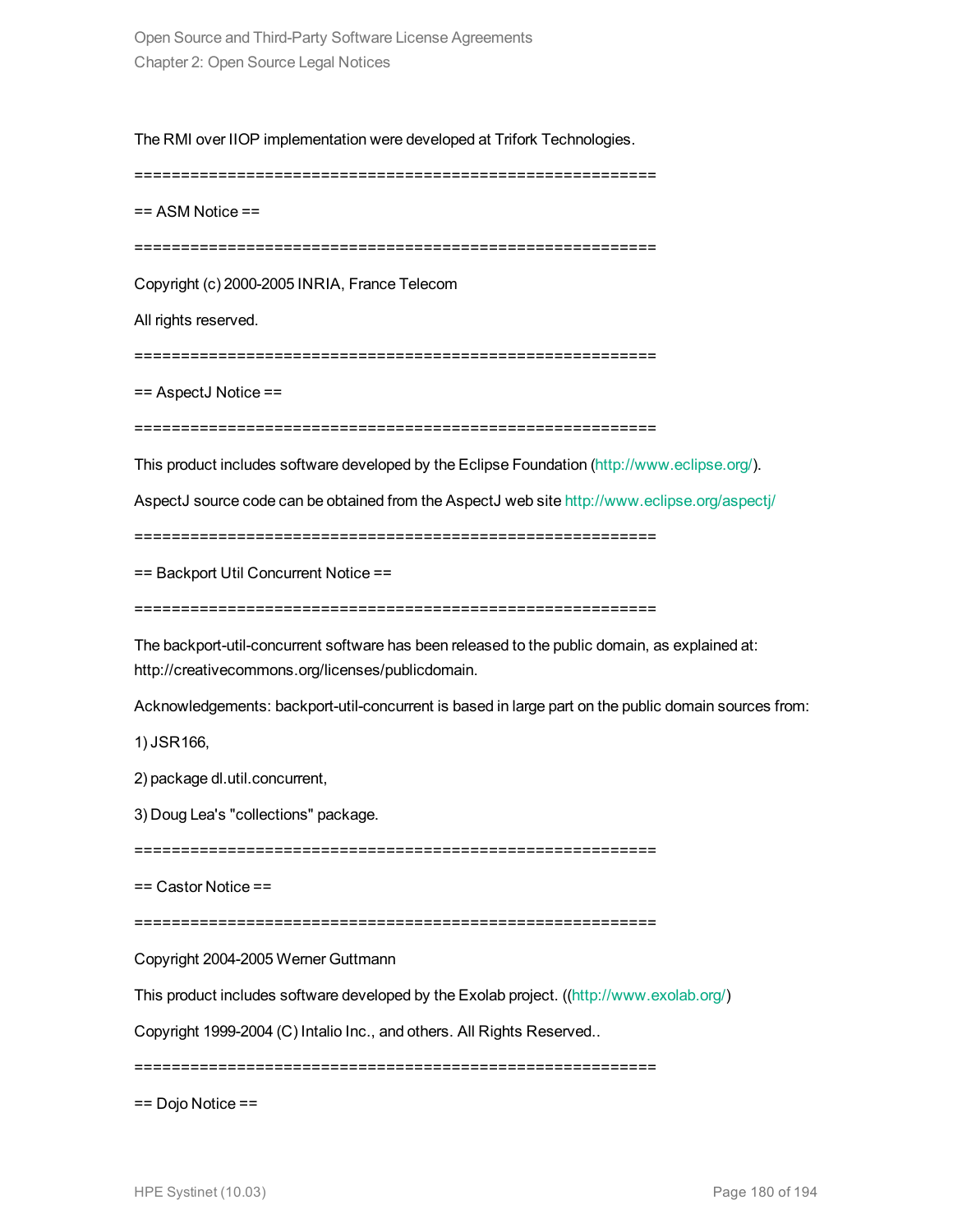======================================================== Copyright (c) 2004-2006, The Dojo Foundation, All Rights Reserved ======================================================== == Howl Notice == ======================================================== Copyright (c) 2004, Bull S.A. All rights reserved. ======================================================== == jaxen Notice == ======================================================== This product includes software developed by the jaxen project [\(http://jaxen.org/](http://jaxen.org/)). Copyright 2003-2006 The Werken Company. All Rights Reserved. ========================================================  $==$  JDBM Notice  $==$ ======================================================== This product includes software developed by the JDBM Project [\(http://jdbm.sourceforge.net/\)](http://jdbm.sourceforge.net/). Copyright 2000 (C) Cees de Groot. All Rights Reserved. Contributions are Copyright (C) 2000 by their associated contributors. ========================================================  $==$  JDOM Notice  $==$ ======================================================== This product includes software developed by the JDOM Project (<http://www.jdom.org/>). Copyright (C) 2000-2004 Jason Hunter & Brett McLaughlin. All rights reserved. ========================================================  $==$  Jetty Notice  $==$ ======================================================== ========================================================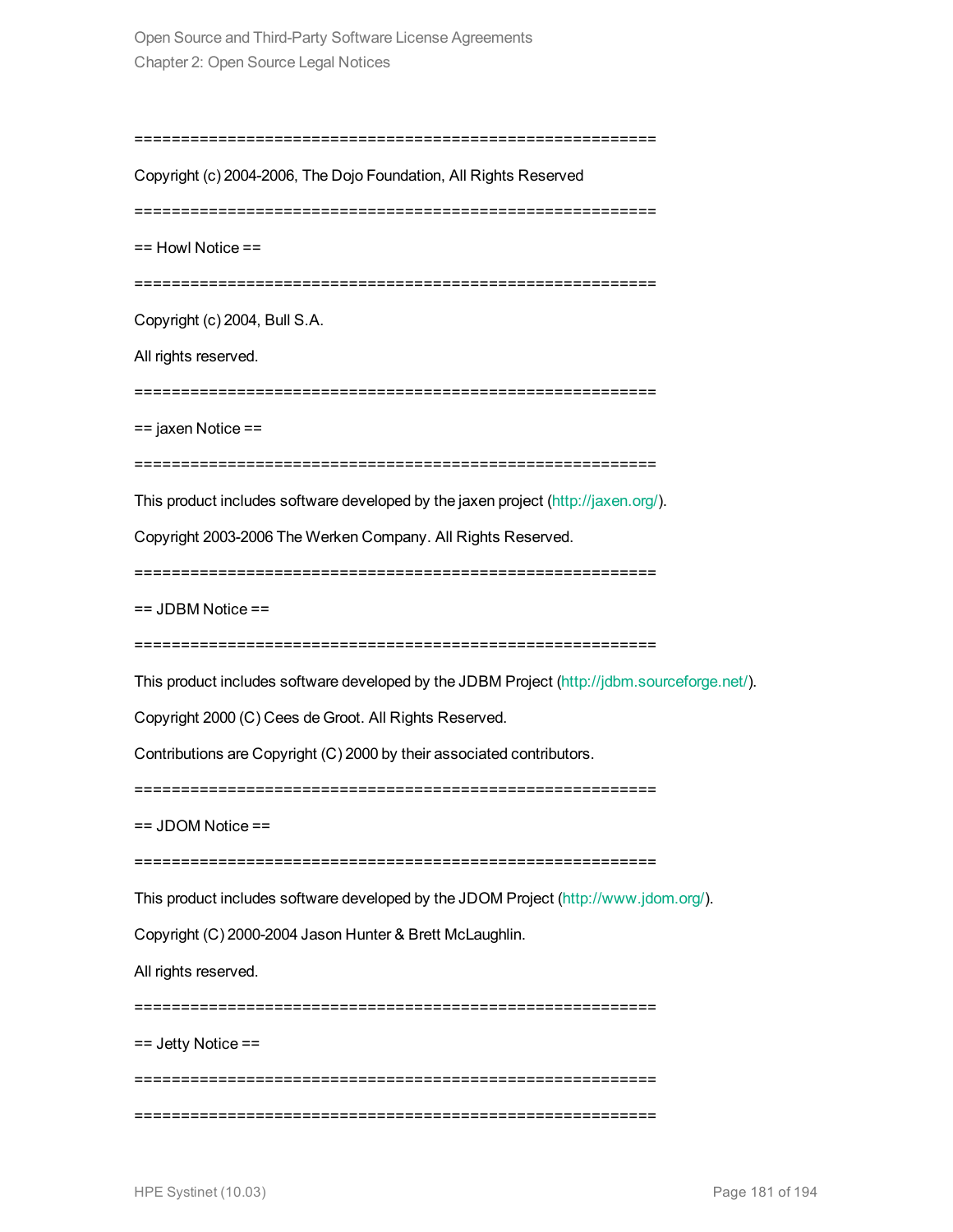Jetty Web Container

Copyright 1995-2006 Mort Bay Consulting Pty Ltd

========================================================

This product includes software developed at The Apache Software Foundation [\(http://www.apache.org/](http://www.apache.org/)).

The UnixCrypt.java code ~Implements the one way cryptography used by Unix systems for simple password protection. Copyright 1996 Aki Yoshida, modified April 2001 by Iris Van den Broeke, Daniel Deville.

The default JSP implementation is provided by the Glassfish JSP engine from project Glassfish [http://glassfish.dev.java.net](http://glassfish.dev.java.net/). Copyright 2005 Sun Microsystems, Inc. and portions Copyright Apache Software Foundation.

Some portions of the code are Copyright: 2006 Tim Vernum 1999 Jason Gilbert. ======================================================== == JLine Notice == ======================================================== Copyright (c) 2002-2006, Marc Prud'hommeaux <mwp1@cornell.edu> All rights reserved. ========================================================  $==$  SAAJ Notice  $==$ ======================================================== ========================================================  $==$  OGNL Notice  $==$ ======================================================== This product includes software developed by the OpenSymphony Group [\(http://www.opensymphony.com/](http://www.opensymphony.com/)). Copyright (c) 2001-2004 The OpenSymphony Group. All rights reserved. ========================================================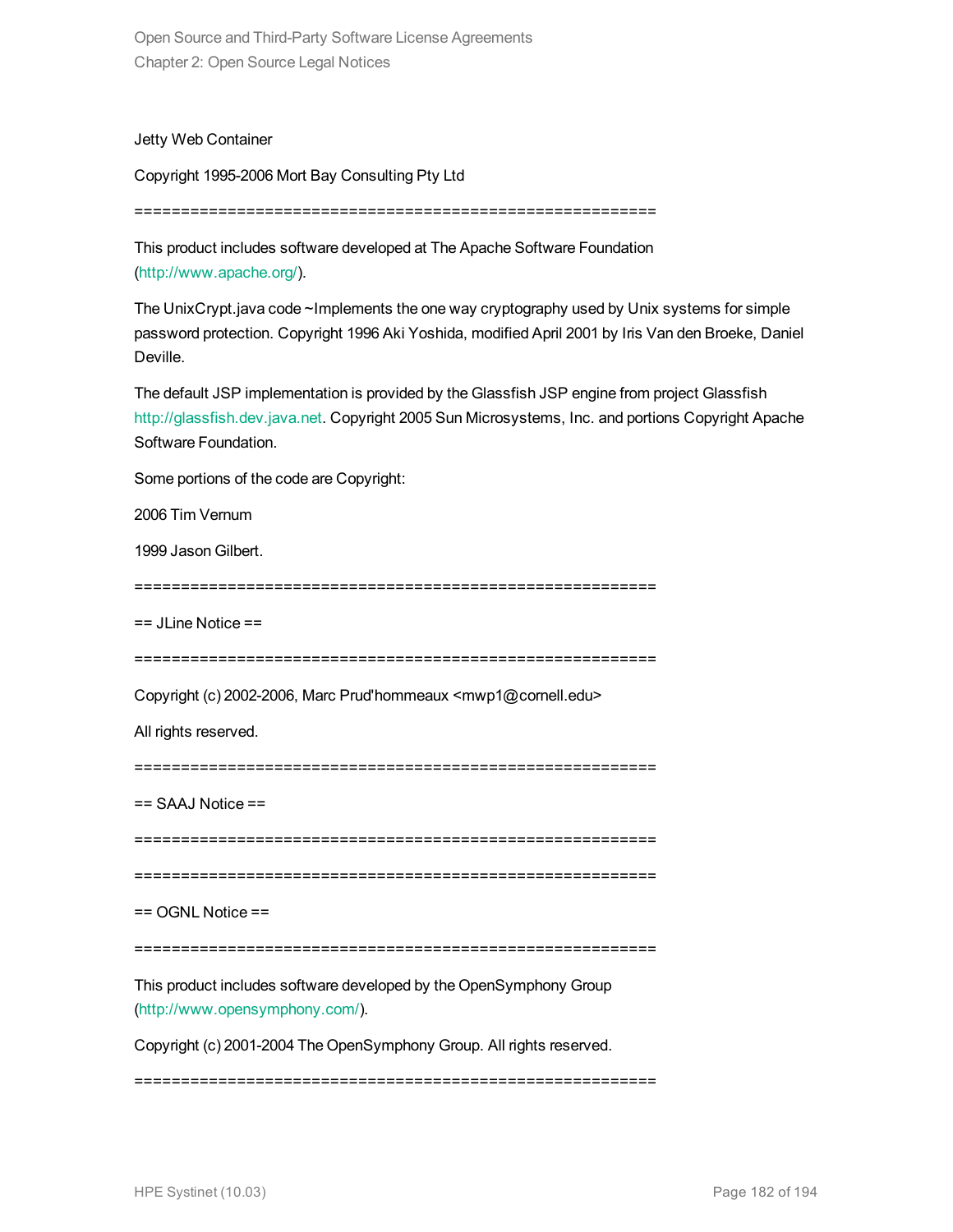== Plexus Notice ==

========================================================

This product includes software developed by the Plexus project (<http://plexus.codehaus.org/>)

The source code for the Plexus project can be downloaded from:

<http://plexus.codehaus.org/source-repository.html>

========================================================

== Serp Notice ==

========================================================

Copyright (c) 2002, A. Abram White

All rights reserved.

========================================================

 $==$  SL4J Notice  $==$ 

========================================================

Copyright (c) 2004-2005 SLF4J.ORG

Copyright (c) 2004-2005 QOS.ch

All rights reserved.

========================================================

== Sun CDDL Notice ==

========================================================

This product includes software developed for the JAXB Reference Implementation project. [\(https://jaxb.dev.java.net/](https://jaxb.dev.java.net/))

This product includes software developed for Java API for XML Web Services project (JAX-WS) [\(https://jax-ws.dev.java.net/\)](https://jax-ws.dev.java.net/)

This product includes software developed for the Java Server Pages Tag Library project [\(https://jstl.dev.java.net/](https://jstl.dev.java.net/))

This product includes software developed for SOAP with Attachments API for Java (SAAJ). The software is available from the GlassFish project [\(https://saaj.dev.java.net/\)](https://saaj.dev.java.net/)

========================================================

 $==$  WADI Notice  $==$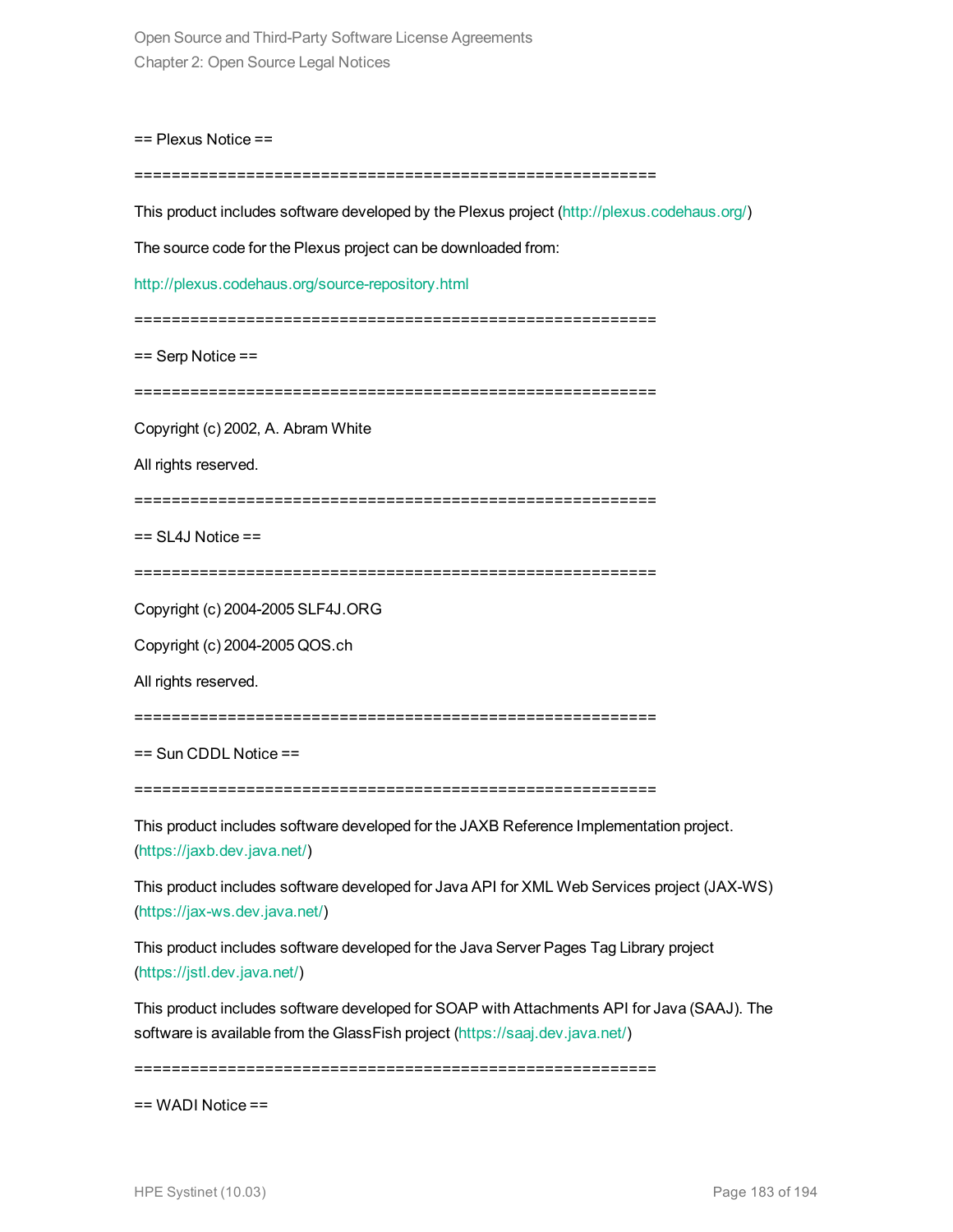========================================================

This product includes software developed by the WADI project

[\(http://wadi.codehaus.org/\)](http://wadi.codehaus.org/)

========================================================

== Spring Notice ==

========================================================

This product also includes software developed by Spring Framework Project [\(http://www.springframework.org\)](http://www.springframework.org/)

This product includes software developed by the Apache Software Foundation [\(http://www.apache.org](http://www.apache.org/)).

This product also includes software developed by Clinton Begin [\(http://www.ibatis.com](http://www.ibatis.com/)).

The end-user documentation included with a redistribution, if any, must include the following acknowledgement:

"This product includes software developed by the Spring Framework Project [\(http://www.springframework.org\)](http://www.springframework.org/)."

Alternately, this acknowledgement may appear in the software itself, if and wherever such third-party acknowledgements normally appear.

The names "Spring" and "Spring Framework" must not be used to endorse or promote products derived from this software without prior written permission. For written permission, please contact rod.johnson@interface21.com or juergen.hoeller@interface21.com.

=======================================================

== W3C DOM Notice ==

=======================================================

Copyright (c) 2000 World Wide Web Consortium, (Massachusetts Institute of Technology, Institut National de Recherche en Informatique et en Automatique, Keio University). All Rights Reserved.

The DOM bindings are published under the W3C Software Copyright Notice and License. The software license requires "Notice of any changes or modifications to the W3C files, including the date changes were made." Consequently, modified versions of the DOM bindings must document that they do not conform to the W3C standard; in the case of the IDL binding, the pragma prefix can no longer be 'w3c.org'; in the case of the Java binding, the package names can no longer be in the 'org.w3c' package.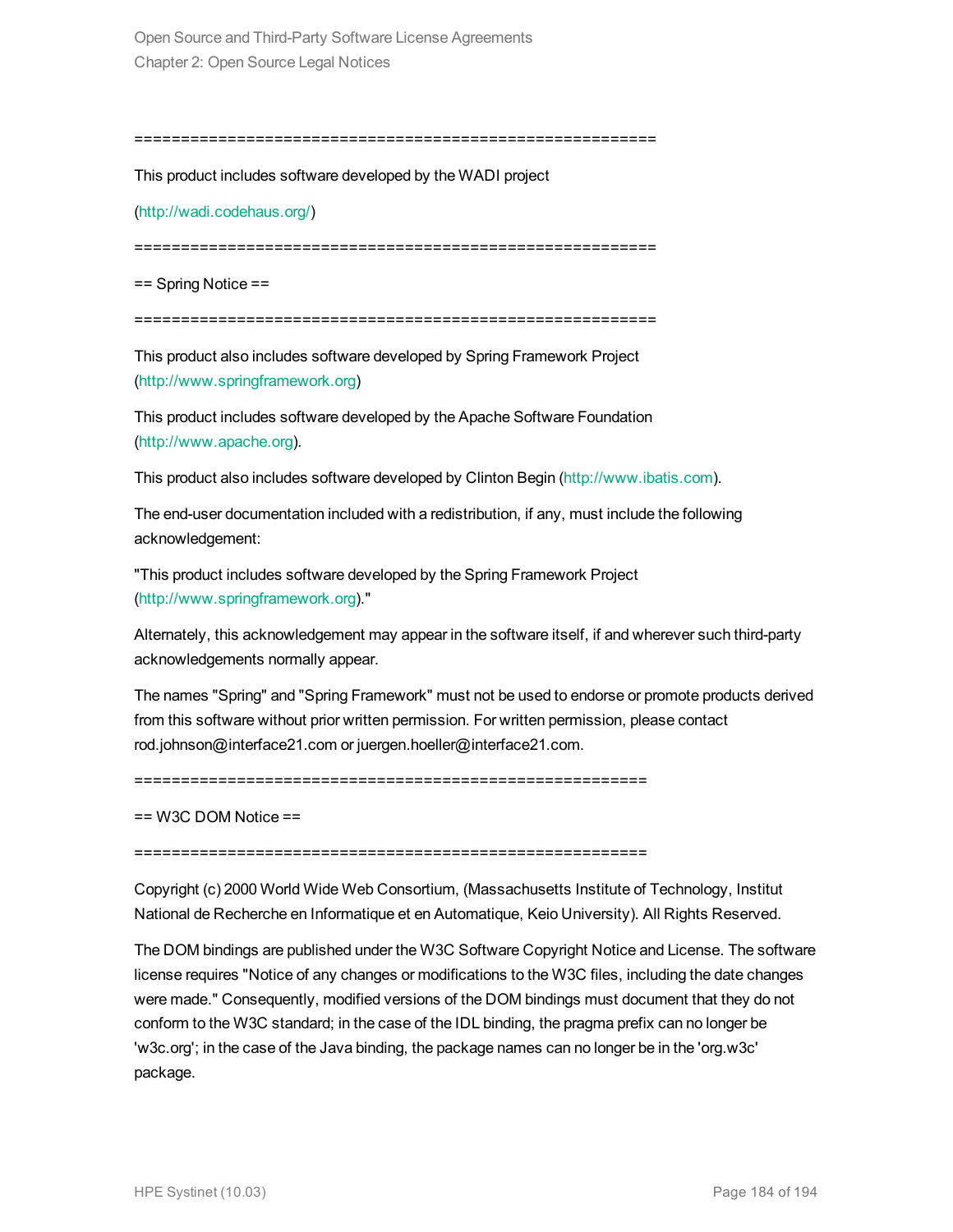Note: The original version of the W3C Software Copyright Notice and License could be found at <http://www.w3.org/Consortium/Legal/copyright-software-19980720>

Copyright (c) 1994-2000 World Wide Web Consortium, (Massachusetts Institute of Technology, Institut National de Recherche en Informatique et en Automatique, Keio University). All Rights Reserved. <http://www.w3.org/Consortium/Legal/>

=======================================================

== Woodstox Notice ==

=======================================================

This product currently only contains code developed by authors of specific components, as identified by the source code files.

Since product implements StAX API, it has dependencies to StAX API classes.

For additional credits (generally to people who reported problems) see CREDITS file.

=======================================================

== W3C Software Notice ==

=======================================================

Copyright (c) 1994-2002 World Wide Web Consortium, (Massachusetts Institute of Technology, Institut National de Recherche en Informatique et en Automatique, Keio University). All Rights Reserved. <http://www.w3.org/Consortium/Legal/>

=======================================================

 $==$  WSDL4J Notice  $==$ 

=======================================================

The Program includes all or portions of the following software which is subject to the Common Public License ("CPL Code"). This software consists of voluntary contributions made by many individuals on behalf of the WSDL4J project.

You may download the source version of the WSDL4J component at <http://sourceforge.net/projects/wsdl4j>

=======================================================

 $==$  XPP3 Notice  $==$ 

=======================================================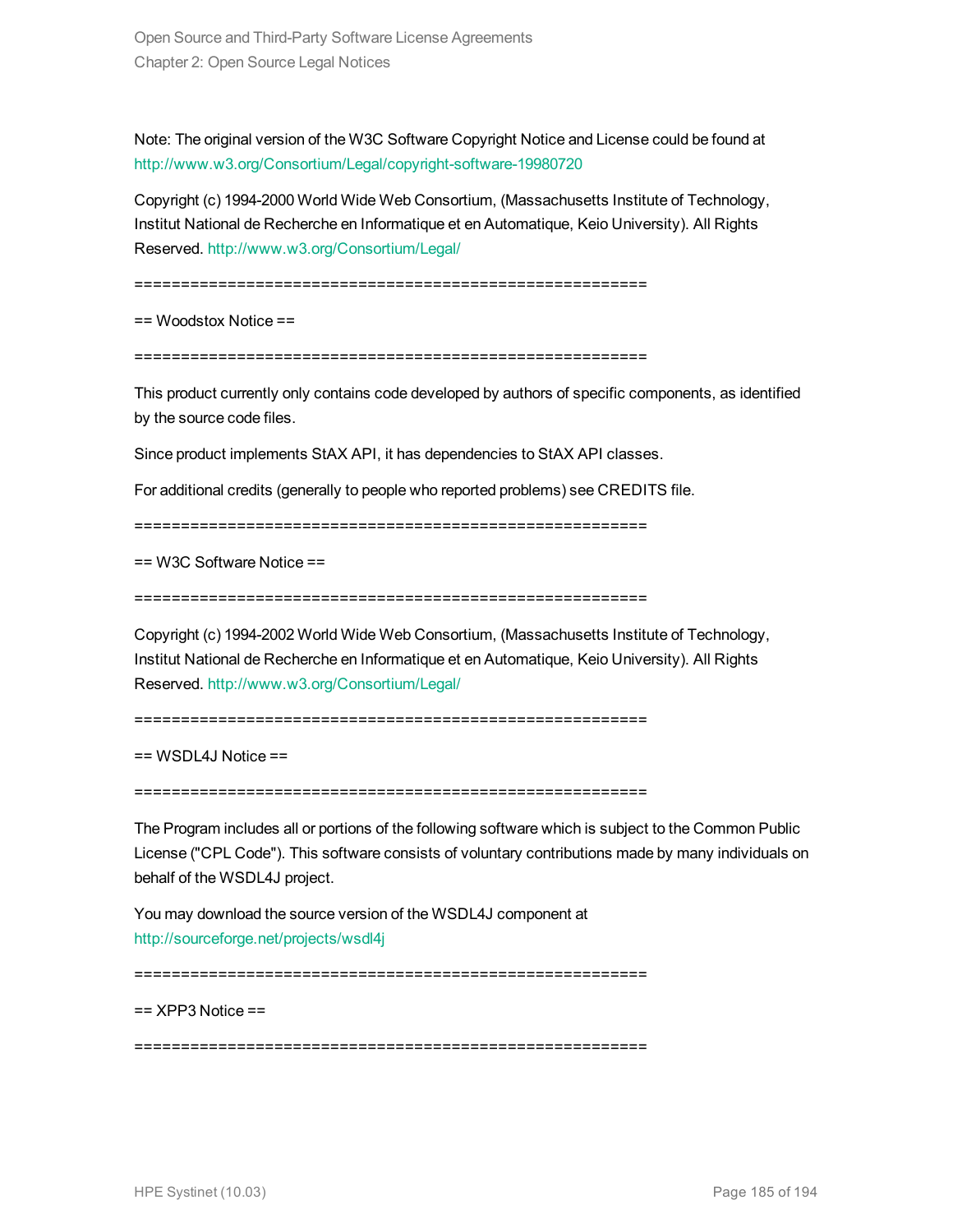This product includes software developed by the Indiana University Extreme! Lab [\(http://www.extreme.indiana.edu/](http://www.extreme.indiana.edu/)).

Copyright (c) 2002 Extreme! Lab, Indiana University. All rights reserved.

=======================================================

== XStream Notice ==

=======================================================

Copyright (c) 2003-2006, Joe Walnes

All rights reserved.

### Apache log4j Notice

Apache log4j

Copyright 2007 The Apache Software Foundation

This product includes software developed at The Apache Software Foundation [\(http://www.apache.org/](http://www.apache.org/)).

### Apache Lucene Notice

#### Apache Lucene

Copyright 2006 The Apache Software Foundation

This product includes software developed by The Apache Software Foundation [\(http://www.apache.org/](http://www.apache.org/)).

The snowball stemmers in contrib/snowball/src/java/net/sf/snowball were developed by Martin Porter and Richard Boulton.

The full snowball package is available from <http://snowball.tartarus.org/>

# Apache POI 2.12 Notice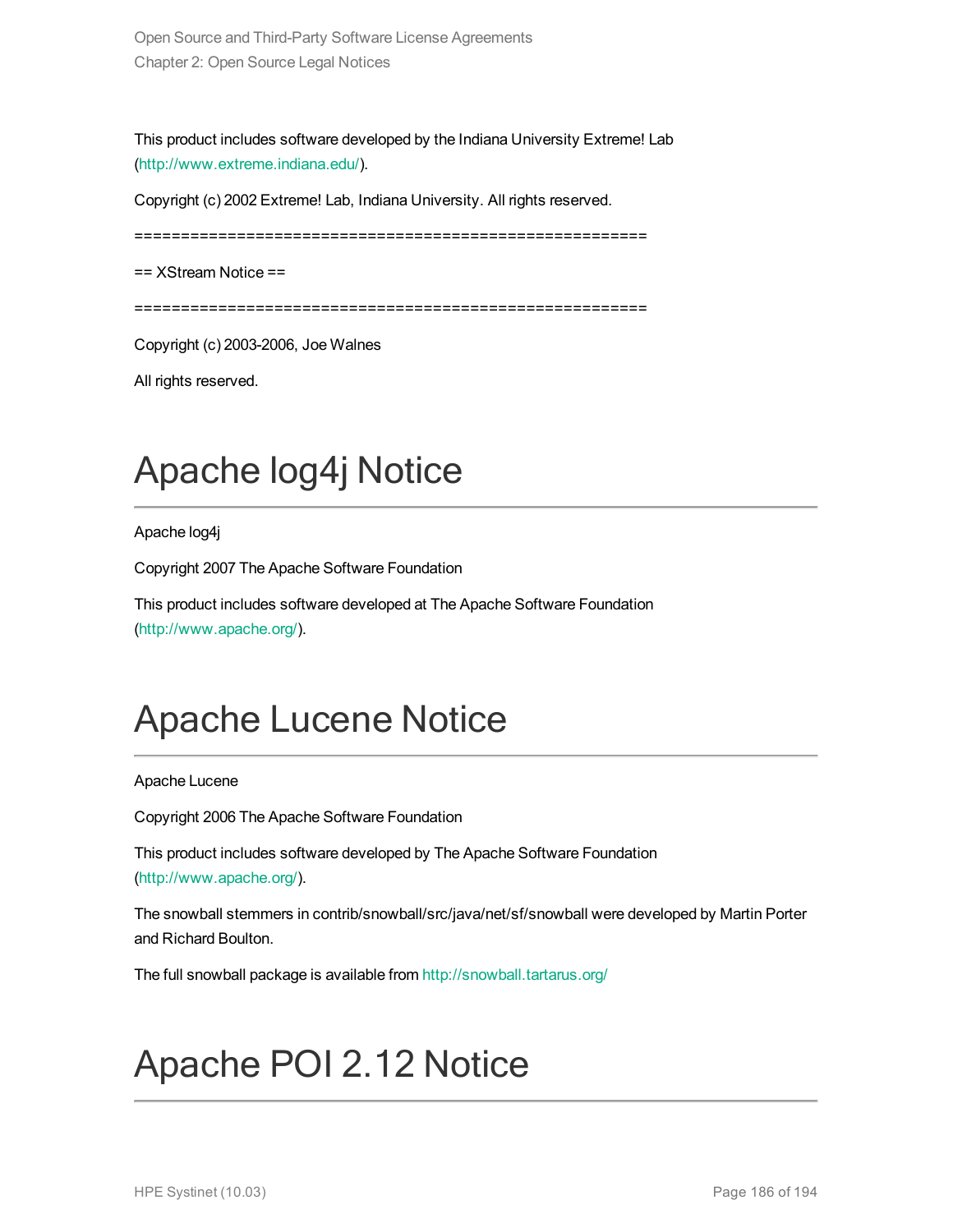#### Apache POI

Copyright 2003-2015 The Apache Software Foundation

This product includes software developed by The Apache Software Foundation [\(http://www.apache.org/](http://www.apache.org/)).

This product contains parts that were originally based on software from BEA.

Copyright (c) 2000-2003, BEA Systems, <http://www.bea.com/>.

This product contains W3C XML Schema documents. Copyright 2001-2003 (c) World Wide Web Consortium (Massachusetts Institute of Technology, European Research Consortium for Informatics and Mathematics, Keio University)

This product contains the Piccolo XML Parser for Java (http://piccolo.sourceforge.net/). Copyright 2002 Yuval Oren.

This product contains the chunks\_parse\_cmds.tbl file from the vsdump program.

Copyright (C) 2006-2007 Valek Filippov (frob@df.ru)

This product contains parts of the eID Applet project (http://eid-applet.googlecode.com). Copyright (c) 2009-2014 FedICT (federal ICT department of Belgium), e-Contract.be BVBA (https://www.econtract.be), Bart Hanssens from FedICT

# Apache Tomcat Notice

Apache Tomcat

Copyright 1999-2007 The Apache Software Foundation

This product includes software developed by The Apache Software Foundation [\(http://www.apache.org/](http://www.apache.org/)).

Java Management Extensions (JMX) support is provided by the MX4J package, which is open source software. The original software and related information is available at [http://mx4j.sourceforge.net](http://mx4j.sourceforge.net/).

The Windows Installer is built with the Nullsoft Scriptable Install Sysem (NSIS), which is open source software. The original software and related information is available at [http://nsis.sourceforge.net](http://nsis.sourceforge.net/).

Java compilation software for JSP pages is provided by Eclipse, which is open source software. The orginal software and related infomation is available at [http://www.eclipse.org](http://www.eclipse.org/).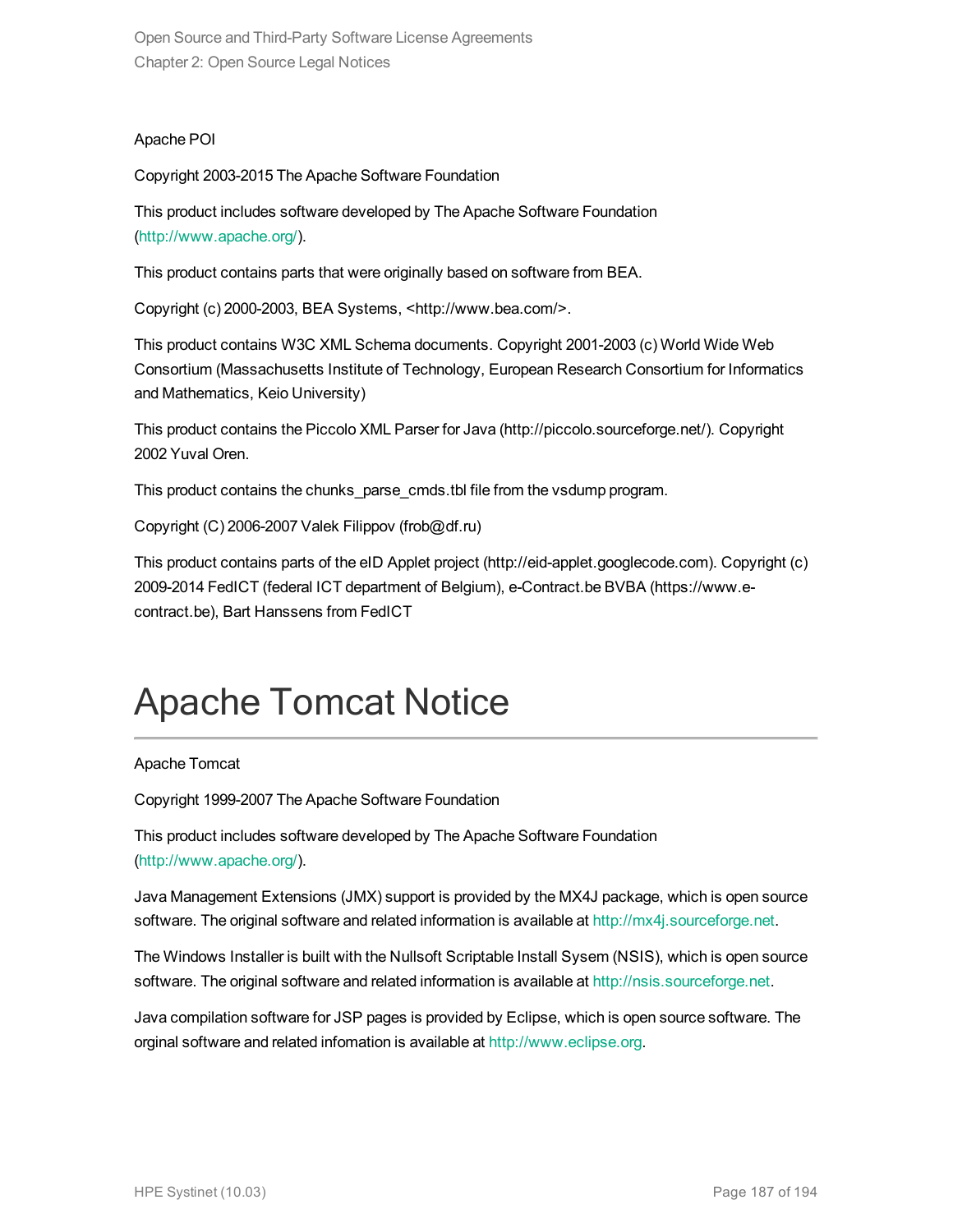# Apache Using Batik Notice

This product includes software developed by The Apache Software Foundation [\(http://www.apache.org/\)](http://www.apache.org/).

This software contains code from the World Wide Web Consortium (W3C) for the Document Object Model API (DOM API) and SVG Document Type Definition (DTD).

This software contains code from the International Organisation for Standardization for the definition of character entities used in the software's documentation.

### Apache XmlBeans Notice

============================================================

== NOTICE file corresponding to section 4(d) of the Apache License, ==

== Version 2.0, in this case for the Apache XmlBeans distribution. ==

============================================================

This product includes software developed by The Apache Software Foundation [\(http://www.apache.org/](http://www.apache.org/)).

Portions of this software were originally based on the following:

- software copyright (c) 2000-2003, BEA Systems, <<http://www.bea.com/>>.

Aside from contributions to the Apache XMLBeans project, this software also includes:

- one or more source files from the Apache Xerces-J and Apache Axis products, Copyright (c) 1999- 2003 Apache Software Foundation

- W3C XML Schema documents Copyright 2001-2003 (c) World Wide Web Consortium (Massachusetts Institute of Technology, European Research Consortium for Informatics and Mathematics, Keio University)

- resolver.jar from Apache Xml Commons project, Copyright (c) 2001-2003 Apache Software Foundation

- Piccolo XML Parser for Java from [http://piccolo.sourceforge.net/,](http://piccolo.sourceforge.net/) Copyright 2002 Yuval Oren under the terms of the Apache Software License 2.0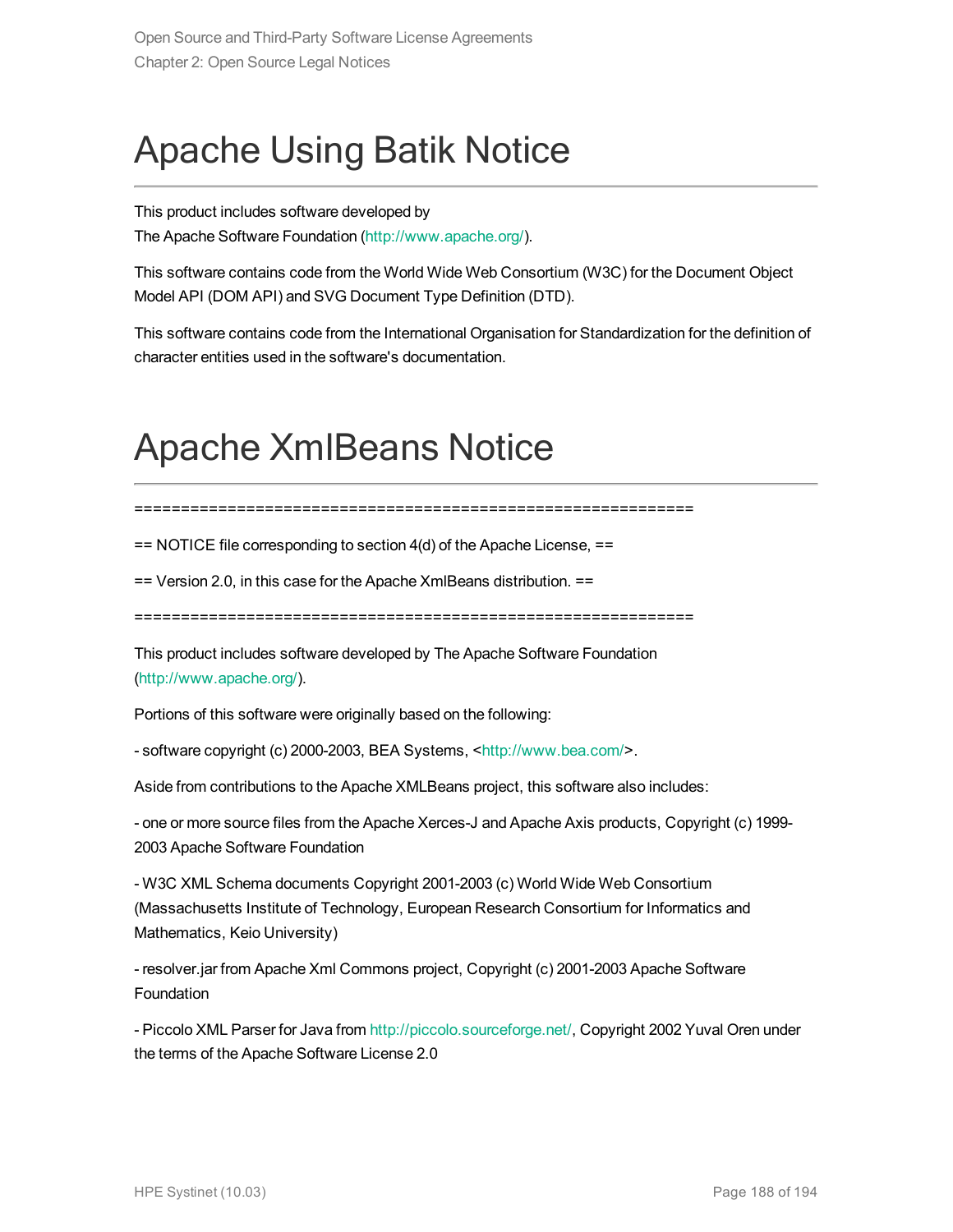# Beans Scripting Framework Notice

Beans Scripting Framework (BSF)

Copyright 2002-2006 The Apache Software Foundation.

This product includes software developed at The Apache Software Foundation [\(http://www.apache.org/](http://www.apache.org/)).

### Castor Notice

As of release 0.9.7, any new code artifacts should carry a new, Apache 2.0-style license. This shall include files that have been changed substantially through e.g. refactoring.

Copyright 2004-2005 Werner Guttmann

Licensed under the Apache License, Version 2.0 (the "License"); you may not use this file except in compliance with the License. You may obtain a copy of the License at <http://www.apache.org/licenses/LICENSE-2.0>

Unless required by applicable law or agreed to in writing, software distributed under the License is distributed on an "AS IS" BASIS, WITHOUT WARRANTIES OR CONDITIONS OF ANY KIND, either express or implied. See the License for the specific language governing permissions and limitations under the License.

# Groovy Language Notice

========================

 $=$  NOTICE file corresponding to the section 4 d of  $=$ 

== the Apache License, Version 2.0, ==

 $==$  in this case for the Groovy Language distribution.  $==$ 

==================================================

Groovy Language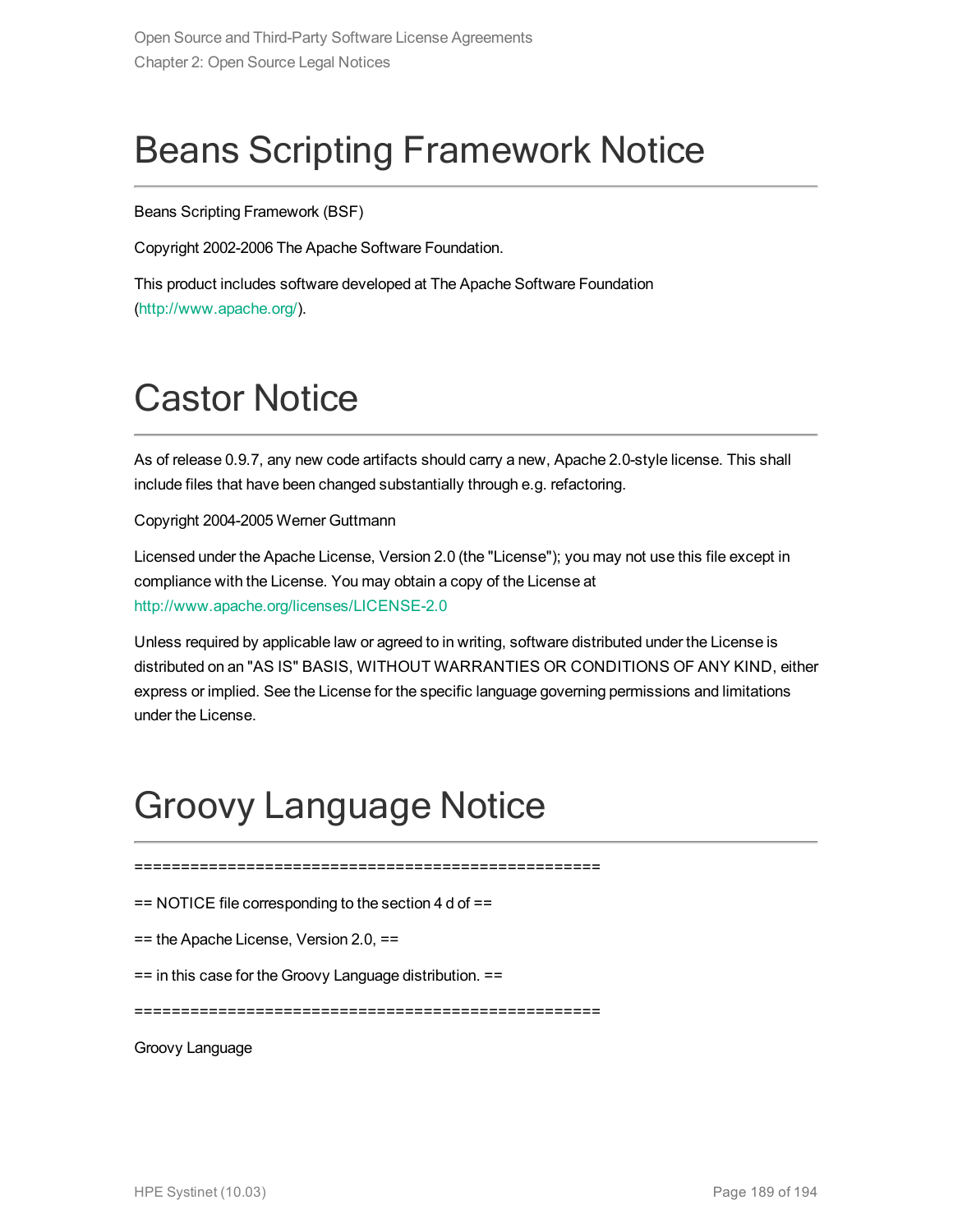Copyright 2003-2007 The respective authors and developers Developers and Contributors are listed in the project POM file

This product includes software developed by The Groovy community [\(http://groovy.codehaus.org/](http://groovy.codehaus.org/)).

## MapDB Notice

#### MapDB

Copyright 2012-2014 Jan Kotek

This product includes software developed by Thomas Mueller and H2 group

Relicensed under Apache License 2 with Thomas permission.

(CompressLZF.java and EncryptionXTEA.java)

Copyright (c) 2004-2011 H2 Group

=========================================================

This product includes software developed by Doug Lea and JSR 166 group:

(LongConcurrentMap.java, Atomic.java)

- Written by Doug Lea with assistance from members of JCP JSR-166
- Expert Group and released to the public domain, as explained at
- http://creativecommons.org/licenses/publicdomain

=========================================================

This product includes software developed for Apache Solr

(LongConcurrentLRUMap.java)

Copyright 2006-2014 The Apache Software Foundation

=========================================================

This product includes software developed for Apache Harmony

(LongHashMap.java)

Copyright 2008-2012 The Apache Software Foundation

=========================================================

This product includes software developed by Nathen Sweet for Kryo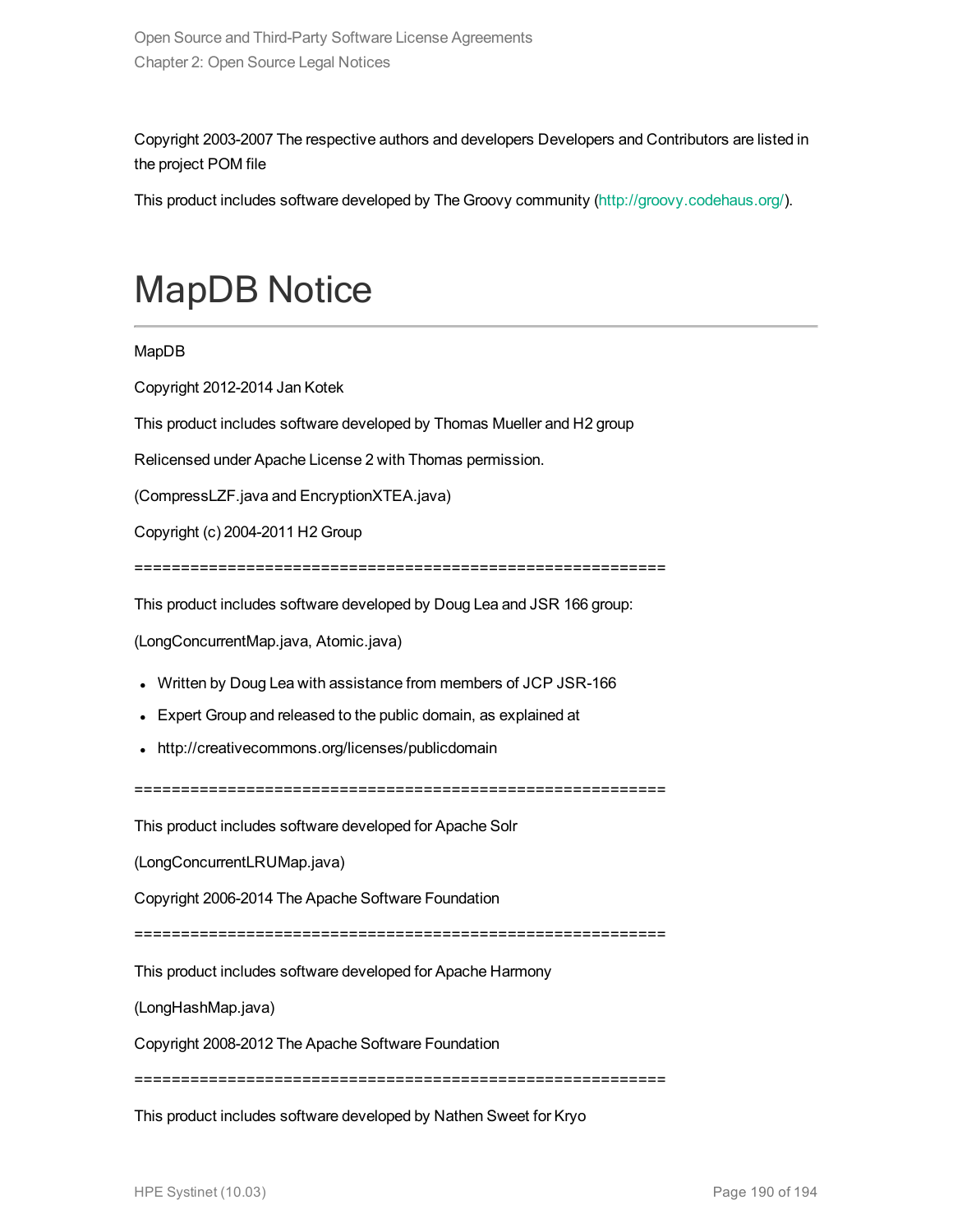Relicensed under Apache License 2 (or later) with Nathans permission.

(DataInput2.packInt/Long and DataOutput.unpackInt/Long methods)

Copyright (c) 2012 Nathan Sweet

=========================================================

This product includes software developed for Android project

(SerializerPojo, a few lines to invoke constructor, see comments)

//Copyright (C) 2012 The Android Open Source Project, licenced under Apache 2 license

=========================================================

This product includes software developed by Heinz Kabutz for javaspecialists.eu

(SerializerPojo, a few lines to invoke constructor, see comments)

2010-2014 Heinz Kabutz

=========================================================

Some Map unit tests are from Google Collections.

Credit goes to Jared Levy, George van den Driessche and other Google Collections developers.

Copyright (C) 2007 Google Inc.

=========================================================

Luc Peuvrier wrote some unit tests for ConcurrerentNavigableMap interface.

### Python Software Notice

- Portions Copyright © 1995-2001 Corporation for National Research Initiatives; All Rights Reserved.
- Portions Copyright © 2001 Python Software Foundation; All Rights Reserved.
- This product includes software developed by the Apache Software Foundation [\(http://www.apache.org/](http://www.apache.org/)).

# Spring Framework Notice

==========================================================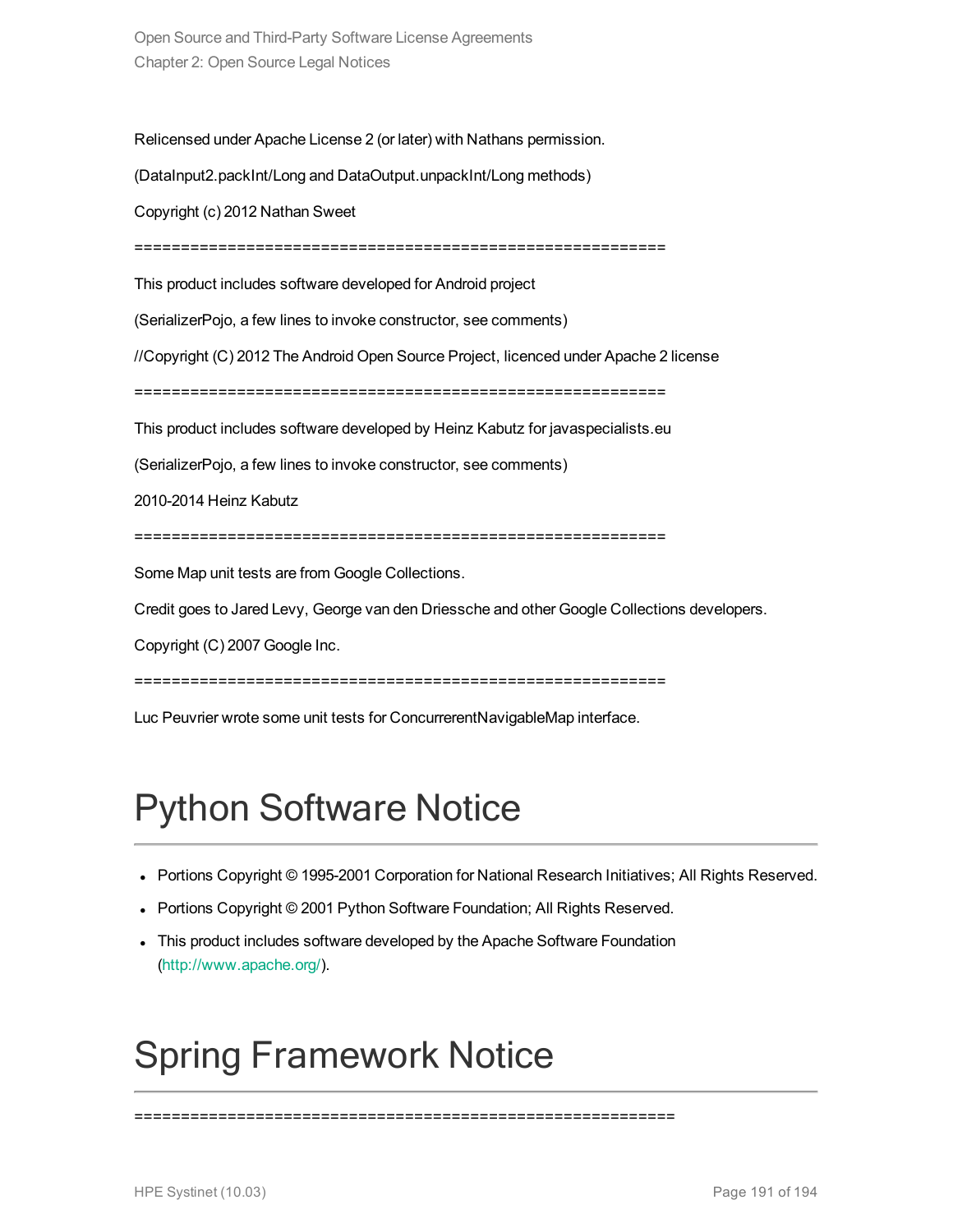== NOTICE file corresponding to section 4 d of the Apache License, ==

== Version 2.0, in this case for the Spring Framework distribution. ==

==========================================================

This product includes software developed by the Apache Software Foundation [\(http://www.apache.org](http://www.apache.org/)).

The end-user documentation included with a redistribution, if any, must include the following acknowledgement:

"This product includes software developed by the Spring Framework Project [\(http://www.springframework.org\)](http://www.springframework.org/)."

Alternatively, this acknowledgement may appear in the software itself, if and wherever such third-party acknowledgements normally appear.

The names "Spring" and "Spring Framework" must not be used to endorse or promote products derived from this software without prior written permission. For written permission, please contact rod.johnson@interface21.com or juergen.hoeller@interface21.com.

### Tomahawk Notice

Apache MyFaces

Copyright 2004-2007 The Apache Software Foundation

This product includes software developed by:

The Apache Software Foundation [\(http://www.apache.org/\)](http://www.apache.org/).

=========================================================

See the file LICENSE.txt

See licenses for accompanying products in the "/licenses" subdirectory.

=========================================================

This product includes software developed by Heng Yuan <http://www.cs.ucla.edu/~heng/JSCookMenu>

This product includes software developed by Sam Stephenson (the ProtoType library) <http://conio.net/>

This product includes software developed by Thomas Fuchs (the Ruby on Rails Ajax javascript extensions) <http://script.aculo.us/>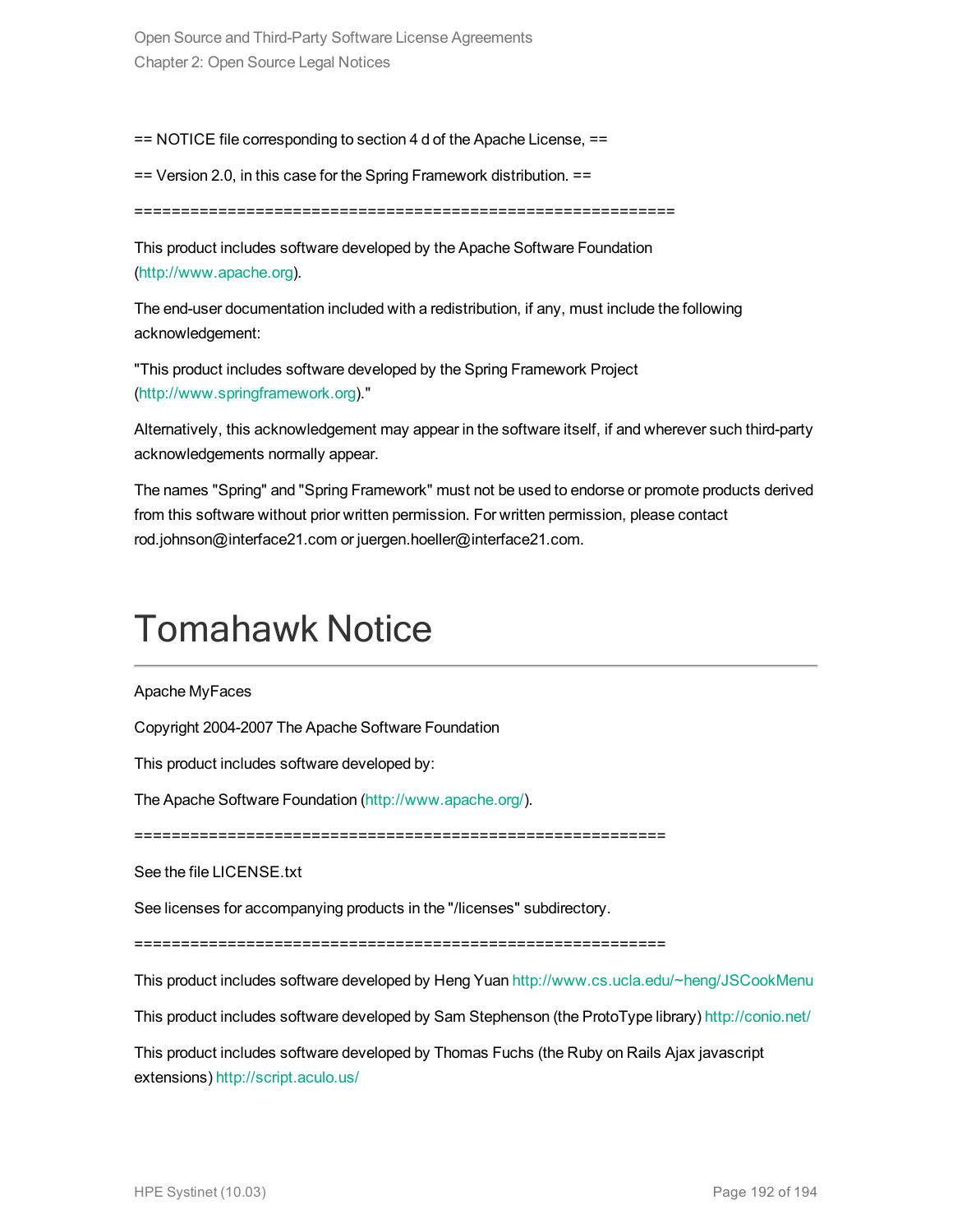# Using Log4Net Notice

NOTICE file corresponding to the section 4 (d) of the Apache License, Version 2.0, in this case for the Apache log4net distribution.

This product includes software developed by The Apache Software Foundation [\(http://www.apache.org/\)](http://www.apache.org/).

Please read the LICENSE files present in the root directory of this distribution.

The names "log4net" and "Apache Software Foundation" must not be used to endorse or promote products derived from this software without prior written permission. For written permission, please contact apache@apache.org.